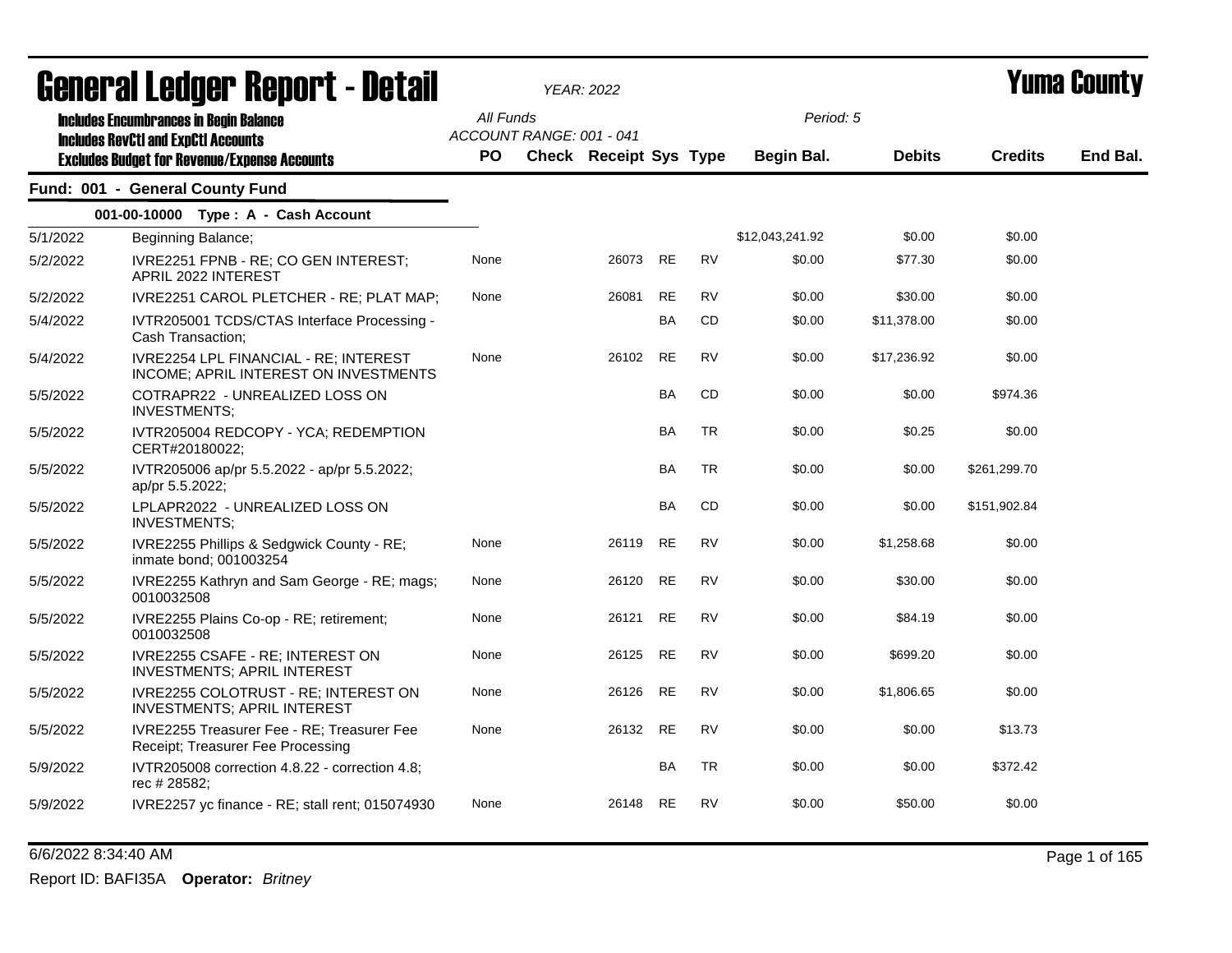|           | ugligi ai lguygi "ligpul l" Dglail                                                                                                                 |                        |                          | YEAR: 2022                    |           |           |                         |               |                | I UMU VVUN LY |
|-----------|----------------------------------------------------------------------------------------------------------------------------------------------------|------------------------|--------------------------|-------------------------------|-----------|-----------|-------------------------|---------------|----------------|---------------|
|           | <b>Includes Encumbrances in Begin Balance</b><br><b>Includes RevCtI and ExpCtI Accounts</b><br><b>Excludes Budget for Revenue/Expense Accounts</b> | All Funds<br><b>PO</b> | ACCOUNT RANGE: 001 - 041 | <b>Check Receipt Sys Type</b> |           |           | Period: 5<br>Begin Bal. | <b>Debits</b> | <b>Credits</b> | End Bal.      |
|           |                                                                                                                                                    |                        |                          |                               |           |           |                         |               |                |               |
|           | Fund: 001 - General County Fund                                                                                                                    |                        |                          |                               |           |           |                         |               |                |               |
|           | 001-00-10000 Type: A - Cash Account                                                                                                                |                        |                          |                               |           |           |                         |               |                |               |
| 5/9/2022  | IVRE2257 13th Judicial District Courts - RE; DUI<br>and court fines; 010004950 080004950                                                           | None                   |                          | 26150 RE                      |           | <b>RV</b> | \$0.00                  | \$75.00       | \$0.00         |               |
| 5/9/2022  | IVRE2257 yc finance - RE; rent; 0010004930<br>0020004930                                                                                           | None                   |                          | 26151                         | RE        | <b>RV</b> | \$0.00                  | \$650.00      | \$0.00         |               |
| 5/9/2022  | IVRE2257 Rodeo sponsors - RE; rodeo<br>donations; 015064714                                                                                        | None                   |                          | 26153                         | RE        | <b>RV</b> | \$0.00                  | \$3,800.00    | \$0.00         |               |
| 5/9/2022  | IVRE2257 First Farm Bank - RE; rodeo donation;<br>015064714                                                                                        | None                   |                          | 26154                         | <b>RE</b> | <b>RV</b> | \$0.00                  | \$500.00      | \$0.00         |               |
| 5/9/2022  | IVRE2257 Treasurer Fee - RE; Treasurer Fee<br>Receipt; Treasurer Fee Processing                                                                    | None                   |                          | 26157                         | <b>RE</b> | <b>RV</b> | \$0.00                  | \$0.00        | \$50.75        |               |
| 5/10/2022 | IVRE2258 JESUS/MEKELBURG - RE; CDL<br>TESTING; 01-515-4611                                                                                         | None                   |                          | 26160                         | <b>RE</b> | <b>RV</b> | \$0.00                  | \$525.00      | \$0.00         |               |
| 5/10/2022 | IVRE2258 YUMA YSD1 - RE; RENT<br>CONCESSIONS BLDG; 01-507-4960                                                                                     | None                   |                          | 26161                         | <b>RE</b> | <b>RV</b> | \$0.00                  | \$400.00      | \$0.00         |               |
| 5/10/2022 | IVRE2258 CORELOGIC - RE; GIS DEPY<br>INCOME; 01-000-4617                                                                                           | None                   |                          | 26162                         | RE        | <b>RV</b> | \$0.00                  | \$700.00      | \$0.00         |               |
| 5/10/2022 | IVRE2258 chase beckner - RE; permit admin<br>fees: 01-103-4640/4645                                                                                | None                   |                          | 26167                         | <b>RE</b> | <b>RV</b> | \$0.00                  | \$200.00      | \$0.00         |               |
| 5/10/2022 | IVRE2258 Treasurer Fee - RE; Treasurer Fee<br>Receipt; Treasurer Fee Processing                                                                    | None                   |                          | 26170                         | <b>RE</b> | <b>RV</b> | \$0.00                  | \$0.00        | \$18.25        |               |
| 5/12/2022 | IVRE22510 Rodeo Sponsors - RE; rodeo<br>donations; 015064714                                                                                       | None                   |                          | 26184                         | RE        | <b>RV</b> | \$0.00                  | \$650.00      | \$0.00         |               |
| 5/12/2022 | <b>IVRE22510 Treasurer Fee - RE: Treasurer Fee</b><br>Receipt; Treasurer Fee Processing                                                            | None                   |                          | 26189                         | RE        | <b>RV</b> | \$0.00                  | \$0.00        | \$6.50         |               |
| 5/13/2022 | IVRE22511 kim gaul (employee) - RE; spiral<br>map;                                                                                                 | None                   |                          | 26194                         | <b>RE</b> | RV        | \$0.00                  | \$25.00       | \$0.00         |               |
| 5/16/2022 | IVTR205012 ap 5.16.22 - ap 5.16.22;                                                                                                                |                        |                          |                               | <b>BA</b> | TR        | \$0.00                  | \$0.00        | \$72,944.69    |               |
| 5/16/2022 | IVRE22512 Torres, Karina - RE; stall rent;<br>015074930                                                                                            | None                   |                          | 26204                         | RE        | RV        | \$0.00                  | \$210.00      | \$0.00         |               |
| 5/16/2022 | IVRE22512 Wash Co, State of CO - RE; W-Y<br>Contrib, February LEAF; 160004665, 013014266                                                           | None                   |                          | 26205                         | RE        | RV        | \$0.00                  | \$160.00      | \$0.00         |               |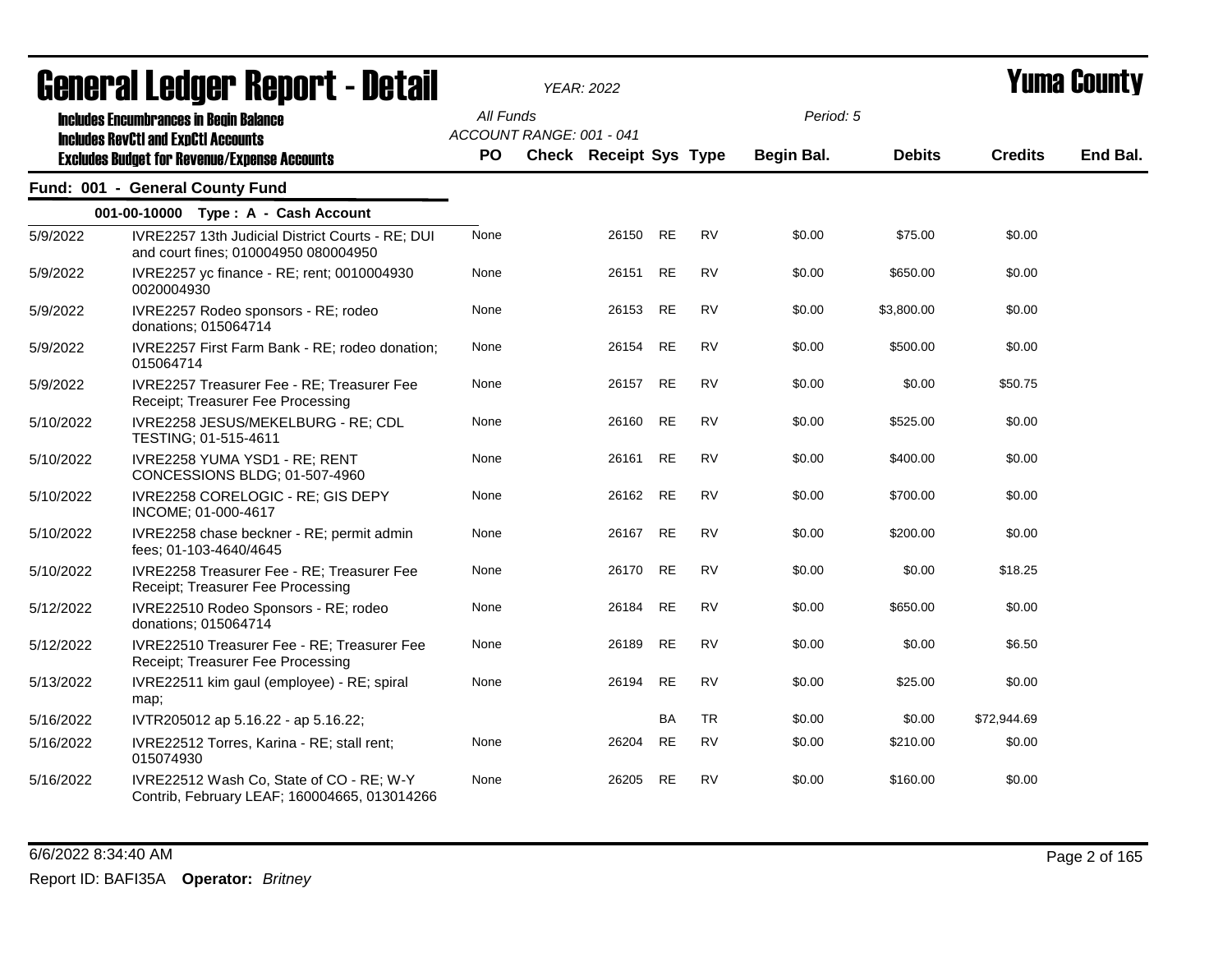|           | agnerai fantar vehni r - nefan                                                                            |           |                          | YEAR: 2022             |           |           |                   |               |                | I UIIIU VUUIIL J |
|-----------|-----------------------------------------------------------------------------------------------------------|-----------|--------------------------|------------------------|-----------|-----------|-------------------|---------------|----------------|------------------|
|           | <b>Includes Encumbrances in Begin Balance</b><br><b>Includes RevCtI and ExpCtI Accounts</b>               | All Funds | ACCOUNT RANGE: 001 - 041 |                        |           |           | Period: 5         |               |                |                  |
|           | <b>Excludes Budget for Revenue/Expense Accounts</b>                                                       | <b>PO</b> |                          | Check Receipt Sys Type |           |           | <b>Begin Bal.</b> | <b>Debits</b> | <b>Credits</b> | End Bal.         |
|           | Fund: 001 - General County Fund                                                                           |           |                          |                        |           |           |                   |               |                |                  |
|           | 001-00-10000 Type: A - Cash Account                                                                       |           |                          |                        |           |           |                   |               |                |                  |
| 5/16/2022 | IVRE22512 Perry Brothers Seed - RE; CDL<br>testing fees; 015154611                                        | None      |                          | 26206                  | RE        | <b>RV</b> | \$0.00            | \$2,750.00    | \$0.00         |                  |
| 5/16/2022 | IVRE22512 Mile Saver Shopper - RE; rodeo<br>donation; 015064714                                           | None      |                          | 26208                  | RE        | <b>RV</b> | \$0.00            | \$300.00      | \$0.00         |                  |
| 5/16/2022 | IVRE22512 TCDS Interface Receipt - Tax - RE;<br>TCDS Interface Process; Tax Administration<br>Interface R | None      |                          | 26214                  | <b>RE</b> | <b>RV</b> | \$0.00            | \$50.00       | \$0.00         |                  |
| 5/16/2022 | IVRE22512 Treasurer Fee - RE; Treasurer Fee<br>Receipt; Treasurer Fee Processing                          | None      |                          | 26218                  | <b>RE</b> | <b>RV</b> | \$0.00            | \$0.00        | \$34.70        |                  |
| 5/18/2022 | IVRE22514 WAGERS LAW FIRM - RE; GIS<br>DEPT INCOME; 01.000.4617                                           | None      |                          | 26228                  | <b>RE</b> | <b>RV</b> | \$0.00            | \$5.00        | \$0.00         |                  |
| 5/18/2022 | IVRE22514 Oscar - RE; stall rent; 015074930                                                               | None      |                          | 26235                  | <b>RE</b> | <b>RV</b> | \$0.00            | \$50.00       | \$0.00         |                  |
| 5/18/2022 | IVRE22514 Precision Ag and Roubideaux - RE;<br>general sponsors; 015064716                                | None      |                          | 26239                  | <b>RE</b> | RV        | \$0.00            | \$315.00      | \$0.00         |                  |
| 5/18/2022 | IVRE22514 Treasurer Fee - RE; Treasurer Fee<br>Receipt; Treasurer Fee Processing                          | None      |                          | 26243                  | <b>RE</b> | <b>RV</b> | \$0.00            | \$0.00        | \$3.65         |                  |
| 5/18/2022 | IVRE22514 Treasurer Fee - RE; Treasurer Fee<br>Receipt; Treasurer Fee Processing                          | None      |                          | 26244                  | <b>RE</b> | <b>RV</b> | \$0.00            | \$0.00        | \$0.05         |                  |
| 5/19/2022 | IVTR205017 redcopy - yca; redemption cert<br>20180081 / 20190043;                                         |           |                          |                        | BA        | <b>TR</b> | \$0.00            | \$0.50        | \$0.00         |                  |
| 5/19/2022 | IVTR205019 TCDS/CTAS Interface Processing -<br>Cash Transaction;                                          |           |                          |                        | BA        | CD        | \$0.00            | \$442.36      | \$0.00         |                  |
| 5/19/2022 | IVTR205020 TCDS/CTAS Interface Processing -<br>Cash Transaction;                                          |           |                          |                        | <b>BA</b> | CD        | \$0.00            | \$578.93      | \$0.00         |                  |
| 5/19/2022 | IVTR205021 TCDS/CTAS Interface Processing -<br>Cash Transaction:                                          |           |                          |                        | BA        | CD        | \$0.00            | \$2,106.21    | \$0.00         |                  |
| 5/19/2022 | IVTR205022 TCDS/CTAS Interface Processing -<br>Cash Transaction;                                          |           |                          |                        | <b>BA</b> | CD        | \$0.00            | \$8,921.22    | \$0.00         |                  |
| 5/19/2022 | IVTR205023 TCDS/CTAS Interface Processing -<br>Cash Transaction;                                          |           |                          |                        | BA        | CD        | \$0.00            | \$758.24      | \$0.00         |                  |
| 5/19/2022 | IVTR205024 TCDS/CTAS Interface Processing -<br>Cash Transaction;                                          |           |                          |                        | <b>BA</b> | CD        | \$0.00            | \$24,798.89   | \$0.00         |                  |

6/6/2022 8:34:40 AM Page 3 of 165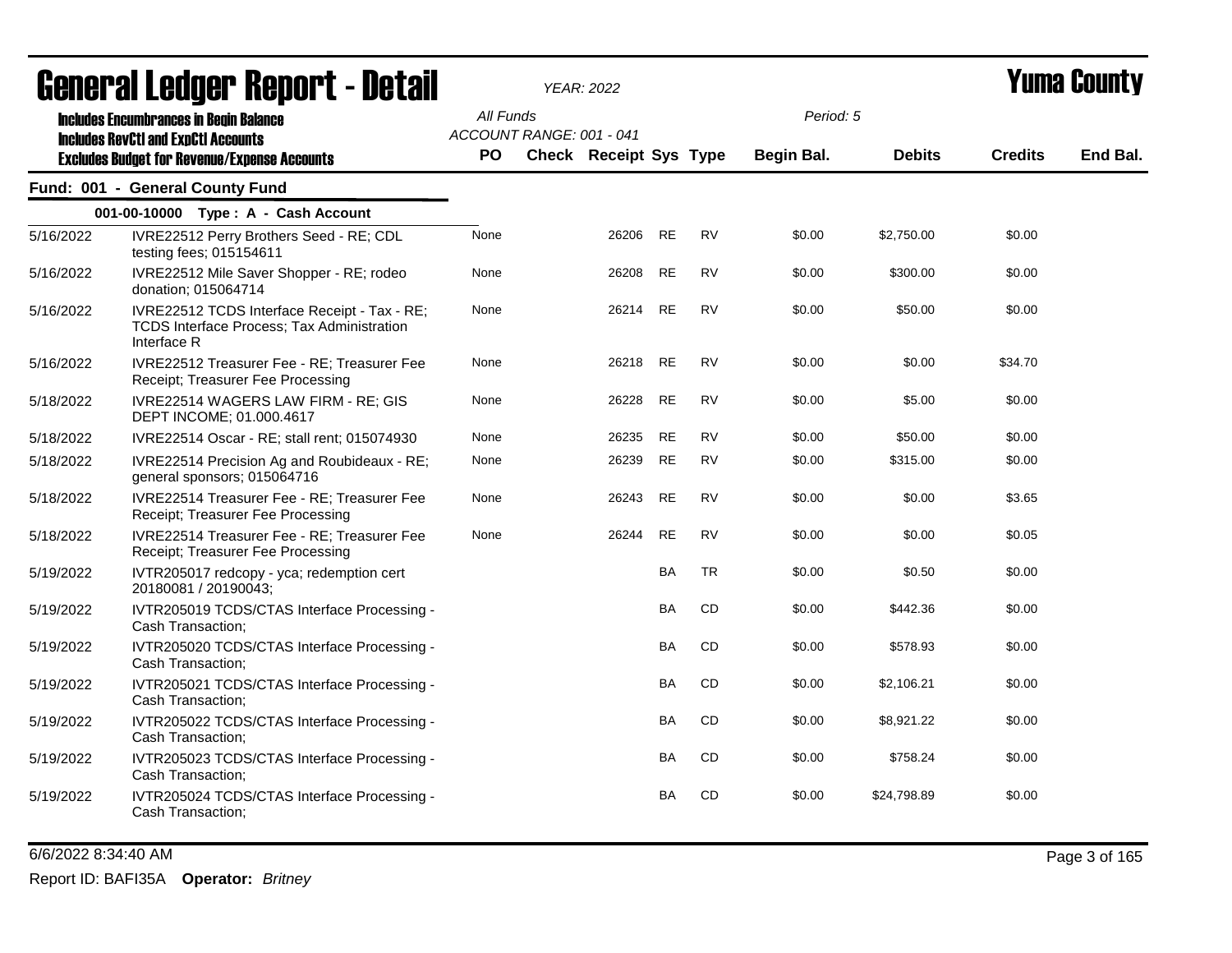|                     | <b>General Ledger Report - Detail</b>                                                        |                          | <b>YEAR: 2022</b>             |           |           |                   |               |                | <b>Yuma County</b> |
|---------------------|----------------------------------------------------------------------------------------------|--------------------------|-------------------------------|-----------|-----------|-------------------|---------------|----------------|--------------------|
|                     | <b>Includes Encumbrances in Begin Balance</b>                                                | All Funds                |                               |           |           | Period: 5         |               |                |                    |
|                     | <b>Includes RevCtI and ExpCtI Accounts</b>                                                   | ACCOUNT RANGE: 001 - 041 |                               |           |           |                   |               |                |                    |
|                     | <b>Excludes Budget for Revenue/Expense Accounts</b>                                          | <b>PO</b>                | <b>Check Receipt Sys Type</b> |           |           | <b>Begin Bal.</b> | <b>Debits</b> | <b>Credits</b> | End Bal.           |
|                     | Fund: 001 - General County Fund                                                              |                          |                               |           |           |                   |               |                |                    |
|                     | 001-00-10000 Type: A - Cash Account                                                          |                          |                               |           |           |                   |               |                |                    |
| 5/19/2022           | IVTR205026 TCDS/CTAS Interface Processing -<br>Cash Transaction;                             |                          |                               | BA        | CD        | \$0.00            | \$265,570.25  | \$0.00         |                    |
| 5/19/2022           | IVTR205027 TCDS/CTAS Interface Processing -<br>Cash Transaction;                             |                          |                               | BA        | CD        | \$0.00            | \$8,089.88    | \$0.00         |                    |
| 5/19/2022           | IVTR205028 TCDS/CTAS Interface Processing -<br>Cash Transaction;                             |                          |                               | BA        | CD        | \$0.00            | \$0.00        | \$9,338.09     |                    |
| 5/19/2022           | IVRE22515 ycso - RE; law enforcement;                                                        | None                     | 26252                         | <b>RE</b> | <b>RV</b> | \$0.00            | \$12,952.18   | \$0.00         |                    |
| 5/19/2022           | IVRE22515 Rodeo Sponsors - RE; Rodeo<br>sponsors; 015064714                                  | None                     | 26254                         | <b>RE</b> | <b>RV</b> | \$0.00            | \$200.00      | \$0.00         |                    |
| 5/19/2022           | IVRE22515 Stratton Equity, Idalia School - RE;<br>CDL testing; 015154611                     | None                     | 26255                         | <b>RE</b> | <b>RV</b> | \$0.00            | \$612.50      | \$0.00         |                    |
| 5/19/2022           | IVRE22515 NSPA - RE; concession bldg rent;<br>015074960                                      | None                     | 26256                         | <b>RE</b> | <b>RV</b> | \$0.00            | \$1,950.00    | \$0.00         |                    |
| 5/19/2022           | IVRE22515 Haynes, Russell - RE; Activity Permit<br>Fees; 011034630                           | None                     | 26257                         | <b>RE</b> | <b>RV</b> | \$0.00            | \$20.00       | \$0.00         |                    |
| 5/19/2022           | IVRE22515 Rodeo Sponsors - RE; rodeo<br>sponsors; 015064714                                  | None                     | 26258                         | <b>RE</b> | <b>RV</b> | \$0.00            | \$1,200.00    | \$0.00         |                    |
| 5/19/2022           | IVRE22515 Treasurer Fee - RE; Treasurer Fee<br>Receipt; Treasurer Fee Processing             | None                     | 26262                         | <b>RE</b> | <b>RV</b> | \$0.00            | \$0.00        | \$79.98        |                    |
| 5/20/2022           | IVTR205029 5.20.22 a/p - 5.20.22 a/p; 5.20.22<br>a/p;                                        |                          |                               | BA        | <b>TR</b> | \$0.00            | \$0.00        | \$9,343.96     |                    |
| 5/20/2022           | IVRE22516 YC FAIR - RE; RODEO<br>SPONSORS/TX SALES;<br>01.506.4714/01.506.4712               | None                     | 26271                         | RE        | RV        | \$0.00            | \$800.00      | \$0.00         |                    |
| 5/20/2022           | IVRE22516 ROBERTO FLORES - RE; ACTIVITY<br>PERMIT; 01.103.4630                               | None                     | 26272                         | <b>RE</b> | <b>RV</b> | \$0.00            | \$20.00       | \$0.00         |                    |
| 5/20/2022           | IVRE22516 Treasurer Fee - RE; Treasurer Fee<br>Receipt; Treasurer Fee Processing             | None                     | 26275                         | RE        | <b>RV</b> | \$0.00            | \$0.00        | \$8.20         |                    |
| 5/23/2022           | IVRE22517 STATE OF COLORADO - RE;<br>WILDLIFE IMPACT ASSISTANCE; 2022 PILT<br>DIST 44,45,344 | None                     | 26284                         | RE        | <b>RV</b> | \$0.00            | \$1,875.48    | \$0.00         |                    |
| 5/23/2022           | IVRE22517 Wise, Emmett W and Bonita L - RE;<br>spiral map;                                   | None                     | 26285                         | RE        | <b>RV</b> | \$0.00            | \$30.00       | \$0.00         |                    |
| 6/6/2022 8:34:40 AM |                                                                                              |                          |                               |           |           |                   |               |                | Page 4 of 165      |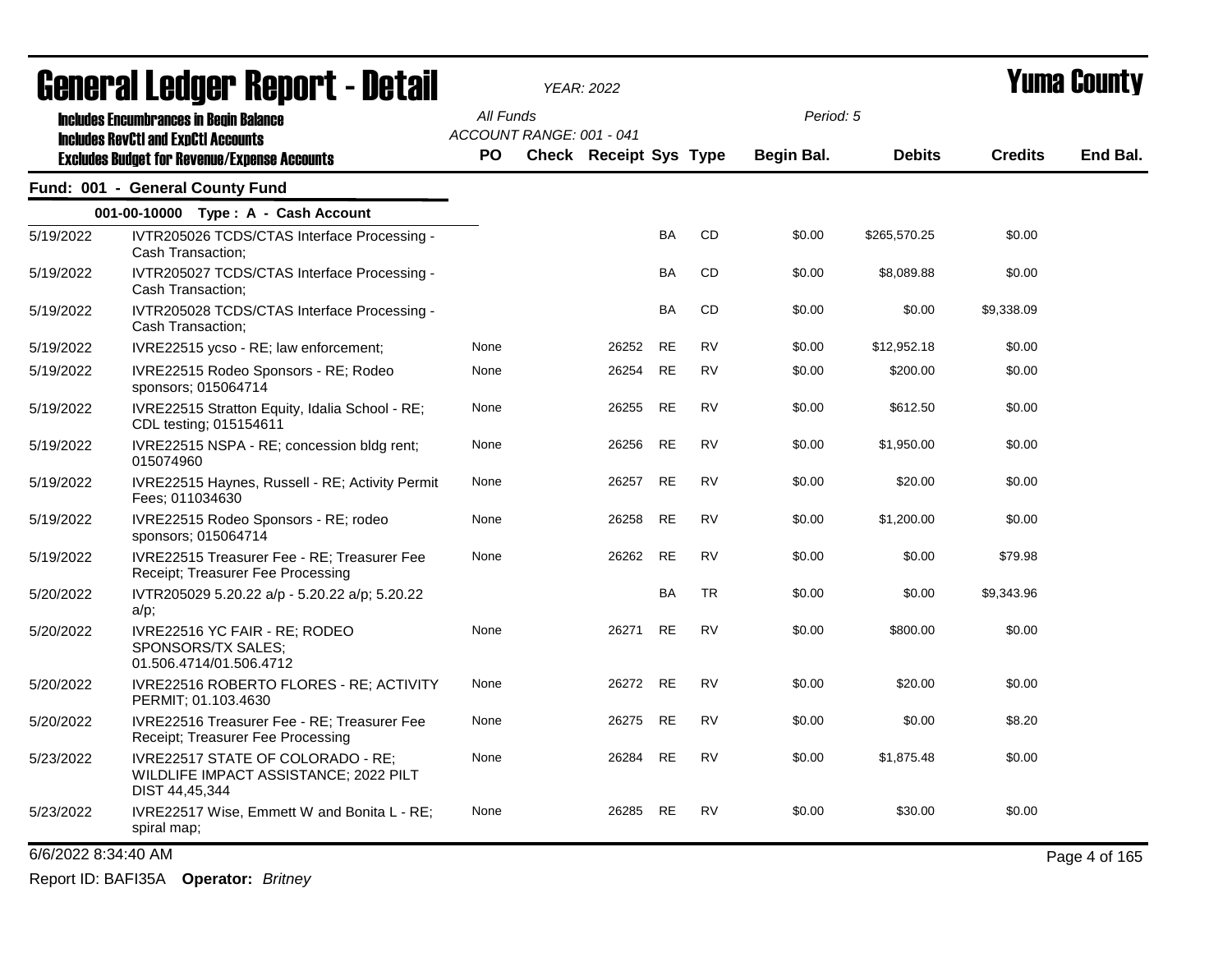|           | General Ledger Report - Detail                                                                         |           |                          | <b>YEAR: 2022</b>             |           |           |            |               |                | Yuma Countv |
|-----------|--------------------------------------------------------------------------------------------------------|-----------|--------------------------|-------------------------------|-----------|-----------|------------|---------------|----------------|-------------|
|           | <b>Includes Encumbrances in Begin Balance</b><br><b>Includes RevCtI and ExpCtI Accounts</b>            | All Funds | ACCOUNT RANGE: 001 - 041 |                               |           |           | Period: 5  |               |                |             |
|           | <b>Excludes Budget for Revenue/Expense Accounts</b>                                                    | <b>PO</b> |                          | <b>Check Receipt Sys Type</b> |           |           | Begin Bal. | <b>Debits</b> | <b>Credits</b> | End Bal.    |
|           | Fund: 001 - General County Fund                                                                        |           |                          |                               |           |           |            |               |                |             |
|           | 001-00-10000 Type: A - Cash Account                                                                    |           |                          |                               |           |           |            |               |                |             |
| 5/23/2022 | <b>IVRE22517 HERITAGE LIQUIDATING TRUST -</b><br>RE; PARCEL #C000384; PYMT ON<br><b>BANKRUPCY ACCT</b> | None      |                          | 26286                         | <b>RE</b> | <b>RV</b> | \$0.00     | \$20.41       | \$0.00         |             |
| 5/23/2022 | IVRE22517 Yuma County Abstract - RE;<br>scanning of large maps; 010004617                              | None      |                          | 26287                         | <b>RE</b> | <b>RV</b> | \$0.00     | \$107.25      | \$0.00         |             |
| 5/23/2022 | IVRE22517 Treasurer Fee - RE; Treasurer Fee<br>Receipt; Treasurer Fee Processing                       | None      |                          | 26290                         | <b>RE</b> | <b>RV</b> | \$0.00     | \$0.00        | \$1.07         |             |
| 5/24/2022 | IVRE22518 Rodoe Sponsors - RE; rodoe<br>sponsor; 015064714                                             | None      |                          | 26295                         | RE        | <b>RV</b> | \$0.00     | \$3,350.00    | \$0.00         |             |
| 5/24/2022 | IVRE22518 Triple H Enterprises LLC - RE; CDL<br>testing fees; 015154611                                | None      |                          | 26297                         | <b>RE</b> | <b>RV</b> | \$0.00     | \$550.00      | \$0.00         |             |
| 5/24/2022 | IVRE22518 Schramm Feedlot, INC - RE; GIS;<br>010004617                                                 | None      |                          | 26298                         | <b>RE</b> | <b>RV</b> | \$0.00     | \$20.00       | \$0.00         |             |
| 5/24/2022 | IVRE22518 Hoffmeister, Brad - RE; copies;                                                              | None      |                          | 26299                         | RE        | <b>RV</b> | \$0.00     | \$1.25        | \$0.00         |             |
| 5/24/2022 | IVRE22518 Treasurer Fee - RE; Treasurer Fee<br>Receipt; Treasurer Fee Processing                       | None      |                          | 26303                         | <b>RE</b> | <b>RV</b> | \$0.00     | \$0.00        | \$39.21        |             |
| 5/25/2022 | IVRE22519 KARA SMITH - RE; RODEO<br>SPONSOR; 01.506.4714                                               | None      |                          | 26304                         | RE        | <b>RV</b> | \$0.00     | \$300.00      | \$0.00         |             |
| 5/25/2022 | IVRE22519 West Plains, LLC - RE; rodeo<br>sponsor; 015064714                                           | None      |                          | 26310                         | <b>RE</b> | <b>RV</b> | \$0.00     | \$1,000.00    | \$0.00         |             |
| 5/25/2022 | IVRE22519 Shay Realty INC., Gordo, Herbi - RE;<br>rodeo sponsor, rv rent; 015064714, 015074940         | None      |                          | 26311                         | RE        | RV        | \$0.00     | \$740.00      | \$0.00         |             |
| 5/25/2022 | IVRE22519 VIRGINIA CARTER - RE; SPIRAL<br>MAP;                                                         | None      |                          | 26312                         | <b>RE</b> | <b>RV</b> | \$0.00     | \$30.00       | \$0.00         |             |
| 5/25/2022 | IVRE22519 Treasurer Fee - RE; Treasurer Fee<br>Receipt; Treasurer Fee Processing                       | None      |                          | 26316                         | <b>RE</b> | <b>RV</b> | \$0.00     | \$0.00        | \$17.40        |             |
| 5/25/2022 | IVRE22519 Treasurer Fee - RE; Treasurer Fee<br>Receipt; Treasurer Fee Processing                       | None      |                          | 26317                         | <b>RE</b> | <b>RV</b> | \$0.00     | \$0.00        | \$3.00         |             |
| 5/26/2022 | IVTR205036 A/P 5.26.22 - A/P 5.26.22; A/P<br>$5.26.22$ ;                                               |           |                          |                               | <b>BA</b> | <b>TR</b> | \$0.00     | \$0.00        | \$15,099.06    |             |
| 5/26/2022 | IVTR205037 TCDS/CTAS Interface Processing -<br>Cash Transaction;                                       |           |                          |                               | BA        | CD        | \$0.00     | \$27,241.65   | \$0.00         |             |

6/6/2022 8:34:40 AM Page 5 of 165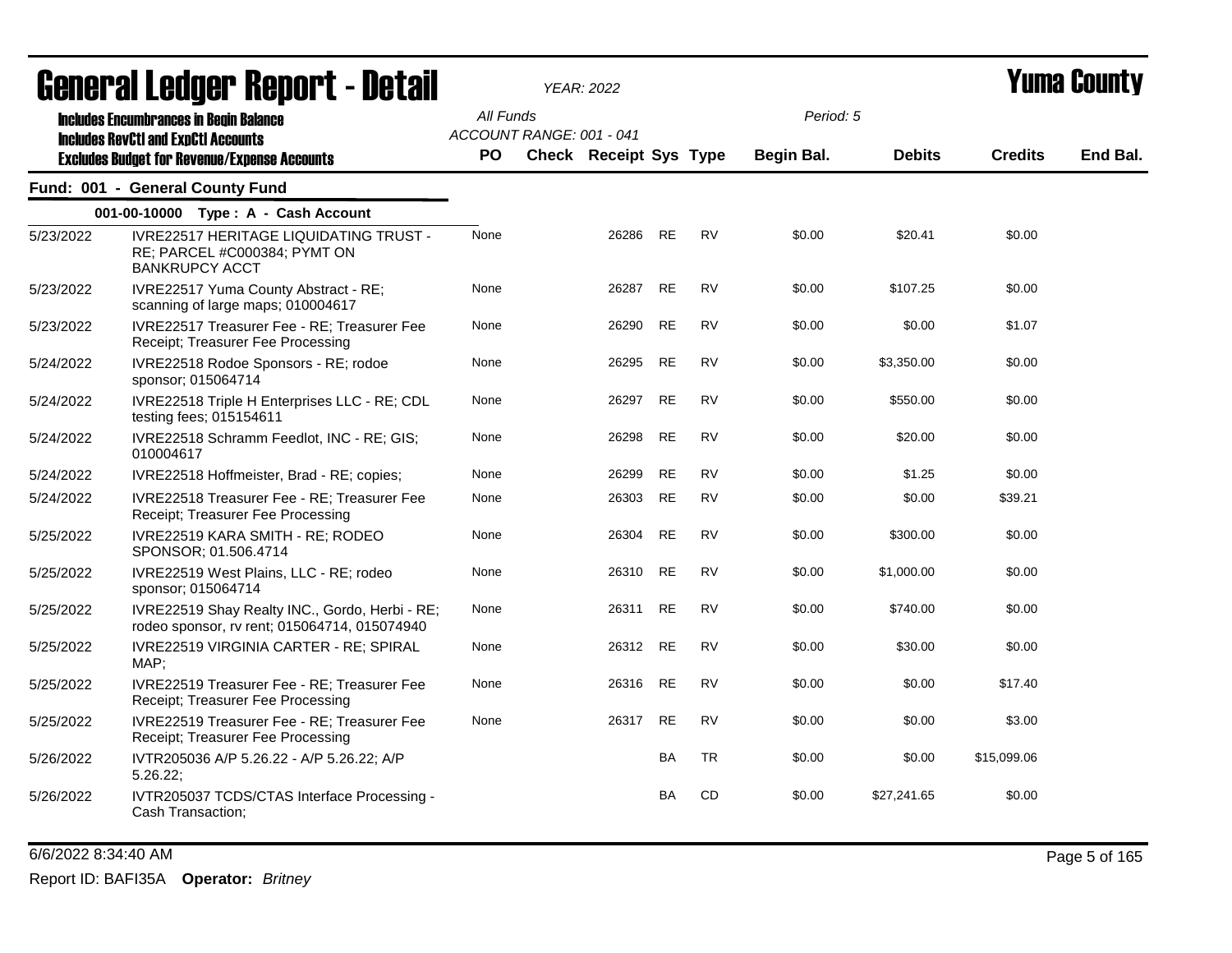|           | ugligi ai lguygi ngpulil - Dglail                                                           |           |                          | YEAR: 2022                    |           |           |            |               |                | I UIIIU VUUIILY |
|-----------|---------------------------------------------------------------------------------------------|-----------|--------------------------|-------------------------------|-----------|-----------|------------|---------------|----------------|-----------------|
|           | <b>Includes Encumbrances in Begin Balance</b><br><b>Includes RevCtI and ExpCtI Accounts</b> | All Funds | ACCOUNT RANGE: 001 - 041 |                               |           |           | Period: 5  |               |                |                 |
|           | <b>Excludes Budget for Revenue/Expense Accounts</b>                                         | PO.       |                          | <b>Check Receipt Sys Type</b> |           |           | Begin Bal. | <b>Debits</b> | <b>Credits</b> | End Bal.        |
|           | Fund: 001 - General County Fund                                                             |           |                          |                               |           |           |            |               |                |                 |
|           | 001-00-10000 Type: A - Cash Account                                                         |           |                          |                               |           |           |            |               |                |                 |
| 5/26/2022 | IVTR205037 TCDS/CTAS Interface Processing -<br>Cash Transaction;                            |           |                          |                               | BA        | CD        | \$0.00     | \$1,632.21    | \$0.00         |                 |
| 5/26/2022 | IVTR205037 TCDS/CTAS Interface Processing -<br>Cash Transaction;                            |           |                          |                               | <b>BA</b> | <b>CD</b> | \$0.00     | \$816.12      | \$0.00         |                 |
| 5/26/2022 | IVTR205037 TCDS/CTAS Interface Processing -<br>Cash Transaction;                            |           |                          |                               | BA        | CD        | \$0.00     | \$1,632.21    | \$0.00         |                 |
| 5/26/2022 | IVTR205037 TCDS/CTAS Interface Processing -<br>Cash Transaction;                            |           |                          |                               | BA        | CD        | \$0.00     | \$4,127.86    | \$0.00         |                 |
| 5/26/2022 | IVTR205038 TCDS/CTAS Interface Processing -<br>Cash Transaction;                            |           |                          |                               | <b>BA</b> | CD        | \$0.00     | \$512.23      | \$0.00         |                 |
| 5/26/2022 | IVTR205038 TCDS/CTAS Interface Processing -<br>Cash Transaction;                            |           |                          |                               | <b>BA</b> | <b>CD</b> | \$0.00     | \$1,024.45    | \$0.00         |                 |
| 5/26/2022 | IVTR205038 TCDS/CTAS Interface Processing -<br>Cash Transaction;                            |           |                          |                               | BA        | CD        | \$0.00     | \$2,590.83    | \$0.00         |                 |
| 5/26/2022 | IVTR205038 TCDS/CTAS Interface Processing -<br>Cash Transaction;                            |           |                          |                               | BA        | CD        | \$0.00     | \$17,098.06   | \$0.00         |                 |
| 5/26/2022 | IVTR205038 TCDS/CTAS Interface Processing -<br>Cash Transaction;                            |           |                          |                               | <b>BA</b> | CD        | \$0.00     | \$1,024.45    | \$0.00         |                 |
| 5/26/2022 | IVRE22520 COUNTY WORKERS COMP POOL -<br>RE; DINSMORE; 01.109.4990                           | None      |                          | 26318                         | <b>RE</b> | <b>RV</b> | \$0.00     | \$411.00      | \$0.00         |                 |
| 5/26/2022 | IVRE22520 auto b - RE; auto b april 22;                                                     | None      |                          | 26325                         | <b>RE</b> | <b>RV</b> | \$0.00     | \$36,842.12   | \$0.00         |                 |
| 5/26/2022 | IVRE22520 Treasurer Fee - RE; Treasurer Fee<br>Receipt; Treasurer Fee Processing            | None      |                          | 26328                         | <b>RE</b> | <b>RV</b> | \$0.00     | \$0.00        | \$4.11         |                 |
| 5/27/2022 | IVRE22521 Birnie, Rich - RE; GIS; 010004617                                                 | None      |                          | 26329                         | <b>RE</b> | <b>RV</b> | \$0.00     | \$4.00        | \$0.00         |                 |
| 5/27/2022 | IVRE22521 Richards, Chris - RE; GIS maps;                                                   | None      |                          | 26335                         | <b>RE</b> | <b>RV</b> | \$0.00     | \$10.00       | \$0.00         |                 |
| 5/27/2022 | IVRE22521 Treasurer Fee - RE; Treasurer Fee<br>Receipt; Treasurer Fee Processing            | None      |                          | 26338                         | <b>RE</b> | <b>RV</b> | \$0.00     | \$0.00        | \$0.14         |                 |
| 5/31/2022 | IVTR205042 TCDS/CTAS Interface Processing -<br>Cash Transaction;                            |           |                          |                               | BA        | CD        | \$0.00     | \$88.85       | \$0.00         |                 |
| 5/31/2022 | IVTR205043 TCDS/CTAS Interface Processing -<br>Cash Transaction;                            |           |                          |                               | BA        | CD        | \$0.00     | \$80.98       | \$0.00         |                 |

6/6/2022 8:34:40 AM Page 6 of 165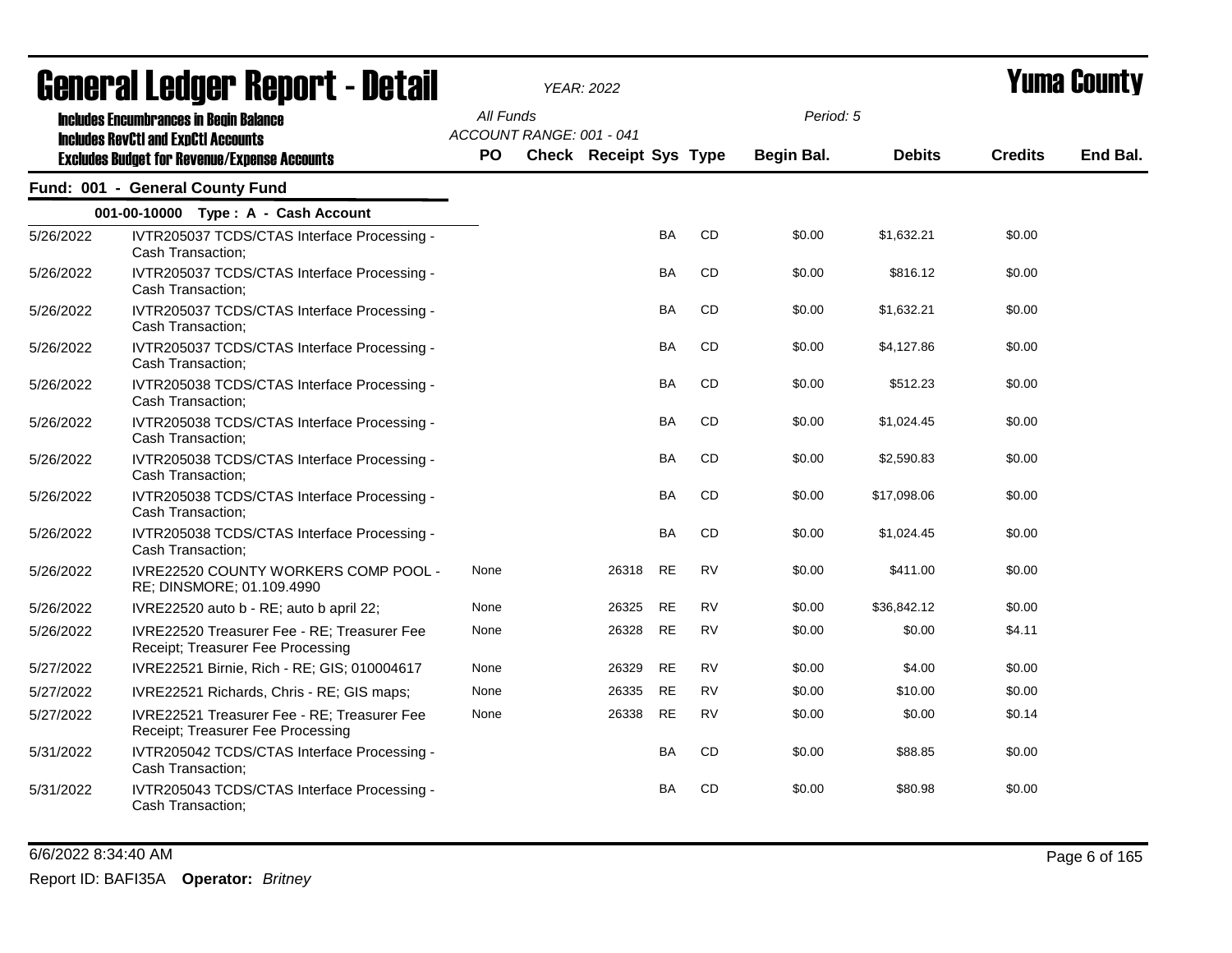|           | General Ledger Report - Detail                                                   |                                    | YEAR: 2022 |                        |           |           |                  |               |                | <b>Yuma County</b> |
|-----------|----------------------------------------------------------------------------------|------------------------------------|------------|------------------------|-----------|-----------|------------------|---------------|----------------|--------------------|
|           | <b>Includes Encumbrances in Begin Balance</b>                                    | All Funds                          |            |                        |           |           | Period: 5        |               |                |                    |
|           | <b>Includes RevCtI and ExpCtI Accounts</b>                                       | ACCOUNT RANGE: 001 - 041           |            |                        |           |           |                  |               |                | End Bal.           |
|           | <b>Excludes Budget for Revenue/Expense Accounts</b>                              | <b>PO</b>                          |            | Check Receipt Sys Type |           |           | Begin Bal.       | <b>Debits</b> | <b>Credits</b> |                    |
|           | Fund: 001 - General County Fund                                                  |                                    |            |                        |           |           |                  |               |                |                    |
|           | 001-00-10000 Type: A - Cash Account                                              |                                    |            |                        |           |           |                  |               |                |                    |
| 5/31/2022 | IVTR205044 TCDS/CTAS Interface Processing -<br>Cash Transaction;                 |                                    |            |                        | <b>BA</b> | CD        | \$0.00           | \$243.77      | \$0.00         |                    |
| 5/31/2022 | IVTR205045 TCDS/CTAS Interface Processing -<br>Cash Transaction;                 |                                    |            |                        | <b>BA</b> | CD        | \$0.00           | \$34.89       | \$0.00         |                    |
| 5/31/2022 | IVTR205047 TCDS/CTAS Interface Processing -<br>Cash Transaction;                 |                                    |            |                        | <b>BA</b> | CD        | \$0.00           | \$18,040.50   | \$0.00         |                    |
| 5/31/2022 | IVTR205048 TCDS/CTAS Interface Processing -<br>Cash Transaction;                 |                                    |            |                        | BA        | CD        | \$0.00           | \$18,156.28   | \$0.00         |                    |
| 5/31/2022 | IVTR205049 TCDS/CTAS Interface Processing -<br>Cash Transaction;                 |                                    |            |                        | <b>BA</b> | <b>CD</b> | \$0.00           | \$0.00        | \$1,099.41     |                    |
| 5/31/2022 | IVRE22522 BROPY REAL ESTATE - RE;<br>RODEO SPONSORS; 01-506-4714                 | None                               |            | 26340                  | <b>RE</b> | <b>RV</b> | \$0.00           | \$500.00      | \$0.00         |                    |
| 5/31/2022 | IVRE22522 WRAY RD2 - RE; CDL TESTING; 01-<br>515-4611                            | None                               |            | 26341                  | <b>RE</b> | <b>RV</b> | \$0.00           | \$125.00      | \$0.00         |                    |
| 5/31/2022 | IVRE22522 Treasurer Fee - RE; Treasurer Fee<br>Receipt: Treasurer Fee Processing | None                               |            | 26352                  | <b>RE</b> | <b>RV</b> | \$0.00           | \$0.00        | \$6.25         |                    |
|           |                                                                                  | <b>Total For: Cash Account</b>     |            |                        |           |           | \$12,043,241.92  | \$513,299.20  |                |                    |
|           | 001-00-20000 Type: L - Accounts Payable                                          |                                    |            |                        |           |           |                  |               |                |                    |
| 5/1/2022  | Beginning Balance;                                                               |                                    |            |                        |           |           | \$0.00           | \$0.00        | \$0.00         |                    |
|           |                                                                                  | <b>Total For: Accounts Payable</b> |            |                        |           |           | \$0.00           | \$0.00        | \$0.00         | \$0.00             |
|           | 001-00-20010 Type: L - Revenue Control                                           |                                    |            |                        |           |           |                  |               |                |                    |
| 5/1/2022  | Beginning Balance;                                                               |                                    |            |                        |           |           | (\$3,731,042.32) | \$0.00        | \$0.00         |                    |
| 5/2/2022  | IVRE2251 - Auto post transaction;                                                |                                    |            |                        | <b>BA</b> | <b>CP</b> | \$0.00           | \$0.00        | \$107.30       |                    |
| 5/4/2022  | IVRE2254 - Auto post transaction;                                                |                                    |            |                        | BA        | <b>CP</b> | \$0.00           | \$0.00        | \$17,236.92    |                    |
| 5/4/2022  | IVTR205001 - Auto post transaction;                                              |                                    |            |                        | <b>BA</b> | CP        | \$0.00           | \$0.00        | \$11,378.00    |                    |
| 5/5/2022  | COTRAPR22 - Auto post transaction;                                               |                                    |            |                        | BA        | <b>CP</b> | \$0.00           | \$974.36      | \$0.00         |                    |
| 5/5/2022  | IVRE2255 - Auto post transaction;                                                |                                    |            |                        | <b>BA</b> | <b>CP</b> | \$0.00           | \$0.00        | \$3,878.72     |                    |
| 5/5/2022  | IVTR205004 - Auto post transaction;                                              |                                    |            |                        | <b>BA</b> | <b>CP</b> | \$0.00           | \$0.00        | \$0.25         |                    |
| 5/5/2022  | LPLAPR2022 - Auto post transaction;                                              |                                    |            |                        | <b>BA</b> | CP        | \$0.00           | \$151,902.84  | \$0.00         |                    |

6/6/2022 8:34:40 AM Page 7 of 165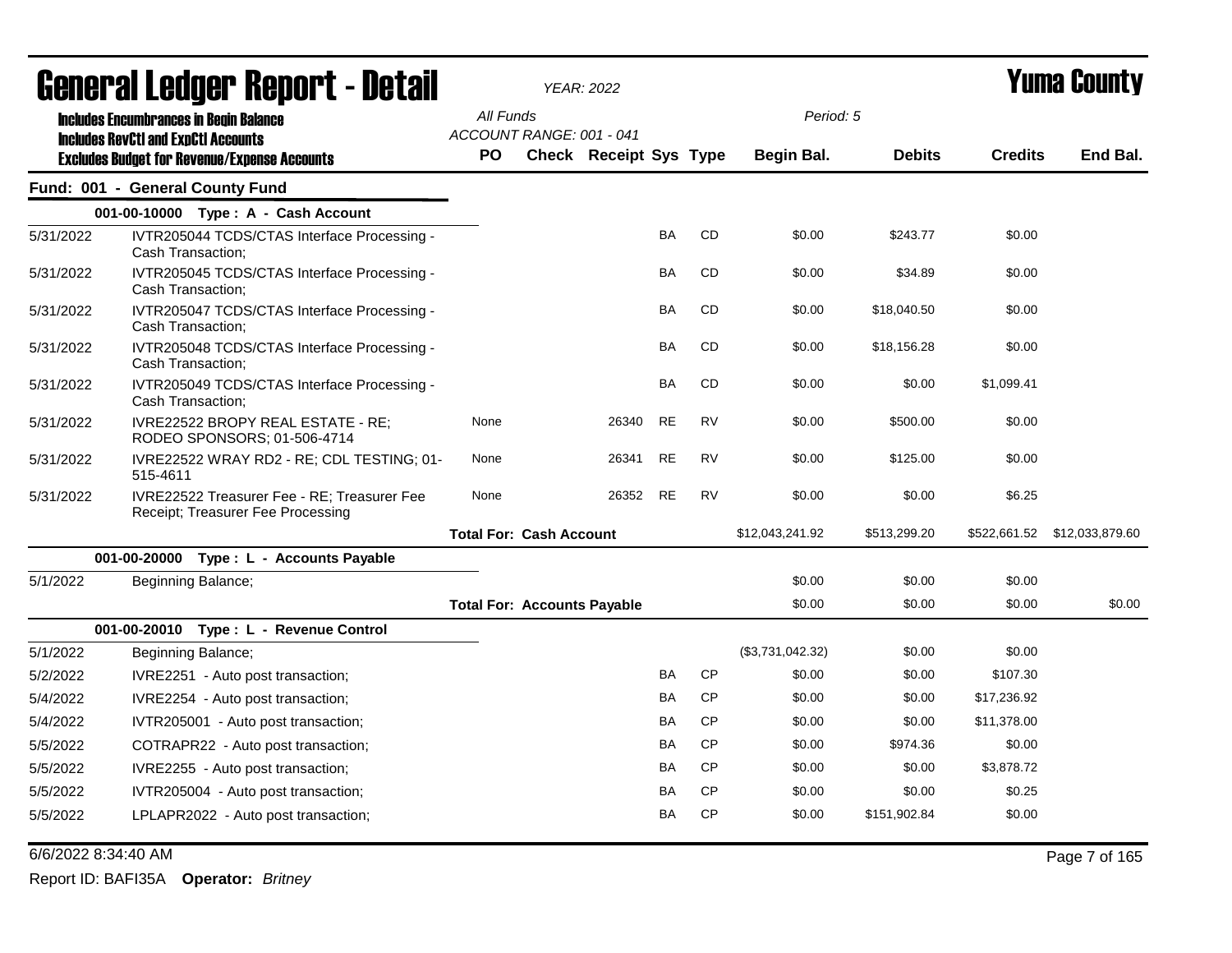|           | General Ledger Report - Detail                                                              |           |                          | YEAR: 2022             |           |                   |               |                | <b>Yuma County</b> |
|-----------|---------------------------------------------------------------------------------------------|-----------|--------------------------|------------------------|-----------|-------------------|---------------|----------------|--------------------|
|           | <b>Includes Encumbrances in Begin Balance</b><br><b>Includes RevCtI and ExpCtI Accounts</b> | All Funds | ACCOUNT RANGE: 001 - 041 |                        |           | Period: 5         |               |                |                    |
|           | <b>Excludes Budget for Revenue/Expense Accounts</b>                                         | <b>PO</b> |                          | Check Receipt Sys Type |           | <b>Begin Bal.</b> | <b>Debits</b> | <b>Credits</b> | End Bal.           |
|           | Fund: 001 - General County Fund                                                             |           |                          |                        |           |                   |               |                |                    |
|           | 001-00-20010 Type: L - Revenue Control                                                      |           |                          |                        |           |                   |               |                |                    |
| 5/9/2022  | IVRE2257 - Auto post transaction;                                                           |           |                          | BA                     | <b>CP</b> | \$0.00            | \$0.00        | \$5,075.00     |                    |
| 5/9/2022  | IVTR205008 - Auto post transaction;                                                         |           |                          | <b>BA</b>              | <b>CP</b> | \$0.00            | \$372.42      | \$0.00         |                    |
| 5/10/2022 | IVRE2258 - Auto post transaction;                                                           |           |                          | BA                     | СP        | \$0.00            | \$0.00        | \$1,825.00     |                    |
| 5/12/2022 | IVRE22510 - Auto post transaction;                                                          |           |                          | <b>BA</b>              | <b>CP</b> | \$0.00            | \$0.00        | \$650.00       |                    |
| 5/13/2022 | IVRE22511 - Auto post transaction;                                                          |           |                          | BA                     | <b>CP</b> | \$0.00            | \$0.00        | \$25.00        |                    |
| 5/16/2022 | IVRE22512 - Auto post transaction;                                                          |           |                          | BA                     | <b>CP</b> | \$0.00            | \$0.00        | \$3,470.00     |                    |
| 5/18/2022 | IVRE22514 - Auto post transaction;                                                          |           |                          | BA                     | <b>CP</b> | \$0.00            | \$0.00        | \$370.00       |                    |
| 5/19/2022 | IVRE22515 - Auto post transaction;                                                          |           |                          | BA                     | CP        | \$0.00            | \$0.00        | \$16,934.68    |                    |
| 5/19/2022 | IVTR205017 - Auto post transaction;                                                         |           |                          | <b>BA</b>              | <b>CP</b> | \$0.00            | \$0.00        | \$0.50         |                    |
| 5/19/2022 | IVTR205019 - Auto post transaction;                                                         |           |                          | BA                     | <b>CP</b> | \$0.00            | \$0.00        | \$442.36       |                    |
| 5/19/2022 | IVTR205020 - Auto post transaction;                                                         |           |                          | BA                     | <b>CP</b> | \$0.00            | \$0.00        | \$578.93       |                    |
| 5/19/2022 | IVTR205021 - Auto post transaction;                                                         |           |                          | BA                     | <b>CP</b> | \$0.00            | \$0.00        | \$2,106.21     |                    |
| 5/19/2022 | IVTR205022 - Auto post transaction;                                                         |           |                          | BA                     | <b>CP</b> | \$0.00            | \$0.00        | \$8,921.22     |                    |
| 5/19/2022 | IVTR205023 - Auto post transaction;                                                         |           |                          | BA                     | <b>CP</b> | \$0.00            | \$0.00        | \$758.24       |                    |
| 5/19/2022 | IVTR205024 - Auto post transaction;                                                         |           |                          | BA                     | <b>CP</b> | \$0.00            | \$0.00        | \$24,798.89    |                    |
| 5/19/2022 | IVTR205026 - Auto post transaction;                                                         |           |                          | BA                     | <b>CP</b> | \$0.00            | \$0.00        | \$265,570.25   |                    |
| 5/19/2022 | IVTR205027 - Auto post transaction;                                                         |           |                          | BA                     | <b>CP</b> | \$0.00            | \$0.00        | \$8,089.88     |                    |
| 5/20/2022 | IVRE22516 - Auto post transaction;                                                          |           |                          | BA                     | <b>CP</b> | \$0.00            | \$0.00        | \$820.00       |                    |
| 5/23/2022 | IVRE22517 - Auto post transaction;                                                          |           |                          | BA                     | <b>CP</b> | \$0.00            | \$0.00        | \$2,033.14     |                    |
| 5/24/2022 | IVRE22518 - Auto post transaction;                                                          |           |                          | BA                     | CP        | \$0.00            | \$0.00        | \$3,921.25     |                    |
| 5/25/2022 | IVRE22519 - Auto post transaction;                                                          |           |                          | BA                     | <b>CP</b> | \$0.00            | \$0.00        | \$2,070.00     |                    |
| 5/26/2022 | IVRE22520 - Auto post transaction;                                                          |           |                          | BA                     | <b>CP</b> | \$0.00            | \$0.00        | \$37,253.12    |                    |
| 5/26/2022 | IVTR205037 - Auto post transaction;                                                         |           |                          | BA                     | CP        | \$0.00            | \$0.00        | \$35,450.05    |                    |
| 5/26/2022 | IVTR205038 - Auto post transaction;                                                         |           |                          | BA                     | CP        | \$0.00            | \$0.00        | \$22,250.02    |                    |
| 5/27/2022 | IVRE22521 - Auto post transaction;                                                          |           |                          | BA                     | CP        | \$0.00            | \$0.00        | \$14.00        |                    |
| 5/31/2022 | IVRE22522 - Auto post transaction;                                                          |           |                          | <b>BA</b>              | <b>CP</b> | \$0.00            | \$0.00        | \$625.00       |                    |

6/6/2022 8:34:40 AM Page 8 of 165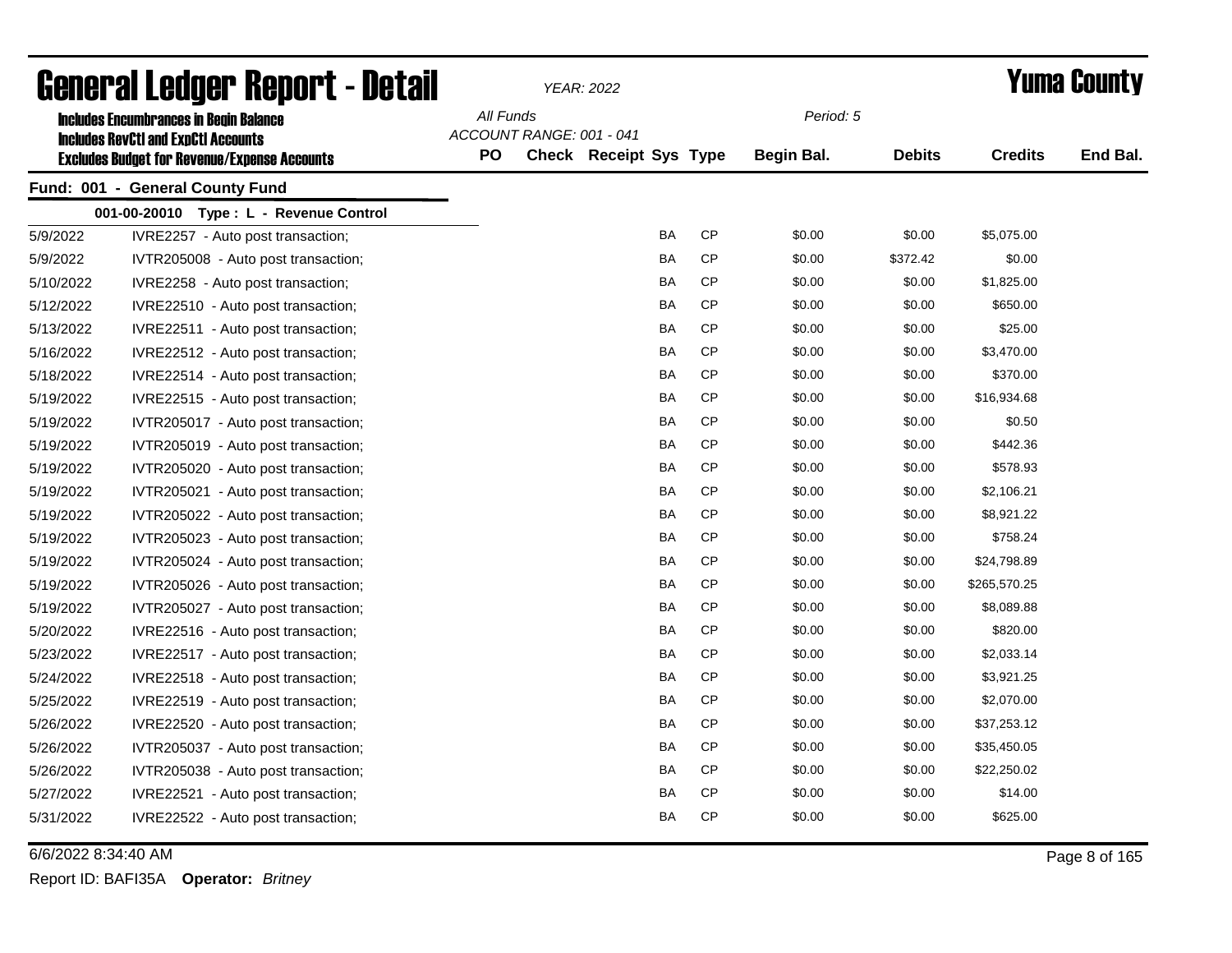|           | <b>General Ledger Report - Detail</b>                                                             |           |                                   | <b>YEAR: 2022</b>      |           |           |                   |               |                | <b>Yuma County</b> |
|-----------|---------------------------------------------------------------------------------------------------|-----------|-----------------------------------|------------------------|-----------|-----------|-------------------|---------------|----------------|--------------------|
|           | <b>Includes Encumbrances in Begin Balance</b>                                                     | All Funds |                                   |                        |           |           | Period: 5         |               |                |                    |
|           | <b>Includes RevCtI and ExpCtI Accounts</b><br><b>Excludes Budget for Revenue/Expense Accounts</b> | PO        | ACCOUNT RANGE: 001 - 041          | Check Receipt Sys Type |           |           | <b>Begin Bal.</b> | <b>Debits</b> | <b>Credits</b> | End Bal.           |
|           | Fund: 001 - General County Fund                                                                   |           |                                   |                        |           |           |                   |               |                |                    |
|           | 001-00-20010 Type: L - Revenue Control                                                            |           |                                   |                        |           |           |                   |               |                |                    |
| 5/31/2022 | IVTR205042 - Auto post transaction;                                                               |           |                                   |                        | <b>BA</b> | <b>CP</b> | \$0.00            | \$0.00        | \$88.85        |                    |
| 5/31/2022 | IVTR205043 - Auto post transaction;                                                               |           |                                   |                        | <b>BA</b> | <b>CP</b> | \$0.00            | \$0.00        | \$80.98        |                    |
| 5/31/2022 | IVTR205044 - Auto post transaction;                                                               |           |                                   |                        | <b>BA</b> | <b>CP</b> | \$0.00            | \$0.00        | \$243.77       |                    |
| 5/31/2022 | IVTR205045 - Auto post transaction;                                                               |           |                                   |                        | BA        | <b>CP</b> | \$0.00            | \$0.00        | \$34.89        |                    |
| 5/31/2022 | IVTR205047 - Auto post transaction;                                                               |           |                                   |                        | BA        | <b>CP</b> | \$0.00            | \$0.00        | \$18,040.50    |                    |
| 5/31/2022 | IVTR205048 - Auto post transaction;                                                               |           |                                   |                        | BA        | <b>CP</b> | \$0.00            | \$0.00        | \$18,156.28    |                    |
|           |                                                                                                   |           | <b>Total For: Revenue Control</b> |                        |           |           | (\$3,731,042.32)  | \$153,249.62  | \$513,299.20   | (\$4,091,091.90)   |
|           | 001-00-20020 Type: L - Expense Control                                                            |           |                                   |                        |           |           |                   |               |                |                    |
| 5/1/2022  | Beginning Balance;                                                                                |           |                                   |                        |           |           | \$2,325,910.16    | \$0.00        | \$0.00         |                    |
| 5/5/2022  | IVRE2255 - Auto post transaction;                                                                 |           |                                   |                        | <b>BA</b> | <b>CP</b> | \$0.00            | \$13.73       | \$0.00         |                    |
| 5/5/2022  | IVTR205006 - Auto post transaction;                                                               |           |                                   |                        | BA        | CP        | \$0.00            | \$261,299.70  | \$0.00         |                    |
| 5/9/2022  | IVRE2257 - Auto post transaction;                                                                 |           |                                   |                        | <b>BA</b> | CP        | \$0.00            | \$50.75       | \$0.00         |                    |
| 5/10/2022 | IVRE2258 - Auto post transaction;                                                                 |           |                                   |                        | BA        | <b>CP</b> | \$0.00            | \$18.25       | \$0.00         |                    |
| 5/12/2022 | IVRE22510 - Auto post transaction;                                                                |           |                                   |                        | BA        | <b>CP</b> | \$0.00            | \$6.50        | \$0.00         |                    |
| 5/16/2022 | IVRE22512 - Auto post transaction;                                                                |           |                                   |                        | BA        | <b>CP</b> | \$0.00            | \$34.70       | \$0.00         |                    |
| 5/16/2022 | IVTR205012 - Auto post transaction;                                                               |           |                                   |                        | BA        | <b>CP</b> | \$0.00            | \$72,944.69   | \$0.00         |                    |
| 5/18/2022 | IVRE22514 - Auto post transaction;                                                                |           |                                   |                        | BA        | <b>CP</b> | \$0.00            | \$3.70        | \$0.00         |                    |
| 5/19/2022 | IVRE22515 - Auto post transaction;                                                                |           |                                   |                        | BA        | <b>CP</b> | \$0.00            | \$79.98       | \$0.00         |                    |
| 5/19/2022 | IVTR205028 - Auto post transaction;                                                               |           |                                   |                        | BA        | <b>CP</b> | \$0.00            | \$9,338.09    | \$0.00         |                    |
| 5/20/2022 | IVRE22516 - Auto post transaction;                                                                |           |                                   |                        | BA        | <b>CP</b> | \$0.00            | \$8.20        | \$0.00         |                    |
| 5/20/2022 | IVTR205029 - Auto post transaction;                                                               |           |                                   |                        | BA        | <b>CP</b> | \$0.00            | \$9,343.96    | \$0.00         |                    |
| 5/23/2022 | IVRE22517 - Auto post transaction;                                                                |           |                                   |                        | BA        | <b>CP</b> | \$0.00            | \$1.07        | \$0.00         |                    |
| 5/24/2022 | IVRE22518 - Auto post transaction;                                                                |           |                                   |                        | BA        | <b>CP</b> | \$0.00            | \$39.21       | \$0.00         |                    |
| 5/25/2022 | IVRE22519 - Auto post transaction;                                                                |           |                                   |                        | <b>BA</b> | <b>CP</b> | \$0.00            | \$20.40       | \$0.00         |                    |
| 5/26/2022 | IVRE22520 - Auto post transaction;                                                                |           |                                   |                        | BA        | <b>CP</b> | \$0.00            | \$4.11        | \$0.00         |                    |
| 5/26/2022 | IVTR205036 - Auto post transaction;                                                               |           |                                   |                        | BA        | <b>CP</b> | \$0.00            | \$15,099.06   | \$0.00         |                    |

6/6/2022 8:34:40 AM Page 9 of 165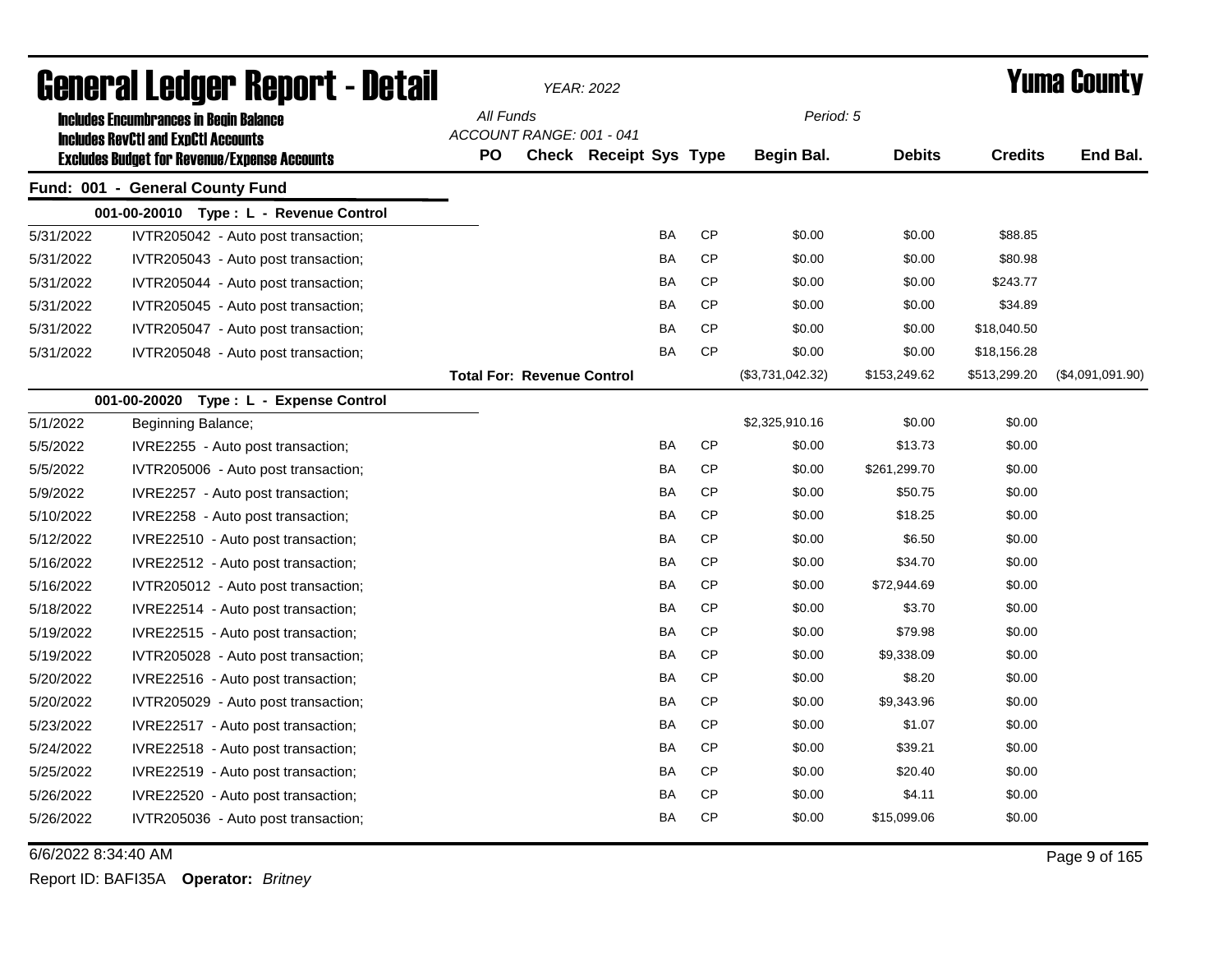|                     | General Ledger Report - Detail                                                              |                                            | <b>YEAR: 2022</b>      |           |           |                   |               |                | Yuma County              |
|---------------------|---------------------------------------------------------------------------------------------|--------------------------------------------|------------------------|-----------|-----------|-------------------|---------------|----------------|--------------------------|
|                     | <b>Includes Encumbrances in Begin Balance</b><br><b>Includes RevCtI and ExpCtI Accounts</b> | All Funds<br>ACCOUNT RANGE: 001 - 041      |                        |           |           | Period: 5         |               |                |                          |
|                     | <b>Excludes Budget for Revenue/Expense Accounts</b>                                         | <b>PO</b>                                  | Check Receipt Sys Type |           |           | Begin Bal.        | <b>Debits</b> | <b>Credits</b> | End Bal.                 |
|                     | Fund: 001 - General County Fund                                                             |                                            |                        |           |           |                   |               |                |                          |
|                     | 001-00-20020 Type: L - Expense Control                                                      |                                            |                        |           |           |                   |               |                |                          |
| 5/27/2022           | IVRE22521 - Auto post transaction;                                                          |                                            |                        | <b>BA</b> | CP        | \$0.00            | \$0.14        | \$0.00         |                          |
| 5/31/2022           | IVRE22522 - Auto post transaction;                                                          |                                            |                        | BA        | <b>CP</b> | \$0.00            | \$6.25        | \$0.00         |                          |
| 5/31/2022           | IVTR205049 - Auto post transaction;                                                         |                                            |                        | BA        | <b>CP</b> | \$0.00            | \$1,099.41    | \$0.00         |                          |
|                     |                                                                                             | <b>Total For: Expense Control</b>          |                        |           |           | \$2,325,910.16    | \$369,411.90  | \$0.00         | \$2,695,322.06           |
|                     | 001-00-20100 Type: L - Fund Balance                                                         |                                            |                        |           |           |                   |               |                |                          |
| 5/1/2022            | Beginning Balance;                                                                          |                                            |                        |           |           | (\$10,638,109.76) | \$0.00        | \$0.00         |                          |
|                     |                                                                                             | <b>Total For: Fund Balance</b>             |                        |           |           | (\$10,638,109.76) | \$0.00        |                | \$0.00 (\$10,638,109.76) |
|                     | 001-00-20111 Type: L - LAND USE FINANCIAL ASSURANCE                                         |                                            |                        |           |           |                   |               |                |                          |
| 5/1/2022            | Beginning Balance;                                                                          |                                            |                        |           |           | \$0.00            | \$0.00        | \$0.00         |                          |
|                     |                                                                                             | <b>Total For: LAND USE FINANCIAL ASSUR</b> |                        |           |           | \$0.00            | \$0.00        | \$0.00         | \$0.00                   |
|                     | 001-00-30100 Type: R - Current Tax Collection                                               |                                            |                        |           |           |                   |               |                |                          |
| 5/1/2022            | Beginning Balance;                                                                          |                                            |                        |           |           | \$0.00            | \$0.00        | \$0.00         |                          |
|                     |                                                                                             | <b>Total For: Current Tax Collection</b>   |                        |           |           | \$0.00            | \$0.00        | \$0.00         | \$0.00                   |
|                     | 001-00-30105 Type: R - Current Tax Real                                                     |                                            |                        |           |           |                   |               |                |                          |
| 5/1/2022            | Beginning Balance;                                                                          |                                            |                        |           |           | (\$1,860,321.24)  | \$0.00        | \$0.00         |                          |
| 5/19/2022           | IVTR205026 TCDS/CTAS Interface Processing -<br>Tax Apportionment Transfers;                 |                                            |                        | BA        | <b>TR</b> | \$0.00            | \$0.00        | \$265,570.25   |                          |
| 5/31/2022           | IVTR205047 TCDS/CTAS Interface Processing -<br>Tax Apportionment Transfers;                 |                                            |                        | BA        | <b>TR</b> | \$0.00            | \$0.00        | \$18,040.50    |                          |
|                     |                                                                                             | <b>Total For: Current Tax Real</b>         |                        |           |           | (\$1,860,321.24)  | \$0.00        | \$283,610.75   | (S2, 143, 931.99)        |
|                     | 001-00-30110 Type: R - Current Tax Oil and Gas                                              |                                            |                        |           |           |                   |               |                |                          |
| 5/1/2022            | Beginning Balance;                                                                          |                                            |                        |           |           | (\$199,489.26)    | \$0.00        | \$0.00         |                          |
| 5/19/2022           | IVTR205022 TCDS/CTAS Interface Processing -<br>Tax Apportionment Transfers;                 |                                            |                        | <b>BA</b> | <b>TR</b> | \$0.00            | \$0.00        | \$8,921.22     |                          |
|                     |                                                                                             | <b>Total For: Current Tax Oil and Gas</b>  |                        |           |           | (\$199,489.26)    | \$0.00        | \$8,921.22     | (\$208,410.48)           |
|                     | 001-00-30115 Type: R - Current Tax Personal Property                                        |                                            |                        |           |           |                   |               |                |                          |
| 5/1/2022            | Beginning Balance;                                                                          |                                            |                        |           |           | (\$285,290.94)    | \$0.00        | \$0.00         |                          |
| 6/6/2022 8:34:40 AM |                                                                                             |                                            |                        |           |           |                   |               |                | Page 10 of 165           |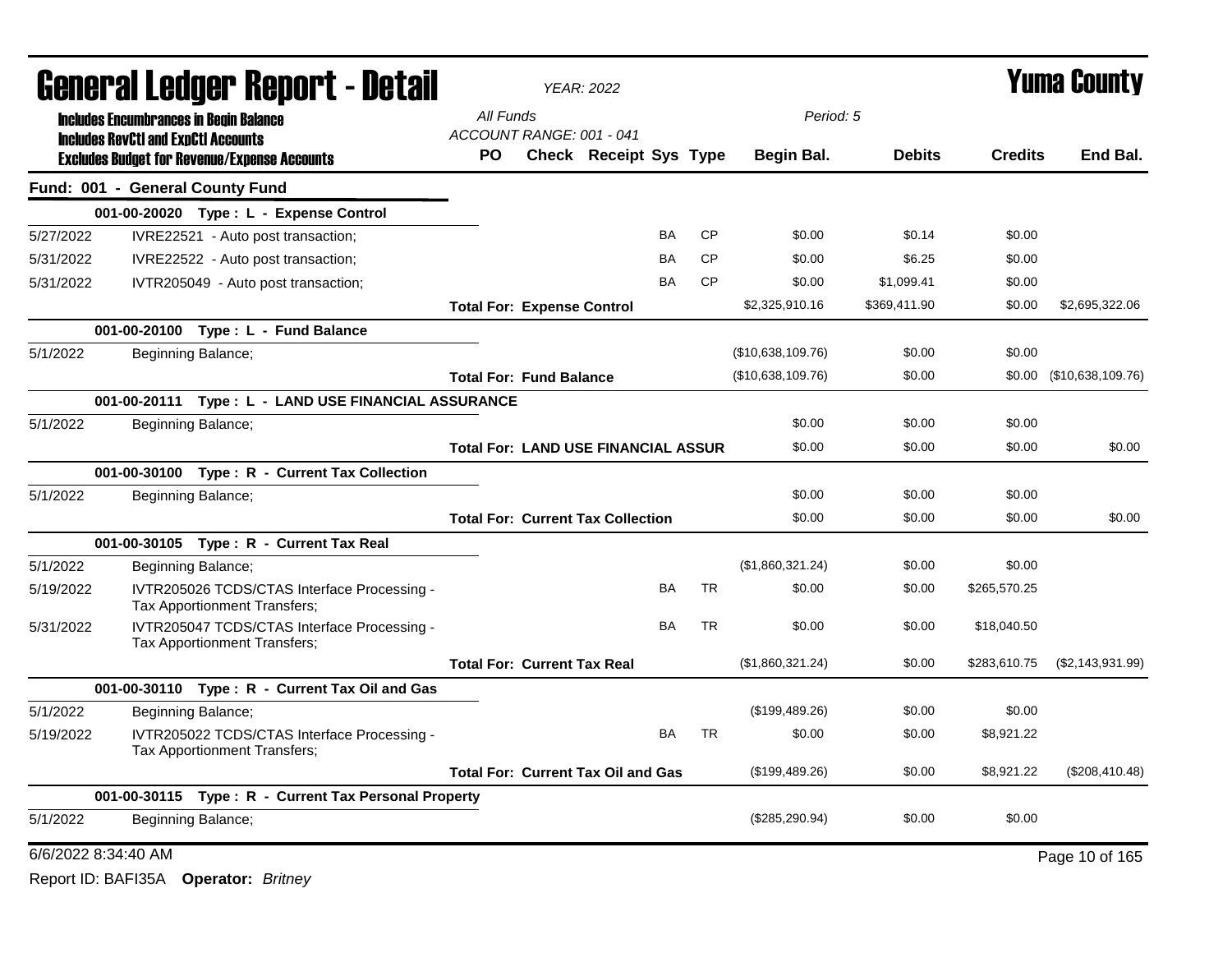|           | Generai Leuger Keport - Detail                                                              |                                       | <b>YEAR: 2022</b>                               |           |           |                   |               |                | Y UIII'd GUUIILY |
|-----------|---------------------------------------------------------------------------------------------|---------------------------------------|-------------------------------------------------|-----------|-----------|-------------------|---------------|----------------|------------------|
|           | <b>Includes Encumbrances in Begin Balance</b><br><b>Includes RevCtI and ExpCtI Accounts</b> | All Funds<br>ACCOUNT RANGE: 001 - 041 |                                                 |           |           | Period: 5         |               |                |                  |
|           | <b>Excludes Budget for Revenue/Expense Accounts</b>                                         | <b>PO</b>                             | <b>Check Receipt Sys Type</b>                   |           |           | <b>Begin Bal.</b> | <b>Debits</b> | <b>Credits</b> | End Bal.         |
|           | Fund: 001 - General County Fund                                                             |                                       |                                                 |           |           |                   |               |                |                  |
|           | 001-00-30115 Type: R - Current Tax Personal Property                                        |                                       |                                                 |           |           |                   |               |                |                  |
| 5/4/2022  | IVTR205001 TCDS/CTAS Interface Processing -<br>Tax Apportionment Transfers;                 |                                       |                                                 | <b>BA</b> | <b>TR</b> | \$0.00            | \$0.00        | \$11,378.00    |                  |
| 5/19/2022 | IVTR205024 TCDS/CTAS Interface Processing -<br>Tax Apportionment Transfers;                 |                                       |                                                 | <b>BA</b> | <b>TR</b> | \$0.00            | \$0.00        | \$24,798.89    |                  |
|           |                                                                                             |                                       | <b>Total For: Current Tax Personal Property</b> |           |           | (\$285,290.94)    | \$0.00        | \$36,176.89    | (\$321,467.83)   |
|           | 001-00-30120 Type: R - Current Tax Mineral                                                  |                                       |                                                 |           |           |                   |               |                |                  |
| 5/1/2022  | Beginning Balance;                                                                          |                                       |                                                 |           |           | (\$14,364.10)     | \$0.00        | \$0.00         |                  |
| 5/19/2022 | IVTR205021 TCDS/CTAS Interface Processing -<br>Tax Apportionment Transfers;                 |                                       |                                                 | <b>BA</b> | <b>TR</b> | \$0.00            | \$0.00        | \$2,106.21     |                  |
| 5/31/2022 | IVTR205044 TCDS/CTAS Interface Processing -<br>Tax Apportionment Transfers;                 |                                       |                                                 | <b>BA</b> | <b>TR</b> | \$0.00            | \$0.00        | \$243.77       |                  |
|           |                                                                                             |                                       | <b>Total For: Current Tax Mineral</b>           |           |           | (\$14,364.10)     | \$0.00        | \$2,349.98     | (\$16,714.08)    |
|           | 001-00-30125 Type: R - Current Tax Possessory Interes                                       |                                       |                                                 |           |           |                   |               |                |                  |
| 5/1/2022  | Beginning Balance;                                                                          |                                       |                                                 |           |           | (\$3,904.04)      | \$0.00        | \$0.00         |                  |
| 5/19/2022 | IVTR205023 TCDS/CTAS Interface Processing -<br>Tax Apportionment Transfers;                 |                                       |                                                 | <b>BA</b> | <b>TR</b> | \$0.00            | \$0.00        | \$758.24       |                  |
| 5/31/2022 | IVTR205045 TCDS/CTAS Interface Processing -<br>Tax Apportionment Transfers;                 |                                       |                                                 | <b>BA</b> | <b>TR</b> | \$0.00            | \$0.00        | \$34.89        |                  |
|           |                                                                                             |                                       | <b>Total For: Current Tax Possessory Intere</b> |           |           | (\$3,904.04)      | \$0.00        | \$793.13       | (\$4,697.17)     |
|           | 001-00-30130 Type: R - Current Tax State Assessed                                           |                                       |                                                 |           |           |                   |               |                |                  |
| 5/1/2022  | Beginning Balance;                                                                          |                                       |                                                 |           |           | (\$1,219,868.28)  | \$0.00        | \$0.00         |                  |
| 5/19/2022 | IVTR205027 TCDS/CTAS Interface Processing -<br>Tax Apportionment Transfers;                 |                                       |                                                 | BA        | <b>TR</b> | \$0.00            | \$0.00        | \$8,089.88     |                  |
| 5/31/2022 | IVTR205048 TCDS/CTAS Interface Processing -<br>Tax Apportionment Transfers;                 |                                       |                                                 | BA        | <b>TR</b> | \$0.00            | \$0.00        | \$18,156.28    |                  |
|           |                                                                                             |                                       | <b>Total For: Current Tax State Assessed</b>    |           |           | (\$1,219,868.28)  | \$0.00        | \$26,246.16    | (\$1,246,114.44) |
|           | 001-00-30135 Type: R - Current Tax Mobile Home                                              |                                       |                                                 |           |           |                   |               |                |                  |
| 5/1/2022  | Beginning Balance;                                                                          |                                       |                                                 |           |           | (\$5,611.81)      | \$0.00        | \$0.00         |                  |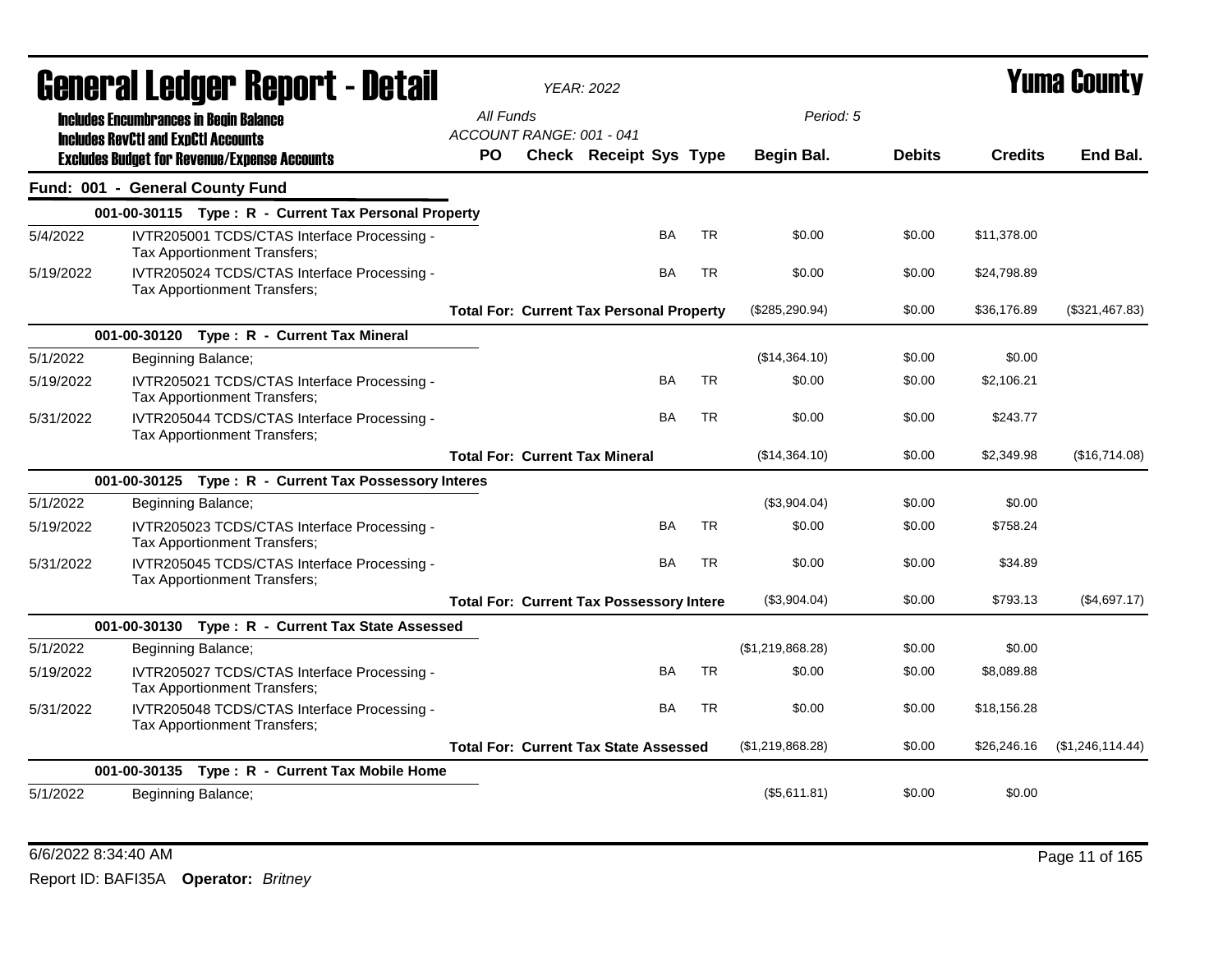|           |                                               | General Ledger Report - Detail                                              |                                       | <b>YEAR: 2022</b>                              |           |           |              |               |                | <b>Yuma County</b> |
|-----------|-----------------------------------------------|-----------------------------------------------------------------------------|---------------------------------------|------------------------------------------------|-----------|-----------|--------------|---------------|----------------|--------------------|
|           | <b>Includes Encumbrances in Begin Balance</b> |                                                                             | All Funds<br>ACCOUNT RANGE: 001 - 041 |                                                |           |           | Period: 5    |               |                |                    |
|           | <b>Includes RevCtI and ExpCtI Accounts</b>    | <b>Excludes Budget for Revenue/Expense Accounts</b>                         | PO.                                   | Check Receipt Sys Type                         |           |           | Begin Bal.   | <b>Debits</b> | <b>Credits</b> | End Bal.           |
|           | Fund: 001 - General County Fund               |                                                                             |                                       |                                                |           |           |              |               |                |                    |
|           |                                               | 001-00-30135 Type: R - Current Tax Mobile Home                              |                                       |                                                |           |           |              |               |                |                    |
| 5/19/2022 |                                               | IVTR205020 TCDS/CTAS Interface Processing -<br>Tax Apportionment Transfers; |                                       |                                                | <b>BA</b> | <b>TR</b> | \$0.00       | \$0.00        | \$578.93       |                    |
| 5/31/2022 |                                               | IVTR205043 TCDS/CTAS Interface Processing -<br>Tax Apportionment Transfers; |                                       |                                                | <b>BA</b> | <b>TR</b> | \$0.00       | \$0.00        | \$80.98        |                    |
|           |                                               |                                                                             |                                       | <b>Total For: Current Tax Mobile Home</b>      |           |           | (\$5,611.81) | \$0.00        | \$659.91       | (\$6,271.72)       |
|           |                                               | 001-00-30140 Type: R - Current Tax Special Assessment                       |                                       |                                                |           |           |              |               |                |                    |
| 5/1/2022  |                                               | Beginning Balance;                                                          |                                       |                                                |           |           | \$0.00       | \$0.00        | \$0.00         |                    |
|           |                                               |                                                                             |                                       | <b>Total For: Current Tax Special Assessm</b>  |           |           | \$0.00       | \$0.00        | \$0.00         | \$0.00             |
|           |                                               | 001-00-30200 Type: R - Delinquent Tax Collection                            |                                       |                                                |           |           |              |               |                |                    |
| 5/1/2022  |                                               | Beginning Balance;                                                          |                                       |                                                |           |           | \$0.00       | \$0.00        | \$0.00         |                    |
|           |                                               |                                                                             |                                       | <b>Total For: Delinquent Tax Collection</b>    |           |           | \$0.00       | \$0.00        | \$0.00         | \$0.00             |
|           |                                               | 001-00-30205 Type: R - Delinquent Tax Real                                  |                                       |                                                |           |           |              |               |                |                    |
| 5/1/2022  |                                               | Beginning Balance;                                                          |                                       |                                                |           |           | (\$31.41)    | \$0.00        | \$0.00         |                    |
|           |                                               |                                                                             |                                       | <b>Total For: Delinquent Tax Real</b>          |           |           | (\$31.41)    | \$0.00        | \$0.00         | (\$31.41)          |
|           |                                               | 001-00-30210 Type: R - Delinquent Tax Oil and Gas                           |                                       |                                                |           |           |              |               |                |                    |
| 5/1/2022  |                                               | Beginning Balance;                                                          |                                       |                                                |           |           | (\$6,779.45) | \$0.00        | \$0.00         |                    |
|           |                                               |                                                                             |                                       | <b>Total For: Delinquent Tax Oil and Gas</b>   |           |           | (\$6,779.45) | \$0.00        | \$0.00         | (\$6,779.45)       |
|           |                                               | 001-00-30215 Type: R - Delinquent Tax Mineral                               |                                       |                                                |           |           |              |               |                |                    |
| 5/1/2022  |                                               | Beginning Balance;                                                          |                                       |                                                |           |           | \$0.00       | \$0.00        | \$0.00         |                    |
|           |                                               |                                                                             |                                       | <b>Total For: Delinquent Tax Mineral</b>       |           |           | \$0.00       | \$0.00        | \$0.00         | \$0.00             |
|           |                                               | 001-00-30220 Type: R - Delinquent Tax Personal Proper                       |                                       |                                                |           |           |              |               |                |                    |
| 5/1/2022  |                                               | Beginning Balance;                                                          |                                       |                                                |           |           | \$0.00       | \$0.00        | \$0.00         |                    |
|           |                                               |                                                                             |                                       | <b>Total For: Delinquent Tax Personal Prop</b> |           |           | \$0.00       | \$0.00        | \$0.00         | \$0.00             |
|           |                                               | 001-00-30225 Type: R - Delinquent Tax Possessory Rate                       |                                       |                                                |           |           |              |               |                |                    |
| 5/1/2022  |                                               | Beginning Balance;                                                          |                                       |                                                |           |           | \$0.00       | \$0.00        | \$0.00         |                    |
|           |                                               |                                                                             |                                       | <b>Total For: Delinquent Tax Possessory Ra</b> |           |           | \$0.00       | \$0.00        | \$0.00         | \$0.00             |
|           |                                               |                                                                             |                                       |                                                |           |           |              |               |                |                    |

6/6/2022 8:34:40 AM Page 12 of 165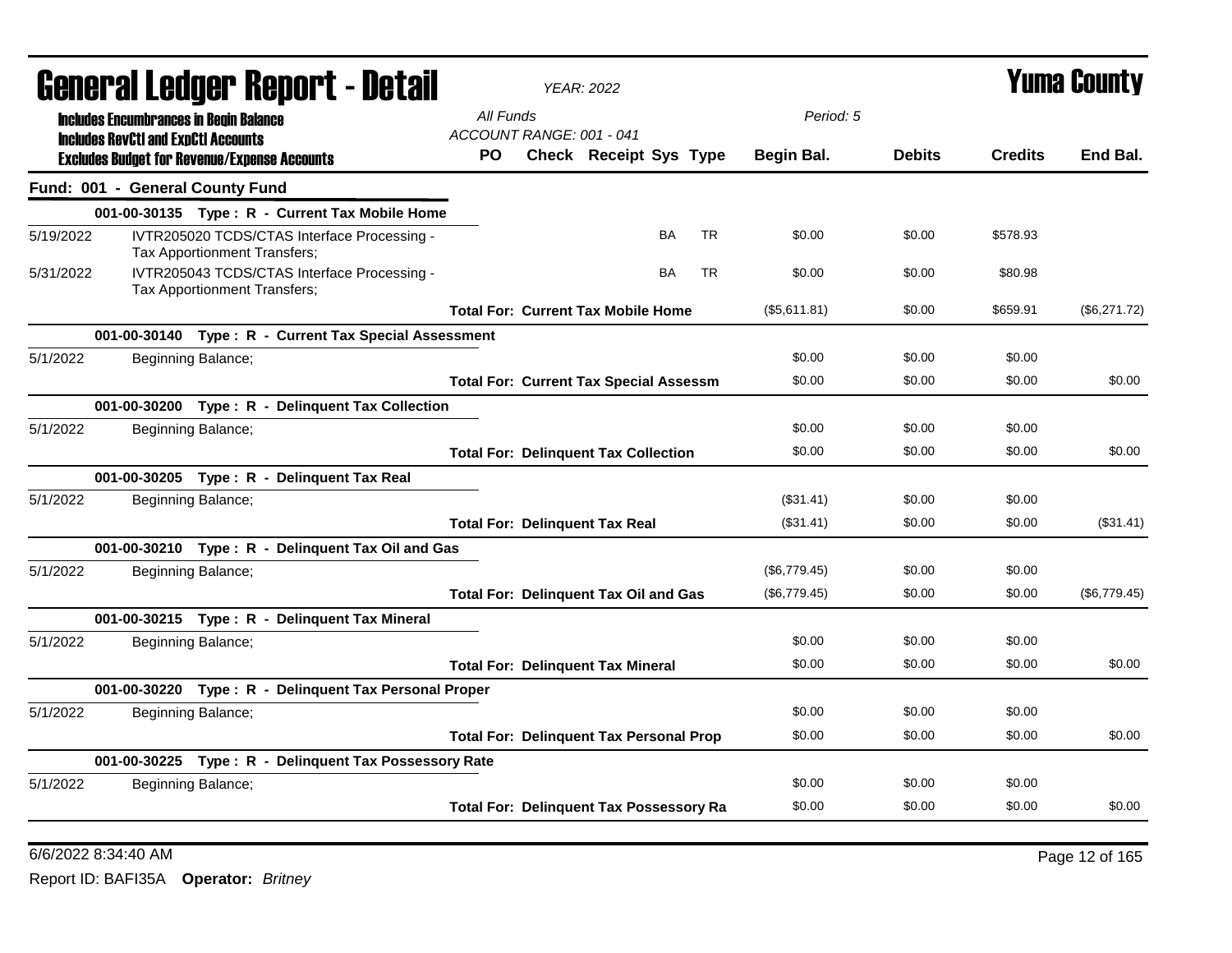|                     | <b>General Ledger Report - Detail</b>                                                                            |           |                                    | <b>YEAR: 2022</b>                                |           |           |                   |               |                | <b>Yuma County</b> |
|---------------------|------------------------------------------------------------------------------------------------------------------|-----------|------------------------------------|--------------------------------------------------|-----------|-----------|-------------------|---------------|----------------|--------------------|
|                     | <b>Includes Encumbrances in Begin Balance</b>                                                                    | All Funds |                                    |                                                  |           |           | Period: 5         |               |                |                    |
|                     | <b>Includes RevCtI and ExpCtI Accounts</b>                                                                       |           |                                    | ACCOUNT RANGE: 001 - 041                         |           |           |                   |               |                |                    |
|                     | <b>Excludes Budget for Revenue/Expense Accounts</b>                                                              | <b>PO</b> |                                    | <b>Check Receipt Sys Type</b>                    |           |           | <b>Begin Bal.</b> | <b>Debits</b> | <b>Credits</b> | End Bal.           |
|                     | Fund: 001 - General County Fund                                                                                  |           |                                    |                                                  |           |           |                   |               |                |                    |
|                     | 001-00-30230 Type: R - Delinquent Tax State Assesed                                                              |           |                                    |                                                  |           |           |                   |               |                |                    |
| 5/1/2022            | Beginning Balance;                                                                                               |           |                                    |                                                  |           |           | \$0.00            | \$0.00        | \$0.00         |                    |
|                     |                                                                                                                  |           |                                    | <b>Total For: Delinquent Tax State Assesed</b>   |           |           | \$0.00            | \$0.00        | \$0.00         | \$0.00             |
|                     | 001-00-30235 Type: R - Delinquent Tax Mobile Home                                                                |           |                                    |                                                  |           |           |                   |               |                |                    |
| 5/1/2022            | Beginning Balance;                                                                                               |           |                                    |                                                  |           |           | (\$19.75)         | \$0.00        | \$0.00         |                    |
|                     |                                                                                                                  |           |                                    | <b>Total For: Delinquent Tax Mobile Home</b>     |           |           | (\$19.75)         | \$0.00        | \$0.00         | (\$19.75)          |
|                     | 001-00-30240 Type: R - Deling Tax Special Assessment                                                             |           |                                    |                                                  |           |           |                   |               |                |                    |
| 5/1/2022            | Beginning Balance;                                                                                               |           |                                    |                                                  |           |           | \$0.00            | \$0.00        | \$0.00         |                    |
|                     |                                                                                                                  |           |                                    | <b>Total For: Deling Tax Special Assessme</b>    |           |           | \$0.00            | \$0.00        | \$0.00         | \$0.00             |
|                     | 001-00-30300 Type: R - Current Interest                                                                          |           |                                    |                                                  |           |           |                   |               |                |                    |
| 5/1/2022            | Beginning Balance;                                                                                               |           |                                    |                                                  |           |           | (\$29.64)         | \$0.00        | \$0.00         |                    |
| 5/19/2022           | IVTR205019 TCDS/CTAS Interface Processing -<br>Tax Apportionment Transfers;                                      |           |                                    |                                                  | <b>BA</b> | <b>TR</b> | \$0.00            | \$0.00        | \$442.36       |                    |
| 5/31/2022           | IVTR205042 TCDS/CTAS Interface Processing -<br>Tax Apportionment Transfers;                                      |           |                                    |                                                  | <b>BA</b> | <b>TR</b> | \$0.00            | \$0.00        | \$88.85        |                    |
|                     |                                                                                                                  |           | <b>Total For: Current Interest</b> |                                                  |           |           | (\$29.64)         | \$0.00        | \$531.21       | (\$560.85)         |
|                     | 001-00-30375 Type: R - Refund Interest                                                                           |           |                                    |                                                  |           |           |                   |               |                |                    |
| 5/1/2022            | Beginning Balance;                                                                                               |           |                                    |                                                  |           |           | \$0.00            | \$0.00        | \$0.00         |                    |
|                     |                                                                                                                  |           | <b>Total For: Refund Interest</b>  |                                                  |           |           | \$0.00            | \$0.00        | \$0.00         | \$0.00             |
|                     | 001-00-30400 Type: R - Delinquent Interest Collection                                                            |           |                                    |                                                  |           |           |                   |               |                |                    |
| 5/1/2022            | Beginning Balance;                                                                                               |           |                                    |                                                  |           |           | (\$592.77)        | \$0.00        | \$0.00         |                    |
|                     |                                                                                                                  |           |                                    | <b>Total For: Delinguent Interest Collection</b> |           |           | $(\$592.77)$      | \$0.00        | \$0.00         | (\$592.77)         |
|                     | 001-00-30500 Type: R - Miscellaneous Collections                                                                 |           |                                    |                                                  |           |           |                   |               |                |                    |
| 5/1/2022            | Beginning Balance;                                                                                               |           |                                    |                                                  |           |           | (\$35,578.08)     | \$0.00        | \$0.00         |                    |
| 5/5/2022            | IVTR205004 REDCOPY - YCA; REDEMPTION<br>CERT#20180022;                                                           |           |                                    |                                                  | BA        | <b>TR</b> | \$0.00            | \$0.00        | \$0.25         |                    |
| 5/16/2022           | IVRE22512 TCDS Interface Receipt - Tax - RE;<br><b>TCDS Interface Process: Tax Administration</b><br>Interface R | None      |                                    | 26214                                            | <b>RE</b> | <b>RV</b> | \$0.00            | \$0.00        | \$50.00        |                    |
| 6/6/2022 8:34:40 AM |                                                                                                                  |           |                                    |                                                  |           |           |                   |               |                | Page 13 of 165     |
|                     |                                                                                                                  |           |                                    |                                                  |           |           |                   |               |                |                    |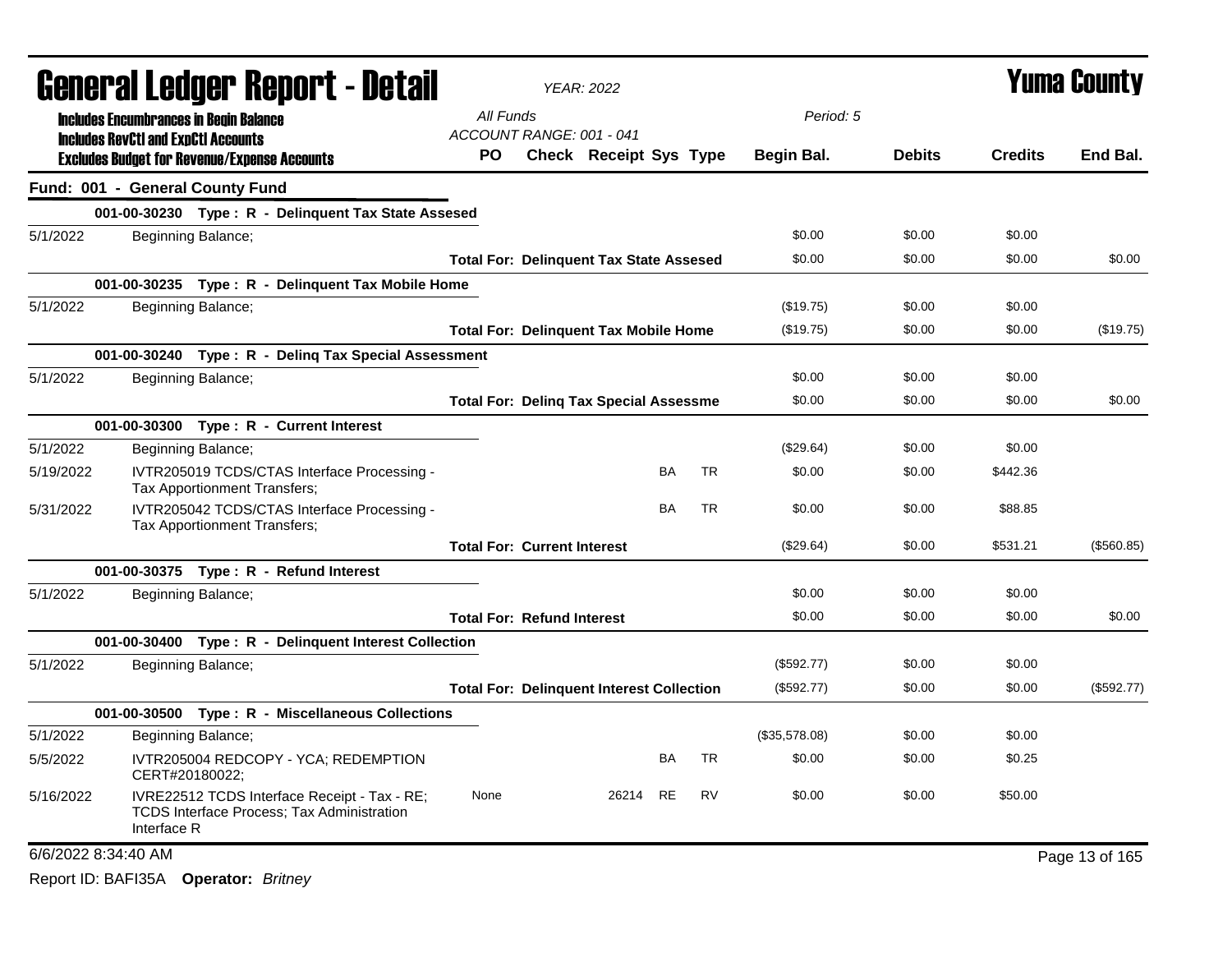|                     | <b>General Ledger Report - Detail</b>                                     |                               | <b>YEAR: 2022</b>                           |           |           |               |               |                | Yuma Countv    |
|---------------------|---------------------------------------------------------------------------|-------------------------------|---------------------------------------------|-----------|-----------|---------------|---------------|----------------|----------------|
|                     | <b>Includes Encumbrances in Begin Balance</b>                             | All Funds                     |                                             |           |           | Period: 5     |               |                |                |
|                     | <b>Includes RevCtI and ExpCtI Accounts</b>                                | ACCOUNT RANGE: 001 - 041      |                                             |           |           |               |               |                |                |
|                     | <b>Excludes Budget for Revenue/Expense Accounts</b>                       | <b>PO</b>                     | <b>Check Receipt Sys Type</b>               |           |           | Begin Bal.    | <b>Debits</b> | <b>Credits</b> | End Bal.       |
|                     | Fund: 001 - General County Fund                                           |                               |                                             |           |           |               |               |                |                |
|                     | 001-00-30500 Type: R - Miscellaneous Collections                          |                               |                                             |           |           |               |               |                |                |
| 5/19/2022           | IVTR205017 redcopy - yca; redemption cert<br>20180081 / 20190043;         |                               |                                             | <b>BA</b> | <b>TR</b> | \$0.00        | \$0.00        | \$0.50         |                |
| 5/24/2022           | IVRE22518 Hoffmeister, Brad - RE; copies;                                 | None                          | 26299                                       | <b>RE</b> | <b>RV</b> | \$0.00        | \$0.00        | \$1.25         |                |
| 5/26/2022           | IVRE22520 COUNTY WORKERS COMP POOL -<br>RE; DINSMORE; 01.109.4990         | None                          | 26318                                       | <b>RE</b> | <b>RV</b> | \$0.00        | \$0.00        | \$411.00       |                |
|                     |                                                                           |                               | <b>Total For: Miscellaneous Collections</b> |           |           | (\$35,578.08) | \$0.00        | \$463.00       | (\$36,041.08)  |
|                     | 001-00-30501 Type: R - County Map Monies                                  |                               |                                             |           |           |               |               |                |                |
| 5/1/2022            | Beginning Balance;                                                        |                               |                                             |           |           | (\$649.75)    | \$0.00        | \$0.00         |                |
| 5/2/2022            | IVRE2251 CAROL PLETCHER - RE; PLAT MAP;                                   | None                          | 26081                                       | <b>RE</b> | <b>RV</b> | \$0.00        | \$0.00        | \$30.00        |                |
| 5/13/2022           | IVRE22511 kim gaul (employee) - RE; spiral<br>map;                        | None                          | 26194                                       | <b>RE</b> | <b>RV</b> | \$0.00        | \$0.00        | \$25.00        |                |
| 5/23/2022           | IVRE22517 Wise, Emmett W and Bonita L - RE;<br>spiral map;                | None                          | 26285                                       | RE        | <b>RV</b> | \$0.00        | \$0.00        | \$30.00        |                |
| 5/25/2022           | IVRE22519 VIRGINIA CARTER - RE; SPIRAL<br>MAP;                            | None                          | 26312                                       | RE        | <b>RV</b> | \$0.00        | \$0.00        | \$30.00        |                |
|                     |                                                                           |                               | <b>Total For: County Map Monies</b>         |           |           | (\$649.75)    | \$0.00        | \$115.00       | (\$764.75)     |
|                     | 001-00-30502 Type: R - GIS Mapping                                        |                               |                                             |           |           |               |               |                |                |
| 5/1/2022            | Beginning Balance;                                                        |                               |                                             |           |           | (\$3,526.05)  | \$0.00        | \$0.00         |                |
| 5/10/2022           | IVRE2258 CORELOGIC - RE; GIS DEPY<br>INCOME; 01-000-4617                  | None                          | 26162                                       | <b>RE</b> | <b>RV</b> | \$0.00        | \$0.00        | \$700.00       |                |
| 5/18/2022           | IVRE22514 WAGERS LAW FIRM - RE; GIS<br>DEPT INCOME; 01.000.4617           | None                          | 26228                                       | <b>RE</b> | <b>RV</b> | \$0.00        | \$0.00        | \$5.00         |                |
| 5/23/2022           | IVRE22517 Yuma County Abstract - RE;<br>scanning of large maps; 010004617 | None                          | 26287                                       | RE        | RV        | \$0.00        | \$0.00        | \$107.25       |                |
| 5/27/2022           | IVRE22521 Birnie, Rich - RE; GIS; 010004617                               | None                          | 26329                                       | <b>RE</b> | <b>RV</b> | \$0.00        | \$0.00        | \$4.00         |                |
| 5/27/2022           | IVRE22521 Richards, Chris - RE; GIS maps;                                 | None                          | 26335                                       | <b>RE</b> | <b>RV</b> | \$0.00        | \$0.00        | \$10.00        |                |
|                     |                                                                           | <b>Total For: GIS Mapping</b> |                                             |           |           | (\$3,526.05)  | \$0.00        | \$826.25       | (\$4,352.30)   |
|                     | Type: R - CORA open records request<br>001-00-30503                       |                               |                                             |           |           |               |               |                |                |
| 5/1/2022            | Beginning Balance;                                                        |                               |                                             |           |           | \$0.00        | \$0.00        | \$0.00         |                |
| 6/6/2022 8:34:40 AM |                                                                           |                               |                                             |           |           |               |               |                | Page 14 of 165 |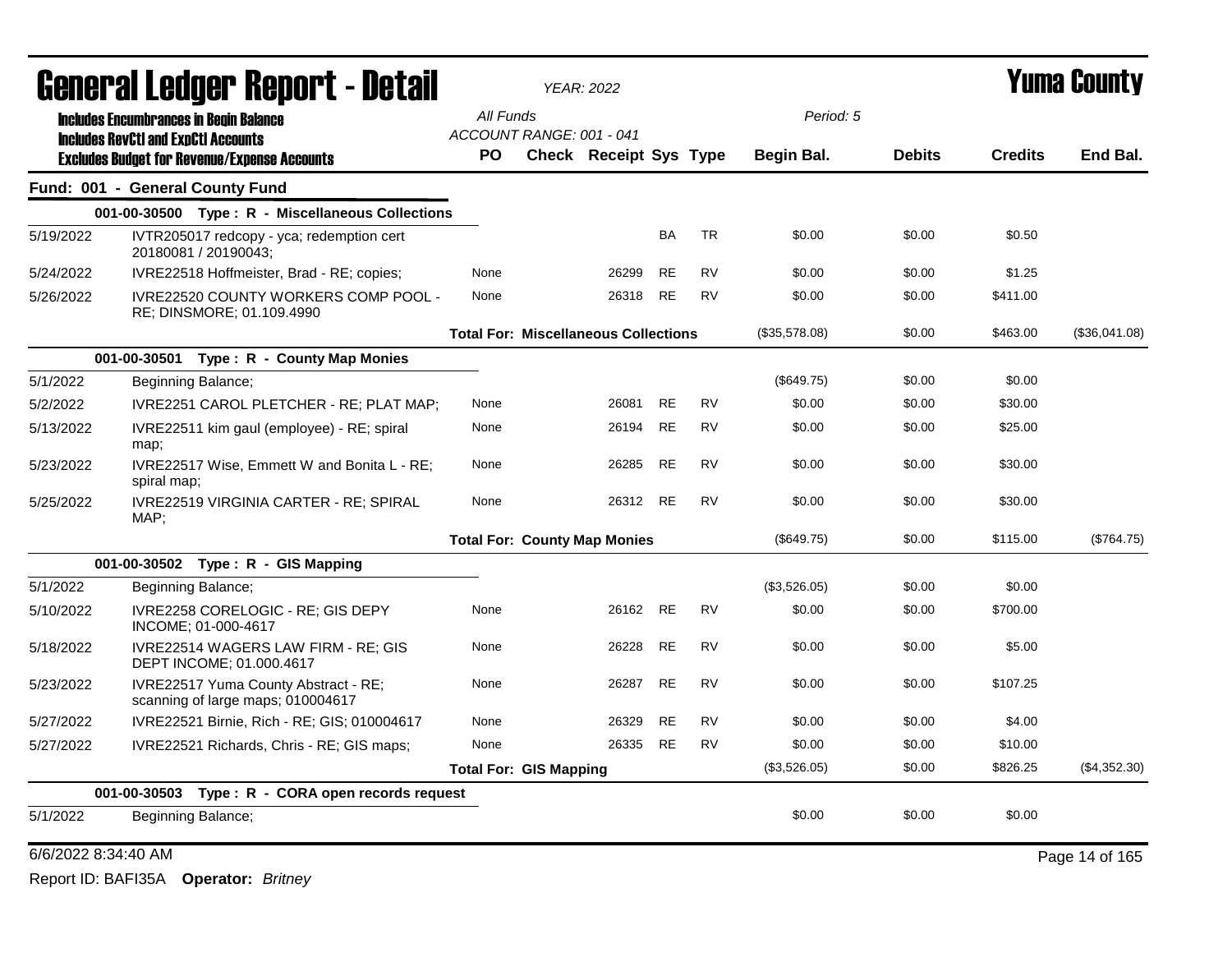|           | General Ledger Report - Detail                                                              |           | <b>YEAR: 2022</b>                        |           |           |                   |               |                | <b>Yuma County</b> |  |
|-----------|---------------------------------------------------------------------------------------------|-----------|------------------------------------------|-----------|-----------|-------------------|---------------|----------------|--------------------|--|
|           | <b>Includes Encumbrances in Begin Balance</b><br><b>Includes RevCtI and ExpCtI Accounts</b> | All Funds | ACCOUNT RANGE: 001 - 041                 |           |           | Period: 5         |               |                |                    |  |
|           | <b>Excludes Budget for Revenue/Expense Accounts</b>                                         | PO        | Check Receipt Sys Type                   |           |           | <b>Begin Bal.</b> | <b>Debits</b> | <b>Credits</b> | End Bal.           |  |
|           | Fund: 001 - General County Fund                                                             |           |                                          |           |           |                   |               |                |                    |  |
|           | 001-00-30503 Type: R - CORA open records request                                            |           |                                          |           |           |                   |               |                |                    |  |
|           |                                                                                             |           | Total For: CORA open records request     |           |           | \$0.00            | \$0.00        | \$0.00         | \$0.00             |  |
|           | 001-00-30504 Type: R - GIS CONSULTING REVENUE                                               |           |                                          |           |           |                   |               |                |                    |  |
| 5/1/2022  | Beginning Balance;                                                                          |           |                                          |           |           | \$0.00            | \$0.00        | \$0.00         |                    |  |
|           |                                                                                             |           | <b>Total For: GIS CONSULTING REVENUE</b> |           |           | \$0.00            | \$0.00        | \$0.00         | \$0.00             |  |
|           | 001-00-30515 Type: R - CDL EXAMS                                                            |           |                                          |           |           |                   |               |                |                    |  |
| 5/1/2022  | Beginning Balance;                                                                          |           |                                          |           |           | (\$6,825.92)      | \$0.00        | \$0.00         |                    |  |
| 5/10/2022 | IVRE2258 JESUS/MEKELBURG - RE; CDL<br>TESTING; 01-515-4611                                  | None      | 26160                                    | RE        | <b>RV</b> | \$0.00            | \$0.00        | \$525.00       |                    |  |
| 5/16/2022 | IVRE22512 Perry Brothers Seed - RE; CDL<br>testing fees; 015154611                          | None      | 26206                                    | <b>RE</b> | <b>RV</b> | \$0.00            | \$0.00        | \$2,750.00     |                    |  |
| 5/19/2022 | IVRE22515 Stratton Equity, Idalia School - RE;<br>CDL testing; 015154611                    | None      | 26255                                    | <b>RE</b> | <b>RV</b> | \$0.00            | \$0.00        | \$612.50       |                    |  |
| 5/24/2022 | IVRE22518 Triple H Enterprises LLC - RE; CDL<br>testing fees; 015154611                     | None      | 26297                                    | <b>RE</b> | RV        | \$0.00            | \$0.00        | \$550.00       |                    |  |
| 5/31/2022 | IVRE22522 WRAY RD2 - RE; CDL TESTING; 01-<br>515-4611                                       | None      | 26341                                    | <b>RE</b> | <b>RV</b> | \$0.00            | \$0.00        | \$125.00       |                    |  |
|           |                                                                                             |           | <b>Total For: CDL EXAMS</b>              |           |           | (\$6,825.92)      | \$0.00        | \$4,562.50     | (\$11,388.42)      |  |
|           | 001-00-30600 Type: R - Interest Income                                                      |           |                                          |           |           |                   |               |                |                    |  |
| 5/1/2022  | Beginning Balance;                                                                          |           |                                          |           |           | \$361,401.84      | \$0.00        | \$0.00         |                    |  |
| 5/2/2022  | IVRE2251 FPNB - RE; CO GEN INTEREST;<br>APRIL 2022 INTEREST                                 | None      | 26073                                    | <b>RE</b> | <b>RV</b> | \$0.00            | \$0.00        | \$77.30        |                    |  |
| 5/4/2022  | IVRE2254 LPL FINANCIAL - RE; INTEREST<br>INCOME; APRIL INTEREST ON INVESTMENTS              | None      | 26102                                    | <b>RE</b> | <b>RV</b> | \$0.00            | \$0.00        | \$17,236.92    |                    |  |
| 5/5/2022  | COTRAPR22 - UNREALIZED LOSS ON<br>INVESTMENTS;                                              |           |                                          | BA        | CD        | \$0.00            | \$974.36      | \$0.00         |                    |  |
| 5/5/2022  | LPLAPR2022 - UNREALIZED LOSS ON<br><b>INVESTMENTS;</b>                                      |           |                                          | <b>BA</b> | <b>CD</b> | \$0.00            | \$151,902.84  | \$0.00         |                    |  |
| 5/5/2022  | IVRE2255 CSAFE - RE; INTEREST ON<br>INVESTMENTS; APRIL INTEREST                             | None      | 26125                                    | <b>RE</b> | <b>RV</b> | \$0.00            | \$0.00        | \$699.20       |                    |  |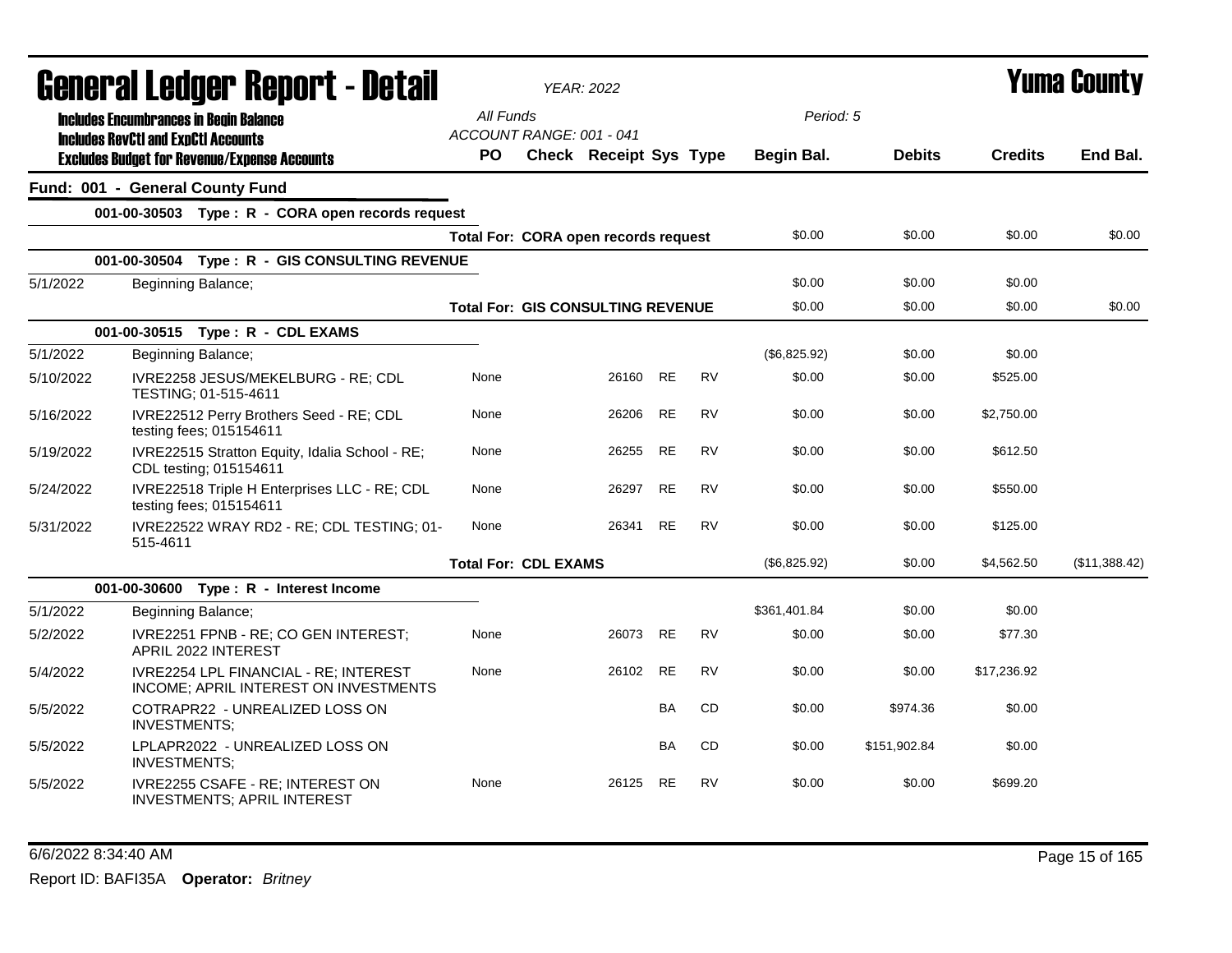|           | General Ledger Report - Detail                                                                         |                                               | <b>YEAR: 2022</b> |                               |           |           |                   |               |                | <b>Yuma County</b> |
|-----------|--------------------------------------------------------------------------------------------------------|-----------------------------------------------|-------------------|-------------------------------|-----------|-----------|-------------------|---------------|----------------|--------------------|
|           | <b>Includes Encumbrances in Begin Balance</b>                                                          | All Funds                                     |                   |                               |           |           | Period: 5         |               |                |                    |
|           | <b>Includes RevCtI and ExpCtI Accounts</b>                                                             | ACCOUNT RANGE: 001 - 041                      |                   |                               |           |           |                   |               |                |                    |
|           | <b>Excludes Budget for Revenue/Expense Accounts</b>                                                    | PΟ                                            |                   | <b>Check Receipt Sys Type</b> |           |           | <b>Begin Bal.</b> | <b>Debits</b> | <b>Credits</b> | End Bal.           |
|           | Fund: 001 - General County Fund                                                                        |                                               |                   |                               |           |           |                   |               |                |                    |
|           | 001-00-30600 Type: R - Interest Income                                                                 |                                               |                   |                               |           |           |                   |               |                |                    |
| 5/5/2022  | IVRE2255 COLOTRUST - RE; INTEREST ON<br><b>INVESTMENTS; APRIL INTEREST</b>                             | None                                          |                   | 26126                         | RE        | <b>RV</b> | \$0.00            | \$0.00        | \$1,806.65     |                    |
|           |                                                                                                        | <b>Total For: Interest Income</b>             |                   |                               |           |           | \$361,401.84      | \$152,877.20  | \$19,820.07    | \$494,458.97       |
|           | 001-00-30700 Type: R - Cigarette Tax Apportionment                                                     |                                               |                   |                               |           |           |                   |               |                |                    |
| 5/1/2022  | Beginning Balance;                                                                                     |                                               |                   |                               |           |           | (\$1,902.91)      | \$0.00        | \$0.00         |                    |
|           |                                                                                                        | <b>Total For: Cigarette Tax Apportionment</b> |                   |                               |           |           | (\$1,902.91)      | \$0.00        | \$0.00         | (\$1,902.91)       |
|           | 001-00-30800 Type: R - Advertising Costs                                                               |                                               |                   |                               |           |           |                   |               |                |                    |
| 5/1/2022  | Beginning Balance;                                                                                     |                                               |                   |                               |           |           | (\$60.00)         | \$0.00        | \$0.00         |                    |
| 5/23/2022 | <b>IVRE22517 HERITAGE LIQUIDATING TRUST -</b><br>RE; PARCEL #C000384; PYMT ON<br><b>BANKRUPCY ACCT</b> | None                                          |                   | 26286                         | <b>RE</b> | <b>RV</b> | \$0.00            | \$0.00        | \$10.00        |                    |
|           |                                                                                                        | <b>Total For: Advertising Costs</b>           |                   |                               |           |           | $(\$60.00)$       | \$0.00        | \$10.00        | (\$70.00)          |
|           | 001-00-30900 Type: R - Eckley Law Enforcement                                                          |                                               |                   |                               |           |           |                   |               |                |                    |
| 5/1/2022  | Beginning Balance;                                                                                     |                                               |                   |                               |           |           | $(\$800.00)$      | \$0.00        | \$0.00         |                    |
| 5/19/2022 | IVRE22515 ycso - RE; law enforcement;                                                                  | None                                          |                   | 26252                         | <b>RE</b> | <b>RV</b> | \$0.00            | \$0.00        | \$200.00       |                    |
|           |                                                                                                        | <b>Total For: Eckley Law Enforcement</b>      |                   |                               |           |           | $(\$800.00)$      | \$0.00        | \$200.00       | (\$1,000.00)       |
|           | 001-00-31000 Type: R - County Clerk                                                                    |                                               |                   |                               |           |           |                   |               |                |                    |
| 5/1/2022  | Beginning Balance;                                                                                     |                                               |                   |                               |           |           | (\$110,577.56)    | \$0.00        | \$0.00         |                    |
| 5/26/2022 | IVRE22520 auto b - RE; auto b april 22;                                                                | None                                          |                   | 26325                         | <b>RE</b> | <b>RV</b> | \$0.00            | \$0.00        | \$35,937.68    |                    |
| 5/26/2022 | IVRE22520 auto b - RE; auto b april 22;                                                                | None                                          |                   | 26325                         | <b>RE</b> | <b>RV</b> | \$0.00            | \$0.00        | \$904.44       |                    |
|           |                                                                                                        | <b>Total For: County Clerk</b>                |                   |                               |           |           | (\$110,577.56)    | \$0.00        | \$36,842.12    | (\$147,419.68)     |
|           | 001-00-31010 Type: R - Grants                                                                          |                                               |                   |                               |           |           |                   |               |                |                    |
| 5/1/2022  | Beginning Balance;                                                                                     |                                               |                   |                               |           |           | (\$7,420.93)      | \$0.00        | \$0.00         |                    |
| 5/16/2022 | IVRE22512 Wash Co, State of CO - RE; W-Y<br>Contrib, February LEAF; 160004665, 013014266               | None                                          |                   | 26205                         | <b>RE</b> | <b>RV</b> | \$0.00            | \$0.00        | \$160.00       |                    |
|           |                                                                                                        | <b>Total For: Grants</b>                      |                   |                               |           |           | (\$7,420.93)      | \$0.00        | \$160.00       | (\$7,580.93)       |
|           | 001-00-31100 Type: R - Planning & Zoning                                                               |                                               |                   |                               |           |           |                   |               |                |                    |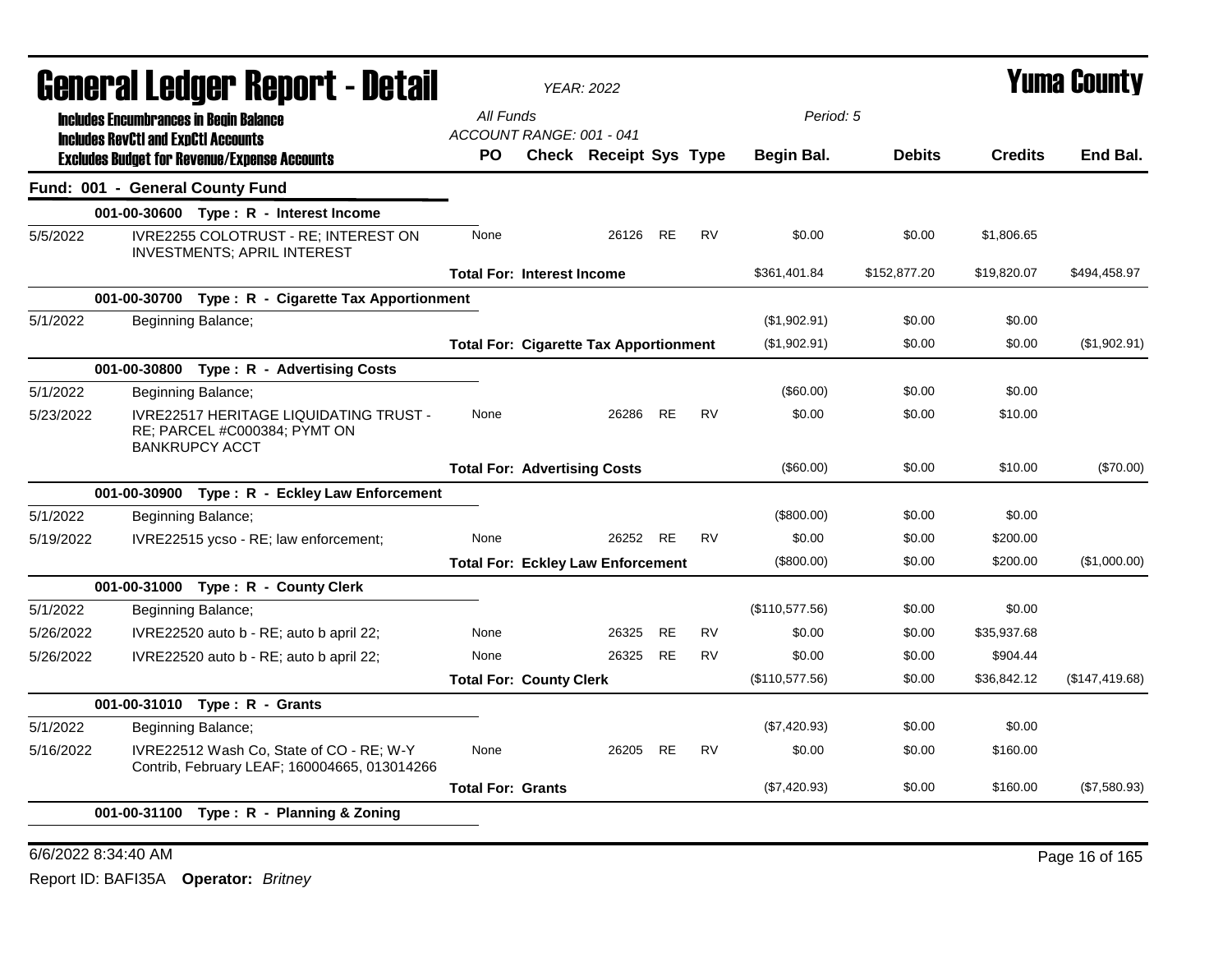| <b>General Ledger Report - Detail</b>                                            |                                            | <b>YEAR: 2022</b>             |           |           |               |               |                | Yuma County    |
|----------------------------------------------------------------------------------|--------------------------------------------|-------------------------------|-----------|-----------|---------------|---------------|----------------|----------------|
| <b>Includes Encumbrances in Begin Balance</b>                                    | All Funds                                  |                               |           |           | Period: 5     |               |                |                |
| <b>Includes RevCtI and ExpCtI Accounts</b>                                       | ACCOUNT RANGE: 001 - 041                   |                               |           |           |               |               |                |                |
| <b>Excludes Budget for Revenue/Expense Accounts</b>                              | <b>PO</b>                                  | <b>Check Receipt Sys Type</b> |           |           | Begin Bal.    | <b>Debits</b> | <b>Credits</b> | End Bal.       |
| Fund: 001 - General County Fund                                                  |                                            |                               |           |           |               |               |                |                |
| 001-00-31100 Type: R - Planning & Zoning                                         |                                            |                               |           |           |               |               |                |                |
| 5/1/2022<br>Beginning Balance;                                                   |                                            |                               |           |           | (\$1,458.68)  | \$0.00        | \$0.00         |                |
| 5/10/2022<br>IVRE2258 chase beckner - RE; permit admin<br>fees: 01-103-4640/4645 | None                                       | 26167                         | RE        | <b>RV</b> | \$0.00        | \$0.00        | \$200.00       |                |
| 5/19/2022<br>IVRE22515 Haynes, Russell - RE; Activity Permit<br>Fees: 011034630  | None                                       | 26257                         | <b>RE</b> | <b>RV</b> | \$0.00        | \$0.00        | \$20.00        |                |
| IVRE22516 ROBERTO FLORES - RE; ACTIVITY<br>5/20/2022<br>PERMIT; 01.103.4630      | None                                       | 26272                         | <b>RE</b> | <b>RV</b> | \$0.00        | \$0.00        | \$20.00        |                |
| 5/24/2022<br>IVRE22518 Schramm Feedlot, INC - RE; GIS;<br>010004617              | None                                       | 26298                         | <b>RE</b> | <b>RV</b> | \$0.00        | \$0.00        | \$20.00        |                |
|                                                                                  | <b>Total For: Planning &amp; Zoning</b>    |                               |           |           | (\$1,458.68)  | \$0.00        | \$260.00       | (\$1,718.68)   |
| 001-00-31101 Type: R - LAND USE FINANCIAL ASSURANCE                              |                                            |                               |           |           |               |               |                |                |
| 5/1/2022<br>Beginning Balance;                                                   |                                            |                               |           |           | \$0.00        | \$0.00        | \$0.00         |                |
|                                                                                  | <b>Total For: LAND USE FINANCIAL ASSUR</b> |                               |           |           | \$0.00        | \$0.00        | \$0.00         | \$0.00         |
| 001-00-31108 Type: R - YCC ELECTION REIMBURSEMENTS                               |                                            |                               |           |           |               |               |                |                |
| 5/1/2022<br>Beginning Balance;                                                   |                                            |                               |           |           | (\$9,936.51)  | \$0.00        | \$0.00         |                |
|                                                                                  | <b>Total For: YCC ELECTION REIMBURSEM</b>  |                               |           |           | (\$9,936.51)  | \$0.00        | \$0.00         | (\$9,936.51)   |
| 001-00-31200 Type: R - Rent                                                      |                                            |                               |           |           |               |               |                |                |
| 5/1/2022<br>Beginning Balance;                                                   |                                            |                               |           |           | (\$2,650.00)  | \$0.00        | \$0.00         |                |
| 5/9/2022<br>IVRE2257 yc finance - RE; rent; 0010004930<br>0020004930             | None                                       | 26151                         | <b>RE</b> | RV        | \$0.00        | \$0.00        | \$650.00       |                |
|                                                                                  | <b>Total For: Rent</b>                     |                               |           |           | (\$2,650.00)  | \$0.00        | \$650.00       | (\$3,300.00)   |
| 001-00-31201 Type: R - Reimbursement                                             |                                            |                               |           |           |               |               |                |                |
| 5/1/2022<br>Beginning Balance;                                                   |                                            |                               |           |           | (\$8,995.47)  | \$0.00        | \$0.00         |                |
|                                                                                  | <b>Total For: Reimbursement</b>            |                               |           |           | (\$8,995.47)  | \$0.00        | \$0.00         | (\$8,995.47)   |
| 001-00-31300 Type: R - Cost Allocation Plan                                      |                                            |                               |           |           |               |               |                |                |
| 5/1/2022<br>Beginning Balance;                                                   |                                            |                               |           |           | (\$14,841.20) | \$0.00        | \$0.00         |                |
|                                                                                  | <b>Total For: Cost Allocation Plan</b>     |                               |           |           | (\$14,841.20) | \$0.00        | \$0.00         | (\$14,841.20)  |
| 001-00-31305 Type: R - Wildlife Impact Assistance                                |                                            |                               |           |           |               |               |                |                |
| 6/6/2022 8:34:40 AM                                                              |                                            |                               |           |           |               |               |                | Page 17 of 165 |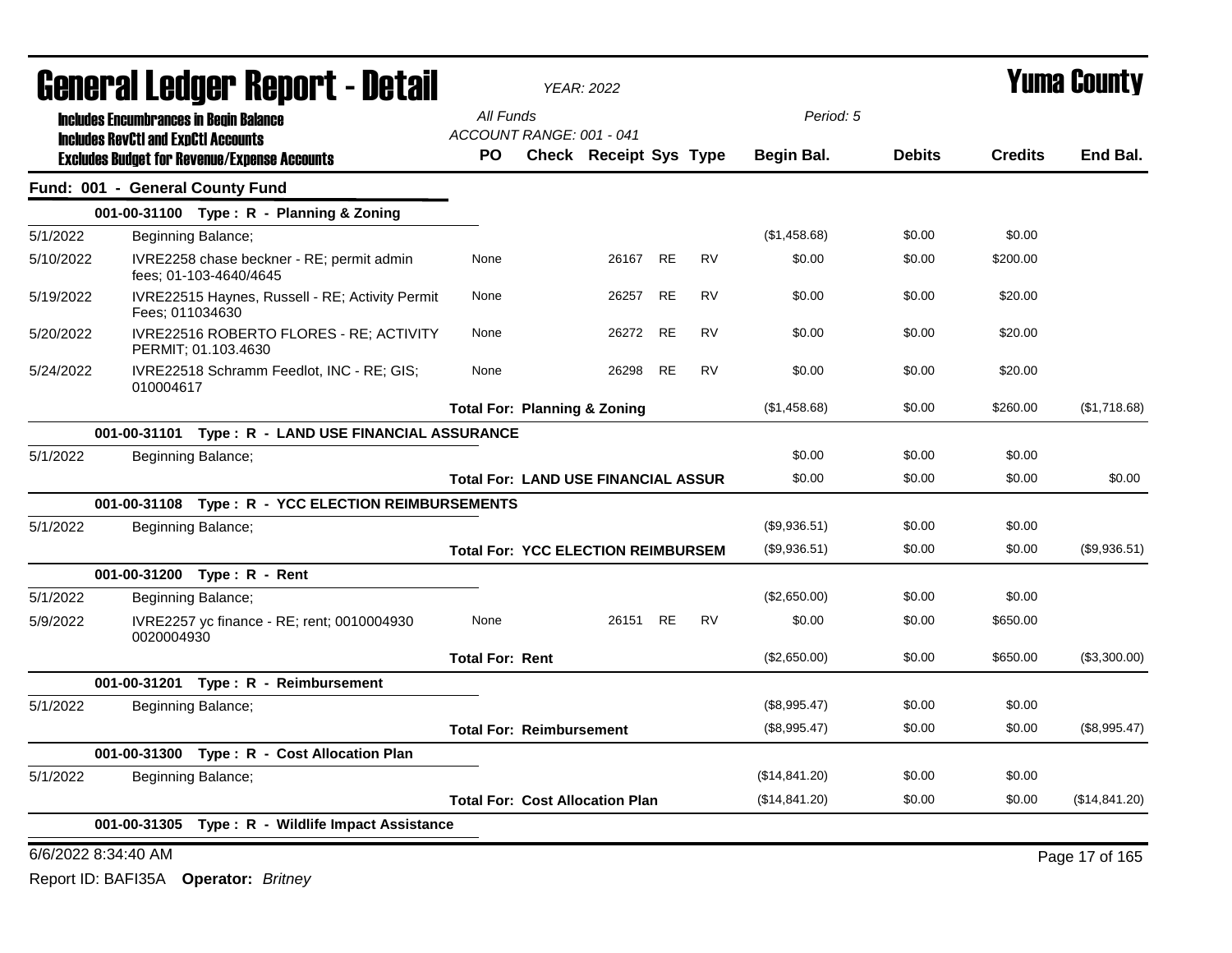|           |                                               | <b>General Ledger Report - Detail</b>                                                    |                                              | <b>YEAR: 2022</b>      |           |           |              |               |                | Yuma County    |
|-----------|-----------------------------------------------|------------------------------------------------------------------------------------------|----------------------------------------------|------------------------|-----------|-----------|--------------|---------------|----------------|----------------|
|           | <b>Includes Encumbrances in Begin Balance</b> |                                                                                          | All Funds                                    |                        |           |           | Period: 5    |               |                |                |
|           | <b>Includes RevCtI and ExpCtI Accounts</b>    |                                                                                          | ACCOUNT RANGE: 001 - 041                     |                        |           |           |              |               |                |                |
|           |                                               | <b>Excludes Budget for Revenue/Expense Accounts</b>                                      | PO.                                          | Check Receipt Sys Type |           |           | Begin Bal.   | <b>Debits</b> | <b>Credits</b> | End Bal.       |
|           |                                               | Fund: 001 - General County Fund                                                          |                                              |                        |           |           |              |               |                |                |
|           |                                               | 001-00-31305 Type: R - Wildlife Impact Assistance                                        |                                              |                        |           |           |              |               |                |                |
| 5/1/2022  |                                               | Beginning Balance;                                                                       |                                              |                        |           |           | \$0.00       | \$0.00        | \$0.00         |                |
| 5/23/2022 | DIST 44,45,344                                | IVRE22517 STATE OF COLORADO - RE:<br>WILDLIFE IMPACT ASSISTANCE; 2022 PILT               | None                                         | 26284                  | <b>RE</b> | <b>RV</b> | \$0.00       | \$0.00        | \$1,387.61     |                |
| 5/23/2022 | DIST 44,45,344                                | IVRE22517 STATE OF COLORADO - RE;<br>WILDLIFE IMPACT ASSISTANCE; 2022 PILT               | None                                         | 26284                  | <b>RE</b> | <b>RV</b> | \$0.00       | \$0.00        | \$366.09       |                |
| 5/23/2022 | DIST 44,45,344                                | IVRE22517 STATE OF COLORADO - RE:<br>WILDLIFE IMPACT ASSISTANCE; 2022 PILT               | None                                         | 26284                  | RE        | <b>RV</b> | \$0.00       | \$0.00        | \$121.78       |                |
|           |                                               |                                                                                          | <b>Total For: Wildlife Impact Assistance</b> |                        |           |           | \$0.00       | \$0.00        | \$1,875.48     | (\$1,875.48)   |
|           |                                               | 001-00-31310 Type: R - DOI-PILT PAYMENT                                                  |                                              |                        |           |           |              |               |                |                |
| 5/1/2022  |                                               | Beginning Balance;                                                                       |                                              |                        |           |           | \$0.00       | \$0.00        | \$0.00         |                |
|           |                                               |                                                                                          | <b>Total For: DOI-PILT PAYMENT</b>           |                        |           |           | \$0.00       | \$0.00        | \$0.00         | \$0.00         |
|           |                                               | 001-00-31500 Type: R - Liquor Licenses                                                   |                                              |                        |           |           |              |               |                |                |
| 5/1/2022  |                                               | Beginning Balance;                                                                       |                                              |                        |           |           | (\$750.00)   | \$0.00        | \$0.00         |                |
|           |                                               |                                                                                          | <b>Total For: Liquor Licenses</b>            |                        |           |           | (\$750.00)   | \$0.00        | \$0.00         | (\$750.00)     |
|           |                                               | 001-00-31600 Type: R - D.U.I.                                                            |                                              |                        |           |           |              |               |                |                |
| 5/1/2022  |                                               | Beginning Balance;                                                                       |                                              |                        |           |           | (\$630.02)   | \$0.00        | \$0.00         |                |
| 5/9/2022  | rec # 28582;                                  | IVTR205008 correction 4.8.22 - correction 4.8;                                           |                                              |                        | BA        | TR        | \$0.00       | \$372.42      | \$0.00         |                |
| 5/9/2022  |                                               | IVRE2257 13th Judicial District Courts - RE; DUI<br>and court fines; 010004950 080004950 | None                                         | 26150                  | RE        | <b>RV</b> | \$0.00       | \$0.00        | \$75.00        |                |
|           |                                               |                                                                                          | Total For: D.U.I.                            |                        |           |           | (\$630.02)   | \$372.42      | \$75.00        | (\$332.60)     |
|           |                                               | 001-00-31605 Type: R - TD 1000 Penalty                                                   |                                              |                        |           |           |              |               |                |                |
| 5/1/2022  |                                               | Beginning Balance;                                                                       |                                              |                        |           |           | (\$581.25)   | \$0.00        | \$0.00         |                |
|           |                                               |                                                                                          | Total For: TD 1000 Penalty                   |                        |           |           | (\$581.25)   | \$0.00        | \$0.00         | (\$581.25)     |
|           |                                               | 001-00-31800 Type: R - Capital Outlay/Sale Of Assets                                     |                                              |                        |           |           |              |               |                |                |
| 5/1/2022  |                                               | Beginning Balance;                                                                       |                                              |                        |           |           | (\$1,000.00) | \$0.00        | \$0.00         |                |
|           | 6/6/2022 8:34:40 AM                           |                                                                                          |                                              |                        |           |           |              |               |                | Page 18 of 165 |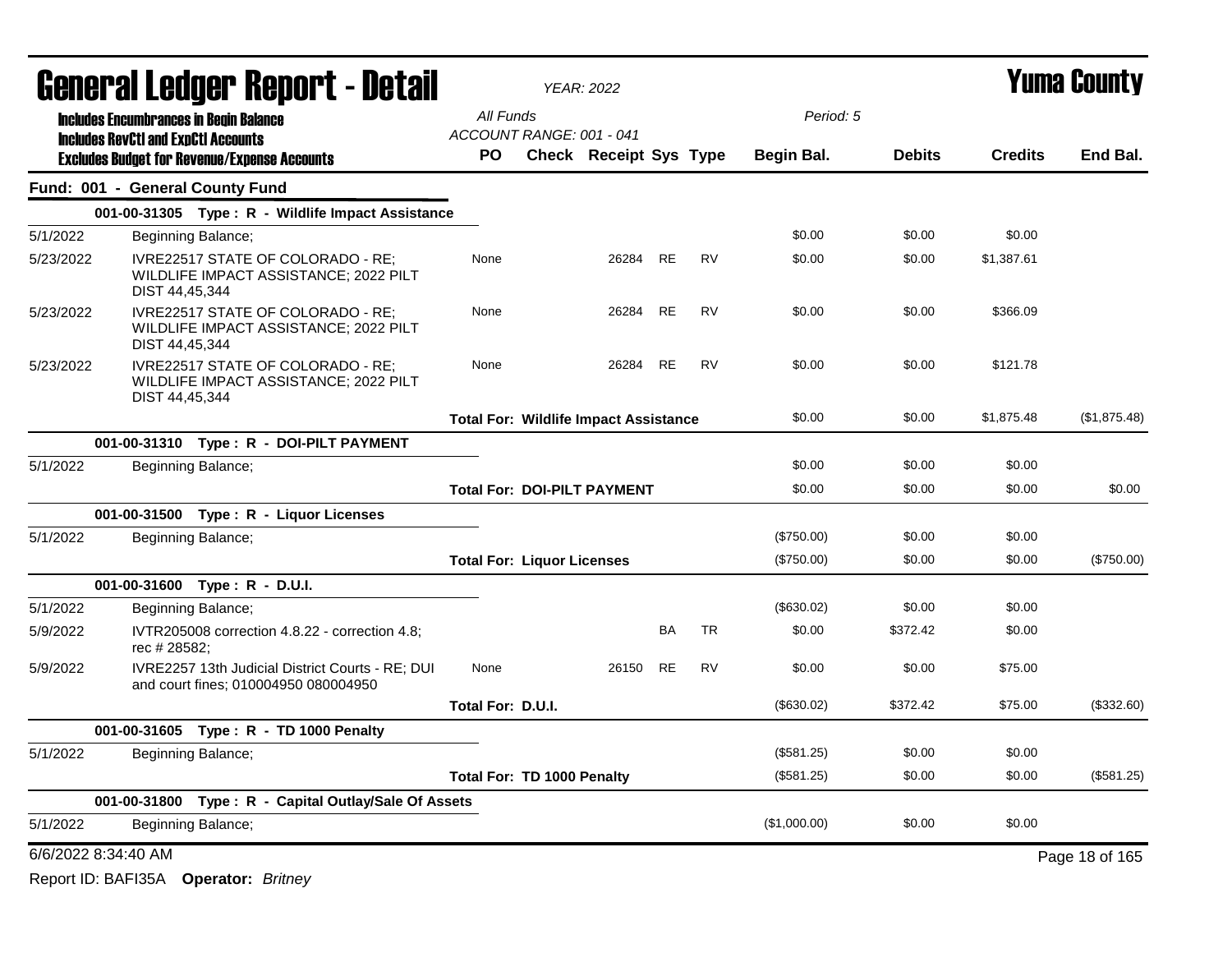|                     |                                            | General Ledger Report - Detail                                                                 |                                                 | <b>YEAR: 2022</b>      |           |           |                   |               |                | <b>Yuma County</b> |
|---------------------|--------------------------------------------|------------------------------------------------------------------------------------------------|-------------------------------------------------|------------------------|-----------|-----------|-------------------|---------------|----------------|--------------------|
|                     |                                            | <b>Includes Encumbrances in Begin Balance</b>                                                  | All Funds                                       |                        |           |           | Period: 5         |               |                |                    |
|                     | <b>Includes RevCtI and ExpCtI Accounts</b> |                                                                                                | ACCOUNT RANGE: 001 - 041                        |                        |           |           |                   |               |                |                    |
|                     |                                            | <b>Excludes Budget for Revenue/Expense Accounts</b>                                            | PO                                              | Check Receipt Sys Type |           |           | <b>Begin Bal.</b> | <b>Debits</b> | <b>Credits</b> | End Bal.           |
|                     |                                            | Fund: 001 - General County Fund                                                                |                                                 |                        |           |           |                   |               |                |                    |
|                     |                                            | 001-00-31800 Type: R - Capital Outlay/Sale Of Assets                                           |                                                 |                        |           |           |                   |               |                |                    |
|                     |                                            |                                                                                                | <b>Total For: Capital Outlay/Sale Of Assets</b> |                        |           |           | (\$1,000.00)      | \$0.00        | \$0.00         | (\$1,000.00)       |
|                     | 001-00-31900                               | Type: R - Fair-507                                                                             |                                                 |                        |           |           |                   |               |                |                    |
| 5/1/2022            |                                            | Beginning Balance;                                                                             |                                                 |                        |           |           | (\$3,980.00)      | \$0.00        | \$0.00         |                    |
| 5/9/2022            |                                            | IVRE2257 yc finance - RE; stall rent; 015074930                                                | None                                            | 26148                  | <b>RE</b> | <b>RV</b> | \$0.00            | \$0.00        | \$50.00        |                    |
| 5/10/2022           |                                            | IVRE2258 YUMA YSD1 - RE; RENT<br>CONCESSIONS BLDG: 01-507-4960                                 | None                                            | 26161                  | <b>RE</b> | <b>RV</b> | \$0.00            | \$0.00        | \$400.00       |                    |
| 5/16/2022           | 015074930                                  | IVRE22512 Torres, Karina - RE; stall rent;                                                     | None                                            | 26204                  | RE        | RV        | \$0.00            | \$0.00        | \$210.00       |                    |
| 5/18/2022           |                                            | IVRE22514 Oscar - RE; stall rent; 015074930                                                    | None                                            | 26235                  | <b>RE</b> | <b>RV</b> | \$0.00            | \$0.00        | \$50.00        |                    |
| 5/19/2022           | 015074960                                  | IVRE22515 NSPA - RE; concession bldg rent;                                                     | None                                            | 26256                  | <b>RE</b> | <b>RV</b> | \$0.00            | \$0.00        | \$1,950.00     |                    |
| 5/25/2022           |                                            | IVRE22519 Shay Realty INC., Gordo, Herbi - RE;<br>rodeo sponsor, rv rent; 015064714, 015074940 | None                                            | 26311                  | <b>RE</b> | <b>RV</b> | \$0.00            | \$0.00        | \$240.00       |                    |
|                     |                                            |                                                                                                | <b>Total For: Fair-507</b>                      |                        |           |           | (\$3,980.00)      | \$0.00        | \$2,900.00     | (\$6,880.00)       |
|                     |                                            | 001-00-31901 Type: R - Fair Tickets                                                            |                                                 |                        |           |           |                   |               |                |                    |
| 5/1/2022            |                                            | Beginning Balance;                                                                             |                                                 |                        |           |           | \$0.00            | \$0.00        | \$0.00         |                    |
| 5/20/2022           |                                            | IVRE22516 YC FAIR - RE; RODEO<br>SPONSORS/TX SALES:<br>01.506.4714/01.506.4712                 | None                                            | 26271                  | <b>RE</b> | <b>RV</b> | \$0.00            | \$0.00        | \$500.00       |                    |
|                     |                                            |                                                                                                | <b>Total For: Fair Tickets</b>                  |                        |           |           | \$0.00            | \$0.00        | \$500.00       | (\$500.00)         |
|                     |                                            | 001-00-31902 Type: R - FAIR-506                                                                |                                                 |                        |           |           |                   |               |                |                    |
| 5/1/2022            |                                            | Beginning Balance;                                                                             |                                                 |                        |           |           | (\$1,245.00)      | \$0.00        | \$0.00         |                    |
| 5/9/2022            |                                            | IVRE2257 Rodeo sponsors - RE; rodeo<br>donations; 015064714                                    | None                                            | 26153                  | RE        | <b>RV</b> | \$0.00            | \$0.00        | \$3,800.00     |                    |
| 5/9/2022            | 015064714                                  | IVRE2257 First Farm Bank - RE; rodeo donation;                                                 | None                                            | 26154                  | <b>RE</b> | <b>RV</b> | \$0.00            | \$0.00        | \$500.00       |                    |
| 5/12/2022           |                                            | IVRE22510 Rodeo Sponsors - RE; rodeo<br>donations; 015064714                                   | None                                            | 26184                  | <b>RE</b> | <b>RV</b> | \$0.00            | \$0.00        | \$650.00       |                    |
| 5/16/2022           |                                            | IVRE22512 Mile Saver Shopper - RE; rodeo<br>donation; 015064714                                | None                                            | 26208                  | <b>RE</b> | <b>RV</b> | \$0.00            | \$0.00        | \$300.00       |                    |
| 6/6/2022 8:34:40 AM |                                            |                                                                                                |                                                 |                        |           |           |                   |               |                | Page 19 of 165     |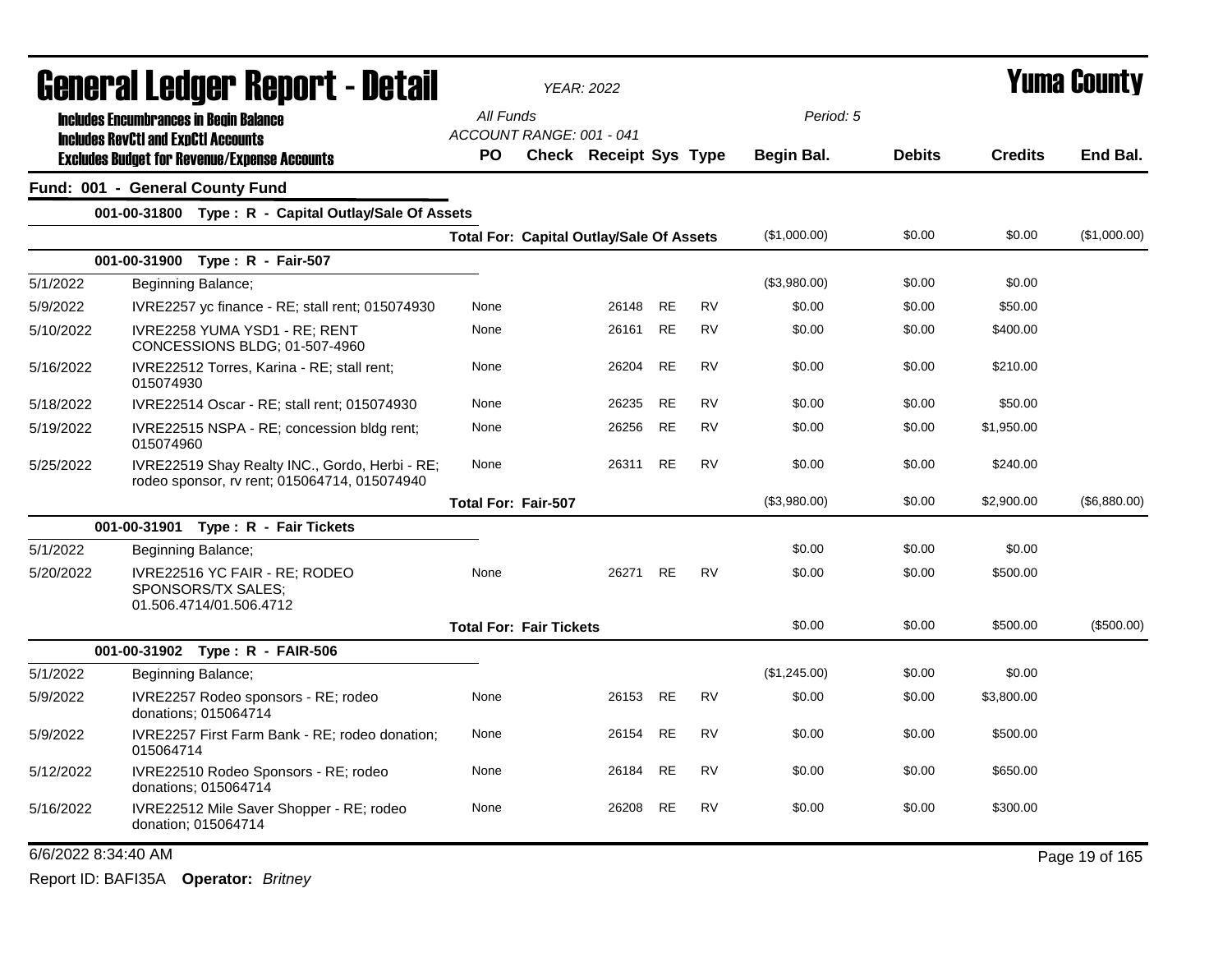|           | <b>General Ledger Report - Detail</b>                                                                                                              |                        | <b>YEAR: 2022</b>              |                               |           |           |                         |               |                | <b>Yuma County</b> |
|-----------|----------------------------------------------------------------------------------------------------------------------------------------------------|------------------------|--------------------------------|-------------------------------|-----------|-----------|-------------------------|---------------|----------------|--------------------|
|           | <b>Includes Encumbrances in Begin Balance</b><br><b>Includes RevCtI and ExpCtI Accounts</b><br><b>Excludes Budget for Revenue/Expense Accounts</b> | All Funds<br><b>PO</b> | ACCOUNT RANGE: 001 - 041       | <b>Check Receipt Sys Type</b> |           |           | Period: 5<br>Begin Bal. | <b>Debits</b> | <b>Credits</b> | End Bal.           |
|           | Fund: 001 - General County Fund                                                                                                                    |                        |                                |                               |           |           |                         |               |                |                    |
|           | 001-00-31902 Type: R - FAIR-506                                                                                                                    |                        |                                |                               |           |           |                         |               |                |                    |
| 5/18/2022 | IVRE22514 Precision Ag and Roubideaux - RE;<br>general sponsors; 015064716                                                                         | None                   |                                | 26239                         | <b>RE</b> | <b>RV</b> | \$0.00                  | \$0.00        | \$315.00       |                    |
| 5/19/2022 | IVRE22515 Rodeo Sponsors - RE; Rodeo<br>sponsors; 015064714                                                                                        | None                   |                                | 26254                         | RE        | <b>RV</b> | \$0.00                  | \$0.00        | \$200.00       |                    |
| 5/19/2022 | IVRE22515 Rodeo Sponsors - RE; rodeo<br>sponsors; 015064714                                                                                        | None                   |                                | 26258                         | RE        | <b>RV</b> | \$0.00                  | \$0.00        | \$1,200.00     |                    |
| 5/20/2022 | IVRE22516 YC FAIR - RE; RODEO<br>SPONSORS/TX SALES;<br>01.506.4714/01.506.4712                                                                     | None                   |                                | 26271                         | <b>RE</b> | <b>RV</b> | \$0.00                  | \$0.00        | \$300.00       |                    |
| 5/24/2022 | IVRE22518 Rodoe Sponsors - RE; rodoe<br>sponsor; 015064714                                                                                         | None                   |                                | 26295                         | <b>RE</b> | <b>RV</b> | \$0.00                  | \$0.00        | \$3,350.00     |                    |
| 5/25/2022 | IVRE22519 KARA SMITH - RE; RODEO<br>SPONSOR; 01.506.4714                                                                                           | None                   |                                | 26304                         | RE        | <b>RV</b> | \$0.00                  | \$0.00        | \$300.00       |                    |
| 5/25/2022 | IVRE22519 West Plains, LLC - RE; rodeo<br>sponsor; 015064714                                                                                       | None                   |                                | 26310                         | <b>RE</b> | <b>RV</b> | \$0.00                  | \$0.00        | \$1,000.00     |                    |
| 5/25/2022 | IVRE22519 Shay Realty INC., Gordo, Herbi - RE;<br>rodeo sponsor, rv rent; 015064714, 015074940                                                     | None                   |                                | 26311                         | <b>RE</b> | <b>RV</b> | \$0.00                  | \$0.00        | \$500.00       |                    |
| 5/31/2022 | IVRE22522 BROPY REAL ESTATE - RE:<br>RODEO SPONSORS; 01-506-4714                                                                                   | None                   |                                | 26340                         | RE        | <b>RV</b> | \$0.00                  | \$0.00        | \$500.00       |                    |
|           |                                                                                                                                                    |                        | <b>Total For: FAIR-506</b>     |                               |           |           | (\$1,245.00)            | \$0.00        | \$12,915.00    | (\$14,160.00)      |
|           | 001-00-31950<br>Type: R - Premium Bids                                                                                                             |                        |                                |                               |           |           |                         |               |                |                    |
| 5/1/2022  | Beginning Balance;                                                                                                                                 |                        |                                |                               |           |           | \$0.00                  | \$0.00        | \$0.00         |                    |
|           |                                                                                                                                                    |                        | <b>Total For: Premium Bids</b> |                               |           |           | \$0.00                  | \$0.00        | \$0.00         | \$0.00             |
|           | 001-00-31955 Type: R - Donations                                                                                                                   |                        |                                |                               |           |           |                         |               |                |                    |
| 5/1/2022  | Beginning Balance;                                                                                                                                 |                        |                                |                               |           |           | \$0.00                  | \$0.00        | \$0.00         |                    |
|           |                                                                                                                                                    |                        | <b>Total For: Donations</b>    |                               |           |           | \$0.00                  | \$0.00        | \$0.00         | \$0.00             |
|           | 001-00-32100 Type: R - Transfers In                                                                                                                |                        |                                |                               |           |           |                         |               |                |                    |
| 5/1/2022  | Beginning Balance;                                                                                                                                 |                        |                                |                               |           |           | \$0.00                  | \$0.00        | \$0.00         |                    |

## 6/6/2022 8:34:40 AM Page 20 of 165 Report ID: BAFI35A **Operator:** *Britney*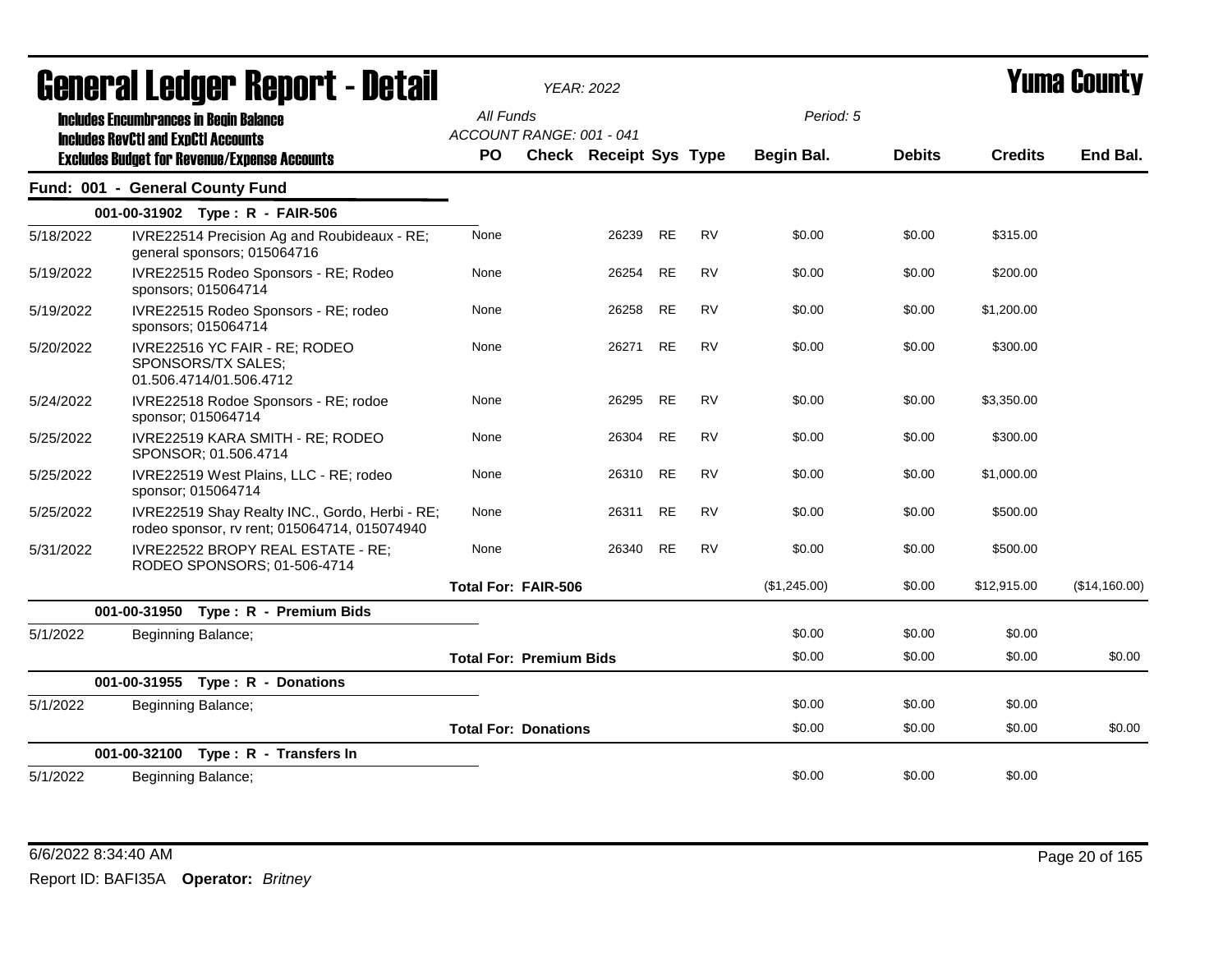|           | General Ledger Report - Detail                                                                         |                                       | <b>YEAR: 2022</b>                     |           |           |              |               |                | <b>Yuma County</b> |
|-----------|--------------------------------------------------------------------------------------------------------|---------------------------------------|---------------------------------------|-----------|-----------|--------------|---------------|----------------|--------------------|
|           | <b>Includes Encumbrances in Begin Balance</b>                                                          | All Funds                             |                                       |           |           | Period: 5    |               |                |                    |
|           | <b>Includes RevCtI and ExpCtI Accounts</b><br><b>Excludes Budget for Revenue/Expense Accounts</b>      | ACCOUNT RANGE: 001 - 041<br><b>PO</b> | Check Receipt Sys Type                |           |           | Begin Bal.   | <b>Debits</b> | <b>Credits</b> | End Bal.           |
|           | Fund: 001 - General County Fund                                                                        |                                       |                                       |           |           |              |               |                |                    |
|           | 001-00-32100 Type: R - Transfers In                                                                    |                                       |                                       |           |           |              |               |                |                    |
| 5/23/2022 | <b>IVRE22517 HERITAGE LIQUIDATING TRUST -</b><br>RE; PARCEL #C000384; PYMT ON<br><b>BANKRUPCY ACCT</b> | None                                  | 26286                                 | RE        | <b>RV</b> | \$0.00       | \$0.00        | \$10.41        |                    |
|           |                                                                                                        | <b>Total For: Transfers In</b>        |                                       |           |           | \$0.00       | \$0.00        | \$10.41        | (\$10.41)          |
|           | 001-00-32502 Type: R - Sheriff Restitution                                                             |                                       |                                       |           |           |              |               |                |                    |
| 5/1/2022  | Beginning Balance;                                                                                     |                                       |                                       |           |           | (\$799.50)   | \$0.00        | \$0.00         |                    |
| 5/19/2022 | IVRE22515 ycso - RE; law enforcement;                                                                  | None                                  | 26252                                 | <b>RE</b> | <b>RV</b> | \$0.00       | \$0.00        | \$127.87       |                    |
|           |                                                                                                        |                                       | <b>Total For: Sheriff Restitution</b> |           |           | $(\$799.50)$ | \$0.00        | \$127.87       | (\$927.37)         |
|           | 001-00-32504 Type: R - Inmate Boarding                                                                 |                                       |                                       |           |           |              |               |                |                    |
| 5/1/2022  | Beginning Balance;                                                                                     |                                       |                                       |           |           | (\$8,937.54) | \$0.00        | \$0.00         |                    |
| 5/5/2022  | IVRE2255 Phillips & Sedgwick County - RE;<br>inmate bond; 001003254                                    | None                                  | 26119                                 | <b>RE</b> | <b>RV</b> | \$0.00       | \$0.00        | \$1,258.68     |                    |
| 5/19/2022 | IVRE22515 ycso - RE; law enforcement;                                                                  | None                                  | 26252                                 | <b>RE</b> | <b>RV</b> | \$0.00       | \$0.00        | \$2,686.29     |                    |
|           |                                                                                                        | <b>Total For: Inmate Boarding</b>     |                                       |           |           | (\$8,937.54) | \$0.00        | \$3,944.97     | (\$12,882.51)      |
|           | 001-00-32505    Type: R - Home Detention                                                               |                                       |                                       |           |           |              |               |                |                    |
| 5/1/2022  | Beginning Balance;                                                                                     |                                       |                                       |           |           | \$0.00       | \$0.00        | \$0.00         |                    |
|           |                                                                                                        | <b>Total For: Home Detention</b>      |                                       |           |           | \$0.00       | \$0.00        | \$0.00         | \$0.00             |
|           | 001-00-32506 Type: R - Jail Miscelaneous                                                               |                                       |                                       |           |           |              |               |                |                    |
| 5/1/2022  | Beginning Balance;                                                                                     |                                       |                                       |           |           | (\$671.11)   | \$0.00        | \$0.00         |                    |
| 5/19/2022 | IVRE22515 ycso - RE; law enforcement;                                                                  | None                                  | 26252                                 | <b>RE</b> | <b>RV</b> | \$0.00       | \$0.00        | \$161.50       |                    |
|           |                                                                                                        | <b>Total For: Jail Miscelaneous</b>   |                                       |           |           | (\$671.11)   | \$0.00        | \$161.50       | (\$832.61)         |
|           | 001-00-32507 Type: R - Jail Restitution                                                                |                                       |                                       |           |           |              |               |                |                    |
| 5/1/2022  | Beginning Balance;                                                                                     |                                       |                                       |           |           | (\$23.59)    | \$0.00        | \$0.00         |                    |
|           |                                                                                                        | <b>Total For: Jail Restitution</b>    |                                       |           |           | (\$23.59)    | \$0.00        | \$0.00         | (\$23.59)          |
|           | 001-00-32508 Type: R - Sheriff Miscellaneous                                                           |                                       |                                       |           |           |              |               |                |                    |
| 5/1/2022  | Beginning Balance;                                                                                     |                                       |                                       |           |           | $(\$53.00)$  | \$0.00        | \$0.00         |                    |

## 6/6/2022 8:34:40 AM Page 21 of 165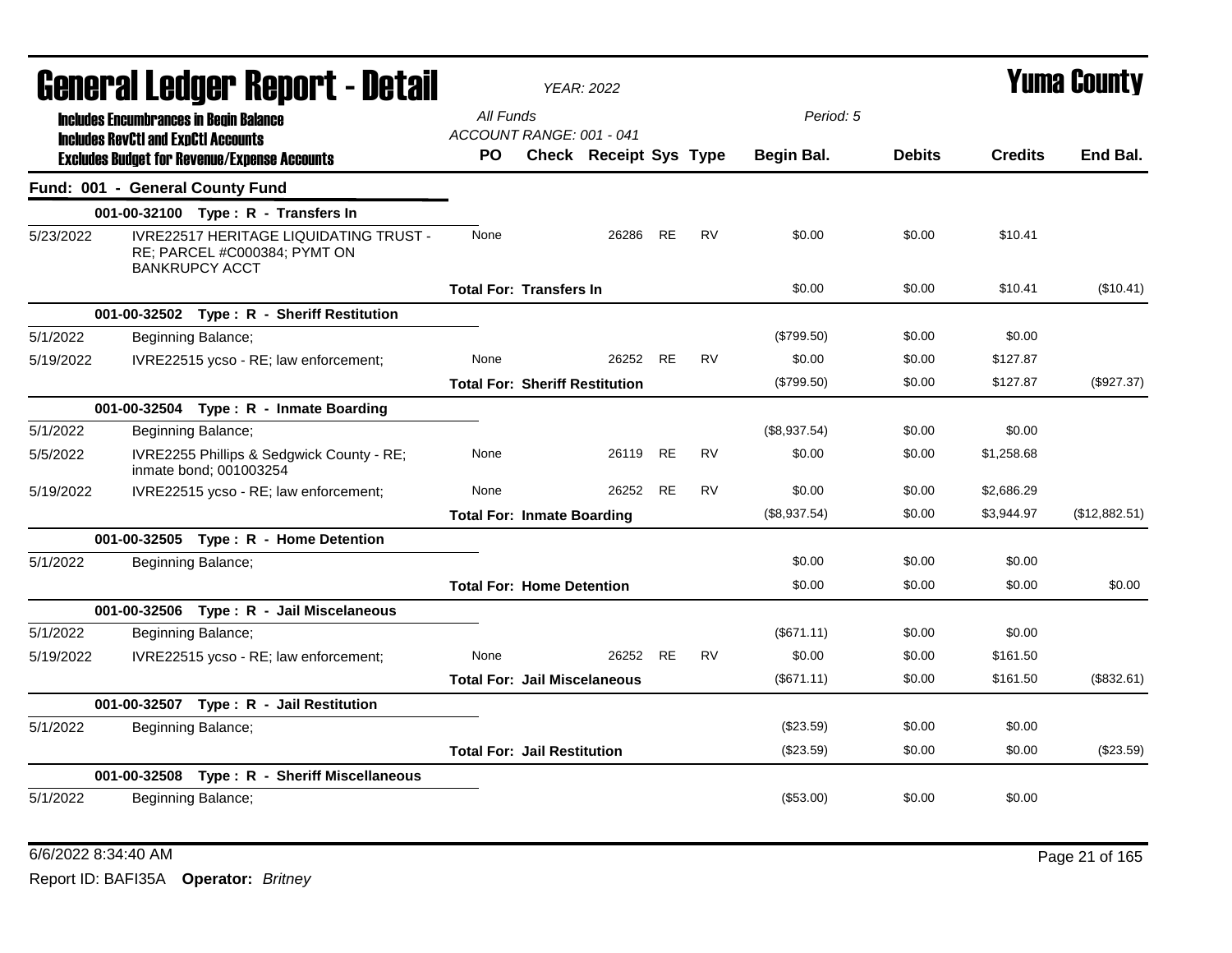|           |            | General Ledger Report - Detail                                                                    |                                      | <b>YEAR: 2022</b>                       |           |           |                |               |                | <b>Yuma County</b> |
|-----------|------------|---------------------------------------------------------------------------------------------------|--------------------------------------|-----------------------------------------|-----------|-----------|----------------|---------------|----------------|--------------------|
|           |            | <b>Includes Encumbrances in Begin Balance</b>                                                     | All Funds                            |                                         |           |           | Period: 5      |               |                |                    |
|           |            | <b>Includes RevCtI and ExpCtI Accounts</b><br><b>Excludes Budget for Revenue/Expense Accounts</b> | ACCOUNT RANGE: 001 - 041<br>PO.      | Check Receipt Sys Type                  |           |           | Begin Bal.     | <b>Debits</b> | <b>Credits</b> | End Bal.           |
|           |            | Fund: 001 - General County Fund                                                                   |                                      |                                         |           |           |                |               |                |                    |
|           |            | 001-00-32508 Type: R - Sheriff Miscellaneous                                                      |                                      |                                         |           |           |                |               |                |                    |
| 5/5/2022  | 0010032508 | IVRE2255 Kathryn and Sam George - RE; mags;                                                       | None                                 | 26120                                   | RE        | <b>RV</b> | \$0.00         | \$0.00        | \$30.00        |                    |
| 5/5/2022  | 0010032508 | IVRE2255 Plains Co-op - RE; retirement;                                                           | None                                 | 26121                                   | <b>RE</b> | <b>RV</b> | \$0.00         | \$0.00        | \$84.19        |                    |
|           |            |                                                                                                   |                                      | <b>Total For: Sheriff Miscellaneous</b> |           |           | (\$53.00)      | \$0.00        | \$114.19       | (\$167.19)         |
|           |            | 001-00-32510 Type: R - Sheriff/Civil Fees                                                         |                                      |                                         |           |           |                |               |                |                    |
| 5/1/2022  |            | Beginning Balance;                                                                                |                                      |                                         |           |           | \$0.00         | \$0.00        | \$0.00         |                    |
|           |            |                                                                                                   | <b>Total For: Sheriff/Civil Fees</b> |                                         |           |           | \$0.00         | \$0.00        | \$0.00         | \$0.00             |
|           |            | 001-00-32515 Type: R - Work Release                                                               |                                      |                                         |           |           |                |               |                |                    |
| 5/1/2022  |            | Beginning Balance;                                                                                |                                      |                                         |           |           | $(\$420.00)$   | \$0.00        | \$0.00         |                    |
| 5/19/2022 |            | IVRE22515 ycso - RE; law enforcement;                                                             | None                                 | 26252                                   | <b>RE</b> | <b>RV</b> | \$0.00         | \$0.00        | \$840.00       |                    |
|           |            |                                                                                                   | <b>Total For: Work Release</b>       |                                         |           |           | $(\$420.00)$   | \$0.00        | \$840.00       | (\$1,260.00)       |
|           |            | 001-00-32520 Type: R - DOC Log                                                                    |                                      |                                         |           |           |                |               |                |                    |
| 5/1/2022  |            | Beginning Balance;                                                                                |                                      |                                         |           |           | \$0.00         | \$0.00        | \$0.00         |                    |
|           |            |                                                                                                   | <b>Total For: DOC Log</b>            |                                         |           |           | \$0.00         | \$0.00        | \$0.00         | \$0.00             |
|           |            | 001-00-33000 Type: R - Auto Tax B Collection                                                      |                                      |                                         |           |           |                |               |                |                    |
| 5/1/2022  |            | Beginning Balance;                                                                                |                                      |                                         |           |           | (\$163,424.12) | \$0.00        | \$0.00         |                    |
| 5/26/2022 |            | IVTR205037 TCDS/CTAS Interface Processing -<br>Tax Apportionment Transfers;                       |                                      |                                         | BA        | <b>TR</b> | \$0.00         | \$0.00        | \$816.12       |                    |
| 5/26/2022 |            | IVTR205037 TCDS/CTAS Interface Processing -<br>Tax Apportionment Transfers;                       |                                      |                                         | <b>BA</b> | <b>TR</b> | \$0.00         | \$0.00        | \$1,632.21     |                    |
| 5/26/2022 |            | IVTR205037 TCDS/CTAS Interface Processing -<br>Tax Apportionment Transfers;                       |                                      |                                         | BA        | <b>TR</b> | \$0.00         | \$0.00        | \$4,127.86     |                    |
| 5/26/2022 |            | IVTR205037 TCDS/CTAS Interface Processing -<br>Tax Apportionment Transfers;                       |                                      |                                         | BA        | <b>TR</b> | \$0.00         | \$0.00        | \$27,241.65    |                    |
| 5/26/2022 |            | IVTR205037 TCDS/CTAS Interface Processing -<br>Tax Apportionment Transfers;                       |                                      |                                         | <b>BA</b> | <b>TR</b> | \$0.00         | \$0.00        | \$1,632.21     |                    |
|           |            |                                                                                                   |                                      | <b>Total For: Auto Tax B Collection</b> |           |           | (\$163,424.12) | \$0.00        | \$35,450.05    | (\$198,874.17)     |
|           |            | 001-00-33100 Type: R - Auto Tax A & F Collection                                                  |                                      |                                         |           |           |                |               |                |                    |

6/6/2022 8:34:40 AM Page 22 of 165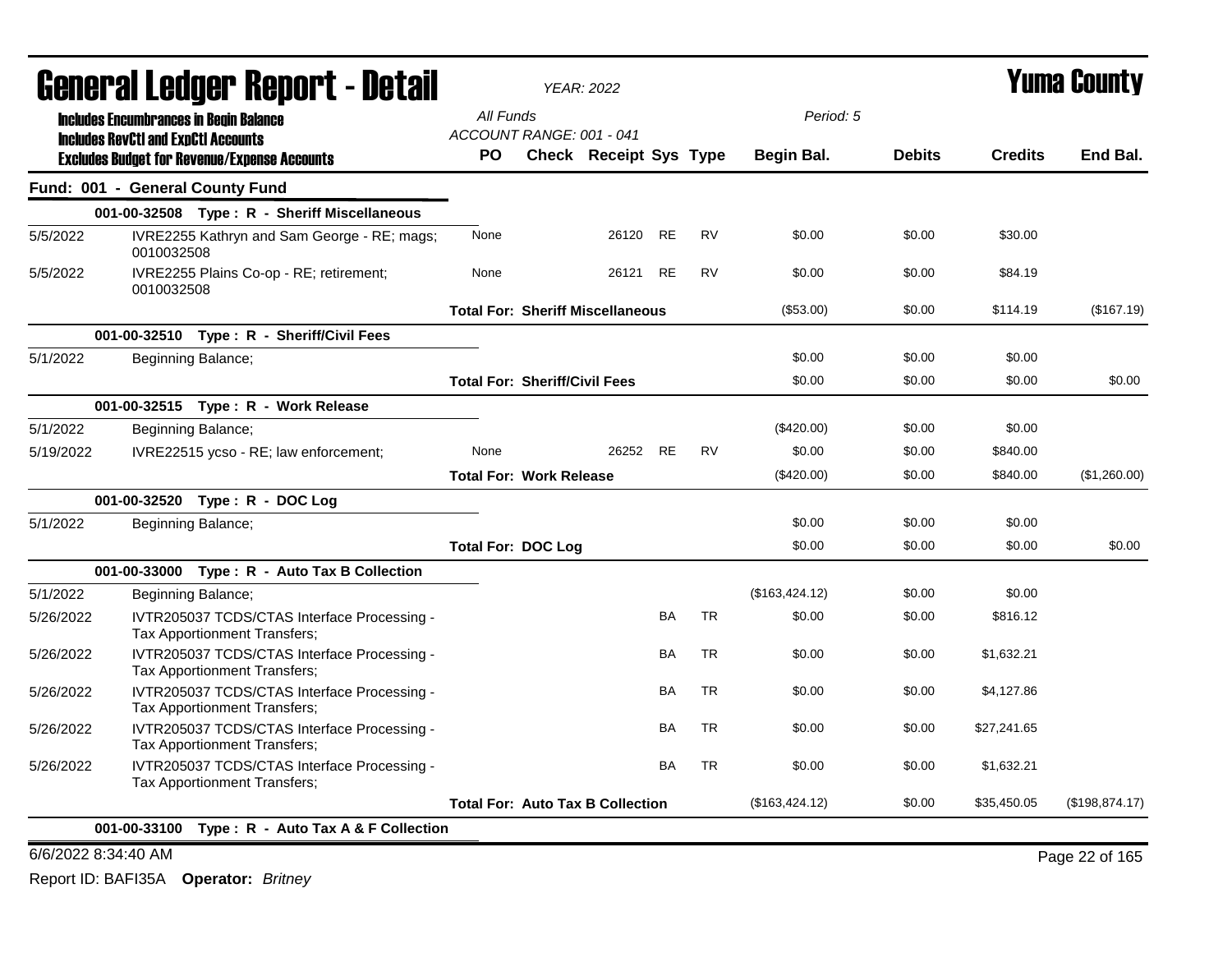|           | General Ledger Report - Detail                                              |                                                 | <b>YEAR: 2022</b>      |           |           |                |               |                | <b>Yuma County</b> |
|-----------|-----------------------------------------------------------------------------|-------------------------------------------------|------------------------|-----------|-----------|----------------|---------------|----------------|--------------------|
|           | <b>Includes Encumbrances in Begin Balance</b>                               | All Funds                                       |                        |           |           | Period: 5      |               |                |                    |
|           | <b>Includes RevCtI and ExpCtI Accounts</b>                                  | ACCOUNT RANGE: 001 - 041                        |                        |           |           |                |               |                |                    |
|           | <b>Excludes Budget for Revenue/Expense Accounts</b>                         | <b>PO</b>                                       | Check Receipt Sys Type |           |           | Begin Bal.     | <b>Debits</b> | <b>Credits</b> | End Bal.           |
|           | Fund: 001 - General County Fund                                             |                                                 |                        |           |           |                |               |                |                    |
|           | 001-00-33100 Type: R - Auto Tax A & F Collection                            |                                                 |                        |           |           |                |               |                |                    |
| 5/1/2022  | Beginning Balance;                                                          |                                                 |                        |           |           | (\$53,573.96)  | \$0.00        | \$0.00         |                    |
| 5/26/2022 | IVTR205038 TCDS/CTAS Interface Processing -<br>Tax Apportionment Transfers; |                                                 |                        | BA        | <b>TR</b> | \$0.00         | \$0.00        | \$2,590.83     |                    |
| 5/26/2022 | IVTR205038 TCDS/CTAS Interface Processing -<br>Tax Apportionment Transfers; |                                                 |                        | BA        | <b>TR</b> | \$0.00         | \$0.00        | \$1,024.45     |                    |
| 5/26/2022 | IVTR205038 TCDS/CTAS Interface Processing -<br>Tax Apportionment Transfers; |                                                 |                        | <b>BA</b> | <b>TR</b> | \$0.00         | \$0.00        | \$512.23       |                    |
| 5/26/2022 | IVTR205038 TCDS/CTAS Interface Processing -<br>Tax Apportionment Transfers; |                                                 |                        | <b>BA</b> | <b>TR</b> | \$0.00         | \$0.00        | \$1,024.45     |                    |
| 5/26/2022 | IVTR205038 TCDS/CTAS Interface Processing -<br>Tax Apportionment Transfers; |                                                 |                        | BA        | <b>TR</b> | \$0.00         | \$0.00        | \$17,098.06    |                    |
|           |                                                                             | <b>Total For: Auto Tax A &amp; F Collection</b> |                        |           |           | (\$53,573.96)  | \$0.00        | \$22,250.02    | (\$75,823.98)      |
|           | 001-00-36825 Type: R - OBH GRANT FUNDING                                    |                                                 |                        |           |           |                |               |                |                    |
| 5/1/2022  | Beginning Balance;                                                          |                                                 |                        |           |           | (\$54,829.32)  | \$0.00        | \$0.00         |                    |
| 5/19/2022 | IVRE22515 ycso - RE; law enforcement;                                       | None                                            | 26252 RE               |           | <b>RV</b> | \$0.00         | \$0.00        | \$8,936.52     |                    |
|           |                                                                             | <b>Total For: OBH GRANT FUNDING</b>             |                        |           |           | (\$54,829.32)  | \$0.00        | \$8,936.52     | (\$63,765.84)      |
|           | 001-00-38401<br>Type: R - Commissioner Fees                                 |                                                 |                        |           |           |                |               |                |                    |
| 5/1/2022  | Beginning Balance;                                                          |                                                 |                        |           |           | \$0.00         | \$0.00        | \$0.00         |                    |
|           |                                                                             | <b>Total For: Commissioner Fees</b>             |                        |           |           | \$0.00         | \$0.00        | \$0.00         | \$0.00             |
|           | 001-00-49000 Type: X - Warrants Paid                                        |                                                 |                        |           |           |                |               |                |                    |
| 5/1/2022  | Beginning Balance;                                                          |                                                 |                        |           |           | \$2,196,926.23 | \$0.00        | \$0.00         |                    |
| 5/5/2022  | IVTR205006 ap/pr 5.5.2022 - ap/pr 5.5.2022;<br>ap/pr 5.5.2022;              |                                                 |                        | BA        | <b>TR</b> | \$0.00         | \$261,299.70  | \$0.00         |                    |
| 5/16/2022 | IVTR205012 ap 5.16.22 - ap 5.16.22;                                         |                                                 |                        | BA        | <b>TR</b> | \$0.00         | \$72,944.69   | \$0.00         |                    |
| 5/20/2022 | IVTR205029 5.20.22 a/p - 5.20.22 a/p; 5.20.22<br>$a/p$ ;                    |                                                 |                        | BA        | <b>TR</b> | \$0.00         | \$9,343.96    | \$0.00         |                    |
| 5/26/2022 | IVTR205036 A/P 5.26.22 - A/P 5.26.22; A/P<br>5.26.22;                       |                                                 |                        | <b>BA</b> | <b>TR</b> | \$0.00         | \$15,099.06   | \$0.00         |                    |
|           |                                                                             | <b>Total For: Warrants Paid</b>                 |                        |           |           | \$2,196,926.23 | \$358,687.41  | \$0.00         | \$2,555,613.64     |

6/6/2022 8:34:40 AM Page 23 of 165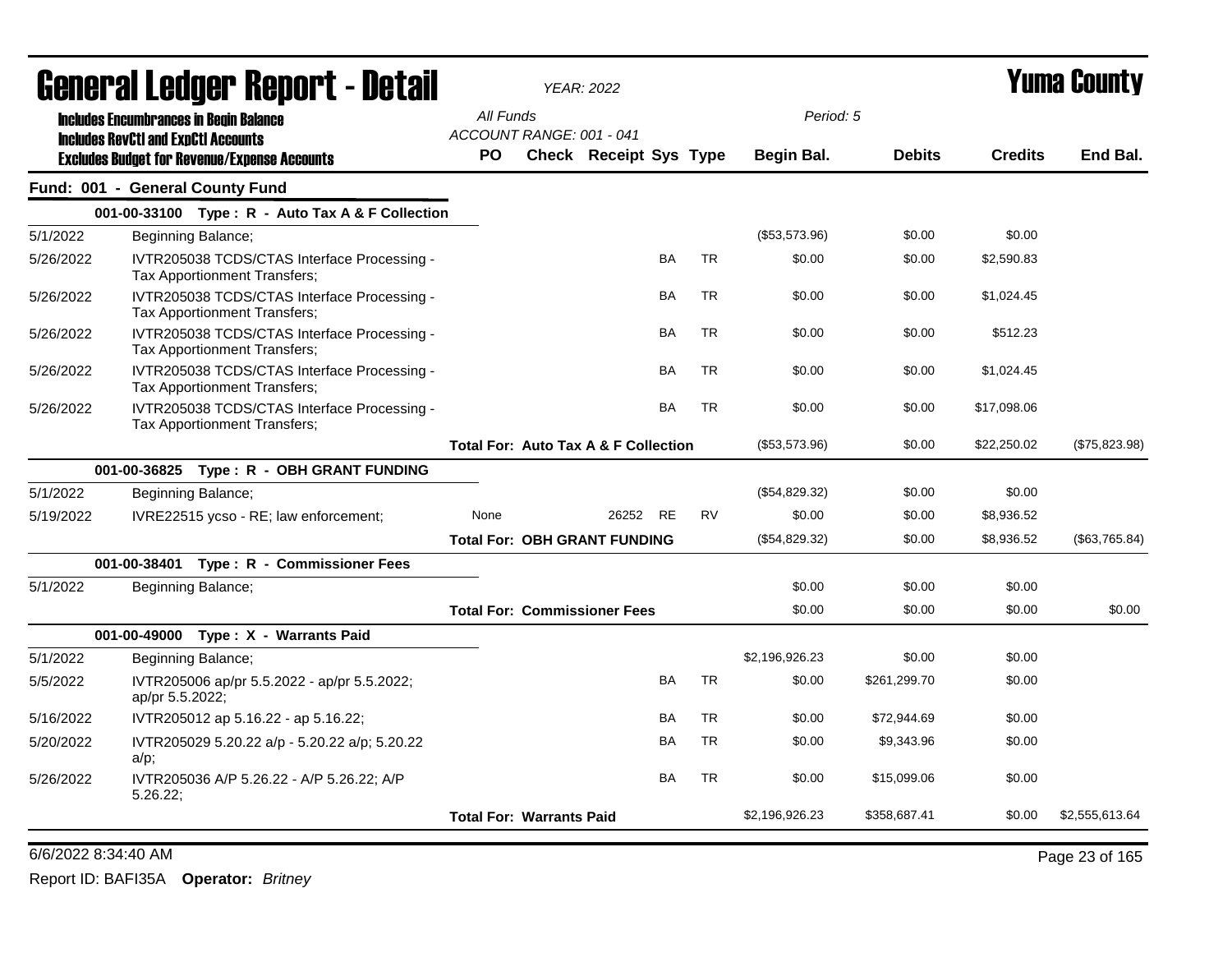|           | <b>General Ledger Report - Detail</b>                                                       |           | <b>YEAR: 2022</b>        |          |           |           |              |               |                | Yuma Countv |  |
|-----------|---------------------------------------------------------------------------------------------|-----------|--------------------------|----------|-----------|-----------|--------------|---------------|----------------|-------------|--|
|           | <b>Includes Encumbrances in Begin Balance</b><br><b>Includes RevCtI and ExpCtI Accounts</b> | All Funds | ACCOUNT RANGE: 001 - 041 |          |           |           | Period: 5    |               |                |             |  |
|           | <b>Excludes Budget for Revenue/Expense Accounts</b>                                         | <b>PO</b> | Check Receipt Sys Type   |          |           |           | Begin Bal.   | <b>Debits</b> | <b>Credits</b> | End Bal.    |  |
|           | Fund: 001 - General County Fund                                                             |           |                          |          |           |           |              |               |                |             |  |
|           | 001-00-49100 Type: X - Treasurer Fees                                                       |           |                          |          |           |           |              |               |                |             |  |
| 5/1/2022  | Beginning Balance;                                                                          |           |                          |          |           |           | \$108,883.93 | \$0.00        | \$0.00         |             |  |
| 5/5/2022  | IVRE2255 Treasurer Fee - RE; Treasurer Fee<br>Receipt; Treasurer Fee Processing             | None      |                          | 26132 RE |           | <b>RV</b> | \$0.00       | \$13.73       | \$0.00         |             |  |
| 5/9/2022  | IVRE2257 Treasurer Fee - RE; Treasurer Fee<br>Receipt; Treasurer Fee Processing             | None      |                          | 26157    | <b>RE</b> | <b>RV</b> | \$0.00       | \$50.75       | \$0.00         |             |  |
| 5/10/2022 | IVRE2258 Treasurer Fee - RE; Treasurer Fee<br>Receipt; Treasurer Fee Processing             | None      |                          | 26170    | RE        | <b>RV</b> | \$0.00       | \$18.25       | \$0.00         |             |  |
| 5/12/2022 | IVRE22510 Treasurer Fee - RE; Treasurer Fee<br>Receipt; Treasurer Fee Processing            | None      |                          | 26189    | <b>RE</b> | <b>RV</b> | \$0.00       | \$6.50        | \$0.00         |             |  |
| 5/16/2022 | IVRE22512 Treasurer Fee - RE; Treasurer Fee<br>Receipt; Treasurer Fee Processing            | None      |                          | 26218    | <b>RE</b> | <b>RV</b> | \$0.00       | \$34.70       | \$0.00         |             |  |
| 5/18/2022 | IVRE22514 Treasurer Fee - RE; Treasurer Fee<br>Receipt; Treasurer Fee Processing            | None      |                          | 26243    | <b>RE</b> | <b>RV</b> | \$0.00       | \$3.65        | \$0.00         |             |  |
| 5/18/2022 | IVRE22514 Treasurer Fee - RE; Treasurer Fee<br>Receipt; Treasurer Fee Processing            | None      |                          | 26244    | <b>RE</b> | <b>RV</b> | \$0.00       | \$0.05        | \$0.00         |             |  |
| 5/19/2022 | IVTR205028 TCDS/CTAS Interface Processing -<br>Tax Apportionment Transfers;                 |           |                          |          | BA        | TR        | \$0.00       | \$9,338.09    | \$0.00         |             |  |
| 5/19/2022 | IVRE22515 Treasurer Fee - RE; Treasurer Fee<br>Receipt; Treasurer Fee Processing            | None      |                          | 26262    | <b>RE</b> | <b>RV</b> | \$0.00       | \$79.98       | \$0.00         |             |  |
| 5/20/2022 | IVRE22516 Treasurer Fee - RE; Treasurer Fee<br>Receipt; Treasurer Fee Processing            | None      |                          | 26275    | <b>RE</b> | <b>RV</b> | \$0.00       | \$8.20        | \$0.00         |             |  |
| 5/23/2022 | IVRE22517 Treasurer Fee - RE; Treasurer Fee<br>Receipt; Treasurer Fee Processing            | None      |                          | 26290    | <b>RE</b> | <b>RV</b> | \$0.00       | \$1.07        | \$0.00         |             |  |
| 5/24/2022 | IVRE22518 Treasurer Fee - RE; Treasurer Fee<br>Receipt; Treasurer Fee Processing            | None      |                          | 26303    | RE        | <b>RV</b> | \$0.00       | \$39.21       | \$0.00         |             |  |
| 5/25/2022 | IVRE22519 Treasurer Fee - RE; Treasurer Fee<br>Receipt; Treasurer Fee Processing            | None      |                          | 26316    | <b>RE</b> | <b>RV</b> | \$0.00       | \$17.40       | \$0.00         |             |  |
| 5/25/2022 | IVRE22519 Treasurer Fee - RE; Treasurer Fee<br>Receipt; Treasurer Fee Processing            | None      |                          | 26317    | <b>RE</b> | <b>RV</b> | \$0.00       | \$3.00        | \$0.00         |             |  |
| 5/26/2022 | IVRE22520 Treasurer Fee - RE; Treasurer Fee<br>Receipt; Treasurer Fee Processing            | None      |                          | 26328    | <b>RE</b> | <b>RV</b> | \$0.00       | \$4.11        | \$0.00         |             |  |

6/6/2022 8:34:40 AM Page 24 of 165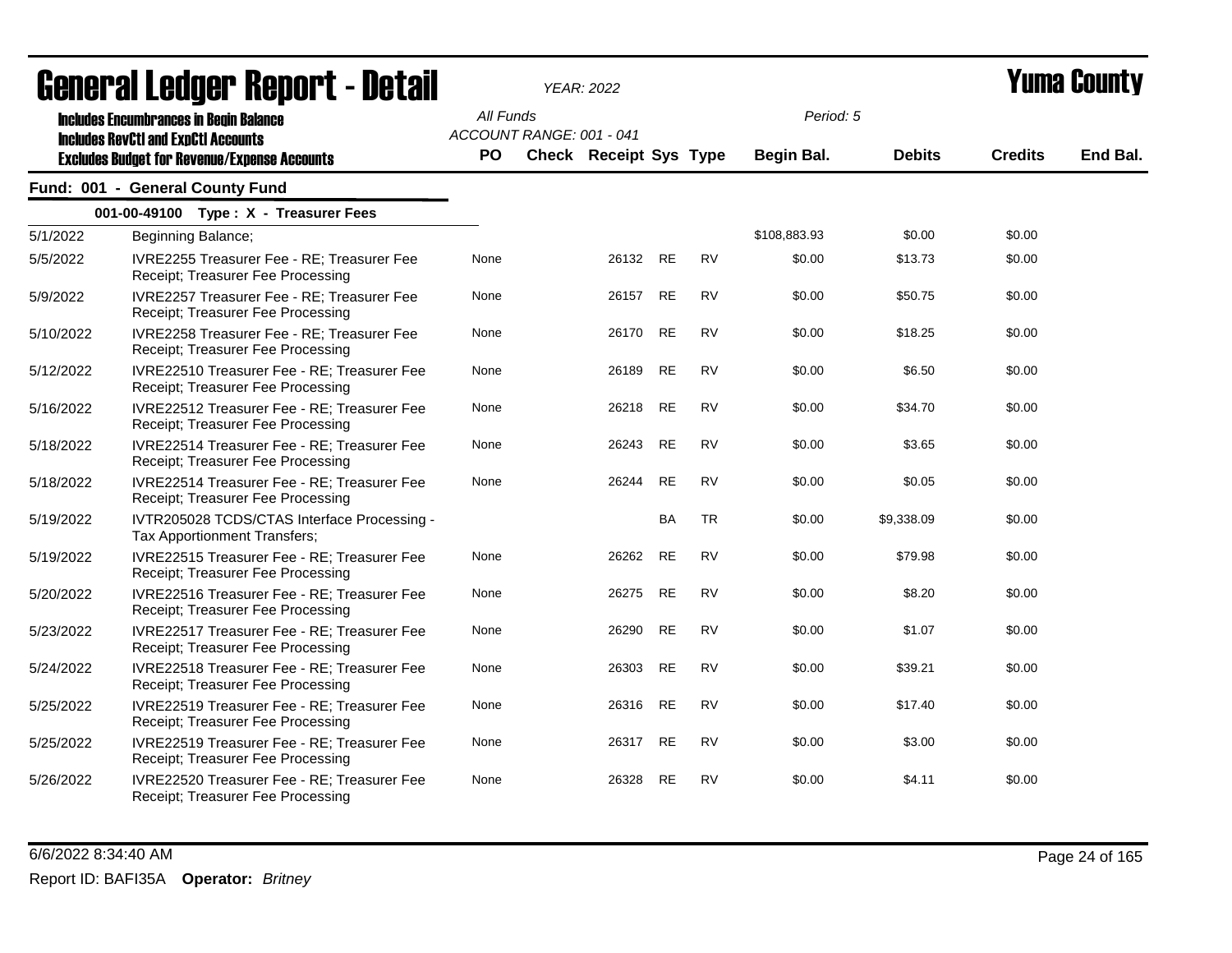|                                 |                                               |  |                                                     | <b>General Ledger Report - Detail</b>              | <b>YEAR: 2022</b><br>All Funds<br>ACCOUNT RANGE: 001 - 041 |     |                                  |                                          |           |           | Period: 5        | <b>Yuma County</b> |                           |                  |
|---------------------------------|-----------------------------------------------|--|-----------------------------------------------------|----------------------------------------------------|------------------------------------------------------------|-----|----------------------------------|------------------------------------------|-----------|-----------|------------------|--------------------|---------------------------|------------------|
|                                 | <b>Includes Encumbrances in Begin Balance</b> |  |                                                     |                                                    |                                                            |     |                                  |                                          |           |           |                  |                    |                           |                  |
|                                 | <b>Includes RevCtI and ExpCtI Accounts</b>    |  | <b>Excludes Budget for Revenue/Expense Accounts</b> |                                                    |                                                            | PO. |                                  | Check Receipt Sys Type                   |           |           | Begin Bal.       | <b>Debits</b>      | <b>Credits</b>            | End Bal.         |
| Fund: 001 - General County Fund |                                               |  |                                                     |                                                    |                                                            |     |                                  |                                          |           |           |                  |                    |                           |                  |
|                                 |                                               |  | 001-00-49100 Type: X - Treasurer Fees               |                                                    |                                                            |     |                                  |                                          |           |           |                  |                    |                           |                  |
| 5/27/2022                       |                                               |  | Receipt; Treasurer Fee Processing                   | <b>IVRE22521 Treasurer Fee - RE: Treasurer Fee</b> | None                                                       |     |                                  | 26338                                    | <b>RE</b> | <b>RV</b> | \$0.00           | \$0.14             | \$0.00                    |                  |
| 5/31/2022                       | Tax Apportionment Transfers;                  |  |                                                     | IVTR205049 TCDS/CTAS Interface Processing -        |                                                            |     |                                  |                                          | <b>BA</b> | <b>TR</b> | \$0.00           | \$1.099.41         | \$0.00                    |                  |
| 5/31/2022                       |                                               |  | Receipt; Treasurer Fee Processing                   | <b>IVRE22522 Treasurer Fee - RE: Treasurer Fee</b> | None                                                       |     |                                  | 26352                                    | <b>RE</b> | <b>RV</b> | \$0.00           | \$6.25             | \$0.00                    |                  |
|                                 |                                               |  |                                                     |                                                    |                                                            |     | <b>Total For: Treasurer Fees</b> |                                          |           |           | \$108,883.93     | \$10,724.49        | \$0.00                    | \$119,608.42     |
|                                 | 001-00-49300                                  |  | Type: X - Bank Fee & Charges                        |                                                    |                                                            |     |                                  |                                          |           |           |                  |                    |                           |                  |
| 5/1/2022                        | Beginning Balance;                            |  |                                                     |                                                    |                                                            |     |                                  |                                          |           |           | \$100.00         | \$0.00             | \$0.00                    |                  |
|                                 |                                               |  |                                                     |                                                    |                                                            |     |                                  | <b>Total For: Bank Fee &amp; Charges</b> |           |           | \$100.00         | \$0.00             | \$0.00                    | \$100.00         |
|                                 | 001-00-49401                                  |  | Type: X - Transfer Out                              |                                                    |                                                            |     |                                  |                                          |           |           |                  |                    |                           |                  |
| 5/1/2022                        | Beginning Balance;                            |  |                                                     |                                                    |                                                            |     |                                  |                                          |           |           | \$20,000.00      | \$0.00             | \$0.00                    |                  |
|                                 |                                               |  |                                                     |                                                    |                                                            |     | <b>Total For: Transfer Out</b>   |                                          |           |           | \$20,000.00      | \$0.00             | \$0.00                    | \$20,000.00      |
|                                 |                                               |  |                                                     | Fund: 001 - General County Fund                    |                                                            |     |                                  | Totals:                                  |           |           | (\$1,405,132.16) | \$1,558,622.24     | \$1,549,259.92            | (\$1,395,769.84) |
|                                 |                                               |  |                                                     | <b>Total Fund Revenues:</b>                        |                                                            |     | \$360,049.58                     | <b>Total Fund Expenses:</b>              |           |           | \$369,411.90     |                    | Net Revenue Over Expense: | (\$9,362.32)     |

## 6/6/2022 8:34:40 AM Page 25 of 165 Report ID: BAFI35A **Operator:** *Britney*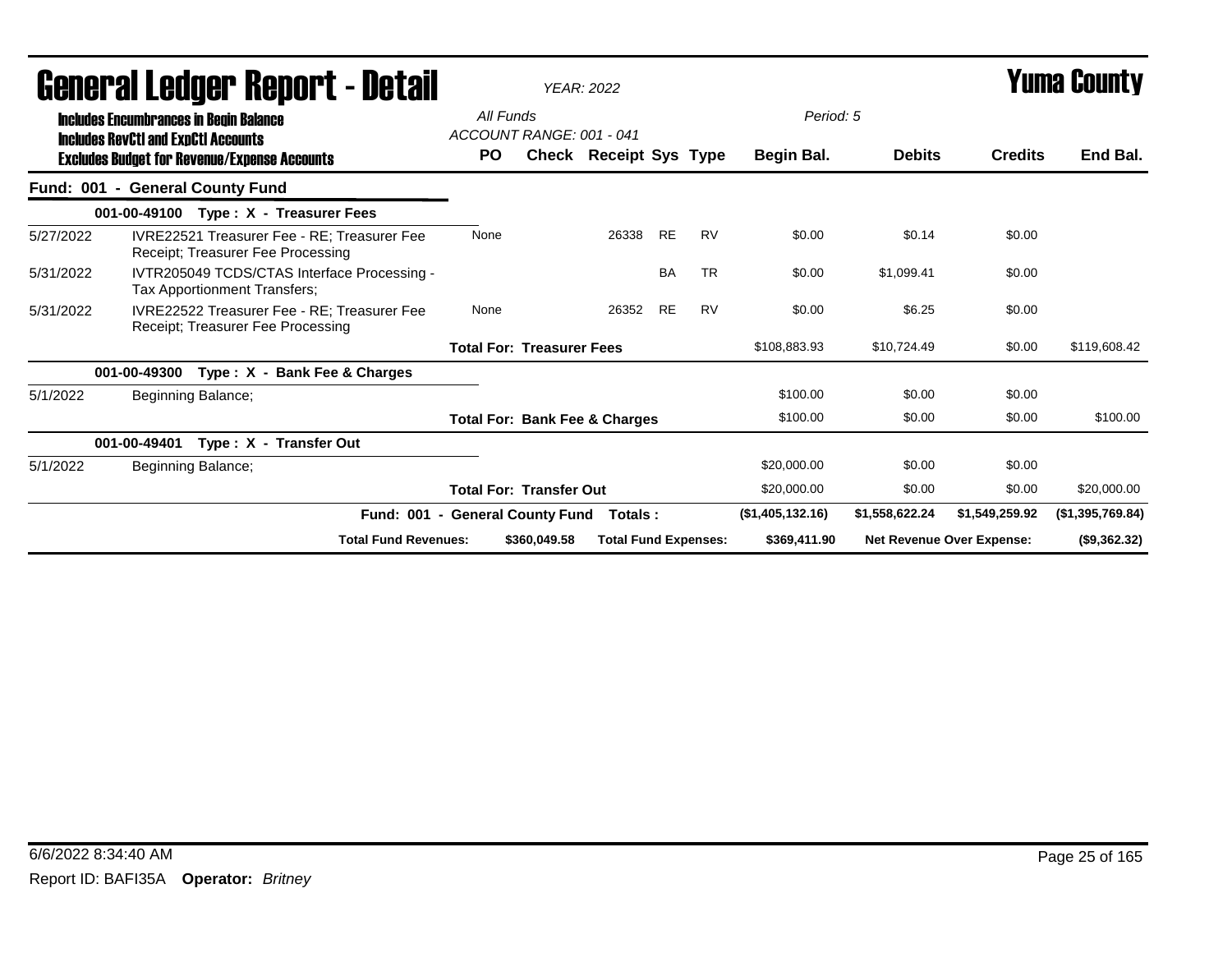|           | <u>Ganglai Frañal, Kanol (* detail</u>                                                                                                             |                        |                          | <b>YEAR: 2022</b>      |           |           |                         |               |                | Tunia Gounty |
|-----------|----------------------------------------------------------------------------------------------------------------------------------------------------|------------------------|--------------------------|------------------------|-----------|-----------|-------------------------|---------------|----------------|--------------|
|           | <b>Includes Encumbrances in Begin Balance</b><br><b>Includes RevCtI and ExpCtI Accounts</b><br><b>Excludes Budget for Revenue/Expense Accounts</b> | All Funds<br><b>PO</b> | ACCOUNT RANGE: 001 - 041 | Check Receipt Sys Type |           |           | Period: 5<br>Begin Bal. | <b>Debits</b> | <b>Credits</b> | End Bal.     |
|           | Fund: 002 - Road & Bridge Fund                                                                                                                     |                        |                          |                        |           |           |                         |               |                |              |
|           | 002-00-10000 Type: A - Cash Account                                                                                                                |                        |                          |                        |           |           |                         |               |                |              |
| 5/1/2022  | Beginning Balance;                                                                                                                                 |                        |                          |                        |           |           | \$6,125,365.06          | \$0.00        | \$0.00         |              |
| 5/4/2022  | IVTR205001 TCDS/CTAS Interface Processing -<br>Cash Transaction;                                                                                   |                        |                          |                        | BA        | CD        | \$0.00                  | \$1,724.09    | \$0.00         |              |
| 5/4/2022  | IVRE2254 viaero wireless - RE; permit fee;<br>02004800                                                                                             | None                   |                          | 26107                  | <b>RE</b> | <b>RV</b> | \$0.00                  | \$50.00       | \$0.00         |              |
| 5/4/2022  | IVRE2254 Treasurer Fee - RE; Treasurer Fee<br>Receipt; Treasurer Fee Processing                                                                    | None                   |                          | 26113                  | <b>RE</b> | <b>RV</b> | \$0.00                  | \$0.00        | \$0.50         |              |
| 5/5/2022  | IVTR205006 ap/pr 5.5.2022 - ap/pr 5.5.2022;<br>ap/pr 5.5.2022;                                                                                     |                        |                          |                        | BA        | TR        | \$0.00                  | \$0.00        | \$241,009.36   |              |
| 5/9/2022  | IVRE2257 yc finance - RE; rent; 0010004930<br>0020004930                                                                                           | None                   |                          | 26151                  | <b>RE</b> | <b>RV</b> | \$0.00                  | \$437.00      | \$0.00         |              |
| 5/9/2022  | IVRE2257 Treasurer Fee - RE; Treasurer Fee<br>Receipt; Treasurer Fee Processing                                                                    | None                   |                          | 26157                  | <b>RE</b> | <b>RV</b> | \$0.00                  | \$0.00        | \$4.37         |              |
| 5/12/2022 | IVRE22510 STATE OF COLO - RE; IRP<br><b>EMISSIONS;</b>                                                                                             | None                   |                          | 26182                  | <b>RE</b> | <b>RV</b> | \$0.00                  | \$22.36       | \$0.00         |              |
| 5/12/2022 | IVRE22510 Treasurer Fee - RE; Treasurer Fee<br>Receipt; Treasurer Fee Processing                                                                   | None                   |                          | 26188                  | <b>RE</b> | <b>RV</b> | \$0.00                  | \$0.00        | \$0.22         |              |
| 5/16/2022 | IVTR205012 ap 5.16.22 - ap 5.16.22;                                                                                                                |                        |                          |                        | <b>BA</b> | <b>TR</b> | \$0.00                  | \$0.00        | \$233,819.24   |              |
| 5/17/2022 | IVRE22513 SCOULAR - RE; RD IMPACT FEE;<br>02-000-4994                                                                                              | None                   |                          | 26217                  | <b>RE</b> | <b>RV</b> | \$0.00                  | \$6,225.00    | \$0.00         |              |
| 5/17/2022 | IVRE22513 Treasurer Fee - RE; Treasurer Fee<br>Receipt; Treasurer Fee Processing                                                                   | None                   |                          | 26226                  | <b>RE</b> | <b>RV</b> | \$0.00                  | \$0.00        | \$62.25        |              |
| 5/18/2022 | IVRE22514 st of colorado - RE; hutf;                                                                                                               | None                   |                          | 26227                  | <b>RE</b> | RV        | \$0.00                  | \$232,526.66  | \$0.00         |              |
| 5/18/2022 | IVRE22514 Treasurer Fee - RE; Treasurer Fee<br>Receipt; Treasurer Fee Processing                                                                   | None                   |                          | 26242                  | <b>RE</b> | RV        | \$0.00                  | \$0.00        | \$2,325.27     |              |
| 5/19/2022 | IVTR205019 TCDS/CTAS Interface Processing -<br>Cash Transaction;                                                                                   |                        |                          |                        | BA        | CD        | \$0.00                  | \$67.02       | \$0.00         |              |
| 5/19/2022 | IVTR205020 TCDS/CTAS Interface Processing -<br>Cash Transaction;                                                                                   |                        |                          |                        | <b>BA</b> | CD        | \$0.00                  | \$87.75       | \$0.00         |              |
| 5/19/2022 | IVTR205021 TCDS/CTAS Interface Processing -<br>Cash Transaction;                                                                                   |                        |                          |                        | BA        | CD        | \$0.00                  | \$319.15      | \$0.00         |              |

6/6/2022 8:34:40 AM Page 26 of 165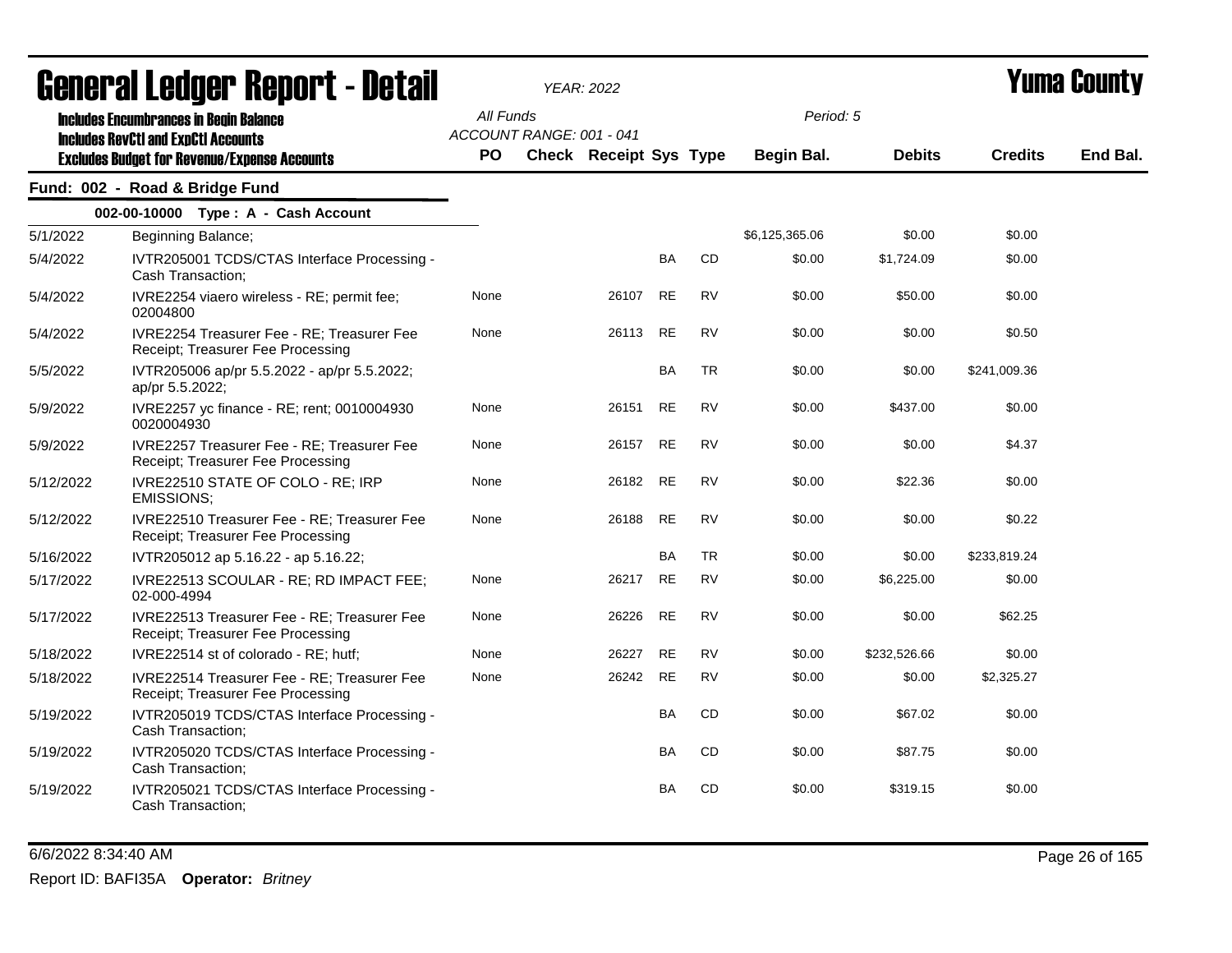|                     | agual.gi fanñal. Urini. ( - nafsii                                                                                                                 |      |                                       | YEAR: 2022             |           |           |            |               |                | i uma vvunty   |
|---------------------|----------------------------------------------------------------------------------------------------------------------------------------------------|------|---------------------------------------|------------------------|-----------|-----------|------------|---------------|----------------|----------------|
|                     | <b>Includes Encumbrances in Begin Balance</b><br><b>Includes RevCtI and ExpCtI Accounts</b><br><b>Excludes Budget for Revenue/Expense Accounts</b> |      | All Funds<br>ACCOUNT RANGE: 001 - 041 |                        |           |           | Period: 5  |               |                |                |
|                     |                                                                                                                                                    | PO.  |                                       | Check Receipt Sys Type |           |           | Begin Bal. | <b>Debits</b> | <b>Credits</b> | End Bal.       |
|                     | Fund: 002 - Road & Bridge Fund                                                                                                                     |      |                                       |                        |           |           |            |               |                |                |
|                     | 002-00-10000 Type: A - Cash Account                                                                                                                |      |                                       |                        |           |           |            |               |                |                |
| 5/19/2022           | IVTR205022 TCDS/CTAS Interface Processing -<br>Cash Transaction;                                                                                   |      |                                       |                        | BA        | <b>CD</b> | \$0.00     | \$1,351.82    | \$0.00         |                |
| 5/19/2022           | IVTR205023 TCDS/CTAS Interface Processing -<br>Cash Transaction;                                                                                   |      |                                       |                        | BA        | CD        | \$0.00     | \$114.89      | \$0.00         |                |
| 5/19/2022           | IVTR205024 TCDS/CTAS Interface Processing -<br>Cash Transaction;                                                                                   |      |                                       |                        | <b>BA</b> | <b>CD</b> | \$0.00     | \$3,757.72    | \$0.00         |                |
| 5/19/2022           | IVTR205025 TCDS/CTAS Interface Processing -<br>Cash Transaction;                                                                                   |      |                                       |                        | <b>BA</b> | <b>CD</b> | \$0.00     | \$0.00        | \$4,196.89     |                |
| 5/19/2022           | IVTR205026 TCDS/CTAS Interface Processing -<br>Cash Transaction:                                                                                   |      |                                       |                        | BA        | CD        | \$0.00     | \$40,241.29   | \$0.00         |                |
| 5/19/2022           | IVTR205027 TCDS/CTAS Interface Processing -<br>Cash Transaction;                                                                                   |      |                                       |                        | BA        | CD        | \$0.00     | \$1,225.85    | \$0.00         |                |
| 5/19/2022           | IVTR205028 TCDS/CTAS Interface Processing -<br>Cash Transaction;                                                                                   |      |                                       |                        | <b>BA</b> | <b>CD</b> | \$0.00     | \$0.00        | \$1,414.97     |                |
| 5/20/2022           | IVTR205029 5.20.22 a/p - 5.20.22 a/p; 5.20.22<br>$a/p$ ;                                                                                           |      |                                       |                        | BA        | <b>TR</b> | \$0.00     | \$0.00        | \$40,743.96    |                |
| 5/23/2022           | IVRE22517 STATE OF COLORADO - RE:<br>WILDLIFE IMPACT ASSISTANCE; 2022 PILT<br>DIST 44,45,344                                                       | None |                                       | 26284                  | RE        | <b>RV</b> | \$0.00     | \$284.18      | \$0.00         |                |
| 5/23/2022           | <b>IVRE22517 HERITAGE LIQUIDATING TRUST -</b><br>RE; PARCEL #C000384; PYMT ON<br><b>BANKRUPCY ACCT</b>                                             | None |                                       | 26286                  | <b>RE</b> | <b>RV</b> | \$0.00     | \$1.64        | \$0.00         |                |
| 5/23/2022           | IVRE22517 Treasurer Fee - RE; Treasurer Fee<br>Receipt; Treasurer Fee Processing                                                                   | None |                                       | 26291                  | <b>RE</b> | <b>RV</b> | \$0.00     | \$0.00        | \$0.02         |                |
| 5/26/2022           | IVTR205036 A/P 5.26.22 - A/P 5.26.22; A/P<br>$5.26.22$ ;                                                                                           |      |                                       |                        | <b>BA</b> | <b>TR</b> | \$0.00     | \$0.00        | \$21,175.42    |                |
| 5/26/2022           | IVRE22520 auto b - RE; auto b april 22;                                                                                                            | None |                                       | 26325                  | <b>RE</b> | <b>RV</b> | \$0.00     | \$3,700.67    | \$0.00         |                |
| 5/26/2022           | IVRE22520 Treasurer Fee - RE; Treasurer Fee<br>Receipt; Treasurer Fee Processing                                                                   | None |                                       | 26327                  | RE        | <b>RV</b> | \$0.00     | \$0.00        | \$37.01        |                |
| 5/31/2022           | IVTR205042 TCDS/CTAS Interface Processing -<br>Cash Transaction:                                                                                   |      |                                       |                        | BA        | CD        | \$0.00     | \$13.48       | \$0.00         |                |
| 5/31/2022           | IVTR205043 TCDS/CTAS Interface Processing -<br>Cash Transaction;                                                                                   |      |                                       |                        | BA        | CD        | \$0.00     | \$12.28       | \$0.00         |                |
| 6/6/2022 8:34:40 AM |                                                                                                                                                    |      |                                       |                        |           |           |            |               |                | Page 27 of 165 |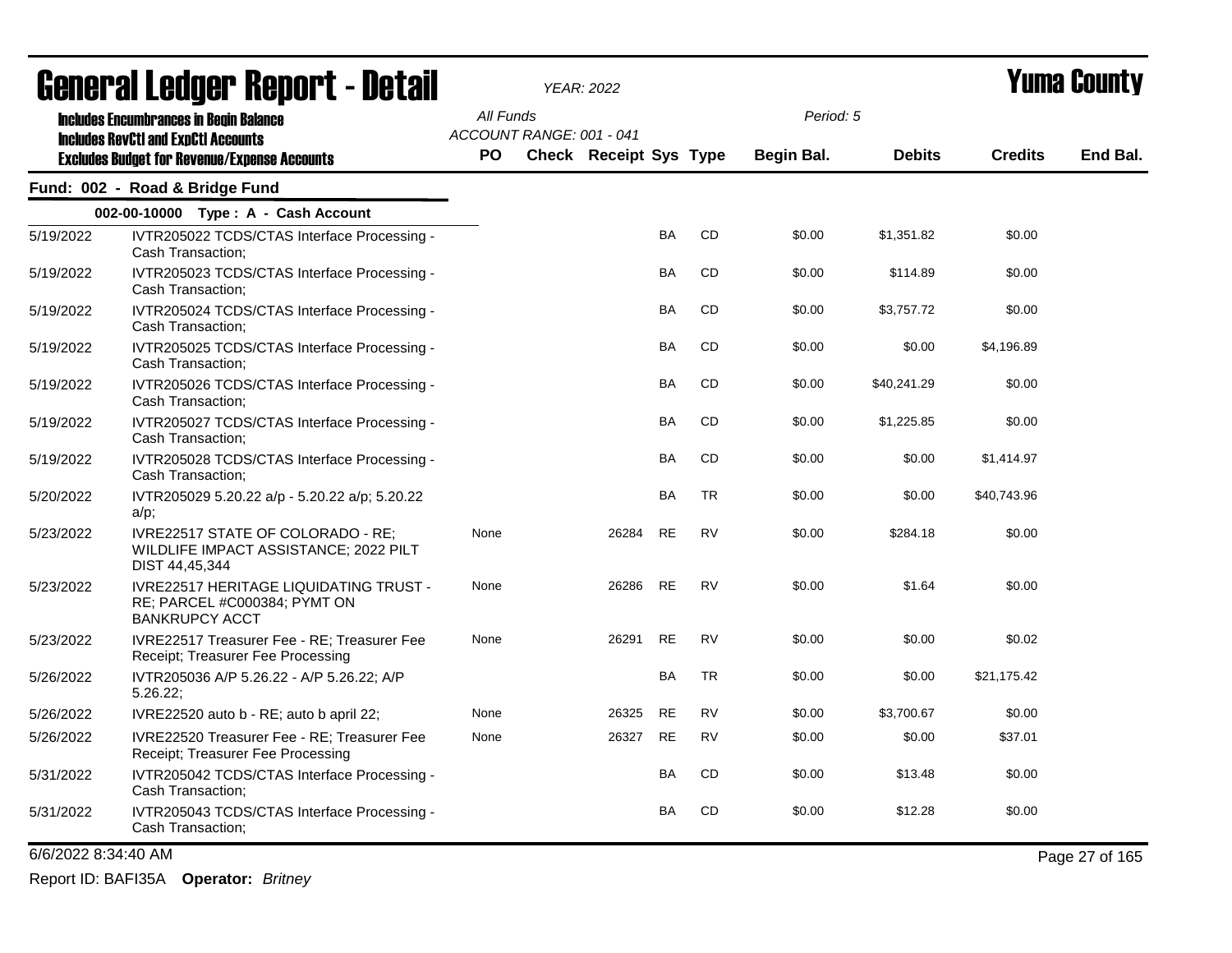|           | General Ledger Report - Detail                                                              |                                       | <b>YEAR: 2022</b>      |           |           |                  |               |                | <b>Yuma County</b> |  |
|-----------|---------------------------------------------------------------------------------------------|---------------------------------------|------------------------|-----------|-----------|------------------|---------------|----------------|--------------------|--|
|           | <b>Includes Encumbrances in Begin Balance</b><br><b>Includes RevCtI and ExpCtI Accounts</b> | All Funds<br>ACCOUNT RANGE: 001 - 041 |                        |           |           | Period: 5        |               |                |                    |  |
|           | <b>Excludes Budget for Revenue/Expense Accounts</b>                                         | <b>PO</b>                             | Check Receipt Sys Type |           |           | Begin Bal.       | <b>Debits</b> | <b>Credits</b> | End Bal.           |  |
|           | Fund: 002 - Road & Bridge Fund                                                              |                                       |                        |           |           |                  |               |                |                    |  |
|           | 002-00-10000 Type: A - Cash Account                                                         |                                       |                        |           |           |                  |               |                |                    |  |
| 5/31/2022 | IVTR205044 TCDS/CTAS Interface Processing -<br>Cash Transaction;                            |                                       |                        | <b>BA</b> | <b>CD</b> | \$0.00           | \$36.96       | \$0.00         |                    |  |
| 5/31/2022 | IVTR205045 TCDS/CTAS Interface Processing -<br>Cash Transaction;                            |                                       |                        | BA        | <b>CD</b> | \$0.00           | \$5.28        | \$0.00         |                    |  |
| 5/31/2022 | IVTR205046 TCDS/CTAS Interface Processing -<br>Cash Transaction;                            |                                       |                        | <b>BA</b> | <b>CD</b> | \$0.00           | \$0.00        | \$494.11       |                    |  |
| 5/31/2022 | IVTR205047 TCDS/CTAS Interface Processing -<br>Cash Transaction;                            |                                       |                        | BA        | <b>CD</b> | \$0.00           | \$2,733.64    | \$0.00         |                    |  |
| 5/31/2022 | IVTR205048 TCDS/CTAS Interface Processing -<br>Cash Transaction;                            |                                       |                        | <b>BA</b> | <b>CD</b> | \$0.00           | \$2,751.17    | \$0.00         |                    |  |
| 5/31/2022 | IVTR205049 TCDS/CTAS Interface Processing -<br>Cash Transaction;                            |                                       |                        | <b>BA</b> | <b>CD</b> | \$0.00           | \$0.00        | \$166.59       |                    |  |
|           |                                                                                             | <b>Total For: Cash Account</b>        |                        |           |           | \$6,125,365.06   | \$297,689.90  | \$545,450.18   | \$5,877,604.78     |  |
|           | 002-00-20000 Type: L - Accounts Payable                                                     |                                       |                        |           |           |                  |               |                |                    |  |
| 5/1/2022  | Beginning Balance;                                                                          |                                       |                        |           |           | \$0.00           | \$0.00        | \$0.00         |                    |  |
|           |                                                                                             | <b>Total For: Accounts Payable</b>    |                        |           |           | \$0.00           | \$0.00        | \$0.00         | \$0.00             |  |
|           | 002-00-20010 Type: L - Revenue Control                                                      |                                       |                        |           |           |                  |               |                |                    |  |
| 5/1/2022  | Beginning Balance;                                                                          |                                       |                        |           |           | (\$1,628,107.72) | \$0.00        | \$0.00         |                    |  |
| 5/4/2022  | IVRE2254 - Auto post transaction;                                                           |                                       |                        | BA        | <b>CP</b> | \$0.00           | \$0.00        | \$50.00        |                    |  |
| 5/4/2022  | IVTR205001 - Auto post transaction;                                                         |                                       |                        | BA        | <b>CP</b> | \$0.00           | \$0.00        | \$1,724.09     |                    |  |
| 5/9/2022  | IVRE2257 - Auto post transaction;                                                           |                                       |                        | BA        | <b>CP</b> | \$0.00           | \$0.00        | \$437.00       |                    |  |
| 5/12/2022 | IVRE22510 - Auto post transaction;                                                          |                                       |                        | BA        | <b>CP</b> | \$0.00           | \$0.00        | \$22.36        |                    |  |
| 5/17/2022 | IVRE22513 - Auto post transaction;                                                          |                                       |                        | BA        | <b>CP</b> | \$0.00           | \$0.00        | \$6,225.00     |                    |  |
| 5/18/2022 | IVRE22514 - Auto post transaction;                                                          |                                       |                        | BA        | <b>CP</b> | \$0.00           | \$0.00        | \$232,526.66   |                    |  |
| 5/19/2022 | IVTR205019 - Auto post transaction;                                                         |                                       |                        | BA        | <b>CP</b> | \$0.00           | \$0.00        | \$67.02        |                    |  |
| 5/19/2022 | IVTR205020 - Auto post transaction;                                                         |                                       |                        | <b>BA</b> | <b>CP</b> | \$0.00           | \$0.00        | \$87.75        |                    |  |
| 5/19/2022 | IVTR205021 - Auto post transaction;                                                         |                                       |                        | <b>BA</b> | <b>CP</b> | \$0.00           | \$0.00        | \$319.15       |                    |  |
| 5/19/2022 | IVTR205022 - Auto post transaction;                                                         |                                       |                        | BA        | <b>CP</b> | \$0.00           | \$0.00        | \$1,351.82     |                    |  |

6/6/2022 8:34:40 AM Page 28 of 165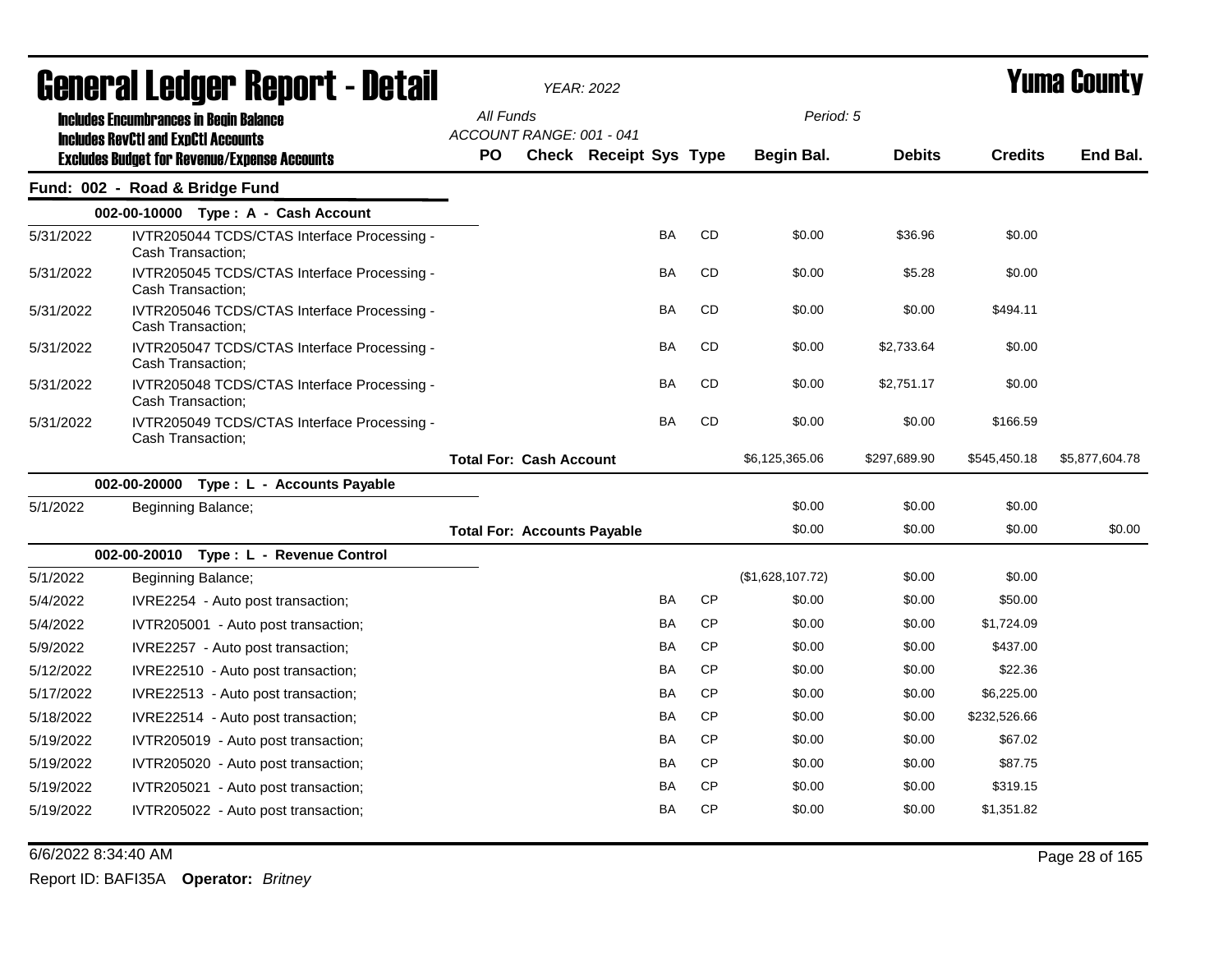| General Ledger Report - Detail<br><b>Includes Encumbrances in Begin Balance</b>                   |                                           |           |                                   | <b>YEAR: 2022</b>             |           |           |                   |               |                | Yuma Countv      |
|---------------------------------------------------------------------------------------------------|-------------------------------------------|-----------|-----------------------------------|-------------------------------|-----------|-----------|-------------------|---------------|----------------|------------------|
| <b>Includes RevCtI and ExpCtI Accounts</b><br><b>Excludes Budget for Revenue/Expense Accounts</b> |                                           | All Funds |                                   |                               |           |           | Period: 5         |               |                |                  |
|                                                                                                   |                                           |           | ACCOUNT RANGE: 001 - 041          |                               |           |           |                   |               |                |                  |
|                                                                                                   |                                           | <b>PO</b> |                                   | <b>Check Receipt Sys Type</b> |           |           | <b>Begin Bal.</b> | <b>Debits</b> | <b>Credits</b> | End Bal.         |
|                                                                                                   | Fund: 002 - Road & Bridge Fund            |           |                                   |                               |           |           |                   |               |                |                  |
|                                                                                                   | 002-00-20010 Type: L - Revenue Control    |           |                                   |                               |           |           |                   |               |                |                  |
| 5/19/2022                                                                                         | IVTR205023 - Auto post transaction;       |           |                                   |                               | <b>BA</b> | <b>CP</b> | \$0.00            | \$0.00        | \$114.89       |                  |
| 5/19/2022                                                                                         | IVTR205024 - Auto post transaction;       |           |                                   |                               | <b>BA</b> | <b>CP</b> | \$0.00            | \$0.00        | \$3,757.72     |                  |
| 5/19/2022                                                                                         | IVTR205025 - Auto post transaction;       |           |                                   |                               | BA        | CP        | \$0.00            | \$4,196.89    | \$0.00         |                  |
| 5/19/2022                                                                                         | IVTR205026 - Auto post transaction;       |           |                                   |                               | <b>BA</b> | CP        | \$0.00            | \$0.00        | \$40,241.29    |                  |
| 5/19/2022                                                                                         | IVTR205027 - Auto post transaction;       |           |                                   |                               | <b>BA</b> | <b>CP</b> | \$0.00            | \$0.00        | \$1,225.85     |                  |
| 5/23/2022                                                                                         | IVRE22517 - Auto post transaction;        |           |                                   |                               | BA        | CP        | \$0.00            | \$0.00        | \$285.82       |                  |
| 5/26/2022                                                                                         | IVRE22520 - Auto post transaction;        |           |                                   |                               | BA        | CP        | \$0.00            | \$0.00        | \$3,700.67     |                  |
| 5/31/2022                                                                                         | IVTR205042 - Auto post transaction;       |           |                                   |                               | BA        | СP        | \$0.00            | \$0.00        | \$13.48        |                  |
| 5/31/2022                                                                                         | IVTR205043 - Auto post transaction;       |           |                                   |                               | BA        | <b>CP</b> | \$0.00            | \$0.00        | \$12.28        |                  |
| 5/31/2022                                                                                         | IVTR205044 - Auto post transaction;       |           |                                   |                               | BA        | CP        | \$0.00            | \$0.00        | \$36.96        |                  |
| 5/31/2022                                                                                         | IVTR205045 - Auto post transaction;       |           |                                   |                               | BA        | CP        | \$0.00            | \$0.00        | \$5.28         |                  |
| 5/31/2022                                                                                         | IVTR205046 - Auto post transaction;       |           |                                   |                               | <b>BA</b> | CP        | \$0.00            | \$494.11      | \$0.00         |                  |
| 5/31/2022                                                                                         | IVTR205047 - Auto post transaction;       |           |                                   |                               | <b>BA</b> | <b>CP</b> | \$0.00            | \$0.00        | \$2,733.64     |                  |
| 5/31/2022                                                                                         | IVTR205048 - Auto post transaction;       |           |                                   |                               | <b>BA</b> | <b>CP</b> | \$0.00            | \$0.00        | \$2,751.17     |                  |
|                                                                                                   |                                           |           | <b>Total For: Revenue Control</b> |                               |           |           | (\$1,628,107.72)  | \$4,691.00    | \$297,689.90   | (\$1,921,106.62) |
|                                                                                                   | 002-00-20020<br>Type: L - Expense Control |           |                                   |                               |           |           |                   |               |                |                  |
| 5/1/2022                                                                                          | Beginning Balance;                        |           |                                   |                               |           |           | \$1,775,352.19    | \$0.00        | \$0.00         |                  |
| 5/4/2022                                                                                          | IVRE2254 - Auto post transaction;         |           |                                   |                               | <b>BA</b> | <b>CP</b> | \$0.00            | \$0.50        | \$0.00         |                  |
| 5/5/2022                                                                                          | IVTR205006 - Auto post transaction;       |           |                                   |                               | <b>BA</b> | <b>CP</b> | \$0.00            | \$241,009.36  | \$0.00         |                  |
| 5/9/2022                                                                                          | IVRE2257 - Auto post transaction;         |           |                                   |                               | <b>BA</b> | <b>CP</b> | \$0.00            | \$4.37        | \$0.00         |                  |
| 5/12/2022                                                                                         | IVRE22510 - Auto post transaction;        |           |                                   |                               | <b>BA</b> | CP        | \$0.00            | \$0.22        | \$0.00         |                  |
| 5/16/2022                                                                                         | IVTR205012 - Auto post transaction;       |           |                                   |                               | <b>BA</b> | <b>CP</b> | \$0.00            | \$233,819.24  | \$0.00         |                  |
| 5/17/2022                                                                                         | IVRE22513 - Auto post transaction;        |           |                                   |                               | <b>BA</b> | <b>CP</b> | \$0.00            | \$62.25       | \$0.00         |                  |
| 5/18/2022                                                                                         | IVRE22514 - Auto post transaction;        |           |                                   |                               | <b>BA</b> | <b>CP</b> | \$0.00            | \$2,325.27    | \$0.00         |                  |
| 5/19/2022                                                                                         | IVTR205028 - Auto post transaction;       |           |                                   |                               | BA        | <b>CP</b> | \$0.00            | \$1,414.97    | \$0.00         |                  |
| 5/20/2022                                                                                         | IVTR205029 - Auto post transaction;       |           |                                   |                               | BA        | <b>CP</b> | \$0.00            | \$40,743.96   | \$0.00         |                  |

6/6/2022 8:34:41 AM Page 29 of 165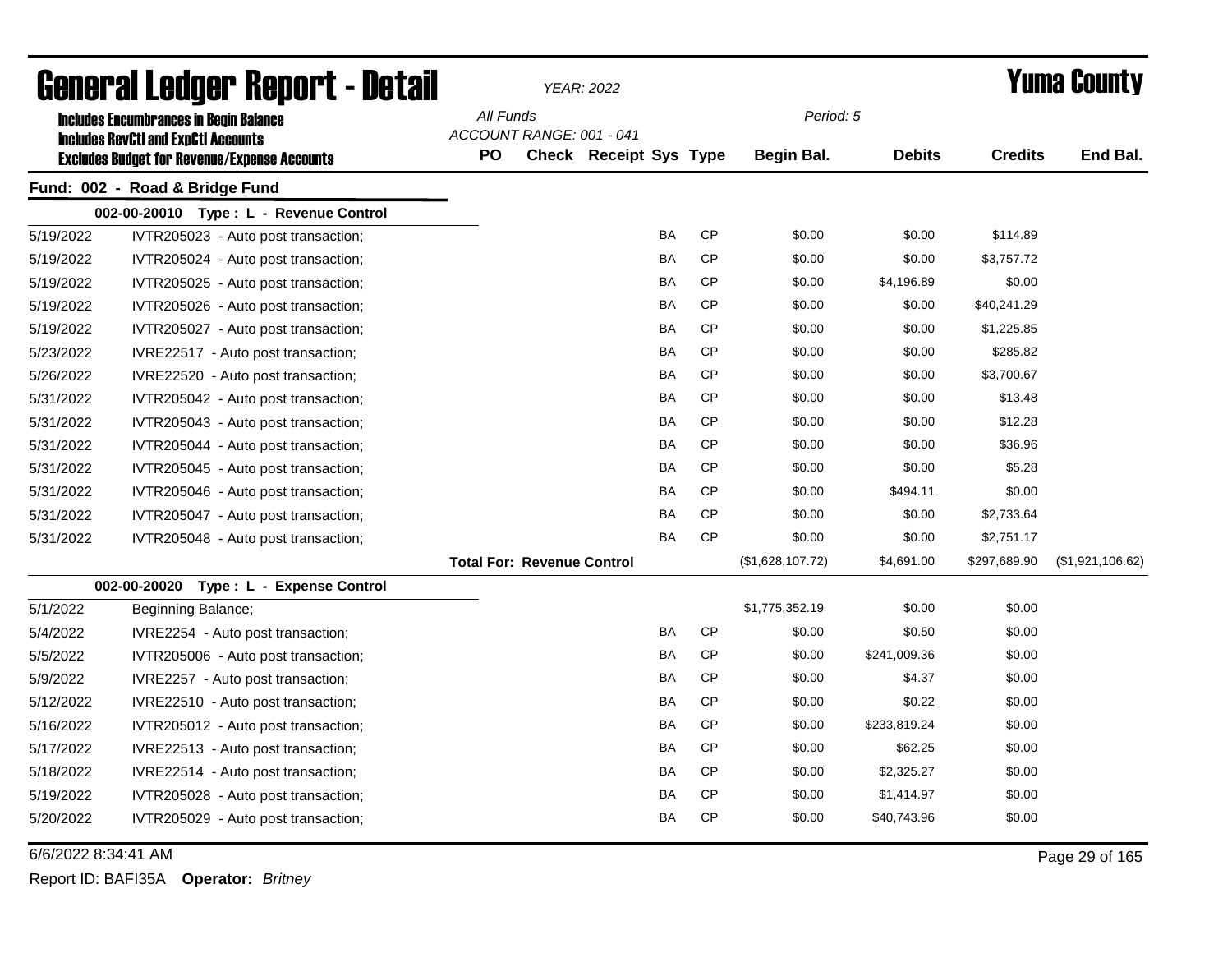|           | General Ledger Report - Detail                                                                    |                                       | <b>YEAR: 2022</b>                         |           |           |                  |               |                | Yuma County      |
|-----------|---------------------------------------------------------------------------------------------------|---------------------------------------|-------------------------------------------|-----------|-----------|------------------|---------------|----------------|------------------|
|           | <b>Includes Encumbrances in Begin Balance</b>                                                     | All Funds<br>ACCOUNT RANGE: 001 - 041 |                                           |           |           | Period: 5        |               |                |                  |
|           | <b>Includes RevCtI and ExpCtI Accounts</b><br><b>Excludes Budget for Revenue/Expense Accounts</b> | <b>PO</b>                             | Check Receipt Sys Type                    |           |           | Begin Bal.       | <b>Debits</b> | <b>Credits</b> | End Bal.         |
|           | Fund: 002 - Road & Bridge Fund                                                                    |                                       |                                           |           |           |                  |               |                |                  |
|           | 002-00-20020 Type: L - Expense Control                                                            |                                       |                                           |           |           |                  |               |                |                  |
| 5/23/2022 | IVRE22517 - Auto post transaction;                                                                |                                       |                                           | BA        | <b>CP</b> | \$0.00           | \$0.02        | \$0.00         |                  |
| 5/26/2022 | IVRE22520 - Auto post transaction;                                                                |                                       |                                           | <b>BA</b> | <b>CP</b> | \$0.00           | \$37.01       | \$0.00         |                  |
| 5/26/2022 | IVTR205036 - Auto post transaction;                                                               |                                       |                                           | BA        | <b>CP</b> | \$0.00           | \$21,175.42   | \$0.00         |                  |
| 5/31/2022 | IVTR205049 - Auto post transaction;                                                               |                                       |                                           | BA        | <b>CP</b> | \$0.00           | \$166.59      | \$0.00         |                  |
|           |                                                                                                   | <b>Total For: Expense Control</b>     |                                           |           |           | \$1,775,352.19   | \$540,759.18  | \$0.00         | \$2,316,111.37   |
|           | 002-00-20100 Type: L - Fund Balance                                                               |                                       |                                           |           |           |                  |               |                |                  |
| 5/1/2022  | Beginning Balance;                                                                                |                                       |                                           |           |           | (\$6,272,609.53) | \$0.00        | \$0.00         |                  |
|           |                                                                                                   | <b>Total For: Fund Balance</b>        |                                           |           |           | (\$6,272,609.53) | \$0.00        | \$0.00         | (\$6,272,609.53) |
|           | 002-00-30100 Type: R - Current Tax Collection                                                     |                                       |                                           |           |           |                  |               |                |                  |
| 5/1/2022  | Beginning Balance;                                                                                |                                       |                                           |           |           | \$0.00           | \$0.00        | \$0.00         |                  |
|           |                                                                                                   |                                       | <b>Total For: Current Tax Collection</b>  |           |           | \$0.00           | \$0.00        | \$0.00         | \$0.00           |
|           | 002-00-30105 Type: R - Current Tax Real                                                           |                                       |                                           |           |           |                  |               |                |                  |
| 5/1/2022  | Beginning Balance;                                                                                |                                       |                                           |           |           | (\$281,890.51)   | \$0.00        | \$0.00         |                  |
| 5/19/2022 | IVTR205026 TCDS/CTAS Interface Processing -<br>Tax Apportionment Transfers;                       |                                       |                                           | BA        | <b>TR</b> | \$0.00           | \$0.00        | \$40,241.29    |                  |
| 5/31/2022 | IVTR205047 TCDS/CTAS Interface Processing -<br>Tax Apportionment Transfers;                       |                                       |                                           | <b>BA</b> | <b>TR</b> | \$0.00           | \$0.00        | \$2,733.64     |                  |
|           |                                                                                                   | <b>Total For: Current Tax Real</b>    |                                           |           |           | (\$281,890.51)   | \$0.00        | \$42,974.93    | (\$324,865.44)   |
|           | 002-00-30110 Type: R - Current Tax Oil and Gas                                                    |                                       |                                           |           |           |                  |               |                |                  |
| 5/1/2022  | Beginning Balance;                                                                                |                                       |                                           |           |           | (\$30,228.16)    | \$0.00        | \$0.00         |                  |
| 5/19/2022 | IVTR205022 TCDS/CTAS Interface Processing -<br>Tax Apportionment Transfers;                       |                                       |                                           | <b>BA</b> | <b>TR</b> | \$0.00           | \$0.00        | \$1,351.82     |                  |
|           |                                                                                                   |                                       | <b>Total For: Current Tax Oil and Gas</b> |           |           | (\$30,228.16)    | \$0.00        | \$1,351.82     | (\$31,579.98)    |
|           | 002-00-30115 Type: R - Current Tax Personal Property                                              |                                       |                                           |           |           |                  |               |                |                  |
| 5/1/2022  | Beginning Balance;                                                                                |                                       |                                           |           |           | (\$43,229.54)    | \$0.00        | \$0.00         |                  |
| 5/4/2022  | IVTR205001 TCDS/CTAS Interface Processing -<br><b>Tax Apportionment Transfers:</b>                |                                       |                                           | <b>BA</b> | <b>TR</b> | \$0.00           | \$0.00        | \$1,724.09     |                  |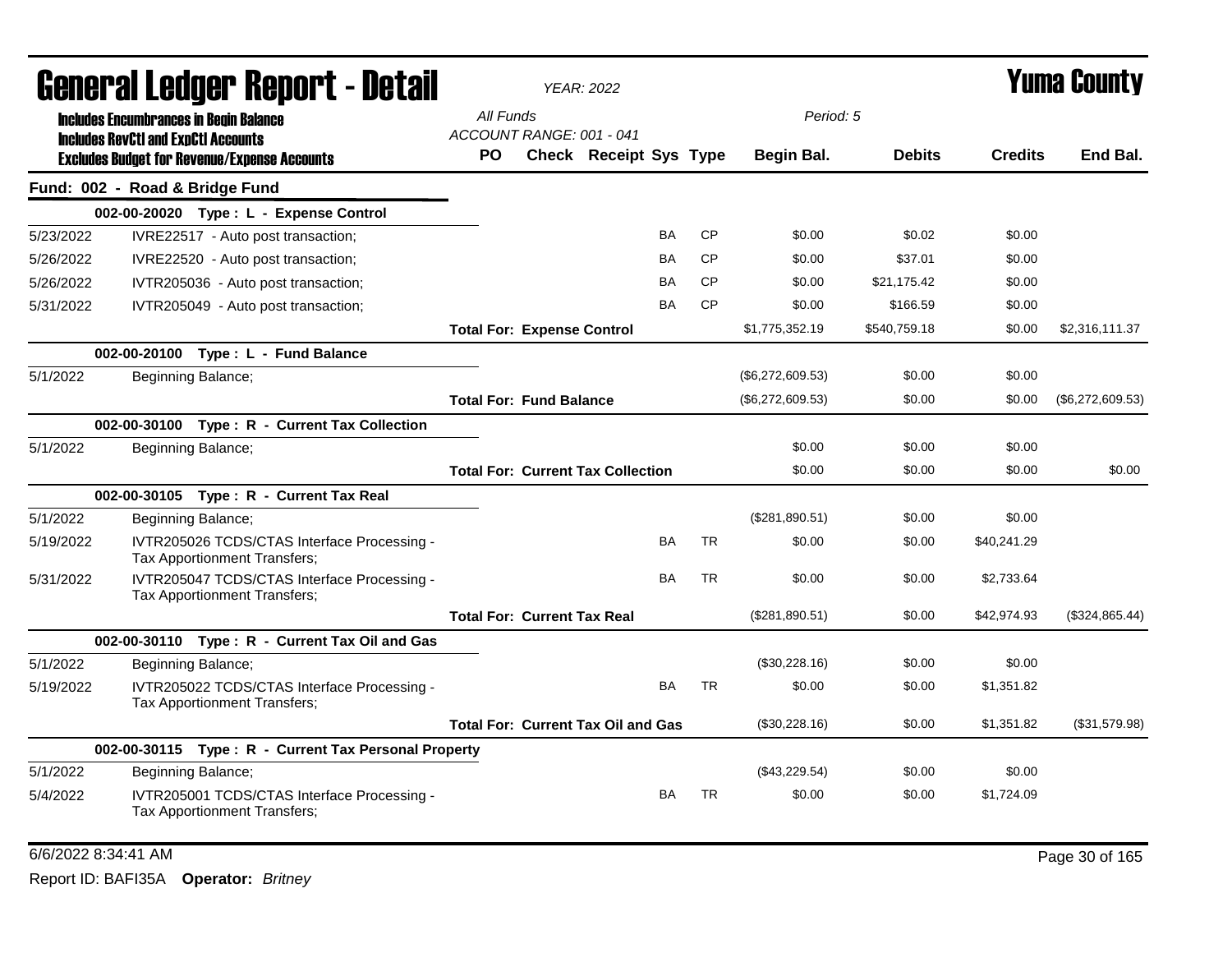|           | General Ledger Report - Detail<br><b>Includes Encumbrances in Begin Balance</b><br><b>Includes RevCtI and ExpCtI Accounts</b> |           |                          | <b>YEAR: 2022</b>                               |           |                   |               | <b>Yuma County</b> |                 |
|-----------|-------------------------------------------------------------------------------------------------------------------------------|-----------|--------------------------|-------------------------------------------------|-----------|-------------------|---------------|--------------------|-----------------|
|           |                                                                                                                               | All Funds | ACCOUNT RANGE: 001 - 041 |                                                 |           | Period: 5         |               |                    |                 |
|           | <b>Excludes Budget for Revenue/Expense Accounts</b>                                                                           | PO        |                          | Check Receipt Sys Type                          |           | <b>Begin Bal.</b> | <b>Debits</b> | <b>Credits</b>     | End Bal.        |
|           | Fund: 002 - Road & Bridge Fund                                                                                                |           |                          |                                                 |           |                   |               |                    |                 |
|           | 002-00-30115 Type: R - Current Tax Personal Property                                                                          |           |                          |                                                 |           |                   |               |                    |                 |
| 5/19/2022 | IVTR205024 TCDS/CTAS Interface Processing -<br>Tax Apportionment Transfers;                                                   |           |                          | <b>BA</b>                                       | <b>TR</b> | \$0.00            | \$0.00        | \$3,757.72         |                 |
|           |                                                                                                                               |           |                          | <b>Total For: Current Tax Personal Property</b> |           | (\$43,229.54)     | \$0.00        | \$5,481.81         | (\$48,711.35)   |
|           | 002-00-30120 Type: R - Current Tax Mineral                                                                                    |           |                          |                                                 |           |                   |               |                    |                 |
| 5/1/2022  | Beginning Balance;                                                                                                            |           |                          |                                                 |           | (\$2,176.58)      | \$0.00        | \$0.00             |                 |
| 5/19/2022 | IVTR205021 TCDS/CTAS Interface Processing -<br>Tax Apportionment Transfers;                                                   |           |                          | BA                                              | <b>TR</b> | \$0.00            | \$0.00        | \$319.15           |                 |
| 5/31/2022 | IVTR205044 TCDS/CTAS Interface Processing -<br>Tax Apportionment Transfers;                                                   |           |                          | BA                                              | <b>TR</b> | \$0.00            | \$0.00        | \$36.96            |                 |
|           |                                                                                                                               |           |                          | <b>Total For: Current Tax Mineral</b>           |           | (\$2,176.58)      | \$0.00        | \$356.11           | (\$2,532.69)    |
|           | 002-00-30125 Type: R - Current Tax Possessory Interes                                                                         |           |                          |                                                 |           |                   |               |                    |                 |
| 5/1/2022  | Beginning Balance;                                                                                                            |           |                          |                                                 |           | (\$591.61)        | \$0.00        | \$0.00             |                 |
| 5/19/2022 | IVTR205023 TCDS/CTAS Interface Processing -<br>Tax Apportionment Transfers;                                                   |           |                          | BA                                              | TR        | \$0.00            | \$0.00        | \$114.89           |                 |
| 5/31/2022 | IVTR205045 TCDS/CTAS Interface Processing -<br>Tax Apportionment Transfers;                                                   |           |                          | BA                                              | <b>TR</b> | \$0.00            | \$0.00        | \$5.28             |                 |
|           |                                                                                                                               |           |                          | <b>Total For: Current Tax Possessory Intere</b> |           | (\$591.61)        | \$0.00        | \$120.17           | (\$711.78)      |
|           | 002-00-30130 Type: R - Current Tax State Assessed                                                                             |           |                          |                                                 |           |                   |               |                    |                 |
| 5/1/2022  | Beginning Balance;                                                                                                            |           |                          |                                                 |           | (\$184, 843.88)   | \$0.00        | \$0.00             |                 |
| 5/19/2022 | IVTR205027 TCDS/CTAS Interface Processing -<br>Tax Apportionment Transfers;                                                   |           |                          | <b>BA</b>                                       | <b>TR</b> | \$0.00            | \$0.00        | \$1,225.85         |                 |
| 5/31/2022 | IVTR205048 TCDS/CTAS Interface Processing -<br>Tax Apportionment Transfers;                                                   |           |                          | <b>BA</b>                                       | <b>TR</b> | \$0.00            | \$0.00        | \$2,751.17         |                 |
|           |                                                                                                                               |           |                          | <b>Total For: Current Tax State Assessed</b>    |           | (\$184, 843.88)   | \$0.00        | \$3,977.02         | (\$188, 820.90) |
|           | 002-00-30135 Type: R - Current Tax Mobile Home                                                                                |           |                          |                                                 |           |                   |               |                    |                 |
| 5/1/2022  | Beginning Balance;                                                                                                            |           |                          |                                                 |           | (\$850.41)        | \$0.00        | \$0.00             |                 |
| 5/19/2022 | IVTR205020 TCDS/CTAS Interface Processing -<br>Tax Apportionment Transfers;                                                   |           |                          | BA                                              | <b>TR</b> | \$0.00            | \$0.00        | \$87.75            |                 |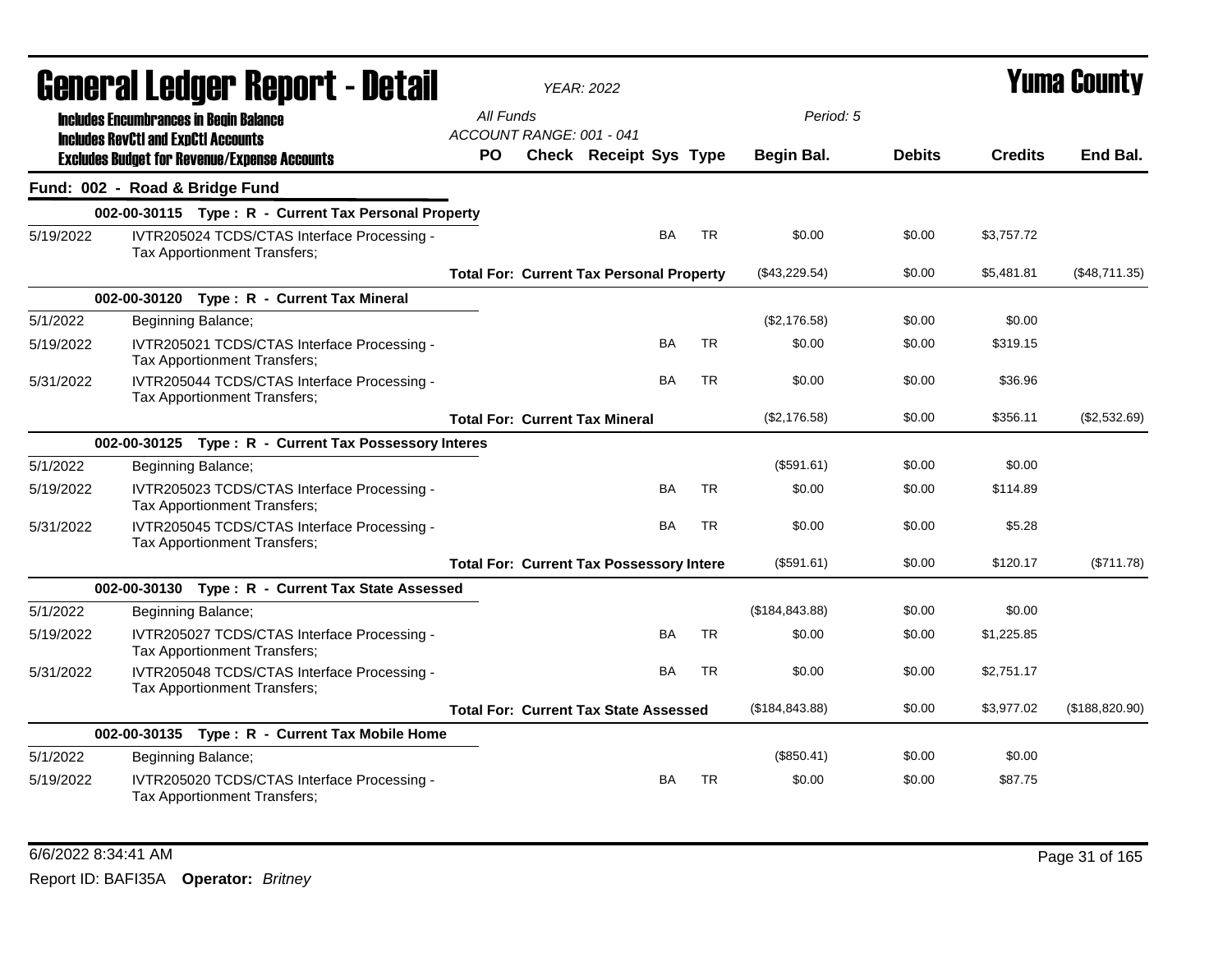|           |                                               | <b>General Ledger Report - Detail</b>                                       |                                 | <b>YEAR: 2022</b>                              |           |           |              |               |                | <b>Yuma County</b> |
|-----------|-----------------------------------------------|-----------------------------------------------------------------------------|---------------------------------|------------------------------------------------|-----------|-----------|--------------|---------------|----------------|--------------------|
|           | <b>Includes Encumbrances in Begin Balance</b> |                                                                             | All Funds                       |                                                |           |           | Period: 5    |               |                |                    |
|           | <b>Includes RevCtI and ExpCtI Accounts</b>    | <b>Excludes Budget for Revenue/Expense Accounts</b>                         | ACCOUNT RANGE: 001 - 041<br>PO. | <b>Check Receipt Sys Type</b>                  |           |           | Begin Bal.   | <b>Debits</b> | <b>Credits</b> | End Bal.           |
|           | Fund: 002 - Road & Bridge Fund                |                                                                             |                                 |                                                |           |           |              |               |                |                    |
|           |                                               | 002-00-30135 Type: R - Current Tax Mobile Home                              |                                 |                                                |           |           |              |               |                |                    |
| 5/31/2022 |                                               | IVTR205043 TCDS/CTAS Interface Processing -<br>Tax Apportionment Transfers; |                                 |                                                | <b>BA</b> | <b>TR</b> | \$0.00       | \$0.00        | \$12.28        |                    |
|           |                                               |                                                                             |                                 | <b>Total For: Current Tax Mobile Home</b>      |           |           | (\$850.41)   | \$0.00        | \$100.03       | (\$950.44)         |
|           |                                               | 002-00-30200 Type: R - Delinquent Tax Collection                            |                                 |                                                |           |           |              |               |                |                    |
| 5/1/2022  |                                               | Beginning Balance;                                                          |                                 |                                                |           |           | \$0.00       | \$0.00        | \$0.00         |                    |
|           |                                               |                                                                             |                                 | <b>Total For: Delinquent Tax Collection</b>    |           |           | \$0.00       | \$0.00        | \$0.00         | \$0.00             |
|           |                                               | 002-00-30205 Type: R - Delinquent Tax Real                                  |                                 |                                                |           |           |              |               |                |                    |
| 5/1/2022  |                                               | Beginning Balance;                                                          |                                 |                                                |           |           | (\$4.76)     | \$0.00        | \$0.00         |                    |
|           |                                               |                                                                             |                                 | <b>Total For: Delinquent Tax Real</b>          |           |           | (\$4.76)     | \$0.00        | \$0.00         | (\$4.76)           |
|           |                                               | 002-00-30210 Type: R - Delinquent Tax Oil and Gas                           |                                 |                                                |           |           |              |               |                |                    |
| 5/1/2022  |                                               | Beginning Balance;                                                          |                                 |                                                |           |           | (\$1,027.40) | \$0.00        | \$0.00         |                    |
|           |                                               |                                                                             |                                 | <b>Total For: Delinquent Tax Oil and Gas</b>   |           |           | (\$1,027.40) | \$0.00        | \$0.00         | (\$1,027.40)       |
|           |                                               | 002-00-30215 Type: R - Delinquent Tax Mineral                               |                                 |                                                |           |           |              |               |                |                    |
| 5/1/2022  |                                               | Beginning Balance;                                                          |                                 |                                                |           |           | \$0.00       | \$0.00        | \$0.00         |                    |
|           |                                               |                                                                             |                                 | <b>Total For: Delinquent Tax Mineral</b>       |           |           | \$0.00       | \$0.00        | \$0.00         | \$0.00             |
|           |                                               | 002-00-30220 Type: R - Delinquent Tax Personal Proper                       |                                 |                                                |           |           |              |               |                |                    |
| 5/1/2022  |                                               | Beginning Balance;                                                          |                                 |                                                |           |           | \$0.00       | \$0.00        | \$0.00         |                    |
|           |                                               |                                                                             |                                 | <b>Total For: Delinquent Tax Personal Prop</b> |           |           | \$0.00       | \$0.00        | \$0.00         | \$0.00             |
|           |                                               | 002-00-30225 Type: R - Delinquent Tax Possessory Rate                       |                                 |                                                |           |           |              |               |                |                    |
| 5/1/2022  |                                               | Beginning Balance;                                                          |                                 |                                                |           |           | \$0.00       | \$0.00        | \$0.00         |                    |
|           |                                               |                                                                             |                                 | <b>Total For: Delinquent Tax Possessory Ra</b> |           |           | \$0.00       | \$0.00        | \$0.00         | \$0.00             |
|           |                                               | 002-00-30230 Type: R - Delinquent Tax State Assesed                         |                                 |                                                |           |           |              |               |                |                    |
| 5/1/2022  |                                               | Beginning Balance;                                                          |                                 |                                                |           |           | \$0.00       | \$0.00        | \$0.00         |                    |
|           |                                               |                                                                             |                                 | <b>Total For: Delinquent Tax State Assesed</b> |           |           | \$0.00       | \$0.00        | \$0.00         | \$0.00             |
|           |                                               | 002-00-30235 Type: R - Delinquent Tax Mobile Home                           |                                 |                                                |           |           |              |               |                |                    |
| 5/1/2022  |                                               | Beginning Balance;                                                          |                                 |                                                |           |           | (\$2.98)     | \$0.00        | \$0.00         |                    |
|           | 6/6/2022 8:34:41 AM                           |                                                                             |                                 |                                                |           |           |              |               |                | Page 32 of 165     |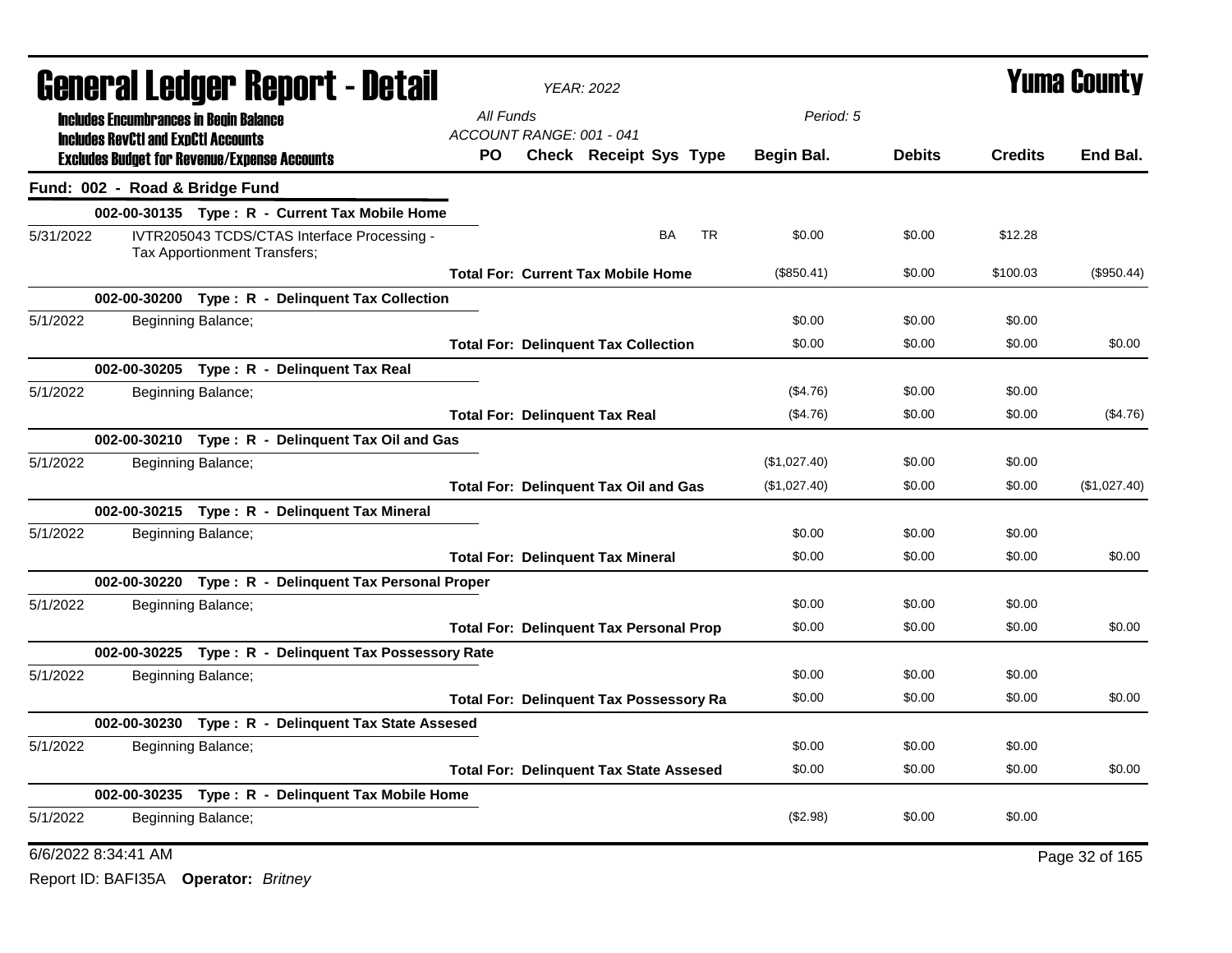|           |                                            | General Ledger Report - Detail                                              | <b>YEAR: 2022</b>                                                       |               | <b>Yuma County</b> |              |
|-----------|--------------------------------------------|-----------------------------------------------------------------------------|-------------------------------------------------------------------------|---------------|--------------------|--------------|
|           |                                            | <b>Includes Encumbrances in Begin Balance</b>                               | All Funds<br>Period: 5                                                  |               |                    |              |
|           | <b>Includes RevCtI and ExpCtI Accounts</b> | <b>Excludes Budget for Revenue/Expense Accounts</b>                         | ACCOUNT RANGE: 001 - 041<br>Check Receipt Sys Type<br>PO.<br>Begin Bal. | <b>Debits</b> | <b>Credits</b>     | End Bal.     |
|           | Fund: 002 - Road & Bridge Fund             |                                                                             |                                                                         |               |                    |              |
|           |                                            | 002-00-30235 Type: R - Delinquent Tax Mobile Home                           |                                                                         |               |                    |              |
|           |                                            |                                                                             | (\$2.98)<br><b>Total For: Delinquent Tax Mobile Home</b>                | \$0.00        | \$0.00             | (\$2.98)     |
|           |                                            | 002-00-30240 Type: R - Deling Tax Special Assessment                        |                                                                         |               |                    |              |
| 5/1/2022  |                                            | Beginning Balance;                                                          | \$0.00                                                                  | \$0.00        | \$0.00             |              |
|           |                                            |                                                                             | \$0.00<br><b>Total For: Deling Tax Special Assessme</b>                 | \$0.00        | \$0.00             | \$0.00       |
|           |                                            | 002-00-30300 Type: R - Current Interest                                     |                                                                         |               |                    |              |
| 5/1/2022  |                                            | Beginning Balance;                                                          | (\$4.52)                                                                | \$0.00        | \$0.00             |              |
| 5/19/2022 |                                            | IVTR205019 TCDS/CTAS Interface Processing -<br>Tax Apportionment Transfers; | <b>TR</b><br>BA<br>\$0.00                                               | \$0.00        | \$67.02            |              |
| 5/31/2022 |                                            | IVTR205042 TCDS/CTAS Interface Processing -<br>Tax Apportionment Transfers; | <b>TR</b><br><b>BA</b><br>\$0.00                                        | \$0.00        | \$13.48            |              |
|           |                                            |                                                                             | <b>Total For: Current Interest</b><br>(\$4.52)                          | \$0.00        | \$80.50            | (\$85.02)    |
|           |                                            | 002-00-30375 Type: R - Refund Interest                                      |                                                                         |               |                    |              |
| 5/1/2022  |                                            | Beginning Balance;                                                          | \$0.00                                                                  | \$0.00        | \$0.00             |              |
|           |                                            |                                                                             | \$0.00<br><b>Total For: Refund Interest</b>                             | \$0.00        | \$0.00             | \$0.00       |
|           |                                            | 002-00-30400 Type: R - Delinquent Interest Collection                       |                                                                         |               |                    |              |
| 5/1/2022  |                                            | Beginning Balance;                                                          | (\$85.99)                                                               | \$0.00        | \$0.00             |              |
|           |                                            |                                                                             | (\$85.99)<br><b>Total For: Delinquent Interest Collection</b>           | \$0.00        | \$0.00             | (\$85.99)    |
|           |                                            | 002-00-30500 Type: R - Miscellaneous Collections                            |                                                                         |               |                    |              |
| 5/1/2022  |                                            | Beginning Balance;                                                          | (\$1,265.82)                                                            | \$0.00        | \$0.00             |              |
|           |                                            |                                                                             | (\$1,265.82)<br><b>Total For: Miscellaneous Collections</b>             | \$0.00        | \$0.00             | (\$1,265.82) |
|           |                                            | 002-00-30505 Type: R - Severance Tax                                        |                                                                         |               |                    |              |
| 5/1/2022  |                                            | Beginning Balance;                                                          | \$0.00                                                                  | \$0.00        | \$0.00             |              |
|           |                                            |                                                                             | <b>Total For: Severance Tax</b><br>\$0.00                               | \$0.00        | \$0.00             | \$0.00       |
|           |                                            | 002-00-31201 Type: R - Reimbursement                                        |                                                                         |               |                    |              |
| 5/1/2022  |                                            | Beginning Balance;                                                          | (S95.70)                                                                | \$0.00        | \$0.00             |              |
|           |                                            |                                                                             | <b>Total For: Reimbursement</b><br>(\$95.70)                            | \$0.00        | \$0.00             | (\$95.70)    |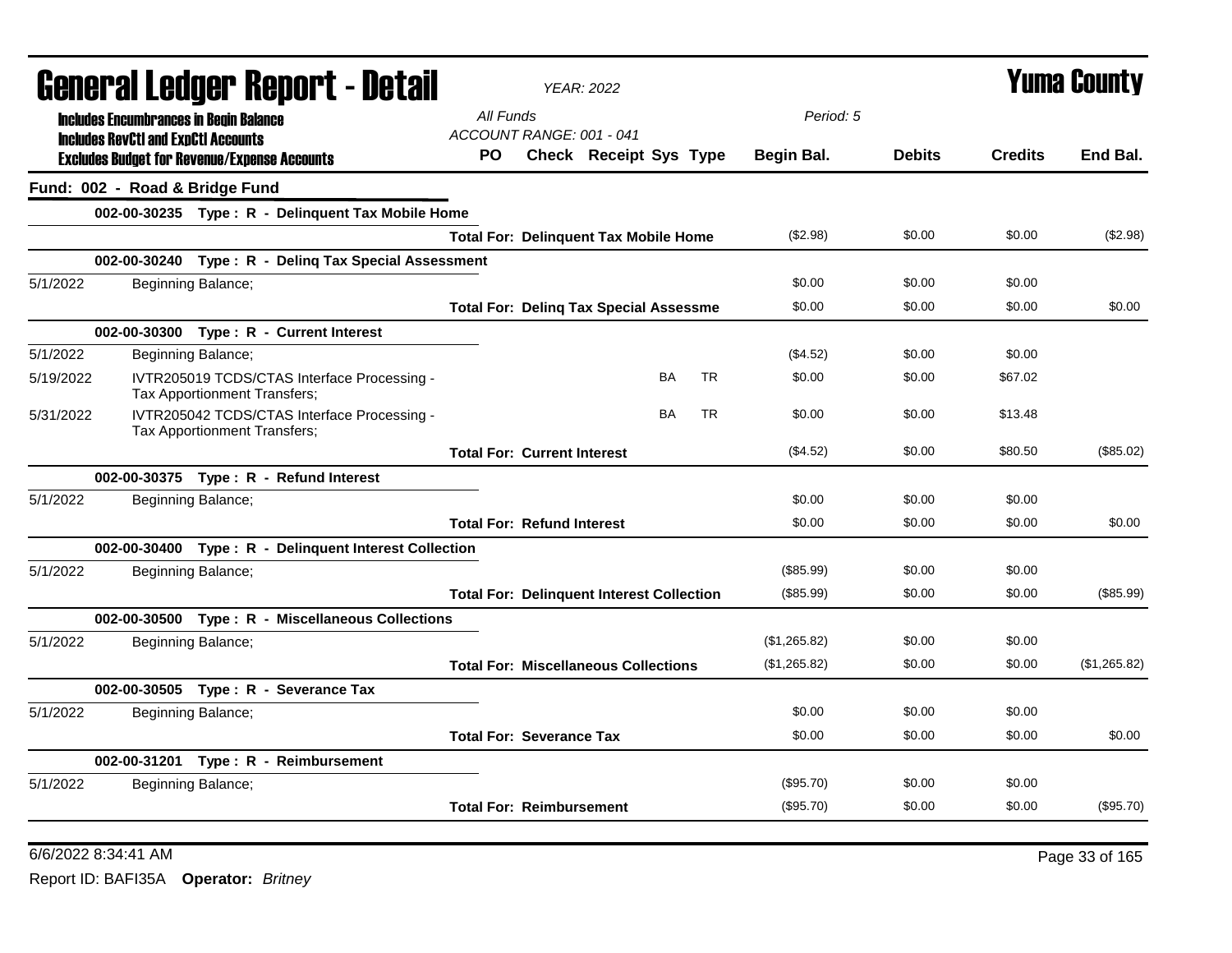|           | General Ledger Report - Detail                                                                         |                                              | <b>YEAR: 2022</b>      |           |           |             |               | <b>Yuma County</b> |             |
|-----------|--------------------------------------------------------------------------------------------------------|----------------------------------------------|------------------------|-----------|-----------|-------------|---------------|--------------------|-------------|
|           | <b>Includes Encumbrances in Begin Balance</b>                                                          | All Funds                                    |                        |           |           | Period: 5   |               |                    |             |
|           | <b>Includes RevCtI and ExpCtI Accounts</b>                                                             | ACCOUNT RANGE: 001 - 041                     |                        |           |           |             |               |                    |             |
|           | <b>Excludes Budget for Revenue/Expense Accounts</b>                                                    | PO.                                          | Check Receipt Sys Type |           |           | Begin Bal.  | <b>Debits</b> | <b>Credits</b>     | End Bal.    |
|           | Fund: 002 - Road & Bridge Fund                                                                         |                                              |                        |           |           |             |               |                    |             |
|           | 002-00-31305 Type: R - Wildlife Impact Assistance                                                      |                                              |                        |           |           |             |               |                    |             |
| 5/1/2022  | Beginning Balance;                                                                                     |                                              |                        |           |           | \$0.00      | \$0.00        | \$0.00             |             |
| 5/23/2022 | IVRE22517 STATE OF COLORADO - RE;<br>WILDLIFE IMPACT ASSISTANCE; 2022 PILT<br>DIST 44,45,344           | None                                         | 26284                  | <b>RE</b> | <b>RV</b> | \$0.00      | \$0.00        | \$18.45            |             |
| 5/23/2022 | IVRE22517 STATE OF COLORADO - RE:<br>WILDLIFE IMPACT ASSISTANCE; 2022 PILT<br>DIST 44,45,344           | None                                         | 26284                  | <b>RE</b> | <b>RV</b> | \$0.00      | \$0.00        | \$55.47            |             |
| 5/23/2022 | IVRE22517 STATE OF COLORADO - RE:<br>WILDLIFE IMPACT ASSISTANCE; 2022 PILT<br>DIST 44,45,344           | None                                         | 26284                  | <b>RE</b> | <b>RV</b> | \$0.00      | \$0.00        | \$210.26           |             |
|           |                                                                                                        | <b>Total For: Wildlife Impact Assistance</b> |                        |           |           | \$0.00      | \$0.00        | \$284.18           | (\$284.18)  |
|           | 002-00-31310 Type: R - DOI-PILT PAYMENT                                                                |                                              |                        |           |           |             |               |                    |             |
| 5/1/2022  | Beginning Balance;                                                                                     |                                              |                        |           |           | \$0.00      | \$0.00        | \$0.00             |             |
|           |                                                                                                        | <b>Total For: DOI-PILT PAYMENT</b>           |                        |           |           | \$0.00      | \$0.00        | \$0.00             | \$0.00      |
|           | 002-00-32100 Type: R - Transfers In                                                                    |                                              |                        |           |           |             |               |                    |             |
| 5/1/2022  | Beginning Balance;                                                                                     |                                              |                        |           |           | \$47,644.40 | \$0.00        | \$0.00             |             |
| 5/19/2022 | IVTR205025 TCDS/CTAS Interface Processing -<br>Tax Apportionment Transfers;                            |                                              |                        | <b>BA</b> | TR        | \$0.00      | \$4,196.89    | \$0.00             |             |
| 5/23/2022 | <b>IVRE22517 HERITAGE LIQUIDATING TRUST -</b><br>RE; PARCEL #C000384; PYMT ON<br><b>BANKRUPCY ACCT</b> | None                                         | 26286                  | <b>RE</b> | <b>RV</b> | \$0.00      | \$0.00        | \$1.64             |             |
| 5/31/2022 | IVTR205046 TCDS/CTAS Interface Processing -<br>Tax Apportionment Transfers;                            |                                              |                        | <b>BA</b> | <b>TR</b> | \$0.00      | \$494.11      | \$0.00             |             |
|           |                                                                                                        | <b>Total For: Transfers In</b>               |                        |           |           | \$47,644.40 | \$4,691.00    | \$1.64             | \$52,333.76 |
|           | 002-00-33000 Type: R - Auto Tax B Collection                                                           |                                              |                        |           |           |             |               |                    |             |
| 5/1/2022  | Beginning Balance;                                                                                     |                                              |                        |           |           | \$0.00      | \$0.00        | \$0.00             |             |
|           |                                                                                                        | <b>Total For: Auto Tax B Collection</b>      |                        |           |           | \$0.00      | \$0.00        | \$0.00             | \$0.00      |
|           | 002-00-33100 Type: R - Auto Tax A & F Collection                                                       |                                              |                        |           |           |             |               |                    |             |
| 5/1/2022  | <b>Beginning Balance;</b>                                                                              |                                              |                        |           |           | \$0.00      | \$0.00        | \$0.00             |             |
|           |                                                                                                        |                                              |                        |           |           |             |               |                    |             |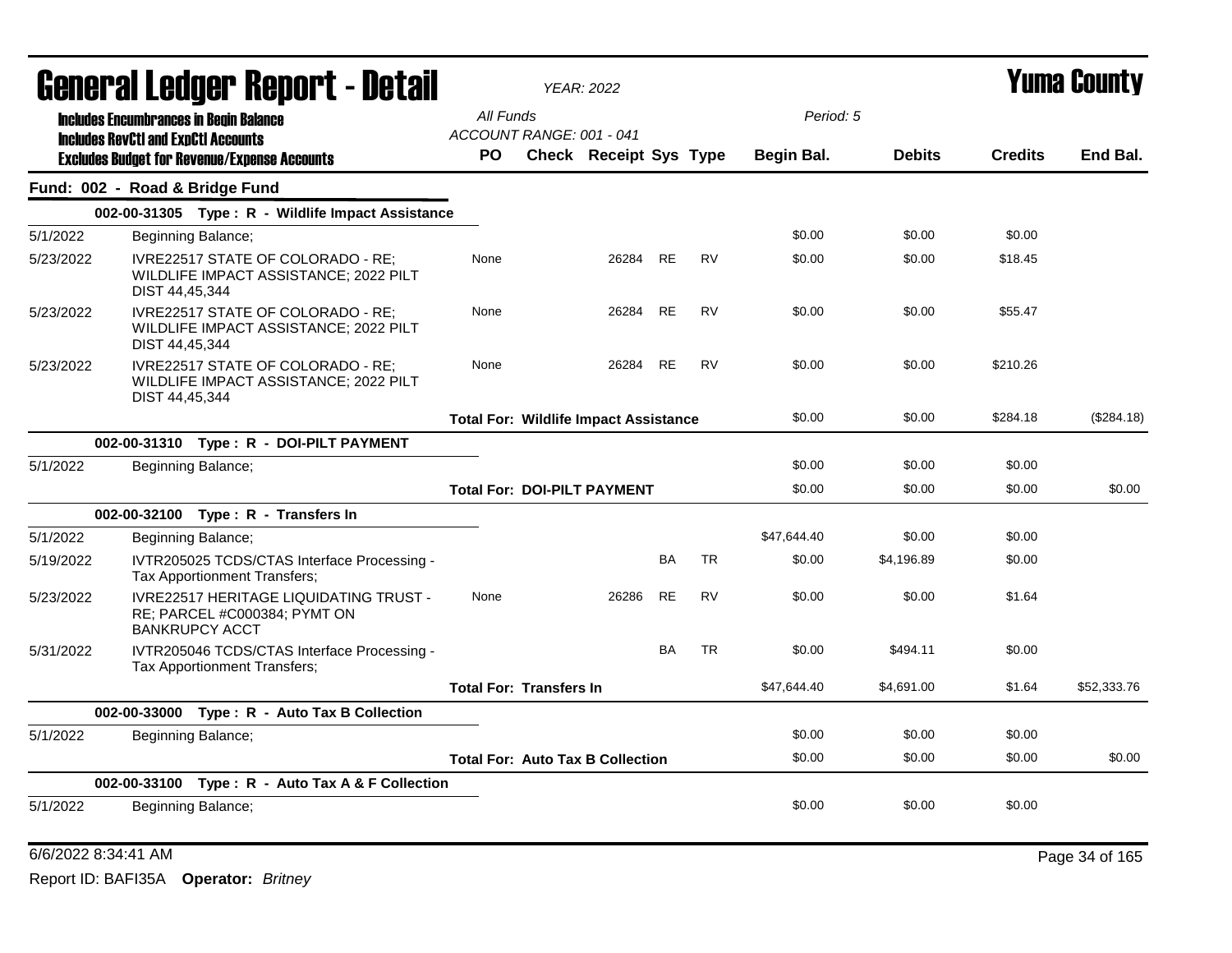|           |                                                                                             | General Ledger Report - Detail                      |                                    | <b>YEAR: 2022</b>                               |           |           |                |               |                | <b>Yuma County</b> |
|-----------|---------------------------------------------------------------------------------------------|-----------------------------------------------------|------------------------------------|-------------------------------------------------|-----------|-----------|----------------|---------------|----------------|--------------------|
|           | <b>Includes Encumbrances in Begin Balance</b><br><b>Includes RevCtI and ExpCtI Accounts</b> | All Funds<br>ACCOUNT RANGE: 001 - 041               |                                    |                                                 |           | Period: 5 |                |               |                |                    |
|           |                                                                                             | <b>Excludes Budget for Revenue/Expense Accounts</b> | <b>PO</b>                          | <b>Check Receipt Sys Type</b>                   |           |           | Begin Bal.     | <b>Debits</b> | <b>Credits</b> | End Bal.           |
|           | Fund: 002 - Road & Bridge Fund                                                              |                                                     |                                    |                                                 |           |           |                |               |                |                    |
|           |                                                                                             | 002-00-33100 Type: R - Auto Tax A & F Collection    |                                    |                                                 |           |           |                |               |                |                    |
|           |                                                                                             |                                                     |                                    | <b>Total For: Auto Tax A &amp; F Collection</b> |           |           | \$0.00         | \$0.00        | \$0.00         | \$0.00             |
|           |                                                                                             | 002-00-33200 Type: R - Gas                          |                                    |                                                 |           |           |                |               |                |                    |
| 5/1/2022  |                                                                                             | Beginning Balance;                                  |                                    |                                                 |           |           | \$0.00         | \$0.00        | \$0.00         |                    |
|           |                                                                                             |                                                     | <b>Total For: Gas</b>              |                                                 |           |           | \$0.00         | \$0.00        | \$0.00         | \$0.00             |
|           |                                                                                             | 002-00-33300 Type: R - Hiway Use Tax                |                                    |                                                 |           |           |                |               |                |                    |
| 5/1/2022  |                                                                                             | Beginning Balance;                                  |                                    |                                                 |           |           | (\$928,065.93) | \$0.00        | \$0.00         |                    |
| 5/18/2022 |                                                                                             | IVRE22514 st of colorado - RE; hutf;                | None                               | 26227                                           | <b>RE</b> | RV        | \$0.00         | \$0.00        | \$232,526.66   |                    |
|           |                                                                                             |                                                     | <b>Total For: Hiway Use Tax</b>    |                                                 |           |           | (\$928,065.93) | \$0.00        | \$232,526.66   | (\$1,160,592.59)   |
|           |                                                                                             | 002-00-33400 Type: R - M.V. Additional              |                                    |                                                 |           |           |                |               |                |                    |
| 5/1/2022  |                                                                                             | Beginning Balance;                                  |                                    |                                                 |           |           | (\$15,514.53)  | \$0.00        | \$0.00         |                    |
| 5/12/2022 | <b>EMISSIONS:</b>                                                                           | IVRE22510 STATE OF COLO - RE; IRP                   | None                               | 26182 RE                                        |           | <b>RV</b> | \$0.00         | \$0.00        | \$22.36        |                    |
| 5/26/2022 |                                                                                             | IVRE22520 auto b - RE; auto b april 22;             | None                               | 26325                                           | RE        | <b>RV</b> | \$0.00         | \$0.00        | \$3,700.67     |                    |
|           |                                                                                             |                                                     | <b>Total For: M.V. Additional</b>  |                                                 |           |           | (\$15,514.53)  | \$0.00        | \$3,723.03     | (\$19,237.56)      |
|           |                                                                                             | 002-00-33500 Type: R - Gravel                       |                                    |                                                 |           |           |                |               |                |                    |
| 5/1/2022  |                                                                                             | Beginning Balance;                                  |                                    |                                                 |           |           | (\$595.00)     | \$0.00        | \$0.00         |                    |
|           |                                                                                             |                                                     | <b>Total For: Gravel</b>           |                                                 |           |           | (\$595.00)     | \$0.00        | \$0.00         | (\$595.00)         |
|           |                                                                                             | 002-00-33600 Type: R - Rental                       |                                    |                                                 |           |           |                |               |                |                    |
| 5/1/2022  |                                                                                             | Beginning Balance;                                  |                                    |                                                 |           |           | (\$1,948.00)   | \$0.00        | \$0.00         |                    |
| 5/9/2022  | 0020004930                                                                                  | IVRE2257 yc finance - RE; rent; 0010004930          | None                               | 26151 RE                                        |           | <b>RV</b> | \$0.00         | \$0.00        | \$437.00       |                    |
|           |                                                                                             |                                                     | <b>Total For: Rental</b>           |                                                 |           |           | (\$1,948.00)   | \$0.00        | \$437.00       | (\$2,385.00)       |
|           |                                                                                             | 002-00-33605 Type: R - Insurance Refund             |                                    |                                                 |           |           |                |               |                |                    |
| 5/1/2022  |                                                                                             | Beginning Balance;                                  |                                    |                                                 |           |           | \$0.00         | \$0.00        | \$0.00         |                    |
|           |                                                                                             |                                                     | <b>Total For: Insurance Refund</b> |                                                 |           |           | \$0.00         | \$0.00        | \$0.00         | \$0.00             |
|           |                                                                                             | 002-00-33610 Type: R - Machine Hire                 |                                    |                                                 |           |           |                |               |                |                    |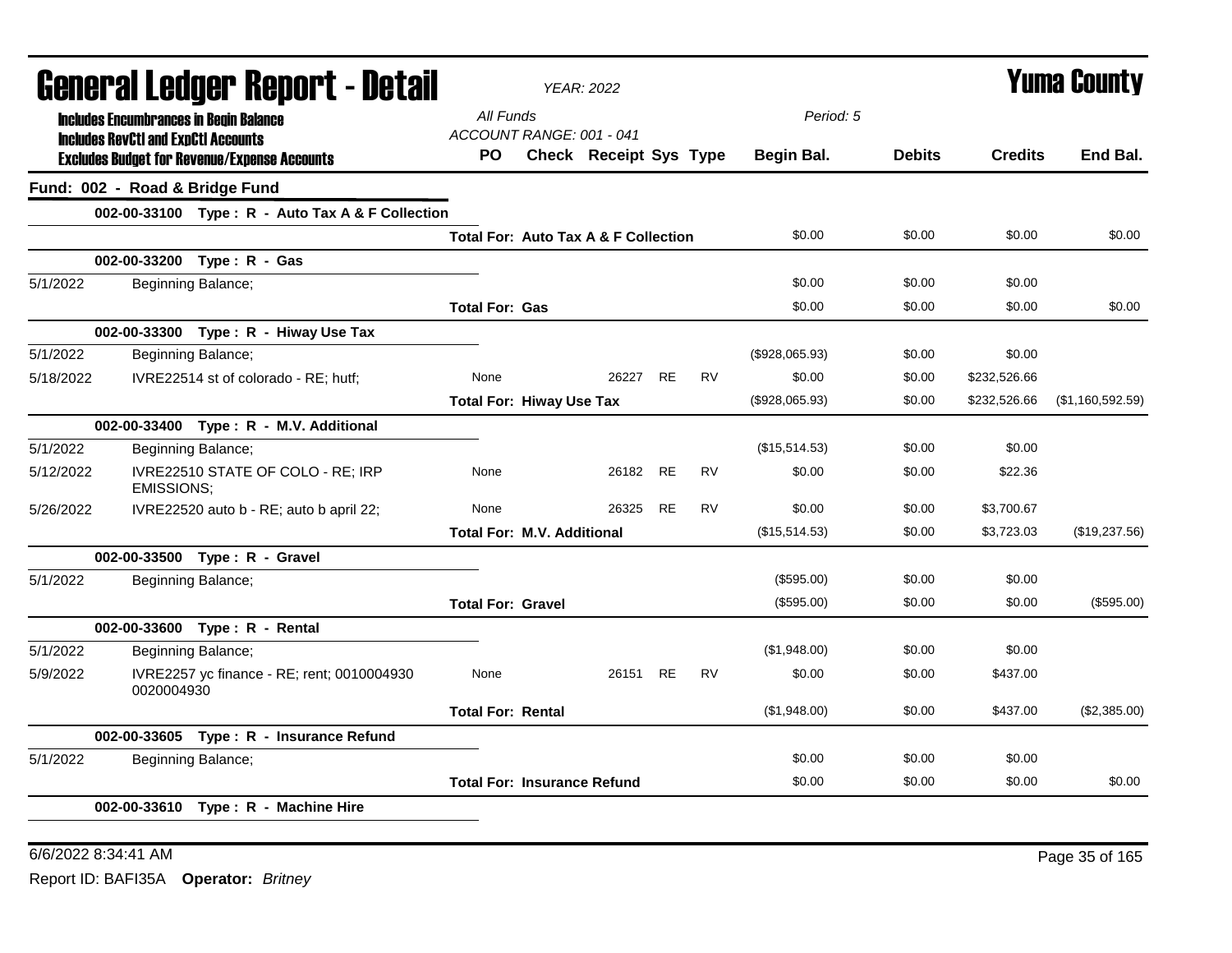|           |                                                                                             | General Ledger Report - Detail                      |                                       | <b>YEAR: 2022</b>                       |           |                |               |                | <b>Yuma County</b> |
|-----------|---------------------------------------------------------------------------------------------|-----------------------------------------------------|---------------------------------------|-----------------------------------------|-----------|----------------|---------------|----------------|--------------------|
|           | <b>Includes Encumbrances in Begin Balance</b><br><b>Includes RevCtI and ExpCtI Accounts</b> |                                                     | All Funds<br>ACCOUNT RANGE: 001 - 041 |                                         |           | Period: 5      |               |                |                    |
|           |                                                                                             | <b>Excludes Budget for Revenue/Expense Accounts</b> | PO.                                   | Check Receipt Sys Type                  |           | Begin Bal.     | <b>Debits</b> | <b>Credits</b> | End Bal.           |
|           | Fund: 002 - Road & Bridge Fund                                                              |                                                     |                                       |                                         |           |                |               |                |                    |
|           |                                                                                             | 002-00-33610 Type: R - Machine Hire                 |                                       |                                         |           |                |               |                |                    |
| 5/1/2022  |                                                                                             | Beginning Balance;                                  |                                       |                                         |           | \$0.00         | \$0.00        | \$0.00         |                    |
|           |                                                                                             |                                                     | <b>Total For: Machine Hire</b>        |                                         |           | \$0.00         | \$0.00        | \$0.00         | \$0.00             |
|           |                                                                                             | 002-00-33615 Type: R - Sale of Surplus Items        |                                       |                                         |           |                |               |                |                    |
| 5/1/2022  |                                                                                             | Beginning Balance;                                  |                                       |                                         |           | (\$3,615.31)   | \$0.00        | \$0.00         |                    |
|           |                                                                                             |                                                     |                                       | <b>Total For: Sale of Surplus Items</b> |           | (\$3,615.31)   | \$0.00        | \$0.00         | (\$3,615.31)       |
|           |                                                                                             | 002-00-33620 Type: R - Sale of Fixed Assets         |                                       |                                         |           |                |               |                |                    |
| 5/1/2022  |                                                                                             | Beginning Balance;                                  |                                       |                                         |           | (\$111,108.80) | \$0.00        | \$0.00         |                    |
|           |                                                                                             |                                                     |                                       | <b>Total For: Sale of Fixed Assets</b>  |           | (\$111,108.80) | \$0.00        | \$0.00         | (\$111, 108.80)    |
|           |                                                                                             | 002-00-33625 Type: R - EIAF Grant                   |                                       |                                         |           |                |               |                |                    |
| 5/1/2022  |                                                                                             | Beginning Balance;                                  |                                       |                                         |           | (\$64,678.19)  | \$0.00        | \$0.00         |                    |
|           |                                                                                             |                                                     | <b>Total For: EIAF Grant</b>          |                                         |           | (\$64,678.19)  | \$0.00        | \$0.00         | (\$64,678.19)      |
|           |                                                                                             | 002-00-33630 Type: R - Mineral Leasing              |                                       |                                         |           |                |               |                |                    |
| 5/1/2022  |                                                                                             | Beginning Balance;                                  |                                       |                                         |           | \$0.00         | \$0.00        | \$0.00         |                    |
|           |                                                                                             |                                                     | <b>Total For: Mineral Leasing</b>     |                                         |           | \$0.00         | \$0.00        | \$0.00         | \$0.00             |
|           |                                                                                             | 002-00-33650 Type: R - Road Impact Fees             |                                       |                                         |           |                |               |                |                    |
| 5/1/2022  |                                                                                             | Beginning Balance;                                  |                                       |                                         |           | \$0.00         | \$0.00        | \$0.00         |                    |
| 5/17/2022 | 02-000-4994                                                                                 | IVRE22513 SCOULAR - RE; RD IMPACT FEE;              | None                                  | 26217 RE                                | <b>RV</b> | \$0.00         | \$0.00        | \$6,225.00     |                    |
|           |                                                                                             |                                                     | <b>Total For: Road Impact Fees</b>    |                                         |           | \$0.00         | \$0.00        | \$6,225.00     | (\$6,225.00)       |
|           |                                                                                             | 002-00-38400 Type: R - Permits                      |                                       |                                         |           |                |               |                |                    |
| 5/1/2022  |                                                                                             | Beginning Balance;                                  |                                       |                                         |           | (\$3,928.50)   | \$0.00        | \$0.00         |                    |
| 5/4/2022  | 02004800                                                                                    | IVRE2254 viaero wireless - RE; permit fee;          | None                                  | 26107 RE                                | <b>RV</b> | \$0.00         | \$0.00        | \$50.00        |                    |
|           |                                                                                             |                                                     | <b>Total For: Permits</b>             |                                         |           | (\$3,928.50)   | \$0.00        | \$50.00        | (\$3,978.50)       |
|           |                                                                                             | 002-00-49000 Type: X - Warrants Paid                |                                       |                                         |           |                |               |                |                    |
| 5/1/2022  |                                                                                             | Beginning Balance;                                  |                                       |                                         |           | \$1,748,339.71 | \$0.00        | \$0.00         |                    |

6/6/2022 8:34:41 AM Page 36 of 165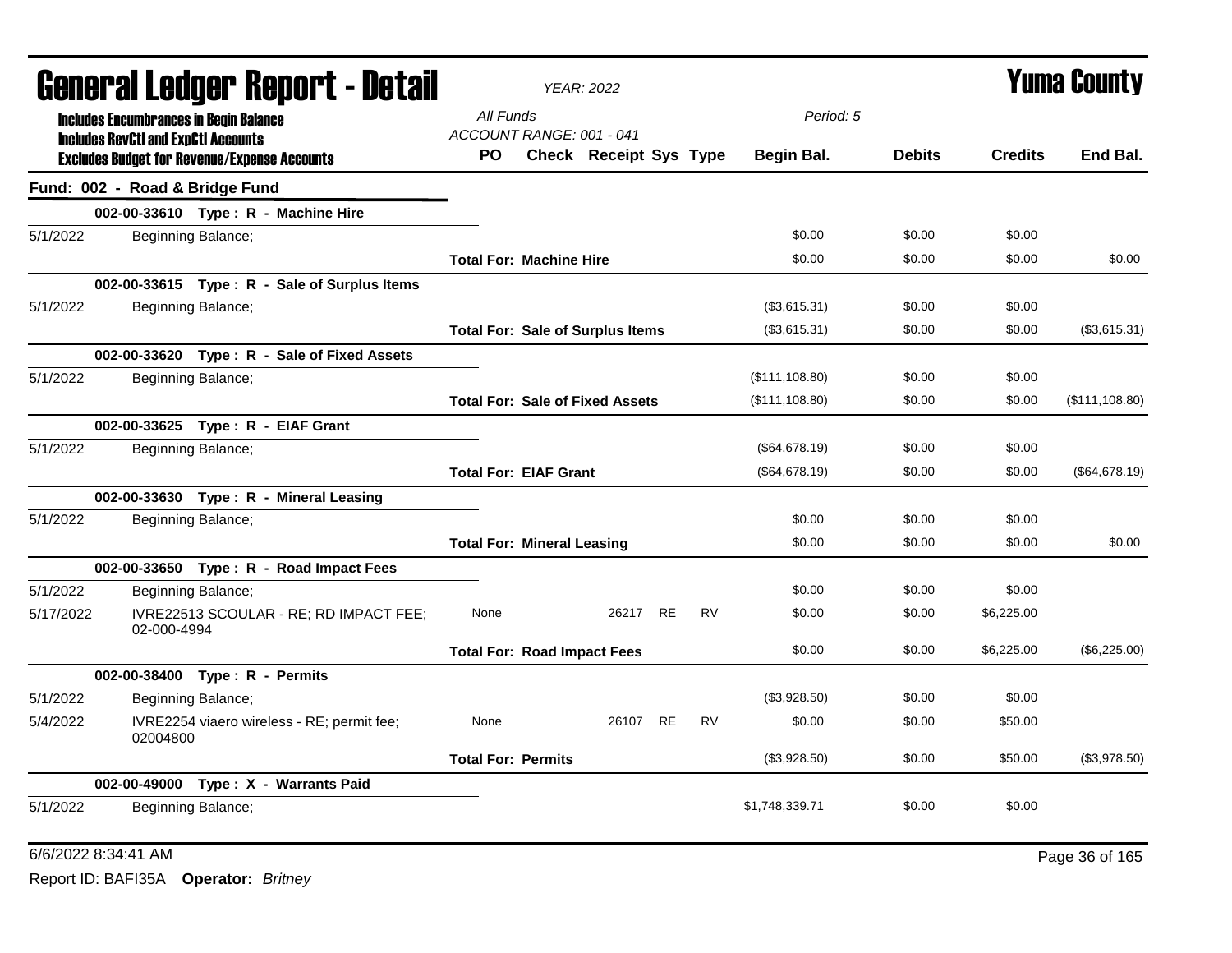| <b>General Ledger Report - Detail</b> |                                                                                                   |                                       | <b>YEAR: 2022</b>             |           |           |                |               | Yuma County    |                |
|---------------------------------------|---------------------------------------------------------------------------------------------------|---------------------------------------|-------------------------------|-----------|-----------|----------------|---------------|----------------|----------------|
|                                       | <b>Includes Encumbrances in Begin Balance</b>                                                     | All Funds                             |                               |           |           | Period: 5      |               |                |                |
|                                       | <b>Includes RevCtI and ExpCtI Accounts</b><br><b>Excludes Budget for Revenue/Expense Accounts</b> | ACCOUNT RANGE: 001 - 041<br><b>PO</b> | <b>Check Receipt Sys Type</b> |           |           | Begin Bal.     | <b>Debits</b> | <b>Credits</b> | End Bal.       |
|                                       | Fund: 002 - Road & Bridge Fund                                                                    |                                       |                               |           |           |                |               |                |                |
|                                       | 002-00-49000 Type: X - Warrants Paid                                                              |                                       |                               |           |           |                |               |                |                |
| 5/5/2022                              | IVTR205006 ap/pr 5.5.2022 - ap/pr 5.5.2022;<br>ap/pr 5.5.2022;                                    |                                       |                               | <b>BA</b> | <b>TR</b> | \$0.00         | \$241,009.36  | \$0.00         |                |
| 5/16/2022                             | IVTR205012 ap 5.16.22 - ap 5.16.22;                                                               |                                       |                               | <b>BA</b> | <b>TR</b> | \$0.00         | \$233,819.24  | \$0.00         |                |
| 5/20/2022                             | IVTR205029 5.20.22 a/p - 5.20.22 a/p; 5.20.22<br>$a/p$ ;                                          |                                       |                               | <b>BA</b> | <b>TR</b> | \$0.00         | \$40,743.96   | \$0.00         |                |
| 5/26/2022                             | IVTR205036 A/P 5.26.22 - A/P 5.26.22; A/P<br>5.26.22                                              |                                       |                               | <b>BA</b> | <b>TR</b> | \$0.00         | \$21,175.42   | \$0.00         |                |
|                                       |                                                                                                   | <b>Total For: Warrants Paid</b>       |                               |           |           | \$1,748,339.71 | \$536,747.98  | \$0.00         | \$2,285,087.69 |
|                                       | 002-00-49100 Type: X - Treasurer Fees                                                             |                                       |                               |           |           |                |               |                |                |
| 5/1/2022                              | Beginning Balance;                                                                                |                                       |                               |           |           | \$27,012.48    | \$0.00        | \$0.00         |                |
| 5/4/2022                              | IVRE2254 Treasurer Fee - RE; Treasurer Fee<br>Receipt; Treasurer Fee Processing                   | None                                  | 26113 RE                      |           | <b>RV</b> | \$0.00         | \$0.50        | \$0.00         |                |
| 5/9/2022                              | IVRE2257 Treasurer Fee - RE; Treasurer Fee<br>Receipt; Treasurer Fee Processing                   | None                                  | 26157                         | <b>RE</b> | <b>RV</b> | \$0.00         | \$4.37        | \$0.00         |                |
| 5/12/2022                             | IVRE22510 Treasurer Fee - RE; Treasurer Fee<br>Receipt; Treasurer Fee Processing                  | None                                  | 26188                         | <b>RE</b> | <b>RV</b> | \$0.00         | \$0.22        | \$0.00         |                |
| 5/17/2022                             | IVRE22513 Treasurer Fee - RE; Treasurer Fee<br>Receipt; Treasurer Fee Processing                  | None                                  | 26226                         | <b>RE</b> | <b>RV</b> | \$0.00         | \$62.25       | \$0.00         |                |
| 5/18/2022                             | IVRE22514 Treasurer Fee - RE; Treasurer Fee<br>Receipt; Treasurer Fee Processing                  | None                                  | 26242                         | <b>RE</b> | <b>RV</b> | \$0.00         | \$2,325.27    | \$0.00         |                |
| 5/19/2022                             | IVTR205028 TCDS/CTAS Interface Processing -<br>Tax Apportionment Transfers;                       |                                       |                               | BA        | <b>TR</b> | \$0.00         | \$1,414.97    | \$0.00         |                |
| 5/23/2022                             | IVRE22517 Treasurer Fee - RE; Treasurer Fee<br>Receipt; Treasurer Fee Processing                  | None                                  | 26291                         | <b>RE</b> | <b>RV</b> | \$0.00         | \$0.02        | \$0.00         |                |
| 5/26/2022                             | IVRE22520 Treasurer Fee - RE; Treasurer Fee<br>Receipt; Treasurer Fee Processing                  | None                                  | 26327                         | <b>RE</b> | <b>RV</b> | \$0.00         | \$37.01       | \$0.00         |                |
| 5/31/2022                             | IVTR205049 TCDS/CTAS Interface Processing -<br>Tax Apportionment Transfers;                       |                                       |                               | <b>BA</b> | <b>TR</b> | \$0.00         | \$166.59      | \$0.00         |                |
|                                       |                                                                                                   | <b>Total For: Treasurer Fees</b>      |                               |           |           | \$27.012.48    | \$4,011.20    | \$0.00         | \$31.023.68    |
|                                       | 002-00-49300 Type: X - Bank Fee & Charges                                                         |                                       |                               |           |           |                |               |                |                |
| 5/1/2022                              | Beginning Balance;                                                                                |                                       |                               |           |           | \$0.00         | \$0.00        | \$0.00         |                |
| 6/6/2022 8:34:41 AM                   |                                                                                                   |                                       |                               |           |           |                |               |                | Page 37 of 165 |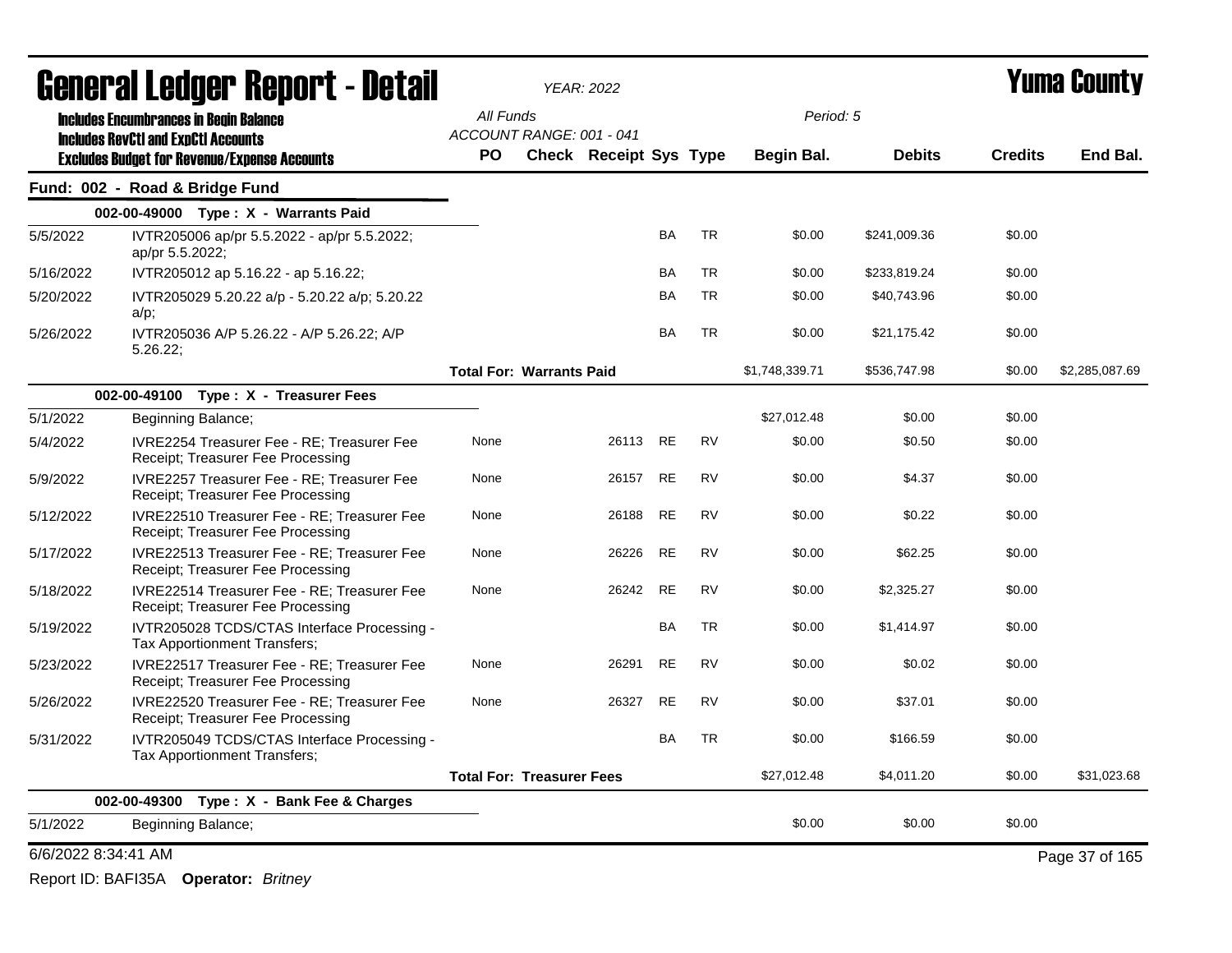| Generai Leuger Keport - Detail                                                              | <b>YEAR: 2022</b>                             |              |                |                                  | Y UIII'd GUUIILY |  |
|---------------------------------------------------------------------------------------------|-----------------------------------------------|--------------|----------------|----------------------------------|------------------|--|
| <b>Includes Encumbrances in Begin Balance</b><br><b>Includes RevCtI and ExpCtI Accounts</b> | All Funds<br>ACCOUNT RANGE: 001 - 041         | Period: 5    |                |                                  |                  |  |
| <b>Excludes Budget for Revenue/Expense Accounts</b>                                         | <b>PO</b><br>Check Receipt Sys Type           | Begin Bal.   | <b>Debits</b>  | <b>Credits</b>                   | End Bal.         |  |
| Fund: 002 - Road & Bridge Fund                                                              |                                               |              |                |                                  |                  |  |
| 002-00-49300 Type: X - Bank Fee & Charges                                                   |                                               |              |                |                                  |                  |  |
|                                                                                             | <b>Total For: Bank Fee &amp; Charges</b>      | \$0.00       | \$0.00         | \$0.00                           | \$0.00           |  |
| 002-00-49400<br>Type: X - City of Yuma - Transfer Out                                       |                                               |              |                |                                  |                  |  |
| Beginning Balance;<br>5/1/2022                                                              |                                               | \$0.00       | \$0.00         | \$0.00                           |                  |  |
|                                                                                             | <b>Total For: City of Yuma - Transfer Out</b> | \$0.00       | \$0.00         | \$0.00                           | \$0.00           |  |
| Type: X - Transfer Out<br>002-00-49401                                                      |                                               |              |                |                                  |                  |  |
| 5/1/2022<br>Beginning Balance;                                                              |                                               | \$0.00       | \$0.00         | \$0.00                           |                  |  |
|                                                                                             | <b>Total For: Transfer Out</b>                | \$0.00       | \$0.00         | \$0.00                           | \$0.00           |  |
| Type: X - City of Wray-Transfer Out<br>002-00-49405                                         |                                               |              |                |                                  |                  |  |
| Beginning Balance;<br>5/1/2022                                                              |                                               | \$0.00       | \$0.00         | \$0.00                           |                  |  |
|                                                                                             | <b>Total For: City of Wray-Transfer Out</b>   | \$0.00       | \$0.00         | \$0.00                           | \$0.00           |  |
| Type: X - City of Eckley-Transfer Out<br>002-00-49410                                       |                                               |              |                |                                  |                  |  |
| 5/1/2022<br>Beginning Balance;                                                              |                                               | \$0.00       | \$0.00         | \$0.00                           |                  |  |
|                                                                                             | Total For: City of Eckley-Transfer Out        | \$0.00       | \$0.00         | \$0.00                           | \$0.00           |  |
| Fund: 002 -                                                                                 | Road & Bridge Fund<br>Totals:                 | \$147,244.47 | \$1,388,590.26 | \$1,140,829.98                   | \$395,004.75     |  |
| <b>Total Fund Revenues:</b>                                                                 | <b>Total Fund Expenses:</b><br>\$292,998.90   | \$540,759.18 |                | <b>Net Revenue Over Expense:</b> | (\$247,760.28)   |  |

## General Ledger Report - Detail *YEAR: 2022* Yuma County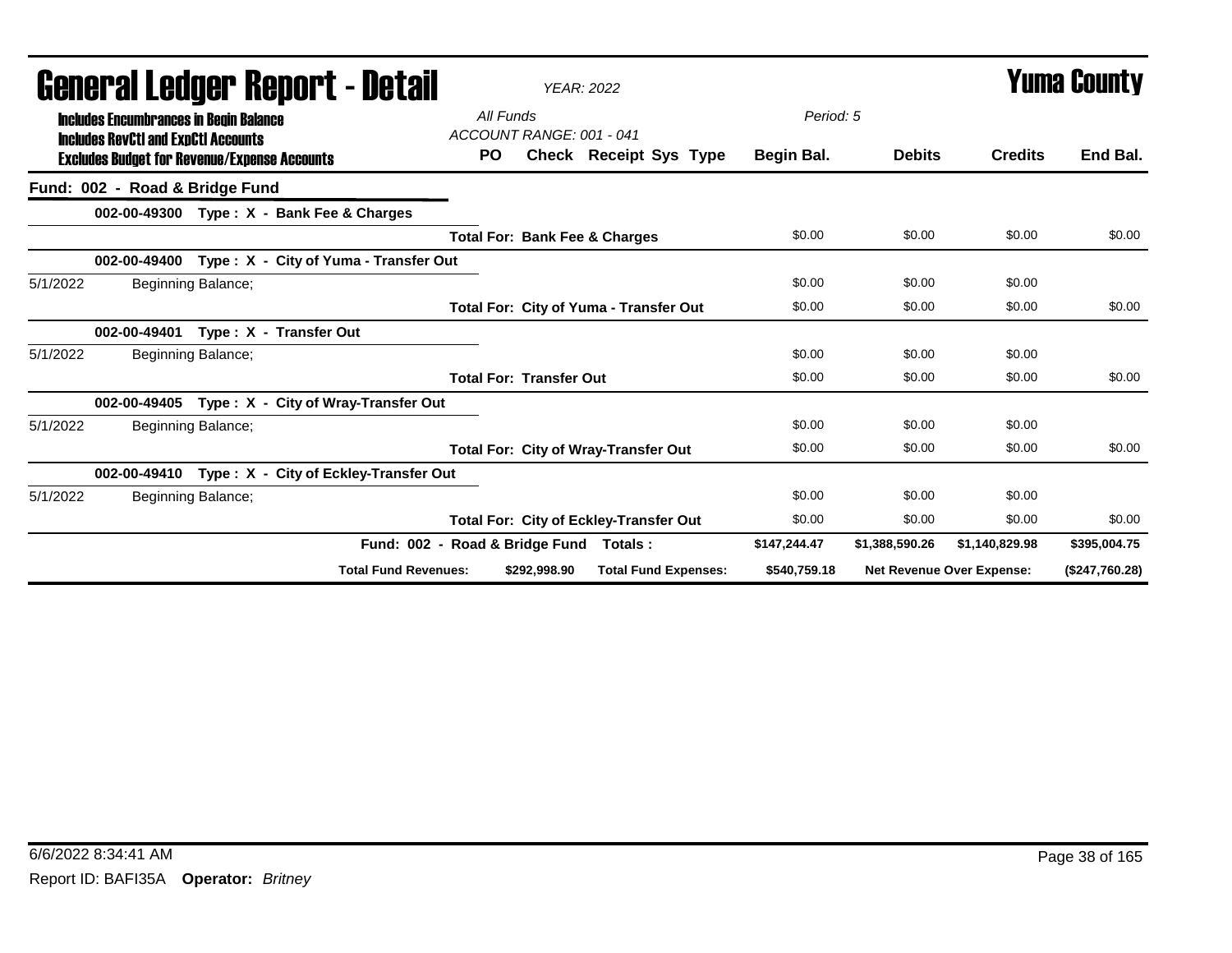|           | <b>agiigi.gi fanñai. ughni. ( - natsii</b>                                                                                                         |                  |                          | <b>YEAR: 2022</b>             |           |           |                         |               |                | T UNIJA GUUNLY |
|-----------|----------------------------------------------------------------------------------------------------------------------------------------------------|------------------|--------------------------|-------------------------------|-----------|-----------|-------------------------|---------------|----------------|----------------|
|           | <b>Includes Encumbrances in Begin Balance</b><br><b>Includes RevCtI and ExpCtI Accounts</b><br><b>Excludes Budget for Revenue/Expense Accounts</b> | All Funds<br>PO. | ACCOUNT RANGE: 001 - 041 | <b>Check Receipt Sys Type</b> |           |           | Period: 5<br>Begin Bal. | <b>Debits</b> | <b>Credits</b> | End Bal.       |
|           | Fund: 003 - Human Services Fund                                                                                                                    |                  |                          |                               |           |           |                         |               |                |                |
|           | 003-00-10000 Type: A - Cash Account                                                                                                                |                  |                          |                               |           |           |                         |               |                |                |
| 5/1/2022  | Beginning Balance;                                                                                                                                 |                  |                          |                               |           |           | \$781,938.16            | \$0.00        | \$0.00         |                |
| 5/3/2022  | IVRE2252 STATE OF COLO - RE; DHS COST<br>ALLOCATION;                                                                                               | None             |                          | 26086                         | <b>RE</b> | <b>RV</b> | \$0.00                  | \$10,162.73   | \$0.00         |                |
| 5/4/2022  | IVTR205001 TCDS/CTAS Interface Processing -<br>Cash Transaction;                                                                                   |                  |                          |                               | <b>BA</b> | <b>CD</b> | \$0.00                  | \$702.81      | \$0.00         |                |
| 5/5/2022  | IVMD205005 Cash Transaction -<br>MD:ACCOUNTS PAYABLE PER FINANCE;                                                                                  |                  |                          |                               | BA        | <b>CD</b> | \$0.00                  | \$0.00        | \$36,750.13    |                |
| 5/5/2022  | IVMD205005 Cash Transaction - MD:PAYROLL<br>PER FINANCE 5.5.2022;                                                                                  |                  |                          |                               | <b>BA</b> | <b>CD</b> | \$0.00                  | \$0.00        | \$39,081.72    |                |
| 5/5/2022  | IVMD205005 Cash Transaction - MD:PAYROLL<br>PER FINANCE 5.5.2022;                                                                                  |                  |                          |                               | BA        | CD        | \$0.00                  | \$0.00        | \$34.50        |                |
| 5/16/2022 | IVMD205008 Cash Transaction - MD:DHS<br>ACCOUNTS PAYABLE PER FINANCE;                                                                              |                  |                          |                               | <b>BA</b> | <b>CD</b> | \$0.00                  | \$0.00        | \$8,672.68     |                |
| 5/19/2022 | IVTR205019 TCDS/CTAS Interface Processing -<br>Cash Transaction;                                                                                   |                  |                          |                               | BA        | CD        | \$0.00                  | \$26.49       | \$0.00         |                |
| 5/19/2022 | IVTR205020 TCDS/CTAS Interface Processing -<br>Cash Transaction;                                                                                   |                  |                          |                               | <b>BA</b> | <b>CD</b> | \$0.00                  | \$34.69       | \$0.00         |                |
| 5/19/2022 | IVTR205021 TCDS/CTAS Interface Processing -<br>Cash Transaction;                                                                                   |                  |                          |                               | BA        | CD        | \$0.00                  | \$126.19      | \$0.00         |                |
| 5/19/2022 | IVTR205022 TCDS/CTAS Interface Processing -<br>Cash Transaction;                                                                                   |                  |                          |                               | <b>BA</b> | <b>CD</b> | \$0.00                  | \$534.53      | \$0.00         |                |
| 5/19/2022 | IVTR205023 TCDS/CTAS Interface Processing -<br>Cash Transaction;                                                                                   |                  |                          |                               | <b>BA</b> | <b>CD</b> | \$0.00                  | \$45.43       | \$0.00         |                |
| 5/19/2022 | IVTR205024 TCDS/CTAS Interface Processing -<br>Cash Transaction;                                                                                   |                  |                          |                               | <b>BA</b> | <b>CD</b> | \$0.00                  | \$1,485.86    | \$0.00         |                |
| 5/19/2022 | IVTR205026 TCDS/CTAS Interface Processing -<br>Cash Transaction;                                                                                   |                  |                          |                               | <b>BA</b> | CD        | \$0.00                  | \$15,911.97   | \$0.00         |                |
| 5/19/2022 | IVTR205027 TCDS/CTAS Interface Processing -<br>Cash Transaction;                                                                                   |                  |                          |                               | <b>BA</b> | <b>CD</b> | \$0.00                  | \$484.70      | \$0.00         |                |
| 5/20/2022 | IVMD205012 Cash Transaction -<br><b>MD:ACCOUNTS PAYABLE PER FINANCE</b><br>5.20.22;                                                                |                  |                          |                               | <b>BA</b> | <b>CD</b> | \$0.00                  | \$0.00        | \$4,839.54     |                |

## General Ledger Report - Detail *YEAR: 2022* Yuma County

6/6/2022 8:34:41 AM Page 39 of 165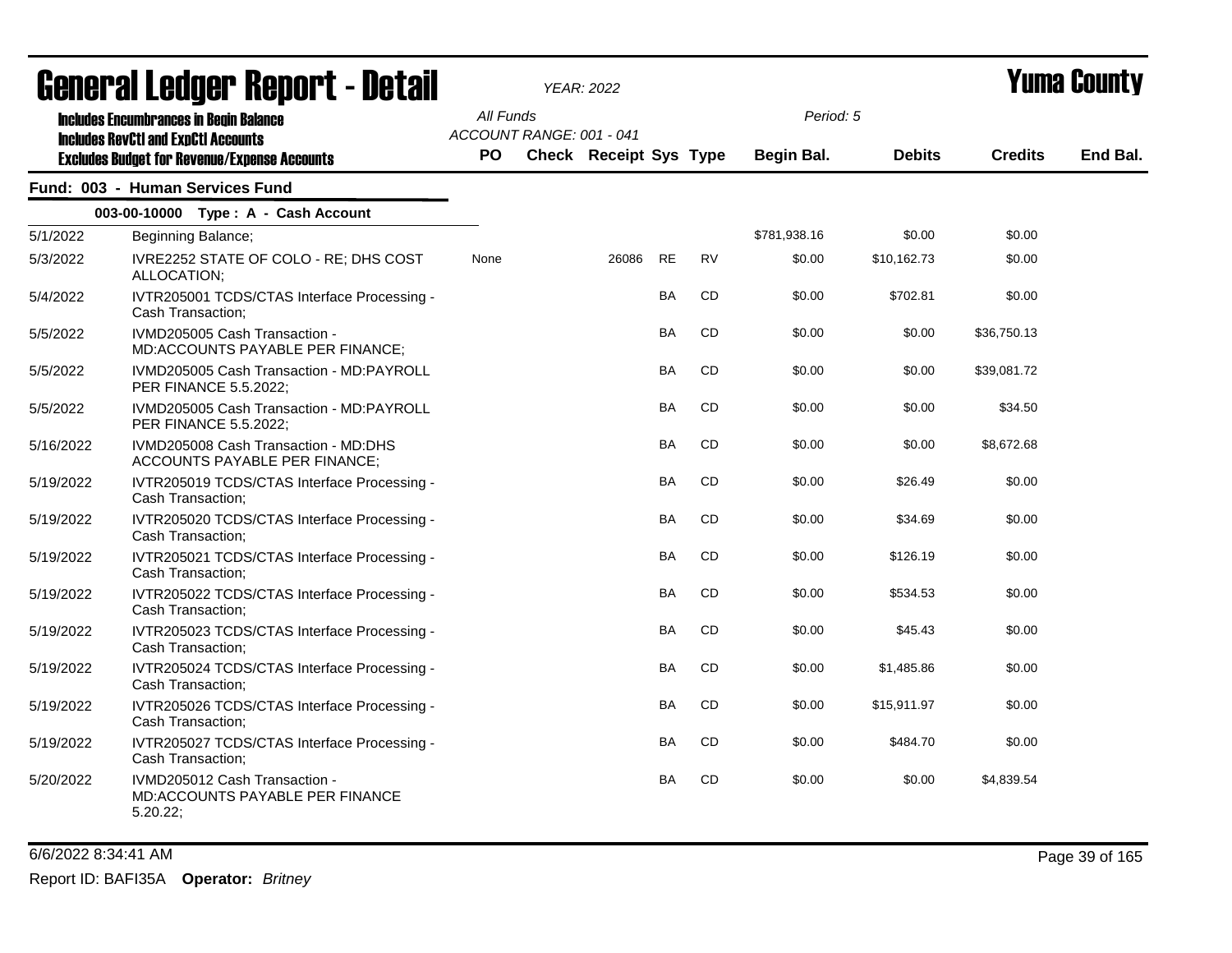|           | <b>General Ledger Report - Detail</b>                                                                  |           |                                    | <b>YEAR: 2022</b>             |           |           |                   |               | Yuma Countv    |                |
|-----------|--------------------------------------------------------------------------------------------------------|-----------|------------------------------------|-------------------------------|-----------|-----------|-------------------|---------------|----------------|----------------|
|           | <b>Includes Encumbrances in Begin Balance</b>                                                          | All Funds |                                    |                               |           |           | Period: 5         |               |                |                |
|           | <b>Includes RevCtI and ExpCtI Accounts</b><br><b>Excludes Budget for Revenue/Expense Accounts</b>      | <b>PO</b> | ACCOUNT RANGE: 001 - 041           | <b>Check Receipt Sys Type</b> |           |           | <b>Begin Bal.</b> | <b>Debits</b> | <b>Credits</b> | End Bal.       |
|           | Fund: 003 - Human Services Fund                                                                        |           |                                    |                               |           |           |                   |               |                |                |
|           | 003-00-10000 Type: A - Cash Account                                                                    |           |                                    |                               |           |           |                   |               |                |                |
| 5/23/2022 | IVRE22517 STATE OF COLORADO - RE; DHS<br>STATE REMITTED;                                               | None      |                                    | 26281                         | <b>RE</b> | <b>RV</b> | \$0.00            | \$75,729.61   | \$0.00         |                |
| 5/23/2022 | IVRE22517 STATE OF COLORADO - RE:<br>WILDLIFE IMPACT ASSISTANCE; 2022 PILT<br>DIST 44,45,344           | None      |                                    | 26284                         | RE        | <b>RV</b> | \$0.00            | \$112.38      | \$0.00         |                |
| 5/23/2022 | <b>IVRE22517 HERITAGE LIQUIDATING TRUST -</b><br>RE; PARCEL #C000384; PYMT ON<br><b>BANKRUPCY ACCT</b> | None      |                                    | 26286                         | RE        | <b>RV</b> | \$0.00            | \$0.62        | \$0.00         |                |
| 5/26/2022 | IVMD205015 Cash Transaction -<br><b>MD:ACCOUNTS PAYABLE PER FINANCE</b><br>5.26.22;                    |           |                                    |                               | BA        | <b>CD</b> | \$0.00            | \$0.00        | \$434.78       |                |
| 5/31/2022 | IVTR205042 TCDS/CTAS Interface Processing -<br>Cash Transaction;                                       |           |                                    |                               | BA        | <b>CD</b> | \$0.00            | \$5.34        | \$0.00         |                |
| 5/31/2022 | IVTR205043 TCDS/CTAS Interface Processing -<br>Cash Transaction;                                       |           |                                    |                               | BA        | <b>CD</b> | \$0.00            | \$4.85        | \$0.00         |                |
| 5/31/2022 | IVTR205044 TCDS/CTAS Interface Processing -<br>Cash Transaction;                                       |           |                                    |                               | BA        | <b>CD</b> | \$0.00            | \$14.61       | \$0.00         |                |
| 5/31/2022 | IVTR205045 TCDS/CTAS Interface Processing -<br>Cash Transaction;                                       |           |                                    |                               | <b>BA</b> | <b>CD</b> | \$0.00            | \$2.09        | \$0.00         |                |
| 5/31/2022 | IVTR205047 TCDS/CTAS Interface Processing -<br>Cash Transaction;                                       |           |                                    |                               | BA        | CD        | \$0.00            | \$1,080.92    | \$0.00         |                |
| 5/31/2022 | IVTR205048 TCDS/CTAS Interface Processing -<br>Cash Transaction;                                       |           |                                    |                               | BA        | CD        | \$0.00            | \$1,087.84    | \$0.00         |                |
|           |                                                                                                        |           | <b>Total For: Cash Account</b>     |                               |           |           | \$781,938.16      | \$107,553.66  | \$89,813.35    | \$799,678.47   |
|           | 003-00-20000 Type: L - Accounts Payable                                                                |           |                                    |                               |           |           |                   |               |                |                |
| 5/1/2022  | Beginning Balance;                                                                                     |           |                                    |                               |           |           | \$0.00            | \$0.00        | \$0.00         |                |
|           |                                                                                                        |           | <b>Total For: Accounts Payable</b> |                               |           |           | \$0.00            | \$0.00        | \$0.00         | \$0.00         |
|           | 003-00-20010 Type: L - Revenue Control                                                                 |           |                                    |                               |           |           |                   |               |                |                |
| 5/1/2022  | Beginning Balance;                                                                                     |           |                                    |                               |           |           | (\$525,061.04)    | \$0.00        | \$0.00         |                |
| 5/3/2022  | IVRE2252 - Auto post transaction;                                                                      |           |                                    |                               | BA        | <b>CP</b> | \$0.00            | \$0.00        | \$10,162.73    |                |
| 5/4/2022  | IVTR205001 - Auto post transaction;                                                                    |           |                                    |                               | BA        | <b>CP</b> | \$0.00            | \$0.00        | \$702.81       |                |
|           | 6/6/2022 8:34:41 AM                                                                                    |           |                                    |                               |           |           |                   |               |                | Page 40 of 165 |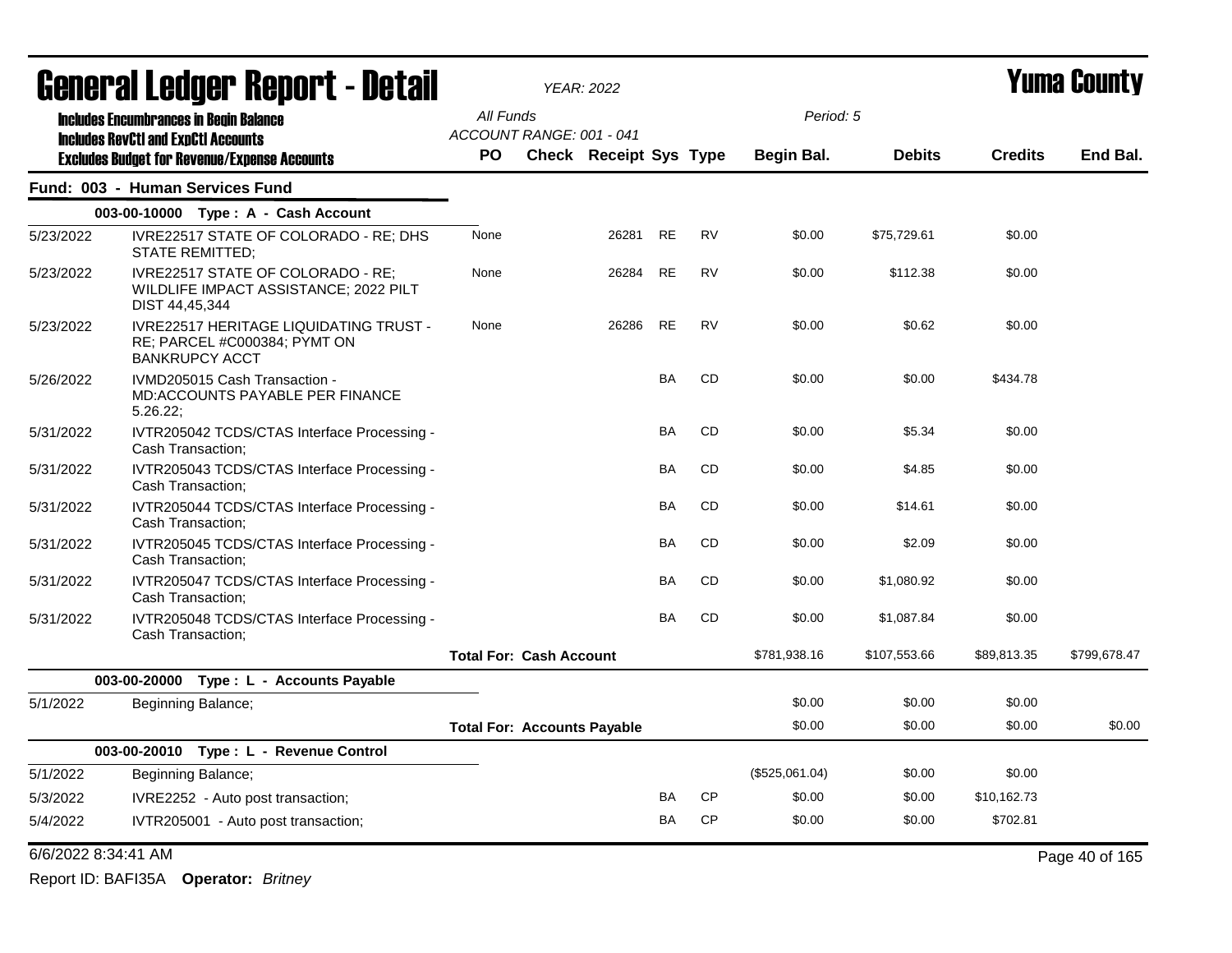| <b>General Ledger Report - Detail</b> |                                                     |           |                                   | <b>YEAR: 2022</b>      |           |           |                 |               | <b>Yuma County</b> |                 |
|---------------------------------------|-----------------------------------------------------|-----------|-----------------------------------|------------------------|-----------|-----------|-----------------|---------------|--------------------|-----------------|
|                                       | <b>Includes Encumbrances in Begin Balance</b>       | All Funds |                                   |                        |           |           | Period: 5       |               |                    |                 |
|                                       | <b>Includes RevCtI and ExpCtI Accounts</b>          |           | ACCOUNT RANGE: 001 - 041          |                        |           |           |                 |               |                    |                 |
|                                       | <b>Excludes Budget for Revenue/Expense Accounts</b> | <b>PO</b> |                                   | Check Receipt Sys Type |           |           | Begin Bal.      | <b>Debits</b> | <b>Credits</b>     | End Bal.        |
|                                       | Fund: 003 - Human Services Fund                     |           |                                   |                        |           |           |                 |               |                    |                 |
|                                       | 003-00-20010 Type: L - Revenue Control              |           |                                   |                        |           |           |                 |               |                    |                 |
| 5/19/2022                             | IVTR205019 - Auto post transaction;                 |           |                                   |                        | <b>BA</b> | <b>CP</b> | \$0.00          | \$0.00        | \$26.49            |                 |
| 5/19/2022                             | IVTR205020 - Auto post transaction;                 |           |                                   |                        | BA        | <b>CP</b> | \$0.00          | \$0.00        | \$34.69            |                 |
| 5/19/2022                             | IVTR205021 - Auto post transaction;                 |           |                                   |                        | BA        | <b>CP</b> | \$0.00          | \$0.00        | \$126.19           |                 |
| 5/19/2022                             | IVTR205022 - Auto post transaction;                 |           |                                   |                        | <b>BA</b> | <b>CP</b> | \$0.00          | \$0.00        | \$534.53           |                 |
| 5/19/2022                             | IVTR205023 - Auto post transaction;                 |           |                                   |                        | <b>BA</b> | <b>CP</b> | \$0.00          | \$0.00        | \$45.43            |                 |
| 5/19/2022                             | IVTR205024 - Auto post transaction;                 |           |                                   |                        | <b>BA</b> | <b>CP</b> | \$0.00          | \$0.00        | \$1,485.86         |                 |
| 5/19/2022                             | IVTR205026 - Auto post transaction;                 |           |                                   |                        | <b>BA</b> | <b>CP</b> | \$0.00          | \$0.00        | \$15,911.97        |                 |
| 5/19/2022                             | IVTR205027 - Auto post transaction;                 |           |                                   |                        | <b>BA</b> | <b>CP</b> | \$0.00          | \$0.00        | \$484.70           |                 |
| 5/23/2022                             | IVRE22517 - Auto post transaction;                  |           |                                   |                        | BA        | <b>CP</b> | \$0.00          | \$0.00        | \$75,842.61        |                 |
| 5/31/2022                             | IVTR205042 - Auto post transaction;                 |           |                                   |                        | BA        | <b>CP</b> | \$0.00          | \$0.00        | \$5.34             |                 |
| 5/31/2022                             | IVTR205043 - Auto post transaction;                 |           |                                   |                        | <b>BA</b> | <b>CP</b> | \$0.00          | \$0.00        | \$4.85             |                 |
| 5/31/2022                             | IVTR205044 - Auto post transaction;                 |           |                                   |                        | <b>BA</b> | <b>CP</b> | \$0.00          | \$0.00        | \$14.61            |                 |
| 5/31/2022                             | IVTR205045 - Auto post transaction;                 |           |                                   |                        | <b>BA</b> | <b>CP</b> | \$0.00          | \$0.00        | \$2.09             |                 |
| 5/31/2022                             | IVTR205047 - Auto post transaction;                 |           |                                   |                        | BA        | <b>CP</b> | \$0.00          | \$0.00        | \$1,080.92         |                 |
| 5/31/2022                             | IVTR205048 - Auto post transaction;                 |           |                                   |                        | BA        | <b>CP</b> | \$0.00          | \$0.00        | \$1,087.84         |                 |
|                                       |                                                     |           | <b>Total For: Revenue Control</b> |                        |           |           | (\$525,061.04)  | \$0.00        | \$107,553.66       | (\$632, 614.70) |
|                                       | 003-00-20020 Type: L - Expense Control              |           |                                   |                        |           |           |                 |               |                    |                 |
| 5/1/2022                              | Beginning Balance;                                  |           |                                   |                        |           |           | \$387,365.91    | \$0.00        | \$0.00             |                 |
| 5/5/2022                              | IVMD205005 - Auto post transaction;                 |           |                                   |                        | <b>BA</b> | <b>CP</b> | \$0.00          | \$75,866.35   | \$0.00             |                 |
| 5/16/2022                             | IVMD205008 - Auto post transaction;                 |           |                                   |                        | BA        | <b>CP</b> | \$0.00          | \$8,672.68    | \$0.00             |                 |
| 5/20/2022                             | IVMD205012 - Auto post transaction;                 |           |                                   |                        | BA        | <b>CP</b> | \$0.00          | \$4,839.54    | \$0.00             |                 |
| 5/26/2022                             | IVMD205015 - Auto post transaction;                 |           |                                   |                        | <b>BA</b> | <b>CP</b> | \$0.00          | \$434.78      | \$0.00             |                 |
|                                       |                                                     |           | <b>Total For: Expense Control</b> |                        |           |           | \$387,365.91    | \$89,813.35   | \$0.00             | \$477,179.26    |
|                                       | 003-00-20100<br>Type: L - Fund Balance              |           |                                   |                        |           |           |                 |               |                    |                 |
| 5/1/2022                              | Beginning Balance;                                  |           |                                   |                        |           |           | (\$644, 243.03) | \$0.00        | \$0.00             |                 |
|                                       |                                                     |           | <b>Total For: Fund Balance</b>    |                        |           |           | (\$644, 243.03) | \$0.00        | \$0.00             | (\$644, 243.03) |
| 6/6/2022 8:34:41 AM                   |                                                     |           |                                   |                        |           |           |                 |               |                    | Page 41 of 165  |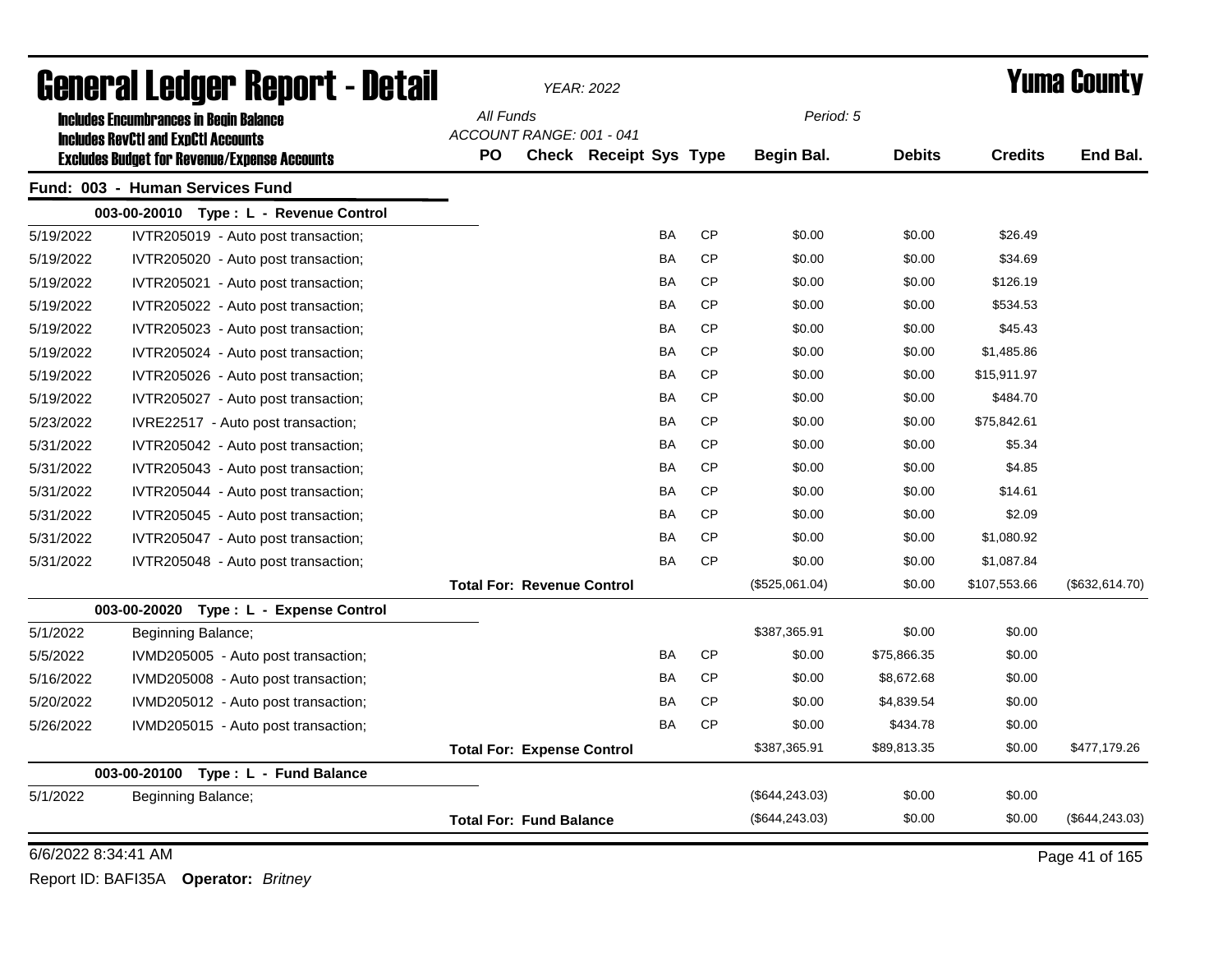|           | <b>General Ledger Report - Detail</b>      |                                                                                    |           |                                                 | <b>YEAR: 2022</b>             |           |           |                | Yuma Countv   |                |                |
|-----------|--------------------------------------------|------------------------------------------------------------------------------------|-----------|-------------------------------------------------|-------------------------------|-----------|-----------|----------------|---------------|----------------|----------------|
|           | <b>Includes RevCtI and ExpCtI Accounts</b> | <b>Includes Encumbrances in Begin Balance</b>                                      |           | All Funds<br>ACCOUNT RANGE: 001 - 041           |                               |           |           | Period: 5      |               |                |                |
|           |                                            | <b>Excludes Budget for Revenue/Expense Accounts</b>                                | <b>PO</b> |                                                 | <b>Check Receipt Sys Type</b> |           |           | Begin Bal.     | <b>Debits</b> | <b>Credits</b> | End Bal.       |
|           |                                            | Fund: 003 - Human Services Fund                                                    |           |                                                 |                               |           |           |                |               |                |                |
|           |                                            | 003-00-30100 Type: R - Current Tax Collection                                      |           |                                                 |                               |           |           |                |               |                |                |
| 5/1/2022  |                                            | Beginning Balance;                                                                 |           |                                                 |                               |           |           | \$0.00         | \$0.00        | \$0.00         |                |
|           |                                            |                                                                                    |           | <b>Total For: Current Tax Collection</b>        |                               |           |           | \$0.00         | \$0.00        | \$0.00         | \$0.00         |
|           |                                            | 003-00-30105 Type: R - Current Tax Real                                            |           |                                                 |                               |           |           |                |               |                |                |
| 5/1/2022  |                                            | Beginning Balance;                                                                 |           |                                                 |                               |           |           | (\$111,463.17) | \$0.00        | \$0.00         |                |
| 5/19/2022 |                                            | IVTR205026 TCDS/CTAS Interface Processing -<br><b>Tax Apportionment Transfers:</b> |           |                                                 |                               | BA        | <b>TR</b> | \$0.00         | \$0.00        | \$15,911.97    |                |
| 5/31/2022 |                                            | IVTR205047 TCDS/CTAS Interface Processing -<br>Tax Apportionment Transfers;        |           |                                                 |                               | BA        | <b>TR</b> | \$0.00         | \$0.00        | \$1,080.92     |                |
|           |                                            |                                                                                    |           | <b>Total For: Current Tax Real</b>              |                               |           |           | (\$111,463.17) | \$0.00        | \$16,992.89    | (\$128,456.06) |
|           |                                            | 003-00-30110 Type: R - Current Tax Oil and Gas                                     |           |                                                 |                               |           |           |                |               |                |                |
| 5/1/2022  |                                            | Beginning Balance;                                                                 |           |                                                 |                               |           |           | (\$11,952.61)  | \$0.00        | \$0.00         |                |
| 5/19/2022 |                                            | IVTR205022 TCDS/CTAS Interface Processing -<br>Tax Apportionment Transfers;        |           |                                                 |                               | <b>BA</b> | <b>TR</b> | \$0.00         | \$0.00        | \$534.53       |                |
|           |                                            |                                                                                    |           | <b>Total For: Current Tax Oil and Gas</b>       |                               |           |           | (\$11,952.61)  | \$0.00        | \$534.53       | (\$12,487.14)  |
|           |                                            | 003-00-30115 Type: R - Current Tax Personal Property                               |           |                                                 |                               |           |           |                |               |                |                |
| 5/1/2022  |                                            | Beginning Balance;                                                                 |           |                                                 |                               |           |           | (\$17,093.52)  | \$0.00        | \$0.00         |                |
| 5/4/2022  |                                            | IVTR205001 TCDS/CTAS Interface Processing -<br>Tax Apportionment Transfers;        |           |                                                 |                               | <b>BA</b> | <b>TR</b> | \$0.00         | \$0.00        | \$702.81       |                |
| 5/19/2022 |                                            | IVTR205024 TCDS/CTAS Interface Processing -<br>Tax Apportionment Transfers;        |           |                                                 |                               | <b>BA</b> | <b>TR</b> | \$0.00         | \$0.00        | \$1,485.86     |                |
|           |                                            |                                                                                    |           | <b>Total For: Current Tax Personal Property</b> |                               |           |           | (\$17,093.52)  | \$0.00        | \$2,188.67     | (\$19,282.19)  |
|           |                                            | 003-00-30120 Type: R - Current Tax Mineral                                         |           |                                                 |                               |           |           |                |               |                |                |
| 5/1/2022  |                                            | Beginning Balance;                                                                 |           |                                                 |                               |           |           | (\$860.59)     | \$0.00        | \$0.00         |                |
| 5/19/2022 |                                            | IVTR205021 TCDS/CTAS Interface Processing -<br>Tax Apportionment Transfers;        |           |                                                 |                               | BA        | TR        | \$0.00         | \$0.00        | \$126.19       |                |
| 5/31/2022 |                                            | IVTR205044 TCDS/CTAS Interface Processing -<br>Tax Apportionment Transfers;        |           |                                                 |                               | BA        | <b>TR</b> | \$0.00         | \$0.00        | \$14.61        |                |
|           |                                            |                                                                                    |           | <b>Total For: Current Tax Mineral</b>           |                               |           |           | (\$860.59)     | \$0.00        | \$140.80       | (\$1,001.39)   |
|           | 003-00-30125                               | Type: R - Current Tax Possessory Interes                                           |           |                                                 |                               |           |           |                |               |                |                |
|           | 6/6/2022 8:34:41 AM                        |                                                                                    |           |                                                 |                               |           |           |                |               |                | Page 42 of 165 |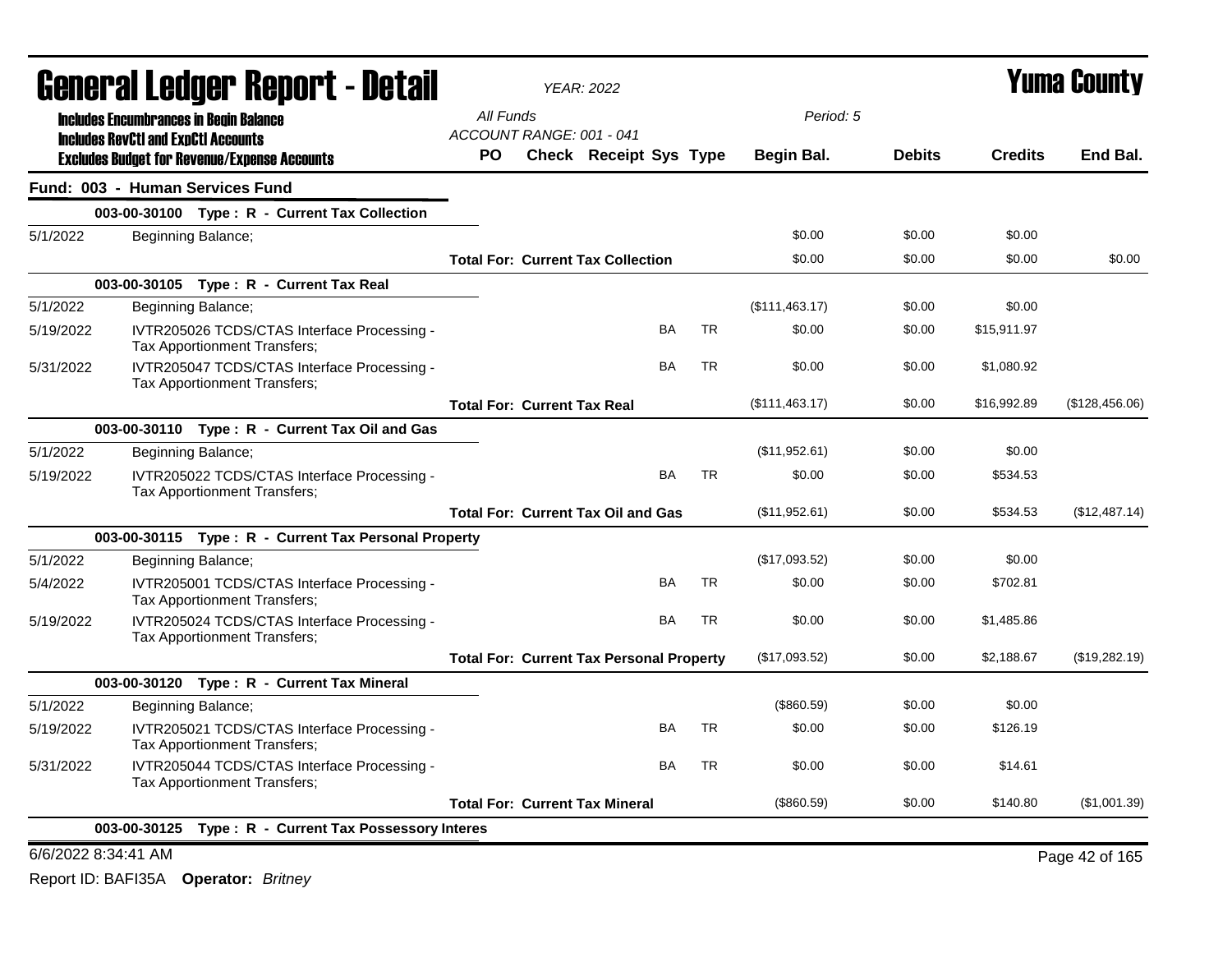| <b>General Ledger Report - Detail</b> |                                            |                                                                             |                                                 | <b>YEAR: 2022</b>             |           |           |               | Yuma Countv   |                |                |  |
|---------------------------------------|--------------------------------------------|-----------------------------------------------------------------------------|-------------------------------------------------|-------------------------------|-----------|-----------|---------------|---------------|----------------|----------------|--|
|                                       |                                            | <b>Includes Encumbrances in Begin Balance</b>                               | All Funds                                       |                               |           |           | Period: 5     |               |                |                |  |
|                                       | <b>Includes RevCtI and ExpCtI Accounts</b> | <b>Excludes Budget for Revenue/Expense Accounts</b>                         | ACCOUNT RANGE: 001 - 041<br>PO.                 | <b>Check Receipt Sys Type</b> |           |           | Begin Bal.    | <b>Debits</b> | <b>Credits</b> | End Bal.       |  |
|                                       |                                            | Fund: 003 - Human Services Fund                                             |                                                 |                               |           |           |               |               |                |                |  |
|                                       |                                            | 003-00-30125 Type: R - Current Tax Possessory Interes                       |                                                 |                               |           |           |               |               |                |                |  |
| 5/1/2022                              |                                            | Beginning Balance;                                                          |                                                 |                               |           |           | (\$233.92)    | \$0.00        | \$0.00         |                |  |
| 5/19/2022                             |                                            | IVTR205023 TCDS/CTAS Interface Processing -<br>Tax Apportionment Transfers; |                                                 |                               | BA        | <b>TR</b> | \$0.00        | \$0.00        | \$45.43        |                |  |
| 5/31/2022                             |                                            | IVTR205045 TCDS/CTAS Interface Processing -<br>Tax Apportionment Transfers; |                                                 |                               | <b>BA</b> | <b>TR</b> | \$0.00        | \$0.00        | \$2.09         |                |  |
|                                       |                                            |                                                                             | <b>Total For: Current Tax Possessory Intere</b> |                               |           |           | $(\$233.92)$  | \$0.00        | \$47.52        | (\$281.44)     |  |
|                                       |                                            | 003-00-30130 Type: R - Current Tax State Assessed                           |                                                 |                               |           |           |               |               |                |                |  |
| 5/1/2022                              |                                            | Beginning Balance;                                                          |                                                 |                               |           |           | (\$73,089.59) | \$0.00        | \$0.00         |                |  |
| 5/19/2022                             |                                            | IVTR205027 TCDS/CTAS Interface Processing -<br>Tax Apportionment Transfers; |                                                 |                               | <b>BA</b> | <b>TR</b> | \$0.00        | \$0.00        | \$484.70       |                |  |
| 5/31/2022                             |                                            | IVTR205048 TCDS/CTAS Interface Processing -<br>Tax Apportionment Transfers; |                                                 |                               | BA        | <b>TR</b> | \$0.00        | \$0.00        | \$1,087.84     |                |  |
|                                       |                                            |                                                                             | <b>Total For: Current Tax State Assessed</b>    |                               |           |           | (\$73,089.59) | \$0.00        | \$1,572.54     | (\$74,662.13)  |  |
|                                       |                                            | 003-00-30135 Type: R - Current Tax Mobile Home                              |                                                 |                               |           |           |               |               |                |                |  |
| 5/1/2022                              |                                            | Beginning Balance;                                                          |                                                 |                               |           |           | (\$336.26)    | \$0.00        | \$0.00         |                |  |
| 5/19/2022                             |                                            | IVTR205020 TCDS/CTAS Interface Processing -<br>Tax Apportionment Transfers; |                                                 |                               | BA        | <b>TR</b> | \$0.00        | \$0.00        | \$34.69        |                |  |
| 5/31/2022                             |                                            | IVTR205043 TCDS/CTAS Interface Processing -<br>Tax Apportionment Transfers; |                                                 |                               | <b>BA</b> | <b>TR</b> | \$0.00        | \$0.00        | \$4.85         |                |  |
|                                       |                                            |                                                                             | <b>Total For: Current Tax Mobile Home</b>       |                               |           |           | (\$336.26)    | \$0.00        | \$39.54        | (\$375.80)     |  |
|                                       |                                            | 003-00-30200 Type: R - Delinquent Tax Collection                            |                                                 |                               |           |           |               |               |                |                |  |
| 5/1/2022                              |                                            | Beginning Balance;                                                          |                                                 |                               |           |           | \$0.00        | \$0.00        | \$0.00         |                |  |
|                                       |                                            |                                                                             | <b>Total For: Delinquent Tax Collection</b>     |                               |           |           | \$0.00        | \$0.00        | \$0.00         | \$0.00         |  |
|                                       |                                            | 003-00-30205 Type: R - Delinquent Tax Real                                  |                                                 |                               |           |           |               |               |                |                |  |
| 5/1/2022                              |                                            | Beginning Balance;                                                          |                                                 |                               |           |           | (\$1.88)      | \$0.00        | \$0.00         |                |  |
|                                       |                                            |                                                                             | <b>Total For: Delinquent Tax Real</b>           |                               |           |           | (\$1.88)      | \$0.00        | \$0.00         | (\$1.88)       |  |
|                                       |                                            | 003-00-30210 Type: R - Delinquent Tax Oil and Gas                           |                                                 |                               |           |           |               |               |                |                |  |
| 5/1/2022                              |                                            | Beginning Balance;                                                          |                                                 |                               |           |           | $(\$406.25)$  | \$0.00        | \$0.00         |                |  |
|                                       | 6/6/2022 8:34:41 AM                        |                                                                             |                                                 |                               |           |           |               |               |                | Page 43 of 165 |  |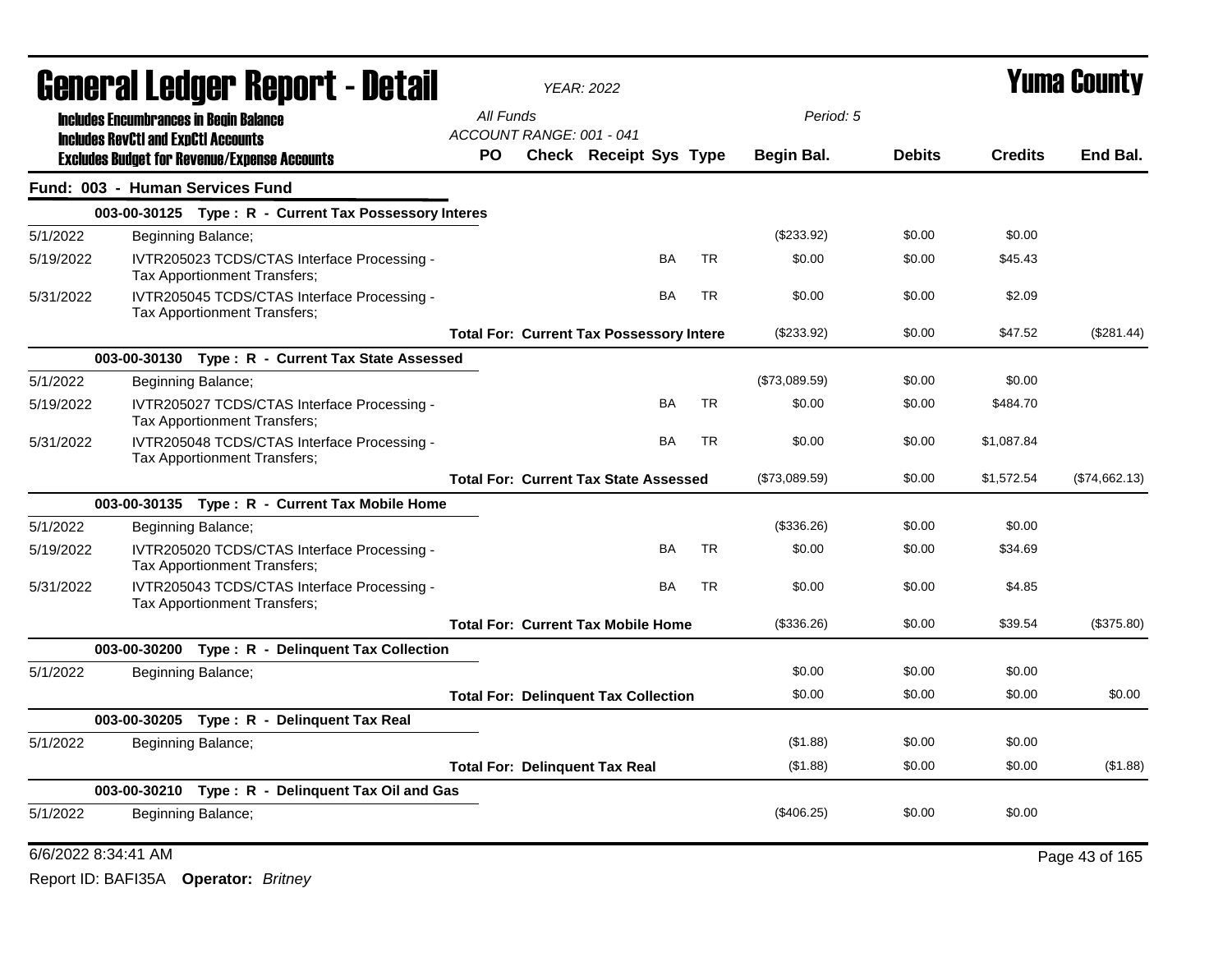|           | General Ledger Report - Detail             |                                                                             |           | <b>YEAR: 2022</b>                  |                                                |           |            |               | Yuma County    |              |
|-----------|--------------------------------------------|-----------------------------------------------------------------------------|-----------|------------------------------------|------------------------------------------------|-----------|------------|---------------|----------------|--------------|
|           |                                            | <b>Includes Encumbrances in Begin Balance</b>                               | All Funds |                                    |                                                |           | Period: 5  |               |                |              |
|           | <b>Includes RevCtI and ExpCtI Accounts</b> |                                                                             |           | ACCOUNT RANGE: 001 - 041           |                                                |           |            |               |                |              |
|           |                                            | <b>Excludes Budget for Revenue/Expense Accounts</b>                         | PO.       |                                    | Check Receipt Sys Type                         |           | Begin Bal. | <b>Debits</b> | <b>Credits</b> | End Bal.     |
|           |                                            | Fund: 003 - Human Services Fund                                             |           |                                    |                                                |           |            |               |                |              |
|           |                                            | 003-00-30210 Type: R - Delinquent Tax Oil and Gas                           |           |                                    |                                                |           |            |               |                |              |
|           |                                            |                                                                             |           |                                    | <b>Total For: Delinquent Tax Oil and Gas</b>   |           | (\$406.25) | \$0.00        | \$0.00         | $(\$406.25)$ |
|           |                                            | 003-00-30215 Type: R - Delinquent Tax Mineral                               |           |                                    |                                                |           |            |               |                |              |
| 5/1/2022  |                                            | Beginning Balance;                                                          |           |                                    |                                                |           | \$0.00     | \$0.00        | \$0.00         |              |
|           |                                            |                                                                             |           |                                    | <b>Total For: Delinquent Tax Mineral</b>       |           | \$0.00     | \$0.00        | \$0.00         | \$0.00       |
|           |                                            | 003-00-30220 Type: R - Delinquent Tax Personal Proper                       |           |                                    |                                                |           |            |               |                |              |
| 5/1/2022  |                                            | Beginning Balance;                                                          |           |                                    |                                                |           | \$0.00     | \$0.00        | \$0.00         |              |
|           |                                            |                                                                             |           |                                    | <b>Total For: Delinquent Tax Personal Prop</b> |           | \$0.00     | \$0.00        | \$0.00         | \$0.00       |
|           |                                            | 003-00-30225 Type: R - Delinquent Tax Possessory Rate                       |           |                                    |                                                |           |            |               |                |              |
| 5/1/2022  |                                            | Beginning Balance;                                                          |           |                                    |                                                |           | \$0.00     | \$0.00        | \$0.00         |              |
|           |                                            |                                                                             |           |                                    | <b>Total For: Delinquent Tax Possessory Ra</b> |           | \$0.00     | \$0.00        | \$0.00         | \$0.00       |
|           |                                            | 003-00-30230 Type: R - Delinquent Tax State Assesed                         |           |                                    |                                                |           |            |               |                |              |
| 5/1/2022  |                                            | Beginning Balance;                                                          |           |                                    |                                                |           | \$0.00     | \$0.00        | \$0.00         |              |
|           |                                            |                                                                             |           |                                    | <b>Total For: Delinguent Tax State Assesed</b> |           | \$0.00     | \$0.00        | \$0.00         | \$0.00       |
|           |                                            | 003-00-30235 Type: R - Delinguent Tax Mobile Home                           |           |                                    |                                                |           |            |               |                |              |
| 5/1/2022  |                                            | Beginning Balance;                                                          |           |                                    |                                                |           | (\$1.18)   | \$0.00        | \$0.00         |              |
|           |                                            |                                                                             |           |                                    | <b>Total For: Delinquent Tax Mobile Home</b>   |           | (\$1.18)   | \$0.00        | \$0.00         | (\$1.18)     |
|           |                                            | 003-00-30240 Type: R - Deling Tax Special Assessment                        |           |                                    |                                                |           |            |               |                |              |
| 5/1/2022  |                                            | Beginning Balance;                                                          |           |                                    |                                                |           | \$0.00     | \$0.00        | \$0.00         |              |
|           |                                            |                                                                             |           |                                    | <b>Total For: Deling Tax Special Assessme</b>  |           | \$0.00     | \$0.00        | \$0.00         | \$0.00       |
|           |                                            | 003-00-30300 Type: R - Current Interest                                     |           |                                    |                                                |           |            |               |                |              |
| 5/1/2022  |                                            | Beginning Balance;                                                          |           |                                    |                                                |           | (\$1.79)   | \$0.00        | \$0.00         |              |
| 5/19/2022 |                                            | IVTR205019 TCDS/CTAS Interface Processing -<br>Tax Apportionment Transfers; |           |                                    | <b>BA</b>                                      | <b>TR</b> | \$0.00     | \$0.00        | \$26.49        |              |
| 5/31/2022 |                                            | IVTR205042 TCDS/CTAS Interface Processing -<br>Tax Apportionment Transfers; |           |                                    | <b>BA</b>                                      | <b>TR</b> | \$0.00     | \$0.00        | \$5.34         |              |
|           |                                            |                                                                             |           | <b>Total For: Current Interest</b> |                                                |           | (\$1.79)   | \$0.00        | \$31.83        | (\$33.62)    |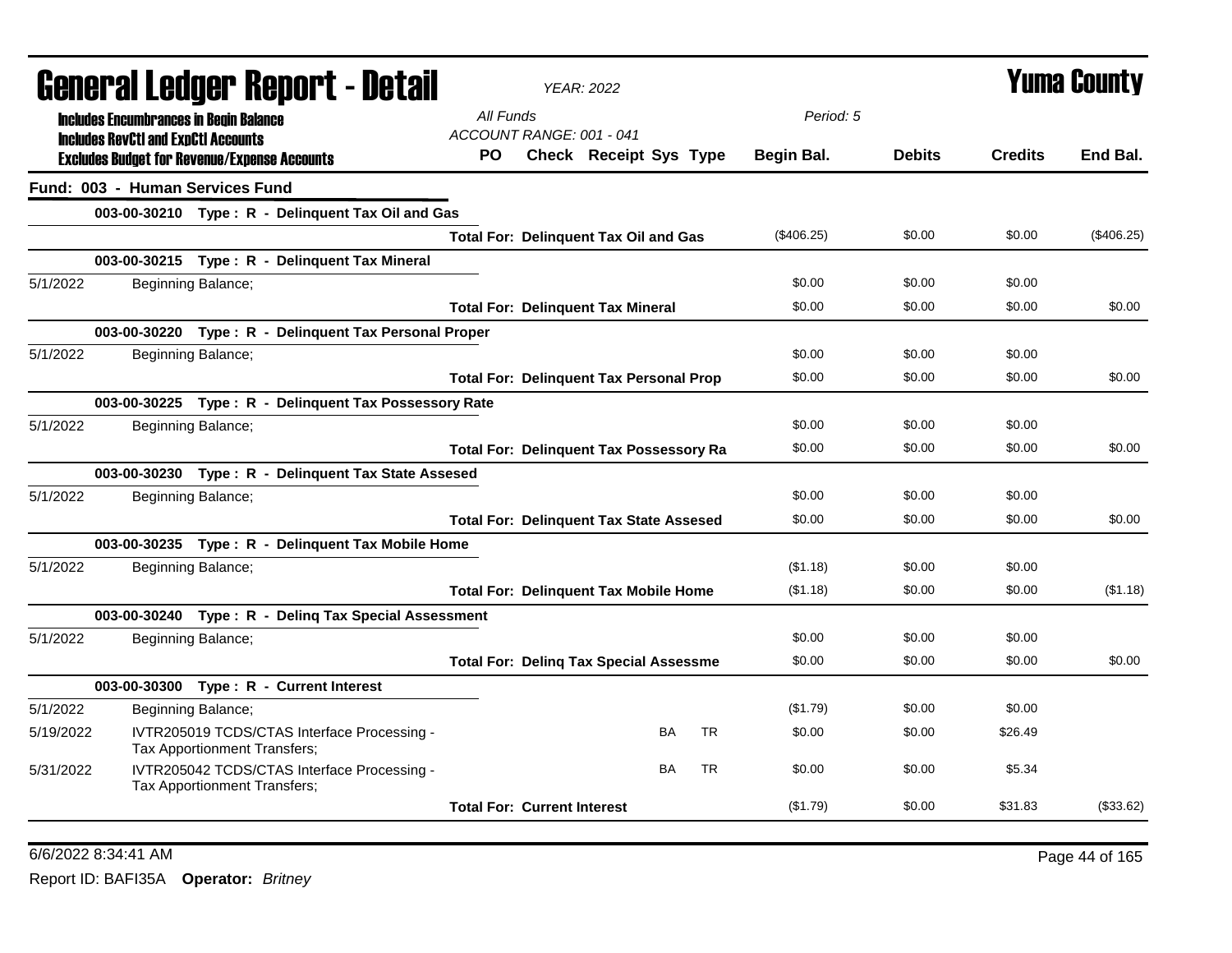| <b>General Ledger Report - Detail</b> |                                               |                                                                                                        |                                   | <b>YEAR: 2022</b>                                |           |           |              | <b>Yuma County</b> |                |                |
|---------------------------------------|-----------------------------------------------|--------------------------------------------------------------------------------------------------------|-----------------------------------|--------------------------------------------------|-----------|-----------|--------------|--------------------|----------------|----------------|
|                                       | <b>Includes Encumbrances in Begin Balance</b> |                                                                                                        | All Funds                         |                                                  |           |           | Period: 5    |                    |                |                |
|                                       | <b>Includes RevCtI and ExpCtI Accounts</b>    |                                                                                                        | ACCOUNT RANGE: 001 - 041          |                                                  |           |           |              |                    |                |                |
|                                       |                                               | <b>Excludes Budget for Revenue/Expense Accounts</b>                                                    | <b>PO</b>                         | <b>Check Receipt Sys Type</b>                    |           |           | Begin Bal.   | <b>Debits</b>      | <b>Credits</b> | End Bal.       |
|                                       |                                               | Fund: 003 - Human Services Fund                                                                        |                                   |                                                  |           |           |              |                    |                |                |
|                                       |                                               | 003-00-30375 Type: R - Refund Interest                                                                 |                                   |                                                  |           |           |              |                    |                |                |
| 5/1/2022                              |                                               | Beginning Balance;                                                                                     |                                   |                                                  |           |           | \$0.00       | \$0.00             | \$0.00         |                |
|                                       |                                               |                                                                                                        | <b>Total For: Refund Interest</b> |                                                  |           |           | \$0.00       | \$0.00             | \$0.00         | \$0.00         |
|                                       |                                               | 003-00-30400 Type: R - Delinquent Interest Collection                                                  |                                   |                                                  |           |           |              |                    |                |                |
| 5/1/2022                              |                                               | Beginning Balance;                                                                                     |                                   |                                                  |           |           | (\$34.01)    | \$0.00             | \$0.00         |                |
|                                       |                                               |                                                                                                        |                                   | <b>Total For: Delinguent Interest Collection</b> |           |           | (\$34.01)    | \$0.00             | \$0.00         | (\$34.01)      |
|                                       |                                               | 003-00-30500 Type: R - Miscellaneous Collections                                                       |                                   |                                                  |           |           |              |                    |                |                |
| 5/1/2022                              |                                               | Beginning Balance;                                                                                     |                                   |                                                  |           |           | $(\$416.66)$ | \$0.00             | \$0.00         |                |
|                                       |                                               |                                                                                                        |                                   | <b>Total For: Miscellaneous Collections</b>      |           |           | (\$416.66)   | \$0.00             | \$0.00         | (\$416.66)     |
|                                       |                                               | 003-00-31305 Type: R - Wildlife Impact Assistance                                                      |                                   |                                                  |           |           |              |                    |                |                |
| 5/1/2022                              |                                               | Beginning Balance;                                                                                     |                                   |                                                  |           |           | \$0.00       | \$0.00             | \$0.00         |                |
| 5/23/2022                             | DIST 44,45,344                                | IVRE22517 STATE OF COLORADO - RE:<br>WILDLIFE IMPACT ASSISTANCE; 2022 PILT                             | None                              | 26284                                            | <b>RE</b> | <b>RV</b> | \$0.00       | \$0.00             | \$7.30         |                |
| 5/23/2022                             | DIST 44,45,344                                | IVRE22517 STATE OF COLORADO - RE:<br>WILDLIFE IMPACT ASSISTANCE; 2022 PILT                             | None                              | 26284                                            | <b>RE</b> | <b>RV</b> | \$0.00       | \$0.00             | \$83.14        |                |
| 5/23/2022                             | DIST 44,45,344                                | IVRE22517 STATE OF COLORADO - RE;<br>WILDLIFE IMPACT ASSISTANCE; 2022 PILT                             | None                              | 26284                                            | <b>RE</b> | <b>RV</b> | \$0.00       | \$0.00             | \$21.94        |                |
|                                       |                                               |                                                                                                        |                                   | <b>Total For: Wildlife Impact Assistance</b>     |           |           | \$0.00       | \$0.00             | \$112.38       | (\$112.38)     |
|                                       |                                               | 003-00-31310 Type: R - DOI-PILT PAYMENT                                                                |                                   |                                                  |           |           |              |                    |                |                |
| 5/1/2022                              |                                               | Beginning Balance;                                                                                     |                                   |                                                  |           |           | \$0.00       | \$0.00             | \$0.00         |                |
|                                       |                                               |                                                                                                        |                                   | <b>Total For: DOI-PILT PAYMENT</b>               |           |           | \$0.00       | \$0.00             | \$0.00         | \$0.00         |
|                                       |                                               | 003-00-32100 Type: R - Transfers In                                                                    |                                   |                                                  |           |           |              |                    |                |                |
| 5/1/2022                              |                                               | Beginning Balance;                                                                                     |                                   |                                                  |           |           | \$0.00       | \$0.00             | \$0.00         |                |
| 5/23/2022                             |                                               | <b>IVRE22517 HERITAGE LIQUIDATING TRUST -</b><br>RE; PARCEL #C000384; PYMT ON<br><b>BANKRUPCY ACCT</b> | None                              | 26286 RE                                         |           | <b>RV</b> | \$0.00       | \$0.00             | \$0.62         |                |
|                                       |                                               |                                                                                                        | <b>Total For: Transfers In</b>    |                                                  |           |           | \$0.00       | \$0.00             | \$0.62         | (\$0.62)       |
|                                       | 6/6/2022 8:34:41 AM                           |                                                                                                        |                                   |                                                  |           |           |              |                    |                | Page 45 of 165 |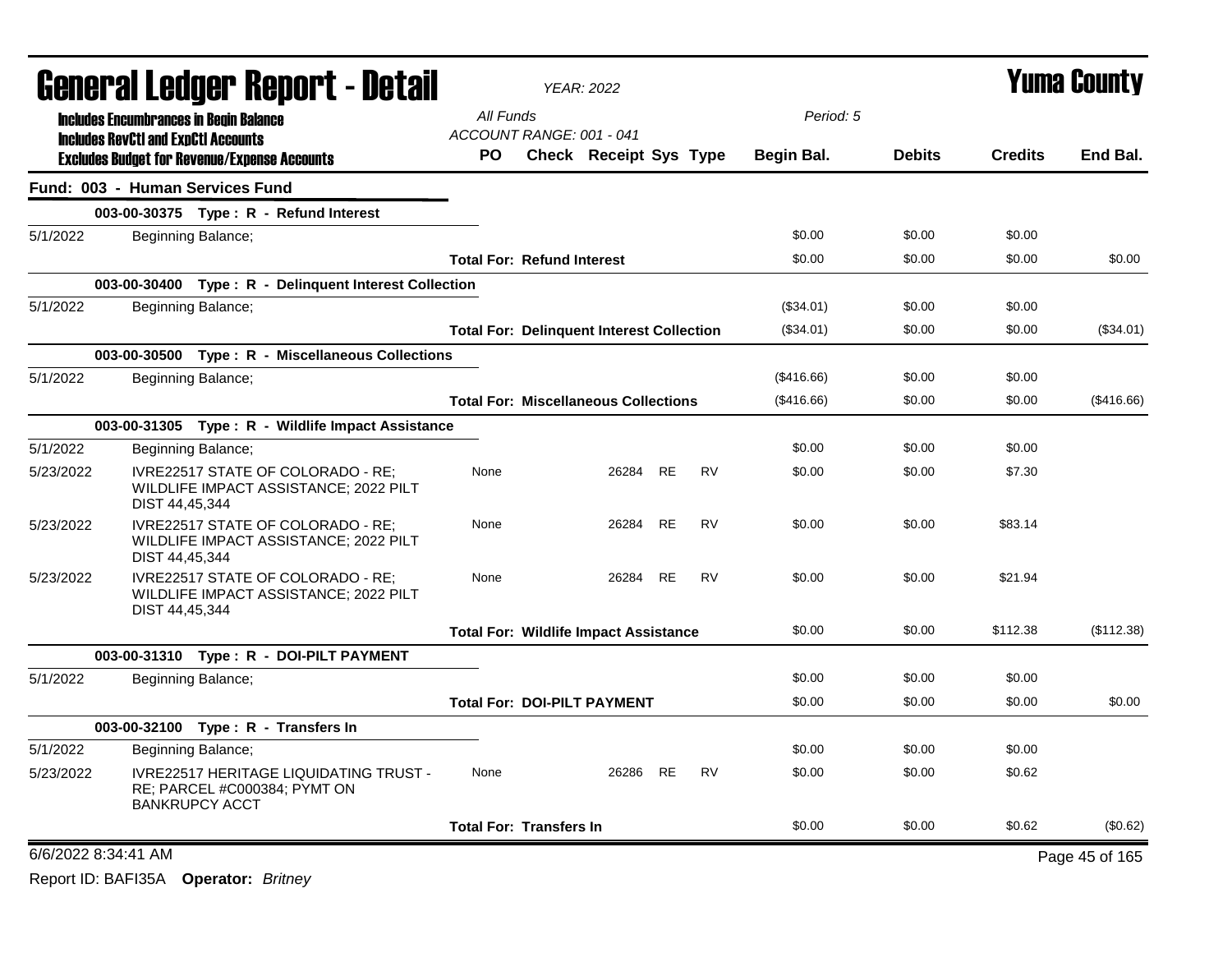| General Ledger Report - Detail |                                                                                             | <b>YEAR: 2022</b>                     |                                         |           |           |                | <b>Yuma County</b> |                |                |
|--------------------------------|---------------------------------------------------------------------------------------------|---------------------------------------|-----------------------------------------|-----------|-----------|----------------|--------------------|----------------|----------------|
|                                | <b>Includes Encumbrances in Begin Balance</b><br><b>Includes RevCtI and ExpCtI Accounts</b> | All Funds<br>ACCOUNT RANGE: 001 - 041 |                                         |           |           | Period: 5      |                    |                |                |
|                                | <b>Excludes Budget for Revenue/Expense Accounts</b>                                         | PO.                                   | Check Receipt Sys Type                  |           |           | Begin Bal.     | <b>Debits</b>      | <b>Credits</b> | End Bal.       |
|                                | Fund: 003 - Human Services Fund                                                             |                                       |                                         |           |           |                |                    |                |                |
|                                | 003-00-33000 Type: R - Auto Tax B Collection                                                |                                       |                                         |           |           |                |                    |                |                |
| 5/1/2022                       | Beginning Balance;                                                                          |                                       |                                         |           |           | \$0.00         | \$0.00             | \$0.00         |                |
|                                |                                                                                             |                                       | <b>Total For: Auto Tax B Collection</b> |           |           | \$0.00         | \$0.00             | \$0.00         | \$0.00         |
|                                | 003-00-33100 Type: R - Auto Tax A & F Collection                                            |                                       |                                         |           |           |                |                    |                |                |
| 5/1/2022                       | Beginning Balance;                                                                          |                                       |                                         |           |           | \$0.00         | \$0.00             | \$0.00         |                |
|                                |                                                                                             |                                       | Total For: Auto Tax A & F Collection    |           |           | \$0.00         | \$0.00             | \$0.00         | \$0.00         |
|                                | 003-00-34300 Type: R - State Remitted                                                       |                                       |                                         |           |           |                |                    |                |                |
| 5/1/2022                       | Beginning Balance;                                                                          |                                       |                                         |           |           | (\$293,536.74) | \$0.00             | \$0.00         |                |
| 5/3/2022                       | IVRE2252 STATE OF COLO - RE; DHS COST<br>ALLOCATION;                                        | None                                  | 26086                                   | RE        | RV        | \$0.00         | \$0.00             | \$10,162.73    |                |
| 5/23/2022                      | IVRE22517 STATE OF COLORADO - RE; DHS<br><b>STATE REMITTED:</b>                             | None                                  | 26281                                   | <b>RE</b> | <b>RV</b> | \$0.00         | \$0.00             | \$75,729.61    |                |
|                                |                                                                                             | <b>Total For: State Remitted</b>      |                                         |           |           | (\$293,536.74) | \$0.00             | \$85,892.34    | (\$379,429.08) |
|                                | 003-00-34400 Type: R - Refunds                                                              |                                       |                                         |           |           |                |                    |                |                |
| 5/1/2022                       | Beginning Balance;                                                                          |                                       |                                         |           |           | (\$15,632.87)  | \$0.00             | \$0.00         |                |
|                                |                                                                                             | <b>Total For: Refunds</b>             |                                         |           |           | (\$15,632.87)  | \$0.00             | \$0.00         | (\$15,632.87)  |
|                                | 003-00-49000 Type: X - Warrants Paid                                                        |                                       |                                         |           |           |                |                    |                |                |
| 5/1/2022                       | Beginning Balance;                                                                          |                                       |                                         |           |           | \$387,263.61   | \$0.00             | \$0.00         |                |
| 5/5/2022                       | IVMD205005 - MD:ACCOUNTS PAYABLE PER<br>FINANCE:                                            |                                       |                                         | BA        | <b>MD</b> | \$0.00         | \$36,750.13        | \$0.00         |                |
| 5/5/2022                       | IVMD205005 - MD:PAYROLL PER FINANCE<br>5.5.2022                                             |                                       |                                         | BA        | <b>MD</b> | \$0.00         | \$39,081.72        | \$0.00         |                |
| 5/16/2022                      | IVMD205008 - MD:DHS ACCOUNTS PAYABLE<br>PER FINANCE;                                        |                                       |                                         | BA        | MD        | \$0.00         | \$8,672.68         | \$0.00         |                |
| 5/20/2022                      | IVMD205012 - MD:ACCOUNTS PAYABLE PER<br><b>FINANCE 5.20.22:</b>                             |                                       |                                         | <b>BA</b> | <b>MD</b> | \$0.00         | \$4,839.54         | \$0.00         |                |
| 5/26/2022                      | IVMD205015 - MD:ACCOUNTS PAYABLE PER<br><b>FINANCE 5.26.22;</b>                             |                                       |                                         | BA        | MD        | \$0.00         | \$434.78           | \$0.00         |                |
|                                |                                                                                             | <b>Total For: Warrants Paid</b>       |                                         |           |           | \$387,263.61   | \$89,778.85        | \$0.00         | \$477,042.46   |
|                                | 003-00-49300 Type: X - Bank Fee & Charges                                                   |                                       |                                         |           |           |                |                    |                |                |

6/6/2022 8:34:41 AM Page 46 of 165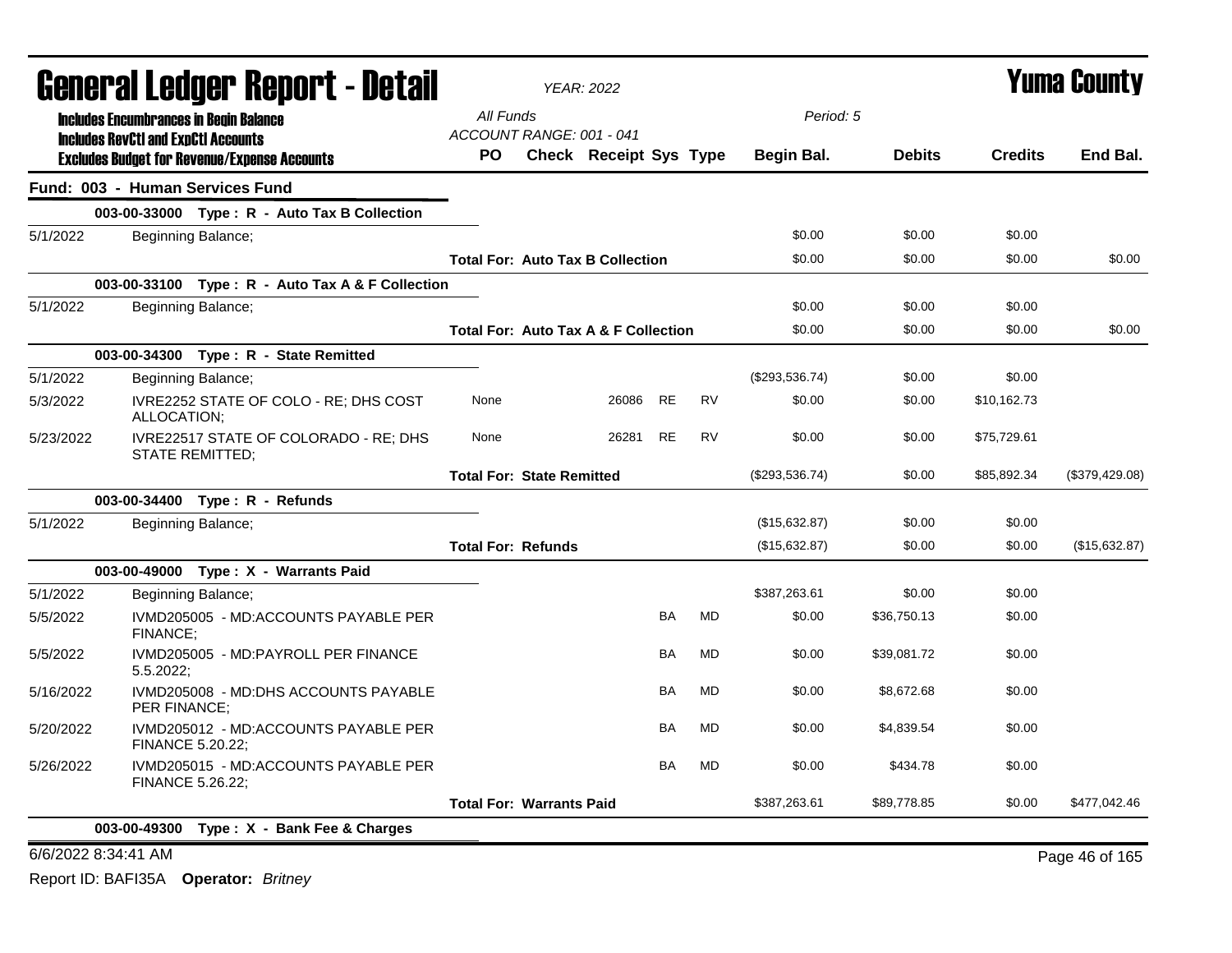|          | <b>General Ledger Report - Detail</b>                                                       |     |                                          | <b>YEAR: 2022</b>           |    |           |                |                                  | <b>Yuma County</b> |                |
|----------|---------------------------------------------------------------------------------------------|-----|------------------------------------------|-----------------------------|----|-----------|----------------|----------------------------------|--------------------|----------------|
|          | <b>Includes Encumbrances in Begin Balance</b><br><b>Includes RevCtI and ExpCtI Accounts</b> |     | All Funds<br>ACCOUNT RANGE: 001 - 041    |                             |    |           | Period: 5      |                                  |                    |                |
|          | <b>Excludes Budget for Revenue/Expense Accounts</b>                                         | PO. |                                          | Check Receipt Sys Type      |    |           | Begin Bal.     | <b>Debits</b>                    | <b>Credits</b>     | End Bal.       |
|          | Fund: 003 - Human Services Fund                                                             |     |                                          |                             |    |           |                |                                  |                    |                |
|          | Type: X - Bank Fee & Charges<br>003-00-49300                                                |     |                                          |                             |    |           |                |                                  |                    |                |
| 5/1/2022 | Beginning Balance;                                                                          |     |                                          |                             |    |           | \$102.30       | \$0.00                           | \$0.00             |                |
| 5/5/2022 | IVMD205005 - MD:PAYROLL PER FINANCE<br>$5.5.2022$ ;                                         |     |                                          |                             | BA | <b>MD</b> | \$0.00         | \$34.50                          | \$0.00             |                |
|          |                                                                                             |     | <b>Total For: Bank Fee &amp; Charges</b> |                             |    |           | \$102.30       | \$34.50                          | \$0.00             | \$136.80       |
|          | Type: X - Transfer Out<br>003-00-49401                                                      |     |                                          |                             |    |           |                |                                  |                    |                |
| 5/1/2022 | Beginning Balance;                                                                          |     |                                          |                             |    |           | \$0.00         | \$0.00                           | \$0.00             |                |
|          |                                                                                             |     | <b>Total For: Transfer Out</b>           |                             |    |           | \$0.00         | \$0.00                           | \$0.00             | \$0.00         |
|          |                                                                                             |     | Fund: 003 - Human Services Fund          | Totals :                    |    |           | (\$137,695.13) | \$287,180.36                     | \$304,920.67       | (\$155,435.44) |
|          | <b>Total Fund Revenues:</b>                                                                 |     | \$107,553,66                             | <b>Total Fund Expenses:</b> |    |           | \$89,813.35    | <b>Net Revenue Over Expense:</b> |                    | \$17,740.31    |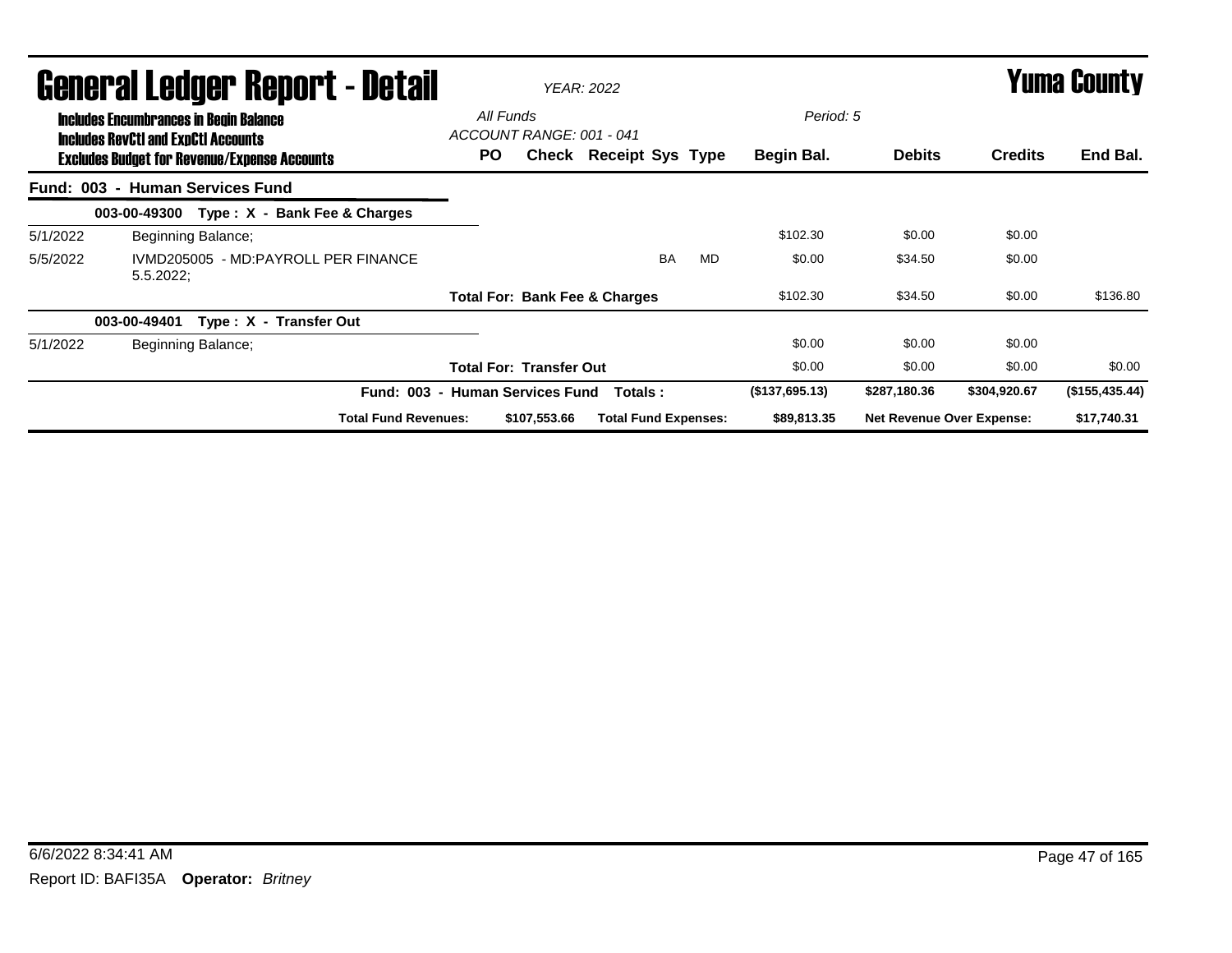| General Ledger Report - Detail |                                                                                                        |           |                          | <b>YEAR: 2022</b>      |           |           |              |               | Yuma Countv    |          |
|--------------------------------|--------------------------------------------------------------------------------------------------------|-----------|--------------------------|------------------------|-----------|-----------|--------------|---------------|----------------|----------|
|                                | <b>Includes Encumbrances in Begin Balance</b>                                                          | All Funds | ACCOUNT RANGE: 001 - 041 |                        |           |           | Period: 5    |               |                |          |
|                                | <b>Includes RevCtI and ExpCtI Accounts</b><br><b>Excludes Budget for Revenue/Expense Accounts</b>      | PO        |                          | Check Receipt Sys Type |           |           | Begin Bal.   | <b>Debits</b> | <b>Credits</b> | End Bal. |
|                                | Fund: 004 - Self-Insurance Fund                                                                        |           |                          |                        |           |           |              |               |                |          |
|                                | 004-00-10000 Type: A - Cash Account                                                                    |           |                          |                        |           |           |              |               |                |          |
| 5/1/2022                       | Beginning Balance;                                                                                     |           |                          |                        |           |           | \$598,980.02 | \$0.00        | \$0.00         |          |
| 5/4/2022                       | IVTR205001 TCDS/CTAS Interface Processing -<br>Cash Transaction;                                       |           |                          |                        | <b>BA</b> | CD        | \$0.00       | \$340.87      | \$0.00         |          |
| 5/19/2022                      | IVTR205019 TCDS/CTAS Interface Processing -<br>Cash Transaction;                                       |           |                          |                        | BA        | CD        | \$0.00       | \$13.25       | \$0.00         |          |
| 5/19/2022                      | IVTR205020 TCDS/CTAS Interface Processing -<br>Cash Transaction;                                       |           |                          |                        | BA        | CD        | \$0.00       | \$17.38       | \$0.00         |          |
| 5/19/2022                      | IVTR205021 TCDS/CTAS Interface Processing -<br>Cash Transaction;                                       |           |                          |                        | BA        | CD.       | \$0.00       | \$63.11       | \$0.00         |          |
| 5/19/2022                      | IVTR205022 TCDS/CTAS Interface Processing -<br>Cash Transaction;                                       |           |                          |                        | BA        | CD        | \$0.00       | \$267.26      | \$0.00         |          |
| 5/19/2022                      | IVTR205023 TCDS/CTAS Interface Processing -<br>Cash Transaction;                                       |           |                          |                        | BA        | CD        | \$0.00       | \$22.72       | \$0.00         |          |
| 5/19/2022                      | IVTR205024 TCDS/CTAS Interface Processing -<br>Cash Transaction;                                       |           |                          |                        | BA        | CD        | \$0.00       | \$742.93      | \$0.00         |          |
| 5/19/2022                      | IVTR205026 TCDS/CTAS Interface Processing -<br>Cash Transaction:                                       |           |                          |                        | BA        | CD        | \$0.00       | \$7,955.98    | \$0.00         |          |
| 5/19/2022                      | IVTR205027 TCDS/CTAS Interface Processing -<br>Cash Transaction;                                       |           |                          |                        | BA        | CD        | \$0.00       | \$242.50      | \$0.00         |          |
| 5/19/2022                      | IVTR205028 TCDS/CTAS Interface Processing -<br>Cash Transaction;                                       |           |                          |                        | <b>BA</b> | CD        | \$0.00       | \$0.00        | \$279.76       |          |
| 5/23/2022                      | IVRE22517 STATE OF COLORADO - RE;<br>WILDLIFE IMPACT ASSISTANCE; 2022 PILT<br>DIST 44,45,344           | None      |                          | 26284                  | <b>RE</b> | <b>RV</b> | \$0.00       | \$56.19       | \$0.00         |          |
| 5/23/2022                      | <b>IVRE22517 HERITAGE LIQUIDATING TRUST -</b><br>RE; PARCEL #C000384; PYMT ON<br><b>BANKRUPCY ACCT</b> | None      |                          | 26286                  | <b>RE</b> | <b>RV</b> | \$0.00       | \$0.39        | \$0.00         |          |
| 5/31/2022                      | IVTR205042 TCDS/CTAS Interface Processing -<br>Cash Transaction;                                       |           |                          |                        | <b>BA</b> | CD        | \$0.00       | \$2.67        | \$0.00         |          |
| 5/31/2022                      | IVTR205043 TCDS/CTAS Interface Processing -<br>Cash Transaction;                                       |           |                          |                        | BA        | CD        | \$0.00       | \$2.42        | \$0.00         |          |
| 5/31/2022                      | IVTR205044 TCDS/CTAS Interface Processing -<br>Cash Transaction:                                       |           |                          |                        | BA        | CD        | \$0.00       | \$7.33        | \$0.00         |          |

6/6/2022 8:34:41 AM Page 48 of 165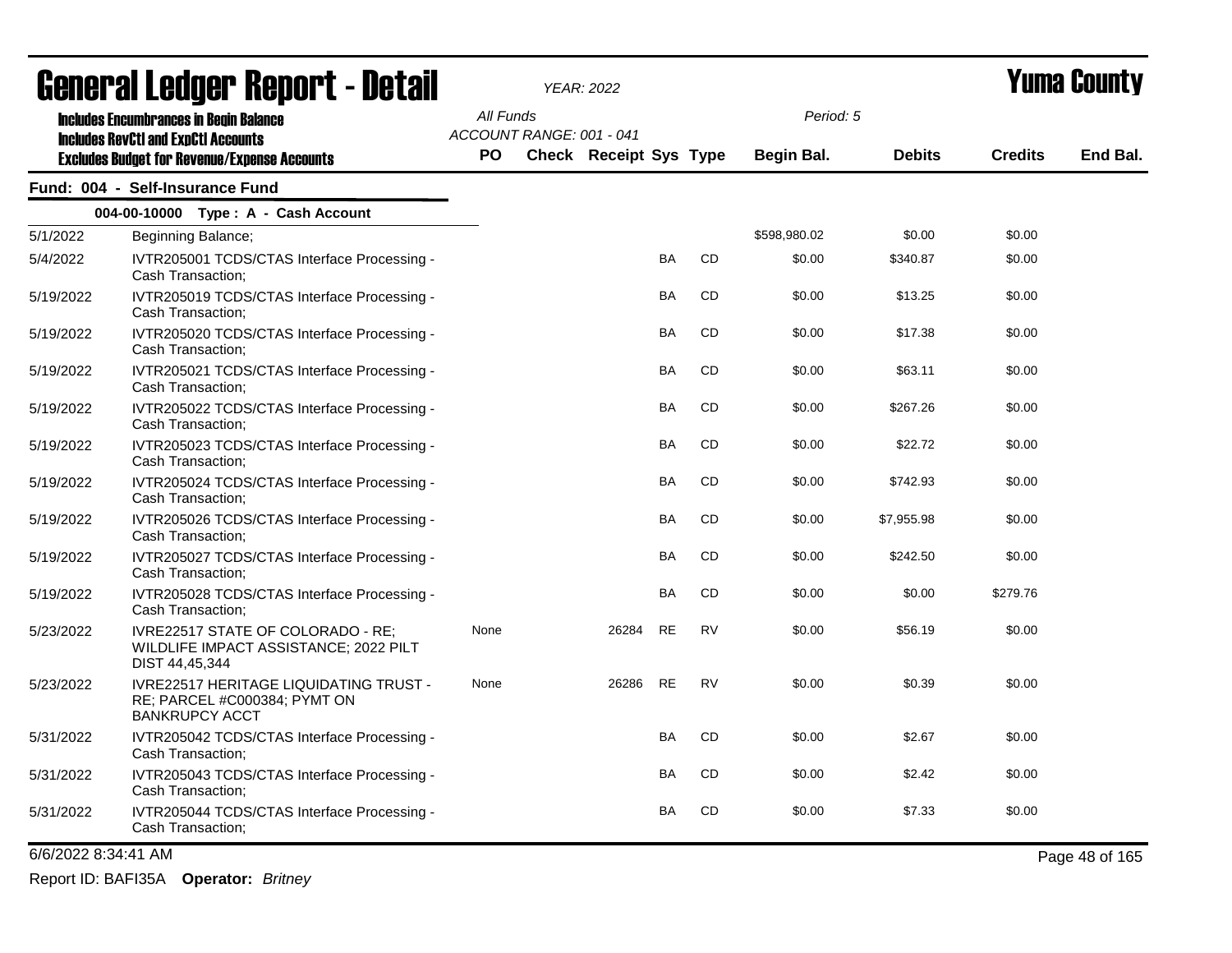|           | <b>General Ledger Report - Detail</b>                                                             |                                       |                                | <b>YEAR: 2022</b>      |           |           |                | <b>Yuma County</b> |                |              |  |
|-----------|---------------------------------------------------------------------------------------------------|---------------------------------------|--------------------------------|------------------------|-----------|-----------|----------------|--------------------|----------------|--------------|--|
|           | <b>Includes Encumbrances in Begin Balance</b>                                                     | All Funds                             |                                |                        |           |           | Period: 5      |                    |                |              |  |
|           | <b>Includes RevCtI and ExpCtI Accounts</b><br><b>Excludes Budget for Revenue/Expense Accounts</b> | ACCOUNT RANGE: 001 - 041<br><b>PO</b> |                                | Check Receipt Sys Type |           |           | Begin Bal.     | <b>Debits</b>      | <b>Credits</b> | End Bal.     |  |
|           | Fund: 004 - Self-Insurance Fund                                                                   |                                       |                                |                        |           |           |                |                    |                |              |  |
|           | 004-00-10000 Type: A - Cash Account                                                               |                                       |                                |                        |           |           |                |                    |                |              |  |
| 5/31/2022 | IVTR205045 TCDS/CTAS Interface Processing -<br>Cash Transaction;                                  |                                       |                                |                        | BA        | CD        | \$0.00         | \$1.04             | \$0.00         |              |  |
| 5/31/2022 | IVTR205047 TCDS/CTAS Interface Processing -<br>Cash Transaction;                                  |                                       |                                |                        | BA        | CD        | \$0.00         | \$540.46           | \$0.00         |              |  |
| 5/31/2022 | IVTR205048 TCDS/CTAS Interface Processing -<br>Cash Transaction;                                  |                                       |                                |                        | BA        | CD        | \$0.00         | \$544.01           | \$0.00         |              |  |
| 5/31/2022 | IVTR205049 TCDS/CTAS Interface Processing -<br>Cash Transaction;                                  |                                       |                                |                        | BA        | CD        | \$0.00         | \$0.00             | \$32.92        |              |  |
|           |                                                                                                   |                                       | <b>Total For: Cash Account</b> |                        |           |           | \$598,980.02   | \$10,820.51        | \$312.68       | \$609,487.85 |  |
|           | 004-00-20000<br>Type : L - Accounts Payable                                                       |                                       |                                |                        |           |           |                |                    |                |              |  |
| 5/1/2022  | Beginning Balance;                                                                                |                                       |                                |                        |           |           | \$0.00         | \$0.00             | \$0.00         |              |  |
|           |                                                                                                   | <b>Total For: Accounts Payable</b>    |                                |                        |           |           | \$0.00         | \$0.00             | \$0.00         | \$0.00       |  |
|           | 004-00-20010 Type: L - Revenue Control                                                            |                                       |                                |                        |           |           |                |                    |                |              |  |
| 5/1/2022  | Beginning Balance;                                                                                |                                       |                                |                        |           |           | (\$118,735.30) | \$0.00             | \$0.00         |              |  |
| 5/4/2022  | IVTR205001 - Auto post transaction;                                                               |                                       |                                |                        | BA        | CP        | \$0.00         | \$0.00             | \$340.87       |              |  |
| 5/19/2022 | IVTR205019 - Auto post transaction;                                                               |                                       |                                |                        | BA        | CP        | \$0.00         | \$0.00             | \$13.25        |              |  |
| 5/19/2022 | IVTR205020 - Auto post transaction;                                                               |                                       |                                |                        | BA        | CP        | \$0.00         | \$0.00             | \$17.38        |              |  |
| 5/19/2022 | IVTR205021 - Auto post transaction;                                                               |                                       |                                |                        | BA        | <b>CP</b> | \$0.00         | \$0.00             | \$63.11        |              |  |
| 5/19/2022 | IVTR205022 - Auto post transaction;                                                               |                                       |                                |                        | BA        | <b>CP</b> | \$0.00         | \$0.00             | \$267.26       |              |  |
| 5/19/2022 | IVTR205023 - Auto post transaction;                                                               |                                       |                                |                        | BA        | CP        | \$0.00         | \$0.00             | \$22.72        |              |  |
| 5/19/2022 | IVTR205024 - Auto post transaction;                                                               |                                       |                                |                        | BA        | <b>CP</b> | \$0.00         | \$0.00             | \$742.93       |              |  |
| 5/19/2022 | IVTR205026 - Auto post transaction;                                                               |                                       |                                |                        | BA        | <b>CP</b> | \$0.00         | \$0.00             | \$7,955.98     |              |  |
| 5/19/2022 | IVTR205027 - Auto post transaction;                                                               |                                       |                                |                        | BA        | CP        | \$0.00         | \$0.00             | \$242.50       |              |  |
| 5/23/2022 | IVRE22517 - Auto post transaction;                                                                |                                       |                                |                        | <b>BA</b> | CP        | \$0.00         | \$0.00             | \$56.58        |              |  |
| 5/31/2022 | IVTR205042 - Auto post transaction;                                                               |                                       |                                |                        | <b>BA</b> | CP        | \$0.00         | \$0.00             | \$2.67         |              |  |
| 5/31/2022 | IVTR205043 - Auto post transaction;                                                               |                                       |                                |                        | BA        | <b>CP</b> | \$0.00         | \$0.00             | \$2.42         |              |  |
| 5/31/2022 | IVTR205044 - Auto post transaction;                                                               |                                       |                                |                        | BA        | CP        | \$0.00         | \$0.00             | \$7.33         |              |  |

6/6/2022 8:34:41 AM Page 49 of 165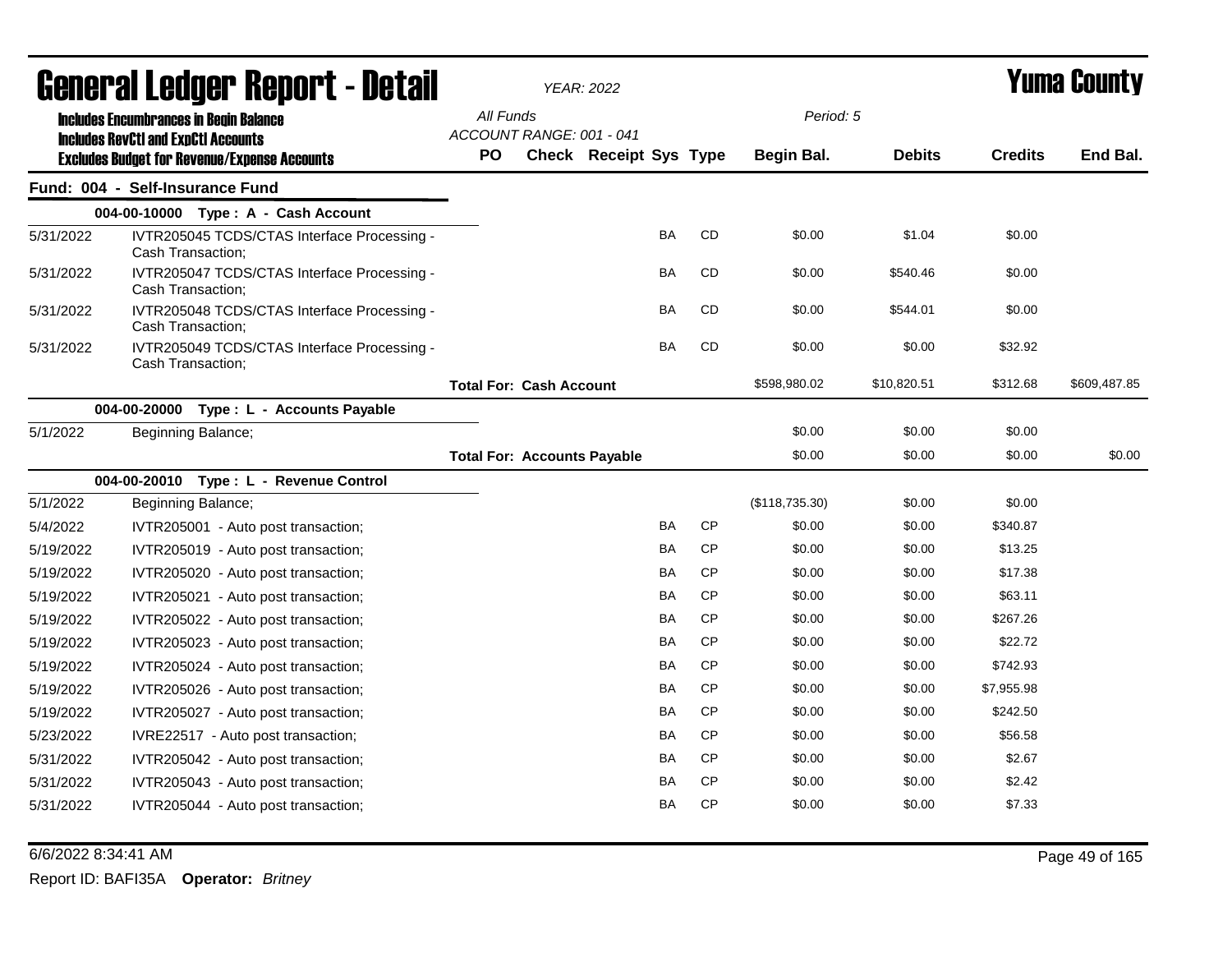|           | General Ledger Report - Detail                                                              |                                           | <b>YEAR: 2022</b>      |           |           | Yuma Countv      |               |                |                |
|-----------|---------------------------------------------------------------------------------------------|-------------------------------------------|------------------------|-----------|-----------|------------------|---------------|----------------|----------------|
|           | <b>Includes Encumbrances in Begin Balance</b><br><b>Includes RevCtI and ExpCtI Accounts</b> | All Funds<br>ACCOUNT RANGE: 001 - 041     |                        |           |           | Period: 5        |               |                |                |
|           | <b>Excludes Budget for Revenue/Expense Accounts</b>                                         | PO.                                       | Check Receipt Sys Type |           |           | Begin Bal.       | <b>Debits</b> | <b>Credits</b> | End Bal.       |
|           | Fund: 004 - Self-Insurance Fund                                                             |                                           |                        |           |           |                  |               |                |                |
|           | 004-00-20010 Type: L - Revenue Control                                                      |                                           |                        |           |           |                  |               |                |                |
| 5/31/2022 | IVTR205045 - Auto post transaction;                                                         |                                           |                        | BA        | <b>CP</b> | \$0.00           | \$0.00        | \$1.04         |                |
| 5/31/2022 | IVTR205047 - Auto post transaction;                                                         |                                           |                        | BA        | <b>CP</b> | \$0.00           | \$0.00        | \$540.46       |                |
| 5/31/2022 | IVTR205048 - Auto post transaction;                                                         |                                           |                        | BA        | <b>CP</b> | \$0.00           | \$0.00        | \$544.01       |                |
|           |                                                                                             | <b>Total For: Revenue Control</b>         |                        |           |           | (\$118,735.30)   | \$0.00        | \$10,820.51    | (\$129,555.81) |
|           | 004-00-20020 Type: L - Expense Control                                                      |                                           |                        |           |           |                  |               |                |                |
| 5/1/2022  | Beginning Balance;                                                                          |                                           |                        |           |           | \$322,158.14     | \$0.00        | \$0.00         |                |
| 5/19/2022 | IVTR205028 - Auto post transaction;                                                         |                                           |                        | BA        | <b>CP</b> | \$0.00           | \$279.76      | \$0.00         |                |
| 5/31/2022 | IVTR205049 - Auto post transaction;                                                         |                                           |                        | BA        | <b>CP</b> | \$0.00           | \$32.92       | \$0.00         |                |
|           |                                                                                             | <b>Total For: Expense Control</b>         |                        |           |           | \$322,158.14     | \$312.68      | \$0.00         | \$322,470.82   |
|           | 004-00-20100 Type: L - Fund Balance                                                         |                                           |                        |           |           |                  |               |                |                |
| 5/1/2022  | Beginning Balance;                                                                          |                                           |                        |           |           | $(\$802,402.86)$ | \$0.00        | \$0.00         |                |
|           |                                                                                             | <b>Total For: Fund Balance</b>            |                        |           |           | (\$802,402.86)   | \$0.00        | \$0.00         | (\$802,402.86) |
|           | 004-00-30100 Type: R - Current Tax Collection                                               |                                           |                        |           |           |                  |               |                |                |
| 5/1/2022  | Beginning Balance;                                                                          |                                           |                        |           |           | \$0.00           | \$0.00        | \$0.00         |                |
|           |                                                                                             | <b>Total For: Current Tax Collection</b>  |                        |           |           | \$0.00           | \$0.00        | \$0.00         | \$0.00         |
|           | 004-00-30105 Type: R - Current Tax Real                                                     |                                           |                        |           |           |                  |               |                |                |
| 5/1/2022  | Beginning Balance;                                                                          |                                           |                        |           |           | (\$55,731.65)    | \$0.00        | \$0.00         |                |
| 5/19/2022 | IVTR205026 TCDS/CTAS Interface Processing -<br>Tax Apportionment Transfers;                 |                                           |                        | BA        | <b>TR</b> | \$0.00           | \$0.00        | \$7,955.98     |                |
| 5/31/2022 | IVTR205047 TCDS/CTAS Interface Processing -<br>Tax Apportionment Transfers;                 |                                           |                        | <b>BA</b> | <b>TR</b> | \$0.00           | \$0.00        | \$540.46       |                |
|           |                                                                                             | <b>Total For: Current Tax Real</b>        |                        |           |           | (\$55,731.65)    | \$0.00        | \$8,496.44     | (\$64,228.09)  |
|           | 004-00-30110 Type: R - Current Tax Oil and Gas                                              |                                           |                        |           |           |                  |               |                |                |
| 5/1/2022  | Beginning Balance;                                                                          |                                           |                        |           |           | (\$5,976.32)     | \$0.00        | \$0.00         |                |
| 5/19/2022 | IVTR205022 TCDS/CTAS Interface Processing -<br>Tax Apportionment Transfers;                 |                                           |                        | <b>BA</b> | <b>TR</b> | \$0.00           | \$0.00        | \$267.26       |                |
|           |                                                                                             | <b>Total For: Current Tax Oil and Gas</b> |                        |           |           | (\$5,976.32)     | \$0.00        | \$267.26       | (\$6,243.58)   |
|           | 6/6/2022 8:34:41 AM                                                                         |                                           |                        |           |           |                  |               |                | Page 50 of 165 |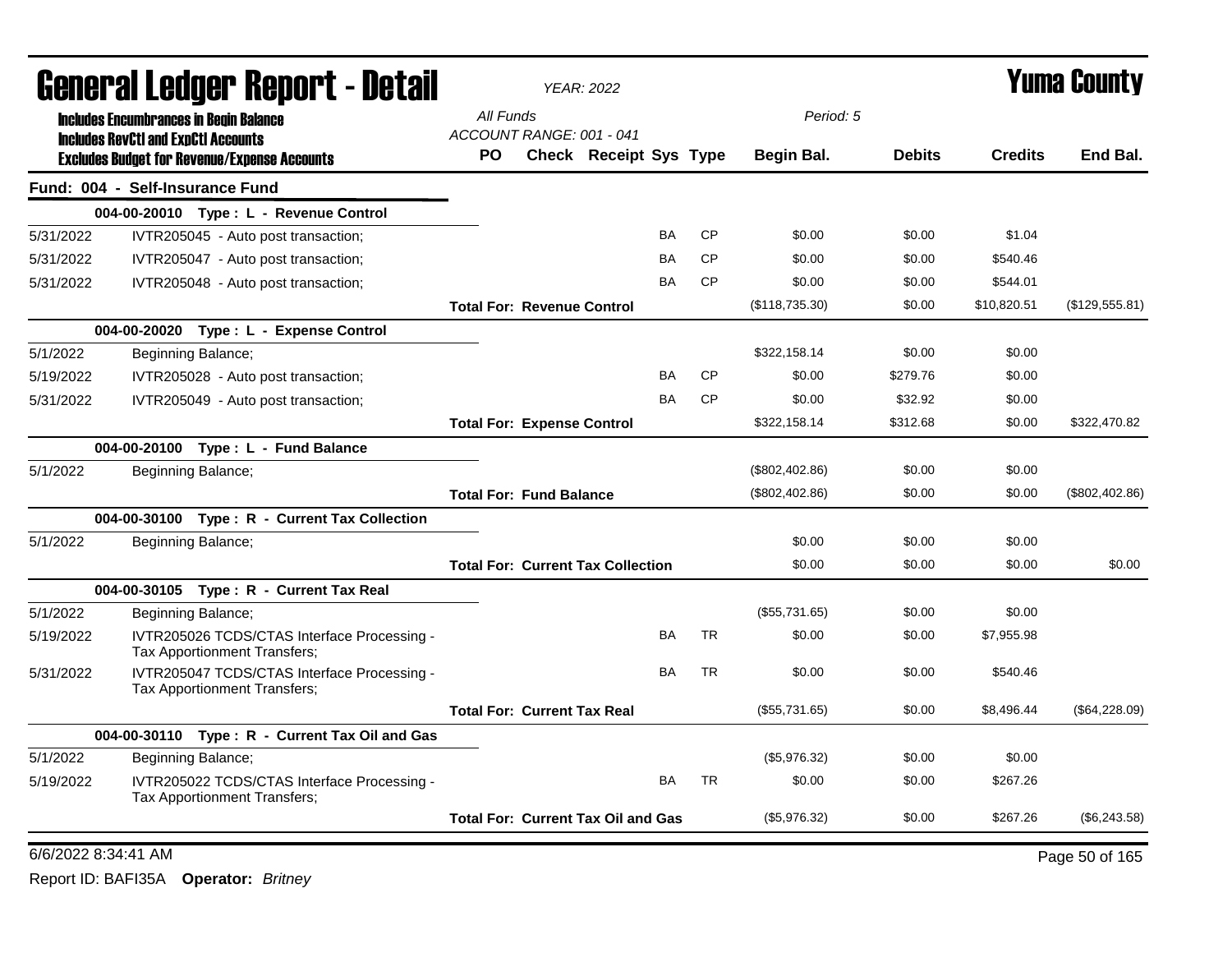|                     | <b>General Ledger Report - Detail</b>                                              |                                                 | <b>YEAR: 2022</b>      |           |           |               | Yuma Countv   |                |                |  |
|---------------------|------------------------------------------------------------------------------------|-------------------------------------------------|------------------------|-----------|-----------|---------------|---------------|----------------|----------------|--|
|                     | <b>Includes Encumbrances in Begin Balance</b>                                      | All Funds                                       |                        |           |           | Period: 5     |               |                |                |  |
|                     | <b>Includes RevCtI and ExpCtI Accounts</b>                                         | ACCOUNT RANGE: 001 - 041                        |                        |           |           |               |               |                |                |  |
|                     | <b>Excludes Budget for Revenue/Expense Accounts</b>                                | PO.                                             | Check Receipt Sys Type |           |           | Begin Bal.    | <b>Debits</b> | <b>Credits</b> | End Bal.       |  |
|                     | Fund: 004 - Self-Insurance Fund                                                    |                                                 |                        |           |           |               |               |                |                |  |
|                     | 004-00-30115 Type: R - Current Tax Personal Property                               |                                                 |                        |           |           |               |               |                |                |  |
| 5/1/2022            | Beginning Balance;                                                                 |                                                 |                        |           |           | (\$8,546.82)  | \$0.00        | \$0.00         |                |  |
| 5/4/2022            | IVTR205001 TCDS/CTAS Interface Processing -<br>Tax Apportionment Transfers;        |                                                 |                        | BA        | <b>TR</b> | \$0.00        | \$0.00        | \$340.87       |                |  |
| 5/19/2022           | IVTR205024 TCDS/CTAS Interface Processing -<br>Tax Apportionment Transfers;        |                                                 |                        | <b>BA</b> | <b>TR</b> | \$0.00        | \$0.00        | \$742.93       |                |  |
|                     |                                                                                    | <b>Total For: Current Tax Personal Property</b> |                        |           |           | (\$8,546.82)  | \$0.00        | \$1,083.80     | (\$9,630.62)   |  |
|                     | 004-00-30120 Type: R - Current Tax Mineral                                         |                                                 |                        |           |           |               |               |                |                |  |
| 5/1/2022            | Beginning Balance;                                                                 |                                                 |                        |           |           | (\$430.38)    | \$0.00        | \$0.00         |                |  |
| 5/19/2022           | IVTR205021 TCDS/CTAS Interface Processing -<br><b>Tax Apportionment Transfers:</b> |                                                 |                        | <b>BA</b> | <b>TR</b> | \$0.00        | \$0.00        | \$63.11        |                |  |
| 5/31/2022           | IVTR205044 TCDS/CTAS Interface Processing -<br>Tax Apportionment Transfers;        |                                                 |                        | BA        | <b>TR</b> | \$0.00        | \$0.00        | \$7.33         |                |  |
|                     |                                                                                    | <b>Total For: Current Tax Mineral</b>           |                        |           |           | (\$430.38)    | \$0.00        | \$70.44        | (\$500.82)     |  |
|                     | 004-00-30125 Type: R - Current Tax Possessory Interes                              |                                                 |                        |           |           |               |               |                |                |  |
| 5/1/2022            | Beginning Balance;                                                                 |                                                 |                        |           |           | (\$117.02)    | \$0.00        | \$0.00         |                |  |
| 5/19/2022           | IVTR205023 TCDS/CTAS Interface Processing -<br>Tax Apportionment Transfers;        |                                                 |                        | BA        | <b>TR</b> | \$0.00        | \$0.00        | \$22.72        |                |  |
| 5/31/2022           | IVTR205045 TCDS/CTAS Interface Processing -<br>Tax Apportionment Transfers;        |                                                 |                        | <b>BA</b> | <b>TR</b> | \$0.00        | \$0.00        | \$1.04         |                |  |
|                     |                                                                                    | <b>Total For: Current Tax Possessory Intere</b> |                        |           |           | (\$117.02)    | \$0.00        | \$23.76        | (\$140.78)     |  |
|                     | 004-00-30130 Type: R - Current Tax State Assessed                                  |                                                 |                        |           |           |               |               |                |                |  |
| 5/1/2022            | Beginning Balance;                                                                 |                                                 |                        |           |           | (\$36,546.31) | \$0.00        | \$0.00         |                |  |
| 5/19/2022           | IVTR205027 TCDS/CTAS Interface Processing -<br>Tax Apportionment Transfers;        |                                                 |                        | <b>BA</b> | TR        | \$0.00        | \$0.00        | \$242.50       |                |  |
| 5/31/2022           | IVTR205048 TCDS/CTAS Interface Processing -<br>Tax Apportionment Transfers;        |                                                 |                        | <b>BA</b> | <b>TR</b> | \$0.00        | \$0.00        | \$544.01       |                |  |
|                     |                                                                                    | <b>Total For: Current Tax State Assessed</b>    |                        |           |           | (\$36,546.31) | \$0.00        | \$786.51       | (\$37,332.82)  |  |
|                     | 004-00-30135 Type: R - Current Tax Mobile Home                                     |                                                 |                        |           |           |               |               |                |                |  |
| 5/1/2022            | Beginning Balance;                                                                 |                                                 |                        |           |           | (\$168.27)    | \$0.00        | \$0.00         |                |  |
| 6/6/2022 8:34:41 AM |                                                                                    |                                                 |                        |           |           |               |               |                | Page 51 of 165 |  |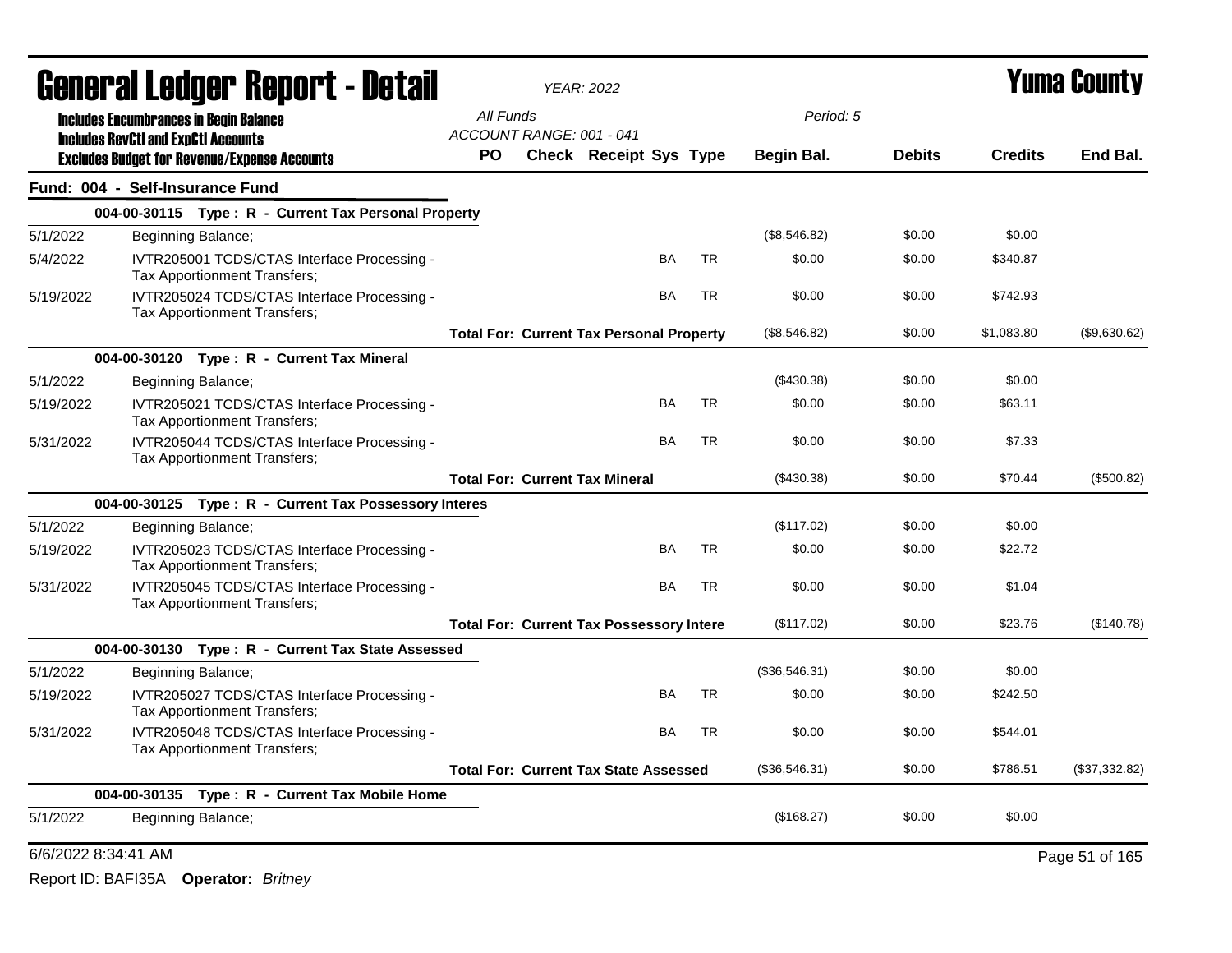| Generai Leuger Keport - Detail |                                                                                             |                              |                                                       | <b>YEAR: 2022</b> |                                                |                        | Y UIII'A GUUIILY |           |            |               |                |              |
|--------------------------------|---------------------------------------------------------------------------------------------|------------------------------|-------------------------------------------------------|-------------------|------------------------------------------------|------------------------|------------------|-----------|------------|---------------|----------------|--------------|
|                                | <b>Includes Encumbrances in Begin Balance</b><br><b>Includes RevCtI and ExpCtI Accounts</b> |                              |                                                       | All Funds         | ACCOUNT RANGE: 001 - 041                       |                        |                  |           | Period: 5  |               |                |              |
|                                | <b>Excludes Budget for Revenue/Expense Accounts</b>                                         |                              |                                                       | <b>PO</b>         |                                                | Check Receipt Sys Type |                  |           | Begin Bal. | <b>Debits</b> | <b>Credits</b> | End Bal.     |
|                                | Fund: 004 - Self-Insurance Fund                                                             |                              |                                                       |                   |                                                |                        |                  |           |            |               |                |              |
|                                |                                                                                             |                              | 004-00-30135 Type: R - Current Tax Mobile Home        |                   |                                                |                        |                  |           |            |               |                |              |
| 5/19/2022                      |                                                                                             | Tax Apportionment Transfers; | IVTR205020 TCDS/CTAS Interface Processing -           |                   |                                                |                        | <b>BA</b>        | <b>TR</b> | \$0.00     | \$0.00        | \$17.38        |              |
| 5/31/2022                      |                                                                                             | Tax Apportionment Transfers; | IVTR205043 TCDS/CTAS Interface Processing -           |                   |                                                |                        | <b>BA</b>        | <b>TR</b> | \$0.00     | \$0.00        | \$2.42         |              |
|                                |                                                                                             |                              |                                                       |                   | <b>Total For: Current Tax Mobile Home</b>      |                        |                  |           | (\$168.27) | \$0.00        | \$19.80        | (\$188.07)   |
|                                |                                                                                             |                              | 004-00-30200 Type: R - Delinquent Tax Collection      |                   |                                                |                        |                  |           |            |               |                |              |
| 5/1/2022                       |                                                                                             | Beginning Balance;           |                                                       |                   |                                                |                        |                  |           | \$0.00     | \$0.00        | \$0.00         |              |
|                                |                                                                                             |                              |                                                       |                   | <b>Total For: Delinquent Tax Collection</b>    |                        |                  |           | \$0.00     | \$0.00        | \$0.00         | \$0.00       |
|                                |                                                                                             |                              | 004-00-30205 Type: R - Delinguent Tax Real            |                   |                                                |                        |                  |           |            |               |                |              |
| 5/1/2022                       |                                                                                             | Beginning Balance;           |                                                       |                   |                                                |                        |                  |           | (\$0.94)   | \$0.00        | \$0.00         |              |
|                                |                                                                                             |                              |                                                       |                   | <b>Total For: Delinquent Tax Real</b>          |                        |                  |           | $(\$0.94)$ | \$0.00        | \$0.00         | (\$0.94)     |
|                                |                                                                                             |                              | 004-00-30210 Type: R - Delinquent Tax Oil and Gas     |                   |                                                |                        |                  |           |            |               |                |              |
| 5/1/2022                       |                                                                                             | Beginning Balance;           |                                                       |                   |                                                |                        |                  |           | (\$203.12) | \$0.00        | \$0.00         |              |
|                                |                                                                                             |                              |                                                       |                   | <b>Total For: Delinquent Tax Oil and Gas</b>   |                        |                  |           | (\$203.12) | \$0.00        | \$0.00         | $(\$203.12)$ |
|                                |                                                                                             |                              | 004-00-30215 Type: R - Delinguent Tax Mineral         |                   |                                                |                        |                  |           |            |               |                |              |
| 5/1/2022                       |                                                                                             | Beginning Balance;           |                                                       |                   |                                                |                        |                  |           | \$0.00     | \$0.00        | \$0.00         |              |
|                                |                                                                                             |                              |                                                       |                   | <b>Total For: Delinquent Tax Mineral</b>       |                        |                  |           | \$0.00     | \$0.00        | \$0.00         | \$0.00       |
|                                |                                                                                             |                              | 004-00-30220 Type: R - Delinguent Tax Personal Proper |                   |                                                |                        |                  |           |            |               |                |              |
| 5/1/2022                       |                                                                                             | Beginning Balance;           |                                                       |                   |                                                |                        |                  |           | \$0.00     | \$0.00        | \$0.00         |              |
|                                |                                                                                             |                              |                                                       |                   | <b>Total For: Delinquent Tax Personal Prop</b> |                        |                  |           | \$0.00     | \$0.00        | \$0.00         | \$0.00       |
|                                |                                                                                             |                              | 004-00-30225 Type: R - Delinquent Tax Possessory Rate |                   |                                                |                        |                  |           |            |               |                |              |
| 5/1/2022                       |                                                                                             | Beginning Balance;           |                                                       |                   |                                                |                        |                  |           | \$0.00     | \$0.00        | \$0.00         |              |
|                                |                                                                                             |                              |                                                       |                   | <b>Total For: Delinquent Tax Possessory Ra</b> |                        |                  |           | \$0.00     | \$0.00        | \$0.00         | \$0.00       |
|                                |                                                                                             |                              | 004-00-30230 Type: R - Delinquent Tax State Assesed   |                   |                                                |                        |                  |           |            |               |                |              |
| 5/1/2022                       |                                                                                             | Beginning Balance;           |                                                       |                   |                                                |                        |                  |           | \$0.00     | \$0.00        | \$0.00         |              |
|                                |                                                                                             |                              |                                                       |                   | <b>Total For: Delinquent Tax State Assesed</b> |                        |                  |           | \$0.00     | \$0.00        | \$0.00         | \$0.00       |

General Ledger Report - Detail *YEAR: 2022* Yuma County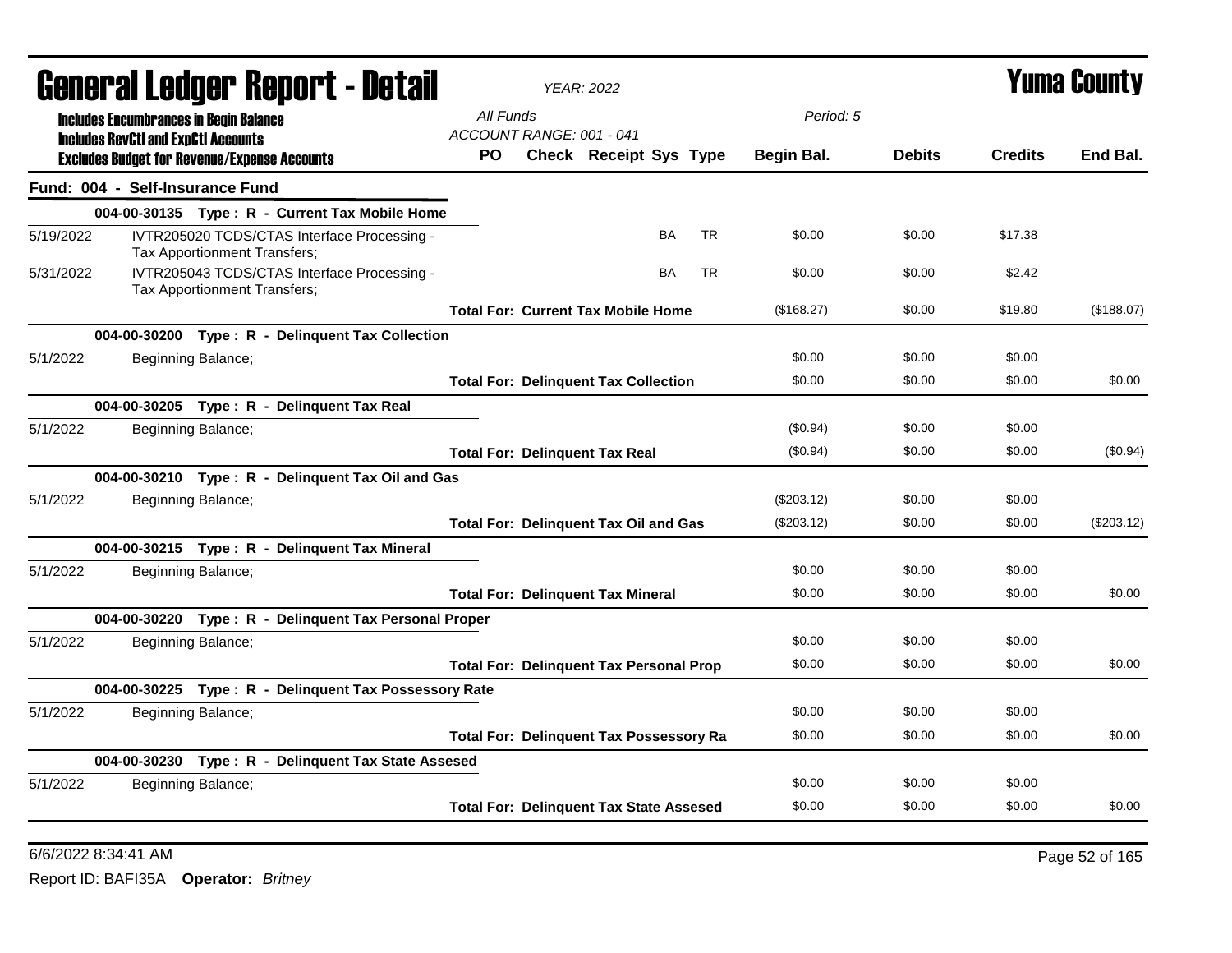| General Ledger Report - Detail |                                            |                                                                             |                                                  | <b>YEAR: 2022</b>             |           |           |            |               | Yuma County    |           |
|--------------------------------|--------------------------------------------|-----------------------------------------------------------------------------|--------------------------------------------------|-------------------------------|-----------|-----------|------------|---------------|----------------|-----------|
|                                | <b>Includes RevCtI and ExpCtI Accounts</b> | <b>Includes Encumbrances in Begin Balance</b>                               | All Funds<br>ACCOUNT RANGE: 001 - 041            |                               |           |           | Period: 5  |               |                |           |
|                                |                                            | <b>Excludes Budget for Revenue/Expense Accounts</b>                         | <b>PO</b>                                        | <b>Check Receipt Sys Type</b> |           |           | Begin Bal. | <b>Debits</b> | <b>Credits</b> | End Bal.  |
|                                |                                            | Fund: 004 - Self-Insurance Fund                                             |                                                  |                               |           |           |            |               |                |           |
|                                |                                            | 004-00-30235 Type: R - Delinquent Tax Mobile Home                           |                                                  |                               |           |           |            |               |                |           |
| 5/1/2022                       |                                            | Beginning Balance;                                                          |                                                  |                               |           |           | (\$0.60)   | \$0.00        | \$0.00         |           |
|                                |                                            |                                                                             | <b>Total For: Delinquent Tax Mobile Home</b>     |                               |           |           | (\$0.60)   | \$0.00        | \$0.00         | (\$0.60)  |
|                                |                                            | 004-00-30240 Type: R - Deling Tax Special Assessment                        |                                                  |                               |           |           |            |               |                |           |
| 5/1/2022                       |                                            | Beginning Balance;                                                          |                                                  |                               |           |           | \$0.00     | \$0.00        | \$0.00         |           |
|                                |                                            |                                                                             | <b>Total For: Deling Tax Special Assessme</b>    |                               |           |           | \$0.00     | \$0.00        | \$0.00         | \$0.00    |
|                                |                                            | 004-00-30300 Type: R - Current Interest                                     |                                                  |                               |           |           |            |               |                |           |
| 5/1/2022                       |                                            | Beginning Balance;                                                          |                                                  |                               |           |           | (S0.88)    | \$0.00        | \$0.00         |           |
| 5/19/2022                      |                                            | IVTR205019 TCDS/CTAS Interface Processing -<br>Tax Apportionment Transfers; |                                                  |                               | BA        | <b>TR</b> | \$0.00     | \$0.00        | \$13.25        |           |
| 5/31/2022                      |                                            | IVTR205042 TCDS/CTAS Interface Processing -<br>Tax Apportionment Transfers; |                                                  |                               | BA        | <b>TR</b> | \$0.00     | \$0.00        | \$2.67         |           |
|                                |                                            |                                                                             | <b>Total For: Current Interest</b>               |                               |           |           | (\$0.88)   | \$0.00        | \$15.92        | (\$16.80) |
|                                |                                            | 004-00-30375 Type: R - Refund Interest                                      |                                                  |                               |           |           |            |               |                |           |
| 5/1/2022                       |                                            | Beginning Balance;                                                          |                                                  |                               |           |           | \$0.00     | \$0.00        | \$0.00         |           |
|                                |                                            |                                                                             | <b>Total For: Refund Interest</b>                |                               |           |           | \$0.00     | \$0.00        | \$0.00         | \$0.00    |
|                                |                                            | 004-00-30400 Type: R - Delinquent Interest Collection                       |                                                  |                               |           |           |            |               |                |           |
| 5/1/2022                       |                                            | Beginning Balance;                                                          |                                                  |                               |           |           | (\$16.99)  | \$0.00        | \$0.00         |           |
|                                |                                            |                                                                             | <b>Total For: Delinquent Interest Collection</b> |                               |           |           | (\$16.99)  | \$0.00        | \$0.00         | (\$16.99) |
|                                |                                            | 004-00-30500 Type: R - Miscellaneous Collections                            |                                                  |                               |           |           |            |               |                |           |
| 5/1/2022                       |                                            | Beginning Balance;                                                          |                                                  |                               |           |           | \$0.00     | \$0.00        | \$0.00         |           |
|                                |                                            |                                                                             | <b>Total For: Miscellaneous Collections</b>      |                               |           |           | \$0.00     | \$0.00        | \$0.00         | \$0.00    |
|                                |                                            | 004-00-31305 Type: R - Wildlife Impact Assistance                           |                                                  |                               |           |           |            |               |                |           |
| 5/1/2022                       |                                            | Beginning Balance;                                                          |                                                  |                               |           |           | \$0.00     | \$0.00        | \$0.00         |           |
| 5/23/2022                      | DIST 44,45,344                             | IVRE22517 STATE OF COLORADO - RE;<br>WILDLIFE IMPACT ASSISTANCE; 2022 PILT  | None                                             | 26284                         | <b>RE</b> | <b>RV</b> | \$0.00     | \$0.00        | \$41.57        |           |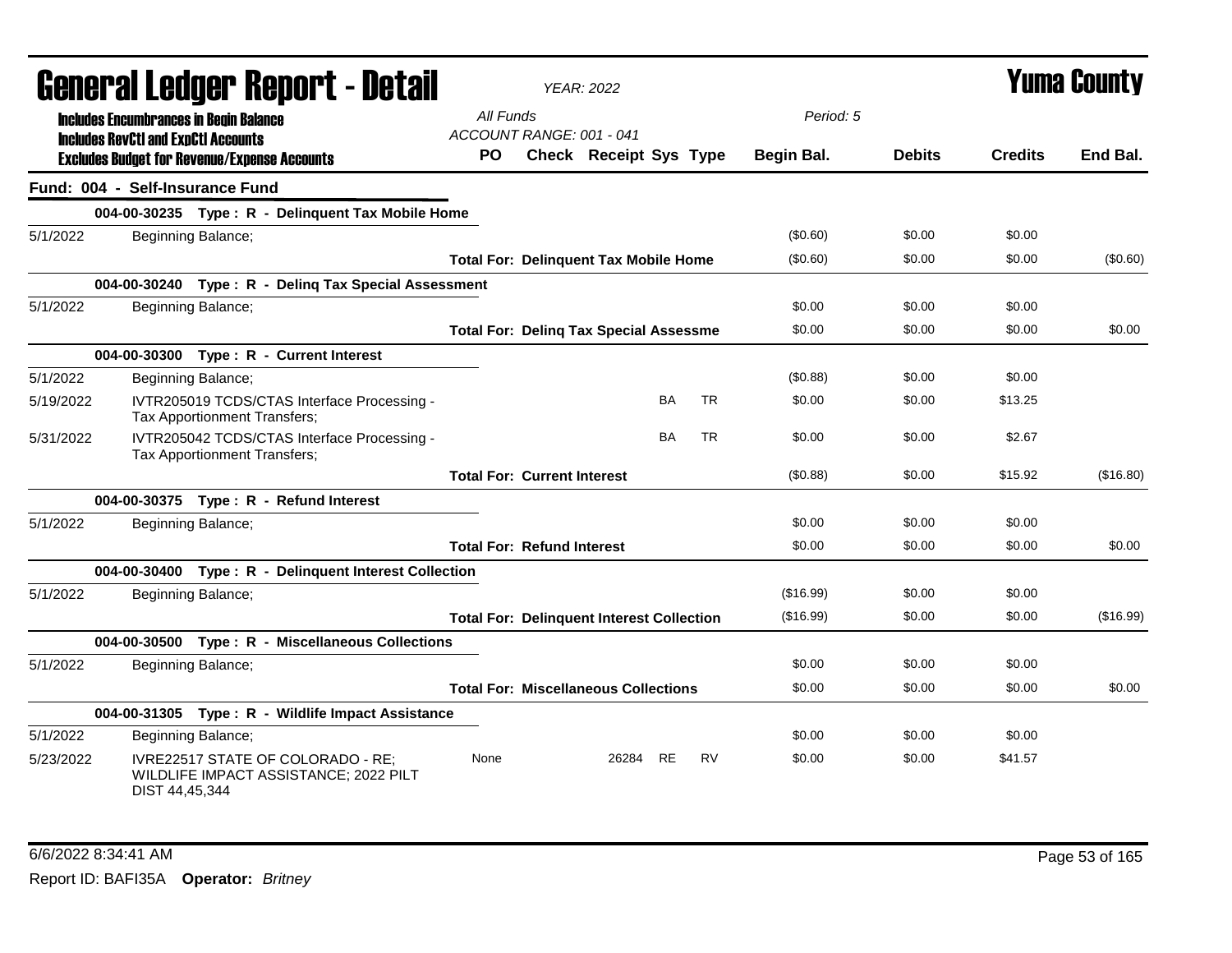|           | <b>General Ledger Report - Detail</b>      |                                                                                                        | <b>YEAR: 2022</b>                               |                               |           | <b>Yuma County</b> |               |               |                |                |
|-----------|--------------------------------------------|--------------------------------------------------------------------------------------------------------|-------------------------------------------------|-------------------------------|-----------|--------------------|---------------|---------------|----------------|----------------|
|           |                                            | <b>Includes Encumbrances in Begin Balance</b>                                                          | All Funds                                       |                               |           |                    | Period: 5     |               |                |                |
|           | <b>Includes RevCtI and ExpCtI Accounts</b> |                                                                                                        | ACCOUNT RANGE: 001 - 041                        |                               |           |                    |               |               |                |                |
|           |                                            | <b>Excludes Budget for Revenue/Expense Accounts</b>                                                    | PO.                                             | <b>Check Receipt Sys Type</b> |           |                    | Begin Bal.    | <b>Debits</b> | <b>Credits</b> | End Bal.       |
|           | Fund: 004 - Self-Insurance Fund            |                                                                                                        |                                                 |                               |           |                    |               |               |                |                |
|           |                                            | 004-00-31305 Type: R - Wildlife Impact Assistance                                                      |                                                 |                               |           |                    |               |               |                |                |
| 5/23/2022 | DIST 44,45,344                             | IVRE22517 STATE OF COLORADO - RE:<br>WILDLIFE IMPACT ASSISTANCE; 2022 PILT                             | None                                            | 26284 RE                      |           | <b>RV</b>          | \$0.00        | \$0.00        | \$10.97        |                |
| 5/23/2022 | DIST 44,45,344                             | IVRE22517 STATE OF COLORADO - RE;<br>WILDLIFE IMPACT ASSISTANCE; 2022 PILT                             | None                                            | 26284                         | <b>RE</b> | <b>RV</b>          | \$0.00        | \$0.00        | \$3.65         |                |
|           |                                            |                                                                                                        | <b>Total For: Wildlife Impact Assistance</b>    |                               |           |                    | \$0.00        | \$0.00        | \$56.19        | (\$56.19)      |
|           |                                            | 004-00-31310 Type: R - DOI-PILT PAYMENT                                                                |                                                 |                               |           |                    |               |               |                |                |
| 5/1/2022  |                                            | Beginning Balance;                                                                                     |                                                 |                               |           |                    | \$0.00        | \$0.00        | \$0.00         |                |
|           |                                            |                                                                                                        | <b>Total For: DOI-PILT PAYMENT</b>              |                               |           |                    | \$0.00        | \$0.00        | \$0.00         | \$0.00         |
|           |                                            | 004-00-32100 Type: R - Transfers In                                                                    |                                                 |                               |           |                    |               |               |                |                |
| 5/1/2022  |                                            | Beginning Balance;                                                                                     |                                                 |                               |           |                    | \$0.00        | \$0.00        | \$0.00         |                |
| 5/23/2022 |                                            | <b>IVRE22517 HERITAGE LIQUIDATING TRUST -</b><br>RE; PARCEL #C000384; PYMT ON<br><b>BANKRUPCY ACCT</b> | None                                            | 26286                         | RE        | <b>RV</b>          | \$0.00        | \$0.00        | \$0.39         |                |
|           |                                            |                                                                                                        | <b>Total For: Transfers In</b>                  |                               |           |                    | \$0.00        | \$0.00        | \$0.39         | $(\$0.39)$     |
|           |                                            | 004-00-33000 Type: R - Auto Tax B Collection                                                           |                                                 |                               |           |                    |               |               |                |                |
| 5/1/2022  |                                            | Beginning Balance;                                                                                     |                                                 |                               |           |                    | \$0.00        | \$0.00        | \$0.00         |                |
|           |                                            |                                                                                                        | <b>Total For: Auto Tax B Collection</b>         |                               |           |                    | \$0.00        | \$0.00        | \$0.00         | \$0.00         |
|           |                                            | 004-00-33100 Type: R - Auto Tax A & F Collection                                                       |                                                 |                               |           |                    |               |               |                |                |
| 5/1/2022  |                                            | Beginning Balance;                                                                                     |                                                 |                               |           |                    | \$0.00        | \$0.00        | \$0.00         |                |
|           |                                            |                                                                                                        | <b>Total For: Auto Tax A &amp; F Collection</b> |                               |           |                    | \$0.00        | \$0.00        | \$0.00         | \$0.00         |
|           |                                            | 004-00-34600 Type: R - Insurance Reimbursment                                                          |                                                 |                               |           |                    |               |               |                |                |
| 5/1/2022  |                                            | Beginning Balance;                                                                                     |                                                 |                               |           |                    | (\$10,996.00) | \$0.00        | \$0.00         |                |
|           |                                            |                                                                                                        | <b>Total For: Insurance Reimbursment</b>        |                               |           |                    | (\$10,996.00) | \$0.00        | \$0.00         | (\$10,996.00)  |
|           |                                            | 004-00-49000 Type: X - Warrants Paid                                                                   |                                                 |                               |           |                    |               |               |                |                |
| 5/1/2022  |                                            | Beginning Balance;                                                                                     |                                                 |                               |           |                    | \$318,816.00  | \$0.00        | \$0.00         |                |
|           |                                            |                                                                                                        | <b>Total For: Warrants Paid</b>                 |                               |           |                    | \$318,816.00  | \$0.00        | \$0.00         | \$318,816.00   |
|           | 6/6/2022 8:34:41 AM                        |                                                                                                        |                                                 |                               |           |                    |               |               |                | Page 54 of 165 |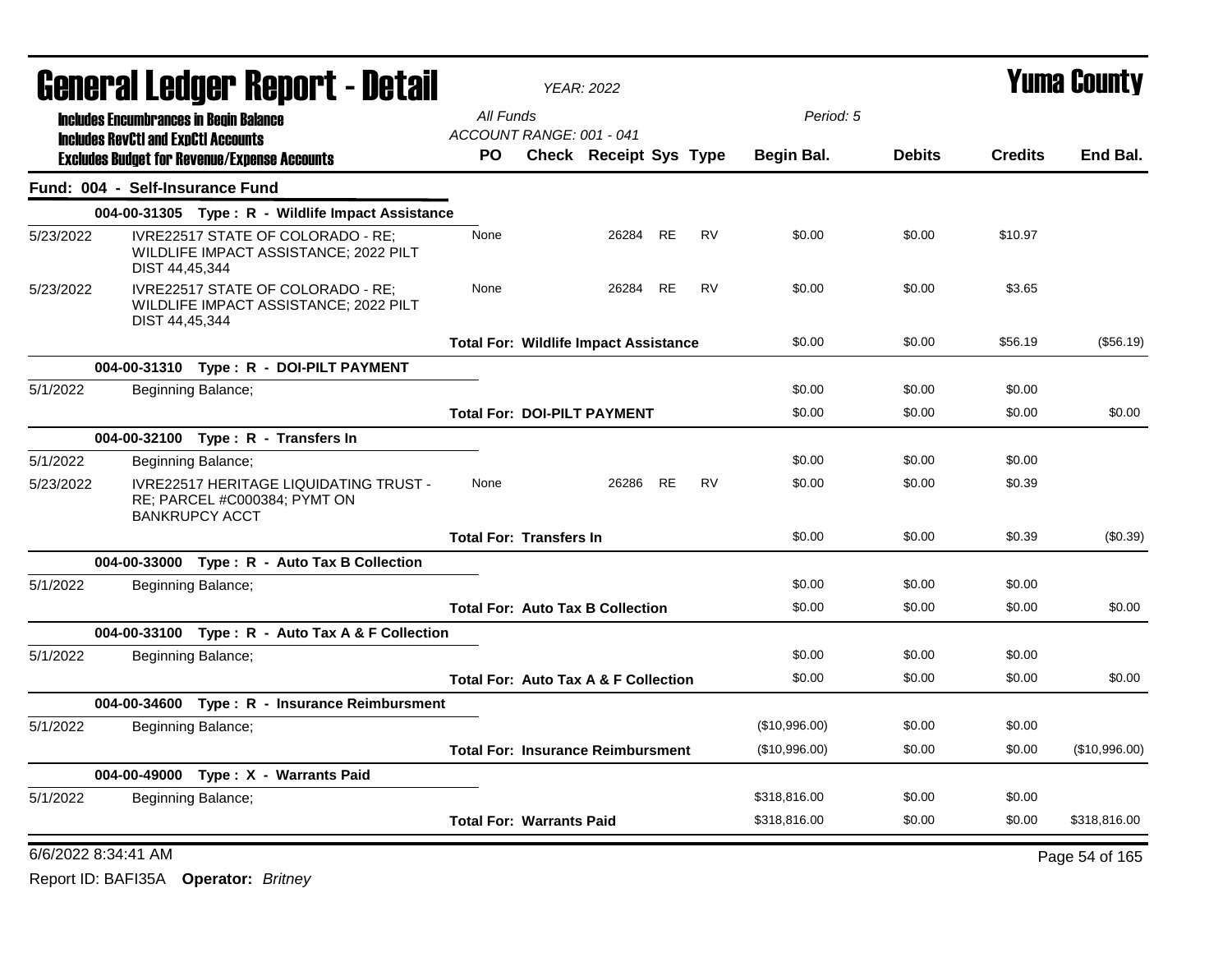|           | General Ledger Report - Detail<br><b>Includes Encumbrances in Begin Balance</b>                   | All Funds<br>ACCOUNT RANGE: 001 - 041 |                                             | <b>YEAR: 2022</b>                |             |                             | Period: 5 |           | <b>Yuma County</b> |                                  |                |              |
|-----------|---------------------------------------------------------------------------------------------------|---------------------------------------|---------------------------------------------|----------------------------------|-------------|-----------------------------|-----------|-----------|--------------------|----------------------------------|----------------|--------------|
|           | <b>Includes RevCtI and ExpCtI Accounts</b><br><b>Excludes Budget for Revenue/Expense Accounts</b> |                                       |                                             | <b>PO</b>                        |             | Check Receipt Sys Type      |           |           | Begin Bal.         | <b>Debits</b>                    | <b>Credits</b> | End Bal.     |
|           | Fund: 004 - Self-Insurance Fund                                                                   |                                       |                                             |                                  |             |                             |           |           |                    |                                  |                |              |
|           | 004-00-49100                                                                                      |                                       | Type: X - Treasurer Fees                    |                                  |             |                             |           |           |                    |                                  |                |              |
| 5/1/2022  |                                                                                                   | Beginning Balance;                    |                                             |                                  |             |                             |           |           | \$3,342.14         | \$0.00                           | \$0.00         |              |
| 5/19/2022 |                                                                                                   | Tax Apportionment Transfers;          | IVTR205028 TCDS/CTAS Interface Processing - |                                  |             |                             | <b>BA</b> | <b>TR</b> | \$0.00             | \$279.76                         | \$0.00         |              |
| 5/31/2022 |                                                                                                   | Tax Apportionment Transfers;          | IVTR205049 TCDS/CTAS Interface Processing - |                                  |             |                             | <b>BA</b> | <b>TR</b> | \$0.00             | \$32.92                          | \$0.00         |              |
|           |                                                                                                   |                                       |                                             | <b>Total For: Treasurer Fees</b> |             |                             |           |           | \$3,342.14         | \$312.68                         | \$0.00         | \$3,654.82   |
|           | 004-00-49401                                                                                      |                                       | Type: X - Transfer Out                      |                                  |             |                             |           |           |                    |                                  |                |              |
| 5/1/2022  |                                                                                                   | Beginning Balance;                    |                                             |                                  |             |                             |           |           | \$0.00             | \$0.00                           | \$0.00         |              |
|           |                                                                                                   |                                       |                                             | <b>Total For: Transfer Out</b>   |             |                             |           |           | \$0.00             | \$0.00                           | \$0.00         | \$0.00       |
|           |                                                                                                   |                                       | Fund: 004 - Self-Insurance Fund             |                                  |             | Totals :                    |           |           | \$203,422.84       | \$11,445.87                      | \$21,953.70    | \$192,915.01 |
|           |                                                                                                   |                                       | <b>Total Fund Revenues:</b>                 |                                  | \$10,820.51 | <b>Total Fund Expenses:</b> |           |           | \$312.68           | <b>Net Revenue Over Expense:</b> |                | \$10,507.83  |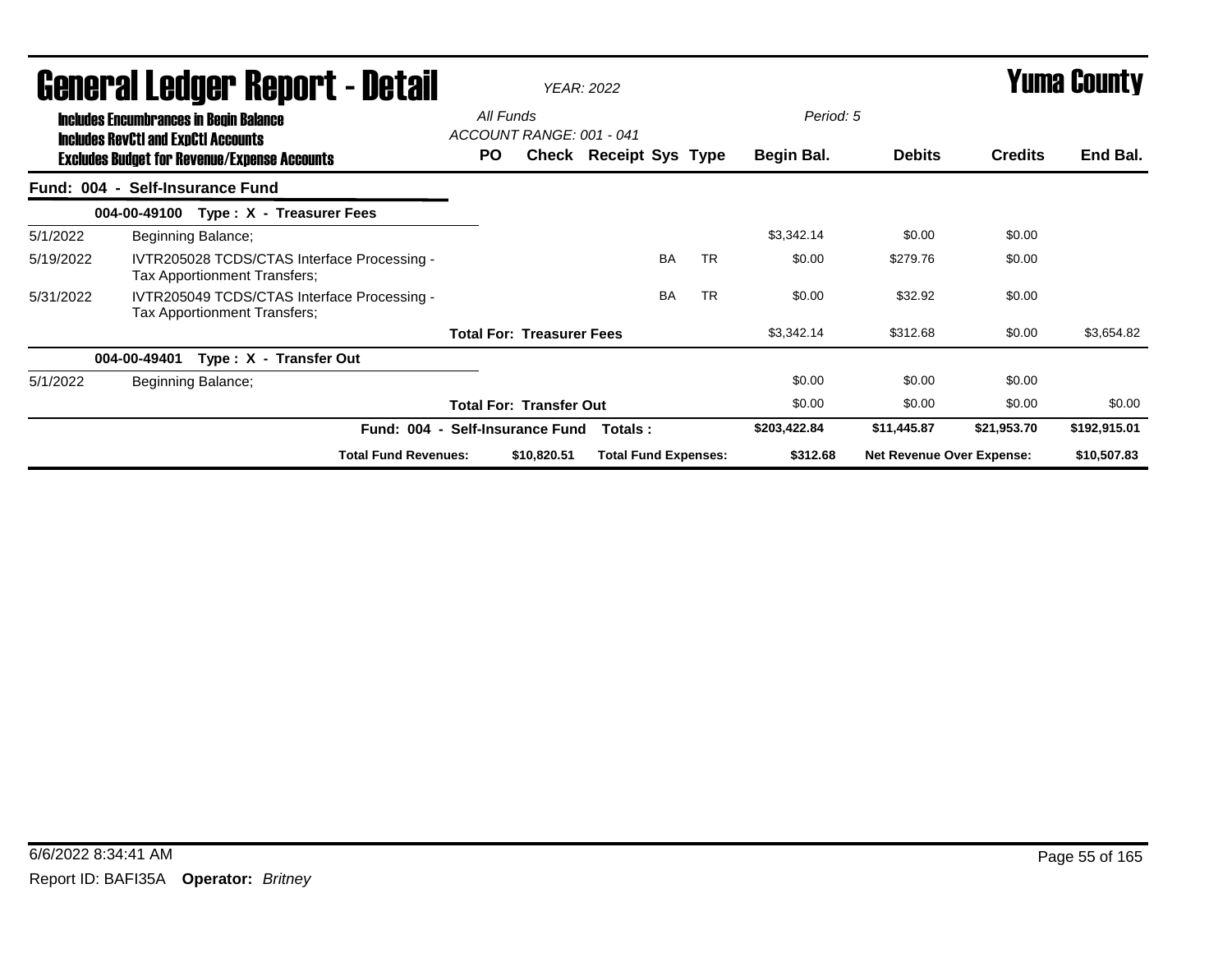| <b>General Ledger Report - Detail</b> |                                                                                                 |           | <b>YEAR: 2022</b>        |                               |           |           |                | Yuma County   |                |          |  |
|---------------------------------------|-------------------------------------------------------------------------------------------------|-----------|--------------------------|-------------------------------|-----------|-----------|----------------|---------------|----------------|----------|--|
|                                       | <b>Includes Encumbrances in Begin Balance</b><br><b>Includes RevCtI and ExpCtI Accounts</b>     | All Funds | ACCOUNT RANGE: 001 - 041 |                               |           |           | Period: 5      |               |                |          |  |
|                                       | <b>Excludes Budget for Revenue/Expense Accounts</b>                                             | <b>PO</b> |                          | <b>Check Receipt Sys Type</b> |           |           | Begin Bal.     | <b>Debits</b> | <b>Credits</b> | End Bal. |  |
|                                       | Fund: 005 - Recreation Fund                                                                     |           |                          |                               |           |           |                |               |                |          |  |
|                                       | 005-00-10000 Type: A - Cash Account                                                             |           |                          |                               |           |           |                |               |                |          |  |
| 5/1/2022                              | Beginning Balance;                                                                              |           |                          |                               |           |           | \$1,117,319.19 | \$0.00        | \$0.00         |          |  |
| 5/4/2022                              | IVTR205001 TCDS/CTAS Interface Processing -<br>Cash Transaction:                                |           |                          |                               | BA        | <b>CD</b> | \$0.00         | \$681.73      | \$0.00         |          |  |
| 5/16/2022                             | IVTR205012 ap 5.16.22 - ap 5.16.22;                                                             |           |                          |                               | <b>BA</b> | <b>TR</b> | \$0.00         | \$0.00        | \$6,864.67     |          |  |
| 5/19/2022                             | IVTR205019 TCDS/CTAS Interface Processing -<br>Cash Transaction:                                |           |                          |                               | BA        | <b>CD</b> | \$0.00         | \$26.49       | \$0.00         |          |  |
| 5/19/2022                             | IVTR205020 TCDS/CTAS Interface Processing -<br>Cash Transaction:                                |           |                          |                               | <b>BA</b> | <b>CD</b> | \$0.00         | \$34.69       | \$0.00         |          |  |
| 5/19/2022                             | IVTR205021 TCDS/CTAS Interface Processing -<br>Cash Transaction;                                |           |                          |                               | BA        | <b>CD</b> | \$0.00         | \$126.19      | \$0.00         |          |  |
| 5/19/2022                             | IVTR205022 TCDS/CTAS Interface Processing -<br>Cash Transaction;                                |           |                          |                               | <b>BA</b> | <b>CD</b> | \$0.00         | \$534.53      | \$0.00         |          |  |
| 5/19/2022                             | IVTR205023 TCDS/CTAS Interface Processing -<br>Cash Transaction;                                |           |                          |                               | <b>BA</b> | <b>CD</b> | \$0.00         | \$45.43       | \$0.00         |          |  |
| 5/19/2022                             | IVTR205024 TCDS/CTAS Interface Processing -<br>Cash Transaction:                                |           |                          |                               | BA        | <b>CD</b> | \$0.00         | \$1,485.86    | \$0.00         |          |  |
| 5/19/2022                             | IVTR205026 TCDS/CTAS Interface Processing -<br>Cash Transaction;                                |           |                          |                               | BA        | CD        | \$0.00         | \$15,911.97   | \$0.00         |          |  |
| 5/19/2022                             | IVTR205027 TCDS/CTAS Interface Processing -<br>Cash Transaction;                                |           |                          |                               | BA        | <b>CD</b> | \$0.00         | \$484.70      | \$0.00         |          |  |
| 5/19/2022                             | IVTR205028 TCDS/CTAS Interface Processing -<br>Cash Transaction;                                |           |                          |                               | <b>BA</b> | <b>CD</b> | \$0.00         | \$0.00        | \$559.49       |          |  |
| 5/20/2022                             | IVTR205029 5.20.22 a/p - 5.20.22 a/p; 5.20.22<br>$a/p$ ;                                        |           |                          |                               | <b>BA</b> | TR        | \$0.00         | \$0.00        | \$9,328.00     |          |  |
| 5/23/2022                             | IVRE22517 STATE OF COLORADO - RE;<br>WILDLIFE IMPACT ASSISTANCE; 2022 PILT<br>DIST 44,45,344    | None      |                          | 26284                         | <b>RE</b> | <b>RV</b> | \$0.00         | \$112.38      | \$0.00         |          |  |
| 5/23/2022                             | IVRE22517 HERITAGE LIQUIDATING TRUST -<br>RE; PARCEL #C000384; PYMT ON<br><b>BANKRUPCY ACCT</b> | None      |                          | 26286                         | RE        | <b>RV</b> | \$0.00         | \$0.62        | \$0.00         |          |  |
| 5/31/2022                             | IVTR205042 TCDS/CTAS Interface Processing -<br>Cash Transaction;                                |           |                          |                               | BA        | <b>CD</b> | \$0.00         | \$5.34        | \$0.00         |          |  |

6/6/2022 8:34:41 AM Page 56 of 165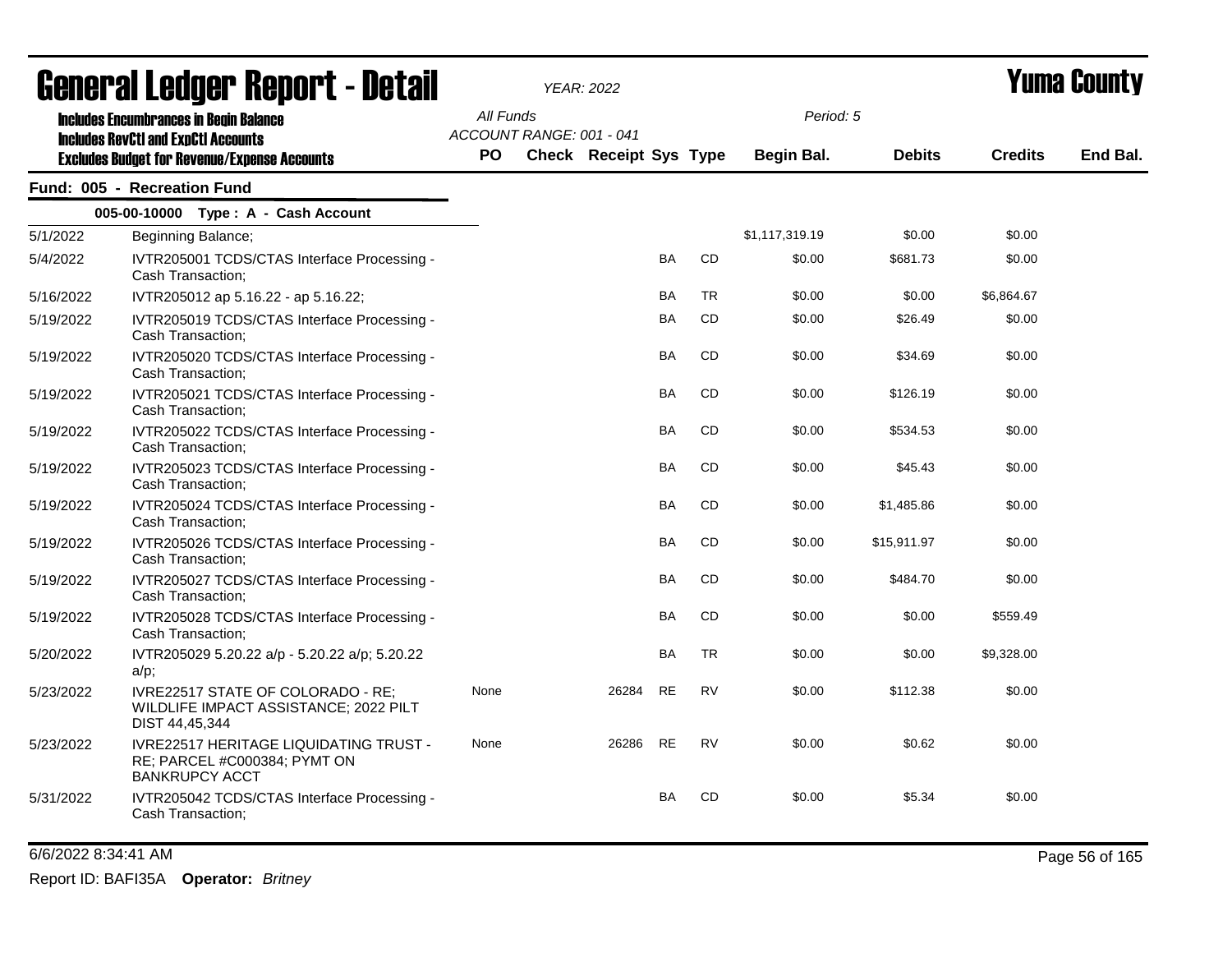|           | General Ledger Report - Detail                                                              | <b>YEAR: 2022</b>                     |  |                               |           |           |                | Yuma County   |                |                |
|-----------|---------------------------------------------------------------------------------------------|---------------------------------------|--|-------------------------------|-----------|-----------|----------------|---------------|----------------|----------------|
|           | <b>Includes Encumbrances in Begin Balance</b><br><b>Includes RevCtI and ExpCtI Accounts</b> | All Funds<br>ACCOUNT RANGE: 001 - 041 |  |                               |           |           | Period: 5      |               |                |                |
|           | <b>Excludes Budget for Revenue/Expense Accounts</b>                                         | <b>PO</b>                             |  | <b>Check Receipt Sys Type</b> |           |           | Begin Bal.     | <b>Debits</b> | <b>Credits</b> | End Bal.       |
|           | Fund: 005 - Recreation Fund                                                                 |                                       |  |                               |           |           |                |               |                |                |
|           | 005-00-10000 Type: A - Cash Account                                                         |                                       |  |                               |           |           |                |               |                |                |
| 5/31/2022 | IVTR205043 TCDS/CTAS Interface Processing -<br>Cash Transaction;                            |                                       |  |                               | <b>BA</b> | <b>CD</b> | \$0.00         | \$4.85        | \$0.00         |                |
| 5/31/2022 | IVTR205044 TCDS/CTAS Interface Processing -<br>Cash Transaction;                            |                                       |  |                               | BA        | <b>CD</b> | \$0.00         | \$14.61       | \$0.00         |                |
| 5/31/2022 | IVTR205045 TCDS/CTAS Interface Processing -<br>Cash Transaction;                            |                                       |  |                               | <b>BA</b> | <b>CD</b> | \$0.00         | \$2.09        | \$0.00         |                |
| 5/31/2022 | IVTR205047 TCDS/CTAS Interface Processing -<br>Cash Transaction;                            |                                       |  |                               | <b>BA</b> | <b>CD</b> | \$0.00         | \$1,080.92    | \$0.00         |                |
| 5/31/2022 | IVTR205048 TCDS/CTAS Interface Processing -<br>Cash Transaction;                            |                                       |  |                               | BA        | CD        | \$0.00         | \$1,087.84    | \$0.00         |                |
| 5/31/2022 | IVTR205049 TCDS/CTAS Interface Processing -<br>Cash Transaction:                            |                                       |  |                               | BA        | CD        | \$0.00         | \$0.00        | \$65.87        |                |
|           |                                                                                             | <b>Total For: Cash Account</b>        |  |                               |           |           | \$1,117,319.19 | \$21,640.24   | \$16,818.03    | \$1,122,141.40 |
|           | 005-00-20000 Type : L - Accounts Payable                                                    |                                       |  |                               |           |           |                |               |                |                |
| 5/1/2022  | Beginning Balance;                                                                          |                                       |  |                               |           |           | \$0.00         | \$0.00        | \$0.00         |                |
|           |                                                                                             | <b>Total For: Accounts Payable</b>    |  |                               |           |           | \$0.00         | \$0.00        | \$0.00         | \$0.00         |
|           | 005-00-20010 Type: L - Revenue Control                                                      |                                       |  |                               |           |           |                |               |                |                |
| 5/1/2022  | Beginning Balance;                                                                          |                                       |  |                               |           |           | (\$215,474.77) | \$0.00        | \$0.00         |                |
| 5/4/2022  | IVTR205001 - Auto post transaction;                                                         |                                       |  |                               | BA        | <b>CP</b> | \$0.00         | \$0.00        | \$681.73       |                |
| 5/19/2022 | IVTR205019 - Auto post transaction;                                                         |                                       |  |                               | BA        | <b>CP</b> | \$0.00         | \$0.00        | \$26.49        |                |
| 5/19/2022 | IVTR205020 - Auto post transaction;                                                         |                                       |  |                               | BA        | <b>CP</b> | \$0.00         | \$0.00        | \$34.69        |                |
| 5/19/2022 | IVTR205021 - Auto post transaction;                                                         |                                       |  |                               | BA        | <b>CP</b> | \$0.00         | \$0.00        | \$126.19       |                |
| 5/19/2022 | IVTR205022 - Auto post transaction;                                                         |                                       |  |                               | BA        | <b>CP</b> | \$0.00         | \$0.00        | \$534.53       |                |
| 5/19/2022 | IVTR205023 - Auto post transaction;                                                         |                                       |  |                               | BA        | <b>CP</b> | \$0.00         | \$0.00        | \$45.43        |                |
| 5/19/2022 | IVTR205024 - Auto post transaction;                                                         |                                       |  |                               | <b>BA</b> | <b>CP</b> | \$0.00         | \$0.00        | \$1,485.86     |                |
| 5/19/2022 | IVTR205026 - Auto post transaction;                                                         |                                       |  |                               | BA        | <b>CP</b> | \$0.00         | \$0.00        | \$15,911.97    |                |
| 5/19/2022 | IVTR205027 - Auto post transaction;                                                         |                                       |  |                               | BA        | <b>CP</b> | \$0.00         | \$0.00        | \$484.70       |                |
| 5/23/2022 | IVRE22517 - Auto post transaction;                                                          |                                       |  |                               | BA        | <b>CP</b> | \$0.00         | \$0.00        | \$113.00       |                |

6/6/2022 8:34:41 AM Page 57 of 165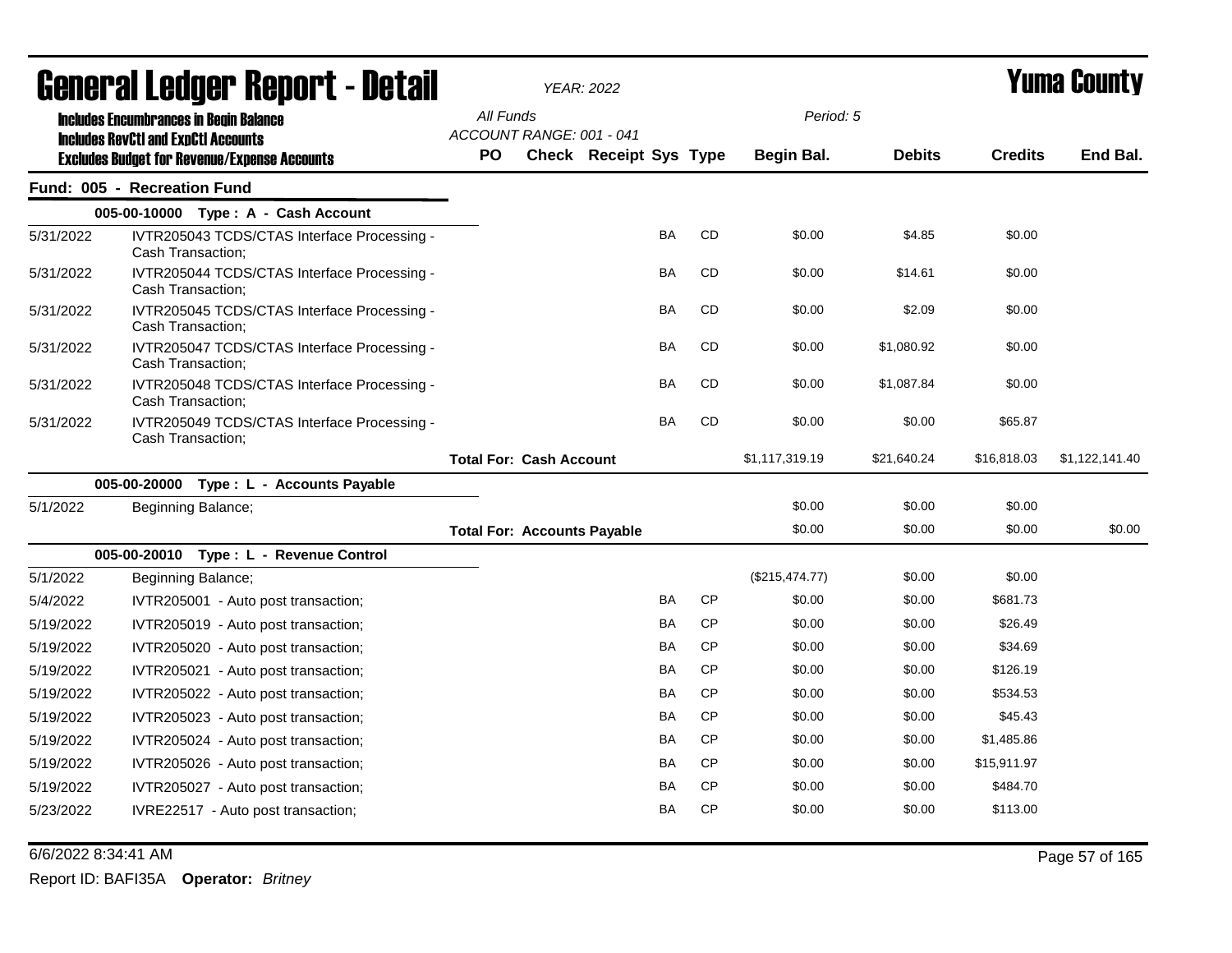|                     | General Ledger Report - Detail                                                                    |                                          | <b>YEAR: 2022</b>             |    |           |                  | <b>Yuma County</b> |                |                  |  |
|---------------------|---------------------------------------------------------------------------------------------------|------------------------------------------|-------------------------------|----|-----------|------------------|--------------------|----------------|------------------|--|
|                     | <b>Includes Encumbrances in Begin Balance</b>                                                     | All Funds<br>ACCOUNT RANGE: 001 - 041    |                               |    |           | Period: 5        |                    |                |                  |  |
|                     | <b>Includes RevCtI and ExpCtI Accounts</b><br><b>Excludes Budget for Revenue/Expense Accounts</b> | <b>PO</b>                                | <b>Check Receipt Sys Type</b> |    |           | Begin Bal.       | <b>Debits</b>      | <b>Credits</b> | End Bal.         |  |
|                     | Fund: 005 - Recreation Fund                                                                       |                                          |                               |    |           |                  |                    |                |                  |  |
|                     | 005-00-20010 Type: L - Revenue Control                                                            |                                          |                               |    |           |                  |                    |                |                  |  |
| 5/31/2022           | IVTR205042 - Auto post transaction;                                                               |                                          |                               | BA | <b>CP</b> | \$0.00           | \$0.00             | \$5.34         |                  |  |
| 5/31/2022           | IVTR205043 - Auto post transaction;                                                               |                                          |                               | BA | <b>CP</b> | \$0.00           | \$0.00             | \$4.85         |                  |  |
| 5/31/2022           | IVTR205044 - Auto post transaction;                                                               |                                          |                               | BA | <b>CP</b> | \$0.00           | \$0.00             | \$14.61        |                  |  |
| 5/31/2022           | IVTR205045 - Auto post transaction;                                                               |                                          |                               | BA | <b>CP</b> | \$0.00           | \$0.00             | \$2.09         |                  |  |
| 5/31/2022           | IVTR205047 - Auto post transaction;                                                               |                                          |                               | BA | <b>CP</b> | \$0.00           | \$0.00             | \$1,080.92     |                  |  |
| 5/31/2022           | IVTR205048 - Auto post transaction;                                                               |                                          |                               | BA | <b>CP</b> | \$0.00           | \$0.00             | \$1,087.84     |                  |  |
|                     |                                                                                                   | <b>Total For: Revenue Control</b>        |                               |    |           | (\$215,474.77)   | \$0.00             | \$21,640.24    | (\$237,115.01)   |  |
|                     | 005-00-20020 Type: L - Expense Control                                                            |                                          |                               |    |           |                  |                    |                |                  |  |
| 5/1/2022            | Beginning Balance;                                                                                |                                          |                               |    |           | \$212,726.15     | \$0.00             | \$0.00         |                  |  |
| 5/16/2022           | IVTR205012 - Auto post transaction;                                                               |                                          |                               | BA | <b>CP</b> | \$0.00           | \$6,864.67         | \$0.00         |                  |  |
| 5/19/2022           | IVTR205028 - Auto post transaction;                                                               |                                          |                               | BA | <b>CP</b> | \$0.00           | \$559.49           | \$0.00         |                  |  |
| 5/20/2022           | IVTR205029 - Auto post transaction;                                                               |                                          |                               | BA | <b>CP</b> | \$0.00           | \$9,328.00         | \$0.00         |                  |  |
| 5/31/2022           | IVTR205049 - Auto post transaction;                                                               |                                          |                               | ΒA | <b>CP</b> | \$0.00           | \$65.87            | \$0.00         |                  |  |
|                     |                                                                                                   | <b>Total For: Expense Control</b>        |                               |    |           | \$212,726.15     | \$16,818.03        | \$0.00         | \$229,544.18     |  |
|                     | 005-00-20100 Type: L - Fund Balance                                                               |                                          |                               |    |           |                  |                    |                |                  |  |
| 5/1/2022            | Beginning Balance;                                                                                |                                          |                               |    |           | (\$1,114,570.57) | \$0.00             | \$0.00         |                  |  |
|                     |                                                                                                   | <b>Total For: Fund Balance</b>           |                               |    |           | (\$1,114,570.57) | \$0.00             | \$0.00         | (\$1,114,570.57) |  |
|                     | 005-00-30100 Type: R - Current Tax Collection                                                     |                                          |                               |    |           |                  |                    |                |                  |  |
| 5/1/2022            | Beginning Balance;                                                                                |                                          |                               |    |           | \$0.00           | \$0.00             | \$0.00         |                  |  |
|                     |                                                                                                   | <b>Total For: Current Tax Collection</b> |                               |    |           | \$0.00           | \$0.00             | \$0.00         | \$0.00           |  |
|                     | 005-00-30105 Type: R - Current Tax Real                                                           |                                          |                               |    |           |                  |                    |                |                  |  |
| 5/1/2022            | Beginning Balance;                                                                                |                                          |                               |    |           | (\$111,463.17)   | \$0.00             | \$0.00         |                  |  |
| 5/19/2022           | IVTR205026 TCDS/CTAS Interface Processing -<br>Tax Apportionment Transfers;                       |                                          |                               | BA | <b>TR</b> | \$0.00           | \$0.00             | \$15,911.97    |                  |  |
| 5/31/2022           | IVTR205047 TCDS/CTAS Interface Processing -<br>Tax Apportionment Transfers;                       |                                          |                               | BA | <b>TR</b> | \$0.00           | \$0.00             | \$1,080.92     |                  |  |
|                     |                                                                                                   | <b>Total For: Current Tax Real</b>       |                               |    |           | (\$111,463.17)   | \$0.00             | \$16,992.89    | (\$128,456.06)   |  |
| 6/6/2022 8:34:42 AM |                                                                                                   |                                          |                               |    |           |                  |                    |                | Page 58 of 165   |  |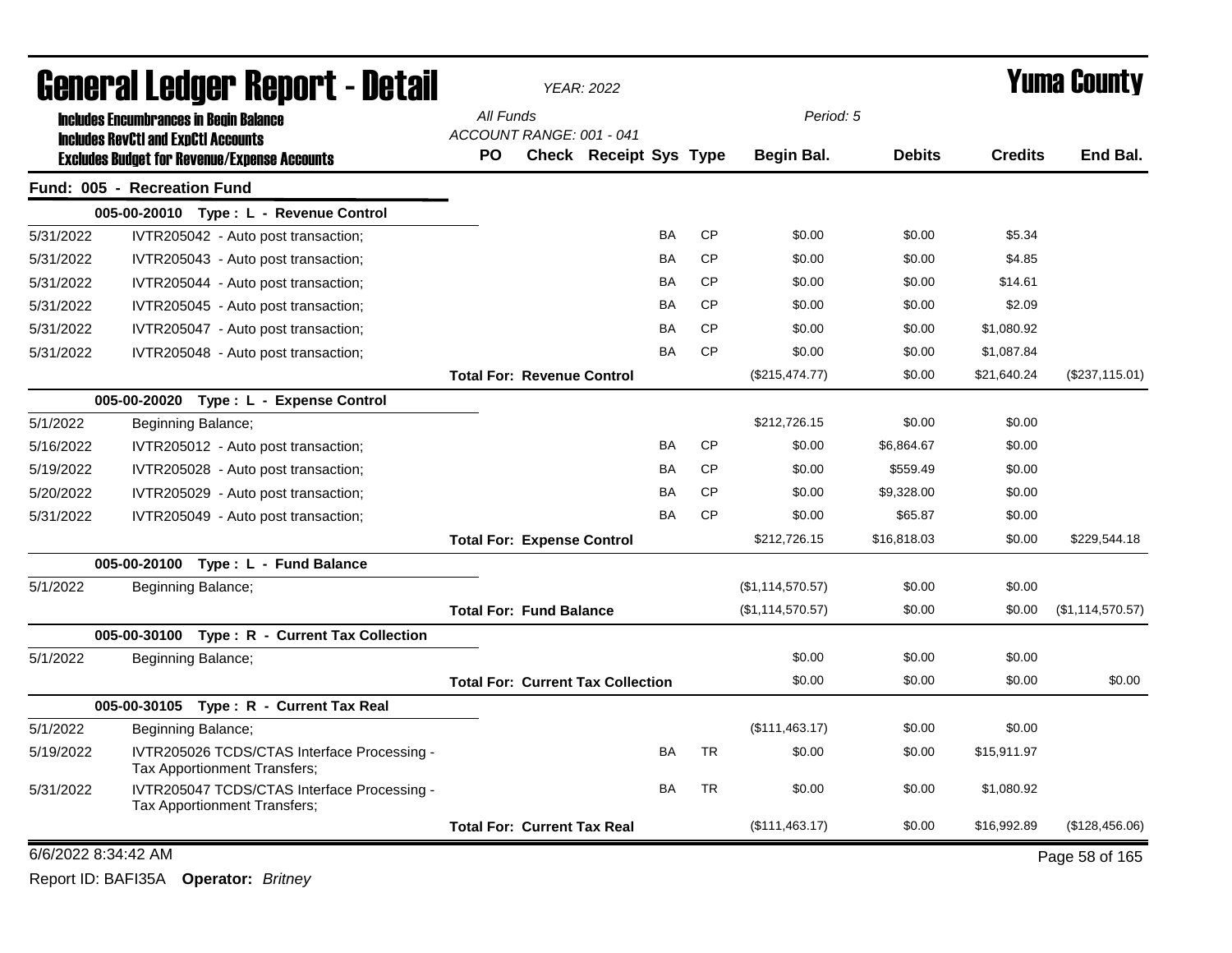|           | General Ledger Report - Detail                                                                    |                                 | <b>YEAR: 2022</b> | <b>Yuma County</b>                              |           |           |               |               |                |                |
|-----------|---------------------------------------------------------------------------------------------------|---------------------------------|-------------------|-------------------------------------------------|-----------|-----------|---------------|---------------|----------------|----------------|
|           | <b>Includes Encumbrances in Begin Balance</b>                                                     | All Funds                       |                   |                                                 |           |           | Period: 5     |               |                |                |
|           | <b>Includes RevCtI and ExpCtI Accounts</b><br><b>Excludes Budget for Revenue/Expense Accounts</b> | ACCOUNT RANGE: 001 - 041<br>PO. |                   | Check Receipt Sys Type                          |           |           | Begin Bal.    | <b>Debits</b> | <b>Credits</b> | End Bal.       |
|           | Fund: 005 - Recreation Fund                                                                       |                                 |                   |                                                 |           |           |               |               |                |                |
|           | 005-00-30110 Type: R - Current Tax Oil and Gas                                                    |                                 |                   |                                                 |           |           |               |               |                |                |
| 5/1/2022  | Beginning Balance;                                                                                |                                 |                   |                                                 |           |           | (\$11,952.61) | \$0.00        | \$0.00         |                |
| 5/19/2022 | IVTR205022 TCDS/CTAS Interface Processing -<br>Tax Apportionment Transfers;                       |                                 |                   |                                                 | <b>BA</b> | <b>TR</b> | \$0.00        | \$0.00        | \$534.53       |                |
|           |                                                                                                   |                                 |                   | <b>Total For: Current Tax Oil and Gas</b>       |           |           | (\$11,952.61) | \$0.00        | \$534.53       | (\$12,487.14)  |
|           | 005-00-30115 Type: R - Current Tax Personal Property                                              |                                 |                   |                                                 |           |           |               |               |                |                |
| 5/1/2022  | Beginning Balance;                                                                                |                                 |                   |                                                 |           |           | (\$17,093.52) | \$0.00        | \$0.00         |                |
| 5/4/2022  | IVTR205001 TCDS/CTAS Interface Processing -<br>Tax Apportionment Transfers;                       |                                 |                   |                                                 | BA        | <b>TR</b> | \$0.00        | \$0.00        | \$681.73       |                |
| 5/19/2022 | IVTR205024 TCDS/CTAS Interface Processing -<br>Tax Apportionment Transfers;                       |                                 |                   |                                                 | BA        | <b>TR</b> | \$0.00        | \$0.00        | \$1,485.86     |                |
|           |                                                                                                   |                                 |                   | <b>Total For: Current Tax Personal Property</b> |           |           | (\$17,093.52) | \$0.00        | \$2,167.59     | (\$19,261.11)  |
|           | 005-00-30120 Type: R - Current Tax Mineral                                                        |                                 |                   |                                                 |           |           |               |               |                |                |
| 5/1/2022  | Beginning Balance;                                                                                |                                 |                   |                                                 |           |           | (\$860.59)    | \$0.00        | \$0.00         |                |
| 5/19/2022 | IVTR205021 TCDS/CTAS Interface Processing -<br>Tax Apportionment Transfers;                       |                                 |                   |                                                 | BA        | <b>TR</b> | \$0.00        | \$0.00        | \$126.19       |                |
| 5/31/2022 | IVTR205044 TCDS/CTAS Interface Processing -<br>Tax Apportionment Transfers;                       |                                 |                   |                                                 | BA        | <b>TR</b> | \$0.00        | \$0.00        | \$14.61        |                |
|           |                                                                                                   |                                 |                   | <b>Total For: Current Tax Mineral</b>           |           |           | (\$860.59)    | \$0.00        | \$140.80       | (\$1,001.39)   |
|           | 005-00-30125 Type: R - Current Tax Possessory Interes                                             |                                 |                   |                                                 |           |           |               |               |                |                |
| 5/1/2022  | Beginning Balance;                                                                                |                                 |                   |                                                 |           |           | $(\$233.92)$  | \$0.00        | \$0.00         |                |
| 5/19/2022 | IVTR205023 TCDS/CTAS Interface Processing -<br>Tax Apportionment Transfers;                       |                                 |                   |                                                 | <b>BA</b> | <b>TR</b> | \$0.00        | \$0.00        | \$45.43        |                |
| 5/31/2022 | IVTR205045 TCDS/CTAS Interface Processing -<br>Tax Apportionment Transfers;                       |                                 |                   |                                                 | BA        | <b>TR</b> | \$0.00        | \$0.00        | \$2.09         |                |
|           |                                                                                                   |                                 |                   | <b>Total For: Current Tax Possessory Intere</b> |           |           | $(\$233.92)$  | \$0.00        | \$47.52        | (\$281.44)     |
|           | 005-00-30130 Type: R - Current Tax State Assessed                                                 |                                 |                   |                                                 |           |           |               |               |                |                |
| 5/1/2022  | Beginning Balance;                                                                                |                                 |                   |                                                 |           |           | (\$73,089.59) | \$0.00        | \$0.00         |                |
| 5/19/2022 | IVTR205027 TCDS/CTAS Interface Processing -<br>Tax Apportionment Transfers;                       |                                 |                   |                                                 | <b>BA</b> | <b>TR</b> | \$0.00        | \$0.00        | \$484.70       |                |
|           | 6/6/2022 8:34:42 AM                                                                               |                                 |                   |                                                 |           |           |               |               |                | Page 59 of 165 |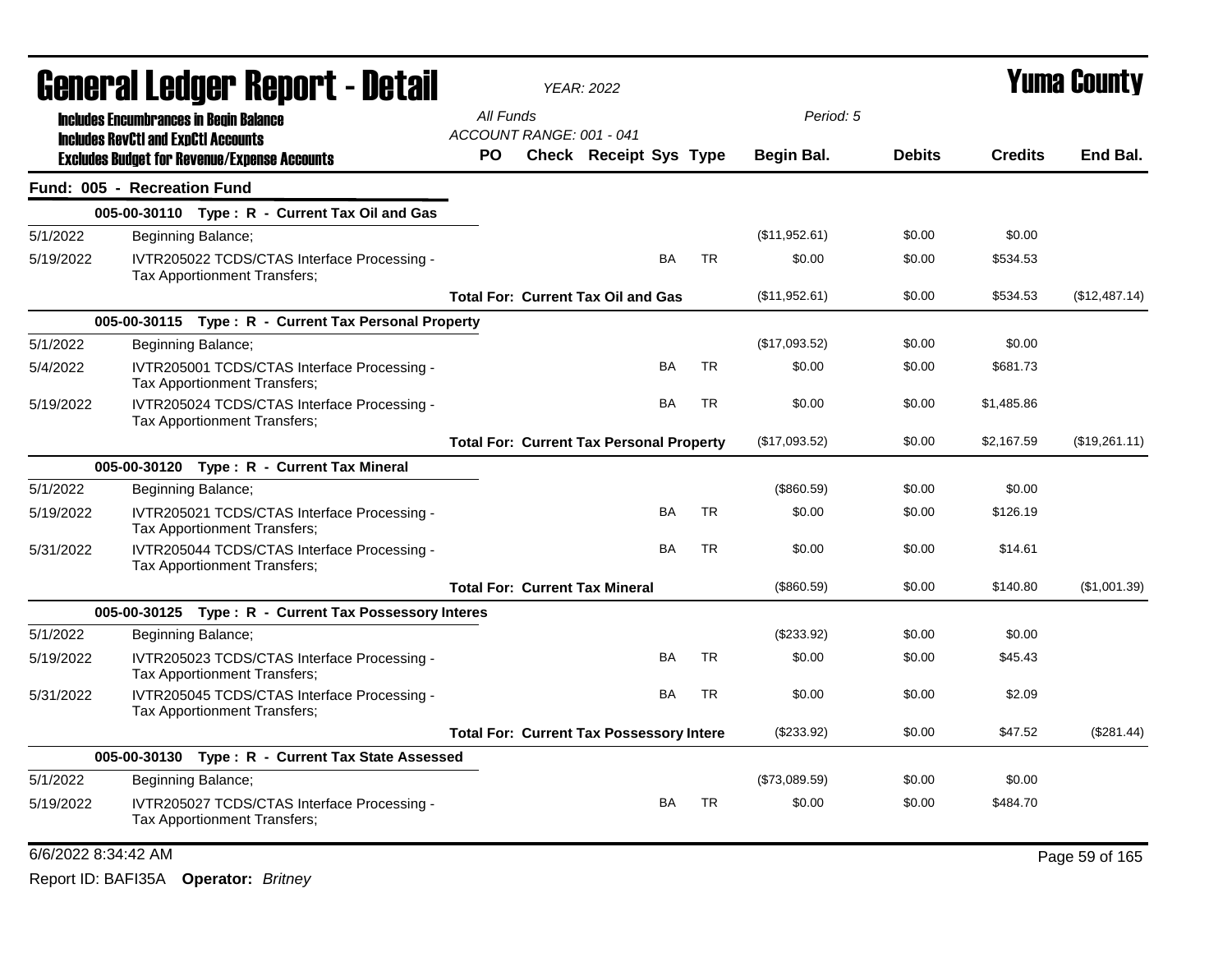| <b>General Ledger Report - Detail</b> |                                                                                                   |                              |                                                       |                                                | <b>YEAR: 2022</b>      | <b>Yuma County</b> |           |               |               |                |                |
|---------------------------------------|---------------------------------------------------------------------------------------------------|------------------------------|-------------------------------------------------------|------------------------------------------------|------------------------|--------------------|-----------|---------------|---------------|----------------|----------------|
|                                       | <b>Includes Encumbrances in Begin Balance</b>                                                     |                              |                                                       | All Funds<br>ACCOUNT RANGE: 001 - 041          |                        |                    |           | Period: 5     |               |                |                |
|                                       | <b>Includes RevCtI and ExpCtI Accounts</b><br><b>Excludes Budget for Revenue/Expense Accounts</b> |                              |                                                       | PO                                             | Check Receipt Sys Type |                    |           | Begin Bal.    | <b>Debits</b> | <b>Credits</b> | End Bal.       |
|                                       | Fund: 005 - Recreation Fund                                                                       |                              |                                                       |                                                |                        |                    |           |               |               |                |                |
|                                       |                                                                                                   |                              | 005-00-30130 Type: R - Current Tax State Assessed     |                                                |                        |                    |           |               |               |                |                |
| 5/31/2022                             |                                                                                                   | Tax Apportionment Transfers; | IVTR205048 TCDS/CTAS Interface Processing -           |                                                |                        | BA                 | TR        | \$0.00        | \$0.00        | \$1,087.84     |                |
|                                       |                                                                                                   |                              |                                                       | <b>Total For: Current Tax State Assessed</b>   |                        |                    |           | (\$73,089.59) | \$0.00        | \$1,572.54     | (\$74,662.13)  |
|                                       |                                                                                                   |                              | 005-00-30135 Type: R - Current Tax Mobile Home        |                                                |                        |                    |           |               |               |                |                |
| 5/1/2022                              |                                                                                                   | Beginning Balance;           |                                                       |                                                |                        |                    |           | (\$336.26)    | \$0.00        | \$0.00         |                |
| 5/19/2022                             |                                                                                                   | Tax Apportionment Transfers; | IVTR205020 TCDS/CTAS Interface Processing -           |                                                |                        | <b>BA</b>          | <b>TR</b> | \$0.00        | \$0.00        | \$34.69        |                |
| 5/31/2022                             |                                                                                                   | Tax Apportionment Transfers; | IVTR205043 TCDS/CTAS Interface Processing -           |                                                |                        | <b>BA</b>          | <b>TR</b> | \$0.00        | \$0.00        | \$4.85         |                |
|                                       |                                                                                                   |                              |                                                       | <b>Total For: Current Tax Mobile Home</b>      |                        |                    |           | (\$336.26)    | \$0.00        | \$39.54        | (\$375.80)     |
|                                       |                                                                                                   |                              | 005-00-30200 Type: R - Delinquent Tax Collection      |                                                |                        |                    |           |               |               |                |                |
| 5/1/2022                              |                                                                                                   | Beginning Balance;           |                                                       |                                                |                        |                    |           | \$0.00        | \$0.00        | \$0.00         |                |
|                                       |                                                                                                   |                              |                                                       | <b>Total For: Delinquent Tax Collection</b>    |                        |                    |           | \$0.00        | \$0.00        | \$0.00         | \$0.00         |
|                                       |                                                                                                   |                              | 005-00-30205 Type: R - Delinquent Tax Real            |                                                |                        |                    |           |               |               |                |                |
| 5/1/2022                              |                                                                                                   | Beginning Balance;           |                                                       |                                                |                        |                    |           | (\$1.88)      | \$0.00        | \$0.00         |                |
|                                       |                                                                                                   |                              |                                                       | <b>Total For: Delinquent Tax Real</b>          |                        |                    |           | (\$1.88)      | \$0.00        | \$0.00         | (\$1.88)       |
|                                       |                                                                                                   |                              | 005-00-30210 Type: R - Delinquent Tax Oil and Gas     |                                                |                        |                    |           |               |               |                |                |
| 5/1/2022                              |                                                                                                   | Beginning Balance;           |                                                       |                                                |                        |                    |           | (\$406.25)    | \$0.00        | \$0.00         |                |
|                                       |                                                                                                   |                              |                                                       | <b>Total For: Delinquent Tax Oil and Gas</b>   |                        |                    |           | (\$406.25)    | \$0.00        | \$0.00         | $(\$406.25)$   |
|                                       |                                                                                                   |                              | 005-00-30215 Type: R - Delinquent Tax Mineral         |                                                |                        |                    |           |               |               |                |                |
| 5/1/2022                              |                                                                                                   | Beginning Balance;           |                                                       |                                                |                        |                    |           | \$0.00        | \$0.00        | \$0.00         |                |
|                                       |                                                                                                   |                              |                                                       | <b>Total For: Delinquent Tax Mineral</b>       |                        |                    |           | \$0.00        | \$0.00        | \$0.00         | \$0.00         |
|                                       | 005-00-30220                                                                                      |                              | Type: R - Delinquent Tax Personal Proper              |                                                |                        |                    |           |               |               |                |                |
| 5/1/2022                              |                                                                                                   | Beginning Balance;           |                                                       |                                                |                        |                    |           | \$0.00        | \$0.00        | \$0.00         |                |
|                                       |                                                                                                   |                              |                                                       | <b>Total For: Delinquent Tax Personal Prop</b> |                        |                    |           | \$0.00        | \$0.00        | \$0.00         | \$0.00         |
|                                       |                                                                                                   |                              | 005-00-30225 Type: R - Delinquent Tax Possessory Rate |                                                |                        |                    |           |               |               |                |                |
| 5/1/2022                              |                                                                                                   | Beginning Balance;           |                                                       |                                                |                        |                    |           | \$0.00        | \$0.00        | \$0.00         |                |
|                                       | 6/6/2022 8:34:42 AM                                                                               |                              |                                                       |                                                |                        |                    |           |               |               |                | Page 60 of 165 |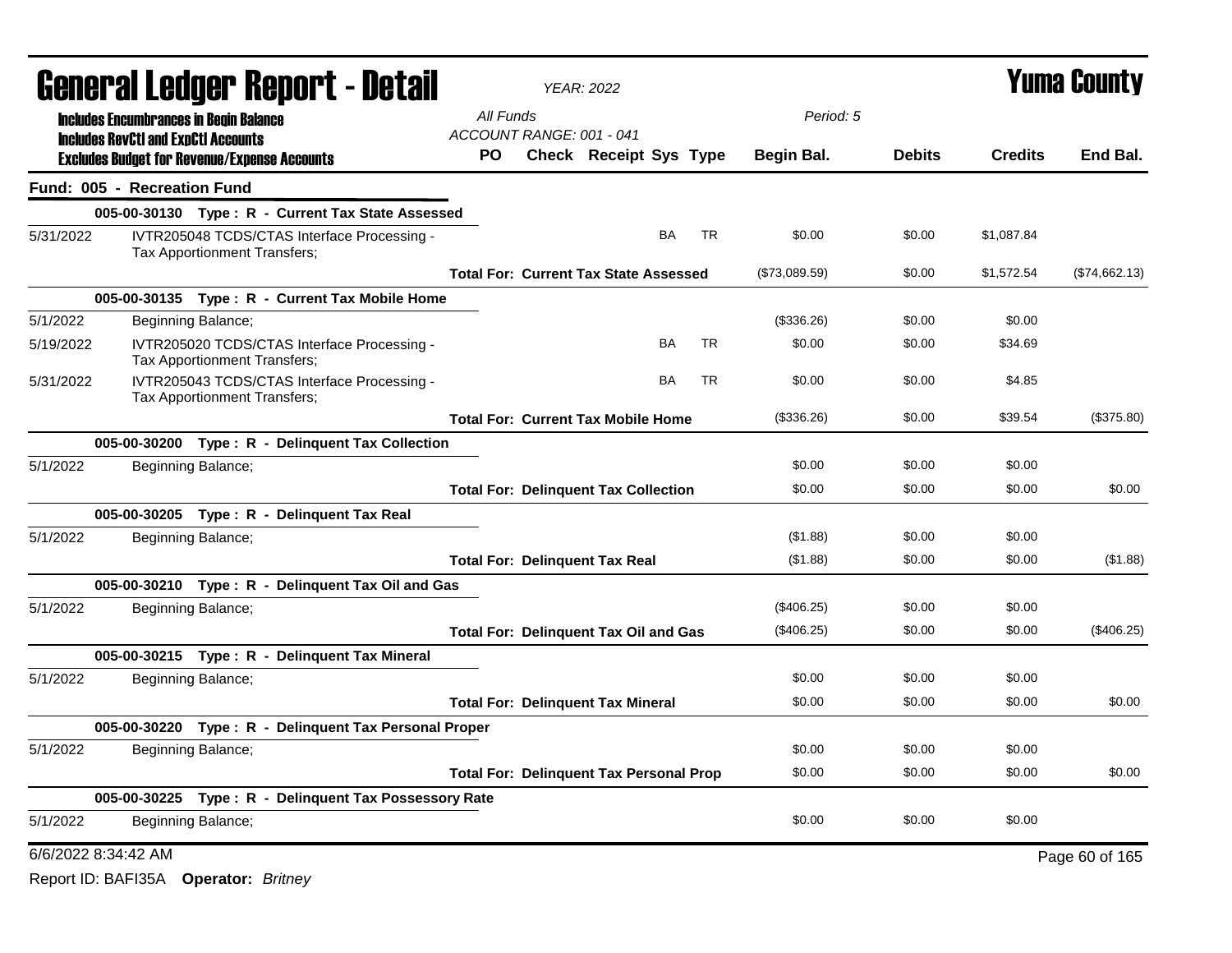|           | General Ledger Report - Detail                      |                              |                                                       |                                    | <b>YEAR: 2022</b>                                |           |            |               | Yuma Countv    |             |
|-----------|-----------------------------------------------------|------------------------------|-------------------------------------------------------|------------------------------------|--------------------------------------------------|-----------|------------|---------------|----------------|-------------|
|           | <b>Includes Encumbrances in Begin Balance</b>       |                              |                                                       | All Funds                          |                                                  |           | Period: 5  |               |                |             |
|           | <b>Includes RevCtI and ExpCtI Accounts</b>          |                              |                                                       | ACCOUNT RANGE: 001 - 041           |                                                  |           |            |               |                |             |
|           | <b>Excludes Budget for Revenue/Expense Accounts</b> |                              |                                                       | PO.                                | Check Receipt Sys Type                           |           | Begin Bal. | <b>Debits</b> | <b>Credits</b> | End Bal.    |
|           | Fund: 005 - Recreation Fund                         |                              |                                                       |                                    |                                                  |           |            |               |                |             |
|           |                                                     |                              | 005-00-30225 Type: R - Delinquent Tax Possessory Rate |                                    |                                                  |           |            |               |                |             |
|           |                                                     |                              |                                                       |                                    | <b>Total For: Delinquent Tax Possessory Ra</b>   |           | \$0.00     | \$0.00        | \$0.00         | \$0.00      |
|           |                                                     |                              | 005-00-30230 Type: R - Delinquent Tax State Assesed   |                                    |                                                  |           |            |               |                |             |
| 5/1/2022  |                                                     | Beginning Balance;           |                                                       |                                    |                                                  |           | \$0.00     | \$0.00        | \$0.00         |             |
|           |                                                     |                              |                                                       |                                    | <b>Total For: Delinquent Tax State Assesed</b>   |           | \$0.00     | \$0.00        | \$0.00         | \$0.00      |
|           |                                                     |                              | 005-00-30235 Type: R - Delinguent Tax Mobile Home     |                                    |                                                  |           |            |               |                |             |
| 5/1/2022  |                                                     | Beginning Balance;           |                                                       |                                    |                                                  |           | (\$1.18)   | \$0.00        | \$0.00         |             |
|           |                                                     |                              |                                                       |                                    | <b>Total For: Delinquent Tax Mobile Home</b>     |           | (\$1.18)   | \$0.00        | \$0.00         | (\$1.18)    |
|           |                                                     |                              | 005-00-30240 Type: R - Deling Tax Special Assessment  |                                    |                                                  |           |            |               |                |             |
| 5/1/2022  |                                                     | Beginning Balance;           |                                                       |                                    |                                                  |           | \$0.00     | \$0.00        | \$0.00         |             |
|           |                                                     |                              |                                                       |                                    | <b>Total For: Deling Tax Special Assessme</b>    |           | \$0.00     | \$0.00        | \$0.00         | \$0.00      |
|           |                                                     |                              | 005-00-30300 Type: R - Current Interest               |                                    |                                                  |           |            |               |                |             |
| 5/1/2022  |                                                     | Beginning Balance;           |                                                       |                                    |                                                  |           | (\$1.79)   | \$0.00        | \$0.00         |             |
| 5/19/2022 |                                                     | Tax Apportionment Transfers; | IVTR205019 TCDS/CTAS Interface Processing -           |                                    | BA                                               | <b>TR</b> | \$0.00     | \$0.00        | \$26.49        |             |
| 5/31/2022 |                                                     | Tax Apportionment Transfers; | IVTR205042 TCDS/CTAS Interface Processing -           |                                    | BA                                               | <b>TR</b> | \$0.00     | \$0.00        | \$5.34         |             |
|           |                                                     |                              |                                                       | <b>Total For: Current Interest</b> |                                                  |           | (\$1.79)   | \$0.00        | \$31.83        | (\$33.62)   |
|           |                                                     |                              | 005-00-30375 Type: R - Refund Interest                |                                    |                                                  |           |            |               |                |             |
| 5/1/2022  |                                                     | Beginning Balance;           |                                                       |                                    |                                                  |           | \$0.00     | \$0.00        | \$0.00         |             |
|           |                                                     |                              |                                                       | <b>Total For: Refund Interest</b>  |                                                  |           | \$0.00     | \$0.00        | \$0.00         | \$0.00      |
|           |                                                     |                              | 005-00-30400 Type: R - Delinquent Interest Collection |                                    |                                                  |           |            |               |                |             |
| 5/1/2022  |                                                     | Beginning Balance;           |                                                       |                                    |                                                  |           | (\$34.01)  | \$0.00        | \$0.00         |             |
|           |                                                     |                              |                                                       |                                    | <b>Total For: Delinquent Interest Collection</b> |           | (\$34.01)  | \$0.00        | \$0.00         | $(\$34.01)$ |
|           |                                                     |                              | 005-00-30500 Type: R - Miscellaneous Collections      |                                    |                                                  |           |            |               |                |             |
| 5/1/2022  |                                                     | Beginning Balance;           |                                                       |                                    |                                                  |           | \$0.00     | \$0.00        | \$0.00         |             |
|           |                                                     |                              |                                                       |                                    | <b>Total For: Miscellaneous Collections</b>      |           | \$0.00     | \$0.00        | \$0.00         | \$0.00      |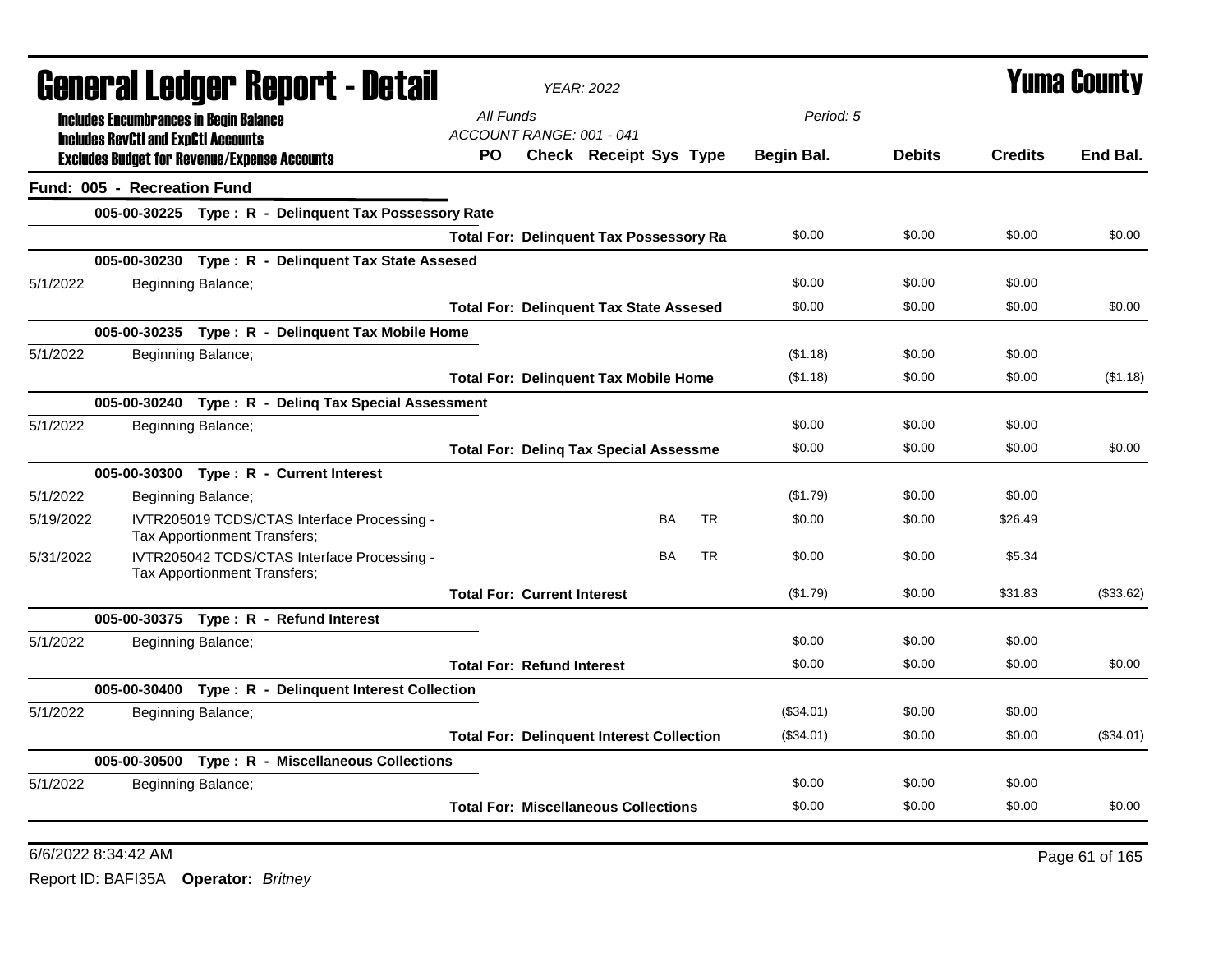|                     | <b>General Ledger Report - Detail</b>      |                                                                                                 |                                                 | <b>YEAR: 2022</b>             |           |           |              |               | <b>Yuma County</b> |                |
|---------------------|--------------------------------------------|-------------------------------------------------------------------------------------------------|-------------------------------------------------|-------------------------------|-----------|-----------|--------------|---------------|--------------------|----------------|
|                     |                                            | <b>Includes Encumbrances in Begin Balance</b>                                                   | All Funds                                       |                               |           |           | Period: 5    |               |                    |                |
|                     | <b>Includes RevCtI and ExpCtI Accounts</b> | <b>Excludes Budget for Revenue/Expense Accounts</b>                                             | ACCOUNT RANGE: 001 - 041<br><b>PO</b>           | <b>Check Receipt Sys Type</b> |           |           | Begin Bal.   | <b>Debits</b> | <b>Credits</b>     | End Bal.       |
|                     | Fund: 005 - Recreation Fund                |                                                                                                 |                                                 |                               |           |           |              |               |                    |                |
|                     |                                            | 005-00-31305 Type: R - Wildlife Impact Assistance                                               |                                                 |                               |           |           |              |               |                    |                |
| 5/1/2022            |                                            | Beginning Balance;                                                                              |                                                 |                               |           |           | \$0.00       | \$0.00        | \$0.00             |                |
| 5/23/2022           | DIST 44,45,344                             | IVRE22517 STATE OF COLORADO - RE;<br>WILDLIFE IMPACT ASSISTANCE; 2022 PILT                      | None                                            | 26284                         | RE        | <b>RV</b> | \$0.00       | \$0.00        | \$83.14            |                |
| 5/23/2022           | DIST 44,45,344                             | IVRE22517 STATE OF COLORADO - RE;<br>WILDLIFE IMPACT ASSISTANCE; 2022 PILT                      | None                                            | 26284                         | <b>RE</b> | <b>RV</b> | \$0.00       | \$0.00        | \$21.94            |                |
| 5/23/2022           | DIST 44,45,344                             | IVRE22517 STATE OF COLORADO - RE:<br>WILDLIFE IMPACT ASSISTANCE; 2022 PILT                      | None                                            | 26284                         | <b>RE</b> | <b>RV</b> | \$0.00       | \$0.00        | \$7.30             |                |
|                     |                                            |                                                                                                 | <b>Total For: Wildlife Impact Assistance</b>    |                               |           |           | \$0.00       | \$0.00        | \$112.38           | (\$112.38)     |
|                     |                                            | 005-00-31310 Type: R - DOI-PILT PAYMENT                                                         |                                                 |                               |           |           |              |               |                    |                |
| 5/1/2022            |                                            | Beginning Balance;                                                                              |                                                 |                               |           |           | \$0.00       | \$0.00        | \$0.00             |                |
|                     |                                            |                                                                                                 | <b>Total For: DOI-PILT PAYMENT</b>              |                               |           |           | \$0.00       | \$0.00        | \$0.00             | \$0.00         |
|                     |                                            | 005-00-32100 Type: R - Transfers In                                                             |                                                 |                               |           |           |              |               |                    |                |
| 5/1/2022            |                                            | Beginning Balance;                                                                              |                                                 |                               |           |           | \$0.00       | \$0.00        | \$0.00             |                |
| 5/23/2022           |                                            | IVRE22517 HERITAGE LIQUIDATING TRUST -<br>RE; PARCEL #C000384; PYMT ON<br><b>BANKRUPCY ACCT</b> | None                                            | 26286                         | RE        | <b>RV</b> | \$0.00       | \$0.00        | \$0.62             |                |
|                     |                                            |                                                                                                 | <b>Total For: Transfers In</b>                  |                               |           |           | \$0.00       | \$0.00        | \$0.62             | (\$0.62)       |
|                     |                                            | 005-00-33000 Type: R - Auto Tax B Collection                                                    |                                                 |                               |           |           |              |               |                    |                |
| 5/1/2022            |                                            | Beginning Balance;                                                                              |                                                 |                               |           |           | \$0.00       | \$0.00        | \$0.00             |                |
|                     |                                            |                                                                                                 | <b>Total For: Auto Tax B Collection</b>         |                               |           |           | \$0.00       | \$0.00        | \$0.00             | \$0.00         |
|                     |                                            | 005-00-33100 Type: R - Auto Tax A & F Collection                                                |                                                 |                               |           |           |              |               |                    |                |
| 5/1/2022            |                                            | Beginning Balance;                                                                              |                                                 |                               |           |           | \$0.00       | \$0.00        | \$0.00             |                |
|                     |                                            |                                                                                                 | <b>Total For: Auto Tax A &amp; F Collection</b> |                               |           |           | \$0.00       | \$0.00        | \$0.00             | \$0.00         |
|                     |                                            | 005-00-49000 Type: X - Warrants Paid                                                            |                                                 |                               |           |           |              |               |                    |                |
| 5/1/2022            |                                            | Beginning Balance;                                                                              |                                                 |                               |           |           | \$206,261.89 | \$0.00        | \$0.00             |                |
| 5/16/2022           |                                            | IVTR205012 ap 5.16.22 - ap 5.16.22;                                                             |                                                 |                               | <b>BA</b> | TR        | \$0.00       | \$6,864.67    | \$0.00             |                |
| 6/6/2022 8:34:42 AM |                                            |                                                                                                 |                                                 |                               |           |           |              |               |                    | Page 62 of 165 |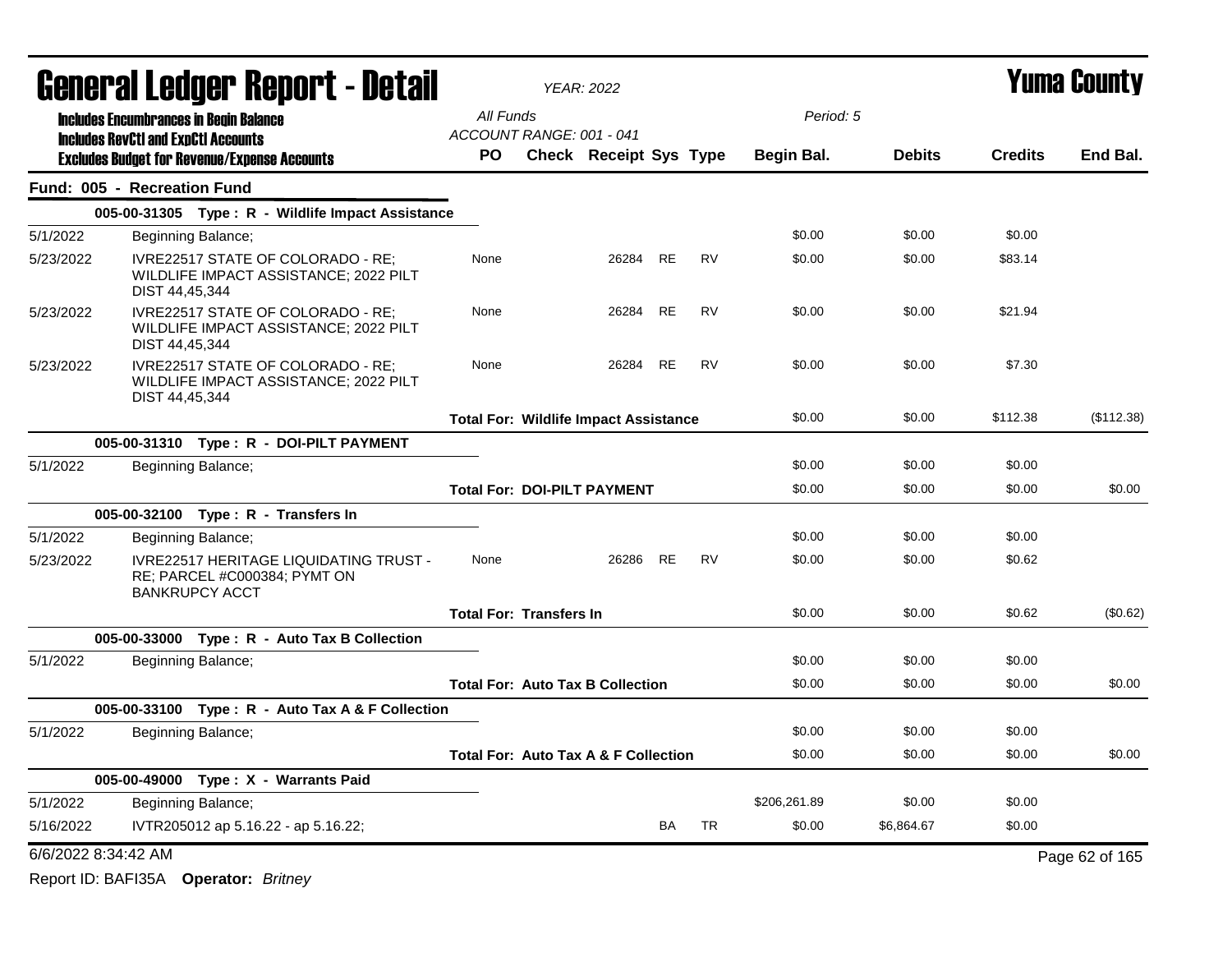| General Ledger Report - Detail |                                                                                             |                                       | <b>YEAR: 2022</b>                |                               |           |           |              | <b>Yuma County</b>               |                |              |
|--------------------------------|---------------------------------------------------------------------------------------------|---------------------------------------|----------------------------------|-------------------------------|-----------|-----------|--------------|----------------------------------|----------------|--------------|
|                                | <b>Includes Encumbrances in Begin Balance</b><br><b>Includes RevCtI and ExpCtI Accounts</b> | All Funds<br>ACCOUNT RANGE: 001 - 041 |                                  |                               |           |           | Period: 5    |                                  |                |              |
|                                | <b>Excludes Budget for Revenue/Expense Accounts</b>                                         | PO.                                   |                                  | <b>Check Receipt Sys Type</b> |           |           | Begin Bal.   | <b>Debits</b>                    | <b>Credits</b> | End Bal.     |
|                                | Fund: 005 - Recreation Fund                                                                 |                                       |                                  |                               |           |           |              |                                  |                |              |
|                                | 005-00-49000 Type: X - Warrants Paid                                                        |                                       |                                  |                               |           |           |              |                                  |                |              |
| 5/20/2022                      | IVTR205029 5.20.22 a/p - 5.20.22 a/p; 5.20.22<br>a/p;                                       |                                       |                                  |                               | <b>BA</b> | <b>TR</b> | \$0.00       | \$9,328.00                       | \$0.00         |              |
|                                |                                                                                             |                                       | <b>Total For: Warrants Paid</b>  |                               |           |           | \$206,261.89 | \$16,192.67                      | \$0.00         | \$222,454.56 |
|                                | 005-00-49100<br>Type: X - Treasurer Fees                                                    |                                       |                                  |                               |           |           |              |                                  |                |              |
| 5/1/2022                       | Beginning Balance;                                                                          |                                       |                                  |                               |           |           | \$6,464.26   | \$0.00                           | \$0.00         |              |
| 5/19/2022                      | IVTR205028 TCDS/CTAS Interface Processing -<br>Tax Apportionment Transfers;                 |                                       |                                  |                               | <b>BA</b> | <b>TR</b> | \$0.00       | \$559.49                         | \$0.00         |              |
| 5/31/2022                      | IVTR205049 TCDS/CTAS Interface Processing -<br>Tax Apportionment Transfers;                 |                                       |                                  |                               | <b>BA</b> | <b>TR</b> | \$0.00       | \$65.87                          | \$0.00         |              |
|                                |                                                                                             |                                       | <b>Total For: Treasurer Fees</b> |                               |           |           | \$6,464.26   | \$625.36                         | \$0.00         | \$7,089.62   |
|                                | 005-00-49401<br>Type: X - Transfer Out                                                      |                                       |                                  |                               |           |           |              |                                  |                |              |
| 5/1/2022                       | Beginning Balance;                                                                          |                                       |                                  |                               |           |           | \$0.00       | \$0.00                           | \$0.00         |              |
|                                |                                                                                             |                                       | <b>Total For: Transfer Out</b>   |                               |           |           | \$0.00       | \$0.00                           | \$0.00         | \$0.00       |
|                                | Fund: 005 - Recreation Fund                                                                 |                                       |                                  | Totals :                      |           |           | (\$2,748.62) | \$55,276.30                      | \$60,098.51    | (\$7,570.83) |
|                                | <b>Total Fund Revenues:</b>                                                                 |                                       | \$21,640.24                      | <b>Total Fund Expenses:</b>   |           |           | \$16,818.03  | <b>Net Revenue Over Expense:</b> |                | \$4,822.21   |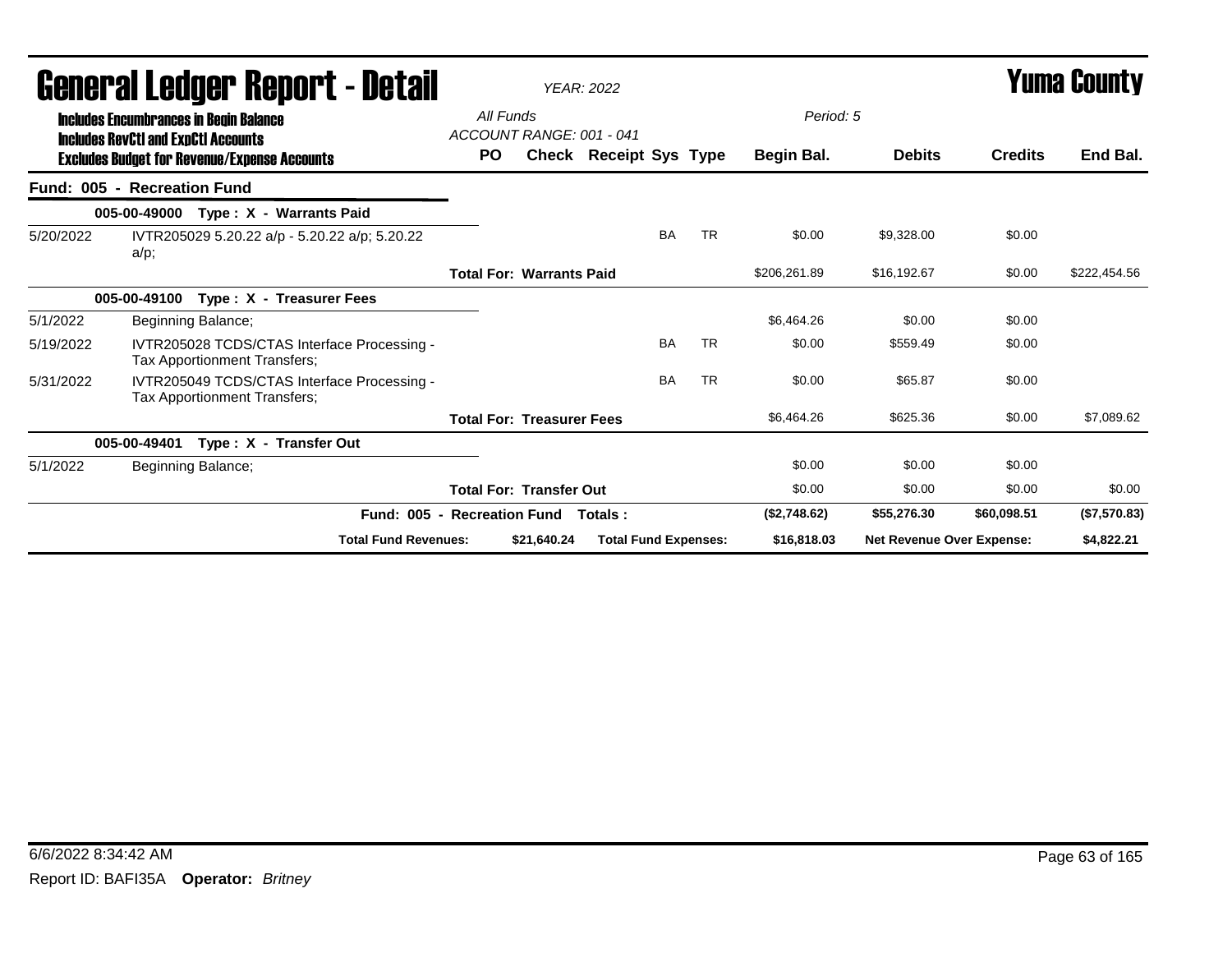| <b>General Ledger Report - Detail</b>                                                             | <b>YEAR: 2022</b>                                                |                | <b>Yuma County</b> |                |                |
|---------------------------------------------------------------------------------------------------|------------------------------------------------------------------|----------------|--------------------|----------------|----------------|
| <b>Includes Encumbrances in Begin Balance</b>                                                     | All Funds                                                        | Period: 5      |                    |                |                |
| <b>Includes RevCtI and ExpCtI Accounts</b><br><b>Excludes Budget for Revenue/Expense Accounts</b> | ACCOUNT RANGE: 001 - 041<br><b>Check Receipt Sys Type</b><br>PO. | Begin Bal.     | <b>Debits</b>      | <b>Credits</b> | End Bal.       |
| <b>Fund: 006 - Conservation Trust Fund</b>                                                        |                                                                  |                |                    |                |                |
| 006-00-10000 Type: A - Cash Account                                                               |                                                                  |                |                    |                |                |
| 5/1/2022<br>Beginning Balance;                                                                    |                                                                  | \$247,038.99   | \$0.00             | \$0.00         |                |
|                                                                                                   | <b>Total For: Cash Account</b>                                   | \$247,038.99   | \$0.00             | \$0.00         | \$247,038.99   |
| 006-00-20000 Type : L - Accounts Payable                                                          |                                                                  |                |                    |                |                |
| 5/1/2022<br>Beginning Balance;                                                                    |                                                                  | \$0.00         | \$0.00             | \$0.00         |                |
|                                                                                                   | <b>Total For: Accounts Payable</b>                               | \$0.00         | \$0.00             | \$0.00         | \$0.00         |
| 006-00-20010 Type: L - Revenue Control                                                            |                                                                  |                |                    |                |                |
| 5/1/2022<br>Beginning Balance;                                                                    |                                                                  | (\$13,684.17)  | \$0.00             | \$0.00         |                |
|                                                                                                   | <b>Total For: Revenue Control</b>                                | (\$13,684.17)  | \$0.00             | \$0.00         | (\$13,684.17)  |
| 006-00-20020 Type: L - Expense Control                                                            |                                                                  |                |                    |                |                |
| 5/1/2022<br>Beginning Balance;                                                                    |                                                                  | \$0.00         | \$0.00             | \$0.00         |                |
|                                                                                                   | <b>Total For: Expense Control</b>                                | \$0.00         | \$0.00             | \$0.00         | \$0.00         |
| 006-00-20100 Type: L - Fund Balance                                                               |                                                                  |                |                    |                |                |
| 5/1/2022<br>Beginning Balance;                                                                    |                                                                  | (\$233,354.82) | \$0.00             | \$0.00         |                |
|                                                                                                   | <b>Total For: Fund Balance</b>                                   | (\$233,354.82) | \$0.00             | \$0.00         | (\$233,354.82) |
| 006-00-32100 Type: R - Transfers In                                                               |                                                                  |                |                    |                |                |
| 5/1/2022<br>Beginning Balance;                                                                    |                                                                  | \$0.00         | \$0.00             | \$0.00         |                |
|                                                                                                   | <b>Total For: Transfers In</b>                                   | \$0.00         | \$0.00             | \$0.00         | \$0.00         |
| 006-00-34800 Type: R - Lottery Funds                                                              |                                                                  |                |                    |                |                |
| 5/1/2022<br>Beginning Balance;                                                                    |                                                                  | (\$13,684.17)  | \$0.00             | \$0.00         |                |
|                                                                                                   | <b>Total For: Lottery Funds</b>                                  | (\$13,684.17)  | \$0.00             | \$0.00         | (\$13,684.17)  |
| 006-00-49000 Type: X - Warrants Paid                                                              |                                                                  |                |                    |                |                |
| 5/1/2022<br>Beginning Balance;                                                                    |                                                                  | \$0.00         | \$0.00             | \$0.00         |                |
|                                                                                                   | <b>Total For: Warrants Paid</b>                                  | \$0.00         | \$0.00             | \$0.00         | \$0.00         |
| 006-00-49401 Type: X - Transfer Out                                                               |                                                                  |                |                    |                |                |
| 5/1/2022<br>Beginning Balance;                                                                    |                                                                  | \$0.00         | \$0.00             | \$0.00         |                |
|                                                                                                   | <b>Total For: Transfer Out</b>                                   | \$0.00         | \$0.00             | \$0.00         | \$0.00         |
| 6/6/2022 8:34:42 AM                                                                               |                                                                  |                |                    |                | Page 64 of 165 |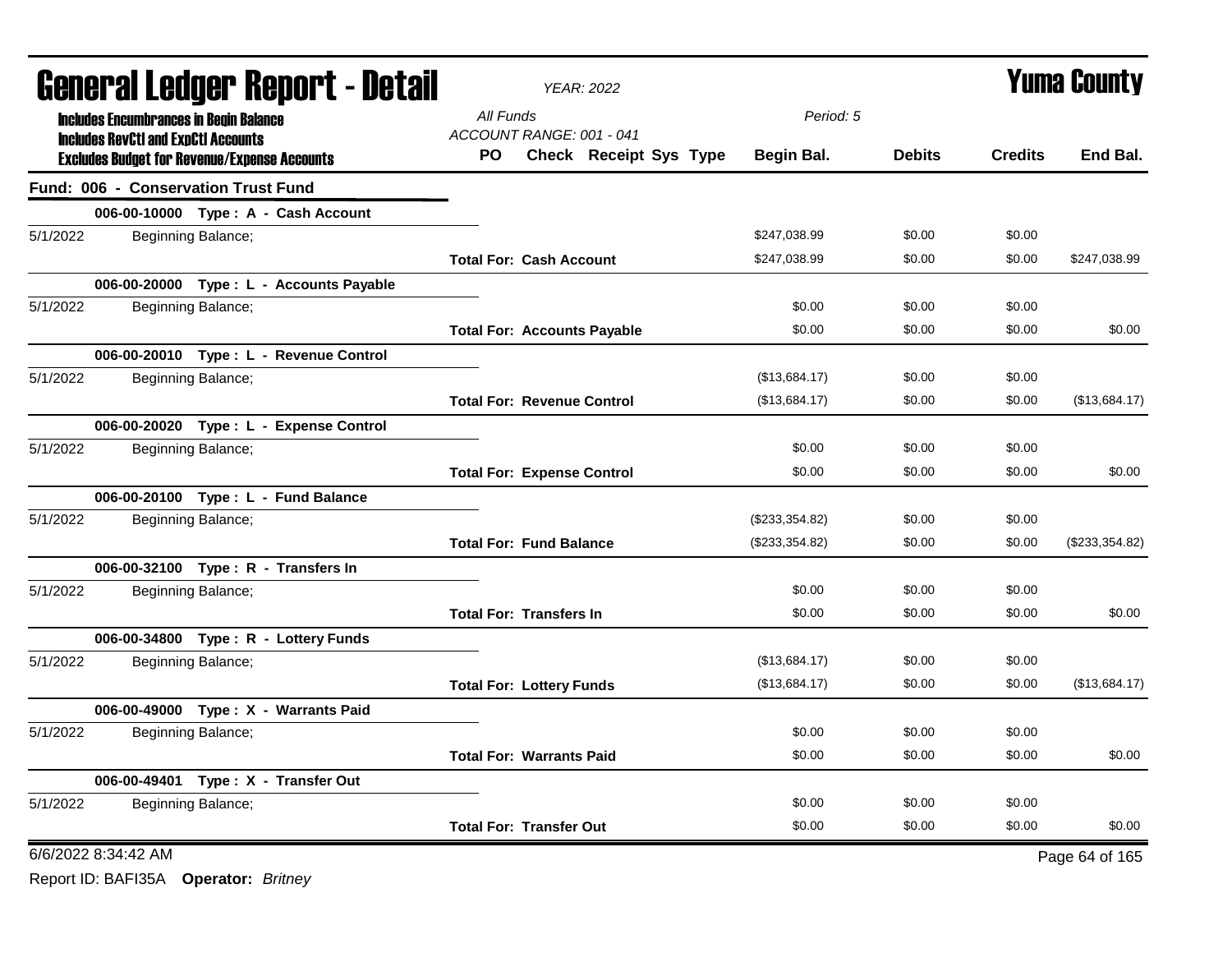| <b>General Ledger Report - Detail</b>                                                       |                                     |                          | YEAR: 2022                    |               | <b>Yuma County</b>               |                |               |
|---------------------------------------------------------------------------------------------|-------------------------------------|--------------------------|-------------------------------|---------------|----------------------------------|----------------|---------------|
| <b>Includes Encumbrances in Begin Balance</b><br><b>Includes RevCtI and ExpCtI Accounts</b> | All Funds                           | ACCOUNT RANGE: 001 - 041 |                               | Period: 5     |                                  |                |               |
| <b>Excludes Budget for Revenue/Expense Accounts</b>                                         | PO.                                 |                          | <b>Check Receipt Sys Type</b> | Begin Bal.    | <b>Debits</b>                    | <b>Credits</b> | End Bal.      |
| Fund: 006 - Conservation Trust Fund                                                         |                                     |                          |                               |               |                                  |                |               |
|                                                                                             | Fund: 006 - Conservation Trust Fund |                          | Totals :                      | (\$13,684.17) | \$0.00                           | \$0.00         | (\$13,684.17) |
|                                                                                             | <b>Total Fund Revenues:</b>         | \$0.00                   | <b>Total Fund Expenses:</b>   | \$0.00        | <b>Net Revenue Over Expense:</b> |                | \$0.00        |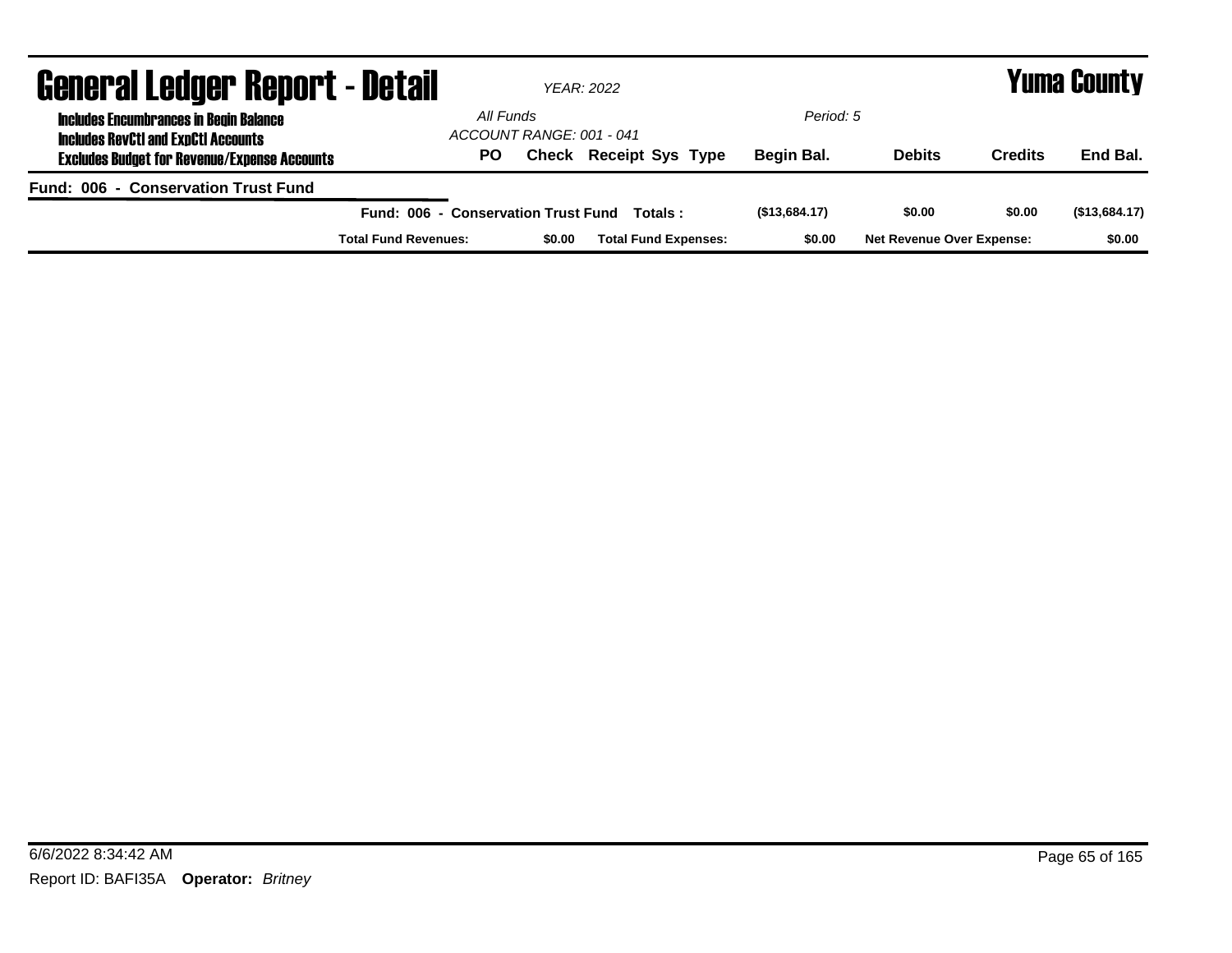|                     | General Ledger Report - Detail                |                                                                                    |                                       | <b>YEAR: 2022</b>             |           |           |                |               | <b>Yuma County</b> |                 |
|---------------------|-----------------------------------------------|------------------------------------------------------------------------------------|---------------------------------------|-------------------------------|-----------|-----------|----------------|---------------|--------------------|-----------------|
|                     | <b>Includes Encumbrances in Begin Balance</b> |                                                                                    | All Funds                             |                               |           |           | Period: 5      |               |                    |                 |
|                     | <b>Includes RevCtI and ExpCtI Accounts</b>    |                                                                                    | ACCOUNT RANGE: 001 - 041<br><b>PO</b> | <b>Check Receipt Sys Type</b> |           |           | Begin Bal.     | <b>Debits</b> | <b>Credits</b>     | End Bal.        |
|                     | Fund: 007 - Payroll Clearing #7               | <b>Excludes Budget for Revenue/Expense Accounts</b>                                |                                       |                               |           |           |                |               |                    |                 |
|                     |                                               | 007-00-10000 Type: A - Cash Account                                                |                                       |                               |           |           |                |               |                    |                 |
| 5/1/2022            | Beginning Balance;                            |                                                                                    |                                       |                               |           |           | \$47,206.61    | \$0.00        | \$0.00             |                 |
| 5/5/2022            | ap/pr 5.5.2022;                               | IVTR205006 ap/pr 5.5.2022 - ap/pr 5.5.2022;                                        |                                       |                               | BA        | <b>TR</b> | \$0.00         | \$0.00        | \$43,881.46        |                 |
| 5/10/2022           | PR: 07-250-4110                               | IVRE2258 PUBLIC TRUSTEE - RE; 1ST QUART                                            | None                                  | 26158                         | <b>RE</b> | <b>RV</b> | \$0.00         | \$2,090.00    | \$0.00             |                 |
| 5/16/2022           |                                               | IVRE22512 yc finance - RE; April PR Reimb;<br>012304110, 160304900                 | None                                  | 26207                         | <b>RE</b> | <b>RV</b> | \$0.00         | \$21,131.35   | \$0.00             |                 |
| 5/17/2022           |                                               | IVRE22513 YC PEST CONTROL - RE; APRIL<br>PR REIM; 07-270-4110                      | None                                  | 26213                         | <b>RE</b> | <b>RV</b> | \$0.00         | \$17,336.10   | \$0.00             |                 |
| 5/18/2022           |                                               | IVRE22514 East Yuma County Cemetery - RE;<br>pre-employment drug screen; 072304110 | None                                  | 26238                         | <b>RE</b> | <b>RV</b> | \$0.00         | \$252.00      | \$0.00             |                 |
|                     |                                               |                                                                                    | <b>Total For: Cash Account</b>        |                               |           |           | \$47,206.61    | \$40,809.45   | \$43.881.46        | \$44.134.60     |
|                     | 007-00-20000                                  | Type: L - Accounts Payable                                                         |                                       |                               |           |           |                |               |                    |                 |
| 5/1/2022            | Beginning Balance;                            |                                                                                    |                                       |                               |           |           | \$0.00         | \$0.00        | \$0.00             |                 |
|                     |                                               |                                                                                    | <b>Total For: Accounts Payable</b>    |                               |           |           | \$0.00         | \$0.00        | \$0.00             | \$0.00          |
|                     |                                               | 007-00-20010 Type: L - Revenue Control                                             |                                       |                               |           |           |                |               |                    |                 |
| 5/1/2022            | Beginning Balance;                            |                                                                                    |                                       |                               |           |           | (\$162,016.74) | \$0.00        | \$0.00             |                 |
| 5/10/2022           |                                               | IVRE2258 - Auto post transaction;                                                  |                                       |                               | <b>BA</b> | <b>CP</b> | \$0.00         | \$0.00        | \$2,090.00         |                 |
| 5/16/2022           |                                               | IVRE22512 - Auto post transaction;                                                 |                                       |                               | BA        | <b>CP</b> | \$0.00         | \$0.00        | \$21,131.35        |                 |
| 5/17/2022           |                                               | IVRE22513 - Auto post transaction;                                                 |                                       |                               | BA        | <b>CP</b> | \$0.00         | \$0.00        | \$17,336.10        |                 |
| 5/18/2022           |                                               | IVRE22514 - Auto post transaction;                                                 |                                       |                               | BA        | <b>CP</b> | \$0.00         | \$0.00        | \$252.00           |                 |
|                     |                                               |                                                                                    | <b>Total For: Revenue Control</b>     |                               |           |           | (\$162,016.74) | \$0.00        | \$40,809.45        | (\$202, 826.19) |
|                     | 007-00-20020                                  | Type: L - Expense Control                                                          |                                       |                               |           |           |                |               |                    |                 |
| 5/1/2022            | Beginning Balance;                            |                                                                                    |                                       |                               |           |           | \$165,201.85   | \$0.00        | \$0.00             |                 |
| 5/5/2022            |                                               | IVTR205006 - Auto post transaction;                                                |                                       |                               | BA        | <b>CP</b> | \$0.00         | \$43,881.46   | \$0.00             |                 |
|                     |                                               |                                                                                    | <b>Total For: Expense Control</b>     |                               |           |           | \$165,201.85   | \$43,881.46   | \$0.00             | \$209,083.31    |
|                     | 007-00-20100                                  | Type: L - Fund Balance                                                             |                                       |                               |           |           |                |               |                    |                 |
| 5/1/2022            | Beginning Balance;                            |                                                                                    |                                       |                               |           |           | (\$50,391.72)  | \$0.00        | \$0.00             |                 |
| 6/6/2022 8:34:42 AM |                                               |                                                                                    |                                       |                               |           |           |                |               |                    | Page 66 of 165  |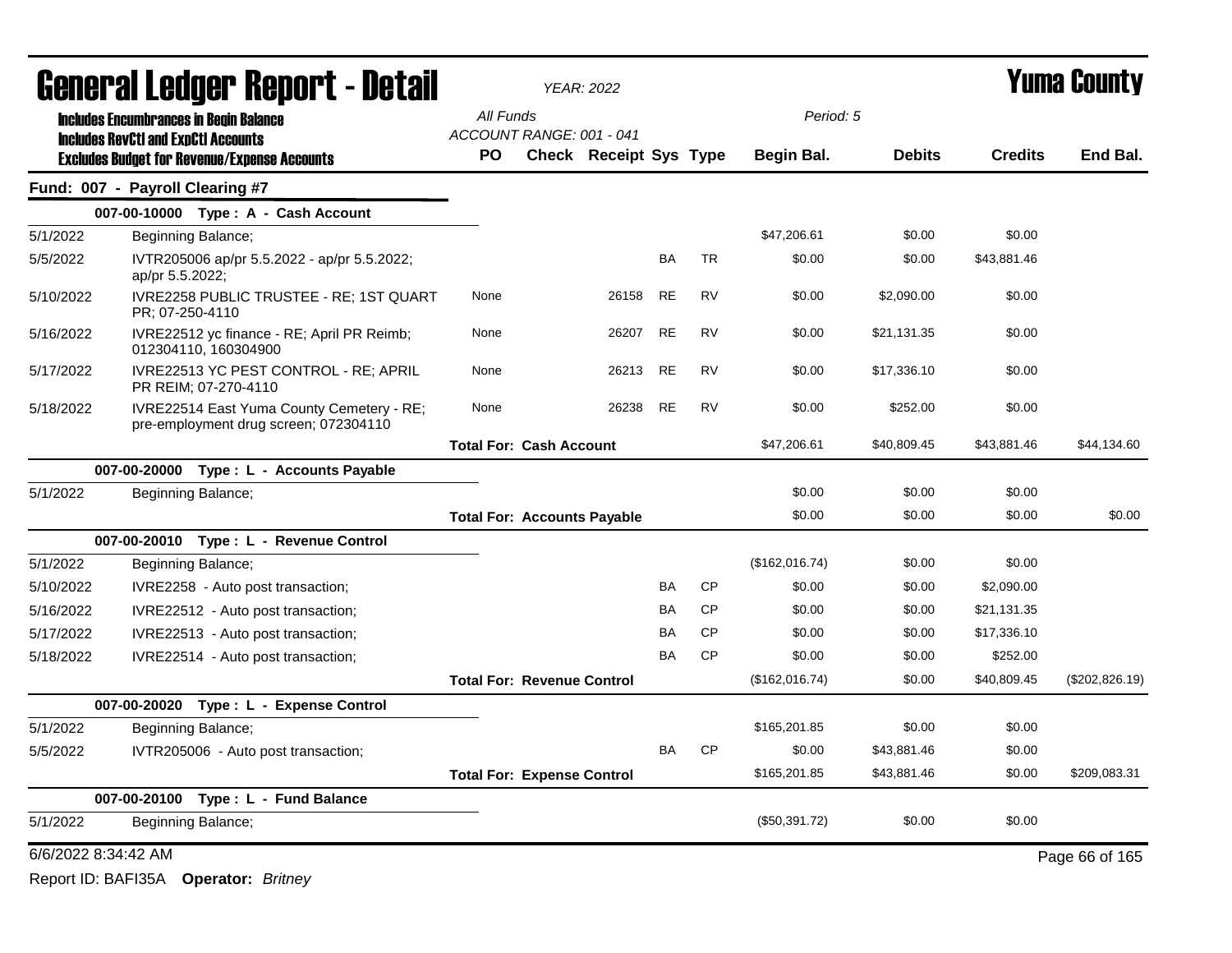|           | General Ledger Report - Detail                                                     |                                   | <b>YEAR: 2022</b>                         |           |           |               |               |                | Yuma County    |
|-----------|------------------------------------------------------------------------------------|-----------------------------------|-------------------------------------------|-----------|-----------|---------------|---------------|----------------|----------------|
|           | <b>Includes Encumbrances in Begin Balance</b>                                      | All Funds                         |                                           |           |           | Period: 5     |               |                |                |
|           | <b>Includes RevCtI and ExpCtI Accounts</b>                                         | ACCOUNT RANGE: 001 - 041          |                                           |           |           |               |               |                |                |
|           | <b>Excludes Budget for Revenue/Expense Accounts</b>                                | PO.                               | <b>Check Receipt Sys Type</b>             |           |           | Begin Bal.    | <b>Debits</b> | <b>Credits</b> | End Bal.       |
|           | Fund: 007 - Payroll Clearing #7                                                    |                                   |                                           |           |           |               |               |                |                |
|           | 007-00-20100 Type: L - Fund Balance                                                |                                   |                                           |           |           |               |               |                |                |
|           |                                                                                    | <b>Total For: Fund Balance</b>    |                                           |           |           | (\$50,391.72) | \$0.00        | \$0.00         | (\$50,391.72)  |
|           | 007-00-35100 Type: R - NE Colorado RLF                                             |                                   |                                           |           |           |               |               |                |                |
| 5/1/2022  | Beginning Balance;                                                                 |                                   |                                           |           |           | (\$49,914.31) | \$0.00        | \$0.00         |                |
| 5/16/2022 | IVRE22512 yc finance - RE; April PR Reimb;<br>012304110, 160304900                 | None                              | 26207                                     | <b>RE</b> | <b>RV</b> | \$0.00        | \$0.00        | \$12,554.79    |                |
|           |                                                                                    | <b>Total For: NE Colorado RLF</b> |                                           |           |           | (\$49,914.31) | \$0.00        | \$12,554.79    | (\$62,469.10)  |
|           | 007-00-35200 Type: R - Public Trustee                                              |                                   |                                           |           |           |               |               |                |                |
| 5/1/2022  | Beginning Balance;                                                                 |                                   |                                           |           |           | (\$2,255.27)  | \$0.00        | \$0.00         |                |
| 5/10/2022 | IVRE2258 PUBLIC TRUSTEE - RE; 1ST QUART<br>PR; 07-250-4110                         | None                              | 26158                                     | <b>RE</b> | <b>RV</b> | \$0.00        | \$0.00        | \$2,090.00     |                |
|           |                                                                                    | <b>Total For: Public Trustee</b>  |                                           |           |           | (\$2,255.27)  | \$0.00        | \$2,090.00     | (\$4,345.27)   |
|           | 007-00-35300 Type: R - Weed & Pest Control                                         |                                   |                                           |           |           |               |               |                |                |
| 5/1/2022  | Beginning Balance;                                                                 |                                   |                                           |           |           | (\$71,816.04) | \$0.00        | \$0.00         |                |
| 5/17/2022 | IVRE22513 YC PEST CONTROL - RE; APRIL<br>PR REIM; 07-270-4110                      | None                              | 26213 RE                                  |           | <b>RV</b> | \$0.00        | \$0.00        | \$17,336.10    |                |
|           |                                                                                    |                                   | <b>Total For: Weed &amp; Pest Control</b> |           |           | (\$71,816.04) | \$0.00        | \$17,336.10    | (\$89, 152.14) |
|           | 007-00-35400 Type: R - W. Yuma Co. Cemetery                                        |                                   |                                           |           |           |               |               |                |                |
| 5/1/2022  | Beginning Balance;                                                                 |                                   |                                           |           |           | (\$16,688.14) | \$0.00        | \$0.00         |                |
| 5/16/2022 | IVRE22512 yc finance - RE; April PR Reimb;<br>012304110, 160304900                 | None                              | 26207 RE                                  |           | <b>RV</b> | \$0.00        | \$0.00        | \$4,199.97     |                |
|           |                                                                                    |                                   | Total For: W. Yuma Co. Cemetery           |           |           | (\$16,688.14) | \$0.00        | \$4,199.97     | (\$20,888.11)  |
|           | 007-00-35500 Type: R - E. Yuma CO Cemetery                                         |                                   |                                           |           |           |               |               |                |                |
| 5/1/2022  | Beginning Balance;                                                                 |                                   |                                           |           |           | (\$9,443.67)  | \$0.00        | \$0.00         |                |
| 5/16/2022 | IVRE22512 yc finance - RE; April PR Reimb;<br>012304110, 160304900                 | None                              | 26207                                     | RE        | <b>RV</b> | \$0.00        | \$0.00        | \$4,376.59     |                |
| 5/18/2022 | IVRE22514 East Yuma County Cemetery - RE;<br>pre-employment drug screen; 072304110 | None                              | 26238                                     | <b>RE</b> | <b>RV</b> | \$0.00        | \$0.00        | \$252.00       |                |
|           |                                                                                    | Total For: E. Yuma CO Cemetery    |                                           |           |           | (\$9,443.67)  | \$0.00        | \$4,628.59     | (\$14,072.26)  |
|           |                                                                                    |                                   |                                           |           |           |               |               |                |                |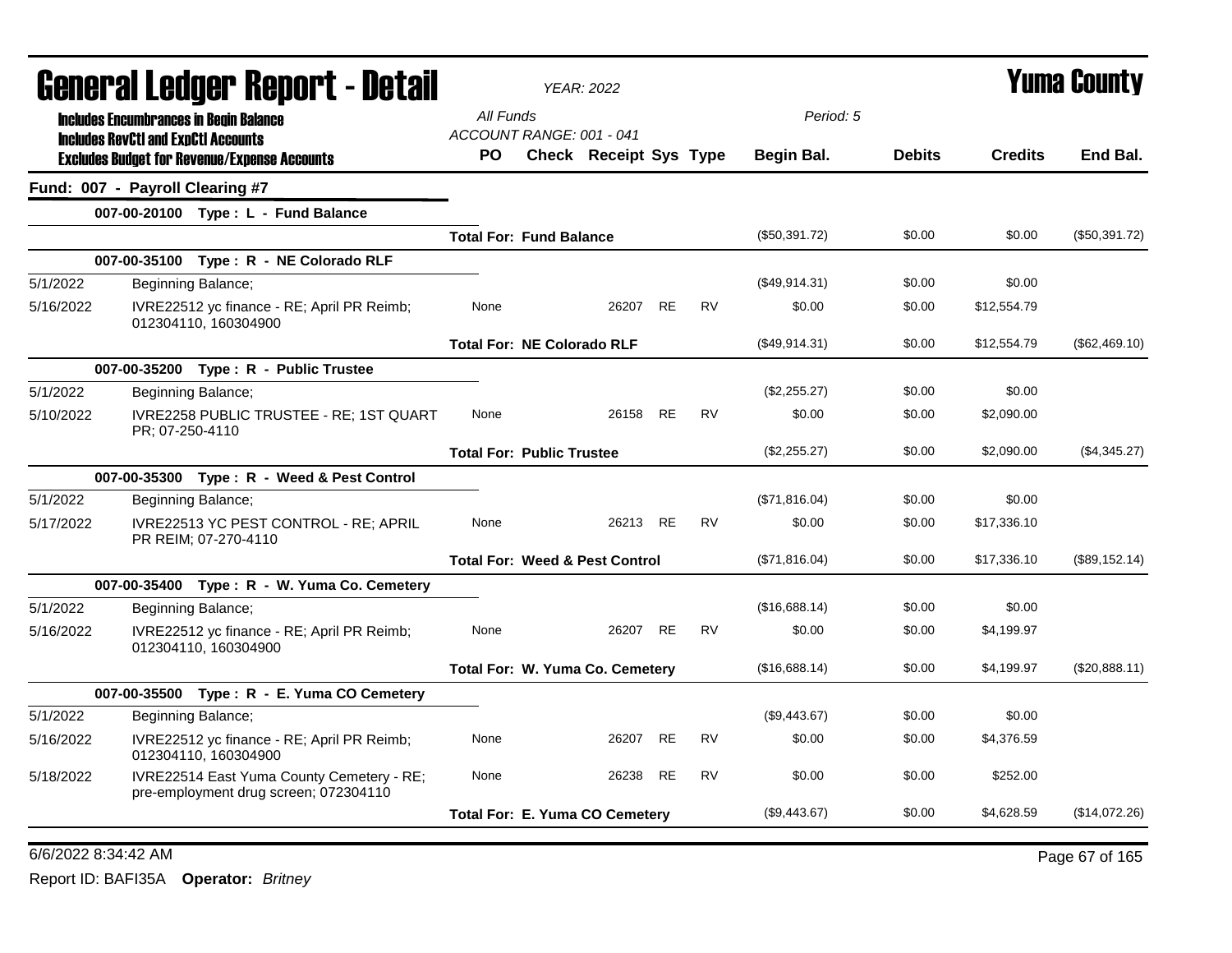|          | <b>General Ledger Report - Detail</b>                                                       | <b>YEAR: 2022</b>                     |             |                                        |           |           |               |                                  | <b>Yuma County</b> |               |  |
|----------|---------------------------------------------------------------------------------------------|---------------------------------------|-------------|----------------------------------------|-----------|-----------|---------------|----------------------------------|--------------------|---------------|--|
|          | <b>Includes Encumbrances in Begin Balance</b><br><b>Includes RevCtI and ExpCtI Accounts</b> | All Funds<br>ACCOUNT RANGE: 001 - 041 |             |                                        |           |           | Period: 5     |                                  |                    |               |  |
|          | <b>Excludes Budget for Revenue/Expense Accounts</b>                                         | PO.                                   |             | Check Receipt Sys Type                 |           |           | Begin Bal.    | <b>Debits</b>                    | <b>Credits</b>     | End Bal.      |  |
|          | Fund: 007 - Payroll Clearing #7                                                             |                                       |             |                                        |           |           |               |                                  |                    |               |  |
|          | Type: R - Economic Development<br>007-00-35600                                              |                                       |             |                                        |           |           |               |                                  |                    |               |  |
| 5/1/2022 | Beginning Balance;                                                                          |                                       |             |                                        |           |           | (\$11,899.31) | \$0.00                           | \$0.00             |               |  |
|          |                                                                                             |                                       |             | <b>Total For: Economic Development</b> |           |           | (\$11,899.31) | \$0.00                           | \$0.00             | (\$11,899.31) |  |
|          | Type: X - Warrants Paid<br>007-00-49000                                                     |                                       |             |                                        |           |           |               |                                  |                    |               |  |
| 5/1/2022 | Beginning Balance;                                                                          |                                       |             |                                        |           |           | \$165,201.85  | \$0.00                           | \$0.00             |               |  |
| 5/5/2022 | IVTR205006 ap/pr 5.5.2022 - ap/pr 5.5.2022;<br>ap/pr 5.5.2022;                              |                                       |             |                                        | <b>BA</b> | <b>TR</b> | \$0.00        | \$43,881.46                      | \$0.00             |               |  |
|          |                                                                                             | <b>Total For: Warrants Paid</b>       |             |                                        |           |           | \$165,201.85  | \$43,881.46                      | \$0.00             | \$209,083.31  |  |
|          |                                                                                             | Fund: 007 - Payroll Clearing #7       |             | Totals :                               |           |           | \$3,185.11    | \$128,572.37                     | \$125,500.36       | \$6,257.12    |  |
|          | <b>Total Fund Revenues:</b>                                                                 |                                       | \$40,809.45 | <b>Total Fund Expenses:</b>            |           |           | \$43,881.46   | <b>Net Revenue Over Expense:</b> |                    | (\$3,072.01)  |  |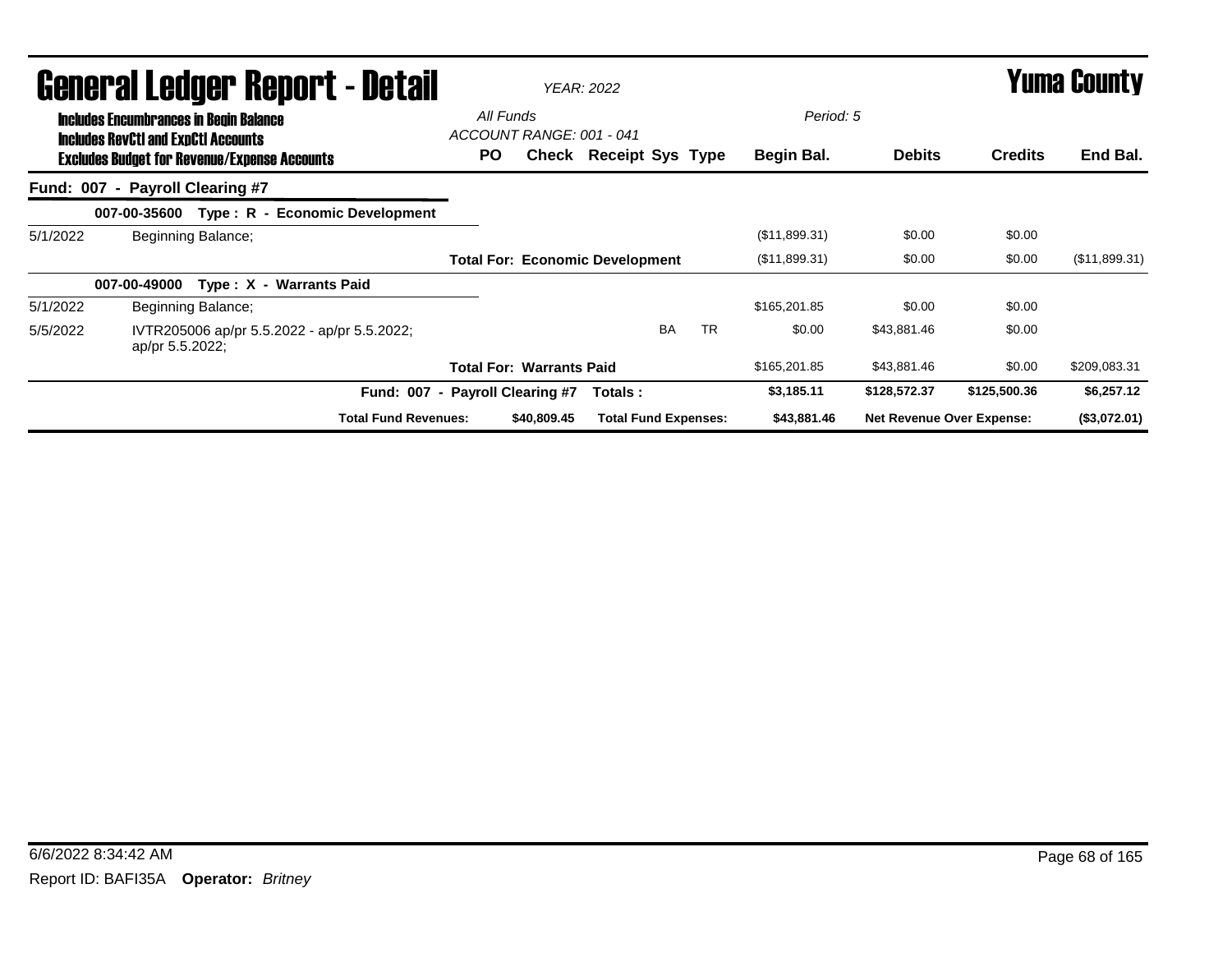|          | <b>General Ledger Report - Detail</b>         |                                                                                          |                                    | <b>YEAR: 2022</b>      |           |           |               | <b>Yuma County</b> |                |                |  |
|----------|-----------------------------------------------|------------------------------------------------------------------------------------------|------------------------------------|------------------------|-----------|-----------|---------------|--------------------|----------------|----------------|--|
|          | <b>Includes Encumbrances in Begin Balance</b> |                                                                                          | All Funds                          |                        |           |           | Period: 5     |                    |                |                |  |
|          | <b>Includes RevCtI and ExpCtI Accounts</b>    |                                                                                          | ACCOUNT RANGE: 001 - 041           |                        |           |           |               |                    |                | End Bal.       |  |
|          |                                               | <b>Excludes Budget for Revenue/Expense Accounts</b>                                      | PO.                                | Check Receipt Sys Type |           |           | Begin Bal.    | <b>Debits</b>      | <b>Credits</b> |                |  |
|          |                                               | Fund: 008 - Useful Public Service Fund #8                                                |                                    |                        |           |           |               |                    |                |                |  |
|          |                                               | 008-00-10000 Type: A - Cash Account                                                      |                                    |                        |           |           |               |                    |                |                |  |
| 5/1/2022 |                                               | Beginning Balance;                                                                       |                                    |                        |           |           | \$9,563.86    | \$0.00             | \$0.00         |                |  |
| 5/5/2022 | ap/pr 5.5.2022;                               | IVTR205006 ap/pr 5.5.2022 - ap/pr 5.5.2022;                                              |                                    |                        | BA        | <b>TR</b> | \$0.00        | \$0.00             | \$568.87       |                |  |
| 5/9/2022 | rec # 28582;                                  | IVTR205008 correction 4.8.22 - correction 4.8;                                           |                                    |                        | <b>BA</b> | <b>TR</b> | \$0.00        | \$372.42           | \$0.00         |                |  |
| 5/9/2022 |                                               | IVRE2257 13th Judicial District Courts - RE; DUI<br>and court fines; 010004950 080004950 | None                               | 26150                  | <b>RE</b> | <b>RV</b> | \$0.00        | \$189.19           | \$0.00         |                |  |
|          |                                               |                                                                                          | <b>Total For: Cash Account</b>     |                        |           |           | \$9,563.86    | \$561.61           | \$568.87       | \$9,556.60     |  |
|          |                                               | 008-00-20000 Type : L - Accounts Payable                                                 |                                    |                        |           |           |               |                    |                |                |  |
| 5/1/2022 |                                               | Beginning Balance;                                                                       |                                    |                        |           |           | \$0.00        | \$0.00             | \$0.00         |                |  |
|          |                                               |                                                                                          | <b>Total For: Accounts Payable</b> |                        |           |           | \$0.00        | \$0.00             | \$0.00         | \$0.00         |  |
|          |                                               | 008-00-20010 Type: L - Revenue Control                                                   |                                    |                        |           |           |               |                    |                |                |  |
| 5/1/2022 |                                               | Beginning Balance;                                                                       |                                    |                        |           |           | (\$865.50)    | \$0.00             | \$0.00         |                |  |
| 5/9/2022 |                                               | IVRE2257 - Auto post transaction;                                                        |                                    |                        | BA        | <b>CP</b> | \$0.00        | \$0.00             | \$189.19       |                |  |
| 5/9/2022 |                                               | IVTR205008 - Auto post transaction;                                                      |                                    |                        | <b>BA</b> | <b>CP</b> | \$0.00        | \$0.00             | \$372.42       |                |  |
|          |                                               |                                                                                          | <b>Total For: Revenue Control</b>  |                        |           |           | (\$865.50)    | \$0.00             | \$561.61       | (\$1,427.11)   |  |
|          |                                               | 008-00-20020 Type: L - Expense Control                                                   |                                    |                        |           |           |               |                    |                |                |  |
| 5/1/2022 |                                               | Beginning Balance;                                                                       |                                    |                        |           |           | \$2,341.92    | \$0.00             | \$0.00         |                |  |
| 5/5/2022 |                                               | IVTR205006 - Auto post transaction;                                                      |                                    |                        | <b>BA</b> | <b>CP</b> | \$0.00        | \$568.87           | \$0.00         |                |  |
|          |                                               |                                                                                          | <b>Total For: Expense Control</b>  |                        |           |           | \$2,341.92    | \$568.87           | \$0.00         | \$2,910.79     |  |
|          |                                               | 008-00-20100 Type: L - Fund Balance                                                      |                                    |                        |           |           |               |                    |                |                |  |
| 5/1/2022 |                                               | Beginning Balance;                                                                       |                                    |                        |           |           | (\$11,040.28) | \$0.00             | \$0.00         |                |  |
|          |                                               |                                                                                          | <b>Total For: Fund Balance</b>     |                        |           |           | (\$11,040.28) | \$0.00             | \$0.00         | (\$11,040.28)  |  |
|          |                                               | 008-00-32100 Type: R - Transfers In                                                      |                                    |                        |           |           |               |                    |                |                |  |
| 5/1/2022 |                                               | Beginning Balance;                                                                       |                                    |                        |           |           | \$0.00        | \$0.00             | \$0.00         |                |  |
|          |                                               |                                                                                          | <b>Total For: Transfers In</b>     |                        |           |           | \$0.00        | \$0.00             | \$0.00         | \$0.00         |  |
|          | 008-00-32550                                  | Type: R - Court Fees                                                                     |                                    |                        |           |           |               |                    |                |                |  |
|          | 6/6/2022 8:34:42 AM                           |                                                                                          |                                    |                        |           |           |               |                    |                | Page 69 of 165 |  |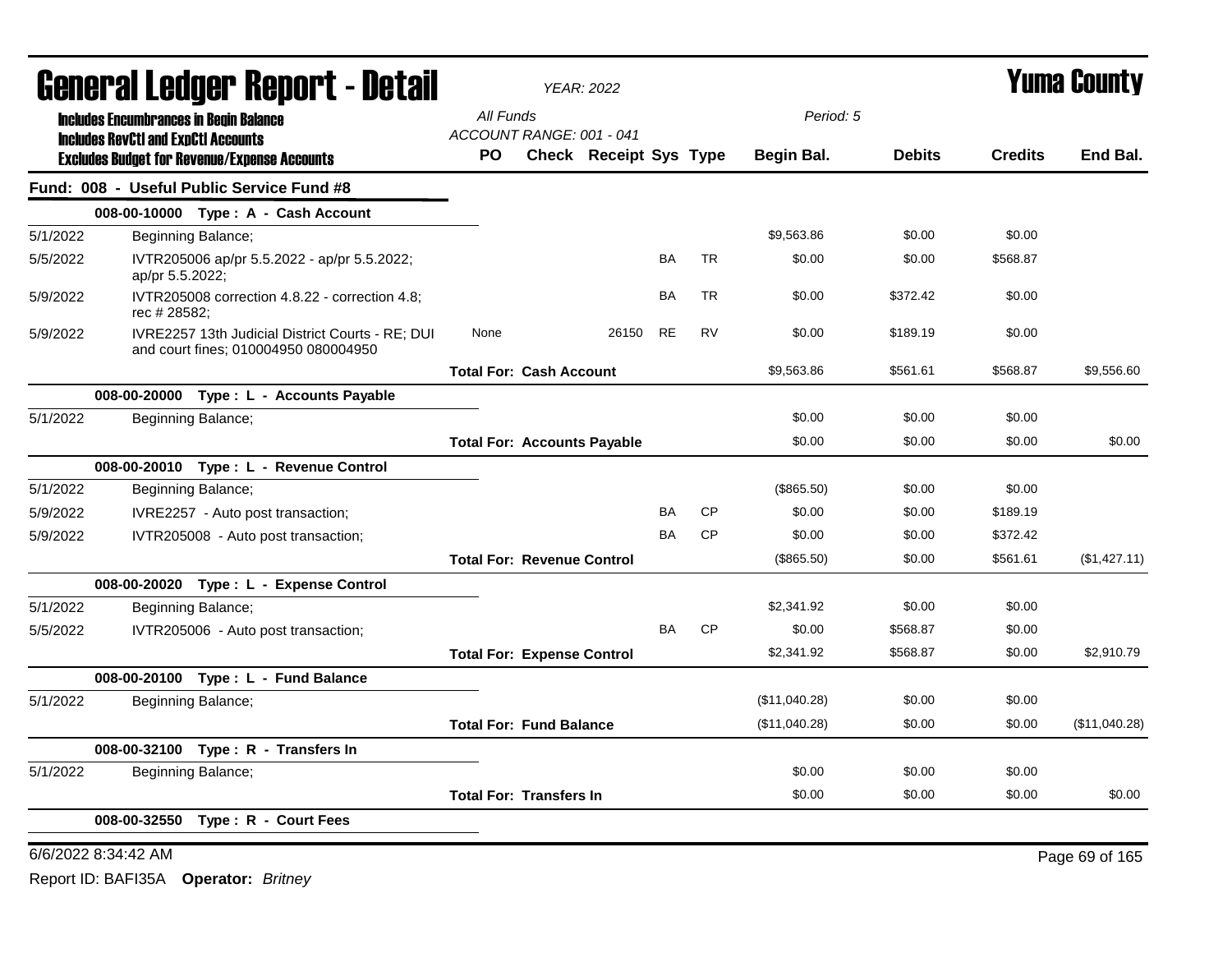|          | General Ledger Report - Detail                                                                                                                     |                                       |                                                  |                                                    |          | <b>YEAR: 2022</b>             |           |           | <b>Yuma County</b>      |                           |                |              |
|----------|----------------------------------------------------------------------------------------------------------------------------------------------------|---------------------------------------|--------------------------------------------------|----------------------------------------------------|----------|-------------------------------|-----------|-----------|-------------------------|---------------------------|----------------|--------------|
|          | <b>Includes Encumbrances in Begin Balance</b><br><b>Includes RevCtI and ExpCtI Accounts</b><br><b>Excludes Budget for Revenue/Expense Accounts</b> |                                       |                                                  | All Funds<br>ACCOUNT RANGE: 001 - 041<br><b>PO</b> |          | <b>Check Receipt Sys Type</b> |           |           | Period: 5<br>Begin Bal. | <b>Debits</b>             | <b>Credits</b> | End Bal.     |
|          | Fund: 008 - Useful Public Service Fund #8                                                                                                          |                                       |                                                  |                                                    |          |                               |           |           |                         |                           |                |              |
|          |                                                                                                                                                    | 008-00-32550 Type: R - Court Fees     |                                                  |                                                    |          |                               |           |           |                         |                           |                |              |
| 5/1/2022 |                                                                                                                                                    | Beginning Balance;                    |                                                  |                                                    |          |                               |           |           | (\$865.50)              | \$0.00                    | \$0.00         |              |
| 5/9/2022 | rec # 28582;                                                                                                                                       |                                       | IVTR205008 correction 4.8.22 - correction 4.8:   |                                                    |          |                               | <b>BA</b> | <b>TR</b> | \$0.00                  | \$0.00                    | \$372.42       |              |
| 5/9/2022 |                                                                                                                                                    | and court fines; 010004950 080004950  | IVRE2257 13th Judicial District Courts - RE; DUI | None                                               |          | 26150 RE                      |           | <b>RV</b> | \$0.00                  | \$0.00                    | \$189.19       |              |
|          |                                                                                                                                                    |                                       |                                                  | <b>Total For: Court Fees</b>                       |          |                               |           |           | (\$865.50)              | \$0.00                    | \$561.61       | (\$1,427.11) |
|          |                                                                                                                                                    | 008-00-32555 Type: R - UPS Buyout     |                                                  |                                                    |          |                               |           |           |                         |                           |                |              |
| 5/1/2022 |                                                                                                                                                    | Beginning Balance;                    |                                                  |                                                    |          |                               |           |           | \$0.00                  | \$0.00                    | \$0.00         |              |
|          |                                                                                                                                                    |                                       |                                                  | <b>Total For: UPS Buyout</b>                       |          |                               |           |           | \$0.00                  | \$0.00                    | \$0.00         | \$0.00       |
|          |                                                                                                                                                    | 008-00-35000 Type: R - Fees Collected |                                                  |                                                    |          |                               |           |           |                         |                           |                |              |
| 5/1/2022 |                                                                                                                                                    | Beginning Balance;                    |                                                  |                                                    |          |                               |           |           | \$0.00                  | \$0.00                    | \$0.00         |              |
|          |                                                                                                                                                    |                                       |                                                  | <b>Total For: Fees Collected</b>                   |          |                               |           |           | \$0.00                  | \$0.00                    | \$0.00         | \$0.00       |
|          |                                                                                                                                                    | 008-00-49000 Type: X - Warrants Paid  |                                                  |                                                    |          |                               |           |           |                         |                           |                |              |
| 5/1/2022 |                                                                                                                                                    | Beginning Balance;                    |                                                  |                                                    |          |                               |           |           | \$2,341.92              | \$0.00                    | \$0.00         |              |
| 5/5/2022 | ap/pr 5.5.2022;                                                                                                                                    |                                       | IVTR205006 ap/pr 5.5.2022 - ap/pr 5.5.2022;      |                                                    |          |                               | <b>BA</b> | <b>TR</b> | \$0.00                  | \$568.87                  | \$0.00         |              |
|          |                                                                                                                                                    |                                       |                                                  | <b>Total For: Warrants Paid</b>                    |          |                               |           |           | \$2,341.92              | \$568.87                  | \$0.00         | \$2,910.79   |
|          |                                                                                                                                                    | 008-00-49401 Type: X - Transfer Out   |                                                  |                                                    |          |                               |           |           |                         |                           |                |              |
| 5/1/2022 |                                                                                                                                                    | Beginning Balance;                    |                                                  |                                                    |          |                               |           |           | \$0.00                  | \$0.00                    | \$0.00         |              |
|          |                                                                                                                                                    |                                       |                                                  | <b>Total For: Transfer Out</b>                     |          |                               |           |           | \$0.00                  | \$0.00                    | \$0.00         | \$0.00       |
|          |                                                                                                                                                    |                                       | Fund: 008 - Useful Public Service Fund #8        |                                                    |          |                               |           | Totals:   | \$1,476.42              | \$1,699.35                | \$1,692.09     | \$1,483.68   |
|          |                                                                                                                                                    |                                       | <b>Total Fund Revenues:</b>                      |                                                    | \$561.61 | <b>Total Fund Expenses:</b>   |           |           | \$568.87                | Net Revenue Over Expense: |                | (\$7.26)     |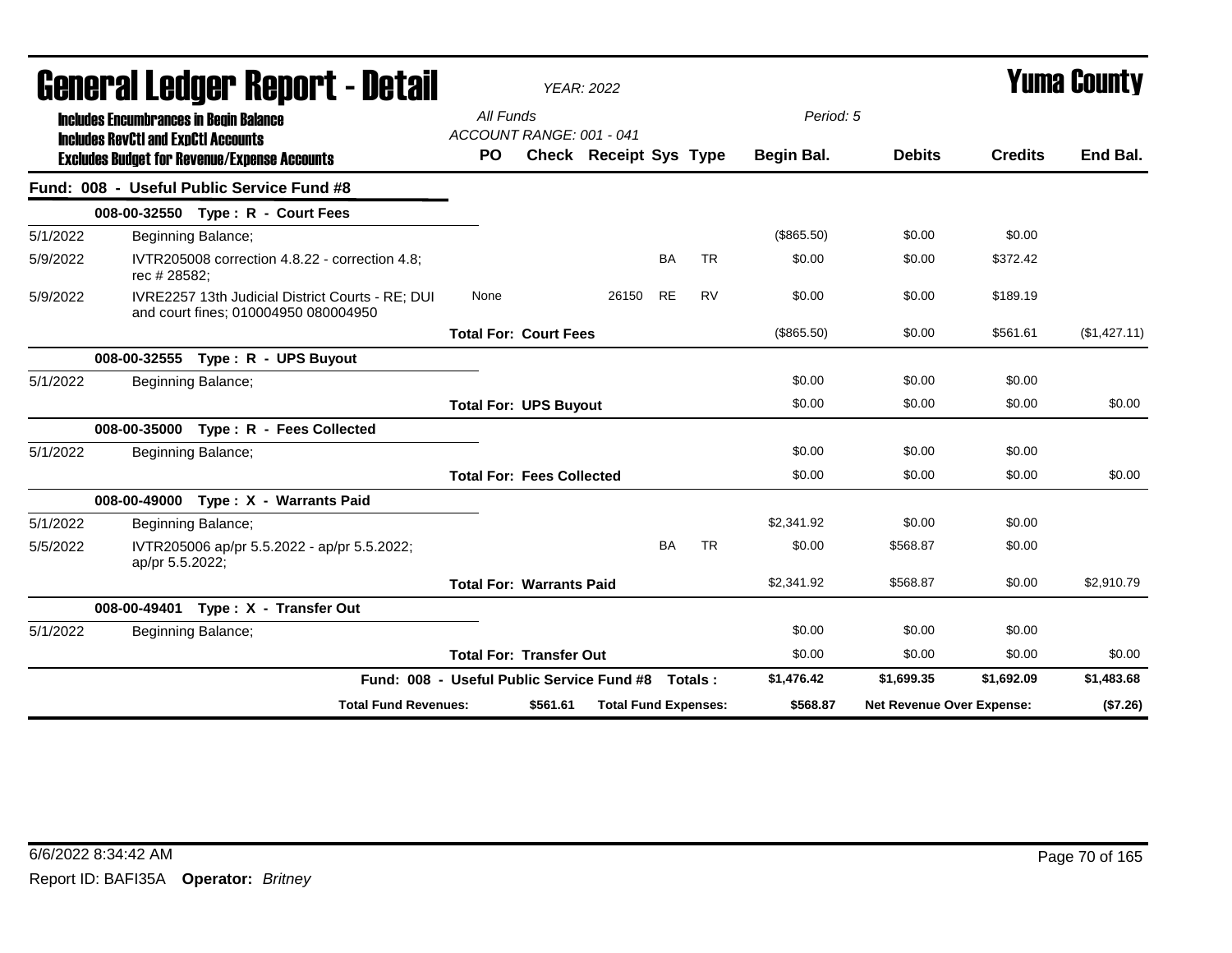|           | General Ledger Report - Detail                                                            |                                    | <b>YEAR: 2022</b>             |           |           |               |               |                | <b>Yuma County</b> |
|-----------|-------------------------------------------------------------------------------------------|------------------------------------|-------------------------------|-----------|-----------|---------------|---------------|----------------|--------------------|
|           | <b>Includes Encumbrances in Begin Balance</b>                                             | All Funds                          |                               |           |           | Period: 5     |               |                |                    |
|           | <b>Includes RevCtI and ExpCtI Accounts</b>                                                | ACCOUNT RANGE: 001 - 041           |                               |           |           |               |               |                |                    |
|           | <b>Excludes Budget for Revenue/Expense Accounts</b>                                       | <b>PO</b>                          | <b>Check Receipt Sys Type</b> |           |           | Begin Bal.    | <b>Debits</b> | <b>Credits</b> | End Bal.           |
|           | <b>Fund: 009 - Grant Fund #9</b>                                                          |                                    |                               |           |           |               |               |                |                    |
|           | 009-00-10000 Type: A - Cash Account                                                       |                                    |                               |           |           |               |               |                |                    |
| 5/1/2022  | Beginning Balance;                                                                        |                                    |                               |           |           | \$696,747.38  | \$0.00        | \$0.00         |                    |
| 5/5/2022  | IVRE2255 tyler tech - RE; -None-;                                                         | None                               | 26115                         | <b>RE</b> | <b>RV</b> | \$0.00        | \$909.05      | \$0.00         |                    |
| 5/16/2022 | IVTR205012 ap 5.16.22 - ap 5.16.22;                                                       |                                    |                               | BA        | <b>TR</b> | \$0.00        | \$0.00        | \$28,633.24    |                    |
| 5/20/2022 | IVRE22516 STATE OF COLORADO - RE:<br>ELECTION SECURITY; ELECTION SEC SUB-<br><b>GRANT</b> | None                               | 26269                         | <b>RE</b> | <b>RV</b> | \$0.00        | \$7,497.00    | \$0.00         |                    |
| 5/23/2022 | IVRE22517 STATE OF COLORADO - RE; Q2<br>COURT SECURITY; 09.305.4425                       | None                               | 26282                         | <b>RE</b> | <b>RV</b> | \$0.00        | \$22,500.00   | \$0.00         |                    |
| 5/26/2022 | IVTR205036 A/P 5.26.22 - A/P 5.26.22; A/P<br>5.26.22;                                     |                                    |                               | BA        | <b>TR</b> | \$0.00        | \$0.00        | \$1,000.00     |                    |
| 5/26/2022 | IVRE22520 auto b - RE; auto b april 22;                                                   | None                               | 26325                         | <b>RE</b> | <b>RV</b> | \$0.00        | \$383.00      | \$0.00         |                    |
|           |                                                                                           | <b>Total For: Cash Account</b>     |                               |           |           | \$696,747.38  | \$31,289.05   | \$29,633.24    | \$698,403.19       |
|           | 009-00-20000 Type: L - Accounts Payable                                                   |                                    |                               |           |           |               |               |                |                    |
| 5/1/2022  | Beginning Balance;                                                                        |                                    |                               |           |           | \$0.00        | \$0.00        | \$0.00         |                    |
|           |                                                                                           | <b>Total For: Accounts Payable</b> |                               |           |           | \$0.00        | \$0.00        | \$0.00         | \$0.00             |
|           | 009-00-20010 Type: L - Revenue Control                                                    |                                    |                               |           |           |               |               |                |                    |
| 5/1/2022  | Beginning Balance;                                                                        |                                    |                               |           |           | (\$46,203.40) | \$0.00        | \$0.00         |                    |
| 5/5/2022  | IVRE2255 - Auto post transaction;                                                         |                                    |                               | <b>BA</b> | <b>CP</b> | \$0.00        | \$0.00        | \$909.05       |                    |
| 5/20/2022 | IVRE22516 - Auto post transaction;                                                        |                                    |                               | BA        | <b>CP</b> | \$0.00        | \$0.00        | \$7,497.00     |                    |
| 5/23/2022 | IVRE22517 - Auto post transaction;                                                        |                                    |                               | BA        | <b>CP</b> | \$0.00        | \$0.00        | \$22,500.00    |                    |
| 5/26/2022 | IVRE22520 - Auto post transaction;                                                        |                                    |                               | BA        | <b>CP</b> | \$0.00        | \$0.00        | \$383.00       |                    |
|           |                                                                                           | <b>Total For: Revenue Control</b>  |                               |           |           | (\$46,203.40) | \$0.00        | \$31,289.05    | (\$77,492.45)      |
|           | 009-00-20020 Type: L - Expense Control                                                    |                                    |                               |           |           |               |               |                |                    |
| 5/1/2022  | Beginning Balance;                                                                        |                                    |                               |           |           | \$136,981.00  | \$0.00        | \$0.00         |                    |
| 5/16/2022 | IVTR205012 - Auto post transaction;                                                       |                                    |                               | BA        | <b>CP</b> | \$0.00        | \$28,633.24   | \$0.00         |                    |
| 5/26/2022 | IVTR205036 - Auto post transaction;                                                       |                                    |                               | BA        | <b>CP</b> | \$0.00        | \$1,000.00    | \$0.00         |                    |
|           |                                                                                           | <b>Total For: Expense Control</b>  |                               |           |           | \$136,981.00  | \$29,633.24   | \$0.00         | \$166,614.24       |
|           |                                                                                           |                                    |                               |           |           |               |               |                |                    |

6/6/2022 8:34:42 AM Page 71 of 165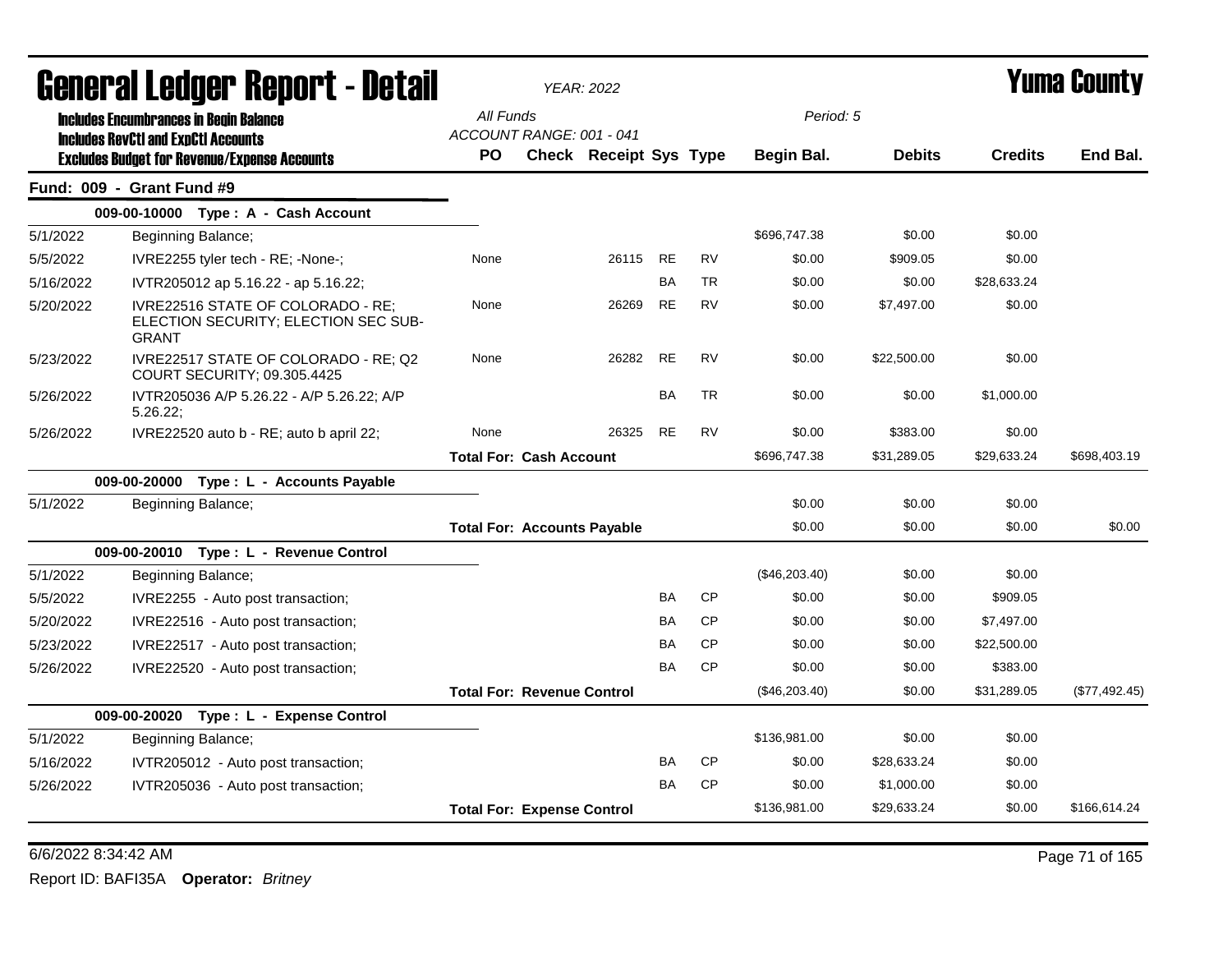|                     | <b>General Ledger Report - Detail</b>                                                             |                                 | <b>YEAR: 2022</b>                         | <b>Yuma County</b>     |                |               |                |                |
|---------------------|---------------------------------------------------------------------------------------------------|---------------------------------|-------------------------------------------|------------------------|----------------|---------------|----------------|----------------|
|                     | <b>Includes Encumbrances in Begin Balance</b>                                                     | All Funds                       |                                           |                        | Period: 5      |               |                |                |
|                     | <b>Includes RevCtI and ExpCtI Accounts</b><br><b>Excludes Budget for Revenue/Expense Accounts</b> | ACCOUNT RANGE: 001 - 041<br>PO. | Check Receipt Sys Type                    |                        | Begin Bal.     | <b>Debits</b> | <b>Credits</b> | End Bal.       |
|                     | Fund: 009 - Grant Fund #9                                                                         |                                 |                                           |                        |                |               |                |                |
|                     | 009-00-20100 Type: L - Fund Balance                                                               |                                 |                                           |                        |                |               |                |                |
| 5/1/2022            | Beginning Balance;                                                                                |                                 |                                           |                        | (\$787,524.98) | \$0.00        | \$0.00         |                |
|                     |                                                                                                   | <b>Total For: Fund Balance</b>  |                                           |                        | (\$787,524.98) | \$0.00        | \$0.00         | (\$787,524.98) |
|                     | 009-00-20109 Type: L - COUNTY CLERK TECH GRANT                                                    |                                 |                                           |                        |                |               |                |                |
| 5/1/2022            | Beginning Balance;                                                                                |                                 |                                           |                        | \$0.00         | \$0.00        | \$0.00         |                |
|                     |                                                                                                   |                                 | <b>Total For: COUNTY CLERK TECH GRAN</b>  |                        | \$0.00         | \$0.00        | \$0.00         | \$0.00         |
|                     | 009-00-20114 Type: L - YCC ERBT\CARES GRANT                                                       |                                 |                                           |                        |                |               |                |                |
| 5/1/2022            | Beginning Balance;                                                                                |                                 |                                           |                        | \$0.00         | \$0.00        | \$0.00         |                |
|                     |                                                                                                   |                                 | <b>Total For: YCC ERBT\CARES GRANT</b>    |                        | \$0.00         | \$0.00        | \$0.00         | \$0.00         |
|                     | 009-00-31001 Type: R - County Clerk Tech Grant                                                    |                                 |                                           |                        |                |               |                |                |
| 5/1/2022            | Beginning Balance;                                                                                |                                 |                                           |                        | (\$23,703.40)  | \$0.00        | \$0.00         |                |
| 5/5/2022            | IVRE2255 tyler tech - RE; -None-;                                                                 | None                            | 26115                                     | <b>RE</b><br><b>RV</b> | \$0.00         | \$0.00        | \$909.05       |                |
| 5/26/2022           | IVRE22520 auto b - RE; auto b april 22;                                                           | None                            | 26325                                     | <b>RE</b><br><b>RV</b> | \$0.00         | \$0.00        | \$383.00       |                |
|                     |                                                                                                   |                                 | <b>Total For: County Clerk Tech Grant</b> |                        | (\$23,703.40)  | \$0.00        | \$1,292.05     | (\$24,995.45)  |
|                     | 009-00-31002 Type: R - YCC ERBT\CARES GRANT                                                       |                                 |                                           |                        |                |               |                |                |
| 5/1/2022            | Beginning Balance;                                                                                |                                 |                                           |                        | \$0.00         | \$0.00        | \$0.00         |                |
|                     |                                                                                                   |                                 | <b>Total For: YCC ERBT\CARES GRANT</b>    |                        | \$0.00         | \$0.00        | \$0.00         | \$0.00         |
|                     | 009-00-32100 Type: R - Transfers In                                                               |                                 |                                           |                        |                |               |                |                |
| 5/1/2022            | Beginning Balance;                                                                                |                                 |                                           |                        | \$0.00         | \$0.00        | \$0.00         |                |
|                     |                                                                                                   | <b>Total For: Transfers In</b>  |                                           |                        | \$0.00         | \$0.00        | \$0.00         | \$0.00         |
|                     | 009-00-38500 Type: R - CDBG Grants                                                                |                                 |                                           |                        |                |               |                |                |
| 5/1/2022            | Beginning Balance;                                                                                |                                 |                                           |                        | \$0.00         | \$0.00        | \$0.00         |                |
|                     |                                                                                                   | <b>Total For: CDBG Grants</b>   |                                           |                        | \$0.00         | \$0.00        | \$0.00         | \$0.00         |
|                     | 009-00-38501 Type: R - COVID 19 RELIEF FUNDS                                                      |                                 |                                           |                        |                |               |                |                |
| 5/1/2022            | Beginning Balance;                                                                                |                                 |                                           |                        | \$0.00         | \$0.00        | \$0.00         |                |
|                     |                                                                                                   |                                 | <b>Total For: COVID 19 RELIEF FUNDS</b>   |                        | \$0.00         | \$0.00        | \$0.00         | \$0.00         |
|                     | 009-00-38900 Type: R - Federal Grant Monies                                                       |                                 |                                           |                        |                |               |                |                |
| 6/6/2022 8:34:42 AM |                                                                                                   |                                 |                                           |                        |                |               |                | Page 72 of 165 |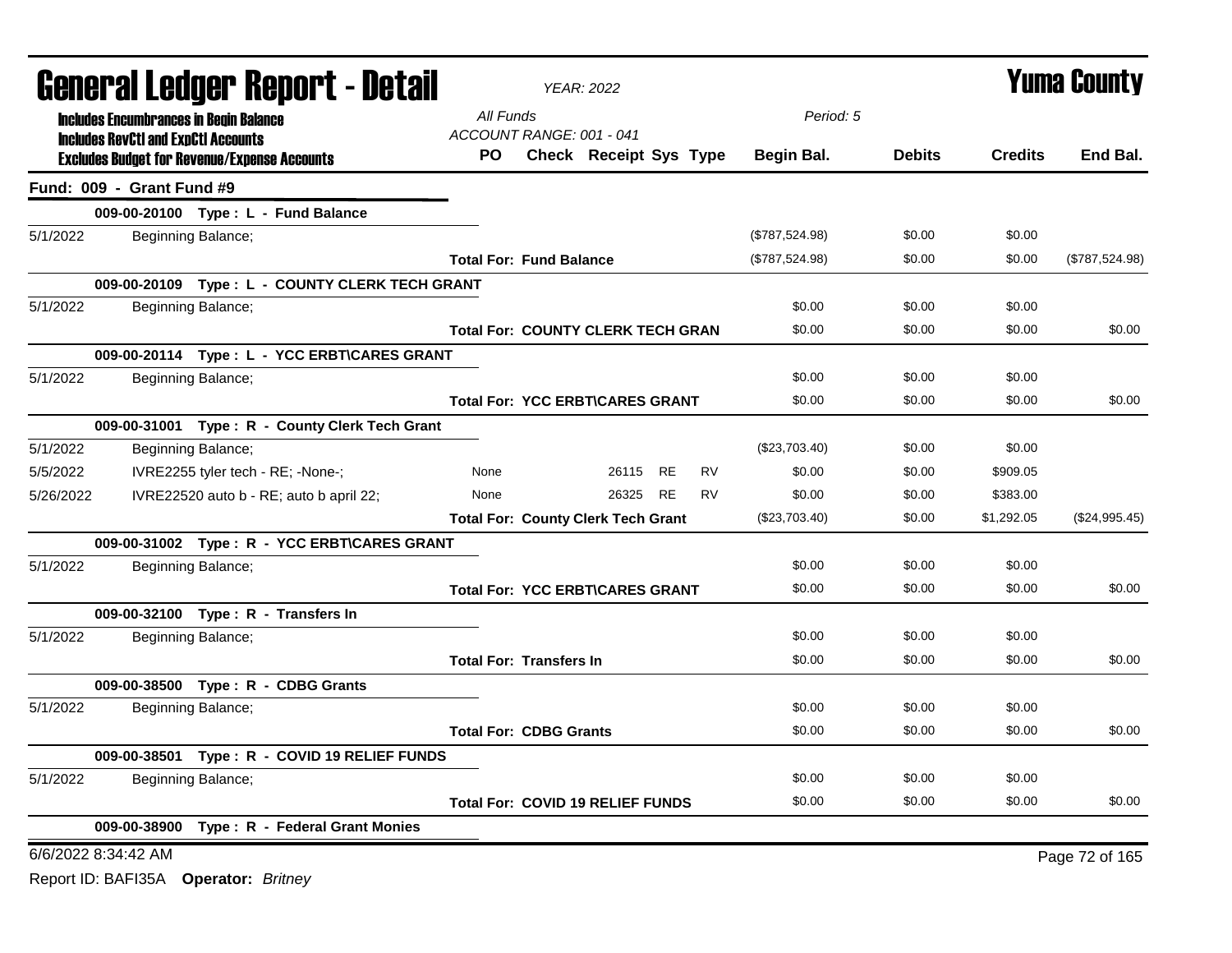|           | <b>General Ledger Report - Detail</b>      |                                                                           |                                       | <b>YEAR: 2022</b>                         |           |           |               | <b>Yuma County</b> |                |                |
|-----------|--------------------------------------------|---------------------------------------------------------------------------|---------------------------------------|-------------------------------------------|-----------|-----------|---------------|--------------------|----------------|----------------|
|           |                                            | <b>Includes Encumbrances in Begin Balance</b>                             | All Funds<br>ACCOUNT RANGE: 001 - 041 |                                           |           |           | Period: 5     |                    |                |                |
|           | <b>Includes RevCtI and ExpCtI Accounts</b> | <b>Excludes Budget for Revenue/Expense Accounts</b>                       | PO.                                   | <b>Check Receipt Sys Type</b>             |           |           | Begin Bal.    | <b>Debits</b>      | <b>Credits</b> | End Bal.       |
|           | Fund: 009 - Grant Fund #9                  |                                                                           |                                       |                                           |           |           |               |                    |                |                |
|           |                                            | 009-00-38900 Type: R - Federal Grant Monies                               |                                       |                                           |           |           |               |                    |                |                |
| 5/1/2022  |                                            | Beginning Balance;                                                        |                                       |                                           |           |           | \$0.00        | \$0.00             | \$0.00         |                |
|           |                                            |                                                                           |                                       | <b>Total For: Federal Grant Monies</b>    |           |           | \$0.00        | \$0.00             | \$0.00         | \$0.00         |
|           |                                            | 009-00-38905 Type: R - OTHER GRANT FUNDS                                  |                                       |                                           |           |           |               |                    |                |                |
| 5/1/2022  |                                            | Beginning Balance;                                                        |                                       |                                           |           |           | (\$22,500.00) | \$0.00             | \$0.00         |                |
| 5/23/2022 |                                            | IVRE22517 STATE OF COLORADO - RE; Q2<br>COURT SECURITY; 09.305.4425       | None                                  | 26282                                     | <b>RE</b> | <b>RV</b> | \$0.00        | \$0.00             | \$22,500.00    |                |
|           |                                            |                                                                           |                                       | <b>Total For: OTHER GRANT FUNDS</b>       |           |           | (\$22,500.00) | \$0.00             | \$22,500.00    | (\$45,000.00)  |
|           |                                            | 009-00-38910 Type: R - GO CO Grant                                        |                                       |                                           |           |           |               |                    |                |                |
| 5/1/2022  |                                            | Beginning Balance;                                                        |                                       |                                           |           |           | \$0.00        | \$0.00             | \$0.00         |                |
|           |                                            |                                                                           | <b>Total For: GO CO Grant</b>         |                                           |           |           | \$0.00        | \$0.00             | \$0.00         | \$0.00         |
|           |                                            | 009-00-38915 Type: R - HAVA Fed Grant/Co Clerk                            |                                       |                                           |           |           |               |                    |                |                |
| 5/1/2022  |                                            | Beginning Balance;                                                        |                                       |                                           |           |           | \$0.00        | \$0.00             | \$0.00         |                |
| 5/20/2022 | <b>GRANT</b>                               | IVRE22516 STATE OF COLORADO - RE;<br>ELECTION SECURITY; ELECTION SEC SUB- | None                                  | 26269                                     | <b>RE</b> | <b>RV</b> | \$0.00        | \$0.00             | \$7,497.00     |                |
|           |                                            |                                                                           |                                       | <b>Total For: HAVA Fed Grant/Co Clerk</b> |           |           | \$0.00        | \$0.00             | \$7,497.00     | (\$7,497.00)   |
|           |                                            | 009-00-49000 Type: X - Warrants Paid                                      |                                       |                                           |           |           |               |                    |                |                |
| 5/1/2022  |                                            | Beginning Balance;                                                        |                                       |                                           |           |           | \$136,981.00  | \$0.00             | \$0.00         |                |
| 5/16/2022 |                                            | IVTR205012 ap 5.16.22 - ap 5.16.22;                                       |                                       |                                           | <b>BA</b> | <b>TR</b> | \$0.00        | \$28,633.24        | \$0.00         |                |
| 5/26/2022 | 5.26.22;                                   | IVTR205036 A/P 5.26.22 - A/P 5.26.22; A/P                                 |                                       |                                           | BA        | <b>TR</b> | \$0.00        | \$1,000.00         | \$0.00         |                |
|           |                                            |                                                                           | <b>Total For: Warrants Paid</b>       |                                           |           |           | \$136,981.00  | \$29,633.24        | \$0.00         | \$166.614.24   |
|           |                                            | 009-00-49100 Type: X - Treasurer Fees                                     |                                       |                                           |           |           |               |                    |                |                |
| 5/1/2022  |                                            | Beginning Balance;                                                        |                                       |                                           |           |           | \$0.00        | \$0.00             | \$0.00         |                |
|           |                                            |                                                                           | <b>Total For: Treasurer Fees</b>      |                                           |           |           | \$0.00        | \$0.00             | \$0.00         | \$0.00         |
|           |                                            | 009-00-49401 Type: X - Transfer Out                                       |                                       |                                           |           |           |               |                    |                |                |
| 5/1/2022  |                                            | Beginning Balance;                                                        |                                       |                                           |           |           | \$0.00        | \$0.00             | \$0.00         |                |
|           | 6/6/2022 8:34:42 AM                        |                                                                           |                                       |                                           |           |           |               |                    |                | Page 73 of 165 |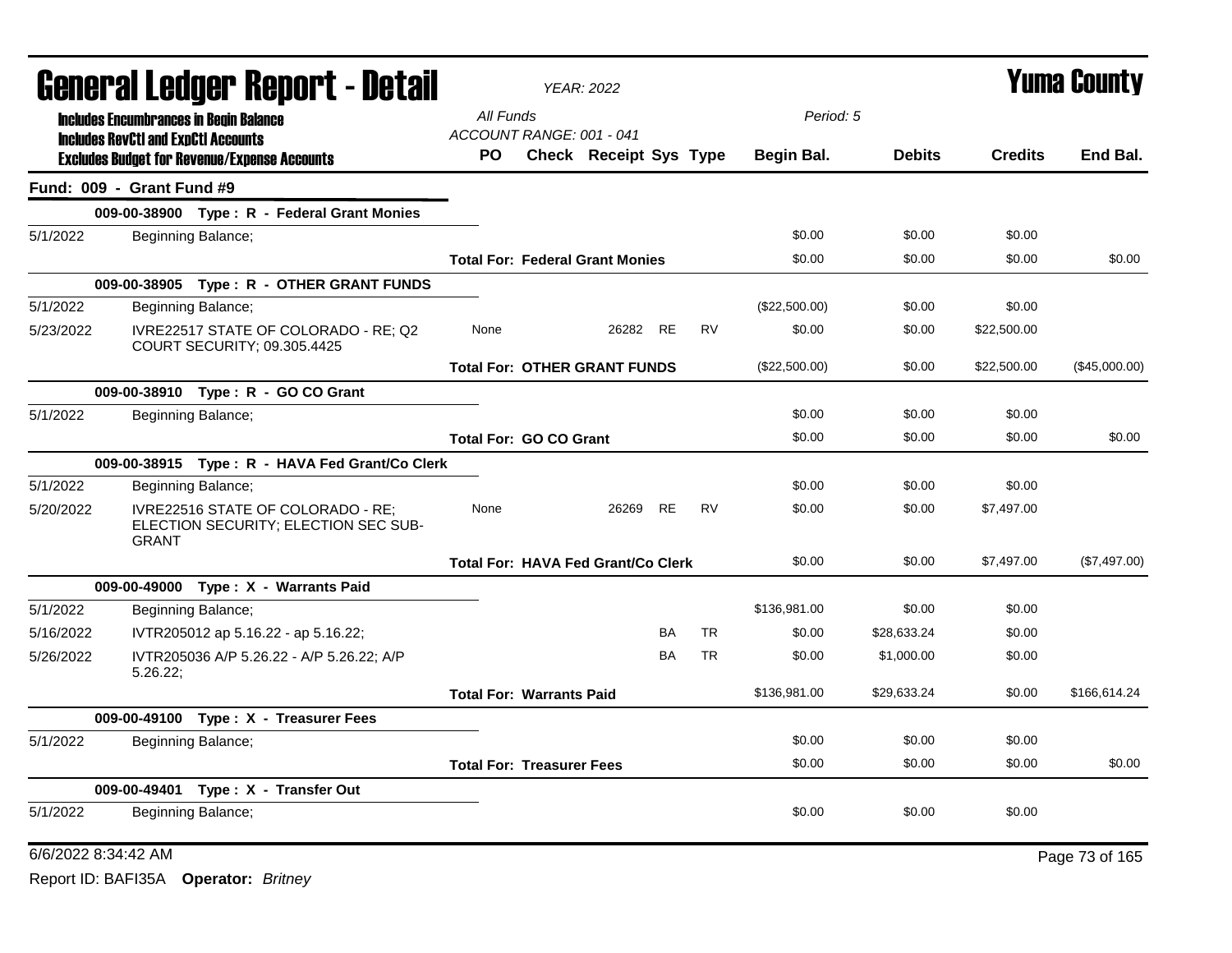| <b>General Ledger Report - Detail</b>                                                             |                                       | YFAR: 2022                                      |             | <b>Yuma County</b>               |                |             |  |
|---------------------------------------------------------------------------------------------------|---------------------------------------|-------------------------------------------------|-------------|----------------------------------|----------------|-------------|--|
| <b>Includes Encumbrances in Begin Balance</b>                                                     | All Funds<br>ACCOUNT RANGE: 001 - 041 |                                                 | Period: 5   |                                  |                |             |  |
| <b>Includes RevCtI and ExpCtI Accounts</b><br><b>Excludes Budget for Revenue/Expense Accounts</b> | PO.                                   | <b>Check Receipt Sys Type</b>                   | Begin Bal.  | <b>Debits</b>                    | <b>Credits</b> | End Bal.    |  |
| Fund: 009 - Grant Fund #9                                                                         |                                       |                                                 |             |                                  |                |             |  |
| Type: X - Transfer Out<br>009-00-49401                                                            |                                       |                                                 |             |                                  |                |             |  |
|                                                                                                   | <b>Total For: Transfer Out</b>        |                                                 | \$0.00      | \$0.00                           | \$0.00         | \$0.00      |  |
| Type: X - Checks Written / ACH Transfer<br>009-00-49500                                           |                                       |                                                 |             |                                  |                |             |  |
| 5/1/2022<br>Beginning Balance;                                                                    |                                       |                                                 | \$0.00      | \$0.00                           | \$0.00         |             |  |
|                                                                                                   |                                       | <b>Total For: Checks Written / ACH Transfer</b> | \$0.00      | \$0.00                           | \$0.00         | \$0.00      |  |
|                                                                                                   | Fund: 009 - Grant Fund #9             | Totals:                                         | \$90,777.60 | \$90,555.53                      | \$92,211.34    | \$89,121.79 |  |
| <b>Total Fund Revenues:</b>                                                                       | \$31.289.05                           | <b>Total Fund Expenses:</b>                     | \$29,633.24 | <b>Net Revenue Over Expense:</b> |                | \$1,655.81  |  |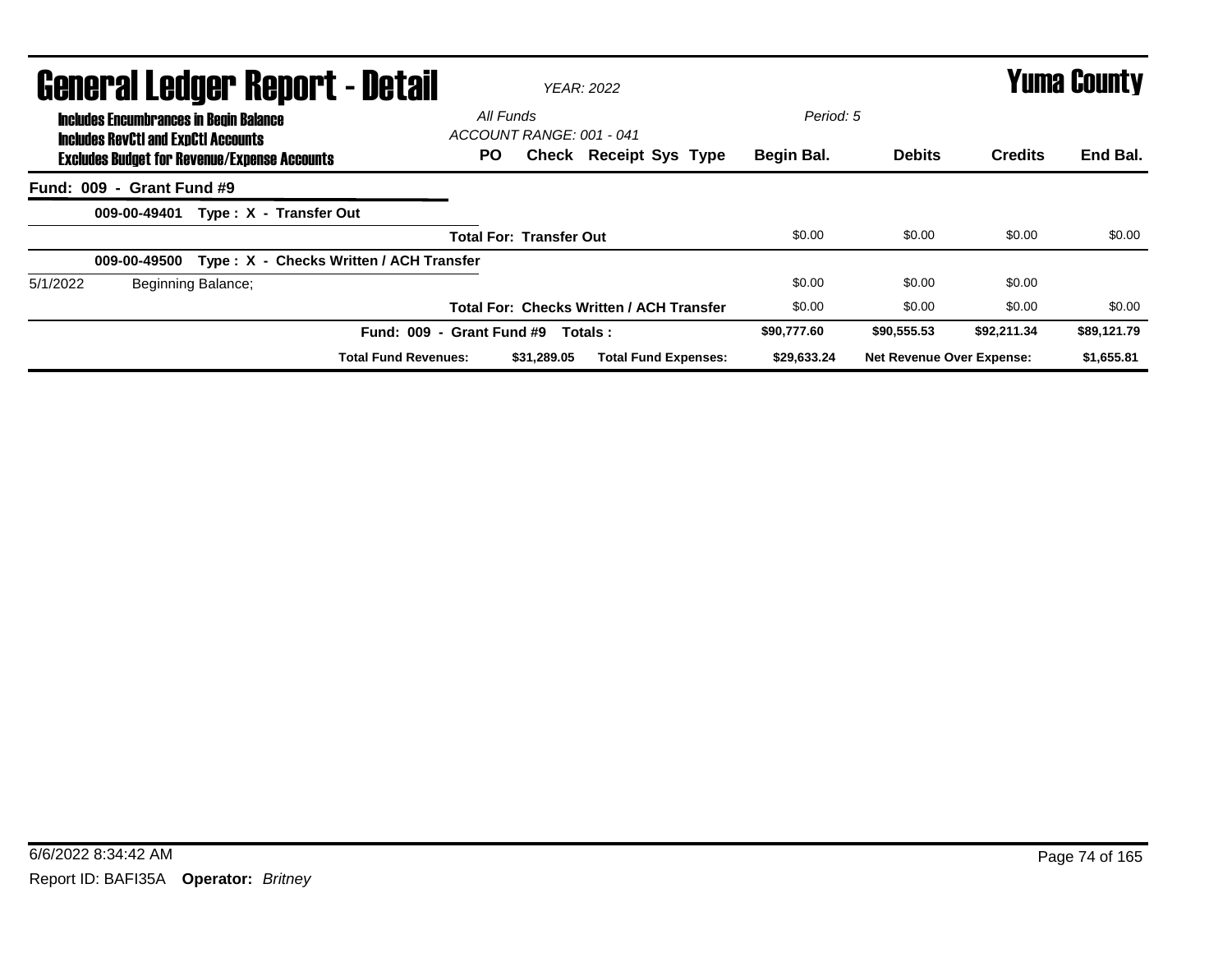| <b>General Ledger Report - Detail</b>                                                          | <b>YEAR: 2022</b>                                         |                | <b>Yuma County</b> |                |                |
|------------------------------------------------------------------------------------------------|-----------------------------------------------------------|----------------|--------------------|----------------|----------------|
| <b>Includes Encumbrances in Begin Balance</b>                                                  | All Funds                                                 | Period: 5      |                    |                |                |
| <b>Includes RevCtI and ExpCtI Accounts</b>                                                     | ACCOUNT RANGE: 001 - 041<br>Check Receipt Sys Type<br>PO. | Begin Bal.     | <b>Debits</b>      | <b>Credits</b> | End Bal.       |
| <b>Excludes Budget for Revenue/Expense Accounts</b><br>Fund: 010 - Yuma County Water Authority |                                                           |                |                    |                |                |
| 010-00-10000 Type: A - Cash Account                                                            |                                                           |                |                    |                |                |
| 5/1/2022<br>Beginning Balance;                                                                 |                                                           | \$456,624.76   | \$0.00             | \$0.00         |                |
|                                                                                                | <b>Total For: Cash Account</b>                            | \$456,624.76   | \$0.00             | \$0.00         | \$456,624.76   |
| 010-00-20000 Type : L - Accounts Payable                                                       |                                                           |                |                    |                |                |
| 5/1/2022<br>Beginning Balance;                                                                 |                                                           | \$0.00         | \$0.00             | \$0.00         |                |
|                                                                                                | <b>Total For: Accounts Payable</b>                        | \$0.00         | \$0.00             | \$0.00         | \$0.00         |
| 010-00-20010 Type: L - Revenue Control                                                         |                                                           |                |                    |                |                |
| 5/1/2022<br>Beginning Balance;                                                                 |                                                           | (\$14,706.25)  | \$0.00             | \$0.00         |                |
|                                                                                                | <b>Total For: Revenue Control</b>                         | (\$14,706.25)  | \$0.00             | \$0.00         | (\$14,706.25)  |
| 010-00-20020 Type: L - Expense Control                                                         |                                                           |                |                    |                |                |
| 5/1/2022<br>Beginning Balance;                                                                 |                                                           | \$4,962.95     | \$0.00             | \$0.00         |                |
|                                                                                                | <b>Total For: Expense Control</b>                         | \$4,962.95     | \$0.00             | \$0.00         | \$4,962.95     |
| 010-00-20100 Type: L - Fund Balance                                                            |                                                           |                |                    |                |                |
| 5/1/2022<br>Beginning Balance;                                                                 |                                                           | (\$446,881.46) | \$0.00             | \$0.00         |                |
|                                                                                                | <b>Total For: Fund Balance</b>                            | (\$446,881.46) | \$0.00             | \$0.00         | (\$446,881.46) |
| 010-00-30140 Type: R - Current Tax Special Assessment                                          |                                                           |                |                    |                |                |
| 5/1/2022<br>Beginning Balance;                                                                 |                                                           | \$0.00         | \$0.00             | \$0.00         |                |
|                                                                                                | <b>Total For: Current Tax Special Assessm</b>             | \$0.00         | \$0.00             | \$0.00         | \$0.00         |
| 010-00-31200 Type: R - Rent                                                                    |                                                           |                |                    |                |                |
| 5/1/2022<br>Beginning Balance;                                                                 |                                                           | (\$14,706.25)  | \$0.00             | \$0.00         |                |
|                                                                                                | <b>Total For: Rent</b>                                    | (\$14,706.25)  | \$0.00             | \$0.00         | (\$14,706.25)  |
| 010-00-32100 Type: R - Transfers In                                                            |                                                           |                |                    |                |                |
| 5/1/2022<br>Beginning Balance;                                                                 |                                                           | \$0.00         | \$0.00             | \$0.00         |                |
|                                                                                                | <b>Total For: Transfers In</b>                            | \$0.00         | \$0.00             | \$0.00         | \$0.00         |
| 010-00-35000 Type: R - Fees Collected                                                          |                                                           |                |                    |                |                |
| 5/1/2022<br>Beginning Balance;                                                                 |                                                           | \$0.00         | \$0.00             | \$0.00         |                |
|                                                                                                | <b>Total For: Fees Collected</b>                          | \$0.00         | \$0.00             | \$0.00         | \$0.00         |
| 6/6/2022 8:34:42 AM                                                                            |                                                           |                |                    |                | Page 75 of 165 |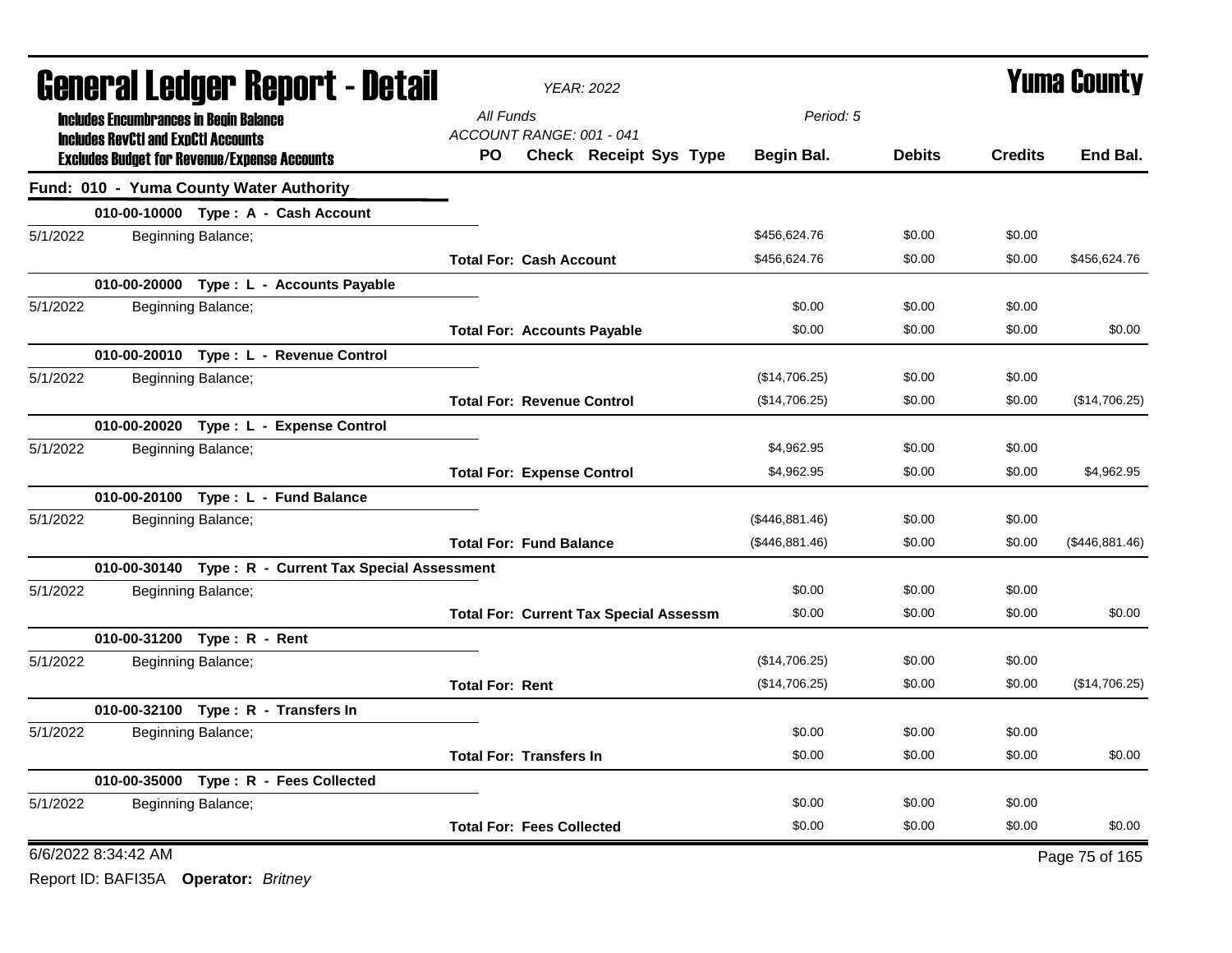|          | <b>General Ledger Report - Detail</b><br><b>Includes Encumbrances in Begin Balance</b>            |                    |                                         |                                              |        | <b>YEAR: 2022</b>           |                         | <b>Yuma County</b>               |                |              |
|----------|---------------------------------------------------------------------------------------------------|--------------------|-----------------------------------------|----------------------------------------------|--------|-----------------------------|-------------------------|----------------------------------|----------------|--------------|
|          | <b>Includes RevCtI and ExpCtI Accounts</b><br><b>Excludes Budget for Revenue/Expense Accounts</b> |                    |                                         | All Funds<br>ACCOUNT RANGE: 001 - 041<br>PO. |        | Check Receipt Sys Type      | Period: 5<br>Begin Bal. | <b>Debits</b>                    | <b>Credits</b> | End Bal.     |
|          | Fund: 010 - Yuma County Water Authority                                                           |                    |                                         |                                              |        |                             |                         |                                  |                |              |
|          |                                                                                                   |                    | 010-00-49000 Type: X - Warrants Paid    |                                              |        |                             |                         |                                  |                |              |
| 5/1/2022 |                                                                                                   | Beginning Balance; |                                         |                                              |        |                             | \$4,962.95              | \$0.00                           | \$0.00         |              |
|          |                                                                                                   |                    |                                         | <b>Total For: Warrants Paid</b>              |        |                             | \$4,962.95              | \$0.00                           | \$0.00         | \$4,962.95   |
|          | 010-00-49401                                                                                      |                    | Type: X - Transfer Out                  |                                              |        |                             |                         |                                  |                |              |
| 5/1/2022 |                                                                                                   | Beginning Balance; |                                         |                                              |        |                             | \$0.00                  | \$0.00                           | \$0.00         |              |
|          |                                                                                                   |                    |                                         | <b>Total For: Transfer Out</b>               |        |                             | \$0.00                  | \$0.00                           | \$0.00         | \$0.00       |
|          |                                                                                                   |                    | Fund: 010 - Yuma County Water Authority |                                              |        | Totals:                     | (\$9,743.30)            | \$0.00                           | \$0.00         | (\$9,743.30) |
|          |                                                                                                   |                    | <b>Total Fund Revenues:</b>             |                                              | \$0.00 | <b>Total Fund Expenses:</b> | \$0.00                  | <b>Net Revenue Over Expense:</b> |                | \$0.00       |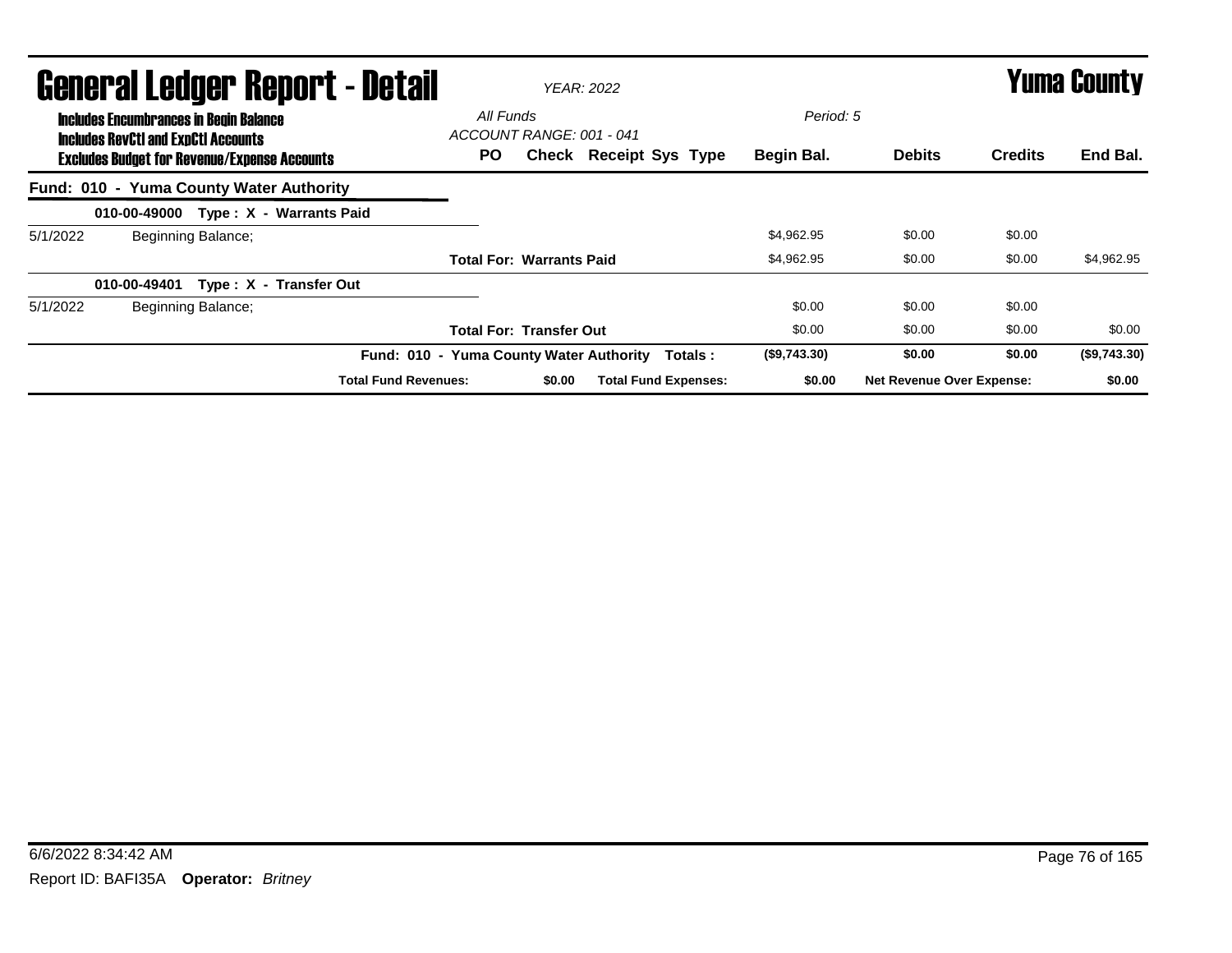| General Ledger Report - Detail |                                                                                                   |           | <b>YEAR: 2022</b>             |           |           | Yuma Countv       |               |                |          |
|--------------------------------|---------------------------------------------------------------------------------------------------|-----------|-------------------------------|-----------|-----------|-------------------|---------------|----------------|----------|
|                                | <b>Includes Encumbrances in Begin Balance</b>                                                     | All Funds | ACCOUNT RANGE: 001 - 041      |           |           | Period: 5         |               |                |          |
|                                | <b>Includes RevCtI and ExpCtI Accounts</b><br><b>Excludes Budget for Revenue/Expense Accounts</b> | PO        | <b>Check Receipt Sys Type</b> |           |           | <b>Begin Bal.</b> | <b>Debits</b> | <b>Credits</b> | End Bal. |
|                                | Fund: 011 - Yuma County Sanitary Landfill                                                         |           |                               |           |           |                   |               |                |          |
|                                | 011-00-10000 Type: A - Cash Account                                                               |           |                               |           |           |                   |               |                |          |
| 5/1/2022                       | Beginning Balance;                                                                                |           |                               |           |           | \$546,218.57      | \$0.00        | \$0.00         |          |
| 5/4/2022                       | IVRE2254 Molly Brunk / Neptune - RE; service<br>fee for cardboard; 110004940                      | None      | 26108                         | <b>RE</b> | <b>RV</b> | \$0.00            | \$20.00       | \$0.00         |          |
| 5/4/2022                       | IVRE2254 Treasurer Fee - RE; Treasurer Fee<br>Receipt; Treasurer Fee Processing                   | None      | 26113                         | <b>RE</b> | <b>RV</b> | \$0.00            | \$0.00        | \$0.20         |          |
| 5/5/2022                       | IVTR205006 ap/pr 5.5.2022 - ap/pr 5.5.2022;<br>ap/pr 5.5.2022;                                    |           |                               | <b>BA</b> | <b>TR</b> | \$0.00            | \$0.00        | \$11,927.78    |          |
| 5/9/2022                       | IVRE2257 yc finance - RE; gate receipt;<br>0110004666                                             | None      | 26149                         | <b>RE</b> | <b>RV</b> | \$0.00            | \$6,222.28    | \$0.00         |          |
| 5/9/2022                       | IVRE2257 City of Wray - RE; May Contribution<br>2022; 0110006442                                  | None      | 26152                         | RE        | <b>RV</b> | \$0.00            | \$5,044.38    | \$0.00         |          |
| 5/9/2022                       | IVRE2257 Treasurer Fee - RE; Treasurer Fee<br>Receipt; Treasurer Fee Processing                   | None      | 26157                         | <b>RE</b> | <b>RV</b> | \$0.00            | \$0.00        | \$112.67       |          |
| 5/10/2022                      | IVRE2258 ECKLEY/YUMA - RE; APRIL/MAR<br>CONTRIBUTION; 11-000-4660/4664                            | None      | 26159                         | <b>RE</b> | <b>RV</b> | \$0.00            | \$7,156.98    | \$0.00         |          |
| 5/10/2022                      | IVRE2258 Treasurer Fee - RE; Treasurer Fee<br>Receipt; Treasurer Fee Processing                   | None      | 26170                         | <b>RE</b> | <b>RV</b> | \$0.00            | \$0.00        | \$71.57        |          |
| 5/16/2022                      | IVTR205012 ap 5.16.22 - ap 5.16.22;                                                               |           |                               | <b>BA</b> | <b>TR</b> | \$0.00            | \$0.00        | \$942.14       |          |
| 5/17/2022                      | IVRE22513 YC BOCC - RE; APRIL CONT; 11-<br>000-4663                                               | None      | 26216                         | <b>RE</b> | <b>RV</b> | \$0.00            | \$10,333.79   | \$0.00         |          |
| 5/17/2022                      | IVRE22513 Treasurer Fee - RE; Treasurer Fee<br>Receipt; Treasurer Fee Processing                  | None      | 26226                         | <b>RE</b> | <b>RV</b> | \$0.00            | \$0.00        | \$103.34       |          |
| 5/18/2022                      | IVRE22514 Landfill - RE; Gate receipts;<br>110004666                                              | None      | 26236                         | <b>RE</b> | <b>RV</b> | \$0.00            | \$10,069.61   | \$0.00         |          |
| 5/18/2022                      | IVRE22514 Landfill - RE; gate receipts;<br>110004666                                              | None      | 26237                         | <b>RE</b> | <b>RV</b> | \$0.00            | \$2,019.44    | \$0.00         |          |
| 5/18/2022                      | IVRE22514 Treasurer Fee - RE; Treasurer Fee<br>Receipt; Treasurer Fee Processing                  | None      | 26243                         | <b>RE</b> | <b>RV</b> | \$0.00            | \$0.00        | \$120.89       |          |
| 5/20/2022                      | IVTR205029 5.20.22 a/p - 5.20.22 a/p; 5.20.22<br>$a/p$ ;                                          |           |                               | BA        | <b>TR</b> | \$0.00            | \$0.00        | \$2,754.32     |          |
| 5/26/2022                      | IVTR205036 A/P 5.26.22 - A/P 5.26.22; A/P<br>5.26.22;                                             |           |                               | <b>BA</b> | <b>TR</b> | \$0.00            | \$0.00        | \$417.12       |          |

6/6/2022 8:34:42 AM Page 77 of 165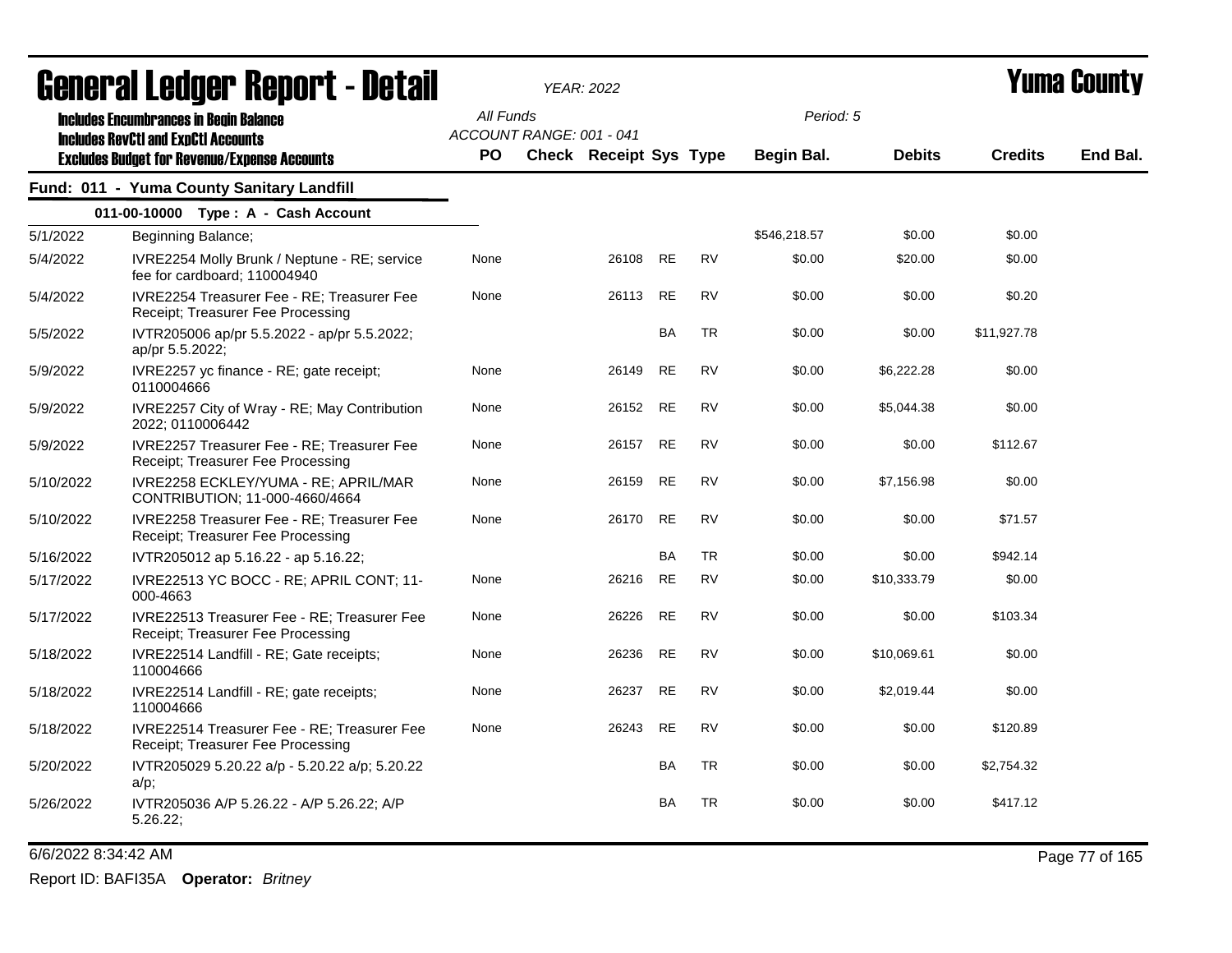|                     | General Ledger Report - Detail                                                   |                                    | <b>YEAR: 2022</b>      |           |           |                |               | Yuma Countv    |                |
|---------------------|----------------------------------------------------------------------------------|------------------------------------|------------------------|-----------|-----------|----------------|---------------|----------------|----------------|
|                     | <b>Includes Encumbrances in Begin Balance</b>                                    | All Funds                          |                        |           |           | Period: 5      |               |                |                |
|                     | <b>Includes RevCtI and ExpCtI Accounts</b>                                       | ACCOUNT RANGE: 001 - 041           |                        |           |           |                |               |                |                |
|                     | <b>Excludes Budget for Revenue/Expense Accounts</b>                              | PO                                 | Check Receipt Sys Type |           |           | Begin Bal.     | <b>Debits</b> | <b>Credits</b> | End Bal.       |
|                     | Fund: 011 - Yuma County Sanitary Landfill                                        |                                    |                        |           |           |                |               |                |                |
|                     | 011-00-10000 Type: A - Cash Account                                              |                                    |                        |           |           |                |               |                |                |
| 5/26/2022           | IVRE22520 YC LANDFILL - RE; GATE<br>RECEIPTS; 11.000.4666                        | None                               | 26319                  | <b>RE</b> | <b>RV</b> | \$0.00         | \$1,216.57    | \$0.00         |                |
| 5/26/2022           | IVRE22520 Treasurer Fee - RE; Treasurer Fee<br>Receipt; Treasurer Fee Processing | None                               | 26328                  | <b>RE</b> | RV        | \$0.00         | \$0.00        | \$12.17        |                |
|                     |                                                                                  | <b>Total For: Cash Account</b>     |                        |           |           | \$546,218.57   | \$42,083.05   | \$16,462.20    | \$571,839.42   |
|                     | 011-00-20000<br>Type : L - Accounts Payable                                      |                                    |                        |           |           |                |               |                |                |
| 5/1/2022            | Beginning Balance;                                                               |                                    |                        |           |           | \$0.00         | \$0.00        | \$0.00         |                |
|                     |                                                                                  | <b>Total For: Accounts Payable</b> |                        |           |           | \$0.00         | \$0.00        | \$0.00         | \$0.00         |
|                     | 011-00-20010 Type: L - Revenue Control                                           |                                    |                        |           |           |                |               |                |                |
| 5/1/2022            | Beginning Balance;                                                               |                                    |                        |           |           | (\$171,888.75) | \$0.00        | \$0.00         |                |
| 5/4/2022            | IVRE2254 - Auto post transaction;                                                |                                    |                        | <b>BA</b> | <b>CP</b> | \$0.00         | \$0.00        | \$20.00        |                |
| 5/9/2022            | IVRE2257 - Auto post transaction;                                                |                                    |                        | BA        | <b>CP</b> | \$0.00         | \$0.00        | \$11,266.66    |                |
| 5/10/2022           | IVRE2258 - Auto post transaction;                                                |                                    |                        | BA        | CP        | \$0.00         | \$0.00        | \$7,156.98     |                |
| 5/17/2022           | IVRE22513 - Auto post transaction;                                               |                                    |                        | <b>BA</b> | <b>CP</b> | \$0.00         | \$0.00        | \$10,333.79    |                |
| 5/18/2022           | IVRE22514 - Auto post transaction;                                               |                                    |                        | <b>BA</b> | <b>CP</b> | \$0.00         | \$0.00        | \$12,089.05    |                |
| 5/26/2022           | IVRE22520 - Auto post transaction;                                               |                                    |                        | <b>BA</b> | <b>CP</b> | \$0.00         | \$0.00        | \$1,216.57     |                |
|                     |                                                                                  | <b>Total For: Revenue Control</b>  |                        |           |           | (\$171,888.75) | \$0.00        | \$42,083.05    | (\$213,971.80) |
|                     | 011-00-20020 Type: L - Expense Control                                           |                                    |                        |           |           |                |               |                |                |
| 5/1/2022            | Beginning Balance;                                                               |                                    |                        |           |           | \$150,136.81   | \$0.00        | \$0.00         |                |
| 5/4/2022            | IVRE2254 - Auto post transaction;                                                |                                    |                        | <b>BA</b> | <b>CP</b> | \$0.00         | \$0.20        | \$0.00         |                |
| 5/5/2022            | IVTR205006 - Auto post transaction;                                              |                                    |                        | <b>BA</b> | <b>CP</b> | \$0.00         | \$11,927.78   | \$0.00         |                |
| 5/9/2022            | IVRE2257 - Auto post transaction;                                                |                                    |                        | <b>BA</b> | CP        | \$0.00         | \$112.67      | \$0.00         |                |
| 5/10/2022           | IVRE2258 - Auto post transaction;                                                |                                    |                        | BA        | <b>CP</b> | \$0.00         | \$71.57       | \$0.00         |                |
| 5/16/2022           | IVTR205012 - Auto post transaction;                                              |                                    |                        | <b>BA</b> | CP        | \$0.00         | \$942.14      | \$0.00         |                |
| 5/17/2022           | IVRE22513 - Auto post transaction;                                               |                                    |                        | <b>BA</b> | <b>CP</b> | \$0.00         | \$103.34      | \$0.00         |                |
| 5/18/2022           | IVRE22514 - Auto post transaction;                                               |                                    |                        | BA        | <b>CP</b> | \$0.00         | \$120.89      | \$0.00         |                |
| 5/20/2022           | IVTR205029 - Auto post transaction;                                              |                                    |                        | <b>BA</b> | <b>CP</b> | \$0.00         | \$2,754.32    | \$0.00         |                |
| 6/6/2022 8:34:42 AM |                                                                                  |                                    |                        |           |           |                |               |                | Page 78 of 165 |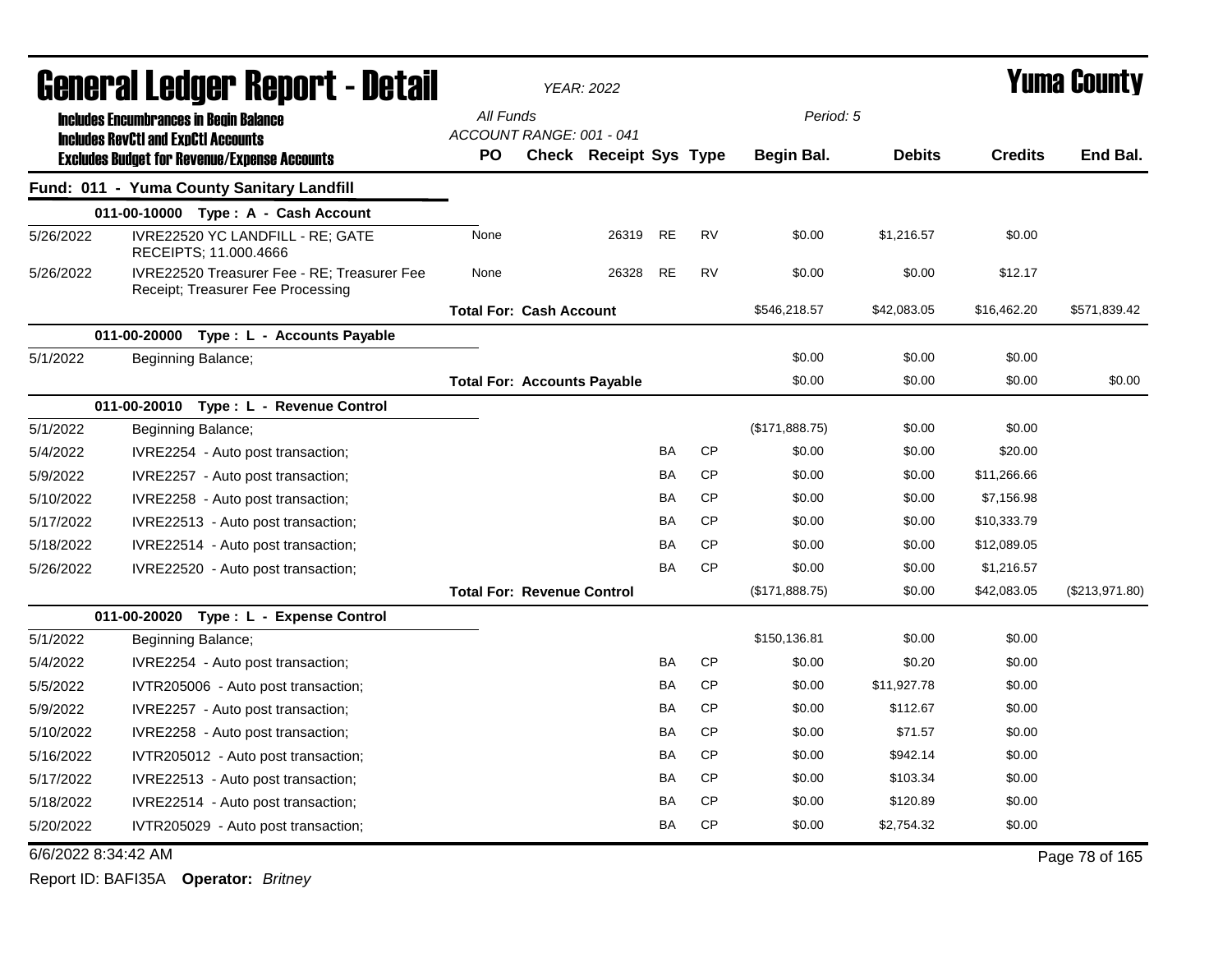| <b>aguri'ai Leuyei' Kepoi'l - Delaii</b> |                                            |                                                                        | <b>YEAR: 2022</b>                     |                                               |           |           |                |               | T UIIIA VUUIILY |                |
|------------------------------------------|--------------------------------------------|------------------------------------------------------------------------|---------------------------------------|-----------------------------------------------|-----------|-----------|----------------|---------------|-----------------|----------------|
|                                          |                                            | <b>Includes Encumbrances in Begin Balance</b>                          | All Funds<br>ACCOUNT RANGE: 001 - 041 |                                               |           |           | Period: 5      |               |                 |                |
|                                          | <b>Includes RevCtI and ExpCtI Accounts</b> | <b>Excludes Budget for Revenue/Expense Accounts</b>                    | <b>PO</b>                             | <b>Check Receipt Sys Type</b>                 |           |           | Begin Bal.     | <b>Debits</b> | <b>Credits</b>  | End Bal.       |
|                                          |                                            | Fund: 011 - Yuma County Sanitary Landfill                              |                                       |                                               |           |           |                |               |                 |                |
|                                          |                                            | 011-00-20020 Type: L - Expense Control                                 |                                       |                                               |           |           |                |               |                 |                |
| 5/26/2022                                |                                            | IVRE22520 - Auto post transaction;                                     |                                       |                                               | <b>BA</b> | <b>CP</b> | \$0.00         | \$12.17       | \$0.00          |                |
| 5/26/2022                                |                                            | IVTR205036 - Auto post transaction;                                    |                                       |                                               | <b>BA</b> | <b>CP</b> | \$0.00         | \$417.12      | \$0.00          |                |
|                                          |                                            |                                                                        | <b>Total For: Expense Control</b>     |                                               |           |           | \$150,136.81   | \$16,462.20   | \$0.00          | \$166,599.01   |
|                                          |                                            | 011-00-20100 Type: L - Fund Balance                                    |                                       |                                               |           |           |                |               |                 |                |
| 5/1/2022                                 |                                            | Beginning Balance;                                                     |                                       |                                               |           |           | (\$524,466.63) | \$0.00        | \$0.00          |                |
|                                          |                                            |                                                                        | <b>Total For: Fund Balance</b>        |                                               |           |           | (\$524,466.63) | \$0.00        | \$0.00          | (\$524,466.63) |
|                                          |                                            | 011-00-30500 Type: R - Miscellaneous Collections                       |                                       |                                               |           |           |                |               |                 |                |
| 5/1/2022                                 |                                            | Beginning Balance;                                                     |                                       |                                               |           |           | (\$214.08)     | \$0.00        | \$0.00          |                |
|                                          |                                            |                                                                        |                                       | <b>Total For: Miscellaneous Collections</b>   |           |           | (\$214.08)     | \$0.00        | \$0.00          | (\$214.08)     |
|                                          |                                            | 011-00-32100 Type: R - Transfers In                                    |                                       |                                               |           |           |                |               |                 |                |
| 5/1/2022                                 |                                            | Beginning Balance;                                                     |                                       |                                               |           |           | \$0.00         | \$0.00        | \$0.00          |                |
|                                          |                                            |                                                                        | <b>Total For: Transfers In</b>        |                                               |           |           | \$0.00         | \$0.00        | \$0.00          | \$0.00         |
|                                          |                                            | 011-00-36100 Type: R - City of Wray - Landfill Fee                     |                                       |                                               |           |           |                |               |                 |                |
| 5/1/2022                                 |                                            | Beginning Balance;                                                     |                                       |                                               |           |           | (\$20,177.52)  | \$0.00        | \$0.00          |                |
| 5/9/2022                                 |                                            | IVRE2257 City of Wray - RE; May Contribution<br>2022; 0110006442       | None                                  | 26152 RE                                      |           | <b>RV</b> | \$0.00         | \$0.00        | \$5,044.38      |                |
|                                          |                                            |                                                                        |                                       | Total For: City of Wray - Landfill Fee        |           |           | (\$20,177.52)  | \$0.00        | \$5,044.38      | (\$25,221.90)  |
|                                          |                                            | 011-00-36200 Type: R - City of Yuma - Landfill Fee                     |                                       |                                               |           |           |                |               |                 |                |
| 5/1/2022                                 |                                            | Beginning Balance;                                                     |                                       |                                               |           |           | (\$27,414.80)  | \$0.00        | \$0.00          |                |
| 5/10/2022                                |                                            | IVRE2258 ECKLEY/YUMA - RE; APRIL/MAR<br>CONTRIBUTION; 11-000-4660/4664 | None                                  | 26159 RE                                      |           | <b>RV</b> | \$0.00         | \$0.00        | \$6,853.70      |                |
|                                          |                                            |                                                                        |                                       | <b>Total For: City of Yuma - Landfill Fee</b> |           |           | (\$27,414.80)  | \$0.00        | \$6,853.70      | (\$34,268.50)  |
|                                          |                                            | 011-00-36300 Type: R - Town of Eckley - Landfill Fee                   |                                       |                                               |           |           |                |               |                 |                |
| 5/1/2022                                 |                                            | Beginning Balance;                                                     |                                       |                                               |           |           | (\$1,213.12)   | \$0.00        | \$0.00          |                |
| 5/10/2022                                |                                            | IVRE2258 ECKLEY/YUMA - RE; APRIL/MAR<br>CONTRIBUTION; 11-000-4660/4664 | None                                  | 26159 RE                                      |           | RV        | \$0.00         | \$0.00        | \$303.28        |                |
|                                          |                                            |                                                                        |                                       | Total For: Town of Eckley - Landfill Fee      |           |           | (\$1,213.12)   | \$0.00        | \$303.28        | (\$1,516.40)   |
| 6/6/2022 8:34:43 AM                      |                                            |                                                                        |                                       |                                               |           |           |                |               |                 | Page 79 of 165 |

## General Ledger Report - Detail *YEAR: 2022* Yuma County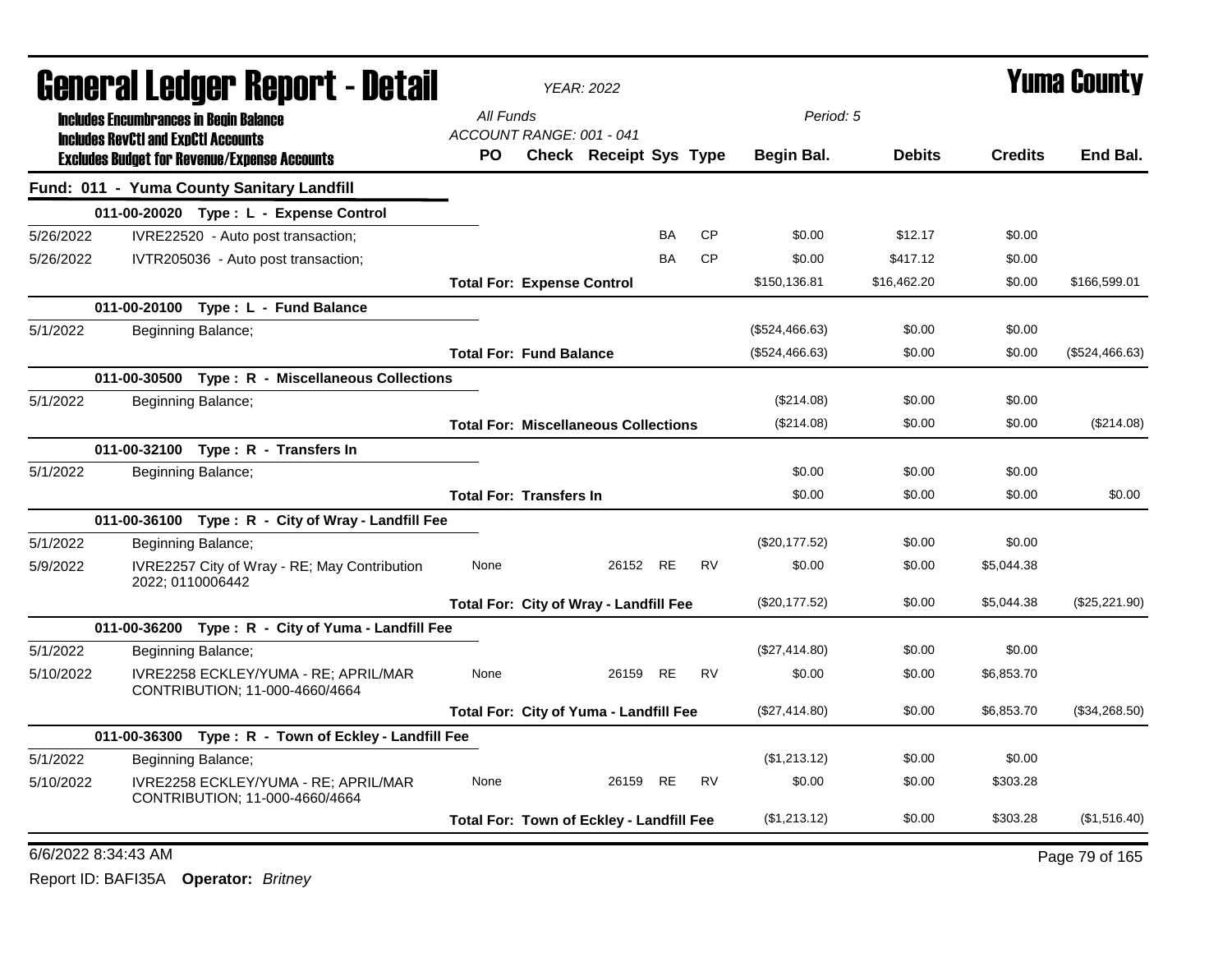| <b>General Ledger Report - Detail</b> |                                            | <b>YEAR: 2022</b>                                         |                                        |                                               |           |           | Yuma County       |               |                |                |
|---------------------------------------|--------------------------------------------|-----------------------------------------------------------|----------------------------------------|-----------------------------------------------|-----------|-----------|-------------------|---------------|----------------|----------------|
|                                       |                                            | <b>Includes Encumbrances in Begin Balance</b>             | All Funds                              |                                               |           |           | Period: 5         |               |                |                |
|                                       | <b>Includes RevCtI and ExpCtI Accounts</b> |                                                           | ACCOUNT RANGE: 001 - 041               |                                               |           |           |                   |               |                |                |
|                                       |                                            | <b>Excludes Budget for Revenue/Expense Accounts</b>       | PO.                                    | <b>Check Receipt Sys Type</b>                 |           |           | <b>Begin Bal.</b> | <b>Debits</b> | <b>Credits</b> | End Bal.       |
|                                       |                                            | Fund: 011 - Yuma County Sanitary Landfill                 |                                        |                                               |           |           |                   |               |                |                |
|                                       |                                            | 011-00-36400 Type: R - Yuma County - Landfill Fee         |                                        |                                               |           |           |                   |               |                |                |
| 5/1/2022                              |                                            | Beginning Balance;                                        |                                        |                                               |           |           | (\$41,335.22)     | \$0.00        | \$0.00         |                |
| 5/17/2022                             | 000-4663                                   | IVRE22513 YC BOCC - RE; APRIL CONT; 11-                   | None                                   | 26216                                         | RE        | <b>RV</b> | \$0.00            | \$0.00        | \$10,333.79    |                |
|                                       |                                            |                                                           |                                        | <b>Total For: Yuma County - Landfill Fee</b>  |           |           | (\$41,335.22)     | \$0.00        | \$10,333.79    | (\$51,669.01)  |
|                                       |                                            | 011-00-36450 Type: R - Hazardous Response Fees Reimb.     |                                        |                                               |           |           |                   |               |                |                |
| 5/1/2022                              |                                            | Beginning Balance;                                        |                                        |                                               |           |           | (\$1,187.57)      | \$0.00        | \$0.00         |                |
|                                       |                                            |                                                           |                                        | <b>Total For: Hazardous Response Fees Rei</b> |           |           | (\$1,187.57)      | \$0.00        | \$0.00         | (\$1,187.57)   |
|                                       |                                            | 011-00-36500 Type: R - Gate & Dump Fees                   |                                        |                                               |           |           |                   |               |                |                |
| 5/1/2022                              |                                            | Beginning Balance;                                        |                                        |                                               |           |           | (\$73,555.44)     | \$0.00        | \$0.00         |                |
| 5/9/2022                              | 0110004666                                 | IVRE2257 yc finance - RE; gate receipt;                   | None                                   | 26149                                         | <b>RE</b> | <b>RV</b> | \$0.00            | \$0.00        | \$6,222.28     |                |
| 5/18/2022                             | 110004666                                  | IVRE22514 Landfill - RE; Gate receipts;                   | None                                   | 26236                                         | RE        | RV        | \$0.00            | \$0.00        | \$10,069.61    |                |
| 5/18/2022                             | 110004666                                  | IVRE22514 Landfill - RE; gate receipts;                   | None                                   | 26237                                         | RE        | RV        | \$0.00            | \$0.00        | \$2,019.44     |                |
| 5/26/2022                             |                                            | IVRE22520 YC LANDFILL - RE; GATE<br>RECEIPTS; 11.000.4666 | None                                   | 26319                                         | RE        | <b>RV</b> | \$0.00            | \$0.00        | \$1,216.57     |                |
|                                       |                                            |                                                           | <b>Total For: Gate &amp; Dump Fees</b> |                                               |           |           | (\$73,555.44)     | \$0.00        | \$19,527.90    | (\$93,083.34)  |
|                                       |                                            | 011-00-36600 Type: R - Waste Tire Fees                    |                                        |                                               |           |           |                   |               |                |                |
| 5/1/2022                              |                                            | Beginning Balance;                                        |                                        |                                               |           |           | (\$10.00)         | \$0.00        | \$0.00         |                |
|                                       |                                            |                                                           | <b>Total For: Waste Tire Fees</b>      |                                               |           |           | (\$10.00)         | \$0.00        | \$0.00         | (\$10.00)      |
|                                       |                                            | 011-00-36700 Type: R - Recycle Monies                     |                                        |                                               |           |           |                   |               |                |                |
| 5/1/2022                              |                                            | Beginning Balance;                                        |                                        |                                               |           |           | (\$6,651.00)      | \$0.00        | \$0.00         |                |
|                                       |                                            |                                                           | <b>Total For: Recycle Monies</b>       |                                               |           |           | (\$6,651.00)      | \$0.00        | \$0.00         | (\$6,651.00)   |
|                                       |                                            | 011-00-36701 Type: R - ELECTRONIC RECYCLING               |                                        |                                               |           |           |                   |               |                |                |
| 5/1/2022                              |                                            | Beginning Balance;                                        |                                        |                                               |           |           | (\$90.00)         | \$0.00        | \$0.00         |                |
|                                       |                                            |                                                           | <b>Total For: ELECTRONIC RECYCLING</b> |                                               |           |           | $(\$90.00)$       | \$0.00        | \$0.00         | (\$90.00)      |
|                                       |                                            | 011-00-36702 Type: R - CARDBOARD TRAILER FEE              |                                        |                                               |           |           |                   |               |                |                |
| 6/6/2022 8:34:43 AM                   |                                            |                                                           |                                        |                                               |           |           |                   |               |                | Page 80 of 165 |
|                                       |                                            |                                                           |                                        |                                               |           |           |                   |               |                |                |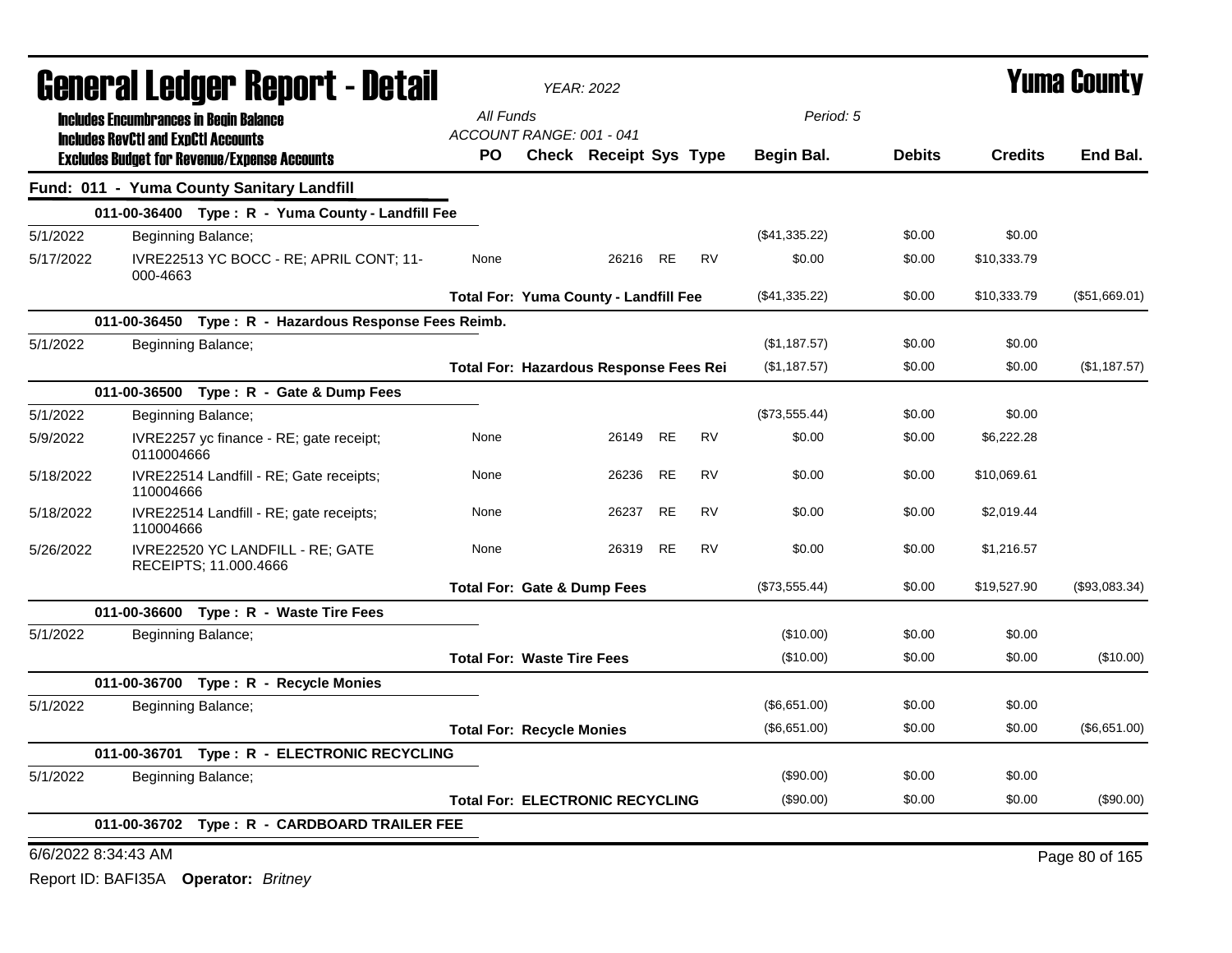|           |                                                                                                   | <b>YEAR: 2022</b>                     |                                         |           |           |              |               | <b>Yuma County</b> |              |
|-----------|---------------------------------------------------------------------------------------------------|---------------------------------------|-----------------------------------------|-----------|-----------|--------------|---------------|--------------------|--------------|
|           | General Ledger Report - Detail<br><b>Includes Encumbrances in Begin Balance</b>                   | All Funds<br>ACCOUNT RANGE: 001 - 041 |                                         |           |           | Period: 5    |               |                    |              |
|           | <b>Includes RevCtI and ExpCtI Accounts</b><br><b>Excludes Budget for Revenue/Expense Accounts</b> | <b>PO</b>                             | Check Receipt Sys Type                  |           |           | Begin Bal.   | <b>Debits</b> | <b>Credits</b>     | End Bal.     |
|           | Fund: 011 - Yuma County Sanitary Landfill                                                         |                                       |                                         |           |           |              |               |                    |              |
|           | 011-00-36702 Type: R - CARDBOARD TRAILER FEE                                                      |                                       |                                         |           |           |              |               |                    |              |
| 5/1/2022  | Beginning Balance;                                                                                |                                       |                                         |           |           | $(\$40.00)$  | \$0.00        | \$0.00             |              |
| 5/4/2022  | IVRE2254 Molly Brunk / Neptune - RE; service<br>fee for cardboard; 110004940                      | None                                  | 26108                                   | <b>RE</b> | <b>RV</b> | \$0.00       | \$0.00        | \$20.00            |              |
|           |                                                                                                   |                                       | <b>Total For: CARDBOARD TRAILER FEE</b> |           |           | (\$40.00)    | \$0.00        | \$20.00            | (\$60.00)    |
|           | 011-00-49000 Type: X - Warrants Paid                                                              |                                       |                                         |           |           |              |               |                    |              |
| 5/1/2022  | Beginning Balance;                                                                                |                                       |                                         |           |           | \$148,417.92 | \$0.00        | \$0.00             |              |
| 5/5/2022  | IVTR205006 ap/pr 5.5.2022 - ap/pr 5.5.2022;<br>ap/pr 5.5.2022;                                    |                                       |                                         | BA        | <b>TR</b> | \$0.00       | \$11,927.78   | \$0.00             |              |
| 5/16/2022 | IVTR205012 ap 5.16.22 - ap 5.16.22;                                                               |                                       |                                         | BA        | <b>TR</b> | \$0.00       | \$942.14      | \$0.00             |              |
| 5/20/2022 | IVTR205029 5.20.22 a/p - 5.20.22 a/p; 5.20.22<br>a/p;                                             |                                       |                                         | BA        | <b>TR</b> | \$0.00       | \$2,754.32    | \$0.00             |              |
| 5/26/2022 | IVTR205036 A/P 5.26.22 - A/P 5.26.22; A/P<br>5.26.22                                              |                                       |                                         | <b>BA</b> | <b>TR</b> | \$0.00       | \$417.12      | \$0.00             |              |
|           |                                                                                                   | <b>Total For: Warrants Paid</b>       |                                         |           |           | \$148,417.92 | \$16,041.36   | \$0.00             | \$164,459.28 |
|           | 011-00-49100 Type: X - Treasurer Fees                                                             |                                       |                                         |           |           |              |               |                    |              |
| 5/1/2022  | Beginning Balance;                                                                                |                                       |                                         |           |           | \$1,718.89   | \$0.00        | \$0.00             |              |
| 5/4/2022  | IVRE2254 Treasurer Fee - RE; Treasurer Fee<br>Receipt; Treasurer Fee Processing                   | None                                  | 26113                                   | <b>RE</b> | <b>RV</b> | \$0.00       | \$0.20        | \$0.00             |              |
| 5/9/2022  | IVRE2257 Treasurer Fee - RE; Treasurer Fee<br>Receipt; Treasurer Fee Processing                   | None                                  | 26157                                   | <b>RE</b> | <b>RV</b> | \$0.00       | \$112.67      | \$0.00             |              |
| 5/10/2022 | IVRE2258 Treasurer Fee - RE; Treasurer Fee<br>Receipt; Treasurer Fee Processing                   | None                                  | 26170                                   | <b>RE</b> | <b>RV</b> | \$0.00       | \$71.57       | \$0.00             |              |
| 5/17/2022 | IVRE22513 Treasurer Fee - RE; Treasurer Fee<br>Receipt; Treasurer Fee Processing                  | None                                  | 26226                                   | <b>RE</b> | <b>RV</b> | \$0.00       | \$103.34      | \$0.00             |              |
| 5/18/2022 | IVRE22514 Treasurer Fee - RE; Treasurer Fee<br>Receipt; Treasurer Fee Processing                  | None                                  | 26243                                   | <b>RE</b> | <b>RV</b> | \$0.00       | \$120.89      | \$0.00             |              |
| 5/26/2022 | IVRE22520 Treasurer Fee - RE; Treasurer Fee<br>Receipt; Treasurer Fee Processing                  | None                                  | 26328                                   | <b>RE</b> | <b>RV</b> | \$0.00       | \$12.17       | \$0.00             |              |
|           |                                                                                                   | <b>Total For: Treasurer Fees</b>      |                                         |           |           | \$1,718.89   | \$420.84      | \$0.00             | \$2,139.73   |
|           | 011-00-49401<br>Type: X - Transfer Out                                                            |                                       |                                         |           |           |              |               |                    |              |

### 6/6/2022 8:34:43 AM Page 81 of 165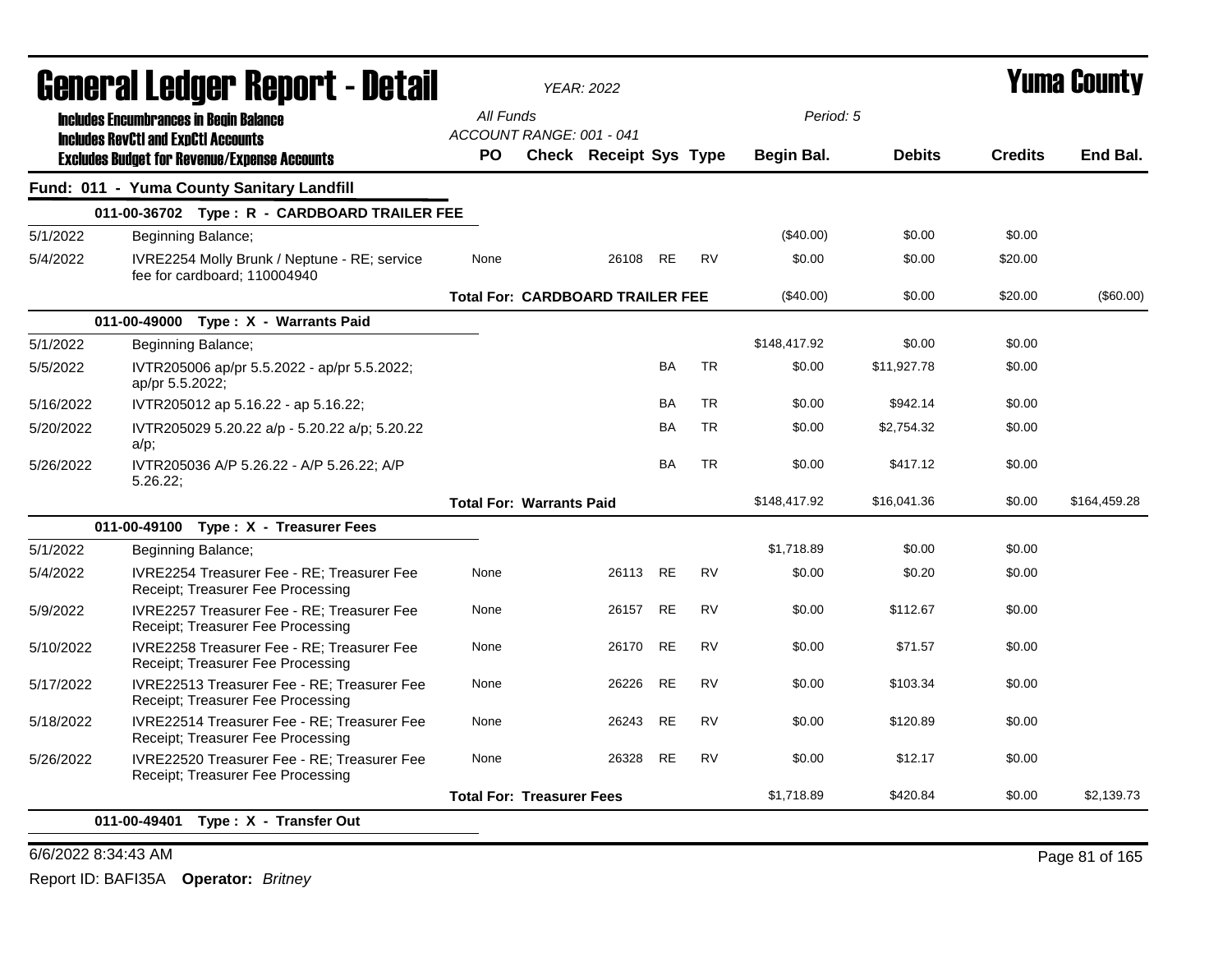|          | <b>General Ledger Report - Detail</b>                                                       |                                           |                                       | YFAR: 2022                    |               |                                  |                | Yuma County   |
|----------|---------------------------------------------------------------------------------------------|-------------------------------------------|---------------------------------------|-------------------------------|---------------|----------------------------------|----------------|---------------|
|          | <b>Includes Encumbrances in Begin Balance</b><br><b>Includes RevCtI and ExpCtI Accounts</b> |                                           | All Funds<br>ACCOUNT RANGE: 001 - 041 |                               | Period: 5     |                                  |                |               |
|          | <b>Excludes Budget for Revenue/Expense Accounts</b>                                         | <b>PO</b>                                 |                                       | <b>Check Receipt Sys Type</b> | Begin Bal.    | <b>Debits</b>                    | <b>Credits</b> | End Bal.      |
|          | Fund: 011 - Yuma County Sanitary Landfill                                                   |                                           |                                       |                               |               |                                  |                |               |
|          | Type: X - Transfer Out<br>011-00-49401                                                      |                                           |                                       |                               |               |                                  |                |               |
| 5/1/2022 | Beginning Balance;                                                                          |                                           |                                       |                               | \$0.00        | \$0.00                           | \$0.00         |               |
|          |                                                                                             |                                           | <b>Total For: Transfer Out</b>        |                               | \$0.00        | \$0.00                           | \$0.00         | \$0.00        |
|          |                                                                                             | Fund: 011 - Yuma County Sanitary Landfill |                                       | Totals:                       | (\$21,751.94) | \$75,007.45                      | \$100,628,30   | (\$47,372.79) |
|          |                                                                                             | <b>Total Fund Revenues:</b>               | \$42,083,05                           | <b>Total Fund Expenses:</b>   | \$16,462.20   | <b>Net Revenue Over Expense:</b> |                | \$25,620.85   |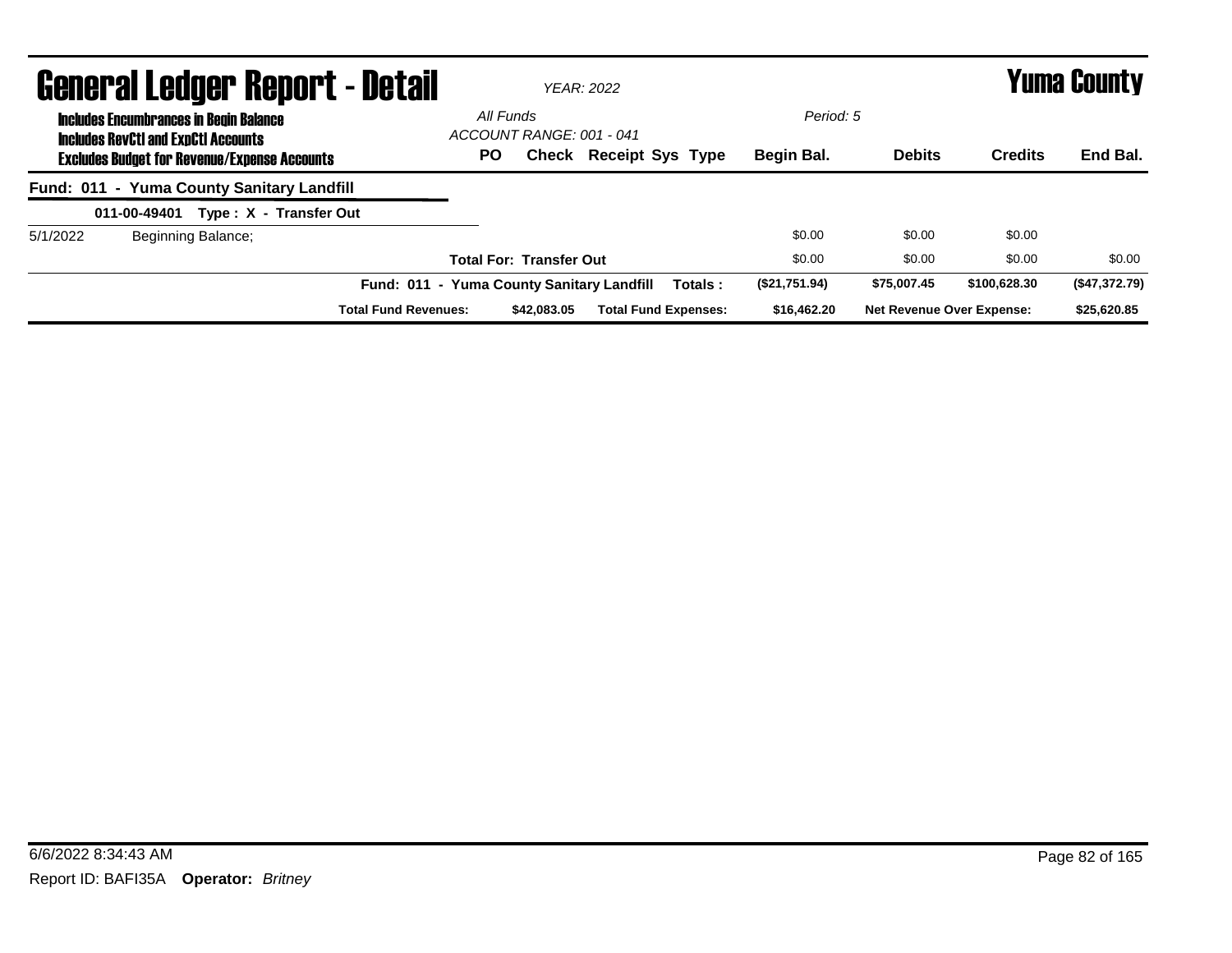|                                        | General Ledger Report - Detail                                                       |                                    | <b>YEAR: 2022</b>             |           |           | Yuma County   |               |                |                |
|----------------------------------------|--------------------------------------------------------------------------------------|------------------------------------|-------------------------------|-----------|-----------|---------------|---------------|----------------|----------------|
|                                        | <b>Includes Encumbrances in Begin Balance</b>                                        | All Funds                          |                               |           |           | Period: 5     |               |                |                |
|                                        | <b>Includes RevCtI and ExpCtI Accounts</b>                                           | ACCOUNT RANGE: 001 - 041           |                               |           |           |               |               |                |                |
|                                        | <b>Excludes Budget for Revenue/Expense Accounts</b>                                  | <b>PO</b>                          | <b>Check Receipt Sys Type</b> |           |           | Begin Bal.    | <b>Debits</b> | <b>Credits</b> | End Bal.       |
|                                        | Fund: 012 - Sheriff's Trust Fund #12                                                 |                                    |                               |           |           |               |               |                |                |
|                                        | 012-00-10000 Type: A - Cash Account                                                  |                                    |                               |           |           |               |               |                |                |
| 5/1/2022                               | Beginning Balance;                                                                   |                                    |                               |           |           | \$108,617.83  | \$0.00        | \$0.00         |                |
| 5/5/2022                               | IVTR205006 ap/pr 5.5.2022 - ap/pr 5.5.2022;<br>ap/pr 5.5.2022;                       |                                    |                               | BA        | <b>TR</b> | \$0.00        | \$0.00        | \$5.173.16     |                |
| 5/5/2022                               | IVRE2255 Archer, Mays, Manny, McClung, Gorm -<br>RE; chp and chp renewal; 0120032500 | None                               | 26122                         | <b>RE</b> | <b>RV</b> | \$0.00        | \$691.00      | \$0.00         |                |
| 5/5/2022                               | IVRE2255 Terrell, Lary - RE; Cert VIN;<br>0120032501                                 | None                               | 26123                         | <b>RE</b> | <b>RV</b> | \$0.00        | \$50.00       | \$0.00         |                |
| 5/5/2022                               | IVRE2255 State of Colo - RE; VOCA prog;                                              | None                               | 26127                         | <b>RE</b> | <b>RV</b> | \$0.00        | \$10.621.00   | \$0.00         |                |
| 5/5/2022                               | IVRE2255 Treasurer Fee - RE; Treasurer Fee<br>Receipt; Treasurer Fee Processing      | None                               | 26132                         | <b>RE</b> | <b>RV</b> | \$0.00        | \$0.00        | \$7.41         |                |
| 5/16/2022                              | IVTR205012 ap 5.16.22 - ap 5.16.22;                                                  |                                    |                               | BA        | <b>TR</b> | \$0.00        | \$0.00        | \$2,413.66     |                |
| 5/16/2022                              | IVRE22512 Vale Funding - RE; Victim<br>Assisstance Fund; 0120036850                  | None                               | 26210                         | <b>RE</b> | <b>RV</b> | \$0.00        | \$5,250.00    | \$0.00         |                |
| 5/19/2022                              | IVRE22515 Duarte, Hernandez, White, Wright -<br>RE; CHP and Cert VIN;                | None                               | 26253                         | <b>RE</b> | <b>RV</b> | \$0.00        | \$293.00      | \$0.00         |                |
| 5/19/2022                              | IVRE22515 Treasurer Fee - RE; Treasurer Fee<br>Receipt; Treasurer Fee Processing     | None                               | 26262                         | <b>RE</b> | <b>RV</b> | \$0.00        | \$0.00        | \$2.93         |                |
|                                        |                                                                                      | <b>Total For: Cash Account</b>     |                               |           |           | \$108,617.83  | \$16,905.00   | \$7,597.16     | \$117,925.67   |
|                                        | 012-00-20000 Type: L - Accounts Payable                                              |                                    |                               |           |           |               |               |                |                |
| 5/1/2022                               | Beginning Balance;                                                                   |                                    |                               |           |           | \$0.00        | \$0.00        | \$0.00         |                |
|                                        |                                                                                      | <b>Total For: Accounts Payable</b> |                               |           |           | \$0.00        | \$0.00        | \$0.00         | \$0.00         |
|                                        | 012-00-20010 Type: L - Revenue Control                                               |                                    |                               |           |           |               |               |                |                |
| 5/1/2022                               | Beginning Balance;                                                                   |                                    |                               |           |           | (\$32,941.14) | \$0.00        | \$0.00         |                |
| 5/5/2022                               | IVRE2255 - Auto post transaction;                                                    |                                    |                               | <b>BA</b> | <b>CP</b> | \$0.00        | \$0.00        | \$11,362.00    |                |
| 5/16/2022                              | IVRE22512 - Auto post transaction;                                                   |                                    |                               | BA        | <b>CP</b> | \$0.00        | \$0.00        | \$5,250.00     |                |
| 5/19/2022                              | IVRE22515 - Auto post transaction;                                                   |                                    |                               | <b>BA</b> | <b>CP</b> | \$0.00        | \$0.00        | \$293.00       |                |
|                                        |                                                                                      | <b>Total For: Revenue Control</b>  |                               |           |           | (\$32,941.14) | \$0.00        | \$16,905.00    | (\$49,846.14)  |
| 012-00-20020 Type: L - Expense Control |                                                                                      |                                    |                               |           |           |               |               |                |                |
| 5/1/2022<br>Beginning Balance;         |                                                                                      |                                    |                               |           |           | \$25,590.88   | \$0.00        | \$0.00         |                |
| 6/6/2022 8:34:43 AM                    |                                                                                      |                                    |                               |           |           |               |               |                | Page 83 of 165 |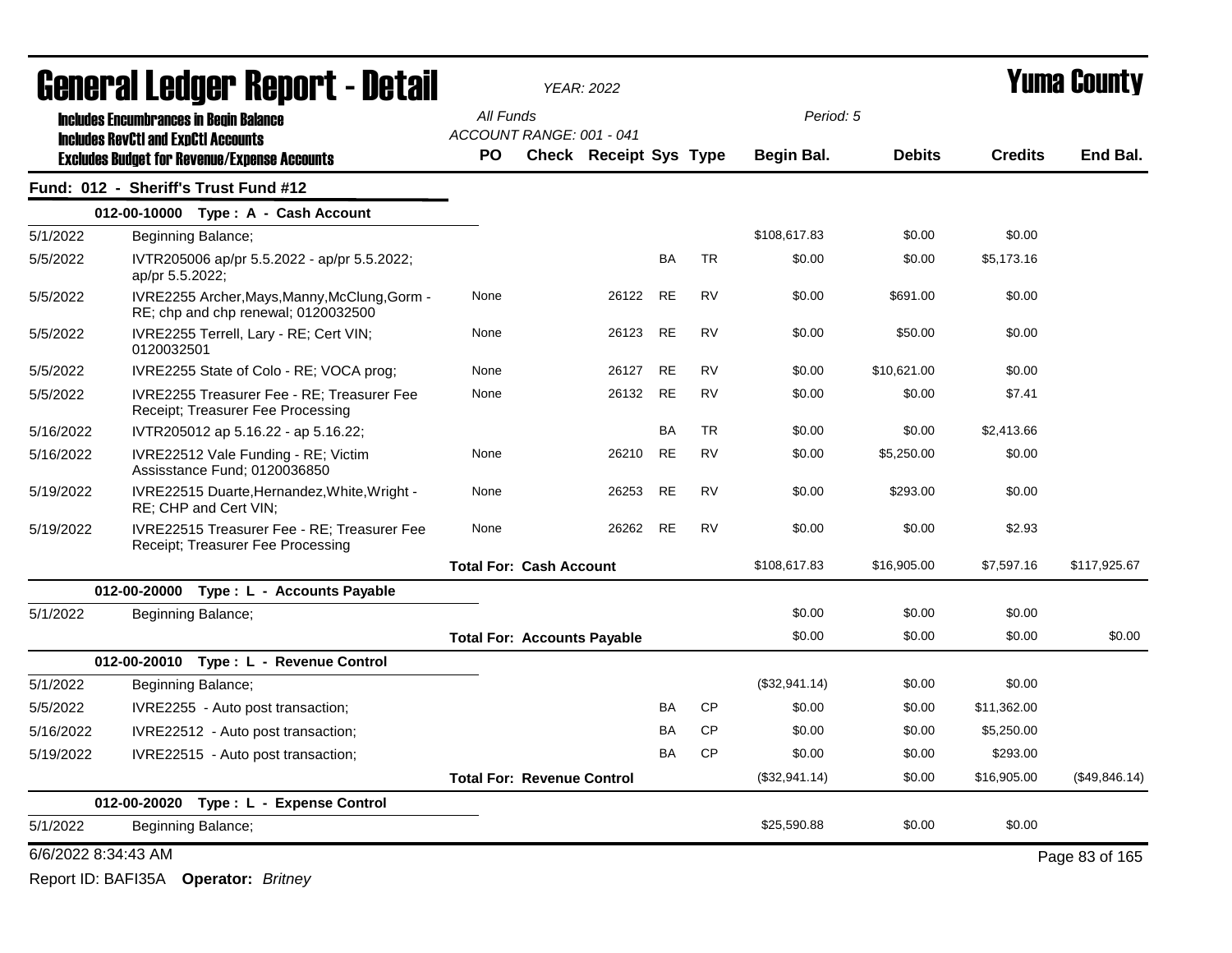|           | <b>General Ledger Report - Detail</b>         |                                                     |                                             | <b>YEAR: 2022</b>      |           |           |                 | Yuma County   |                |                 |  |
|-----------|-----------------------------------------------|-----------------------------------------------------|---------------------------------------------|------------------------|-----------|-----------|-----------------|---------------|----------------|-----------------|--|
|           | <b>Includes Encumbrances in Begin Balance</b> |                                                     | All Funds                                   |                        |           |           | Period: 5       |               |                |                 |  |
|           | <b>Includes RevCtI and ExpCtI Accounts</b>    | <b>Excludes Budget for Revenue/Expense Accounts</b> | ACCOUNT RANGE: 001 - 041<br>PO.             | Check Receipt Sys Type |           |           | Begin Bal.      | <b>Debits</b> | <b>Credits</b> | End Bal.        |  |
|           |                                               | Fund: 012 - Sheriff's Trust Fund #12                |                                             |                        |           |           |                 |               |                |                 |  |
|           |                                               | 012-00-20020 Type: L - Expense Control              |                                             |                        |           |           |                 |               |                |                 |  |
| 5/5/2022  |                                               | IVRE2255 - Auto post transaction;                   |                                             |                        | <b>BA</b> | CP        | \$0.00          | \$7.41        | \$0.00         |                 |  |
| 5/5/2022  |                                               | IVTR205006 - Auto post transaction;                 |                                             |                        | BA        | <b>CP</b> | \$0.00          | \$5,173.16    | \$0.00         |                 |  |
| 5/16/2022 |                                               | IVTR205012 - Auto post transaction;                 |                                             |                        | BA        | <b>CP</b> | \$0.00          | \$2,413.66    | \$0.00         |                 |  |
| 5/19/2022 |                                               | IVRE22515 - Auto post transaction;                  |                                             |                        | BA        | <b>CP</b> | \$0.00          | \$2.93        | \$0.00         |                 |  |
|           |                                               |                                                     | <b>Total For: Expense Control</b>           |                        |           |           | \$25,590.88     | \$7,597.16    | \$0.00         | \$33,188.04     |  |
|           |                                               | 012-00-20100 Type: L - Fund Balance                 |                                             |                        |           |           |                 |               |                |                 |  |
| 5/1/2022  |                                               | Beginning Balance;                                  |                                             |                        |           |           | (\$101, 267.57) | \$0.00        | \$0.00         |                 |  |
|           |                                               |                                                     | <b>Total For: Fund Balance</b>              |                        |           |           | (\$101, 267.57) | \$0.00        | \$0.00         | (\$101, 267.57) |  |
|           |                                               | 012-00-20112 Type: L - INMATE RESOURCE ACCOUNT      |                                             |                        |           |           |                 |               |                |                 |  |
| 5/1/2022  |                                               | Beginning Balance;                                  |                                             |                        |           |           | \$0.00          | \$0.00        | \$0.00         |                 |  |
|           |                                               |                                                     | <b>Total For: INMATE RESOURCE ACCOUN</b>    |                        |           |           | \$0.00          | \$0.00        | \$0.00         | \$0.00          |  |
|           |                                               | 012-00-20113 Type: L - YCSO CERTIFIED VIN FEES      |                                             |                        |           |           |                 |               |                |                 |  |
| 5/1/2022  |                                               | Beginning Balance;                                  |                                             |                        |           |           | \$0.00          | \$0.00        | \$0.00         |                 |  |
|           |                                               |                                                     | <b>Total For: YCSO CERTIFIED VIN FEES</b>   |                        |           |           | \$0.00          | \$0.00        | \$0.00         | \$0.00          |  |
|           |                                               | 012-00-30500 Type: R - Miscellaneous Collections    |                                             |                        |           |           |                 |               |                |                 |  |
| 5/1/2022  |                                               | Beginning Balance;                                  |                                             |                        |           |           | (\$270.00)      | \$0.00        | \$0.00         |                 |  |
|           |                                               |                                                     | <b>Total For: Miscellaneous Collections</b> |                        |           |           | $(\$270.00)$    | \$0.00        | \$0.00         | (\$270.00)      |  |
|           |                                               | 012-00-31010 Type: R - Grants                       |                                             |                        |           |           |                 |               |                |                 |  |
| 5/1/2022  |                                               | Beginning Balance;                                  |                                             |                        |           |           | (\$412.00)      | \$0.00        | \$0.00         |                 |  |
|           |                                               |                                                     | <b>Total For: Grants</b>                    |                        |           |           | (\$412.00)      | \$0.00        | \$0.00         | (\$412.00)      |  |
|           |                                               | 012-00-31955 Type: R - Donations                    |                                             |                        |           |           |                 |               |                |                 |  |
| 5/1/2022  |                                               | Beginning Balance;                                  |                                             |                        |           |           | \$0.00          | \$0.00        | \$0.00         |                 |  |
|           |                                               |                                                     | <b>Total For: Donations</b>                 |                        |           |           | \$0.00          | \$0.00        | \$0.00         | \$0.00          |  |
|           |                                               | 012-00-32100 Type: R - Transfers In                 |                                             |                        |           |           |                 |               |                |                 |  |
| 5/1/2022  |                                               | Beginning Balance;                                  |                                             |                        |           |           | \$0.00          | \$0.00        | \$0.00         |                 |  |
|           |                                               |                                                     | <b>Total For: Transfers In</b>              |                        |           |           | \$0.00          | \$0.00        | \$0.00         | \$0.00          |  |
|           | 6/6/2022 8:34:43 AM                           |                                                     |                                             |                        |           |           |                 |               |                | Page 84 of 165  |  |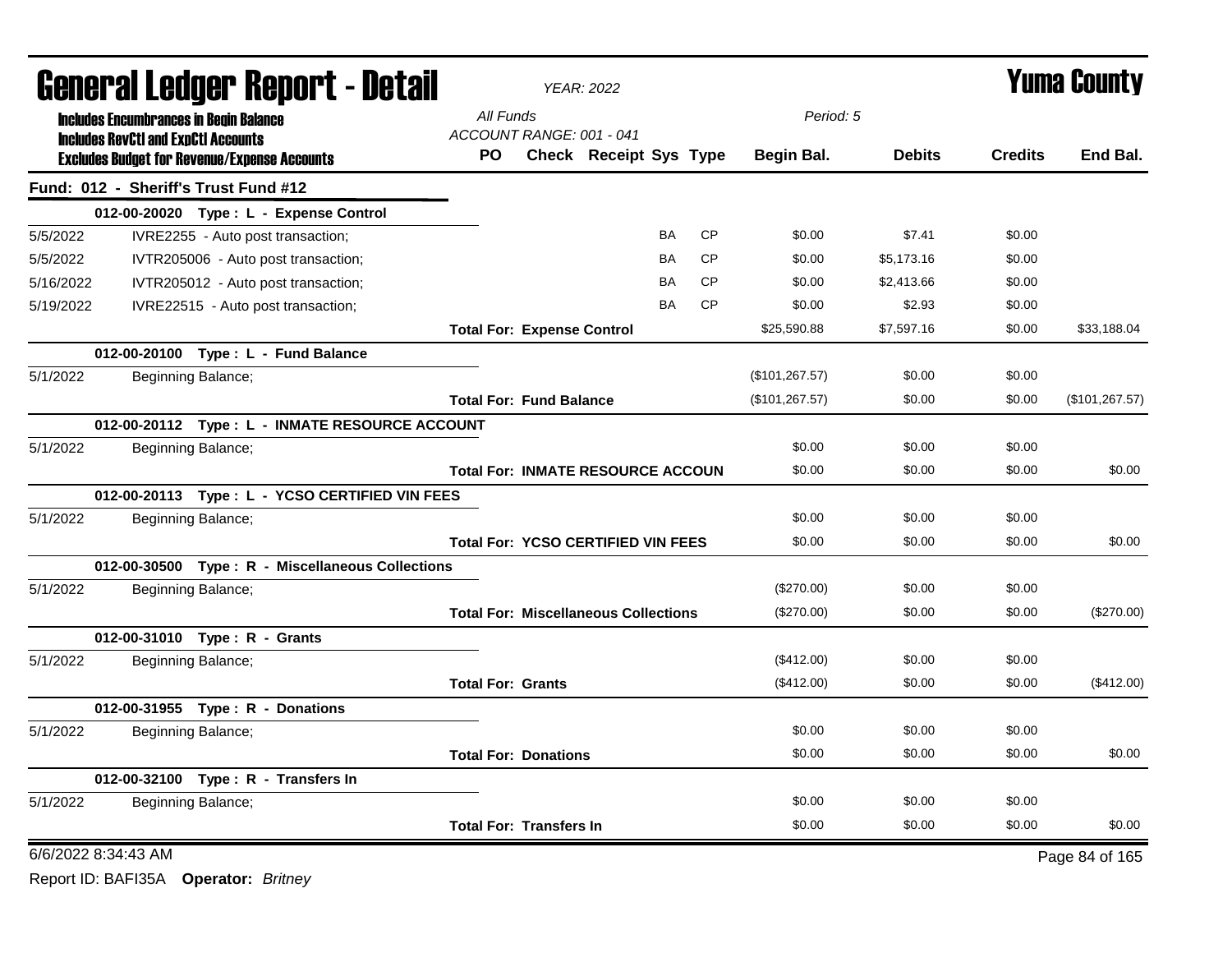|           |                                                                                             | <b>General Ledger Report - Detail</b>                                                |                                          | <b>YEAR: 2022</b>      |           |           |                   |               |                | <b>Yuma County</b> |
|-----------|---------------------------------------------------------------------------------------------|--------------------------------------------------------------------------------------|------------------------------------------|------------------------|-----------|-----------|-------------------|---------------|----------------|--------------------|
|           | <b>Includes Encumbrances in Begin Balance</b><br><b>Includes RevCtI and ExpCtI Accounts</b> |                                                                                      | All Funds<br>ACCOUNT RANGE: 001 - 041    |                        |           |           | Period: 5         |               |                |                    |
|           |                                                                                             | <b>Excludes Budget for Revenue/Expense Accounts</b>                                  | PO.                                      | Check Receipt Sys Type |           |           | <b>Begin Bal.</b> | <b>Debits</b> | <b>Credits</b> | End Bal.           |
|           |                                                                                             | Fund: 012 - Sheriff's Trust Fund #12                                                 |                                          |                        |           |           |                   |               |                |                    |
|           |                                                                                             | 012-00-32500 Type: R - Fingerprints & CWP                                            |                                          |                        |           |           |                   |               |                |                    |
| 5/1/2022  |                                                                                             | Beginning Balance;                                                                   |                                          |                        |           |           | (\$3,789.00)      | \$0.00        | \$0.00         |                    |
| 5/5/2022  |                                                                                             | IVRE2255 Archer, Mays, Manny, McClung, Gorm -<br>RE; chp and chp renewal; 0120032500 | None                                     | 26122                  | <b>RE</b> | <b>RV</b> | \$0.00            | \$0.00        | \$691.00       |                    |
| 5/19/2022 |                                                                                             | IVRE22515 Duarte, Hernandez, White, Wright -<br>RE; CHP and Cert VIN;                | None                                     | 26253                  | <b>RE</b> | <b>RV</b> | \$0.00            | \$0.00        | \$243.00       |                    |
|           |                                                                                             |                                                                                      | <b>Total For: Fingerprints &amp; CWP</b> |                        |           |           | (\$3,789.00)      | \$0.00        | \$934.00       | (\$4,723.00)       |
|           |                                                                                             | 012-00-32501 Type: R - Certified VIN Fees                                            |                                          |                        |           |           |                   |               |                |                    |
| 5/1/2022  |                                                                                             | Beginning Balance;                                                                   |                                          |                        |           |           | (\$100.00)        | \$0.00        | \$0.00         |                    |
| 5/5/2022  | 0120032501                                                                                  | IVRE2255 Terrell, Lary - RE; Cert VIN;                                               | None                                     | 26123                  | <b>RE</b> | <b>RV</b> | \$0.00            | \$0.00        | \$50.00        |                    |
| 5/19/2022 |                                                                                             | IVRE22515 Duarte, Hernandez, White, Wright -<br>RE; CHP and Cert VIN;                | None                                     | 26253                  | RE        | <b>RV</b> | \$0.00            | \$0.00        | \$50.00        |                    |
|           |                                                                                             |                                                                                      | <b>Total For: Certified VIN Fees</b>     |                        |           |           | (\$100.00)        | \$0.00        | \$100.00       | $(\$200.00)$       |
|           |                                                                                             | 012-00-32503 Type: R - TOWING REVENUE                                                |                                          |                        |           |           |                   |               |                |                    |
| 5/1/2022  |                                                                                             | Beginning Balance;                                                                   |                                          |                        |           |           | \$0.00            | \$0.00        | \$0.00         |                    |
|           |                                                                                             |                                                                                      | <b>Total For: TOWING REVENUE</b>         |                        |           |           | \$0.00            | \$0.00        | \$0.00         | \$0.00             |
|           |                                                                                             | 012-00-32509 Type: R - INMATE RESOURCE ACCOUNT                                       |                                          |                        |           |           |                   |               |                |                    |
| 5/1/2022  |                                                                                             | Beginning Balance;                                                                   |                                          |                        |           |           | (\$5,000.00)      | \$0.00        | \$0.00         |                    |
|           |                                                                                             |                                                                                      | <b>Total For: INMATE RESOURCE ACCOUN</b> |                        |           |           | (\$5,000.00)      | \$0.00        | \$0.00         | (\$5,000.00)       |
|           |                                                                                             | 012-00-32512 Type: R - JAIL RESOURCE ACCOUNT                                         |                                          |                        |           |           |                   |               |                |                    |
| 5/1/2022  |                                                                                             | Beginning Balance;                                                                   |                                          |                        |           |           | \$0.00            | \$0.00        | \$0.00         |                    |
|           |                                                                                             |                                                                                      | <b>Total For: JAIL RESOURCE ACCOUNT</b>  |                        |           |           | \$0.00            | \$0.00        | \$0.00         | \$0.00             |
|           |                                                                                             | 012-00-32513 Type: R - CIVIL ASSET PROCEEDS                                          |                                          |                        |           |           |                   |               |                |                    |
| 5/1/2022  |                                                                                             | Beginning Balance;                                                                   |                                          |                        |           |           | \$0.00            | \$0.00        | \$0.00         |                    |
|           |                                                                                             |                                                                                      | <b>Total For: CIVIL ASSET PROCEEDS</b>   |                        |           |           | \$0.00            | \$0.00        | \$0.00         | \$0.00             |
|           |                                                                                             | 012-00-36800 Type: R - VOCA Grant                                                    |                                          |                        |           |           |                   |               |                |                    |
| 5/1/2022  |                                                                                             | Beginning Balance;                                                                   |                                          |                        |           |           | (\$9,120.14)      | \$0.00        | \$0.00         |                    |

## 6/6/2022 8:34:43 AM Page 85 of 165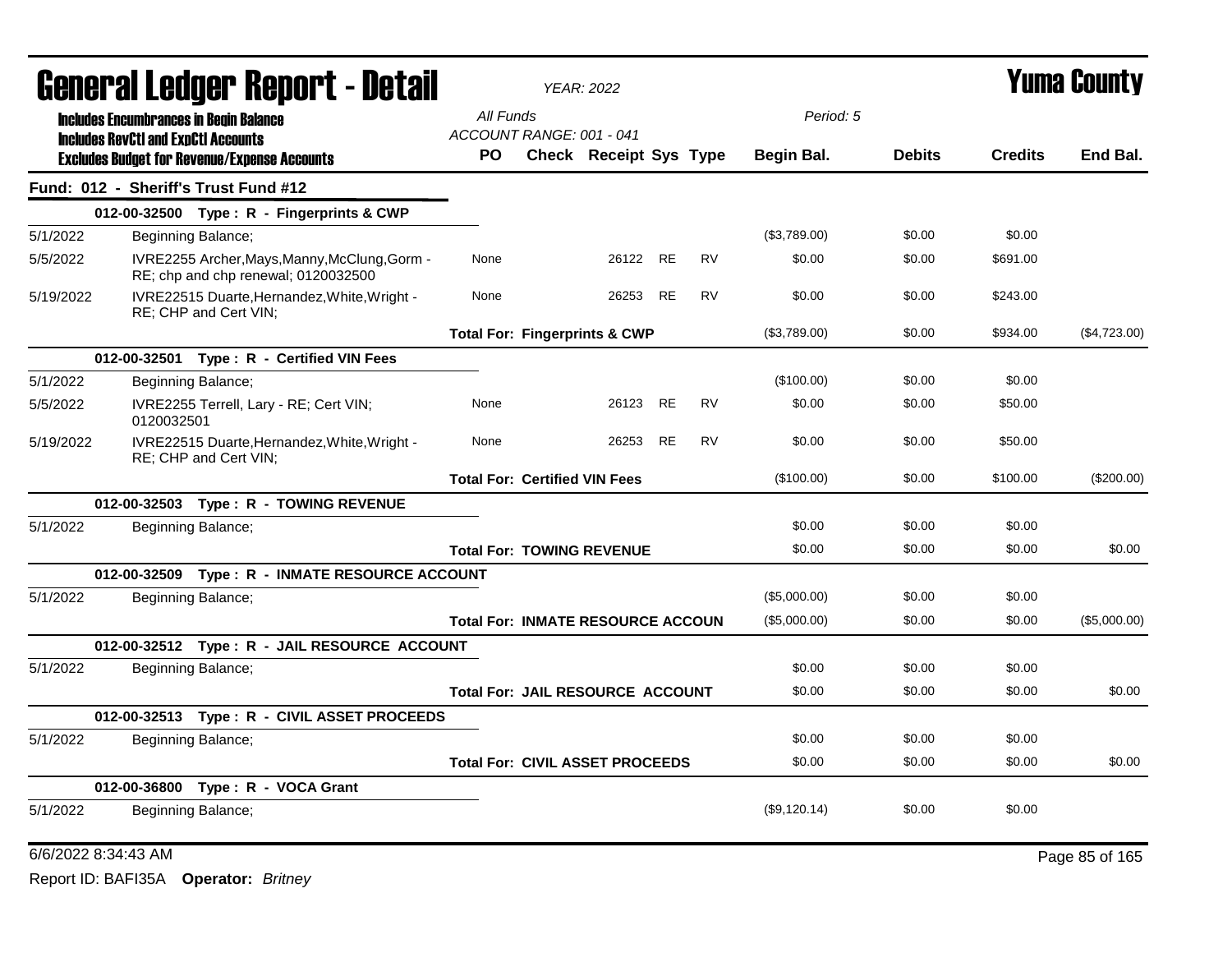|           | General Ledger Report - Detail                                                              |                                              |             | <b>YEAR: 2022</b>             |           |           |               |                                  |                | Yuma County   |
|-----------|---------------------------------------------------------------------------------------------|----------------------------------------------|-------------|-------------------------------|-----------|-----------|---------------|----------------------------------|----------------|---------------|
|           | <b>Includes Encumbrances in Begin Balance</b><br><b>Includes RevCtI and ExpCtI Accounts</b> | All Funds<br>ACCOUNT RANGE: 001 - 041        |             |                               |           |           | Period: 5     |                                  |                |               |
|           | <b>Excludes Budget for Revenue/Expense Accounts</b>                                         | <b>PO</b>                                    |             | <b>Check Receipt Sys Type</b> |           |           | Begin Bal.    | <b>Debits</b>                    | <b>Credits</b> | End Bal.      |
|           | Fund: 012 - Sheriff's Trust Fund #12                                                        |                                              |             |                               |           |           |               |                                  |                |               |
|           | 012-00-36800 Type: R - VOCA Grant                                                           |                                              |             |                               |           |           |               |                                  |                |               |
| 5/5/2022  | IVRE2255 State of Colo - RE; VOCA prog;                                                     | None                                         |             | 26127                         | <b>RE</b> | <b>RV</b> | \$0.00        | \$0.00                           | \$10,621.00    |               |
|           |                                                                                             | <b>Total For: VOCA Grant</b>                 |             |                               |           |           | (S9, 120.14)  | \$0.00                           | \$10,621.00    | (\$19,741.14) |
|           | 012-00-36850 Type: R - VALE Grant                                                           |                                              |             |                               |           |           |               |                                  |                |               |
| 5/1/2022  | Beginning Balance;                                                                          |                                              |             |                               |           |           | (\$14,250.00) | \$0.00                           | \$0.00         |               |
| 5/16/2022 | IVRE22512 Vale Funding - RE; Victim<br>Assisstance Fund; 0120036850                         | None                                         |             | 26210                         | <b>RE</b> | <b>RV</b> | \$0.00        | \$0.00                           | \$5,250.00     |               |
|           |                                                                                             | <b>Total For: VALE Grant</b>                 |             |                               |           |           | (\$14,250.00) | \$0.00                           | \$5,250.00     | (\$19,500.00) |
|           | 012-00-49000 Type: X - Warrants Paid                                                        |                                              |             |                               |           |           |               |                                  |                |               |
| 5/1/2022  | Beginning Balance;                                                                          |                                              |             |                               |           |           | \$25,549.28   | \$0.00                           | \$0.00         |               |
| 5/5/2022  | IVTR205006 ap/pr 5.5.2022 - ap/pr 5.5.2022;<br>ap/pr 5.5.2022;                              |                                              |             |                               | <b>BA</b> | <b>TR</b> | \$0.00        | \$5,173.16                       | \$0.00         |               |
| 5/16/2022 | IVTR205012 ap 5.16.22 - ap 5.16.22;                                                         |                                              |             |                               | BA        | <b>TR</b> | \$0.00        | \$2,413.66                       | \$0.00         |               |
|           |                                                                                             | <b>Total For: Warrants Paid</b>              |             |                               |           |           | \$25,549.28   | \$7,586.82                       | \$0.00         | \$33,136.10   |
|           | 012-00-49100 Type: X - Treasurer Fees                                                       |                                              |             |                               |           |           |               |                                  |                |               |
| 5/1/2022  | Beginning Balance;                                                                          |                                              |             |                               |           |           | \$41.60       | \$0.00                           | \$0.00         |               |
| 5/5/2022  | IVRE2255 Treasurer Fee - RE; Treasurer Fee<br>Receipt; Treasurer Fee Processing             | None                                         |             | 26132                         | <b>RE</b> | <b>RV</b> | \$0.00        | \$7.41                           | \$0.00         |               |
| 5/19/2022 | IVRE22515 Treasurer Fee - RE; Treasurer Fee<br>Receipt; Treasurer Fee Processing            | None                                         |             | 26262                         | <b>RE</b> | <b>RV</b> | \$0.00        | \$2.93                           | \$0.00         |               |
|           |                                                                                             | <b>Total For: Treasurer Fees</b>             |             |                               |           |           | \$41.60       | \$10.34                          | \$0.00         | \$51.94       |
|           | 012-00-49401 Type: X - Transfer Out                                                         |                                              |             |                               |           |           |               |                                  |                |               |
| 5/1/2022  | Beginning Balance;                                                                          |                                              |             |                               |           |           | \$0.00        | \$0.00                           | \$0.00         |               |
|           |                                                                                             | <b>Total For: Transfer Out</b>               |             |                               |           |           | \$0.00        | \$0.00                           | \$0.00         | \$0.00        |
|           |                                                                                             | Fund: 012 - Sheriff's Trust Fund #12 Totals: |             |                               |           |           | (\$7,350.26)  | \$32,099.32                      | \$41,407.16    | (\$16,658.10) |
|           | <b>Total Fund Revenues:</b>                                                                 |                                              | \$16,905.00 | <b>Total Fund Expenses:</b>   |           |           | \$7,597.16    | <b>Net Revenue Over Expense:</b> |                | \$9,307.84    |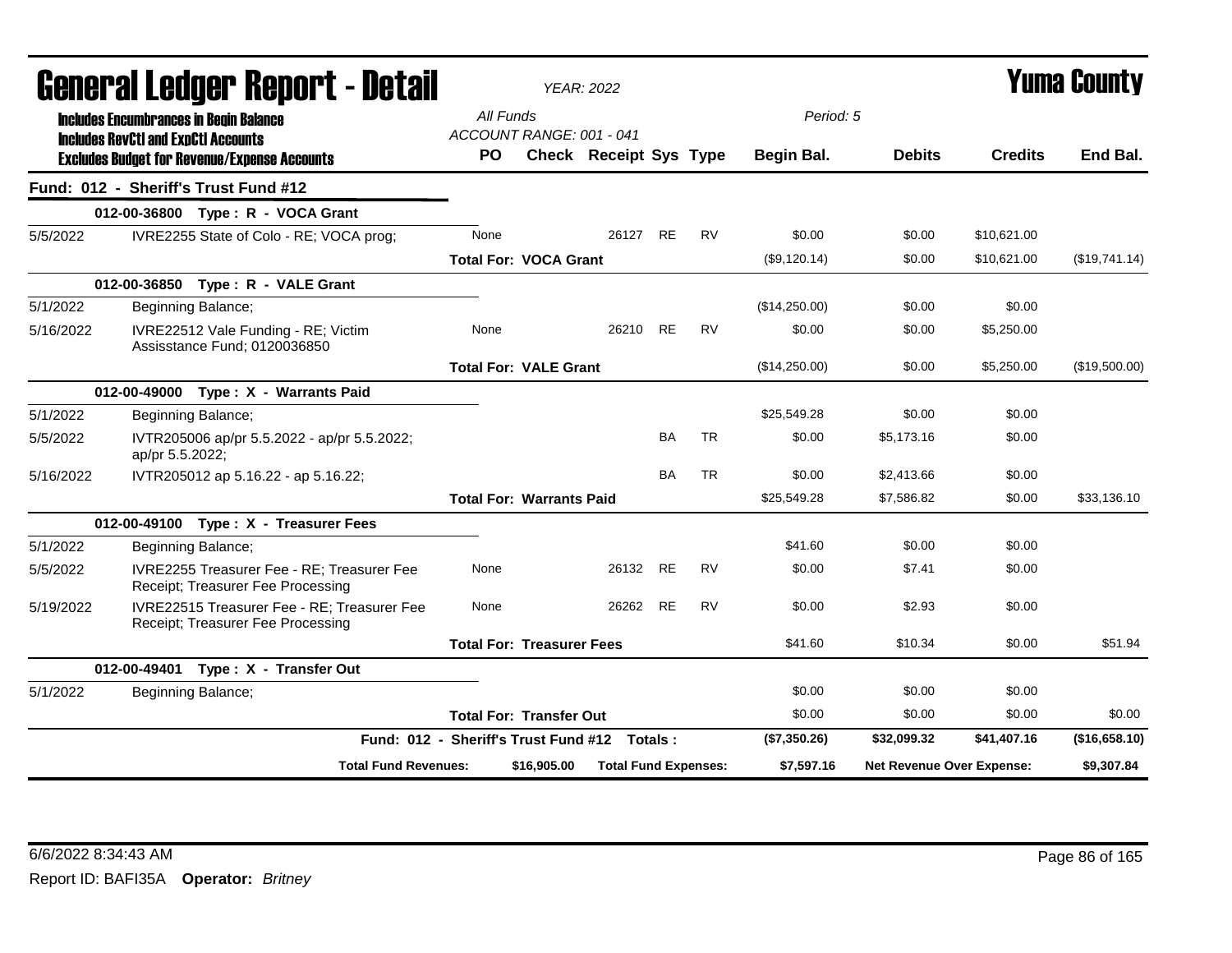|           |                                                                                             | General Ledger Report - Detail                      |           |                                   | <b>YEAR: 2022</b>                           |           |           |               |               |                | <b>Yuma County</b> |
|-----------|---------------------------------------------------------------------------------------------|-----------------------------------------------------|-----------|-----------------------------------|---------------------------------------------|-----------|-----------|---------------|---------------|----------------|--------------------|
|           | <b>Includes Encumbrances in Begin Balance</b><br><b>Includes RevCtI and ExpCtI Accounts</b> |                                                     | All Funds | ACCOUNT RANGE: 001 - 041          |                                             |           |           | Period: 5     |               |                |                    |
|           |                                                                                             | <b>Excludes Budget for Revenue/Expense Accounts</b> | PO.       |                                   | <b>Check Receipt Sys Type</b>               |           |           | Begin Bal.    | <b>Debits</b> | <b>Credits</b> | End Bal.           |
|           |                                                                                             | Fund: 013 - Drug Task Force Fund                    |           |                                   |                                             |           |           |               |               |                |                    |
|           |                                                                                             | 013-00-10000 Type: A - Cash Account                 |           |                                   |                                             |           |           |               |               |                |                    |
| 5/1/2022  |                                                                                             | Beginning Balance;                                  |           |                                   |                                             |           |           | \$12.116.50   | \$0.00        | \$0.00         |                    |
| 5/5/2022  | ap/pr 5.5.2022;                                                                             | IVTR205006 ap/pr 5.5.2022 - ap/pr 5.5.2022;         |           |                                   |                                             | <b>BA</b> | <b>TR</b> | \$0.00        | \$0.00        | \$5,999.00     |                    |
| 5/20/2022 | $a/p$ ;                                                                                     | IVTR205029 5.20.22 a/p - 5.20.22 a/p; 5.20.22       |           |                                   |                                             | <b>BA</b> | <b>TR</b> | \$0.00        | \$0.00        | \$1,006.50     |                    |
|           |                                                                                             |                                                     |           | <b>Total For: Cash Account</b>    |                                             |           |           | \$12,116.50   | \$0.00        | \$7,005.50     | \$5,111.00         |
|           |                                                                                             | 013-00-20000 Type : L - Accounts Payable            |           |                                   |                                             |           |           |               |               |                |                    |
| 5/1/2022  |                                                                                             | Beginning Balance;                                  |           |                                   |                                             |           |           | \$0.00        | \$0.00        | \$0.00         |                    |
|           |                                                                                             |                                                     |           |                                   | <b>Total For: Accounts Payable</b>          |           |           | \$0.00        | \$0.00        | \$0.00         | \$0.00             |
|           |                                                                                             | 013-00-20010 Type: L - Revenue Control              |           |                                   |                                             |           |           |               |               |                |                    |
| 5/1/2022  |                                                                                             | Beginning Balance;                                  |           |                                   |                                             |           |           | (\$20,000.00) | \$0.00        | \$0.00         |                    |
|           |                                                                                             |                                                     |           | <b>Total For: Revenue Control</b> |                                             |           |           | (\$20,000.00) | \$0.00        | \$0.00         | (\$20,000.00)      |
|           |                                                                                             | 013-00-20020 Type: L - Expense Control              |           |                                   |                                             |           |           |               |               |                |                    |
| 5/1/2022  |                                                                                             | Beginning Balance;                                  |           |                                   |                                             |           |           | \$7,883.50    | \$0.00        | \$0.00         |                    |
| 5/5/2022  |                                                                                             | IVTR205006 - Auto post transaction;                 |           |                                   |                                             | <b>BA</b> | <b>CP</b> | \$0.00        | \$5,999.00    | \$0.00         |                    |
| 5/20/2022 |                                                                                             | IVTR205029 - Auto post transaction;                 |           |                                   |                                             | <b>BA</b> | <b>CP</b> | \$0.00        | \$1,006.50    | \$0.00         |                    |
|           |                                                                                             |                                                     |           | <b>Total For: Expense Control</b> |                                             |           |           | \$7,883.50    | \$7,005.50    | \$0.00         | \$14,889.00        |
|           |                                                                                             | 013-00-20100 Type: L - Fund Balance                 |           |                                   |                                             |           |           |               |               |                |                    |
| 5/1/2022  |                                                                                             | Beginning Balance;                                  |           |                                   |                                             |           |           | \$0.00        | \$0.00        | \$0.00         |                    |
|           |                                                                                             |                                                     |           | <b>Total For: Fund Balance</b>    |                                             |           |           | \$0.00        | \$0.00        | \$0.00         | \$0.00             |
|           |                                                                                             | 013-00-30500 Type: R - Miscellaneous Collections    |           |                                   |                                             |           |           |               |               |                |                    |
| 5/1/2022  |                                                                                             | Beginning Balance;                                  |           |                                   |                                             |           |           | \$0.00        | \$0.00        | \$0.00         |                    |
|           |                                                                                             |                                                     |           |                                   | <b>Total For: Miscellaneous Collections</b> |           |           | \$0.00        | \$0.00        | \$0.00         | \$0.00             |
|           |                                                                                             | 013-00-32100 Type: R - Transfers In                 |           |                                   |                                             |           |           |               |               |                |                    |
| 5/1/2022  |                                                                                             | Beginning Balance;                                  |           |                                   |                                             |           |           | (\$20,000.00) | \$0.00        | \$0.00         |                    |
|           |                                                                                             |                                                     |           | <b>Total For: Transfers In</b>    |                                             |           |           | (\$20,000.00) | \$0.00        | \$0.00         | (\$20,000.00)      |
|           |                                                                                             |                                                     |           |                                   |                                             |           |           |               |               |                |                    |

6/6/2022 8:34:43 AM Page 87 of 165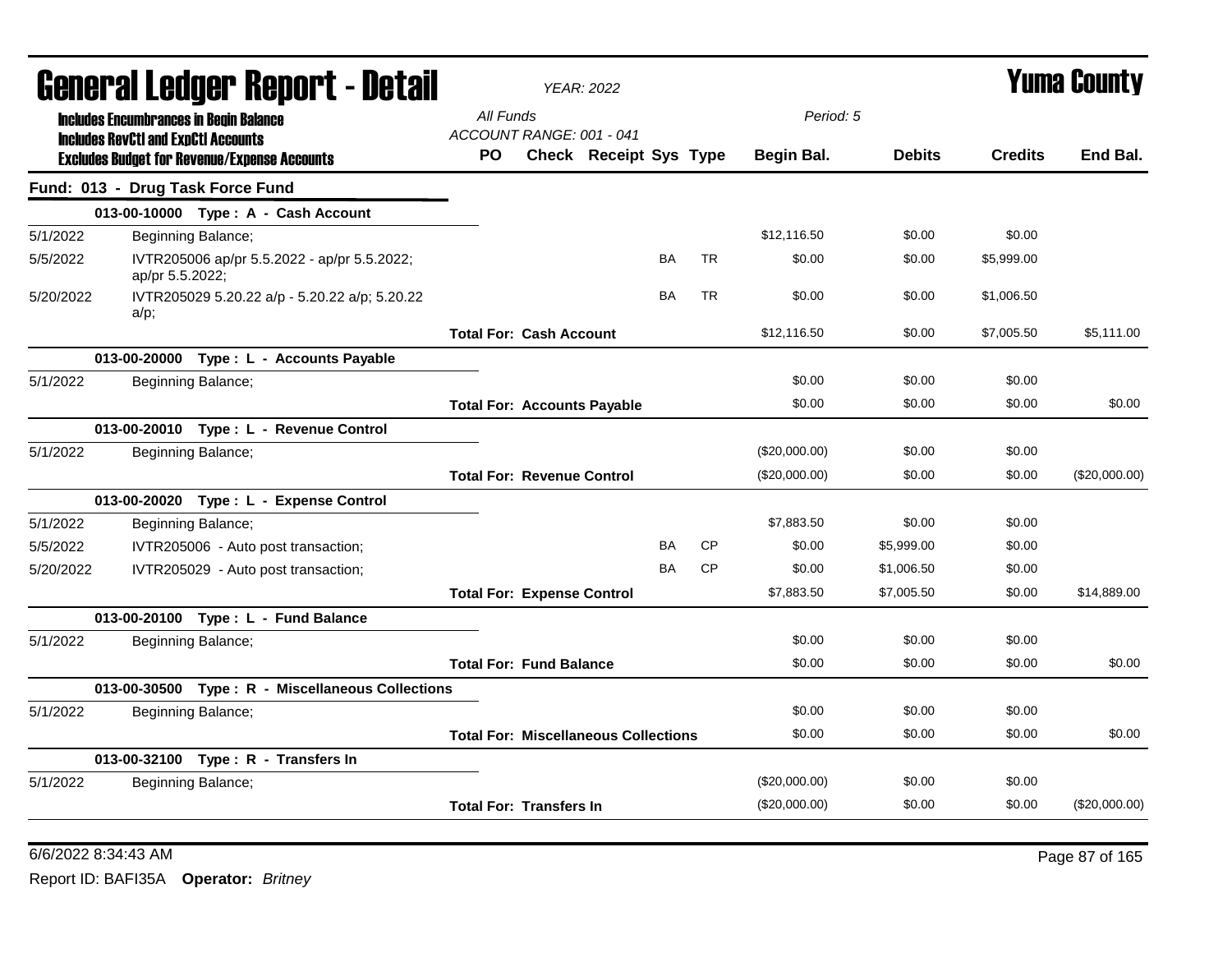|          |                                            | <b>General Ledger Report - Detail</b>               |                               | YEAR: 2022                                                |            |               |                | <b>Yuma County</b> |
|----------|--------------------------------------------|-----------------------------------------------------|-------------------------------|-----------------------------------------------------------|------------|---------------|----------------|--------------------|
|          |                                            | <b>Includes Encumbrances in Begin Balance</b>       | All Funds                     |                                                           | Period: 5  |               |                |                    |
|          | <b>Includes RevCtI and ExpCtI Accounts</b> | <b>Excludes Budget for Revenue/Expense Accounts</b> | <b>PO</b>                     | ACCOUNT RANGE: 001 - 041<br><b>Check Receipt Sys Type</b> | Begin Bal. | <b>Debits</b> | <b>Credits</b> | End Bal.           |
|          |                                            | Fund: 013 - Drug Task Force Fund                    |                               |                                                           |            |               |                |                    |
|          |                                            | 013-00-38900 Type: R - Federal Grant Monies         |                               |                                                           |            |               |                |                    |
| 5/1/2022 |                                            | Beginning Balance;                                  |                               |                                                           | \$0.00     | \$0.00        | \$0.00         |                    |
|          |                                            |                                                     |                               | <b>Total For: Federal Grant Monies</b>                    | \$0.00     | \$0.00        | \$0.00         | \$0.00             |
|          |                                            | 013-00-38920 Type: R - STATE FUNDS                  |                               |                                                           |            |               |                |                    |
| 5/1/2022 |                                            | Beginning Balance;                                  |                               |                                                           | \$0.00     | \$0.00        | \$0.00         |                    |
|          |                                            |                                                     | <b>Total For: STATE FUNDS</b> |                                                           | \$0.00     | \$0.00        | \$0.00         | \$0.00             |
|          |                                            | 013-00-39001 Type: R - CHEYENNE                     |                               |                                                           |            |               |                |                    |
| 5/1/2022 |                                            | Beginning Balance;                                  |                               |                                                           | \$0.00     | \$0.00        | \$0.00         |                    |
|          |                                            |                                                     | <b>Total For: CHEYENNE</b>    |                                                           | \$0.00     | \$0.00        | \$0.00         | \$0.00             |
|          |                                            | 013-00-39002 Type: R - ELBERT                       |                               |                                                           |            |               |                |                    |
| 5/1/2022 |                                            | Beginning Balance;                                  |                               |                                                           | \$0.00     | \$0.00        | \$0.00         |                    |
|          |                                            |                                                     | <b>Total For: ELBERT</b>      |                                                           | \$0.00     | \$0.00        | \$0.00         | \$0.00             |
|          |                                            | 013-00-39003 Type: R - KIT CARSON                   |                               |                                                           |            |               |                |                    |
| 5/1/2022 |                                            | Beginning Balance;                                  |                               |                                                           | \$0.00     | \$0.00        | \$0.00         |                    |
|          |                                            |                                                     | <b>Total For: KIT CARSON</b>  |                                                           | \$0.00     | \$0.00        | \$0.00         | \$0.00             |
|          |                                            | 013-00-39004 Type: R - LOGAN                        |                               |                                                           |            |               |                |                    |
| 5/1/2022 |                                            | Beginning Balance;                                  |                               |                                                           | \$0.00     | \$0.00        | \$0.00         |                    |
|          |                                            |                                                     | <b>Total For: LOGAN</b>       |                                                           | \$0.00     | \$0.00        | \$0.00         | \$0.00             |
|          |                                            | 013-00-39005 Type: R - MORGAN                       |                               |                                                           |            |               |                |                    |
| 5/1/2022 |                                            | Beginning Balance;                                  |                               |                                                           | \$0.00     | \$0.00        | \$0.00         |                    |
|          |                                            |                                                     | <b>Total For: MORGAN</b>      |                                                           | \$0.00     | \$0.00        | \$0.00         | \$0.00             |
|          |                                            | 013-00-39006 Type: R - PHILLIPS                     |                               |                                                           |            |               |                |                    |
| 5/1/2022 |                                            | Beginning Balance;                                  |                               |                                                           | \$0.00     | \$0.00        | \$0.00         |                    |
|          |                                            |                                                     | <b>Total For: PHILLIPS</b>    |                                                           | \$0.00     | \$0.00        | \$0.00         | \$0.00             |
|          |                                            | 013-00-39007 Type: R - SEDGWICK                     |                               |                                                           |            |               |                |                    |
| 5/1/2022 |                                            | Beginning Balance;                                  |                               |                                                           | \$0.00     | \$0.00        | \$0.00         |                    |
|          |                                            |                                                     | <b>Total For: SEDGWICK</b>    |                                                           | \$0.00     | \$0.00        | \$0.00         | \$0.00             |
|          | 6/6/2022 8:34:43 AM                        |                                                     |                               |                                                           |            |               |                | Page 88 of 165     |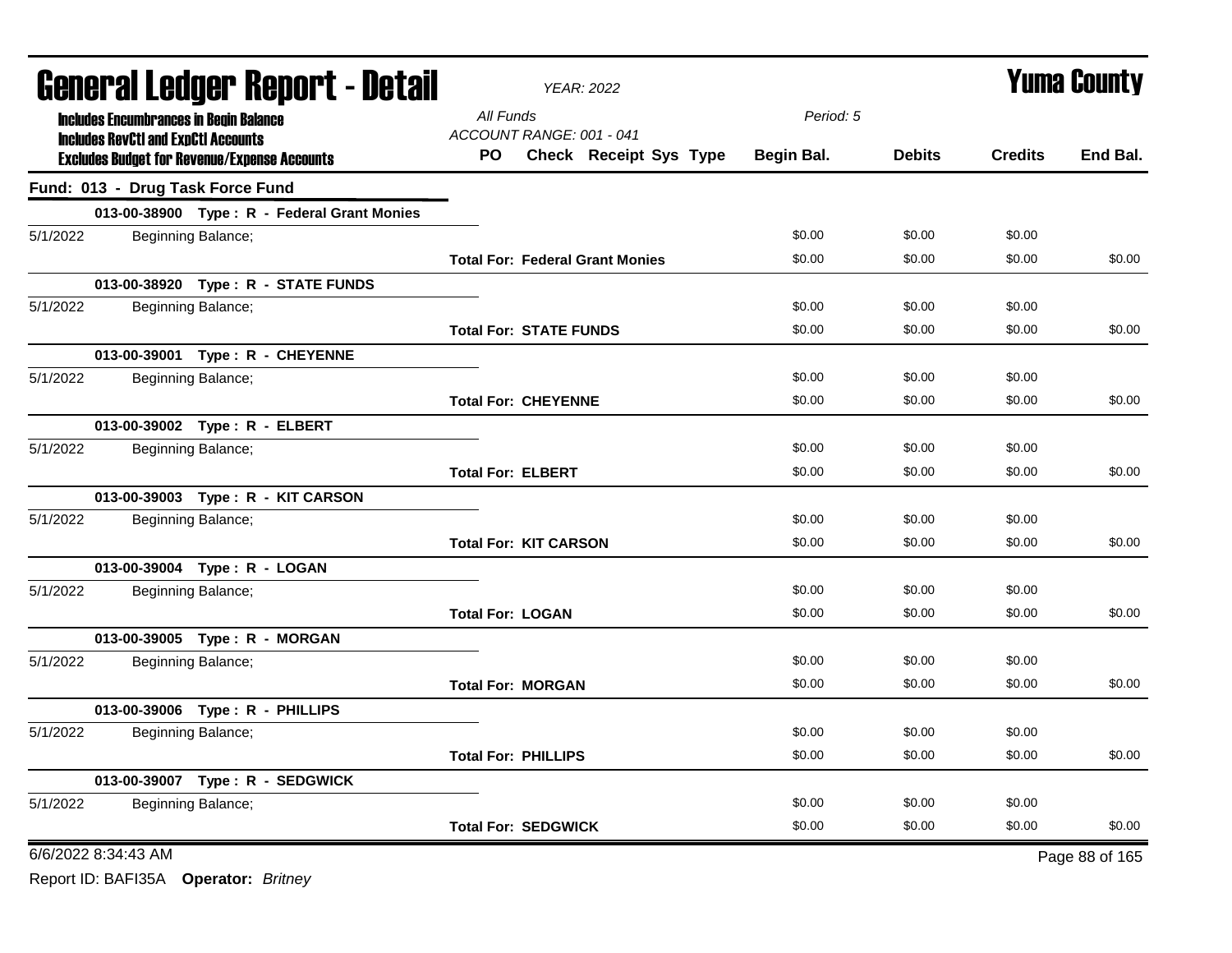|           | General Ledger Report - Detail                                                              |                                       |        | <b>YEAR: 2022</b>           |           |           |               |                                  |                | Yuma Countv  |
|-----------|---------------------------------------------------------------------------------------------|---------------------------------------|--------|-----------------------------|-----------|-----------|---------------|----------------------------------|----------------|--------------|
|           | <b>Includes Encumbrances in Begin Balance</b><br><b>Includes RevCtI and ExpCtI Accounts</b> | All Funds<br>ACCOUNT RANGE: 001 - 041 |        |                             |           |           | Period: 5     |                                  |                |              |
|           | <b>Excludes Budget for Revenue/Expense Accounts</b>                                         | <b>PO</b>                             |        | Check Receipt Sys Type      |           |           | Begin Bal.    | <b>Debits</b>                    | <b>Credits</b> | End Bal.     |
|           | Fund: 013 - Drug Task Force Fund                                                            |                                       |        |                             |           |           |               |                                  |                |              |
|           | 013-00-39008 Type: R - WASHINGTON                                                           |                                       |        |                             |           |           |               |                                  |                |              |
| 5/1/2022  | Beginning Balance;                                                                          |                                       |        |                             |           |           | \$0.00        | \$0.00                           | \$0.00         |              |
|           |                                                                                             | <b>Total For: WASHINGTON</b>          |        |                             |           |           | \$0.00        | \$0.00                           | \$0.00         | \$0.00       |
|           | 013-00-39009<br>Type: R - YUMA                                                              |                                       |        |                             |           |           |               |                                  |                |              |
| 5/1/2022  | Beginning Balance;                                                                          |                                       |        |                             |           |           | \$0.00        | \$0.00                           | \$0.00         |              |
|           |                                                                                             | <b>Total For: YUMA</b>                |        |                             |           |           | \$0.00        | \$0.00                           | \$0.00         | \$0.00       |
|           | Type: X - Warrants Paid<br>013-00-49000                                                     |                                       |        |                             |           |           |               |                                  |                |              |
| 5/1/2022  | Beginning Balance;                                                                          |                                       |        |                             |           |           | \$7,883.50    | \$0.00                           | \$0.00         |              |
| 5/5/2022  | IVTR205006 ap/pr 5.5.2022 - ap/pr 5.5.2022;<br>ap/pr 5.5.2022;                              |                                       |        |                             | <b>BA</b> | <b>TR</b> | \$0.00        | \$5,999.00                       | \$0.00         |              |
| 5/20/2022 | IVTR205029 5.20.22 a/p - 5.20.22 a/p; 5.20.22<br>$a/p$ ;                                    |                                       |        |                             | <b>BA</b> | <b>TR</b> | \$0.00        | \$1,006.50                       | \$0.00         |              |
|           |                                                                                             | <b>Total For: Warrants Paid</b>       |        |                             |           |           | \$7,883.50    | \$7,005.50                       | \$0.00         | \$14,889.00  |
|           | Type: X - Transfer Out<br>013-00-49401                                                      |                                       |        |                             |           |           |               |                                  |                |              |
| 5/1/2022  | Beginning Balance;                                                                          |                                       |        |                             |           |           | \$0.00        | \$0.00                           | \$0.00         |              |
|           |                                                                                             | <b>Total For: Transfer Out</b>        |        |                             |           |           | \$0.00        | \$0.00                           | \$0.00         | \$0.00       |
|           |                                                                                             | Fund: 013 - Drug Task Force Fund      |        | Totals :                    |           |           | (\$12,116.50) | \$14,011.00                      | \$7,005.50     | (\$5,111.00) |
|           | <b>Total Fund Revenues:</b>                                                                 |                                       | \$0.00 | <b>Total Fund Expenses:</b> |           |           | \$7,005.50    | <b>Net Revenue Over Expense:</b> |                | (\$7,005.50) |

#### 6/6/2022 8:34:43 AM Page 89 of 165 Report ID: BAFI35A **Operator:** *Britney*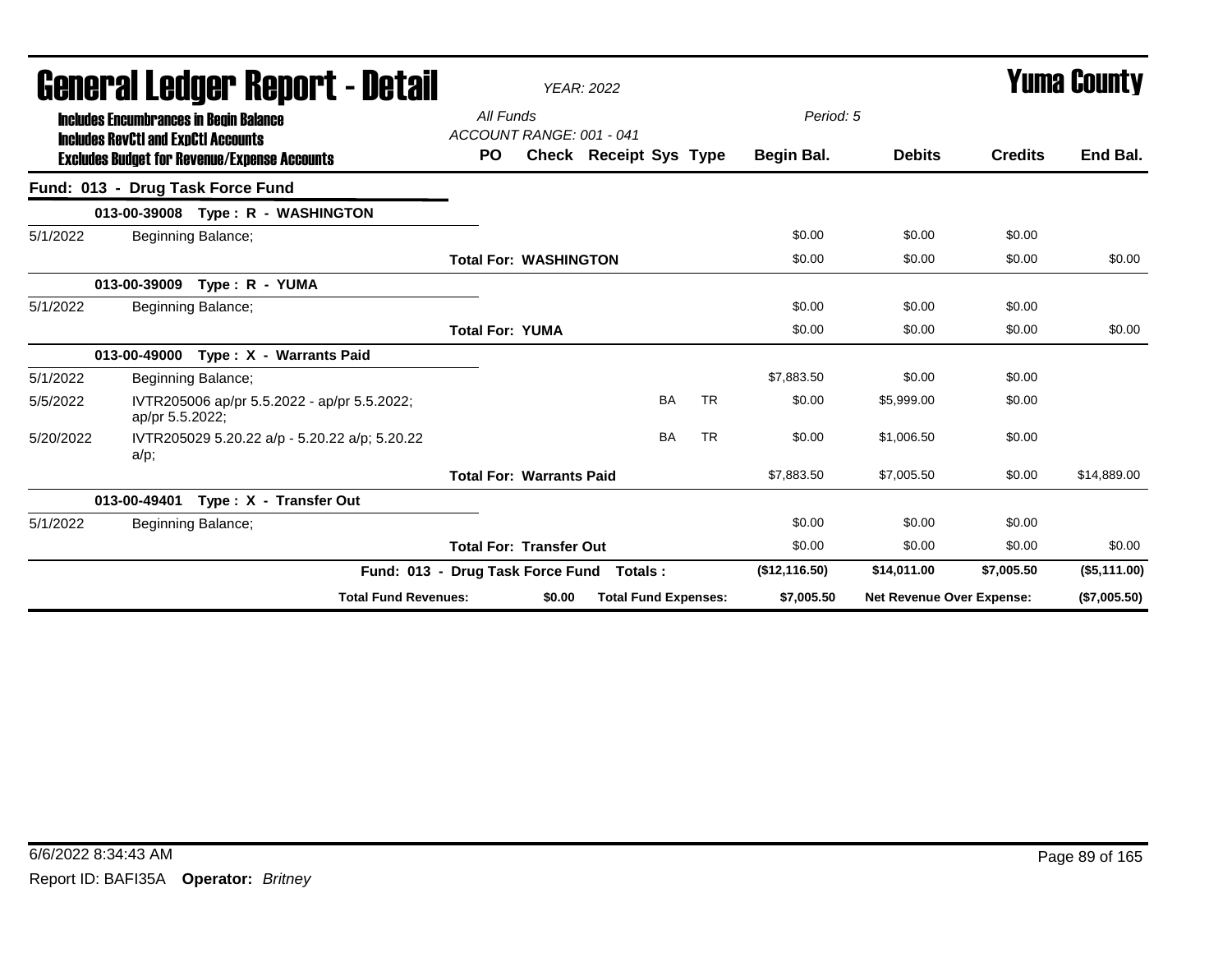|           | General Ledger Report - Detail                                                                    |                                       | <b>YEAR: 2022</b>             |           |           |                  |               |                | Yuma County  |
|-----------|---------------------------------------------------------------------------------------------------|---------------------------------------|-------------------------------|-----------|-----------|------------------|---------------|----------------|--------------|
|           | <b>Includes Encumbrances in Begin Balance</b>                                                     | All Funds<br>ACCOUNT RANGE: 001 - 041 |                               |           |           | Period: 5        |               |                |              |
|           | <b>Includes RevCtI and ExpCtI Accounts</b><br><b>Excludes Budget for Revenue/Expense Accounts</b> | <b>PO</b>                             | <b>Check Receipt Sys Type</b> |           |           | Begin Bal.       | <b>Debits</b> | <b>Credits</b> | End Bal.     |
|           | Fund: 016 - W-Y Combined Comm. Fund #16                                                           |                                       |                               |           |           |                  |               |                |              |
|           | 016-00-10000 Type: A - Cash Account                                                               |                                       |                               |           |           |                  |               |                |              |
| 5/1/2022  | Beginning Balance;                                                                                |                                       |                               |           |           | \$277,418.11     | \$0.00        | \$0.00         |              |
| 5/2/2022  | IVRE2251 FPNB - RE; W-Y INTEREST; APRIL<br>2022 INTEREST                                          | None                                  | 26074                         | <b>RE</b> | <b>RV</b> | \$0.00           | \$3.90        | \$0.00         |              |
| 5/5/2022  | IVMD205005 Cash Transaction - MD:W-Y<br>ACCOUNTS PAYABLE PER FINANCE;                             |                                       |                               | BA        | CD        | \$0.00           | \$0.00        | \$29,771.36    |              |
| 5/5/2022  | IVMD205005 Cash Transaction - MD:W-Y<br>PAYROLL PER FINANCE;                                      |                                       |                               | BA        | <b>CD</b> | \$0.00           | \$0.00        | \$30,678.15    |              |
| 5/16/2022 | IVMD205008 Cash Transaction - MD:WY<br><b>ACCOUNTS PAYABLE:</b>                                   |                                       |                               | <b>BA</b> | <b>CD</b> | \$0.00           | \$0.00        | \$255.95       |              |
| 5/16/2022 | IVRE22512 Wash Co, State of CO - RE; W-Y<br>Contrib, February LEAF; 160004665, 013014266          | None                                  | 26205                         | <b>RE</b> | <b>RV</b> | \$0.00           | \$21,666.66   | \$0.00         |              |
| 5/16/2022 | IVRE22512 yc finance - RE; April PR Reimb;<br>012304110, 160304900                                | None                                  | 26207                         | <b>RE</b> | <b>RV</b> | \$0.00           | \$8,810.54    | \$0.00         |              |
| 5/16/2022 | <b>IVRE22512 Treasurer Fee - RE: Treasurer Fee</b><br>Receipt; Treasurer Fee Processing           | None                                  | 26218                         | <b>RE</b> | <b>RV</b> | \$0.00           | \$0.00        | \$304.77       |              |
| 5/20/2022 | IVMD205012 Cash Transaction - MD:W-Y<br>ACCOUNTS PAYABLE PER FINANCE;                             |                                       |                               | BA        | <b>CD</b> | \$0.00           | \$0.00        | \$543.50       |              |
| 5/20/2022 | IVRE22516 W-Y EMER TELEPHONE - RE:<br>MISC-CENTURY LINK; 16.000.4990                              | None                                  | 26270                         | <b>RE</b> | <b>RV</b> | \$0.00           | \$715.00      | \$0.00         |              |
| 5/20/2022 | IVRE22516 Treasurer Fee - RE; Treasurer Fee<br>Receipt; Treasurer Fee Processing                  | None                                  | 26275                         | <b>RE</b> | <b>RV</b> | \$0.00           | \$0.00        | \$7.15         |              |
| 5/26/2022 | IVMD205015 Cash Transaction - MD:W-Y<br>ACCOUNTS PAYABLE PER FINANCE;                             |                                       |                               | <b>BA</b> | <b>CD</b> | \$0.00           | \$0.00        | \$1,204.69     |              |
|           |                                                                                                   | <b>Total For: Cash Account</b>        |                               |           |           | \$277,418.11     | \$31,196.10   | \$62,765.57    | \$245,848.64 |
|           | 016-00-20000 Type : L - Accounts Payable                                                          |                                       |                               |           |           |                  |               |                |              |
| 5/1/2022  | Beginning Balance;                                                                                |                                       |                               |           |           | \$0.00           | \$0.00        | \$0.00         |              |
|           |                                                                                                   | <b>Total For: Accounts Payable</b>    |                               |           |           | \$0.00           | \$0.00        | \$0.00         | \$0.00       |
|           | 016-00-20010 Type: L - Revenue Control                                                            |                                       |                               |           |           |                  |               |                |              |
| 5/1/2022  | Beginning Balance;                                                                                |                                       |                               |           |           | $(\$405,233.60)$ | \$0.00        | \$0.00         |              |
| 5/2/2022  | IVRE2251 - Auto post transaction;                                                                 |                                       |                               | <b>BA</b> | <b>CP</b> | \$0.00           | \$0.00        | \$3.90         |              |

### 6/6/2022 8:34:43 AM Page 90 of 165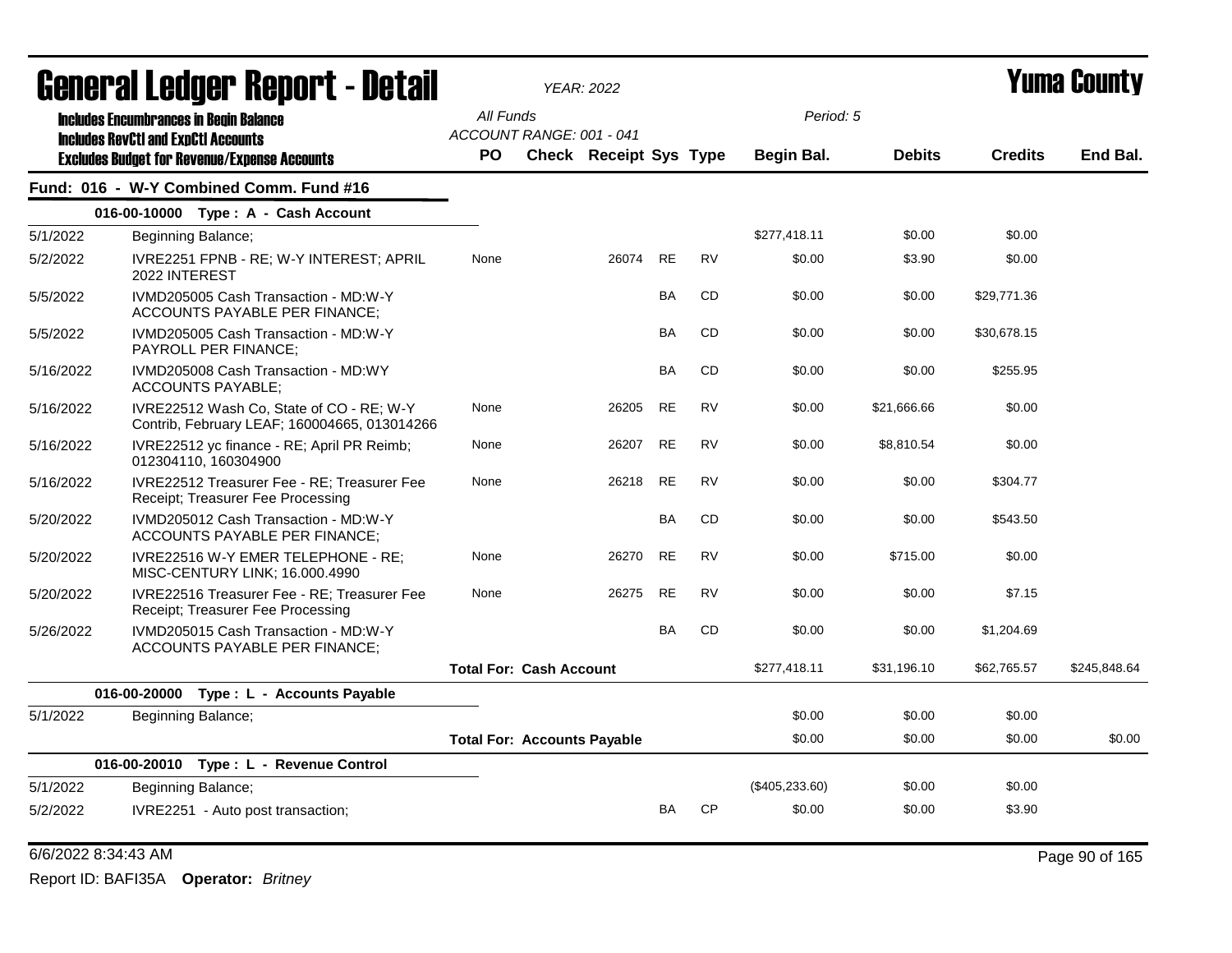|                     |                                               | General Ledger Report - Detail                                       |                                             | <b>YEAR: 2022</b>             |           |           |                  |               |                | Yuma Countv     |
|---------------------|-----------------------------------------------|----------------------------------------------------------------------|---------------------------------------------|-------------------------------|-----------|-----------|------------------|---------------|----------------|-----------------|
|                     | <b>Includes Encumbrances in Begin Balance</b> |                                                                      | All Funds                                   |                               |           |           | Period: 5        |               |                |                 |
|                     | <b>Includes RevCtI and ExpCtI Accounts</b>    | <b>Excludes Budget for Revenue/Expense Accounts</b>                  | ACCOUNT RANGE: 001 - 041<br>PO.             | <b>Check Receipt Sys Type</b> |           |           | Begin Bal.       | <b>Debits</b> | <b>Credits</b> | End Bal.        |
|                     |                                               | Fund: 016 - W-Y Combined Comm. Fund #16                              |                                             |                               |           |           |                  |               |                |                 |
|                     |                                               | 016-00-20010 Type: L - Revenue Control                               |                                             |                               |           |           |                  |               |                |                 |
| 5/16/2022           |                                               | IVRE22512 - Auto post transaction;                                   |                                             |                               | <b>BA</b> | <b>CP</b> | \$0.00           | \$0.00        | \$30,477.20    |                 |
| 5/20/2022           |                                               | IVRE22516 - Auto post transaction;                                   |                                             |                               | <b>BA</b> | <b>CP</b> | \$0.00           | \$0.00        | \$715.00       |                 |
|                     |                                               |                                                                      | <b>Total For: Revenue Control</b>           |                               |           |           | $(\$405,233.60)$ | \$0.00        | \$31,196.10    | (\$436, 429.70) |
|                     |                                               | 016-00-20020 Type: L - Expense Control                               |                                             |                               |           |           |                  |               |                |                 |
| 5/1/2022            | Beginning Balance;                            |                                                                      |                                             |                               |           |           | \$279,740.09     | \$0.00        | \$0.00         |                 |
| 5/5/2022            |                                               | IVMD205005 - Auto post transaction;                                  |                                             |                               | <b>BA</b> | <b>CP</b> | \$0.00           | \$60,449.51   | \$0.00         |                 |
| 5/16/2022           |                                               | IVMD205008 - Auto post transaction;                                  |                                             |                               | BA        | <b>CP</b> | \$0.00           | \$255.95      | \$0.00         |                 |
| 5/16/2022           |                                               | IVRE22512 - Auto post transaction;                                   |                                             |                               | BA        | <b>CP</b> | \$0.00           | \$304.77      | \$0.00         |                 |
| 5/20/2022           |                                               | IVMD205012 - Auto post transaction;                                  |                                             |                               | <b>BA</b> | <b>CP</b> | \$0.00           | \$543.50      | \$0.00         |                 |
| 5/20/2022           |                                               | IVRE22516 - Auto post transaction;                                   |                                             |                               | <b>BA</b> | <b>CP</b> | \$0.00           | \$7.15        | \$0.00         |                 |
| 5/26/2022           |                                               | IVMD205015 - Auto post transaction;                                  |                                             |                               | <b>BA</b> | <b>CP</b> | \$0.00           | \$1,204.69    | \$0.00         |                 |
|                     |                                               |                                                                      | <b>Total For: Expense Control</b>           |                               |           |           | \$279,740.09     | \$62,765.57   | \$0.00         | \$342,505.66    |
|                     |                                               | 016-00-20100 Type: L - Fund Balance                                  |                                             |                               |           |           |                  |               |                |                 |
| 5/1/2022            | Beginning Balance;                            |                                                                      |                                             |                               |           |           | (\$151,924.60)   | \$0.00        | \$0.00         |                 |
|                     |                                               |                                                                      | <b>Total For: Fund Balance</b>              |                               |           |           | (\$151,924.60)   | \$0.00        | \$0.00         | (\$151,924.60)  |
|                     |                                               | 016-00-30500 Type: R - Miscellaneous Collections                     |                                             |                               |           |           |                  |               |                |                 |
| 5/1/2022            | Beginning Balance;                            |                                                                      |                                             |                               |           |           | (\$8,314.51)     | \$0.00        | \$0.00         |                 |
| 5/20/2022           |                                               | IVRE22516 W-Y EMER TELEPHONE - RE;<br>MISC-CENTURY LINK; 16.000.4990 | None                                        | 26270                         | <b>RE</b> | <b>RV</b> | \$0.00           | \$0.00        | \$715.00       |                 |
|                     |                                               |                                                                      | <b>Total For: Miscellaneous Collections</b> |                               |           |           | (\$8,314.51)     | \$0.00        | \$715.00       | (\$9,029.51)    |
|                     |                                               | 016-00-30600 Type: R - Interest Income                               |                                             |                               |           |           |                  |               |                |                 |
| 5/1/2022            | Beginning Balance;                            |                                                                      |                                             |                               |           |           | (\$9.47)         | \$0.00        | \$0.00         |                 |
| 5/2/2022            | 2022 INTEREST                                 | IVRE2251 FPNB - RE; W-Y INTEREST; APRIL                              | None                                        | 26074 RE                      |           | <b>RV</b> | \$0.00           | \$0.00        | \$3.90         |                 |
|                     |                                               |                                                                      | <b>Total For: Interest Income</b>           |                               |           |           | (\$9.47)         | \$0.00        | \$3.90         | (\$13.37)       |
|                     |                                               | 016-00-32100 Type: R - Transfers In                                  |                                             |                               |           |           |                  |               |                |                 |
| 5/1/2022            | Beginning Balance;                            |                                                                      |                                             |                               |           |           | (\$348.93)       | \$0.00        | \$0.00         |                 |
| 6/6/2022 8:34:43 AM |                                               |                                                                      |                                             |                               |           |           |                  |               |                | Page 91 of 165  |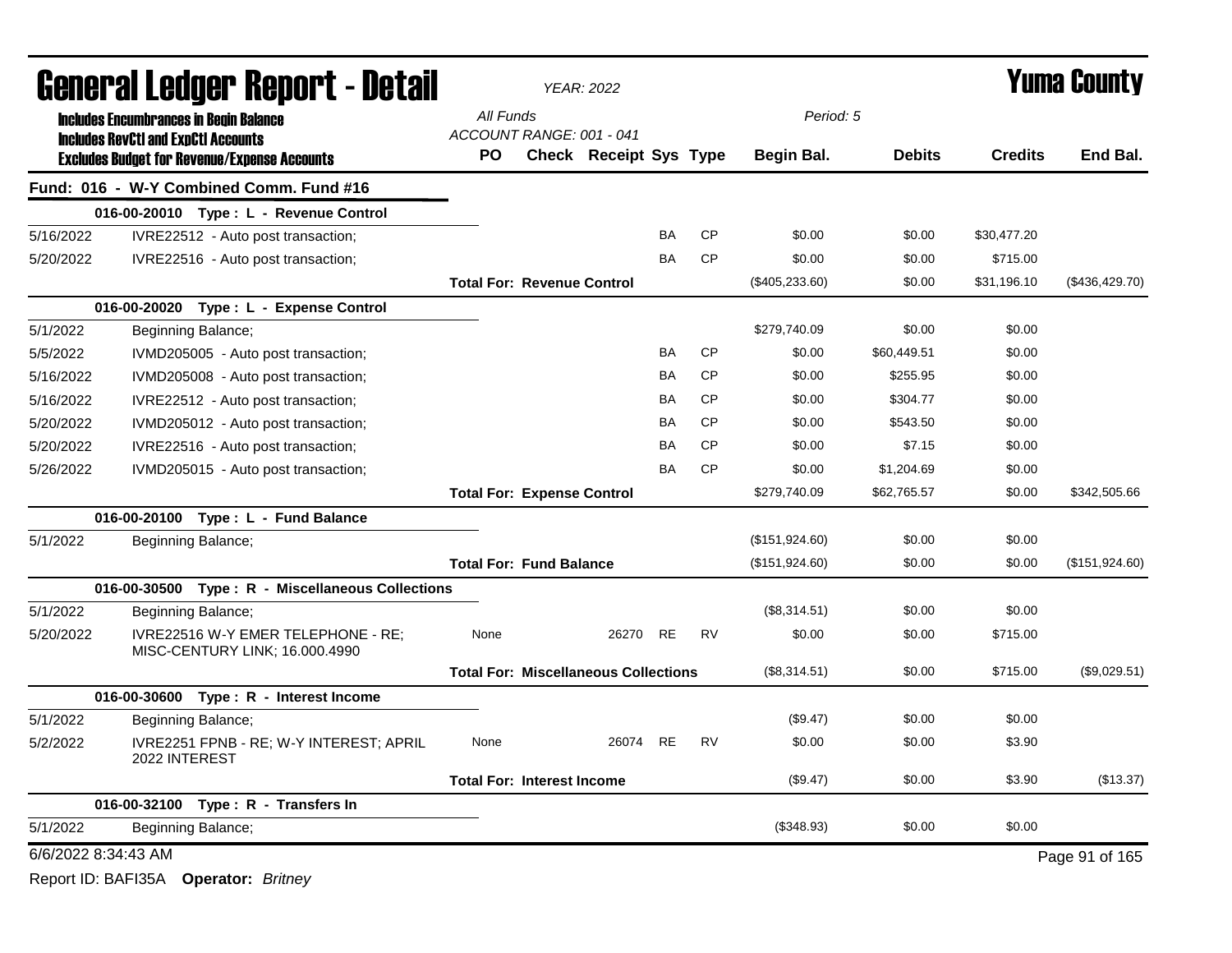|           |                                                                                             | General Ledger Report - Detail                                                           |                                       | <b>YEAR: 2022</b>                     |           |           |                   |               |                | <b>Yuma County</b> |
|-----------|---------------------------------------------------------------------------------------------|------------------------------------------------------------------------------------------|---------------------------------------|---------------------------------------|-----------|-----------|-------------------|---------------|----------------|--------------------|
|           | <b>Includes Encumbrances in Begin Balance</b><br><b>Includes RevCtI and ExpCtI Accounts</b> |                                                                                          | All Funds<br>ACCOUNT RANGE: 001 - 041 |                                       |           |           | Period: 5         |               |                |                    |
|           |                                                                                             | <b>Excludes Budget for Revenue/Expense Accounts</b>                                      | <b>PO</b>                             | Check Receipt Sys Type                |           |           | <b>Begin Bal.</b> | <b>Debits</b> | <b>Credits</b> | End Bal.           |
|           |                                                                                             | Fund: 016 - W-Y Combined Comm. Fund #16                                                  |                                       |                                       |           |           |                   |               |                |                    |
|           |                                                                                             | 016-00-32100 Type: R - Transfers In                                                      |                                       |                                       |           |           |                   |               |                |                    |
|           |                                                                                             |                                                                                          | <b>Total For: Transfers In</b>        |                                       |           |           | (\$348.93)        | \$0.00        | \$0.00         | (\$348.93)         |
|           |                                                                                             | 016-00-37000 Type: R - Retac Reimbursement                                               |                                       |                                       |           |           |                   |               |                |                    |
| 5/1/2022  |                                                                                             | Beginning Balance;                                                                       |                                       |                                       |           |           | (\$34,894.03)     | \$0.00        | \$0.00         |                    |
| 5/16/2022 |                                                                                             | IVRE22512 yc finance - RE; April PR Reimb;<br>012304110, 160304900                       | None                                  | 26207 RE                              |           | <b>RV</b> | \$0.00            | \$0.00        | \$8,810.54     |                    |
|           |                                                                                             |                                                                                          |                                       | <b>Total For: Retac Reimbursement</b> |           |           | (\$34,894.03)     | \$0.00        | \$8,810.54     | (\$43,704.57)      |
|           |                                                                                             | 016-00-37100 Type: R - Yuma County                                                       |                                       |                                       |           |           |                   |               |                |                    |
| 5/1/2022  |                                                                                             | Beginning Balance;                                                                       |                                       |                                       |           |           | (\$260,000.00)    | \$0.00        | \$0.00         |                    |
|           |                                                                                             |                                                                                          | <b>Total For: Yuma County</b>         |                                       |           |           | (\$260,000.00)    | \$0.00        | \$0.00         | (\$260,000.00)     |
|           |                                                                                             | 016-00-37200 Type: R - Washington County                                                 |                                       |                                       |           |           |                   |               |                |                    |
| 5/1/2022  |                                                                                             | Beginning Balance;                                                                       |                                       |                                       |           |           | (\$86,666.66)     | \$0.00        | \$0.00         |                    |
| 5/16/2022 |                                                                                             | IVRE22512 Wash Co, State of CO - RE; W-Y<br>Contrib, February LEAF; 160004665, 013014266 | None                                  | 26205                                 | <b>RE</b> | <b>RV</b> | \$0.00            | \$0.00        | \$21,666.66    |                    |
|           |                                                                                             |                                                                                          |                                       | <b>Total For: Washington County</b>   |           |           | (\$86,666.66)     | \$0.00        | \$21,666.66    | (\$108,333.32)     |
|           |                                                                                             | 016-00-37300 Type: R - W-Y - 911 AUTHORITY BOARD                                         |                                       |                                       |           |           |                   |               |                |                    |
| 5/1/2022  |                                                                                             | Beginning Balance;                                                                       |                                       |                                       |           |           | (\$15,000.00)     | \$0.00        | \$0.00         |                    |
|           |                                                                                             |                                                                                          |                                       | Total For: W-Y - 911 AUTHORITY BOAR   |           |           | (\$15,000.00)     | \$0.00        | \$0.00         | (\$15,000.00)      |
|           |                                                                                             | 016-00-49000 Type: X - Warrants Paid                                                     |                                       |                                       |           |           |                   |               |                |                    |
| 5/1/2022  |                                                                                             | Beginning Balance;                                                                       |                                       |                                       |           |           | \$278,291.34      | \$0.00        | \$0.00         |                    |
| 5/5/2022  | PER FINANCE:                                                                                | IVMD205005 - MD:W-Y ACCOUNTS PAYABLE                                                     |                                       |                                       | <b>BA</b> | <b>MD</b> | \$0.00            | \$29,771.36   | \$0.00         |                    |
| 5/5/2022  | FINANCE;                                                                                    | IVMD205005 - MD:W-Y PAYROLL PER                                                          |                                       |                                       | <b>BA</b> | <b>MD</b> | \$0.00            | \$30,678.15   | \$0.00         |                    |
| 5/16/2022 |                                                                                             | IVMD205008 - MD:WY ACCOUNTS PAYABLE;                                                     |                                       |                                       | BA        | <b>MD</b> | \$0.00            | \$255.95      | \$0.00         |                    |
| 5/20/2022 | <b>PER FINANCE:</b>                                                                         | IVMD205012 - MD:W-Y ACCOUNTS PAYABLE                                                     |                                       |                                       | <b>BA</b> | <b>MD</b> | \$0.00            | \$543.50      | \$0.00         |                    |
| 5/26/2022 | <b>PER FINANCE:</b>                                                                         | IVMD205015 - MD:W-Y ACCOUNTS PAYABLE                                                     |                                       |                                       | <b>BA</b> | MD        | \$0.00            | \$1,204.69    | \$0.00         |                    |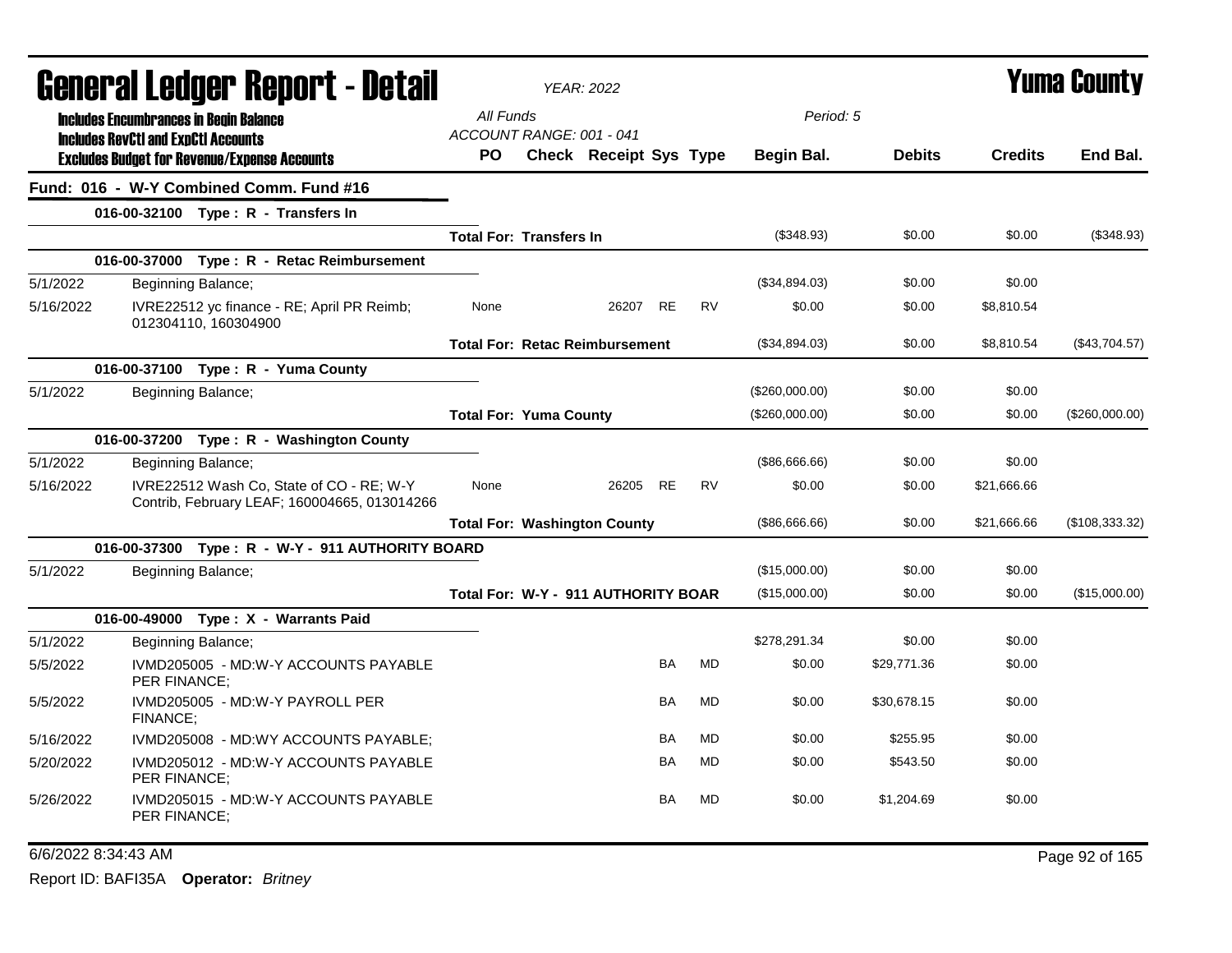|           | General Ledger Report - Detail                                                              |                                         |                                  | <b>YEAR: 2022</b>                        |           |               |                |                                  |                | <b>Yuma County</b> |
|-----------|---------------------------------------------------------------------------------------------|-----------------------------------------|----------------------------------|------------------------------------------|-----------|---------------|----------------|----------------------------------|----------------|--------------------|
|           | <b>Includes Encumbrances in Begin Balance</b><br><b>Includes RevCtI and ExpCtI Accounts</b> | All Funds                               | ACCOUNT RANGE: 001 - 041         |                                          |           |               | Period: 5      |                                  |                |                    |
|           | <b>Excludes Budget for Revenue/Expense Accounts</b>                                         | PO.                                     |                                  | <b>Check Receipt Sys Type</b>            |           |               | Begin Bal.     | <b>Debits</b>                    | <b>Credits</b> | End Bal.           |
|           | Fund: 016 - W-Y Combined Comm. Fund #16                                                     |                                         |                                  |                                          |           |               |                |                                  |                |                    |
|           | Type: X - Warrants Paid<br>016-00-49000                                                     |                                         |                                  |                                          |           |               |                |                                  |                |                    |
|           |                                                                                             |                                         | <b>Total For: Warrants Paid</b>  |                                          |           |               | \$278,291.34   | \$62,453.65                      | \$0.00         | \$340,744.99       |
|           | 016-00-49100<br>Type: X - Treasurer Fees                                                    |                                         |                                  |                                          |           |               |                |                                  |                |                    |
| 5/1/2022  | Beginning Balance;                                                                          |                                         |                                  |                                          |           |               | \$1,448.75     | \$0.00                           | \$0.00         |                    |
| 5/16/2022 | <b>IVRE22512 Treasurer Fee - RE: Treasurer Fee</b><br>Receipt; Treasurer Fee Processing     | None                                    |                                  | 26218                                    | <b>RE</b> | <b>RV</b>     | \$0.00         | \$304.77                         | \$0.00         |                    |
| 5/20/2022 | IVRE22516 Treasurer Fee - RE: Treasurer Fee<br>Receipt; Treasurer Fee Processing            | None                                    |                                  | 26275                                    | <b>RE</b> | <b>RV</b>     | \$0.00         | \$7.15                           | \$0.00         |                    |
|           |                                                                                             |                                         | <b>Total For: Treasurer Fees</b> |                                          |           |               | \$1,448.75     | \$311.92                         | \$0.00         | \$1,760.67         |
|           | Type : X - Bank Fee & Charges<br>016-00-49300                                               |                                         |                                  |                                          |           |               |                |                                  |                |                    |
| 5/1/2022  | Beginning Balance;                                                                          |                                         |                                  |                                          |           |               | \$0.00         | \$0.00                           | \$0.00         |                    |
|           |                                                                                             |                                         |                                  | <b>Total For: Bank Fee &amp; Charges</b> |           |               | \$0.00         | \$0.00                           | \$0.00         | \$0.00             |
|           | 016-00-49401<br>Type: X - Transfer Out                                                      |                                         |                                  |                                          |           |               |                |                                  |                |                    |
| 5/1/2022  | Beginning Balance;                                                                          |                                         |                                  |                                          |           |               | \$0.00         | \$0.00                           | \$0.00         |                    |
|           |                                                                                             |                                         | <b>Total For: Transfer Out</b>   |                                          |           |               | \$0.00         | \$0.00                           | \$0.00         | \$0.00             |
|           |                                                                                             | Fund: 016 - W-Y Combined Comm. Fund #16 |                                  |                                          |           | <b>Totals</b> | (\$125,493.51) | \$156,727.24                     | \$125,157.77   | (\$93,924.04)      |
|           | <b>Total Fund Revenues:</b>                                                                 |                                         | \$31.196.10                      | <b>Total Fund Expenses:</b>              |           |               | \$62,765.57    | <b>Net Revenue Over Expense:</b> |                | (\$31,569.47)      |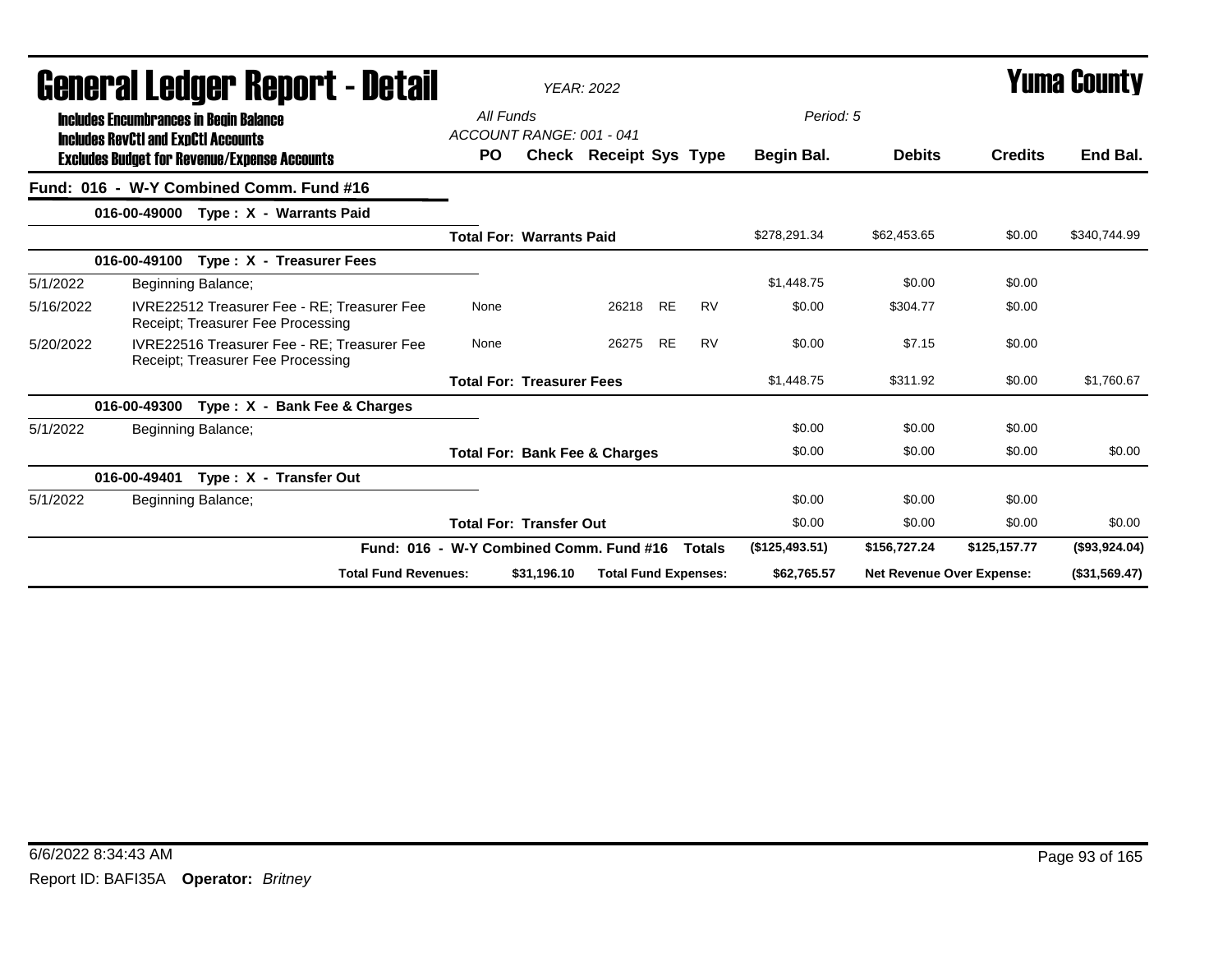|           |                                                                                             |                    | General Ledger Report - Detail                   |                                             | <b>YEAR: 2022</b>             |           |           |                |               |                | <b>Yuma County</b> |
|-----------|---------------------------------------------------------------------------------------------|--------------------|--------------------------------------------------|---------------------------------------------|-------------------------------|-----------|-----------|----------------|---------------|----------------|--------------------|
|           | <b>Includes Encumbrances in Begin Balance</b><br><b>Includes RevCtI and ExpCtI Accounts</b> |                    |                                                  | All Funds<br>ACCOUNT RANGE: 001 - 041       |                               |           |           | Period: 5      |               |                |                    |
|           | <b>Excludes Budget for Revenue/Expense Accounts</b>                                         |                    |                                                  | <b>PO</b>                                   | <b>Check Receipt Sys Type</b> |           |           | Begin Bal.     | <b>Debits</b> | <b>Credits</b> | End Bal.           |
|           | Fund: 020 - Capital Aquisition Fund #20                                                     |                    |                                                  |                                             |                               |           |           |                |               |                |                    |
|           |                                                                                             |                    | 020-00-10000 Type: A - Cash Account              |                                             |                               |           |           |                |               |                |                    |
| 5/1/2022  |                                                                                             | Beginning Balance; |                                                  |                                             |                               |           |           | \$795,492.17   | \$0.00        | \$0.00         |                    |
| 5/5/2022  | ap/pr 5.5.2022;                                                                             |                    | IVTR205006 ap/pr 5.5.2022 - ap/pr 5.5.2022;      |                                             |                               | <b>BA</b> | <b>TR</b> | \$0.00         | \$0.00        | \$41.25        |                    |
| 5/20/2022 | a/p;                                                                                        |                    | IVTR205029 5.20.22 a/p - 5.20.22 a/p; 5.20.22    |                                             |                               | <b>BA</b> | <b>TR</b> | \$0.00         | \$0.00        | \$626.19       |                    |
|           |                                                                                             |                    |                                                  | <b>Total For: Cash Account</b>              |                               |           |           | \$795,492.17   | \$0.00        | \$667.44       | \$794,824.73       |
|           |                                                                                             |                    | 020-00-20000 Type: L - Accounts Payable          |                                             |                               |           |           |                |               |                |                    |
| 5/1/2022  |                                                                                             | Beginning Balance; |                                                  |                                             |                               |           |           | \$0.00         | \$0.00        | \$0.00         |                    |
|           |                                                                                             |                    |                                                  | <b>Total For: Accounts Payable</b>          |                               |           |           | \$0.00         | \$0.00        | \$0.00         | \$0.00             |
|           |                                                                                             |                    | 020-00-20010 Type: L - Revenue Control           |                                             |                               |           |           |                |               |                |                    |
| 5/1/2022  |                                                                                             | Beginning Balance; |                                                  |                                             |                               |           |           | (\$12,000.00)  | \$0.00        | \$0.00         |                    |
|           |                                                                                             |                    |                                                  | <b>Total For: Revenue Control</b>           |                               |           |           | (\$12,000.00)  | \$0.00        | \$0.00         | (\$12,000.00)      |
|           |                                                                                             |                    | 020-00-20020 Type: L - Expense Control           |                                             |                               |           |           |                |               |                |                    |
| 5/1/2022  |                                                                                             | Beginning Balance; |                                                  |                                             |                               |           |           | \$11.395.12    | \$0.00        | \$0.00         |                    |
| 5/5/2022  |                                                                                             |                    | IVTR205006 - Auto post transaction;              |                                             |                               | <b>BA</b> | <b>CP</b> | \$0.00         | \$41.25       | \$0.00         |                    |
| 5/20/2022 |                                                                                             |                    | IVTR205029 - Auto post transaction;              |                                             |                               | <b>BA</b> | <b>CP</b> | \$0.00         | \$626.19      | \$0.00         |                    |
|           |                                                                                             |                    |                                                  | <b>Total For: Expense Control</b>           |                               |           |           | \$11,395.12    | \$667.44      | \$0.00         | \$12,062.56        |
|           |                                                                                             |                    | 020-00-20100 Type: L - Fund Balance              |                                             |                               |           |           |                |               |                |                    |
| 5/1/2022  |                                                                                             | Beginning Balance; |                                                  |                                             |                               |           |           | (\$794,887.29) | \$0.00        | \$0.00         |                    |
|           |                                                                                             |                    |                                                  | <b>Total For: Fund Balance</b>              |                               |           |           | (\$794,887.29) | \$0.00        | \$0.00         | (\$794,887.29)     |
|           |                                                                                             |                    | 020-00-30500 Type: R - Miscellaneous Collections |                                             |                               |           |           |                |               |                |                    |
| 5/1/2022  |                                                                                             | Beginning Balance; |                                                  |                                             |                               |           |           | \$0.00         | \$0.00        | \$0.00         |                    |
|           |                                                                                             |                    |                                                  | <b>Total For: Miscellaneous Collections</b> |                               |           |           | \$0.00         | \$0.00        | \$0.00         | \$0.00             |
|           | 020-00-31010 Type: R - Grants                                                               |                    |                                                  |                                             |                               |           |           |                |               |                |                    |
| 5/1/2022  |                                                                                             | Beginning Balance; |                                                  |                                             |                               |           |           | \$0.00         | \$0.00        | \$0.00         |                    |
|           |                                                                                             |                    |                                                  | <b>Total For: Grants</b>                    |                               |           |           | \$0.00         | \$0.00        | \$0.00         | \$0.00             |
|           |                                                                                             |                    |                                                  |                                             |                               |           |           |                |               |                |                    |

6/6/2022 8:34:43 AM Page 94 of 165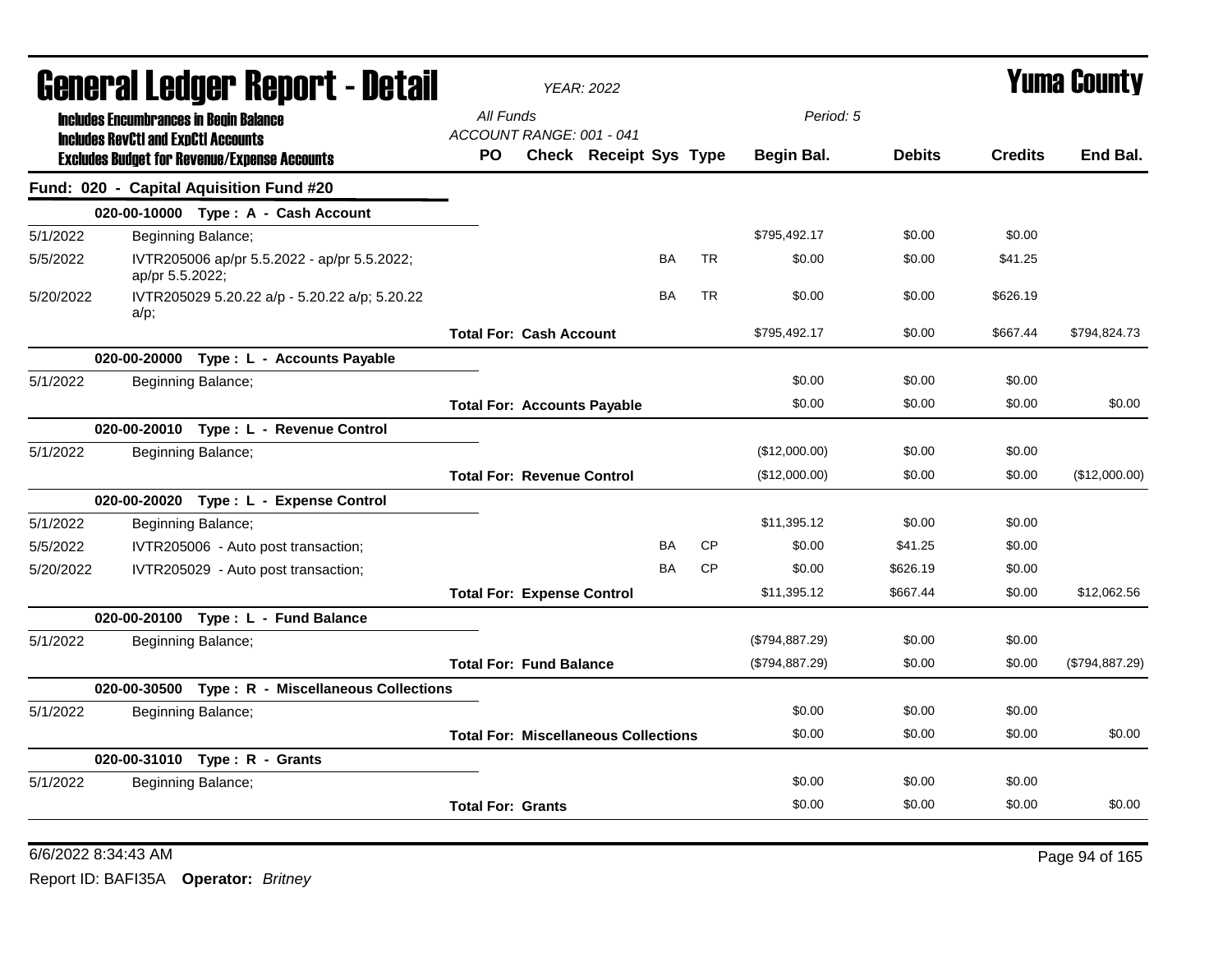|           |                                                                                             | General Ledger Report - Detail                      |                                         |        | <b>YEAR: 2022</b>                           |           |              |                                  |                | <b>Yuma County</b> |
|-----------|---------------------------------------------------------------------------------------------|-----------------------------------------------------|-----------------------------------------|--------|---------------------------------------------|-----------|--------------|----------------------------------|----------------|--------------------|
|           | <b>Includes Encumbrances in Begin Balance</b><br><b>Includes RevCtI and ExpCtI Accounts</b> |                                                     | All Funds<br>ACCOUNT RANGE: 001 - 041   |        |                                             |           | Period: 5    |                                  |                |                    |
|           |                                                                                             | <b>Excludes Budget for Revenue/Expense Accounts</b> | <b>PO</b>                               |        | Check Receipt Sys Type                      |           | Begin Bal.   | <b>Debits</b>                    | <b>Credits</b> | End Bal.           |
|           |                                                                                             | Fund: 020 - Capital Aquisition Fund #20             |                                         |        |                                             |           |              |                                  |                |                    |
|           |                                                                                             | 020-00-31805 Type: R - Capital Collections          |                                         |        |                                             |           |              |                                  |                |                    |
| 5/1/2022  |                                                                                             | Beginning Balance;                                  |                                         |        |                                             |           | (\$6,000.00) | \$0.00                           | \$0.00         |                    |
|           |                                                                                             |                                                     |                                         |        | <b>Total For: Capital Collections</b>       |           | (\$6,000.00) | \$0.00                           | \$0.00         | (\$6,000.00)       |
|           | 020-00-32100                                                                                | Type: R - Transfers In                              |                                         |        |                                             |           |              |                                  |                |                    |
| 5/1/2022  |                                                                                             | Beginning Balance;                                  |                                         |        |                                             |           | (\$6,000.00) | \$0.00                           | \$0.00         |                    |
|           |                                                                                             |                                                     | <b>Total For: Transfers In</b>          |        |                                             |           | (\$6,000.00) | \$0.00                           | \$0.00         | (\$6,000.00)       |
|           | 020-00-34900                                                                                | Type: R - CAPP Insurance Reimbursement              |                                         |        |                                             |           |              |                                  |                |                    |
| 5/1/2022  |                                                                                             | Beginning Balance;                                  |                                         |        |                                             |           | \$0.00       | \$0.00                           | \$0.00         |                    |
|           |                                                                                             |                                                     |                                         |        | <b>Total For: CAPP Insurance Reimbursem</b> |           | \$0.00       | \$0.00                           | \$0.00         | \$0.00             |
|           | 020-00-49000                                                                                | Type: X - Warrants Paid                             |                                         |        |                                             |           |              |                                  |                |                    |
| 5/1/2022  |                                                                                             | Beginning Balance;                                  |                                         |        |                                             |           | \$11.395.12  | \$0.00                           | \$0.00         |                    |
| 5/5/2022  | ap/pr 5.5.2022;                                                                             | IVTR205006 ap/pr 5.5.2022 - ap/pr 5.5.2022;         |                                         |        | <b>BA</b>                                   | <b>TR</b> | \$0.00       | \$41.25                          | \$0.00         |                    |
| 5/20/2022 | $a/p$ ;                                                                                     | IVTR205029 5.20.22 a/p - 5.20.22 a/p; 5.20.22       |                                         |        | <b>BA</b>                                   | <b>TR</b> | \$0.00       | \$626.19                         | \$0.00         |                    |
|           |                                                                                             |                                                     | <b>Total For: Warrants Paid</b>         |        |                                             |           | \$11,395.12  | \$667.44                         | \$0.00         | \$12,062.56        |
|           |                                                                                             |                                                     | Fund: 020 - Capital Aquisition Fund #20 |        | Totals:                                     |           | (\$604.88)   | \$1,334.88                       | \$667.44       | \$62.56            |
|           |                                                                                             | <b>Total Fund Revenues:</b>                         |                                         | \$0.00 | <b>Total Fund Expenses:</b>                 |           | \$667.44     | <b>Net Revenue Over Expense:</b> |                | (\$667.44)         |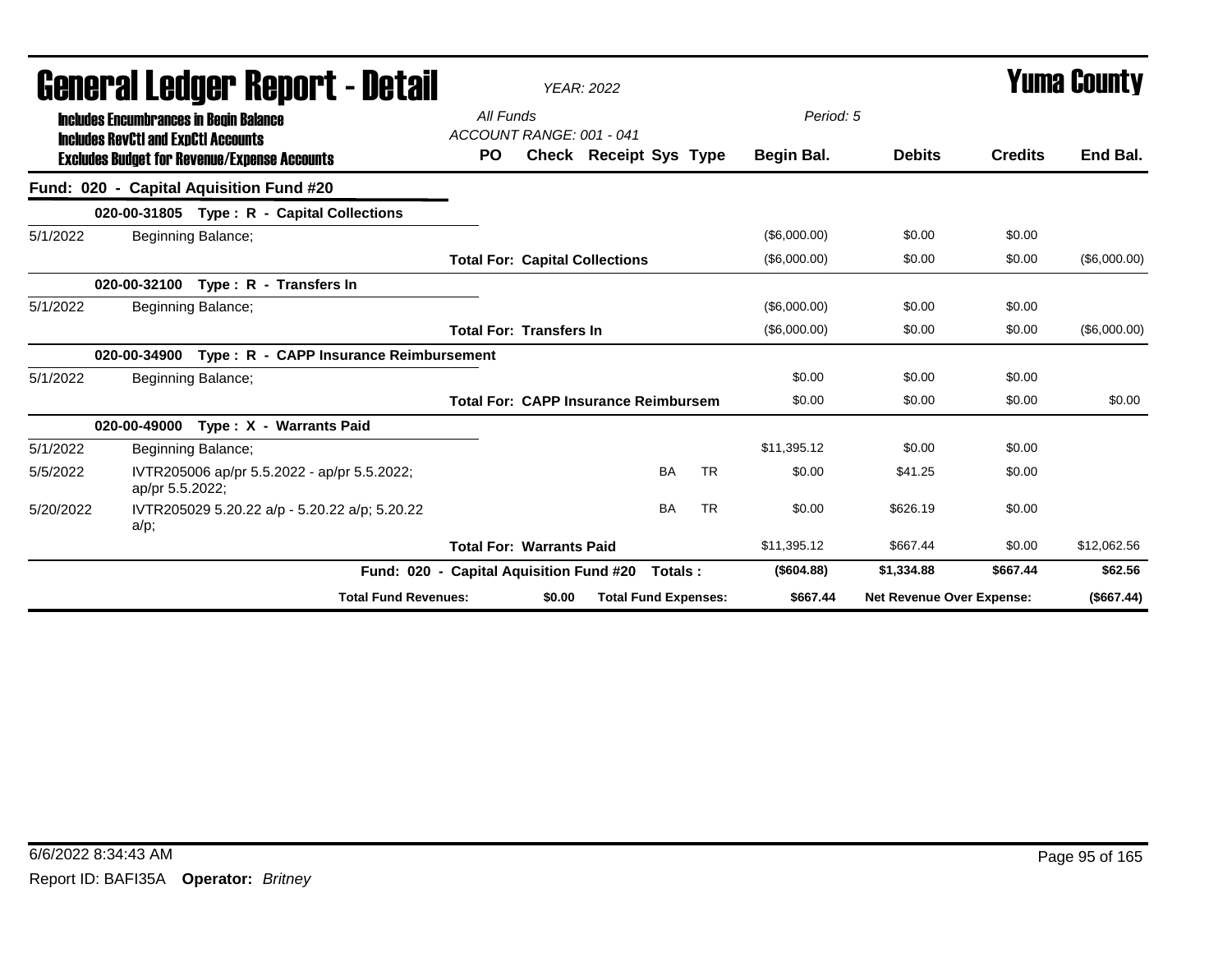| <b>General Ledger Report - Detail</b>                                                             | <b>YEAR: 2022</b>                                                      |                |               |                | <b>Yuma County</b> |
|---------------------------------------------------------------------------------------------------|------------------------------------------------------------------------|----------------|---------------|----------------|--------------------|
| <b>Includes Encumbrances in Begin Balance</b>                                                     | All Funds                                                              | Period: 5      |               |                |                    |
| <b>Includes RevCtI and ExpCtI Accounts</b><br><b>Excludes Budget for Revenue/Expense Accounts</b> | ACCOUNT RANGE: 001 - 041<br><b>Check Receipt Sys Type</b><br><b>PO</b> | Begin Bal.     | <b>Debits</b> | <b>Credits</b> | End Bal.           |
| Fund: 021 - Closure/Post Closure Fund                                                             |                                                                        |                |               |                |                    |
| 021-00-10000 Type: A - Cash Account                                                               |                                                                        |                |               |                |                    |
| 5/1/2022<br>Beginning Balance;                                                                    |                                                                        | \$131,535.22   | \$0.00        | \$0.00         |                    |
|                                                                                                   | <b>Total For: Cash Account</b>                                         | \$131,535.22   | \$0.00        | \$0.00         | \$131,535.22       |
| 021-00-20000 Type : L - Accounts Payable                                                          |                                                                        |                |               |                |                    |
| 5/1/2022<br>Beginning Balance;                                                                    |                                                                        | \$0.00         | \$0.00        | \$0.00         |                    |
|                                                                                                   | <b>Total For: Accounts Payable</b>                                     | \$0.00         | \$0.00        | \$0.00         | \$0.00             |
| 021-00-20010 Type: L - Revenue Control                                                            |                                                                        |                |               |                |                    |
| 5/1/2022<br>Beginning Balance;                                                                    |                                                                        | \$0.00         | \$0.00        | \$0.00         |                    |
|                                                                                                   | <b>Total For: Revenue Control</b>                                      | \$0.00         | \$0.00        | \$0.00         | \$0.00             |
| 021-00-20020 Type: L - Expense Control                                                            |                                                                        |                |               |                |                    |
| 5/1/2022<br>Beginning Balance;                                                                    |                                                                        | \$0.00         | \$0.00        | \$0.00         |                    |
|                                                                                                   | <b>Total For: Expense Control</b>                                      | \$0.00         | \$0.00        | \$0.00         | \$0.00             |
| 021-00-20100 Type: L - Fund Balance                                                               |                                                                        |                |               |                |                    |
| 5/1/2022<br>Beginning Balance;                                                                    |                                                                        | (\$131,535.22) | \$0.00        | \$0.00         |                    |
|                                                                                                   | <b>Total For: Fund Balance</b>                                         | (\$131,535.22) | \$0.00        | \$0.00         | (\$131,535.22)     |
| 021-00-30600 Type: R - Interest Income                                                            |                                                                        |                |               |                |                    |
| 5/1/2022<br>Beginning Balance;                                                                    |                                                                        | \$0.00         | \$0.00        | \$0.00         |                    |
|                                                                                                   | <b>Total For: Interest Income</b>                                      | \$0.00         | \$0.00        | \$0.00         | \$0.00             |
| 021-00-32100 Type: R - Transfers In                                                               |                                                                        |                |               |                |                    |
| 5/1/2022<br>Beginning Balance;                                                                    |                                                                        | \$0.00         | \$0.00        | \$0.00         |                    |
|                                                                                                   | <b>Total For: Transfers In</b>                                         | \$0.00         | \$0.00        | \$0.00         | \$0.00             |
| 021-00-35000 Type: R - Fees Collected                                                             |                                                                        |                |               |                |                    |
| 5/1/2022<br>Beginning Balance;                                                                    |                                                                        | \$0.00         | \$0.00        | \$0.00         |                    |
|                                                                                                   | <b>Total For: Fees Collected</b>                                       | \$0.00         | \$0.00        | \$0.00         | \$0.00             |
| 021-00-49401 Type: R - Transfer Out                                                               |                                                                        |                |               |                |                    |
| 5/1/2022<br>Beginning Balance;                                                                    |                                                                        | \$0.00         | \$0.00        | \$0.00         |                    |
|                                                                                                   | <b>Total For: Transfer Out</b>                                         | \$0.00         | \$0.00        | \$0.00         | \$0.00             |
| 6/6/2022 8:34:43 AM                                                                               |                                                                        |                |               |                | Page 96 of 165     |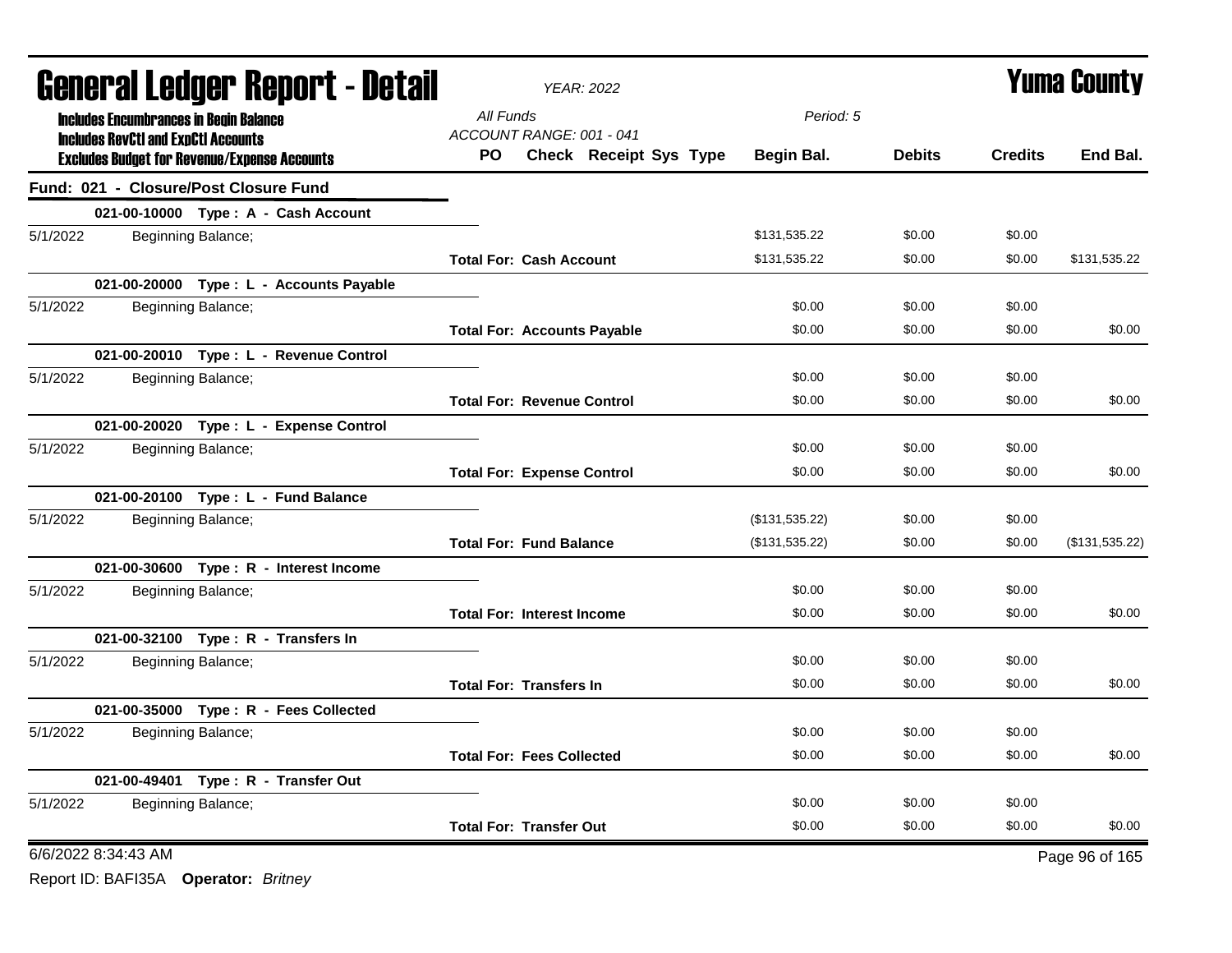| <b>General Ledger Report - Detail</b>                                                       |                                       | YEAR: 2022               |                               |            |                                  | <b>Yuma County</b> |          |  |
|---------------------------------------------------------------------------------------------|---------------------------------------|--------------------------|-------------------------------|------------|----------------------------------|--------------------|----------|--|
| <b>Includes Encumbrances in Begin Balance</b><br><b>Includes RevCtI and ExpCtI Accounts</b> | All Funds                             | ACCOUNT RANGE: 001 - 041 |                               | Period: 5  |                                  |                    |          |  |
| <b>Excludes Budget for Revenue/Expense Accounts</b>                                         | PO.                                   |                          | <b>Check Receipt Sys Type</b> | Begin Bal. | <b>Debits</b>                    | <b>Credits</b>     | End Bal. |  |
| Fund: 021 - Closure/Post Closure Fund                                                       |                                       |                          |                               |            |                                  |                    |          |  |
|                                                                                             | Fund: 021 - Closure/Post Closure Fund |                          | Totals :                      | \$0.00     | \$0.00                           | \$0.00             | \$0.00   |  |
|                                                                                             | <b>Total Fund Revenues:</b>           | \$0.00                   | <b>Total Fund Expenses:</b>   | \$0.00     | <b>Net Revenue Over Expense:</b> |                    | \$0.00   |  |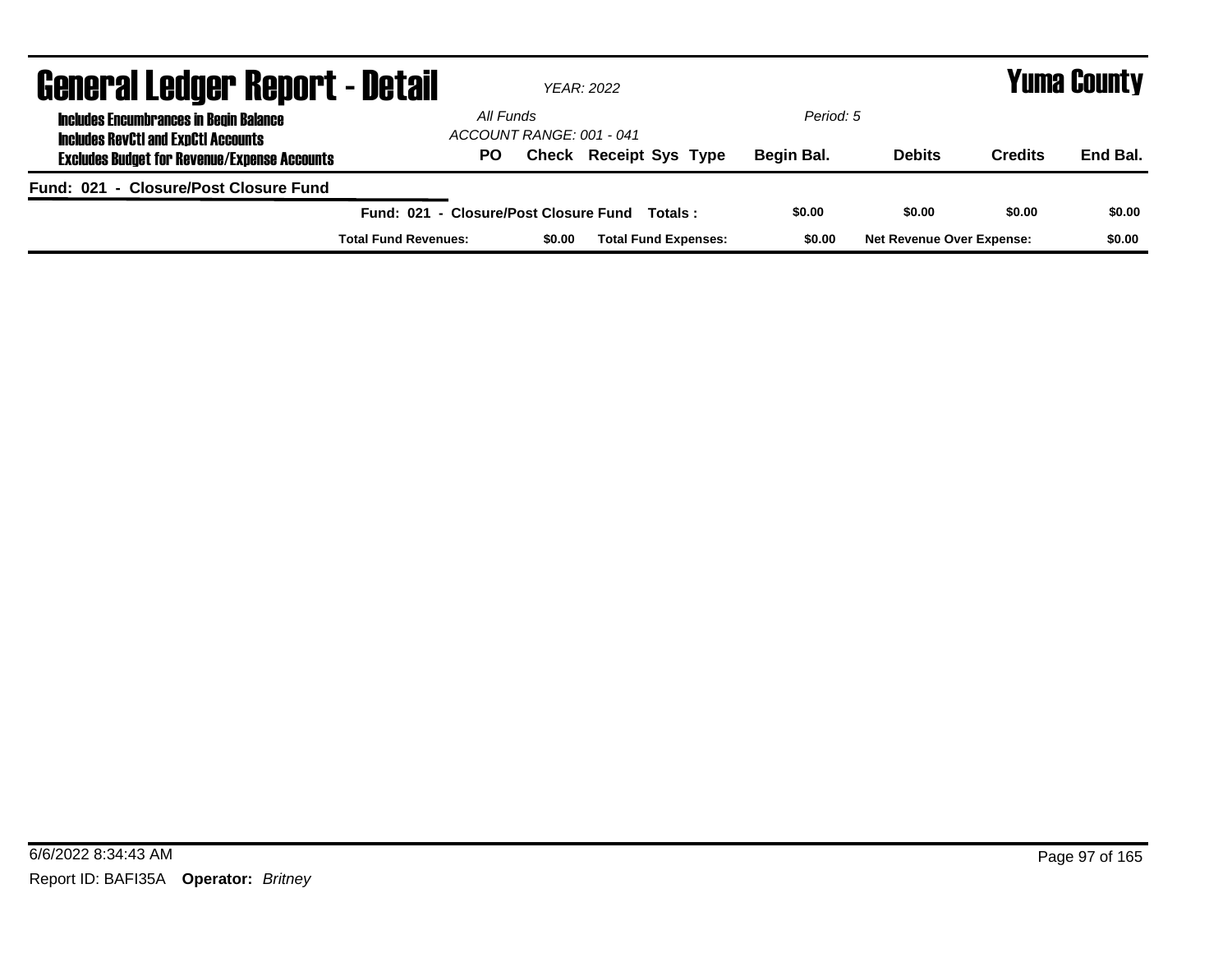| <b>YEAR: 2022</b>                     | Yuma County                                                                                                  |               |                |                           |
|---------------------------------------|--------------------------------------------------------------------------------------------------------------|---------------|----------------|---------------------------|
| All Funds                             |                                                                                                              |               |                |                           |
| PO.<br>Check Receipt Sys Type         | Begin Bal.                                                                                                   | <b>Debits</b> | <b>Credits</b> | End Bal.                  |
|                                       |                                                                                                              |               |                |                           |
|                                       |                                                                                                              |               |                |                           |
|                                       | \$13.559.46                                                                                                  | \$0.00        | \$0.00         |                           |
| <b>Total For: Cash Account</b>        | \$13,559.46                                                                                                  | \$0.00        | \$0.00         | \$13,559.46               |
|                                       |                                                                                                              |               |                |                           |
|                                       | \$0.00                                                                                                       | \$0.00        | \$0.00         |                           |
| <b>Total For: Accounts Payable</b>    | \$0.00                                                                                                       | \$0.00        | \$0.00         | \$0.00                    |
|                                       |                                                                                                              |               |                |                           |
|                                       | \$0.00                                                                                                       | \$0.00        | \$0.00         |                           |
| <b>Total For: Revenue Control</b>     | \$0.00                                                                                                       | \$0.00        | \$0.00         | \$0.00                    |
|                                       |                                                                                                              |               |                |                           |
|                                       | \$26,695.65                                                                                                  | \$0.00        | \$0.00         |                           |
| <b>Total For: Expense Control</b>     | \$26,695.65                                                                                                  | \$0.00        | \$0.00         | \$26,695.65               |
|                                       |                                                                                                              |               |                |                           |
|                                       | (\$40,255.11)                                                                                                | \$0.00        | \$0.00         |                           |
| <b>Total For: Fund Balance</b>        | (\$40,255.11)                                                                                                | \$0.00        | \$0.00         | (\$40,255.11)             |
|                                       |                                                                                                              |               |                |                           |
|                                       | \$0.00                                                                                                       | \$0.00        | \$0.00         |                           |
| <b>Total For: Transfers In</b>        | \$0.00                                                                                                       | \$0.00        | \$0.00         | \$0.00                    |
|                                       |                                                                                                              |               |                |                           |
|                                       | \$26,695.65                                                                                                  | \$0.00        | \$0.00         |                           |
| <b>Total For: Warrants Paid</b>       | \$26,695.65                                                                                                  | \$0.00        | \$0.00         | \$26,695.65               |
|                                       |                                                                                                              |               |                |                           |
|                                       | \$0.00                                                                                                       | \$0.00        | \$0.00         |                           |
| <b>Total For: Transfer Out</b>        | \$0.00                                                                                                       | \$0.00        | \$0.00         | \$0.00                    |
|                                       | \$26,695.65                                                                                                  | \$0.00        | \$0.00         | \$26,695.65               |
| <b>Total Fund Expenses:</b><br>\$0.00 | \$0.00                                                                                                       |               |                | \$0.00                    |
| General Ledger Report - Detail        | ACCOUNT RANGE: 001 - 041<br>Fund: 022 - Separation Of Employment #22 Totals :<br><b>Total Fund Revenues:</b> |               | Period: 5      | Net Revenue Over Expense: |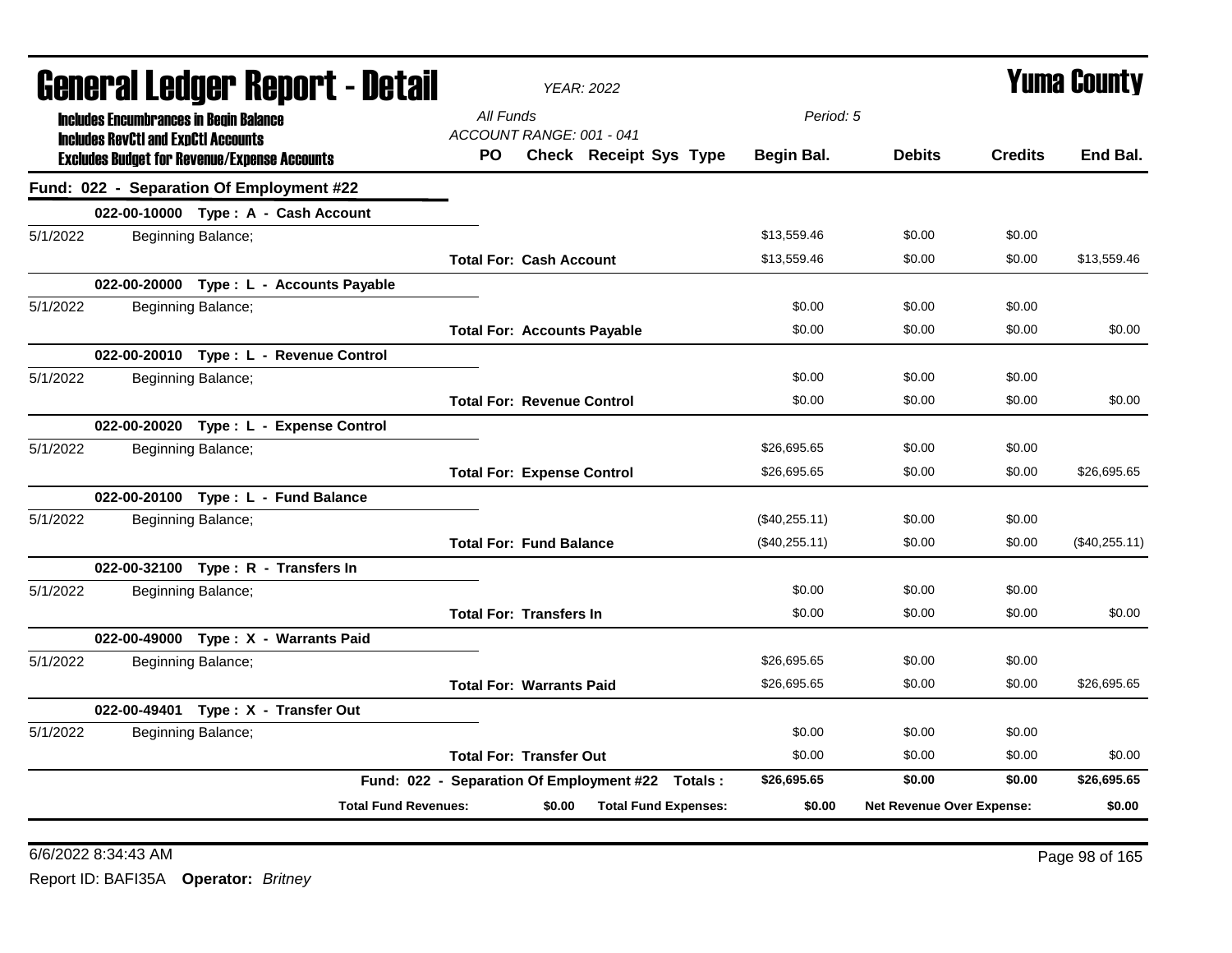| General Ledger Report - Detail                                                              |                             |                                              | <b>YEAR: 2022</b> |                                                |                         |                           | Yuma County    |                |
|---------------------------------------------------------------------------------------------|-----------------------------|----------------------------------------------|-------------------|------------------------------------------------|-------------------------|---------------------------|----------------|----------------|
| <b>Includes Encumbrances in Begin Balance</b><br><b>Includes RevCtI and ExpCtI Accounts</b> |                             | All Funds<br>ACCOUNT RANGE: 001 - 041<br>PO. |                   | Check Receipt Sys Type                         | Period: 5<br>Begin Bal. | <b>Debits</b>             | <b>Credits</b> | End Bal.       |
| <b>Excludes Budget for Revenue/Expense Accounts</b>                                         |                             |                                              |                   |                                                |                         |                           |                |                |
| Fund: 025 - Emergency Reserve Fund #25                                                      |                             |                                              |                   |                                                |                         |                           |                |                |
| 025-00-10000 Type: A - Cash Account                                                         |                             |                                              |                   |                                                |                         |                           |                |                |
| 5/1/2022<br>Beginning Balance;                                                              |                             |                                              |                   |                                                | \$493,000.13            | \$0.00                    | \$0.00         |                |
|                                                                                             |                             | <b>Total For: Cash Account</b>               |                   |                                                | \$493,000.13            | \$0.00                    | \$0.00         | \$493,000.13   |
| 025-00-20000 Type: L - Accounts Payable                                                     |                             |                                              |                   |                                                |                         |                           |                |                |
| 5/1/2022<br>Beginning Balance;                                                              |                             |                                              |                   |                                                | \$0.00                  | \$0.00                    | \$0.00         |                |
|                                                                                             |                             | <b>Total For: Accounts Payable</b>           |                   |                                                | \$0.00                  | \$0.00                    | \$0.00         | \$0.00         |
| 025-00-20010 Type: L - Revenue Control                                                      |                             |                                              |                   |                                                |                         |                           |                |                |
| 5/1/2022<br>Beginning Balance;                                                              |                             |                                              |                   |                                                | \$0.00                  | \$0.00                    | \$0.00         |                |
|                                                                                             |                             | <b>Total For: Revenue Control</b>            |                   |                                                | \$0.00                  | \$0.00                    | \$0.00         | \$0.00         |
| 025-00-20020 Type: L - Expense Control                                                      |                             |                                              |                   |                                                |                         |                           |                |                |
| 5/1/2022<br>Beginning Balance;                                                              |                             |                                              |                   |                                                | \$0.00                  | \$0.00                    | \$0.00         |                |
|                                                                                             |                             | <b>Total For: Expense Control</b>            |                   |                                                | \$0.00                  | \$0.00                    | \$0.00         | \$0.00         |
| 025-00-20100 Type: L - Fund Balance                                                         |                             |                                              |                   |                                                |                         |                           |                |                |
| Beginning Balance;<br>5/1/2022                                                              |                             |                                              |                   |                                                | (\$493,000.13)          | \$0.00                    | \$0.00         |                |
|                                                                                             |                             | <b>Total For: Fund Balance</b>               |                   |                                                | (\$493,000.13)          | \$0.00                    | \$0.00         | (\$493,000.13) |
| 025-00-32100 Type: R - Transfers In                                                         |                             |                                              |                   |                                                |                         |                           |                |                |
| 5/1/2022<br>Beginning Balance;                                                              |                             |                                              |                   |                                                | \$0.00                  | \$0.00                    | \$0.00         |                |
|                                                                                             |                             | <b>Total For: Transfers In</b>               |                   |                                                | \$0.00                  | \$0.00                    | \$0.00         | \$0.00         |
| 025-00-49401 Type: X - Transfer Out                                                         |                             |                                              |                   |                                                |                         |                           |                |                |
| 5/1/2022<br>Beginning Balance;                                                              |                             |                                              |                   |                                                | \$0.00                  | \$0.00                    | \$0.00         |                |
|                                                                                             |                             | <b>Total For: Transfer Out</b>               |                   |                                                | \$0.00                  | \$0.00                    | \$0.00         | \$0.00         |
|                                                                                             |                             |                                              |                   | Fund: 025 - Emergency Reserve Fund #25 Totals: | \$0.00                  | \$0.00                    | \$0.00         | \$0.00         |
|                                                                                             | <b>Total Fund Revenues:</b> |                                              | \$0.00            | <b>Total Fund Expenses:</b>                    | \$0.00                  | Net Revenue Over Expense: |                | \$0.00         |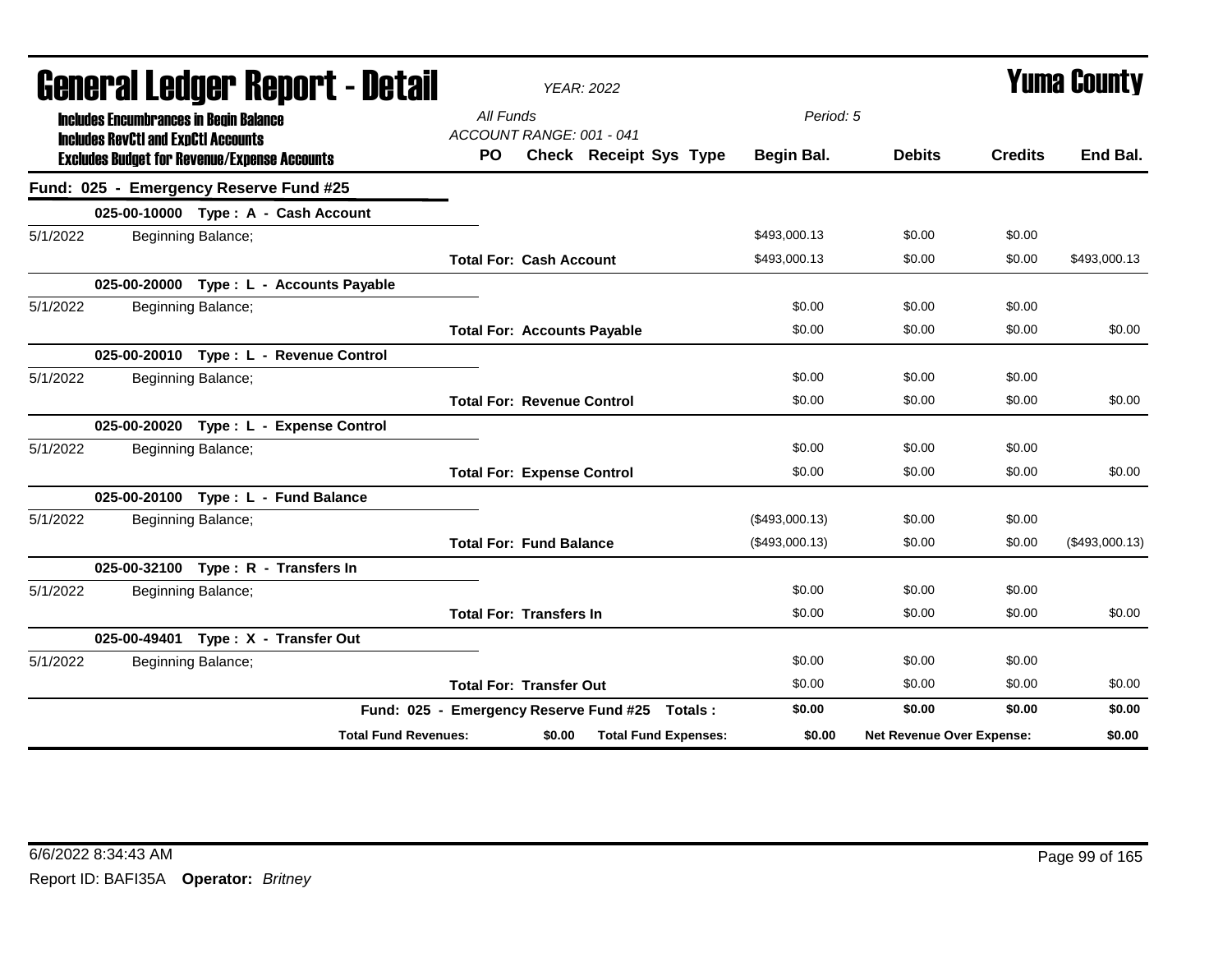|           | <b>General Ledger Report - Detail</b>                                                       |                                    |                                | <b>YEAR: 2022</b>             |           |           |                  | <b>Yuma County</b> |                |          |  |
|-----------|---------------------------------------------------------------------------------------------|------------------------------------|--------------------------------|-------------------------------|-----------|-----------|------------------|--------------------|----------------|----------|--|
|           | <b>Includes Encumbrances in Begin Balance</b><br><b>Includes RevCtI and ExpCtI Accounts</b> | All Funds                          | ACCOUNT RANGE: 001 - 041       |                               |           |           | Period: 5        |                    |                |          |  |
|           | <b>Excludes Budget for Revenue/Expense Accounts</b>                                         | <b>PO</b>                          |                                | <b>Check Receipt Sys Type</b> |           |           | Begin Bal.       | <b>Debits</b>      | <b>Credits</b> | End Bal. |  |
|           | Fund: 030 - County Warrant Clearing Fund                                                    |                                    |                                |                               |           |           |                  |                    |                |          |  |
|           | 030-00-10000 Type: A - Cash Account                                                         |                                    |                                |                               |           |           |                  |                    |                |          |  |
| 5/1/2022  | Beginning Balance;                                                                          |                                    |                                |                               |           |           | \$0.00           | \$0.00             | \$0.00         |          |  |
| 5/5/2022  | IVMD205005 Cash Transaction -<br>MD:ACCOUNTS PAYABLE PER FINANCE;                           |                                    |                                |                               | BA        | CD        | \$0.00           | \$0.00             | \$321,597.56   |          |  |
| 5/5/2022  | IVMD205005 Cash Transaction - MD:PAYROLL<br>PER FINANCE 5.5.2022;                           |                                    |                                |                               | <b>BA</b> | CD        | \$0.00           | \$0.00             | \$240,823.33   |          |  |
| 5/5/2022  | IVMD205005 Cash Transaction - MD:PAYROLL<br>PER FINANCE 5.5.2022;                           |                                    |                                |                               | <b>BA</b> | <b>CD</b> | \$0.00           | \$0.00             | \$7,479.69     |          |  |
| 5/5/2022  | IVTR205006 ap/pr 5.5.2022 - ap/pr 5.5.2022;<br>ap/pr 5.5.2022;                              |                                    |                                |                               | <b>BA</b> | <b>TR</b> | \$0.00           | \$569,900.58       | \$0.00         |          |  |
| 5/16/2022 | IVMD205008 Cash Transaction - MD:ACCOUNT<br>PAYABLE PER FINANCE;                            |                                    |                                |                               | BA        | <b>CD</b> | \$0.00           | \$0.00             | \$345,617.64   |          |  |
| 5/16/2022 | IVTR205012 ap 5.16.22 - ap 5.16.22;                                                         |                                    |                                |                               | BA        | <b>TR</b> | \$0.00           | \$345,617.64       | \$0.00         |          |  |
| 5/20/2022 | IVMD205012 Cash Transaction -<br><b>MD:ACCOUNTS PAYABLE PER FINANCE</b><br>5.20.22          |                                    |                                |                               | BA        | <b>CD</b> | \$0.00           | \$0.00             | \$63,802.93    |          |  |
| 5/20/2022 | IVTR205029 5.20.22 a/p - 5.20.22 a/p; 5.20.22<br>a/p;                                       |                                    |                                |                               | <b>BA</b> | <b>TR</b> | \$0.00           | \$63,802.93        | \$0.00         |          |  |
| 5/26/2022 | IVMD205015 Cash Transaction -<br>MD:ACCOUNTS PAYABLE PER FINANCE<br>$5.26.22$ ;             |                                    |                                |                               | <b>BA</b> | <b>CD</b> | \$0.00           | \$0.00             | \$37,691.60    |          |  |
| 5/26/2022 | IVTR205036 A/P 5.26.22 - A/P 5.26.22; A/P<br>5.26.22;                                       |                                    |                                |                               | <b>BA</b> | <b>TR</b> | \$0.00           | \$37,691.60        | \$0.00         |          |  |
|           |                                                                                             |                                    | <b>Total For: Cash Account</b> |                               |           |           | \$0.00           | \$1,017,012.75     | \$1,017,012.75 | \$0.00   |  |
|           | 030-00-20000 Type: L - Accounts Payable                                                     |                                    |                                |                               |           |           |                  |                    |                |          |  |
| 5/1/2022  | Beginning Balance;                                                                          |                                    |                                |                               |           |           | \$0.00           | \$0.00             | \$0.00         |          |  |
|           |                                                                                             | <b>Total For: Accounts Payable</b> |                                |                               |           |           | \$0.00           | \$0.00             | \$0.00         | \$0.00   |  |
|           | 030-00-20010 Type: L - Revenue Control                                                      |                                    |                                |                               |           |           |                  |                    |                |          |  |
| 5/1/2022  | Beginning Balance;                                                                          |                                    |                                |                               |           |           | (\$4,999,071.52) | \$0.00             | \$0.00         |          |  |
| 5/5/2022  | IVTR205006 - Auto post transaction;                                                         |                                    |                                |                               | BA        | <b>CP</b> | \$0.00           | \$0.00             | \$569,900.58   |          |  |
| 5/16/2022 | IVTR205012 - Auto post transaction;                                                         |                                    |                                |                               | BA        | <b>CP</b> | \$0.00           | \$0.00             | \$345,617.64   |          |  |

6/6/2022 8:34:43 AM Page 100 of 165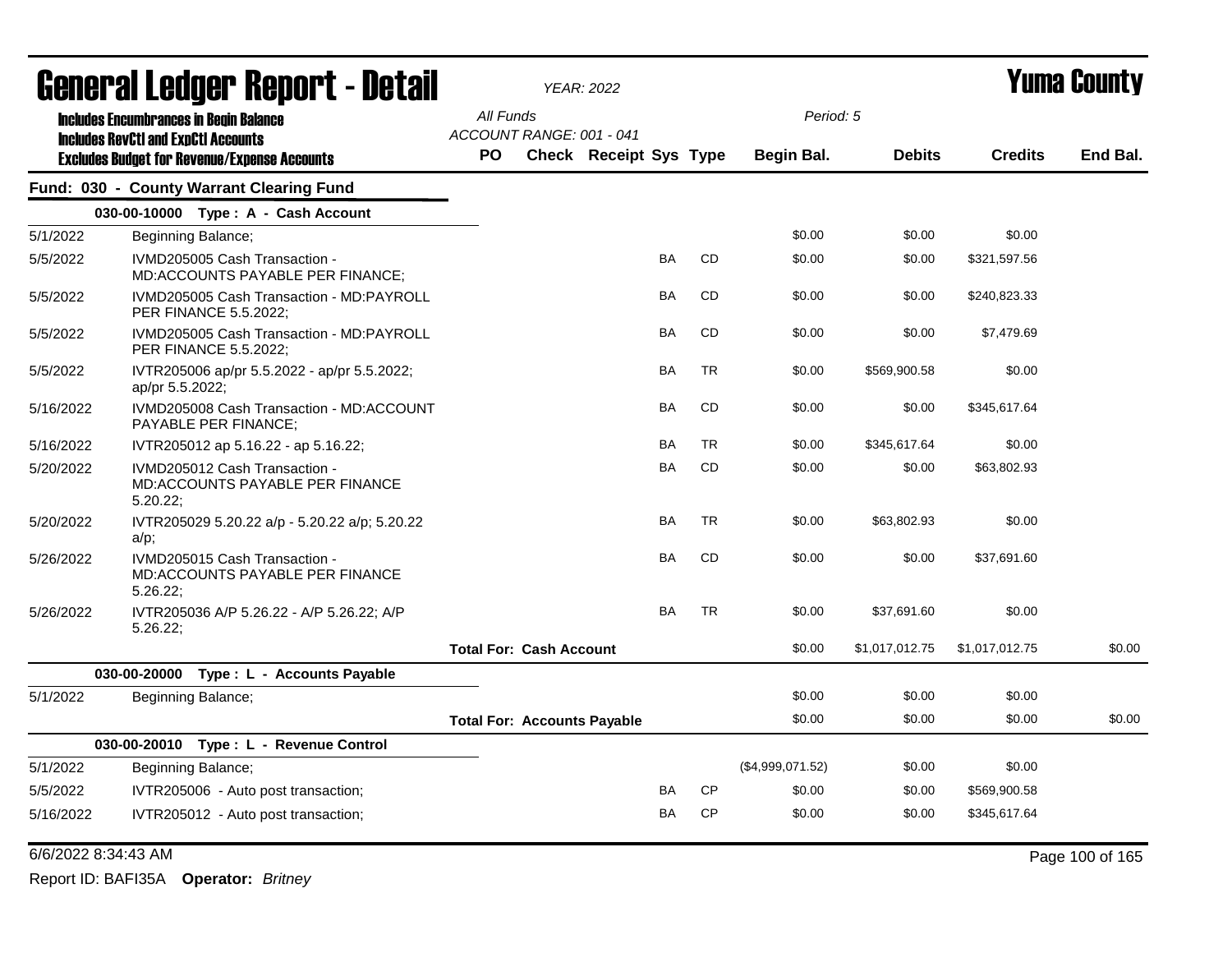| General Ledger Report - Detail |                                                                                             |           |                                   | <b>YEAR: 2022</b>             |           |           |                  |                | Yuma Countv    |                  |
|--------------------------------|---------------------------------------------------------------------------------------------|-----------|-----------------------------------|-------------------------------|-----------|-----------|------------------|----------------|----------------|------------------|
|                                | <b>Includes Encumbrances in Begin Balance</b><br><b>Includes RevCtI and ExpCtI Accounts</b> | All Funds | ACCOUNT RANGE: 001 - 041          |                               |           |           | Period: 5        |                |                |                  |
|                                | <b>Excludes Budget for Revenue/Expense Accounts</b>                                         | PO.       |                                   | <b>Check Receipt Sys Type</b> |           |           | Begin Bal.       | <b>Debits</b>  | <b>Credits</b> | End Bal.         |
|                                | Fund: 030 - County Warrant Clearing Fund                                                    |           |                                   |                               |           |           |                  |                |                |                  |
|                                | 030-00-20010 Type: L - Revenue Control                                                      |           |                                   |                               |           |           |                  |                |                |                  |
| 5/20/2022                      | IVTR205029 - Auto post transaction;                                                         |           |                                   |                               | BA        | CP        | \$0.00           | \$0.00         | \$63,802.93    |                  |
| 5/26/2022                      | IVTR205036 - Auto post transaction;                                                         |           |                                   |                               | <b>BA</b> | <b>CP</b> | \$0.00           | \$0.00         | \$37,691.60    |                  |
|                                |                                                                                             |           | <b>Total For: Revenue Control</b> |                               |           |           | (\$4,999,071.52) | \$0.00         | \$1,017,012.75 | (\$6,016,084.27) |
|                                | 030-00-20020 Type: L - Expense Control                                                      |           |                                   |                               |           |           |                  |                |                |                  |
| 5/1/2022                       | Beginning Balance;                                                                          |           |                                   |                               |           |           | \$4,999,071.52   | \$0.00         | \$0.00         |                  |
| 5/5/2022                       | IVMD205005 - Auto post transaction;                                                         |           |                                   |                               | BA        | <b>CP</b> | \$0.00           | \$569,900.58   | \$0.00         |                  |
| 5/16/2022                      | IVMD205008 - Auto post transaction;                                                         |           |                                   |                               | BA        | <b>CP</b> | \$0.00           | \$345,617.64   | \$0.00         |                  |
| 5/20/2022                      | IVMD205012 - Auto post transaction;                                                         |           |                                   |                               | BA        | <b>CP</b> | \$0.00           | \$63,802.93    | \$0.00         |                  |
| 5/26/2022                      | IVMD205015 - Auto post transaction;                                                         |           |                                   |                               | <b>BA</b> | <b>CP</b> | \$0.00           | \$37,691.60    | \$0.00         |                  |
|                                |                                                                                             |           | <b>Total For: Expense Control</b> |                               |           |           | \$4,999,071.52   | \$1,017,012.75 | \$0.00         | \$6,016,084.27   |
|                                | 030-00-20100 Type: L - Fund Balance                                                         |           |                                   |                               |           |           |                  |                |                |                  |
| 5/1/2022                       | Beginning Balance;                                                                          |           |                                   |                               |           |           | \$0.00           | \$0.00         | \$0.00         |                  |
|                                |                                                                                             |           | <b>Total For: Fund Balance</b>    |                               |           |           | \$0.00           | \$0.00         | \$0.00         | \$0.00           |
|                                | 030-00-32100 Type: R - Transfers In                                                         |           |                                   |                               |           |           |                  |                |                |                  |
| 5/1/2022                       | Beginning Balance;                                                                          |           |                                   |                               |           |           | (\$4,999,071.52) | \$0.00         | \$0.00         |                  |
| 5/5/2022                       | IVTR205006 ap/pr 5.5.2022 - ap/pr 5.5.2022;<br>ap/pr 5.5.2022;                              |           |                                   |                               | BA        | <b>TR</b> | \$0.00           | \$0.00         | \$569,900.58   |                  |
| 5/16/2022                      | IVTR205012 ap 5.16.22 - ap 5.16.22;                                                         |           |                                   |                               | BA        | <b>TR</b> | \$0.00           | \$0.00         | \$345,617.64   |                  |
| 5/20/2022                      | IVTR205029 5.20.22 a/p - 5.20.22 a/p; 5.20.22<br>$a/p$ ;                                    |           |                                   |                               | BA        | <b>TR</b> | \$0.00           | \$0.00         | \$63,802.93    |                  |
| 5/26/2022                      | IVTR205036 A/P 5.26.22 - A/P 5.26.22; A/P<br>5.26.22;                                       |           |                                   |                               | <b>BA</b> | <b>TR</b> | \$0.00           | \$0.00         | \$37,691.60    |                  |
|                                |                                                                                             |           | <b>Total For: Transfers In</b>    |                               |           |           | (\$4,999,071.52) | \$0.00         | \$1,017,012.75 | (\$6,016,084.27) |
|                                | 030-00-49000 Type: X - Warrants Paid                                                        |           |                                   |                               |           |           |                  |                |                |                  |
| 5/1/2022                       | Beginning Balance;                                                                          |           |                                   |                               |           |           | \$4,999,071.52   | \$0.00         | \$0.00         |                  |
| 5/5/2022                       | IVMD205005 - MD:ACCOUNTS PAYABLE PER<br>FINANCE:                                            |           |                                   |                               | BA        | <b>MD</b> | \$0.00           | \$321,597.56   | \$0.00         |                  |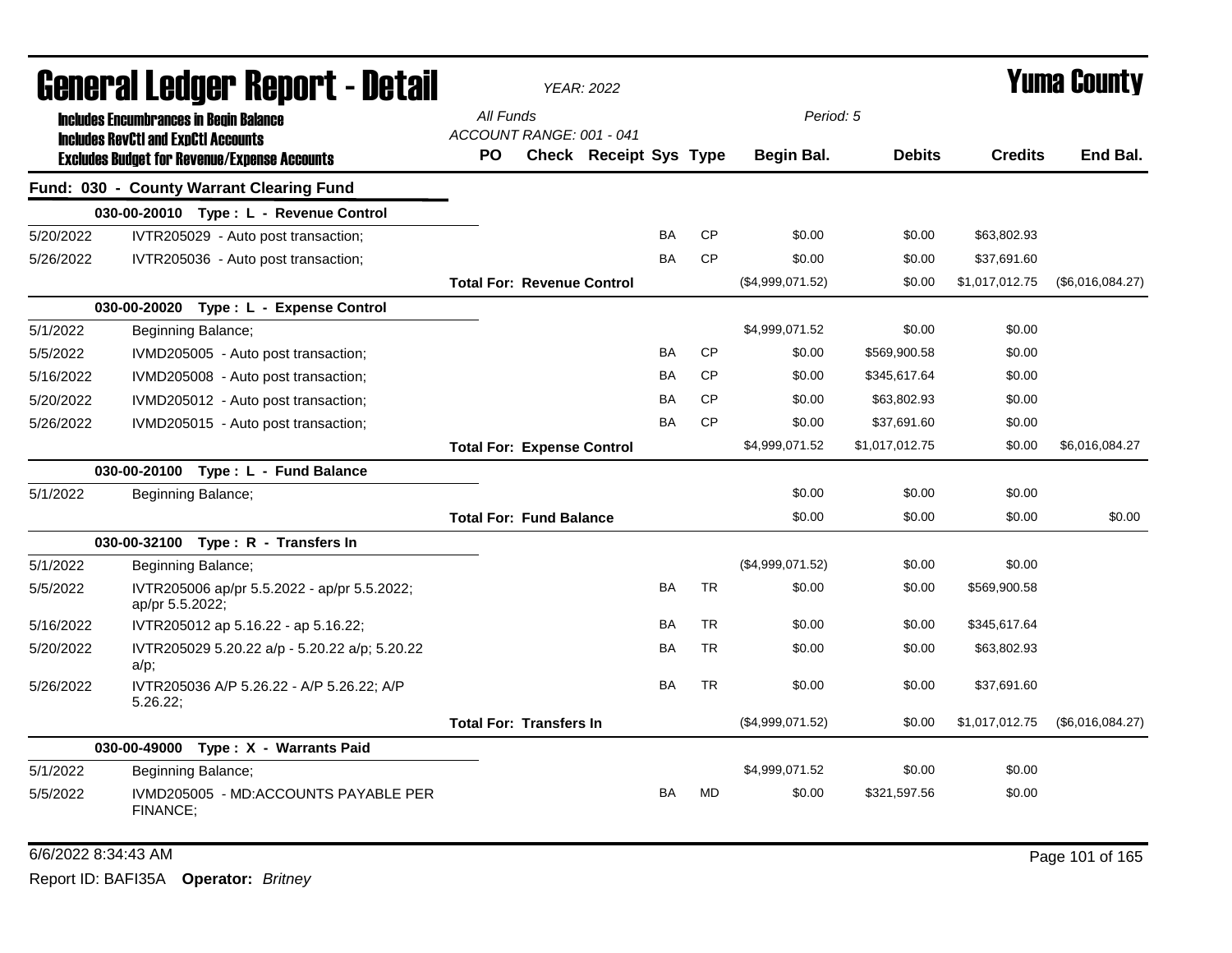| Generai Leuger Keport - Detail |                                                                                                                                                    |           |                                          | <b>YEAR: 2022</b>           |           |           |                         |                |                                  | Tunia Gounty   |
|--------------------------------|----------------------------------------------------------------------------------------------------------------------------------------------------|-----------|------------------------------------------|-----------------------------|-----------|-----------|-------------------------|----------------|----------------------------------|----------------|
|                                | <b>Includes Encumbrances in Begin Balance</b><br><b>Includes RevCtI and ExpCtI Accounts</b><br><b>Excludes Budget for Revenue/Expense Accounts</b> | <b>PO</b> | All Funds<br>ACCOUNT RANGE: 001 - 041    | Check Receipt Sys Type      |           |           | Period: 5<br>Begin Bal. | <b>Debits</b>  | <b>Credits</b>                   | End Bal.       |
|                                | Fund: 030 - County Warrant Clearing Fund                                                                                                           |           |                                          |                             |           |           |                         |                |                                  |                |
|                                | Type: X - Warrants Paid<br>030-00-49000                                                                                                            |           |                                          |                             |           |           |                         |                |                                  |                |
| 5/5/2022                       | IVMD205005 - MD:PAYROLL PER FINANCE<br>$5.5.2022$ ;                                                                                                |           |                                          |                             | <b>BA</b> | <b>MD</b> | \$0.00                  | \$240,823.33   | \$0.00                           |                |
| 5/5/2022                       | IVMD205005 - MD:PAYROLL PER FINANCE<br>5.5.2022;                                                                                                   |           |                                          |                             | <b>BA</b> | MD        | \$0.00                  | \$7,479.69     | \$0.00                           |                |
| 5/16/2022                      | IVMD205008 - MD:ACCOUNT PAYABLE PER<br><b>FINANCE:</b>                                                                                             |           |                                          |                             | <b>BA</b> | MD        | \$0.00                  | \$345,617.64   | \$0.00                           |                |
| 5/20/2022                      | IVMD205012 - MD:ACCOUNTS PAYABLE PER<br>FINANCE 5.20.22;                                                                                           |           |                                          |                             | <b>BA</b> | MD        | \$0.00                  | \$63,802.93    | \$0.00                           |                |
| 5/26/2022                      | IVMD205015 - MD:ACCOUNTS PAYABLE PER<br>FINANCE 5.26.22;                                                                                           |           |                                          |                             | <b>BA</b> | MD        | \$0.00                  | \$37,691.60    | \$0.00                           |                |
|                                |                                                                                                                                                    |           | <b>Total For: Warrants Paid</b>          |                             |           |           | \$4,999,071.52          | \$1,017,012.75 | \$0.00                           | \$6,016,084.27 |
|                                | Type: X - Transfer Out<br>030-00-49401                                                                                                             |           |                                          |                             |           |           |                         |                |                                  |                |
| 5/1/2022                       | Beginning Balance;                                                                                                                                 |           |                                          |                             |           |           | \$0.00                  | \$0.00         | \$0.00                           |                |
|                                |                                                                                                                                                    |           | <b>Total For: Transfer Out</b>           |                             |           |           | \$0.00                  | \$0.00         | \$0.00                           | \$0.00         |
|                                |                                                                                                                                                    |           | Fund: 030 - County Warrant Clearing Fund |                             |           | Totals :  | \$0.00                  | \$3,051,038.25 | \$3,051,038.25                   | \$0.00         |
|                                | <b>Total Fund Revenues:</b>                                                                                                                        |           | \$1,017,012.75                           | <b>Total Fund Expenses:</b> |           |           | \$1,017,012.75          |                | <b>Net Revenue Over Expense:</b> | \$0.00         |

# General Ledger Report - Detail *YEAR: 2022* Yuma County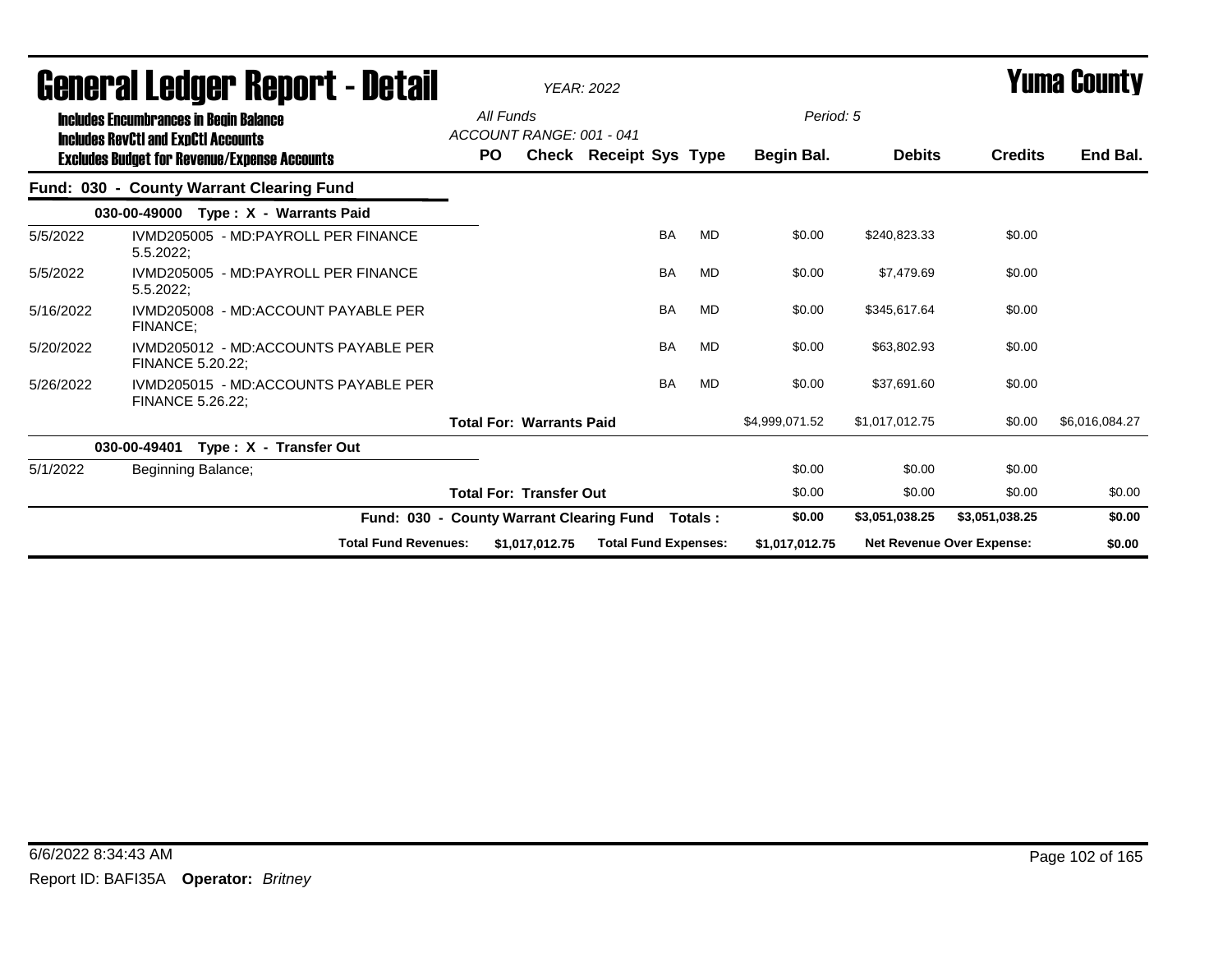| <b>General Ledger Report - Detail</b> |                                                                                                               |           |                          | <b>YEAR: 2022</b>      |           |           | <b>Yuma County</b> |               |                |          |
|---------------------------------------|---------------------------------------------------------------------------------------------------------------|-----------|--------------------------|------------------------|-----------|-----------|--------------------|---------------|----------------|----------|
|                                       | <b>Includes Encumbrances in Begin Balance</b>                                                                 | All Funds |                          |                        |           |           | Period: 5          |               |                |          |
|                                       | <b>Includes RevCtI and ExpCtI Accounts</b><br><b>Excludes Budget for Revenue/Expense Accounts</b>             | <b>PO</b> | ACCOUNT RANGE: 001 - 041 | Check Receipt Sys Type |           |           | Begin Bal.         | <b>Debits</b> | <b>Credits</b> | End Bal. |
|                                       | Fund: 031 - County Clerk's Clearing Fund                                                                      |           |                          |                        |           |           |                    |               |                |          |
|                                       | 031-00-10000 Type: A - Cash Account                                                                           |           |                          |                        |           |           |                    |               |                |          |
| 5/1/2022                              | Beginning Balance;                                                                                            |           |                          |                        |           |           | \$291,566.91       | \$0.00        | \$0.00         |          |
| 5/2/2022                              | IVMD205001 Cash Transaction - MD: ISSUED<br>PLATES WHEN CUSTOMER ONLY WANTED A<br>TITLE:                      |           |                          |                        | <b>BA</b> | <b>CD</b> | \$0.00             | \$0.00        | \$2,679.52     |          |
| 5/2/2022                              | IVRE2251 yc clerk - RE; yc clerk deposit;                                                                     | None      |                          | 26072                  | RE        | RV        | \$0.00             | \$19,589.55   | \$0.00         |          |
| 5/2/2022                              | IVRE2251 CLERK EFT #1 - RE; -None-;                                                                           | None      |                          | 26075                  | RE        | <b>RV</b> | \$0.00             | \$957.88      | \$0.00         |          |
| 5/2/2022                              | IVRE2251 CLERK EFT #2 - RE; -None-;                                                                           | None      |                          | 26076                  | RE        | <b>RV</b> | \$0.00             | \$170.02      | \$0.00         |          |
| 5/2/2022                              | IVRE2251 CLERK EFT #3 - RE; -None-;                                                                           | None      |                          | 26077                  | <b>RE</b> | <b>RV</b> | \$0.00             | \$17.08       | \$0.00         |          |
| 5/2/2022                              | IVRE2251 CLERK EFT #4 - RE; -None-;                                                                           | None      |                          | 26078                  | <b>RE</b> | <b>RV</b> | \$0.00             | \$13.00       | \$0.00         |          |
| 5/2/2022                              | IVRE2251 IRS RECORDING - RE; CLERK<br><b>RECORDING:</b>                                                       | None      |                          | 26079                  | <b>RE</b> | <b>RV</b> | \$0.00             | \$16.00       | \$0.00         |          |
| 5/2/2022                              | IVRE2251 CLERK E-RECORDING - RE: -None-;                                                                      | None      |                          | 26080                  | <b>RE</b> | <b>RV</b> | \$0.00             | \$559.00      | \$0.00         |          |
| 5/3/2022                              | IVMD205003 Cash Transaction - MD:MARRIAGE<br>LICENSE FOR APRIL 2022;                                          |           |                          |                        | <b>BA</b> | <b>CD</b> | \$0.00             | \$0.00        | \$15.00        |          |
| 5/3/2022                              | IVMD205003 Cash Transaction - MD:MARRIAGE<br>LICENSE FOR APRIL 2022;                                          |           |                          |                        | BA        | CD        | \$0.00             | \$0.00        | \$100.00       |          |
| 5/3/2022                              | IVMD205003 Cash Transaction - MD:O.TAX AND<br>FEES FOR APRIL 2022;                                            |           |                          |                        | BA        | <b>CD</b> | \$0.00             | \$0.00        | \$174,613.20   |          |
| 5/3/2022                              | IVMD205003 Cash Transaction - MD:SALES TAX<br>FOR APRIL 2022;                                                 |           |                          |                        | BA        | <b>CD</b> | \$0.00             | \$0.00        | \$17,400.28    |          |
| 5/3/2022                              | IVMD205003 Cash Transaction - MD:SALES TAX<br>FOR APRIL 2022;                                                 |           |                          |                        | BA        | <b>CD</b> | \$0.00             | \$0.00        | \$7,677.69     |          |
| 5/3/2022                              | IVMD205003 Cash Transaction - MD:SALES TAX<br>FOR APRIL 2022;                                                 |           |                          |                        | BA        | <b>CD</b> | \$0.00             | \$0.00        | \$2,322.63     |          |
| 5/3/2022                              | IVMD205003 Cash Transaction - MD:TITLES<br>, FEES, SALES TAX AND DRIVERS LICENSE<br>FOR APRIL 2022 #02-23206; |           |                          |                        | BA        | CD        | \$0.00             | \$0.00        | \$185,619.66   |          |
| 5/3/2022                              | IVRE2252 CLERK EFT FOR 4/27/22 - RE; -None-                                                                   | None      |                          | 26085                  | <b>RE</b> | <b>RV</b> | \$0.00             | \$101.33      | \$0.00         |          |
| 5/3/2022                              | IVRE2252 clerke ft $#1$ - RE; clerk eft $#1$ ;                                                                | None      |                          | 26089                  | <b>RE</b> | <b>RV</b> | \$0.00             | \$1,331.47    | \$0.00         |          |
| 5/3/2022                              | IVRE2252 clerk eft $#2$ - RE; clerke ft $#2$ ;                                                                | None      |                          | 26090                  | <b>RE</b> | <b>RV</b> | \$0.00             | \$370.35      | \$0.00         |          |

6/6/2022 8:34:43 AM Page 103 of 165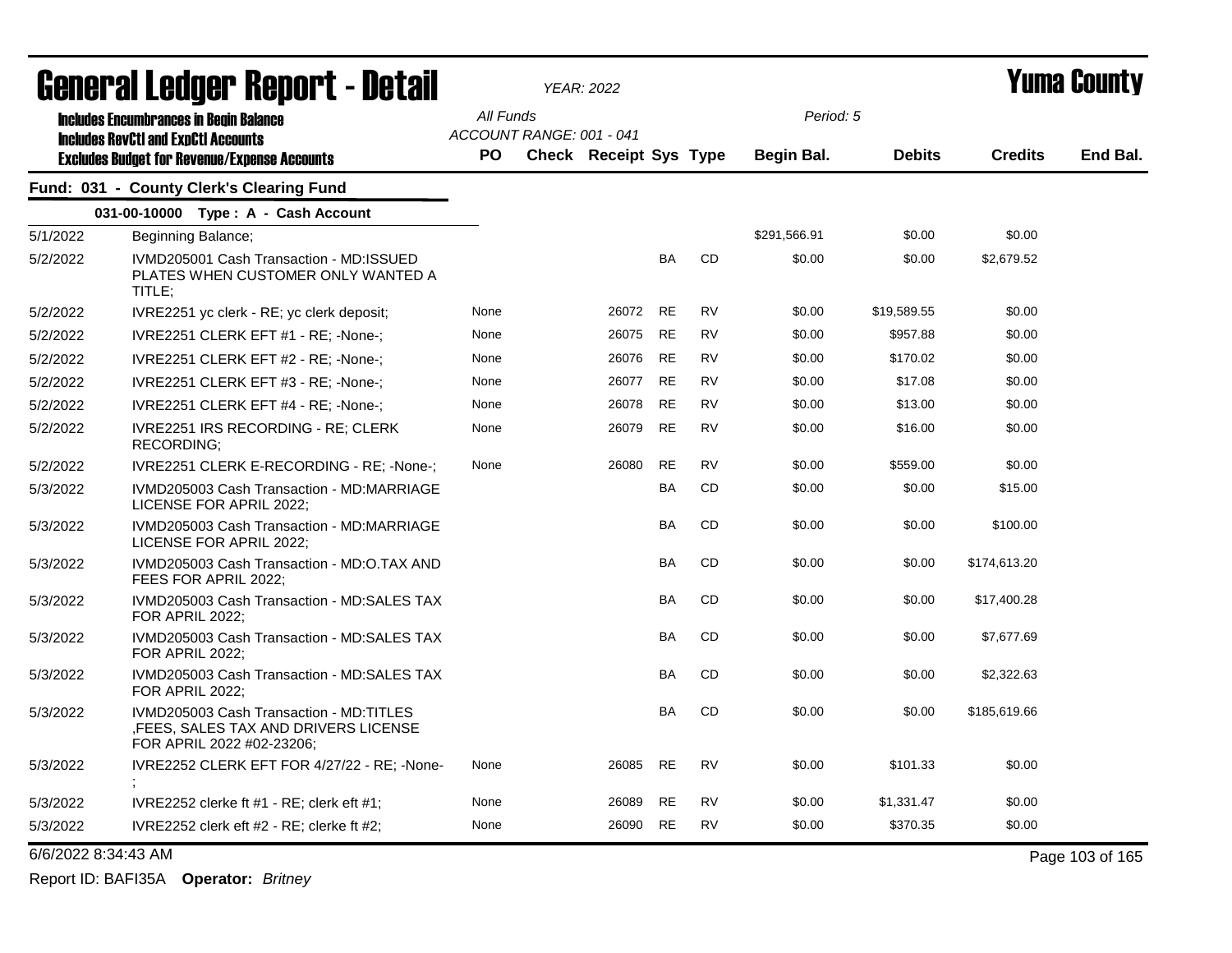| qangi.si fanyai. Kahai.r - Nafsi |                                                                                               |           |                          | YEAR: 2022             |           |           | T UIIIA GUUIILY |               |                |          |
|----------------------------------|-----------------------------------------------------------------------------------------------|-----------|--------------------------|------------------------|-----------|-----------|-----------------|---------------|----------------|----------|
|                                  | <b>Includes Encumbrances in Begin Balance</b><br><b>Includes RevCtI and ExpCtI Accounts</b>   | All Funds | ACCOUNT RANGE: 001 - 041 |                        |           |           | Period: 5       |               |                |          |
|                                  | <b>Excludes Budget for Revenue/Expense Accounts</b>                                           | PO        |                          | Check Receipt Sys Type |           |           | Begin Bal.      | <b>Debits</b> | <b>Credits</b> | End Bal. |
|                                  | Fund: 031 - County Clerk's Clearing Fund                                                      |           |                          |                        |           |           |                 |               |                |          |
|                                  | 031-00-10000 Type: A - Cash Account                                                           |           |                          |                        |           |           |                 |               |                |          |
| 5/3/2022                         | IVRE2252 clerk eft #3 - RE; clerk eft #3;                                                     | None      |                          | 26091                  | <b>RE</b> | <b>RV</b> | \$0.00          | \$112.61      | \$0.00         |          |
| 5/3/2022                         | IVRE2252 clerk eft #4 - RE; clerk eft #4;                                                     | None      |                          | 26092                  | <b>RE</b> | <b>RV</b> | \$0.00          | \$0.50        | \$0.00         |          |
| 5/3/2022                         | IVRE2252 yc clerk deposit - RE; yc clerk deposit;                                             | None      |                          | 26093                  | <b>RE</b> | <b>RV</b> | \$0.00          | \$15,107.17   | \$0.00         |          |
| 5/4/2022                         | IVRE2254 CLERK EFT #1 - RE; -None-;                                                           | None      |                          | 26098                  | <b>RE</b> | <b>RV</b> | \$0.00          | \$1,111.02    | \$0.00         |          |
| 5/4/2022                         | IVRE2254 CLERK EFT #2 - RE; -None-;                                                           | None      |                          | 26099                  | <b>RE</b> | <b>RV</b> | \$0.00          | \$142.72      | \$0.00         |          |
| 5/4/2022                         | IVRE2254 CLERK EFT #3 - RE; -None-;                                                           | None      |                          | 26100                  | <b>RE</b> | <b>RV</b> | \$0.00          | \$120.50      | \$0.00         |          |
| 5/4/2022                         | IVRE2254 CLERK EFT #4 - RE; -None-;                                                           | None      |                          | 26101                  | <b>RE</b> | <b>RV</b> | \$0.00          | \$18.52       | \$0.00         |          |
| 5/4/2022                         | IVRE2254 VITALCHEK NETWORK - RE; -None-;                                                      | None      |                          | 26103                  | <b>RE</b> | <b>RV</b> | \$0.00          | \$304.92      | \$0.00         |          |
| 5/4/2022                         | IVRE2254 clerk dep - RE; clerk dep;                                                           | None      |                          | 26105                  | <b>RE</b> | <b>RV</b> | \$0.00          | \$12,908.36   | \$0.00         |          |
| 5/5/2022                         | IVRE2255 clerk eft #1 - RE; -None-;                                                           | None      |                          | 26114                  | <b>RE</b> | <b>RV</b> | \$0.00          | \$2,467.95    | \$0.00         |          |
| 5/5/2022                         | IVRE2255 clerk eft #2 - RE; -None-;                                                           | None      |                          | 26116                  | RE        | <b>RV</b> | \$0.00          | \$708.20      | \$0.00         |          |
| 5/5/2022                         | IVRE2255 clerk eft #3 - RE; -None-;                                                           | None      |                          | 26117                  | <b>RE</b> | <b>RV</b> | \$0.00          | \$61.74       | \$0.00         |          |
| 5/5/2022                         | IVRE2255 yc clerks - RE; yc clerk deposit;                                                    | None      |                          | 26118                  | RE        | <b>RV</b> | \$0.00          | \$11,162.53   | \$0.00         |          |
| 5/6/2022                         | IVMD205006 Cash Transaction - MD:COUNTY<br><b>CLERK CHANGE CHECK:</b>                         |           |                          |                        | BA        | CD        | \$0.00          | \$0.00        | \$1,595.00     |          |
| 5/6/2022                         | IVRE2256 yc clerks - RE; yc clerk deposit;                                                    | None      |                          | 26133                  | <b>RE</b> | <b>RV</b> | \$0.00          | \$9,094.47    | \$0.00         |          |
| 5/6/2022                         | IVRE2256 CLERK EFT #1 - RE; -None-;                                                           | None      |                          | 26134                  | <b>RE</b> | <b>RV</b> | \$0.00          | \$3,000.65    | \$0.00         |          |
| 5/6/2022                         | IVRE2256 CLERK EFT #2 - RE; -None-;                                                           | None      |                          | 26135                  | <b>RE</b> | <b>RV</b> | \$0.00          | \$764.65      | \$0.00         |          |
| 5/6/2022                         | IVRE2256 CLERK EFT #3 - RE; -None-;                                                           | None      |                          | 26136                  | <b>RE</b> | <b>RV</b> | \$0.00          | \$148.78      | \$0.00         |          |
| 5/6/2022                         | IVRE2256 13TH JUDICIAL DISTRICT - RE; MV<br>INSURANCE FEES; CLERK MV INSURANCE<br><b>FEES</b> | None      |                          | 26137                  | <b>RE</b> | <b>RV</b> | \$0.00          | \$175.00      | \$0.00         |          |
| 5/9/2022                         | IVRE2257 CLERK EFT #1 - RE; -None-;                                                           | None      |                          | 26142                  | RE        | RV        | \$0.00          | \$2,000.84    | \$0.00         |          |
| 5/9/2022                         | IVRE2257 CLERK EFT #2 - RE; -None-;                                                           | None      |                          | 26143                  | RE        | RV        | \$0.00          | \$406.97      | \$0.00         |          |
| 5/9/2022                         | IVRE2257 CLERK EFT #3 - RE; -None-;                                                           | None      |                          | 26144                  | <b>RE</b> | <b>RV</b> | \$0.00          | \$108.94      | \$0.00         |          |
| 5/9/2022                         | IVRE2257 CLERK EFT #4 - RE; -None-;                                                           | None      |                          | 26145                  | <b>RE</b> | <b>RV</b> | \$0.00          | \$79.03       | \$0.00         |          |
| 5/9/2022                         | IVRE2257 CLERK E-RECORDING - RE; -None-;                                                      | None      |                          | 26146                  | <b>RE</b> | <b>RV</b> | \$0.00          | \$617.00      | \$0.00         |          |

## General Ledger Report - Detail *YEAR: 2022* Yuma County

6/6/2022 8:34:43 AM Page 104 of 165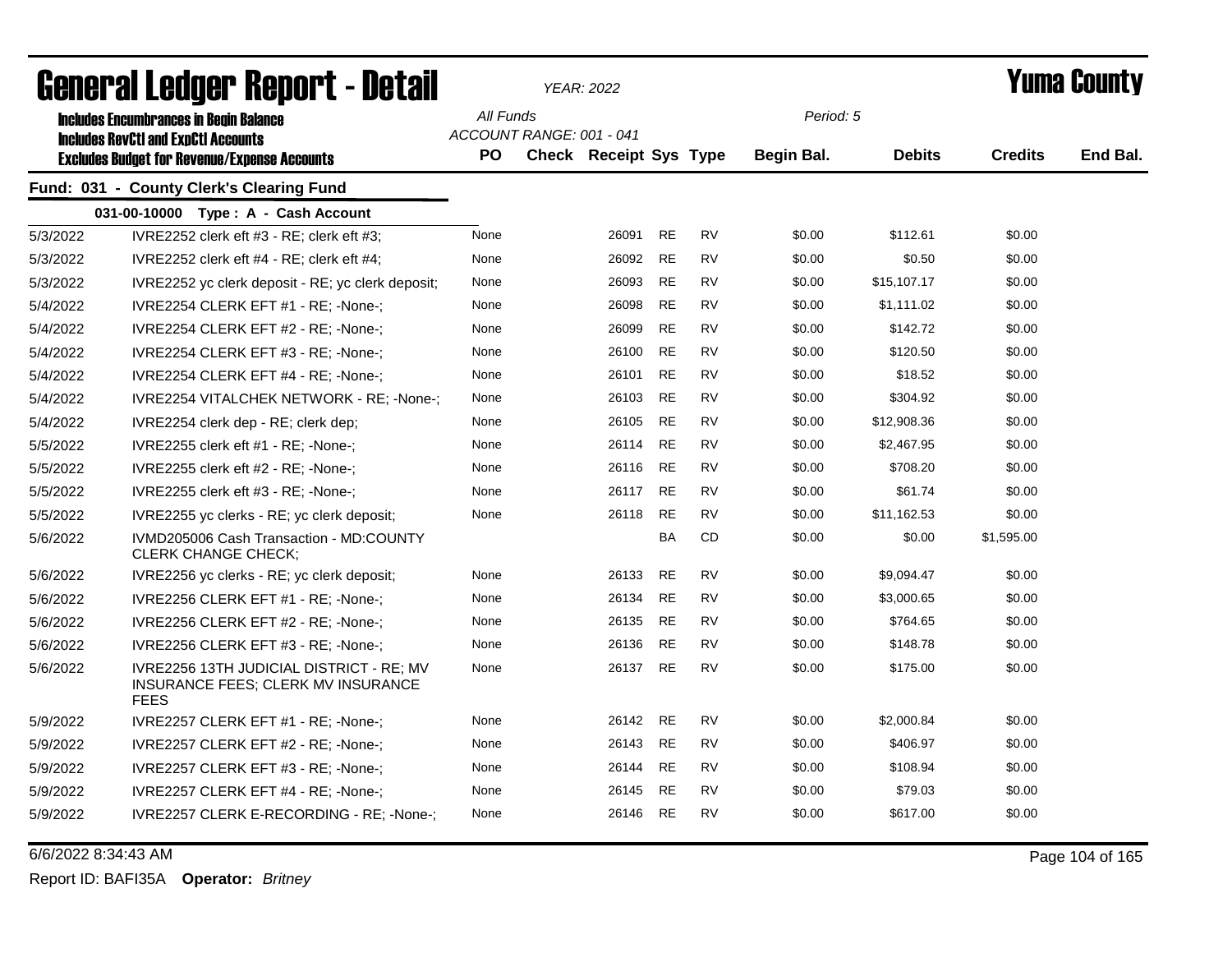| agugi.gi faringi. ughal. ( - nafqil |                                                                                             |                        |                          | YEAR: 2022                    |           |           | T UIIIA GUUIILY |               |                |          |
|-------------------------------------|---------------------------------------------------------------------------------------------|------------------------|--------------------------|-------------------------------|-----------|-----------|-----------------|---------------|----------------|----------|
|                                     | <b>Includes Encumbrances in Begin Balance</b><br><b>Includes RevCtI and ExpCtI Accounts</b> | All Funds<br><b>PO</b> | ACCOUNT RANGE: 001 - 041 |                               |           |           | Period: 5       | <b>Debits</b> | <b>Credits</b> | End Bal. |
|                                     | <b>Excludes Budget for Revenue/Expense Accounts</b>                                         |                        |                          | <b>Check Receipt Sys Type</b> |           |           | Begin Bal.      |               |                |          |
|                                     | Fund: 031 - County Clerk's Clearing Fund                                                    |                        |                          |                               |           |           |                 |               |                |          |
|                                     | 031-00-10000 Type: A - Cash Account                                                         |                        |                          |                               |           |           |                 |               |                |          |
| 5/9/2022                            | IVRE2257 yc clerks - RE; yc clerk deposit;                                                  | None                   |                          | 26147                         | RE        | RV        | \$0.00          | \$25,418.90   | \$0.00         |          |
| 5/10/2022                           | IVRE2258 clerk eft $#1$ - RE; clerk eft $#1$ ;                                              | None                   |                          | 26163                         | RE        | RV        | \$0.00          | \$1,394.03    | \$0.00         |          |
| 5/10/2022                           | IVRE2258 clerk eft $#2$ - RE; clerk eft $#2$ ;                                              | None                   |                          | 26164                         | <b>RE</b> | <b>RV</b> | \$0.00          | \$373.75      | \$0.00         |          |
| 5/10/2022                           | IVRE2258 clerk eft $#3$ - RE; clerk eft $#3$ ;                                              | None                   |                          | 26165                         | <b>RE</b> | <b>RV</b> | \$0.00          | \$62.90       | \$0.00         |          |
| 5/10/2022                           | IVRE2258 yc clerk - RE; yc clerk deposit;                                                   | None                   |                          | 26166                         | <b>RE</b> | <b>RV</b> | \$0.00          | \$11,662.80   | \$0.00         |          |
| 5/11/2022                           | IVTR205009 NSF CORR - CORR MUIRHEID<br>NSF; CLERK NSF DEBIT TO TREAS<br>CLEARING;           |                        |                          |                               | BA        | <b>TR</b> | \$0.00          | \$0.00        | \$30.40        |          |
| 5/11/2022                           | IVRE2259 CLERK EFT #1 - RE; -None-;                                                         | None                   |                          | 26171                         | <b>RE</b> | <b>RV</b> | \$0.00          | \$1,881.19    | \$0.00         |          |
| 5/11/2022                           | IVRE2259 CLERK EFT #2 - RE; -None-;                                                         | None                   |                          | 26172                         | <b>RE</b> | <b>RV</b> | \$0.00          | \$488.78      | \$0.00         |          |
| 5/11/2022                           | IVRE2259 CLERK EFT #3 - RE; -None-;                                                         | None                   |                          | 26173                         | <b>RE</b> | <b>RV</b> | \$0.00          | \$114.98      | \$0.00         |          |
| 5/11/2022                           | IVRE2259 CLERK DAILY DEPOSIT - RE: -None-:                                                  | None                   |                          | 26174                         | RE        | <b>RV</b> | \$0.00          | \$13,130.61   | \$0.00         |          |
| 5/12/2022                           | IVRE22510 CLERK EFT #1 - RE; -None-;                                                        | None                   |                          | 26178                         | <b>RE</b> | <b>RV</b> | \$0.00          | \$7,094.22    | \$0.00         |          |
| 5/12/2022                           | IVRE22510 CLERK EFT #2 - RE; -None-;                                                        | None                   |                          | 26179                         | <b>RE</b> | <b>RV</b> | \$0.00          | \$1,118.98    | \$0.00         |          |
| 5/12/2022                           | IVRE22510 CLERK EFT #3 - RE; -None-;                                                        | None                   |                          | 26180                         | <b>RE</b> | <b>RV</b> | \$0.00          | \$73.74       | \$0.00         |          |
| 5/12/2022                           | IVRE22510 yc clerk - RE; yc clerk deposit;                                                  | None                   |                          | 26183                         | <b>RE</b> | <b>RV</b> | \$0.00          | \$10,760.49   | \$0.00         |          |
| 5/13/2022                           | IVRE22511 clerk eft $#1$ - RE; clerk eft $#1$ ;                                             | None                   |                          | 26190                         | RE        | <b>RV</b> | \$0.00          | \$1,680.76    | \$0.00         |          |
| 5/13/2022                           | IVRE22511 clerk eft $#2$ - RE; clerke eft $#2$ ;                                            | None                   |                          | 26191                         | <b>RE</b> | <b>RV</b> | \$0.00          | \$927.27      | \$0.00         |          |
| 5/13/2022                           | IVRE22511 clerk eft #3 - RE; clerk eft #3;                                                  | None                   |                          | 26192                         | <b>RE</b> | <b>RV</b> | \$0.00          | \$92.82       | \$0.00         |          |
| 5/13/2022                           | IVRE22511 yc clerk - RE; yc clerk deposit;                                                  | None                   |                          | 26193                         | RE        | RV        | \$0.00          | \$11,452.72   | \$0.00         |          |
| 5/16/2022                           | IVRE22512 CLERK E-RECORDING - RE; -None-                                                    | None                   |                          | 26198                         | <b>RE</b> | RV        | \$0.00          | \$896.85      | \$0.00         |          |
| 5/16/2022                           | IVRE22512 yc clerk - RE; yc clerk deposit;                                                  | None                   |                          | 26199                         | RE        | <b>RV</b> | \$0.00          | \$7,046.95    | \$0.00         |          |
| 5/16/2022                           | $IVRE22512$ clerk eft $#1$ - RE; -None-;                                                    | None                   |                          | 26200                         | <b>RE</b> | <b>RV</b> | \$0.00          | \$672.43      | \$0.00         |          |
| 5/16/2022                           | IVRE22512 clerk eft #2 - RE; -None-;                                                        | None                   |                          | 26201                         | <b>RE</b> | <b>RV</b> | \$0.00          | \$199.66      | \$0.00         |          |
| 5/16/2022                           | IVRE22512 clerk eft #3 - RE; -None-;                                                        | None                   |                          | 26202                         | <b>RE</b> | <b>RV</b> | \$0.00          | \$106.28      | \$0.00         |          |
| 5/16/2022                           | IVRE22512 clerk eft #4 - RE; -None-;                                                        | None                   |                          | 26203                         | <b>RE</b> | <b>RV</b> | \$0.00          | \$0.75        | \$0.00         |          |

General Ledger Report - Detail *YEAR: 2022* Yuma County

6/6/2022 8:34:43 AM Page 105 of 165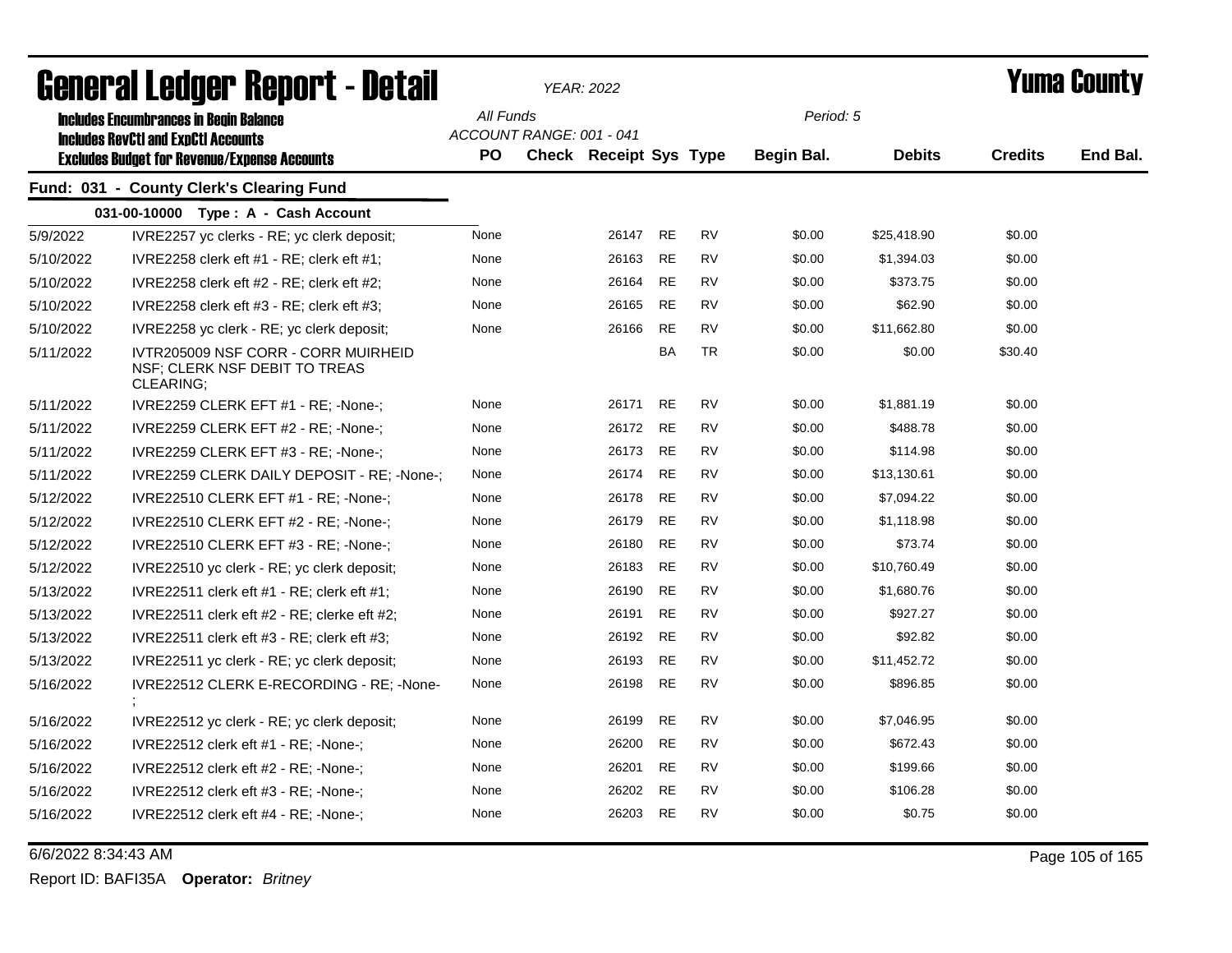| <b>General Ledger Report - Detail</b> |                                                                           |           |                          | <b>YEAR: 2022</b>             |           |           | Yuma County |               |                |                 |
|---------------------------------------|---------------------------------------------------------------------------|-----------|--------------------------|-------------------------------|-----------|-----------|-------------|---------------|----------------|-----------------|
|                                       | <b>Includes Encumbrances in Begin Balance</b>                             | All Funds |                          |                               |           |           | Period: 5   |               |                |                 |
|                                       | <b>Includes RevCtI and ExpCtI Accounts</b>                                |           | ACCOUNT RANGE: 001 - 041 |                               |           |           |             |               |                |                 |
|                                       | <b>Excludes Budget for Revenue/Expense Accounts</b>                       | <b>PO</b> |                          | <b>Check Receipt Sys Type</b> |           |           | Begin Bal.  | <b>Debits</b> | <b>Credits</b> | End Bal.        |
|                                       | Fund: 031 - County Clerk's Clearing Fund                                  |           |                          |                               |           |           |             |               |                |                 |
|                                       | 031-00-10000 Type: A - Cash Account                                       |           |                          |                               |           |           |             |               |                |                 |
| 5/16/2022                             | IVRE22512 yc clerk and recording $-$ RE; yc<br>recording fees; 0310030500 | None      |                          | 26211                         | <b>RE</b> | <b>RV</b> | \$0.00      | \$201.00      | \$0.00         |                 |
| 5/17/2022                             | IVRE22513 CLERK EFT #1 - RE; -None-;                                      | None      |                          | 26219                         | RE        | <b>RV</b> | \$0.00      | \$5,776.13    | \$0.00         |                 |
| 5/17/2022                             | IVRE22513 CLERK EFT #2 - RE; -None-;                                      | None      |                          | 26220                         | <b>RE</b> | <b>RV</b> | \$0.00      | \$685.25      | \$0.00         |                 |
| 5/17/2022                             | IVRE22513 CLERK EFT #3 - RE; -None-;                                      | None      |                          | 26221                         | <b>RE</b> | <b>RV</b> | \$0.00      | \$182.06      | \$0.00         |                 |
| 5/17/2022                             | IVRE22513 CLERK EFT #4 - RE; -None-;                                      | None      |                          | 26222                         | RE        | RV        | \$0.00      | \$40.82       | \$0.00         |                 |
| 5/17/2022                             | IVRE22513 yc clerk - RE; yc clerk deposit;                                | None      |                          | 26223                         | <b>RE</b> | <b>RV</b> | \$0.00      | \$20,768.20   | \$0.00         |                 |
| 5/18/2022                             | IVMD205010 Cash Transaction - MD:Megan<br>Welp NSF 5.13.22;               |           |                          |                               | <b>BA</b> | <b>CD</b> | \$0.00      | \$0.00        | \$156.62       |                 |
| 5/18/2022                             | IVRE22514 clerk eft $#1$ - RE; clerk eft $#1$ ;                           | None      |                          | 26229                         | <b>RE</b> | <b>RV</b> | \$0.00      | \$732.82      | \$0.00         |                 |
| 5/18/2022                             | IVRE22514 clerk eft $#2$ - RE; clerk eft $#2$ ;                           | None      |                          | 26230                         | RE        | RV        | \$0.00      | \$194.89      | \$0.00         |                 |
| 5/18/2022                             | IVRE22514 clerk eft $#3$ - RE; clerk eft $#3$ ;                           | None      |                          | 26231                         | <b>RE</b> | <b>RV</b> | \$0.00      | \$86.72       | \$0.00         |                 |
| 5/18/2022                             | IVRE22514 clerk eft $#4$ - RE; clerk eft $#4$ ;                           | None      |                          | 26232                         | <b>RE</b> | <b>RV</b> | \$0.00      | \$35.60       | \$0.00         |                 |
| 5/18/2022                             | IVRE22514 vital check - RE; -None-;                                       | None      |                          | 26233                         | <b>RE</b> | <b>RV</b> | \$0.00      | \$58.32       | \$0.00         |                 |
| 5/18/2022                             | IVRE22514 yc clerk - RE; yc clerk deposit;                                | None      |                          | 26234                         | <b>RE</b> | <b>RV</b> | \$0.00      | \$19,403.52   | \$0.00         |                 |
| 5/19/2022                             | IVMD205011 Cash Transaction - MD:CLERK<br>ERTB BOARD PAYMENT:             |           |                          |                               | <b>BA</b> | <b>CD</b> | \$0.00      | \$0.00        | \$766.00       |                 |
| 5/19/2022                             | IVRE22515 CLERK EFT #1 - RE; -None-;                                      | None      |                          | 26245                         | <b>RE</b> | <b>RV</b> | \$0.00      | \$1,141.70    | \$0.00         |                 |
| 5/19/2022                             | IVRE22515 CLERK EFT #2 - RE; -None-;                                      | None      |                          | 26246                         | RE        | RV        | \$0.00      | \$361.22      | \$0.00         |                 |
| 5/19/2022                             | IVRE22515 CLERK EFT #3 - RE; -None-;                                      | None      |                          | 26247                         | <b>RE</b> | <b>RV</b> | \$0.00      | \$181.44      | \$0.00         |                 |
| 5/19/2022                             | IVRE22515 CLERK EFT #4 - RE; -None-;                                      | None      |                          | 26248                         | RE        | <b>RV</b> | \$0.00      | \$60.54       | \$0.00         |                 |
| 5/19/2022                             | IVRE22515 CLERK DAILY DEPOSIT - RE; -None-                                | None      |                          | 26250                         | RE        | RV        | \$0.00      | \$15,315.09   | \$0.00         |                 |
| 5/20/2022                             | IVRE22516 clerk eft #1 - RE; -None-;                                      | None      |                          | 26264                         | RE        | <b>RV</b> | \$0.00      | \$1,505.02    | \$0.00         |                 |
| 5/20/2022                             | IVRE22516 clerk eft $#2$ - RE; -None-;                                    | None      |                          | 26265                         | <b>RE</b> | <b>RV</b> | \$0.00      | \$1,353.02    | \$0.00         |                 |
| 5/20/2022                             | IVRE22516 clerk eft $#3$ - RE; -None-;                                    | None      |                          | 26266                         | <b>RE</b> | <b>RV</b> | \$0.00      | \$123.48      | \$0.00         |                 |
| 5/20/2022                             | IVRE22516 clerk eft $#4$ - RE; -None-;                                    | None      |                          | 26267                         | <b>RE</b> | <b>RV</b> | \$0.00      | \$5.00        | \$0.00         |                 |
| 5/20/2022                             | IVRE22516 clerk daily deposit - RE; -None-;                               | None      |                          | 26268                         | <b>RE</b> | <b>RV</b> | \$0.00      | \$17,073.12   | \$0.00         |                 |
| 6/6/2022 8:34:43 AM                   |                                                                           |           |                          |                               |           |           |             |               |                | Page 106 of 165 |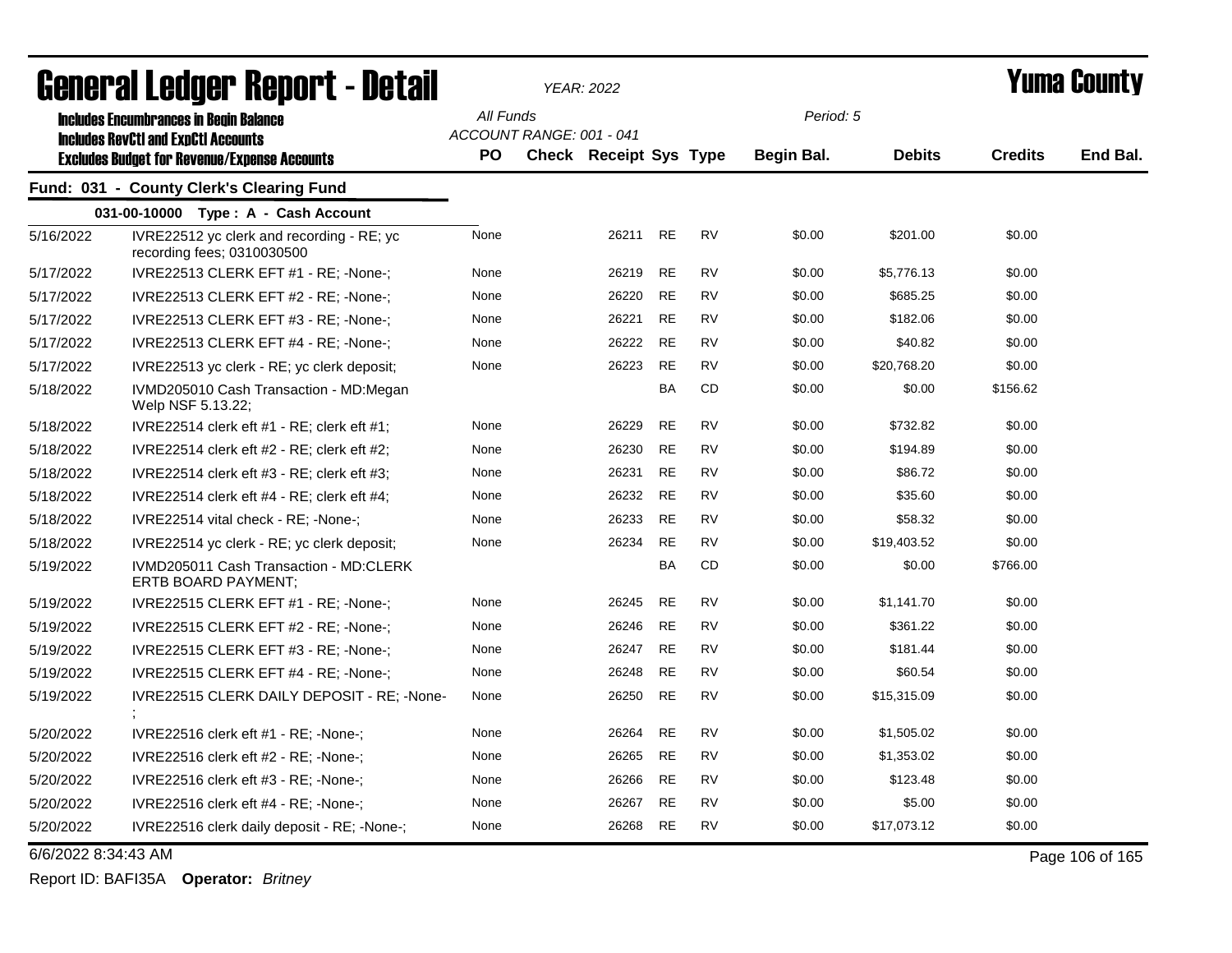| General Ledger Report - Detail |                                                                       |           |                          | YEAR: 2022                    |           | Yuma Countv |            |               |                |                 |
|--------------------------------|-----------------------------------------------------------------------|-----------|--------------------------|-------------------------------|-----------|-------------|------------|---------------|----------------|-----------------|
|                                | <b>Includes Encumbrances in Begin Balance</b>                         | All Funds |                          |                               |           |             | Period: 5  |               |                |                 |
|                                | <b>Includes RevCtI and ExpCtI Accounts</b>                            |           | ACCOUNT RANGE: 001 - 041 |                               |           |             |            |               |                |                 |
|                                | <b>Excludes Budget for Revenue/Expense Accounts</b>                   | <b>PO</b> |                          | <b>Check Receipt Sys Type</b> |           |             | Begin Bal. | <b>Debits</b> | <b>Credits</b> | End Bal.        |
|                                | Fund: 031 - County Clerk's Clearing Fund                              |           |                          |                               |           |             |            |               |                |                 |
|                                | 031-00-10000 Type: A - Cash Account                                   |           |                          |                               |           |             |            |               |                |                 |
| 5/23/2022                      | IVMD205013 Cash Transaction - MD:COUNTY<br><b>CLERK CHANGE CHECK:</b> |           |                          |                               | <b>BA</b> | <b>CD</b>   | \$0.00     | \$0.00        | \$15.00        |                 |
| 5/23/2022                      | IVRE22517 CLERK E-RECORDING - RE; -None-                              | None      |                          | 26276                         | <b>RE</b> | <b>RV</b>   | \$0.00     | \$771.00      | \$0.00         |                 |
| 5/23/2022                      | IVRE22517 CLERK EFT #1 - RE; -None-;                                  | None      |                          | 26277                         | <b>RE</b> | <b>RV</b>   | \$0.00     | \$1,593.39    | \$0.00         |                 |
| 5/23/2022                      | IVRE22517 CLERK EFT #2 - RE; -None-;                                  | None      |                          | 26278                         | <b>RE</b> | <b>RV</b>   | \$0.00     | \$872.38      | \$0.00         |                 |
| 5/23/2022                      | IVRE22517 CLERK EFT #3 - RE; -None-;                                  | None      |                          | 26279                         | <b>RE</b> | <b>RV</b>   | \$0.00     | \$144.56      | \$0.00         |                 |
| 5/23/2022                      | IVRE22517 CLEKR EFT #4 - RE; -None-;                                  | None      |                          | 26280                         | <b>RE</b> | <b>RV</b>   | \$0.00     | \$4.22        | \$0.00         |                 |
| 5/23/2022                      | IVRE22517 yc clerk - RE; yc clerk deposit;                            | None      |                          | 26283                         | <b>RE</b> | <b>RV</b>   | \$0.00     | \$7,676.55    | \$0.00         |                 |
| 5/24/2022                      | IVRE22518 clerk eft $#1$ - RE; -None-;                                | None      |                          | 26292                         | <b>RE</b> | <b>RV</b>   | \$0.00     | \$1,183.76    | \$0.00         |                 |
| 5/24/2022                      | IVRE22518 clerk eft $#2$ - RE; -None-;                                | None      |                          | 26293                         | <b>RE</b> | <b>RV</b>   | \$0.00     | \$187.86      | \$0.00         |                 |
| 5/24/2022                      | IVRE22518 clerk eft #3 - RE; -None-;                                  | None      |                          | 26294                         | <b>RE</b> | <b>RV</b>   | \$0.00     | \$139.31      | \$0.00         |                 |
| 5/24/2022                      | IVRE22518 CLERK DAILY DEPOSIT - RE; -None-                            | None      |                          | 26296                         | <b>RE</b> | <b>RV</b>   | \$0.00     | \$24,712.48   | \$0.00         |                 |
| 5/25/2022                      | IVRE22519 CLERK EFT #1 - RE; -None-;                                  | None      |                          | 26305                         | <b>RE</b> | <b>RV</b>   | \$0.00     | \$4,637.82    | \$0.00         |                 |
| 5/25/2022                      | IVRE22519 CLERK EFT #2 - RE; -None-;                                  | None      |                          | 26306                         | <b>RE</b> | <b>RV</b>   | \$0.00     | \$2,683.62    | \$0.00         |                 |
| 5/25/2022                      | IVRE22519 CLERK EFT #3 - RE; -None-;                                  | None      |                          | 26307                         | RE        | <b>RV</b>   | \$0.00     | \$118.49      | \$0.00         |                 |
| 5/25/2022                      | IVRE22519 yc clerk - RE; yc clerk deposit;                            | None      |                          | 26309                         | <b>RE</b> | <b>RV</b>   | \$0.00     | \$16,906.27   | \$0.00         |                 |
| 5/26/2022                      | IVMD205014 Cash Transaction - MD:COUNTY<br><b>CLERK CHANGE CHECK;</b> |           |                          |                               | <b>BA</b> | CD          | \$0.00     | \$0.00        | \$7.20         |                 |
| 5/26/2022                      | IVRE22520 CLERK EFT #1 - RE; -None-;                                  | None      |                          | 26320                         | <b>RE</b> | <b>RV</b>   | \$0.00     | \$5,644.00    | \$0.00         |                 |
| 5/26/2022                      | IVRE22520 CLERK EFT #2 - RE; -None-;                                  | None      |                          | 26321                         | <b>RE</b> | <b>RV</b>   | \$0.00     | \$69.39       | \$0.00         |                 |
| 5/26/2022                      | IVRE22520 CLERK EFT #3 - RE; -None-;                                  | None      |                          | 26322                         | <b>RE</b> | <b>RV</b>   | \$0.00     | \$5.00        | \$0.00         |                 |
| 5/26/2022                      | IVRE22520 CLERK EFT #4 - RE; -None-;                                  | None      |                          | 26323                         | <b>RE</b> | <b>RV</b>   | \$0.00     | \$519.55      | \$0.00         |                 |
| 5/26/2022                      | IVRE22520 yc clerk - RE; yc clerk deposit;                            | None      |                          | 26324                         | <b>RE</b> | <b>RV</b>   | \$0.00     | \$8,203.33    | \$0.00         |                 |
| 5/27/2022                      | IVRE22521 clerk eft $#1$ - RE; clerk eft $#1$ ;                       | None      |                          | 26330                         | <b>RE</b> | <b>RV</b>   | \$0.00     | \$1,225.23    | \$0.00         |                 |
| 5/27/2022                      | IVRE22521 clerkeft $#2$ - RE; clerk eft $#2$ ;                        | None      |                          | 26331                         | <b>RE</b> | <b>RV</b>   | \$0.00     | \$1,061.01    | \$0.00         |                 |
| 5/27/2022                      | IVRE22521 clerk eft #3 - RE; clerke ft #3;                            | None      |                          | 26332                         | <b>RE</b> | <b>RV</b>   | \$0.00     | \$114.91      | \$0.00         |                 |
| 6/6/2022 8:34:44 AM            |                                                                       |           |                          |                               |           |             |            |               |                | Page 107 of 165 |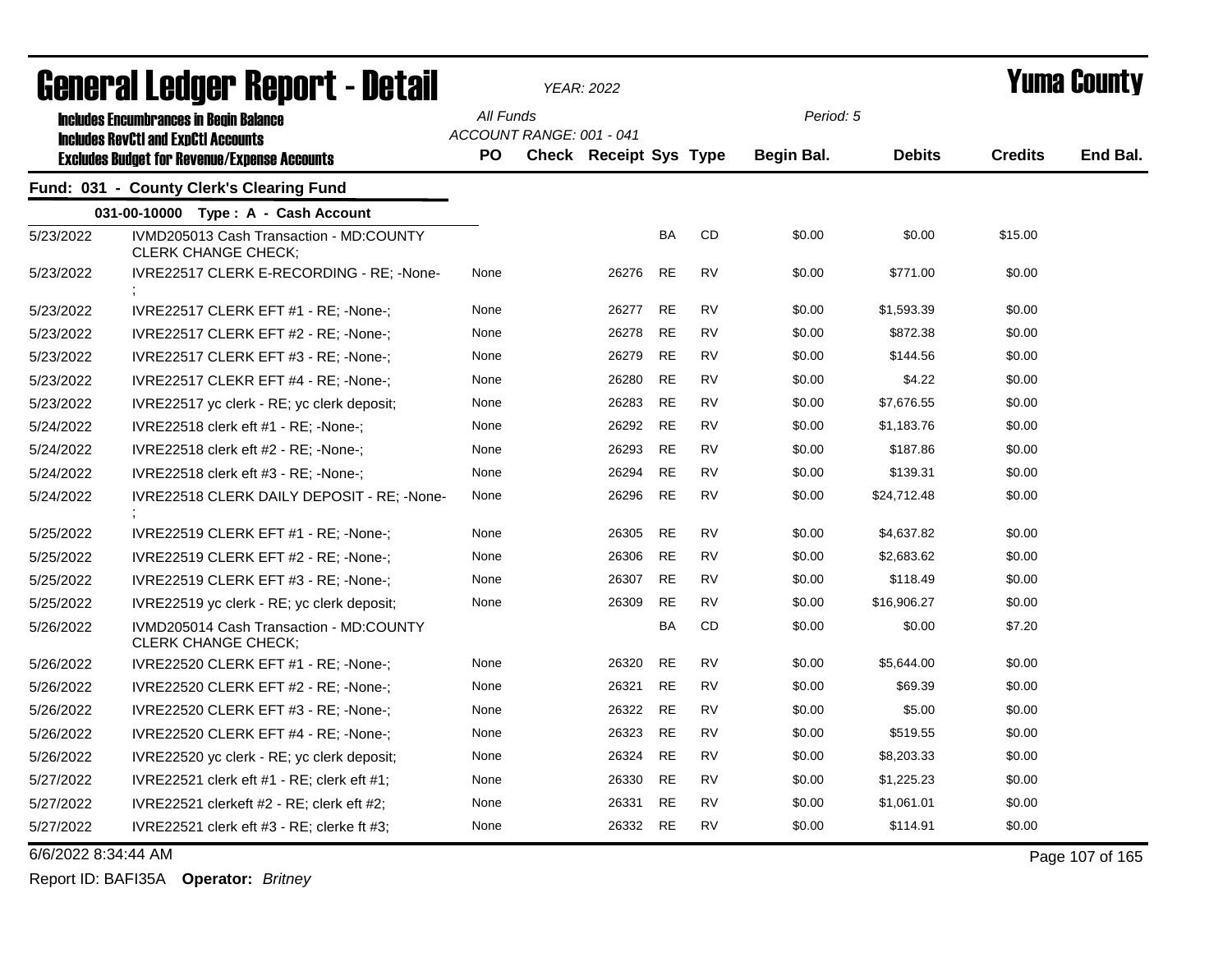| General Ledger Report - Detail |                                                              |                                    | <b>YEAR: 2022</b>      |           |           |                  |               | Yuma County    |              |
|--------------------------------|--------------------------------------------------------------|------------------------------------|------------------------|-----------|-----------|------------------|---------------|----------------|--------------|
|                                | <b>Includes Encumbrances in Begin Balance</b>                | All Funds                          |                        |           |           | Period: 5        |               |                |              |
|                                | <b>Includes RevCtI and ExpCtI Accounts</b>                   | ACCOUNT RANGE: 001 - 041           |                        |           |           |                  |               |                |              |
|                                | <b>Excludes Budget for Revenue/Expense Accounts</b>          | <b>PO</b>                          | Check Receipt Sys Type |           |           | Begin Bal.       | <b>Debits</b> | <b>Credits</b> | End Bal.     |
|                                | Fund: 031 - County Clerk's Clearing Fund                     |                                    |                        |           |           |                  |               |                |              |
|                                | 031-00-10000 Type: A - Cash Account                          |                                    |                        |           |           |                  |               |                |              |
| 5/27/2022                      | IVRE22521 clerk eft #4 - RE; clerk eft #4;                   | None                               | 26333                  | <b>RE</b> | <b>RV</b> | \$0.00           | \$31.50       | \$0.00         |              |
| 5/27/2022                      | IVRE22521 yc clerk - RE; yc clerk deposit;                   | None                               | 26334                  | <b>RE</b> | <b>RV</b> | \$0.00           | \$19,200.99   | \$0.00         |              |
| 5/31/2022                      | IVMD205016 Cash Transaction - MD:LIEN<br><b>FILING FEES:</b> |                                    |                        | BA        | CD        | \$0.00           | \$0.00        | \$27.20        |              |
| 5/31/2022                      | IVRE22522 CLERK EFT #1 - RE; -None-;                         | None                               | 26342                  | <b>RE</b> | <b>RV</b> | \$0.00           | \$1,449.23    | \$0.00         |              |
| 5/31/2022                      | IVRE22522 CLERK EFT #2 - RE; -None-;                         | None                               | 26343                  | <b>RE</b> | <b>RV</b> | \$0.00           | \$411.49      | \$0.00         |              |
| 5/31/2022                      | IVRE22522 CLERK EFT #3 - RE; -None-;                         | None                               | 26344                  | <b>RE</b> | <b>RV</b> | \$0.00           | \$60.54       | \$0.00         |              |
| 5/31/2022                      | IVRE22522 CLERK EFT #4 - RE; -None-;                         | None                               | 26345                  | <b>RE</b> | <b>RV</b> | \$0.00           | \$34.00       | \$0.00         |              |
| 5/31/2022                      | IVRE22522 STATE OF COLORADO - RE; HCPF<br>APR 2022; DHS HCPF | None                               | 26346                  | <b>RE</b> | <b>RV</b> | \$0.00           | \$10,698.82   | \$0.00         |              |
| 5/31/2022                      | IVRE22522 CLERK E-RECORDING - RE; -None-                     | None                               | 26347                  | <b>RE</b> | RV        | \$0.00           | \$800.43      | \$0.00         |              |
| 5/31/2022                      | IVRE22522 yc clerk - RE; yc clerk deposit;                   | None                               | 26348                  | <b>RE</b> | <b>RV</b> | \$0.00           | \$10,214.47   | \$0.00         |              |
|                                |                                                              | <b>Total For: Cash Account</b>     |                        |           |           | \$291,566.91     | \$387,061.17  | \$393,025.40   | \$285,602.68 |
|                                | 031-00-20000<br>Type : L - Accounts Payable                  |                                    |                        |           |           |                  |               |                |              |
| 5/1/2022                       | Beginning Balance;                                           |                                    |                        |           |           | \$0.00           | \$0.00        | \$0.00         |              |
|                                |                                                              | <b>Total For: Accounts Payable</b> |                        |           |           | \$0.00           | \$0.00        | \$0.00         | \$0.00       |
|                                | 031-00-20010 Type: L - Revenue Control                       |                                    |                        |           |           |                  |               |                |              |
| 5/1/2022                       | Beginning Balance;                                           |                                    |                        |           |           | (\$1,735,085.01) | \$0.00        | \$0.00         |              |
| 5/2/2022                       | IVRE2251 - Auto post transaction;                            |                                    |                        | BA        | <b>CP</b> | \$0.00           | \$0.00        | \$21,322.53    |              |
| 5/3/2022                       | IVRE2252 - Auto post transaction;                            |                                    |                        | BA        | <b>CP</b> | \$0.00           | \$0.00        | \$17,023.43    |              |
| 5/4/2022                       | IVRE2254 - Auto post transaction;                            |                                    |                        | BA        | <b>CP</b> | \$0.00           | \$0.00        | \$14,606.04    |              |
| 5/5/2022                       | IVRE2255 - Auto post transaction;                            |                                    |                        | BA        | <b>CP</b> | \$0.00           | \$0.00        | \$14,400.42    |              |
| 5/6/2022                       | IVRE2256 - Auto post transaction;                            |                                    |                        | BA        | <b>CP</b> | \$0.00           | \$0.00        | \$13,183.55    |              |
| 5/9/2022                       | IVRE2257 - Auto post transaction;                            |                                    |                        | BA        | <b>CP</b> | \$0.00           | \$0.00        | \$28,631.68    |              |
| 5/10/2022                      | IVRE2258 - Auto post transaction;                            |                                    |                        | BA        | <b>CP</b> | \$0.00           | \$0.00        | \$13,493.48    |              |
| 5/11/2022                      | IVRE2259 - Auto post transaction;                            |                                    |                        | <b>BA</b> | <b>CP</b> | \$0.00           | \$0.00        | \$15,615.56    |              |

6/6/2022 8:34:44 AM Page 108 of 165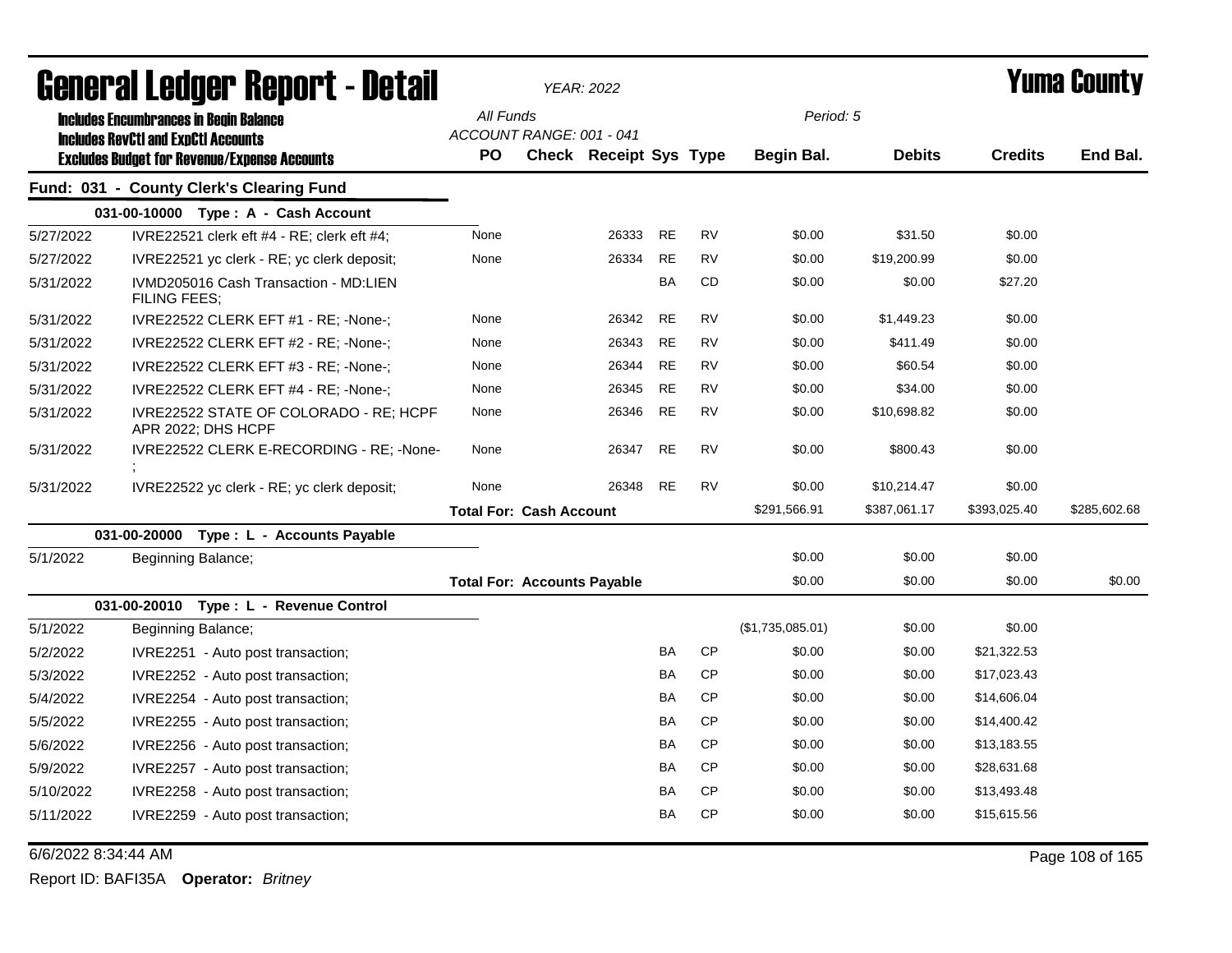|           | General Ledger Report - Detail                                                                    |                                       | <b>YEAR: 2022</b>             |           |                  |               |                | Yuma County      |
|-----------|---------------------------------------------------------------------------------------------------|---------------------------------------|-------------------------------|-----------|------------------|---------------|----------------|------------------|
|           | <b>Includes Encumbrances in Begin Balance</b>                                                     | All Funds<br>ACCOUNT RANGE: 001 - 041 |                               |           | Period: 5        |               |                |                  |
|           | <b>Includes RevCtI and ExpCtI Accounts</b><br><b>Excludes Budget for Revenue/Expense Accounts</b> | PO                                    | <b>Check Receipt Sys Type</b> |           | Begin Bal.       | <b>Debits</b> | <b>Credits</b> | End Bal.         |
|           | Fund: 031 - County Clerk's Clearing Fund                                                          |                                       |                               |           |                  |               |                |                  |
|           | 031-00-20010 Type: L - Revenue Control                                                            |                                       |                               |           |                  |               |                |                  |
| 5/11/2022 | IVTR205009 - Auto post transaction;                                                               |                                       | <b>BA</b>                     | <b>CP</b> | \$0.00           | \$30.40       | \$0.00         |                  |
| 5/12/2022 | IVRE22510 - Auto post transaction;                                                                |                                       | BA                            | <b>CP</b> | \$0.00           | \$0.00        | \$19,047.43    |                  |
| 5/13/2022 | IVRE22511 - Auto post transaction;                                                                |                                       | BA                            | <b>CP</b> | \$0.00           | \$0.00        | \$14,153.57    |                  |
| 5/16/2022 | IVRE22512 - Auto post transaction;                                                                |                                       | BA                            | <b>CP</b> | \$0.00           | \$0.00        | \$9,123.92     |                  |
| 5/17/2022 | IVRE22513 - Auto post transaction;                                                                |                                       | BA                            | <b>CP</b> | \$0.00           | \$0.00        | \$27,452.46    |                  |
| 5/18/2022 | IVMD205010 - Auto post transaction;                                                               |                                       | BA                            | <b>CP</b> | \$0.00           | \$156.62      | \$0.00         |                  |
| 5/18/2022 | IVRE22514 - Auto post transaction;                                                                |                                       | BA                            | <b>CP</b> | \$0.00           | \$0.00        | \$20,511.87    |                  |
| 5/19/2022 | IVRE22515 - Auto post transaction;                                                                |                                       | BA                            | <b>CP</b> | \$0.00           | \$0.00        | \$17,059.99    |                  |
| 5/20/2022 | IVRE22516 - Auto post transaction;                                                                |                                       | BA                            | <b>CP</b> | \$0.00           | \$0.00        | \$20,059.64    |                  |
| 5/23/2022 | IVRE22517 - Auto post transaction;                                                                |                                       | BA                            | <b>CP</b> | \$0.00           | \$0.00        | \$11,062.10    |                  |
| 5/24/2022 | IVRE22518 - Auto post transaction;                                                                |                                       | BA                            | <b>CP</b> | \$0.00           | \$0.00        | \$26,223.41    |                  |
| 5/25/2022 | IVRE22519 - Auto post transaction;                                                                |                                       | BA                            | <b>CP</b> | \$0.00           | \$0.00        | \$24,346.20    |                  |
| 5/26/2022 | IVRE22520 - Auto post transaction;                                                                |                                       | BA                            | <b>CP</b> | \$0.00           | \$0.00        | \$14,441.27    |                  |
| 5/27/2022 | IVRE22521 - Auto post transaction;                                                                |                                       | BA                            | <b>CP</b> | \$0.00           | \$0.00        | \$21,633.64    |                  |
| 5/31/2022 | IVRE22522 - Auto post transaction;                                                                |                                       | BA                            | <b>CP</b> | \$0.00           | \$0.00        | \$23,668.98    |                  |
|           |                                                                                                   | <b>Total For: Revenue Control</b>     |                               |           | (\$1,735,085.01) | \$187.02      | \$387,061.17   | (\$2,121,959.16) |
|           | 031-00-20020 Type: L - Expense Control                                                            |                                       |                               |           |                  |               |                |                  |
| 5/1/2022  | Beginning Balance;                                                                                |                                       |                               |           | \$1,657,462.23   | \$0.00        | \$0.00         |                  |
| 5/2/2022  | IVMD205001 - Auto post transaction;                                                               |                                       | <b>BA</b>                     | <b>CP</b> | \$0.00           | \$2,679.52    | \$0.00         |                  |
| 5/3/2022  | IVMD205003 - Auto post transaction;                                                               |                                       | <b>BA</b>                     | <b>CP</b> | \$0.00           | \$387,748.46  | \$0.00         |                  |
| 5/6/2022  | IVMD205006 - Auto post transaction;                                                               |                                       | <b>BA</b>                     | <b>CP</b> | \$0.00           | \$1,595.00    | \$0.00         |                  |
| 5/19/2022 | IVMD205011 - Auto post transaction;                                                               |                                       | <b>BA</b>                     | <b>CP</b> | \$0.00           | \$766.00      | \$0.00         |                  |
| 5/23/2022 | IVMD205013 - Auto post transaction;                                                               |                                       | BA                            | <b>CP</b> | \$0.00           | \$15.00       | \$0.00         |                  |
| 5/26/2022 | IVMD205014 - Auto post transaction;                                                               |                                       | BA                            | <b>CP</b> | \$0.00           | \$7.20        | \$0.00         |                  |
| 5/31/2022 | IVMD205016 - Auto post transaction;                                                               |                                       | BA                            | <b>CP</b> | \$0.00           | \$27.20       | \$0.00         |                  |
|           |                                                                                                   | <b>Total For: Expense Control</b>     |                               |           | \$1,657,462.23   | \$392,838.38  | \$0.00         | \$2,050,300.61   |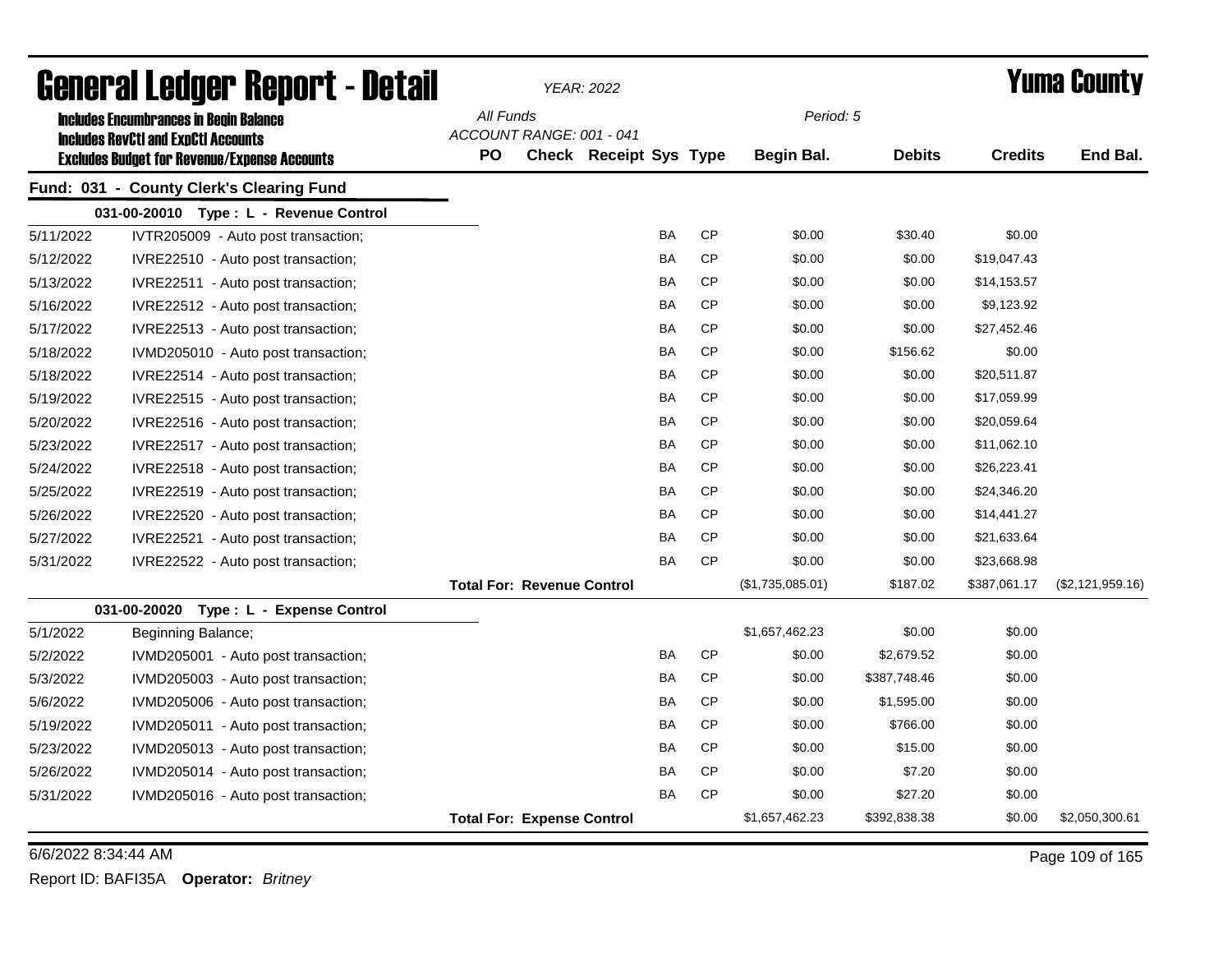|                     |                    | <b>General Ledger Report - Detail</b>                                                             |                                       | YEAR: 2022             |           |           |                  |               |                | <b>Yuma County</b> |
|---------------------|--------------------|---------------------------------------------------------------------------------------------------|---------------------------------------|------------------------|-----------|-----------|------------------|---------------|----------------|--------------------|
|                     |                    | <b>Includes Encumbrances in Begin Balance</b>                                                     | All Funds                             |                        |           |           | Period: 5        |               |                |                    |
|                     |                    | <b>Includes RevCtI and ExpCtI Accounts</b><br><b>Excludes Budget for Revenue/Expense Accounts</b> | ACCOUNT RANGE: 001 - 041<br><b>PO</b> | Check Receipt Sys Type |           |           | Begin Bal.       | <b>Debits</b> | <b>Credits</b> | End Bal.           |
|                     |                    | Fund: 031 - County Clerk's Clearing Fund                                                          |                                       |                        |           |           |                  |               |                |                    |
|                     |                    | 031-00-20100 Type: L - Fund Balance                                                               |                                       |                        |           |           |                  |               |                |                    |
| 5/1/2022            | Beginning Balance; |                                                                                                   |                                       |                        |           |           | (\$213,944.13)   | \$0.00        | \$0.00         |                    |
|                     |                    |                                                                                                   | <b>Total For: Fund Balance</b>        |                        |           |           | (\$213,944.13)   | \$0.00        | \$0.00         | (\$213,944.13)     |
|                     |                    | 031-00-20110 Type: L - Clerk MV Fee                                                               |                                       |                        |           |           |                  |               |                |                    |
| 5/1/2022            | Beginning Balance; |                                                                                                   |                                       |                        |           |           | \$0.00           | \$0.00        | \$0.00         |                    |
|                     |                    |                                                                                                   | <b>Total For: Clerk MV Fee</b>        |                        |           |           | \$0.00           | \$0.00        | \$0.00         | \$0.00             |
|                     |                    | 031-00-32100 Type: R - Transfers In                                                               |                                       |                        |           |           |                  |               |                |                    |
| 5/1/2022            | Beginning Balance; |                                                                                                   |                                       |                        |           |           | \$0.00           | \$0.00        | \$0.00         |                    |
|                     |                    |                                                                                                   | <b>Total For: Transfers In</b>        |                        |           |           | \$0.00           | \$0.00        | \$0.00         | \$0.00             |
|                     |                    | 031-00-35000 Type: R - Fees Collected                                                             |                                       |                        |           |           |                  |               |                |                    |
| 5/1/2022            | Beginning Balance; |                                                                                                   |                                       |                        |           |           | (\$1,729,449.74) | \$0.00        | \$0.00         |                    |
| 5/2/2022            |                    | IVRE2251 yc clerk - RE; yc clerk deposit;                                                         | None                                  | 26072                  | <b>RE</b> | <b>RV</b> | \$0.00           | \$0.00        | \$19,589.55    |                    |
| 5/2/2022            |                    | IVRE2251 CLERK EFT #1 - RE; -None-;                                                               | None                                  | 26075                  | <b>RE</b> | <b>RV</b> | \$0.00           | \$0.00        | \$957.88       |                    |
| 5/2/2022            |                    | IVRE2251 CLERK EFT #2 - RE; -None-;                                                               | None                                  | 26076                  | <b>RE</b> | <b>RV</b> | \$0.00           | \$0.00        | \$170.02       |                    |
| 5/2/2022            |                    | IVRE2251 CLERK EFT #3 - RE; -None-;                                                               | None                                  | 26077                  | <b>RE</b> | <b>RV</b> | \$0.00           | \$0.00        | \$17.08        |                    |
| 5/2/2022            |                    | IVRE2251 CLERK EFT #4 - RE; -None-;                                                               | None                                  | 26078                  | <b>RE</b> | <b>RV</b> | \$0.00           | \$0.00        | \$13.00        |                    |
| 5/2/2022            | <b>RECORDING;</b>  | IVRE2251 IRS RECORDING - RE; CLERK                                                                | None                                  | 26079                  | <b>RE</b> | <b>RV</b> | \$0.00           | \$0.00        | \$16.00        |                    |
| 5/2/2022            |                    | IVRE2251 CLERK E-RECORDING - RE; -None-;                                                          | None                                  | 26080                  | <b>RE</b> | <b>RV</b> | \$0.00           | \$0.00        | \$559.00       |                    |
| 5/3/2022            |                    | IVRE2252 CLERK EFT FOR 4/27/22 - RE; -None-                                                       | None                                  | 26085                  | <b>RE</b> | <b>RV</b> | \$0.00           | \$0.00        | \$101.33       |                    |
| 5/3/2022            |                    | IVRE2252 clerke ft $#1$ - RE; clerk eft $#1$ ;                                                    | None                                  | 26089                  | <b>RE</b> | <b>RV</b> | \$0.00           | \$0.00        | \$1,331.47     |                    |
| 5/3/2022            |                    | IVRE2252 clerk eft #2 - RE; clerke ft #2;                                                         | None                                  | 26090                  | <b>RE</b> | <b>RV</b> | \$0.00           | \$0.00        | \$370.35       |                    |
| 5/3/2022            |                    | IVRE2252 clerk eft $#3$ - RE; clerk eft $#3$ ;                                                    | None                                  | 26091                  | <b>RE</b> | <b>RV</b> | \$0.00           | \$0.00        | \$112.61       |                    |
| 5/3/2022            |                    | IVRE2252 clerk eft #4 - RE; clerk eft #4;                                                         | None                                  | 26092                  | RE        | RV        | \$0.00           | \$0.00        | \$0.50         |                    |
| 5/3/2022            |                    | IVRE2252 yc clerk deposit - RE; yc clerk deposit;                                                 | None                                  | 26093                  | <b>RE</b> | <b>RV</b> | \$0.00           | \$0.00        | \$15,107.17    |                    |
| 5/4/2022            |                    | IVRE2254 CLERK EFT #1 - RE; -None-;                                                               | None                                  | 26098                  | <b>RE</b> | <b>RV</b> | \$0.00           | \$0.00        | \$1,111.02     |                    |
| 5/4/2022            |                    | IVRE2254 CLERK EFT #2 - RE; -None-;                                                               | None                                  | 26099                  | <b>RE</b> | <b>RV</b> | \$0.00           | \$0.00        | \$142.72       |                    |
| 6/6/2022 8:34:44 AM |                    |                                                                                                   |                                       |                        |           |           |                  |               |                | Page 110 of 165    |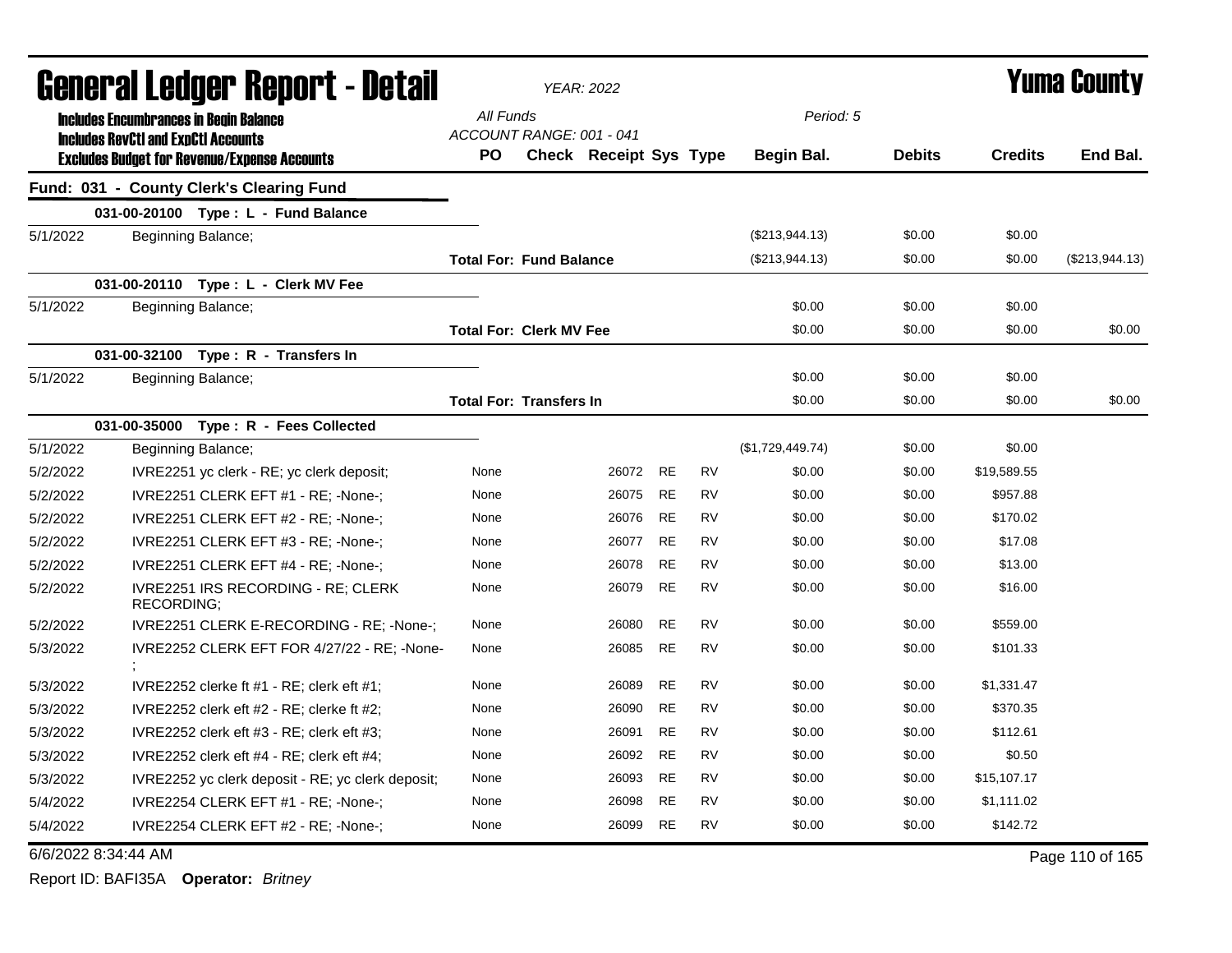|           | Generai Leuger Keport - Detail                                                              |           |                          | YEAR: 2022                    |           |           |            |               |                | Y UIII'd GUUIILY |
|-----------|---------------------------------------------------------------------------------------------|-----------|--------------------------|-------------------------------|-----------|-----------|------------|---------------|----------------|------------------|
|           | <b>Includes Encumbrances in Begin Balance</b><br><b>Includes RevCtI and ExpCtI Accounts</b> | All Funds | ACCOUNT RANGE: 001 - 041 |                               |           |           | Period: 5  |               |                |                  |
|           | <b>Excludes Budget for Revenue/Expense Accounts</b>                                         | <b>PO</b> |                          | <b>Check Receipt Sys Type</b> |           |           | Begin Bal. | <b>Debits</b> | <b>Credits</b> | End Bal.         |
|           | Fund: 031 - County Clerk's Clearing Fund                                                    |           |                          |                               |           |           |            |               |                |                  |
|           | 031-00-35000 Type: R - Fees Collected                                                       |           |                          |                               |           |           |            |               |                |                  |
| 5/4/2022  | IVRE2254 CLERK EFT #3 - RE; -None-;                                                         | None      |                          | 26100                         | <b>RE</b> | <b>RV</b> | \$0.00     | \$0.00        | \$120.50       |                  |
| 5/4/2022  | IVRE2254 CLERK EFT #4 - RE; -None-;                                                         | None      |                          | 26101                         | <b>RE</b> | RV        | \$0.00     | \$0.00        | \$18.52        |                  |
| 5/4/2022  | IVRE2254 VITALCHEK NETWORK - RE; -None-;                                                    | None      |                          | 26103                         | <b>RE</b> | <b>RV</b> | \$0.00     | \$0.00        | \$304.92       |                  |
| 5/4/2022  | IVRE2254 clerk dep - RE; clerk dep;                                                         | None      |                          | 26105                         | <b>RE</b> | <b>RV</b> | \$0.00     | \$0.00        | \$12,908.36    |                  |
| 5/5/2022  | IVRE2255 clerk eft #1 - RE; -None-;                                                         | None      |                          | 26114                         | <b>RE</b> | <b>RV</b> | \$0.00     | \$0.00        | \$2,467.95     |                  |
| 5/5/2022  | IVRE2255 clerk eft #2 - RE; -None-;                                                         | None      |                          | 26116                         | <b>RE</b> | <b>RV</b> | \$0.00     | \$0.00        | \$708.20       |                  |
| 5/5/2022  | IVRE2255 clerk eft #3 - RE; -None-;                                                         | None      |                          | 26117                         | <b>RE</b> | <b>RV</b> | \$0.00     | \$0.00        | \$61.74        |                  |
| 5/5/2022  | IVRE2255 yc clerks - RE; yc clerk deposit;                                                  | None      |                          | 26118                         | <b>RE</b> | <b>RV</b> | \$0.00     | \$0.00        | \$11,162.53    |                  |
| 5/6/2022  | IVRE2256 yc clerks - RE; yc clerk deposit;                                                  | None      |                          | 26133                         | <b>RE</b> | <b>RV</b> | \$0.00     | \$0.00        | \$9,094.47     |                  |
| 5/6/2022  | IVRE2256 CLERK EFT #1 - RE; -None-;                                                         | None      |                          | 26134                         | <b>RE</b> | <b>RV</b> | \$0.00     | \$0.00        | \$3,000.65     |                  |
| 5/6/2022  | IVRE2256 CLERK EFT #2 - RE; -None-;                                                         | None      |                          | 26135                         | <b>RE</b> | <b>RV</b> | \$0.00     | \$0.00        | \$764.65       |                  |
| 5/6/2022  | IVRE2256 CLERK EFT #3 - RE; -None-;                                                         | None      |                          | 26136                         | <b>RE</b> | <b>RV</b> | \$0.00     | \$0.00        | \$148.78       |                  |
| 5/9/2022  | IVRE2257 CLERK EFT #1 - RE; -None-;                                                         | None      |                          | 26142                         | <b>RE</b> | <b>RV</b> | \$0.00     | \$0.00        | \$2,000.84     |                  |
| 5/9/2022  | IVRE2257 CLERK EFT #2 - RE; -None-;                                                         | None      |                          | 26143                         | <b>RE</b> | <b>RV</b> | \$0.00     | \$0.00        | \$406.97       |                  |
| 5/9/2022  | IVRE2257 CLERK EFT #3 - RE; -None-;                                                         | None      |                          | 26144                         | <b>RE</b> | <b>RV</b> | \$0.00     | \$0.00        | \$108.94       |                  |
| 5/9/2022  | IVRE2257 CLERK EFT #4 - RE; -None-;                                                         | None      |                          | 26145                         | <b>RE</b> | <b>RV</b> | \$0.00     | \$0.00        | \$79.03        |                  |
| 5/9/2022  | IVRE2257 CLERK E-RECORDING - RE; -None-;                                                    | None      |                          | 26146                         | <b>RE</b> | RV        | \$0.00     | \$0.00        | \$617.00       |                  |
| 5/9/2022  | IVRE2257 yc clerks - RE; yc clerk deposit;                                                  | None      |                          | 26147                         | <b>RE</b> | <b>RV</b> | \$0.00     | \$0.00        | \$25,418.90    |                  |
| 5/10/2022 | IVRE2258 clerk eft #1 - RE; clerk eft #1;                                                   | None      |                          | 26163                         | RE        | <b>RV</b> | \$0.00     | \$0.00        | \$1,394.03     |                  |
| 5/10/2022 | IVRE2258 clerk eft $#2$ - RE; clerk eft $#2$ ;                                              | None      |                          | 26164                         | RE        | <b>RV</b> | \$0.00     | \$0.00        | \$373.75       |                  |
| 5/10/2022 | IVRE2258 clerk eft $#3$ - RE; clerk eft $#3$ ;                                              | None      |                          | 26165                         | <b>RE</b> | <b>RV</b> | \$0.00     | \$0.00        | \$62.90        |                  |
| 5/10/2022 | IVRE2258 yc clerk - RE; yc clerk deposit;                                                   | None      |                          | 26166                         | <b>RE</b> | <b>RV</b> | \$0.00     | \$0.00        | \$11,662.80    |                  |
| 5/11/2022 | IVTR205009 NSF CORR - CORR MUIRHEID<br>NSF; CLERK NSF DEBIT TO TREAS<br>CLEARING;           |           |                          |                               | BA        | <b>TR</b> | \$0.00     | \$30.40       | \$0.00         |                  |
| 5/11/2022 | IVRE2259 CLERK EFT #1 - RE; -None-;                                                         | None      |                          | 26171                         | RE        | RV        | \$0.00     | \$0.00        | \$1,881.19     |                  |
| 5/11/2022 | IVRE2259 CLERK EFT #2 - RE; -None-;                                                         | None      |                          | 26172 RE                      |           | <b>RV</b> | \$0.00     | \$0.00        | \$488.78       |                  |

6/6/2022 8:34:44 AM Page 111 of 165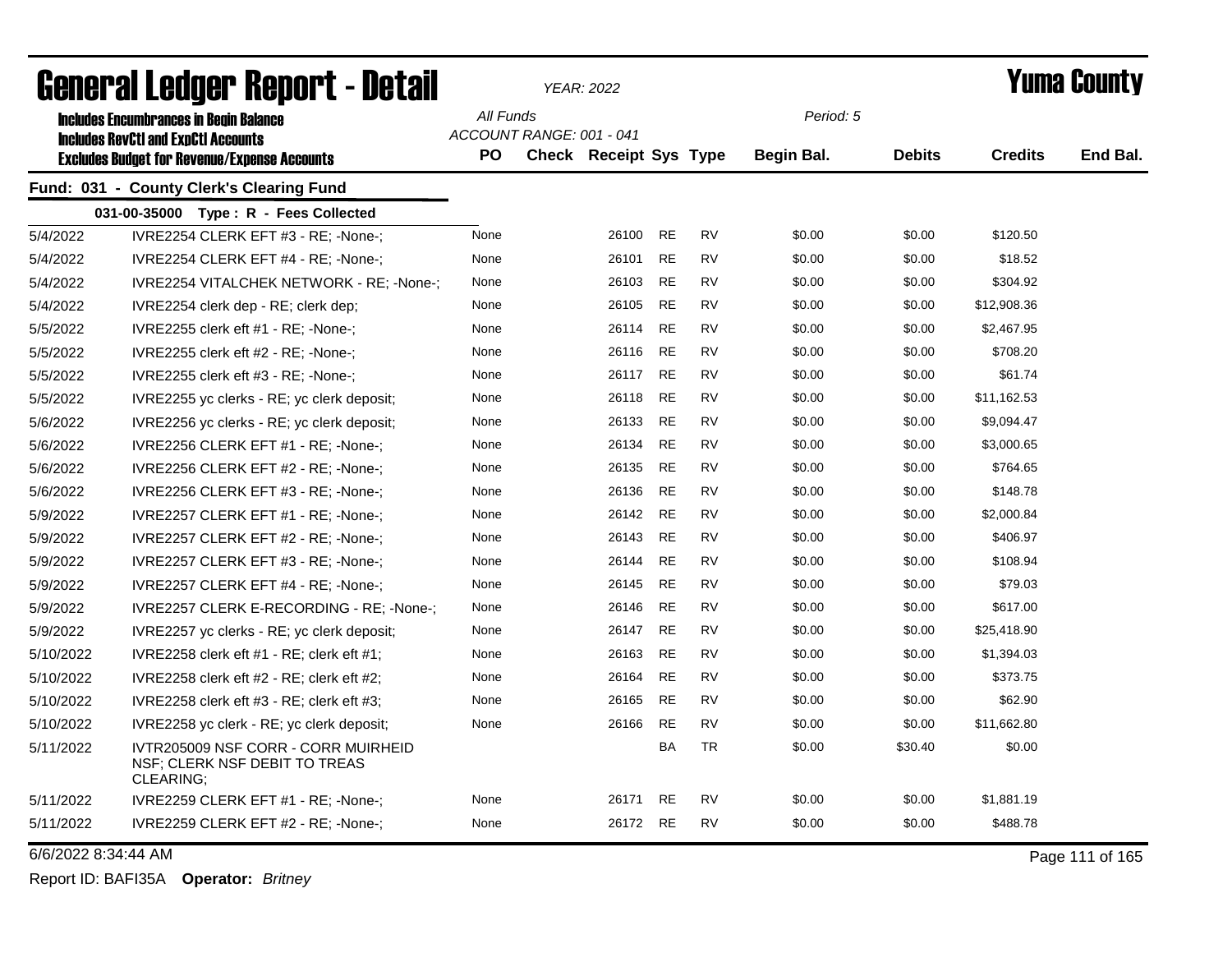|                     | ariigi.si fanñai. Nahni.  - Datsii                                                          |           | YEAR: 2022               |       |           |           |            |               |                | T UIIIA GUUIILY |
|---------------------|---------------------------------------------------------------------------------------------|-----------|--------------------------|-------|-----------|-----------|------------|---------------|----------------|-----------------|
|                     | <b>Includes Encumbrances in Begin Balance</b><br><b>Includes RevCtI and ExpCtI Accounts</b> | All Funds | ACCOUNT RANGE: 001 - 041 |       |           |           | Period: 5  |               |                |                 |
|                     | <b>Excludes Budget for Revenue/Expense Accounts</b>                                         | PO.       | Check Receipt Sys Type   |       |           |           | Begin Bal. | <b>Debits</b> | <b>Credits</b> | End Bal.        |
|                     | Fund: 031 - County Clerk's Clearing Fund                                                    |           |                          |       |           |           |            |               |                |                 |
|                     | 031-00-35000 Type: R - Fees Collected                                                       |           |                          |       |           |           |            |               |                |                 |
| 5/11/2022           | IVRE2259 CLERK EFT #3 - RE; -None-;                                                         | None      |                          | 26173 | <b>RE</b> | <b>RV</b> | \$0.00     | \$0.00        | \$114.98       |                 |
| 5/11/2022           | IVRE2259 CLERK DAILY DEPOSIT - RE; -None-;                                                  | None      |                          | 26174 | <b>RE</b> | <b>RV</b> | \$0.00     | \$0.00        | \$13,130.61    |                 |
| 5/12/2022           | IVRE22510 CLERK EFT #1 - RE; -None-;                                                        | None      |                          | 26178 | <b>RE</b> | <b>RV</b> | \$0.00     | \$0.00        | \$7,094.22     |                 |
| 5/12/2022           | IVRE22510 CLERK EFT #2 - RE; -None-;                                                        | None      |                          | 26179 | <b>RE</b> | <b>RV</b> | \$0.00     | \$0.00        | \$1,118.98     |                 |
| 5/12/2022           | IVRE22510 CLERK EFT #3 - RE; -None-;                                                        | None      |                          | 26180 | RE        | <b>RV</b> | \$0.00     | \$0.00        | \$73.74        |                 |
| 5/12/2022           | IVRE22510 yc clerk - RE; yc clerk deposit;                                                  | None      |                          | 26183 | <b>RE</b> | <b>RV</b> | \$0.00     | \$0.00        | \$10,760.49    |                 |
| 5/13/2022           | IVRE22511 clerk eft $#1$ - RE; clerk eft $#1$ ;                                             | None      |                          | 26190 | <b>RE</b> | <b>RV</b> | \$0.00     | \$0.00        | \$1,680.76     |                 |
| 5/13/2022           | IVRE22511 clerk eft $#2$ - RE; clerke eft $#2$ ;                                            | None      |                          | 26191 | <b>RE</b> | <b>RV</b> | \$0.00     | \$0.00        | \$927.27       |                 |
| 5/13/2022           | IVRE22511 clerk eft $#3$ - RE; clerk eft $#3$ ;                                             | None      |                          | 26192 | <b>RE</b> | <b>RV</b> | \$0.00     | \$0.00        | \$92.82        |                 |
| 5/13/2022           | IVRE22511 yc clerk - RE; yc clerk deposit;                                                  | None      |                          | 26193 | <b>RE</b> | <b>RV</b> | \$0.00     | \$0.00        | \$11,452.72    |                 |
| 5/16/2022           | IVRE22512 CLERK E-RECORDING - RE; -None-                                                    | None      |                          | 26198 | <b>RE</b> | <b>RV</b> | \$0.00     | \$0.00        | \$896.85       |                 |
| 5/16/2022           | IVRE22512 yc clerk - RE; yc clerk deposit;                                                  | None      |                          | 26199 | <b>RE</b> | <b>RV</b> | \$0.00     | \$0.00        | \$7,046.95     |                 |
| 5/16/2022           | IVRE22512 clerk eft #1 - RE; -None-;                                                        | None      |                          | 26200 | <b>RE</b> | <b>RV</b> | \$0.00     | \$0.00        | \$672.43       |                 |
| 5/16/2022           | IVRE22512 clerk eft $#2$ - RE; -None-;                                                      | None      |                          | 26201 | <b>RE</b> | <b>RV</b> | \$0.00     | \$0.00        | \$199.66       |                 |
| 5/16/2022           | IVRE22512 clerk eft $#3$ - RE; -None-;                                                      | None      |                          | 26202 | <b>RE</b> | <b>RV</b> | \$0.00     | \$0.00        | \$106.28       |                 |
| 5/16/2022           | IVRE22512 clerk eft $#4$ - RE; -None-;                                                      | None      |                          | 26203 | <b>RE</b> | <b>RV</b> | \$0.00     | \$0.00        | \$0.75         |                 |
| 5/16/2022           | IVRE22512 yc clerk and recording - RE; yc<br>recording fees; 0310030500                     | None      |                          | 26211 | <b>RE</b> | <b>RV</b> | \$0.00     | \$0.00        | \$201.00       |                 |
| 5/17/2022           | IVRE22513 CLERK EFT #1 - RE; -None-;                                                        | None      |                          | 26219 | RE        | <b>RV</b> | \$0.00     | \$0.00        | \$5,776.13     |                 |
| 5/17/2022           | IVRE22513 CLERK EFT #2 - RE; -None-;                                                        | None      |                          | 26220 | <b>RE</b> | <b>RV</b> | \$0.00     | \$0.00        | \$685.25       |                 |
| 5/17/2022           | IVRE22513 CLERK EFT #3 - RE; -None-;                                                        | None      |                          | 26221 | <b>RE</b> | <b>RV</b> | \$0.00     | \$0.00        | \$182.06       |                 |
| 5/17/2022           | IVRE22513 CLERK EFT $#4$ - RE; -None-;                                                      | None      |                          | 26222 | <b>RE</b> | <b>RV</b> | \$0.00     | \$0.00        | \$40.82        |                 |
| 5/17/2022           | IVRE22513 yc clerk - RE; yc clerk deposit;                                                  | None      |                          | 26223 | <b>RE</b> | <b>RV</b> | \$0.00     | \$0.00        | \$20,768.20    |                 |
| 5/18/2022           | IVMD205010 - MD:Megan Welp NSF 5.13.22;                                                     |           |                          |       | BA        | MD        | \$0.00     | \$156.62      | \$0.00         |                 |
| 5/18/2022           | IVRE22514 clerk eft #1 - RE; clerk eft #1;                                                  | None      |                          | 26229 | <b>RE</b> | <b>RV</b> | \$0.00     | \$0.00        | \$732.82       |                 |
| 5/18/2022           | IVRE22514 clerk eft #2 - RE; clerk eft #2;                                                  | None      |                          | 26230 | <b>RE</b> | RV        | \$0.00     | \$0.00        | \$194.89       |                 |
| 6/6/2022 8:34:44 AM |                                                                                             |           |                          |       |           |           |            |               |                | Page 112 of 165 |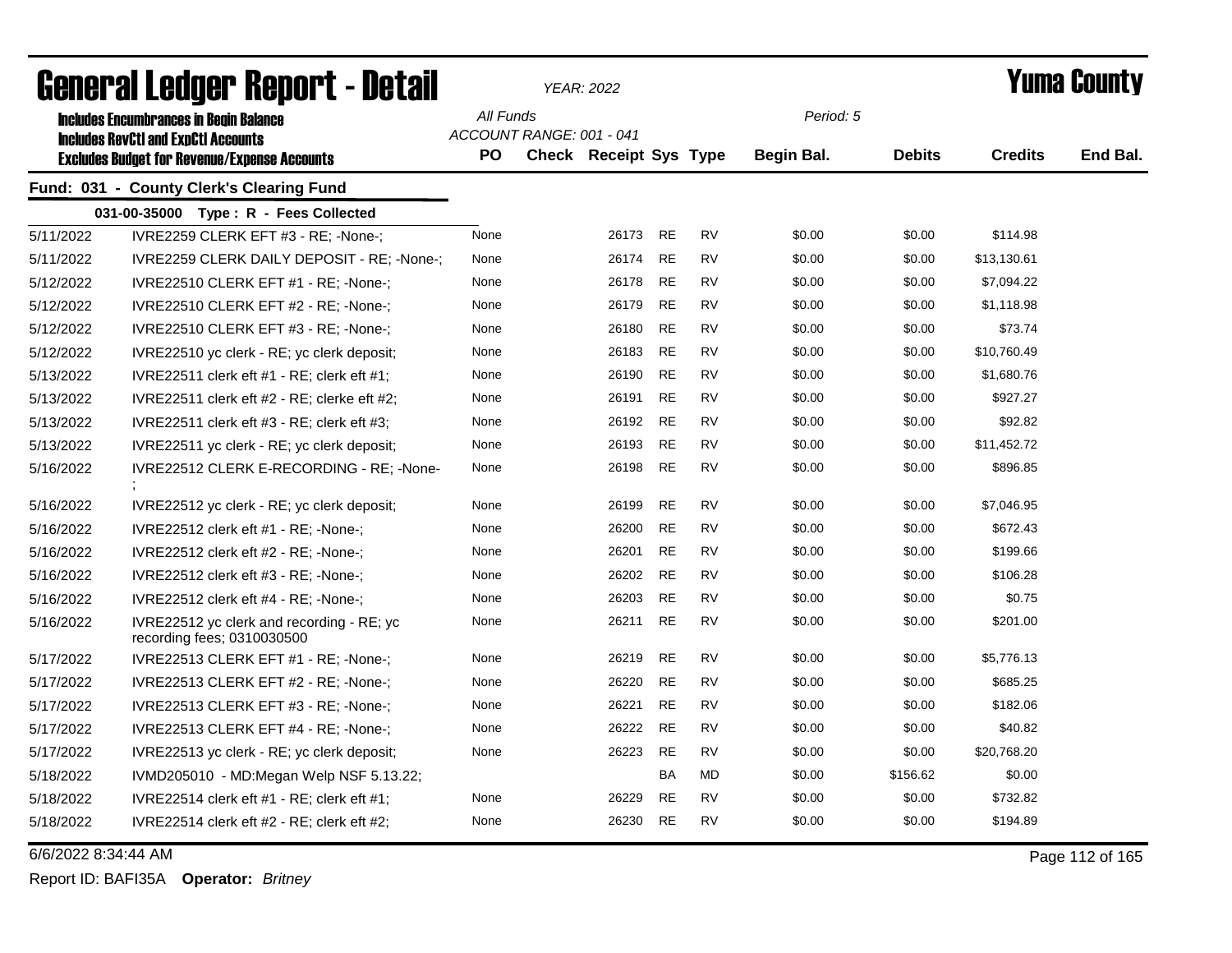|           | agiigi.gi fanñai. Urinn. ( - natsii                                                                                                                |                  |                          | YEAR: 2022             |           |           |                                |               |                | I UIIIA VUUIILY |
|-----------|----------------------------------------------------------------------------------------------------------------------------------------------------|------------------|--------------------------|------------------------|-----------|-----------|--------------------------------|---------------|----------------|-----------------|
|           | <b>Includes Encumbrances in Begin Balance</b><br><b>Includes RevCtI and ExpCtI Accounts</b><br><b>Excludes Budget for Revenue/Expense Accounts</b> | All Funds<br>PO. | ACCOUNT RANGE: 001 - 041 | Check Receipt Sys Type |           |           | Period: 5<br><b>Begin Bal.</b> | <b>Debits</b> | <b>Credits</b> | End Bal.        |
|           | Fund: 031 - County Clerk's Clearing Fund                                                                                                           |                  |                          |                        |           |           |                                |               |                |                 |
|           | 031-00-35000 Type: R - Fees Collected                                                                                                              |                  |                          |                        |           |           |                                |               |                |                 |
| 5/18/2022 | IVRE22514 clerk eft #3 - RE; clerk eft #3;                                                                                                         | None             |                          | 26231                  | <b>RE</b> | <b>RV</b> | \$0.00                         | \$0.00        | \$86.72        |                 |
| 5/18/2022 | IVRE22514 clerk eft #4 - RE; clerk eft #4;                                                                                                         | None             |                          | 26232                  | <b>RE</b> | RV        | \$0.00                         | \$0.00        | \$35.60        |                 |
| 5/18/2022 | IVRE22514 vital check - RE; -None-;                                                                                                                | None             |                          | 26233                  | <b>RE</b> | RV        | \$0.00                         | \$0.00        | \$58.32        |                 |
| 5/18/2022 | IVRE22514 yc clerk - RE; yc clerk deposit;                                                                                                         | None             |                          | 26234                  | <b>RE</b> | <b>RV</b> | \$0.00                         | \$0.00        | \$19,403.52    |                 |
| 5/19/2022 | IVRE22515 CLERK EFT #1 - RE; -None-;                                                                                                               | None             |                          | 26245                  | RE        | RV        | \$0.00                         | \$0.00        | \$1,141.70     |                 |
| 5/19/2022 | IVRE22515 CLERK EFT #2 - RE; -None-;                                                                                                               | None             |                          | 26246                  | <b>RE</b> | RV        | \$0.00                         | \$0.00        | \$361.22       |                 |
| 5/19/2022 | IVRE22515 CLERK EFT #3 - RE; -None-;                                                                                                               | None             |                          | 26247                  | <b>RE</b> | <b>RV</b> | \$0.00                         | \$0.00        | \$181.44       |                 |
| 5/19/2022 | IVRE22515 CLERK EFT #4 - RE; -None-;                                                                                                               | None             |                          | 26248                  | <b>RE</b> | <b>RV</b> | \$0.00                         | \$0.00        | \$60.54        |                 |
| 5/19/2022 | IVRE22515 CLERK DAILY DEPOSIT - RE; -None-                                                                                                         | None             |                          | 26250                  | <b>RE</b> | <b>RV</b> | \$0.00                         | \$0.00        | \$15,315.09    |                 |
| 5/20/2022 | IVRE22516 clerk eft #1 - RE; -None-;                                                                                                               | None             |                          | 26264                  | RE        | RV        | \$0.00                         | \$0.00        | \$1,505.02     |                 |
| 5/20/2022 | IVRE22516 clerk eft #2 - RE; -None-;                                                                                                               | None             |                          | 26265                  | RE        | RV        | \$0.00                         | \$0.00        | \$1,353.02     |                 |
| 5/20/2022 | IVRE22516 clerk eft #3 - RE; -None-;                                                                                                               | None             |                          | 26266                  | <b>RE</b> | RV        | \$0.00                         | \$0.00        | \$123.48       |                 |
| 5/20/2022 | IVRE22516 clerk eft #4 - RE; -None-;                                                                                                               | None             |                          | 26267                  | <b>RE</b> | <b>RV</b> | \$0.00                         | \$0.00        | \$5.00         |                 |
| 5/20/2022 | IVRE22516 clerk daily deposit - RE; -None-;                                                                                                        | None             |                          | 26268                  | RE        | RV        | \$0.00                         | \$0.00        | \$17,073.12    |                 |
| 5/23/2022 | IVRE22517 CLERK E-RECORDING - RE; -None-                                                                                                           | None             |                          | 26276                  | <b>RE</b> | <b>RV</b> | \$0.00                         | \$0.00        | \$771.00       |                 |
| 5/23/2022 | IVRE22517 CLERK EFT #1 - RE; -None-;                                                                                                               | None             |                          | 26277                  | <b>RE</b> | <b>RV</b> | \$0.00                         | \$0.00        | \$1,593.39     |                 |
| 5/23/2022 | IVRE22517 CLERK EFT #2 - RE; -None-;                                                                                                               | None             |                          | 26278                  | <b>RE</b> | <b>RV</b> | \$0.00                         | \$0.00        | \$872.38       |                 |
| 5/23/2022 | IVRE22517 CLERK EFT #3 - RE; -None-;                                                                                                               | None             |                          | 26279                  | <b>RE</b> | <b>RV</b> | \$0.00                         | \$0.00        | \$144.56       |                 |
| 5/23/2022 | IVRE22517 CLEKR EFT #4 - RE; -None-;                                                                                                               | None             |                          | 26280                  | <b>RE</b> | RV        | \$0.00                         | \$0.00        | \$4.22         |                 |
| 5/23/2022 | IVRE22517 yc clerk - RE; yc clerk deposit;                                                                                                         | None             |                          | 26283                  | <b>RE</b> | RV        | \$0.00                         | \$0.00        | \$7,676.55     |                 |
| 5/24/2022 | IVRE22518 clerk eft #1 - RE; -None-;                                                                                                               | None             |                          | 26292                  | <b>RE</b> | <b>RV</b> | \$0.00                         | \$0.00        | \$1,183.76     |                 |
| 5/24/2022 | IVRE22518 clerk eft #2 - RE; -None-;                                                                                                               | None             |                          | 26293                  | RE        | RV        | \$0.00                         | \$0.00        | \$187.86       |                 |
| 5/24/2022 | IVRE22518 clerk eft #3 - RE; -None-;                                                                                                               | None             |                          | 26294                  | <b>RE</b> | RV        | \$0.00                         | \$0.00        | \$139.31       |                 |
| 5/24/2022 | IVRE22518 CLERK DAILY DEPOSIT - RE; -None-                                                                                                         | None             |                          | 26296                  | <b>RE</b> | <b>RV</b> | \$0.00                         | \$0.00        | \$24,712.48    |                 |

6/6/2022 8:34:44 AM Page 113 of 165 Report ID: BAFI35A **Operator:** *Britney*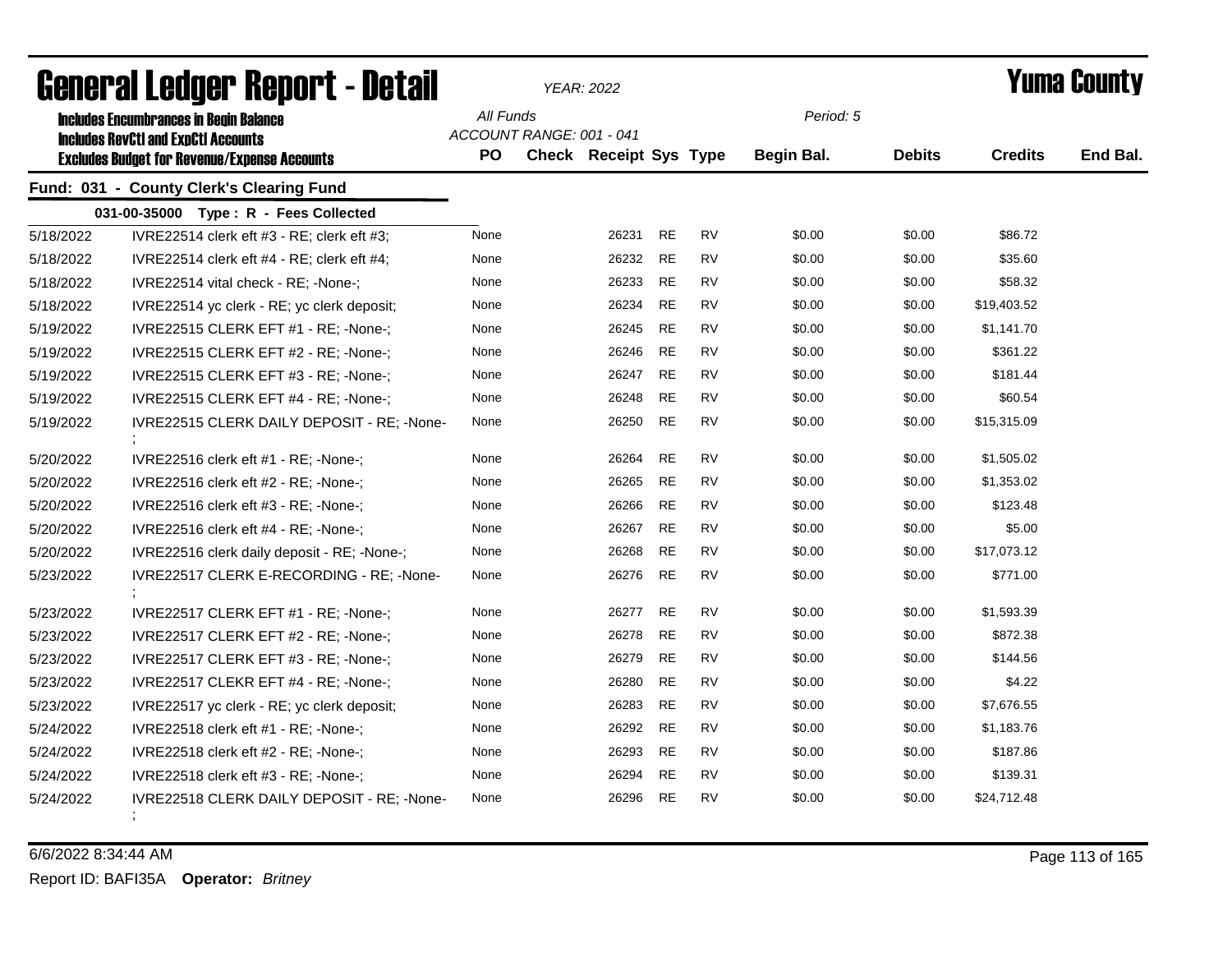|           | General Ledger Report - Detail                               |           |                                  | <b>YEAR: 2022</b>             |           |           |                  |               |                | Yuma Countv      |
|-----------|--------------------------------------------------------------|-----------|----------------------------------|-------------------------------|-----------|-----------|------------------|---------------|----------------|------------------|
|           | <b>Includes Encumbrances in Begin Balance</b>                | All Funds |                                  |                               |           |           | Period: 5        |               |                |                  |
|           | <b>Includes RevCtI and ExpCtI Accounts</b>                   |           | ACCOUNT RANGE: 001 - 041         |                               |           |           |                  |               |                |                  |
|           | <b>Excludes Budget for Revenue/Expense Accounts</b>          | <b>PO</b> |                                  | <b>Check Receipt Sys Type</b> |           |           | Begin Bal.       | <b>Debits</b> | <b>Credits</b> | End Bal.         |
|           | Fund: 031 - County Clerk's Clearing Fund                     |           |                                  |                               |           |           |                  |               |                |                  |
|           | 031-00-35000 Type: R - Fees Collected                        |           |                                  |                               |           |           |                  |               |                |                  |
| 5/25/2022 | IVRE22519 CLERK EFT #1 - RE; -None-;                         | None      |                                  | 26305                         | <b>RE</b> | <b>RV</b> | \$0.00           | \$0.00        | \$4,637.82     |                  |
| 5/25/2022 | IVRE22519 CLERK EFT #2 - RE; -None-;                         | None      |                                  | 26306                         | <b>RE</b> | <b>RV</b> | \$0.00           | \$0.00        | \$2,683.62     |                  |
| 5/25/2022 | IVRE22519 CLERK EFT #3 - RE; -None-;                         | None      |                                  | 26307                         | <b>RE</b> | <b>RV</b> | \$0.00           | \$0.00        | \$118.49       |                  |
| 5/25/2022 | IVRE22519 yc clerk - RE; yc clerk deposit;                   | None      |                                  | 26309                         | <b>RE</b> | <b>RV</b> | \$0.00           | \$0.00        | \$16,906.27    |                  |
| 5/26/2022 | IVRE22520 CLERK EFT #1 - RE; -None-;                         | None      |                                  | 26320                         | <b>RE</b> | <b>RV</b> | \$0.00           | \$0.00        | \$5,644.00     |                  |
| 5/26/2022 | IVRE22520 CLERK EFT #2 - RE; -None-;                         | None      |                                  | 26321                         | <b>RE</b> | <b>RV</b> | \$0.00           | \$0.00        | \$69.39        |                  |
| 5/26/2022 | IVRE22520 CLERK EFT #3 - RE; -None-;                         | None      |                                  | 26322                         | <b>RE</b> | <b>RV</b> | \$0.00           | \$0.00        | \$5.00         |                  |
| 5/26/2022 | IVRE22520 CLERK EFT #4 - RE; -None-;                         | None      |                                  | 26323                         | <b>RE</b> | <b>RV</b> | \$0.00           | \$0.00        | \$519.55       |                  |
| 5/26/2022 | IVRE22520 yc clerk - RE; yc clerk deposit;                   | None      |                                  | 26324                         | <b>RE</b> | <b>RV</b> | \$0.00           | \$0.00        | \$8,203.33     |                  |
| 5/27/2022 | IVRE22521 clerk eft $#1$ - RE; clerk eft $#1$ ;              | None      |                                  | 26330                         | RE        | <b>RV</b> | \$0.00           | \$0.00        | \$1,225.23     |                  |
| 5/27/2022 | IVRE22521 clerkeft $#2$ - RE; clerk eft $#2$ ;               | None      |                                  | 26331                         | <b>RE</b> | <b>RV</b> | \$0.00           | \$0.00        | \$1,061.01     |                  |
| 5/27/2022 | IVRE22521 clerk eft $#3$ - RE; clerke ft $#3$ ;              | None      |                                  | 26332                         | <b>RE</b> | <b>RV</b> | \$0.00           | \$0.00        | \$114.91       |                  |
| 5/27/2022 | IVRE22521 clerk eft $#4$ - RE; clerk eft $#4$ ;              | None      |                                  | 26333                         | RE        | <b>RV</b> | \$0.00           | \$0.00        | \$31.50        |                  |
| 5/27/2022 | IVRE22521 yc clerk - RE; yc clerk deposit;                   | None      |                                  | 26334                         | <b>RE</b> | <b>RV</b> | \$0.00           | \$0.00        | \$19,200.99    |                  |
| 5/31/2022 | IVRE22522 CLERK EFT #1 - RE; -None-;                         | None      |                                  | 26342                         | <b>RE</b> | <b>RV</b> | \$0.00           | \$0.00        | \$1,449.23     |                  |
| 5/31/2022 | IVRE22522 CLERK EFT #2 - RE; -None-;                         | None      |                                  | 26343                         | <b>RE</b> | <b>RV</b> | \$0.00           | \$0.00        | \$411.49       |                  |
| 5/31/2022 | IVRE22522 CLERK EFT #3 - RE; -None-;                         | None      |                                  | 26344                         | <b>RE</b> | <b>RV</b> | \$0.00           | \$0.00        | \$60.54        |                  |
| 5/31/2022 | IVRE22522 CLERK EFT #4 - RE; -None-;                         | None      |                                  | 26345                         | <b>RE</b> | <b>RV</b> | \$0.00           | \$0.00        | \$34.00        |                  |
| 5/31/2022 | IVRE22522 STATE OF COLORADO - RE; HCPF<br>APR 2022; DHS HCPF | None      |                                  | 26346                         | <b>RE</b> | <b>RV</b> | \$0.00           | \$0.00        | \$10,698.82    |                  |
| 5/31/2022 | IVRE22522 CLERK E-RECORDING - RE: -None-                     | None      |                                  | 26347                         | RE        | RV        | \$0.00           | \$0.00        | \$800.43       |                  |
| 5/31/2022 | IVRE22522 yc clerk - RE; yc clerk deposit;                   | None      |                                  | 26348                         | RE        | RV        | \$0.00           | \$0.00        | \$10,214.47    |                  |
|           |                                                              |           | <b>Total For: Fees Collected</b> |                               |           |           | (\$1,729,449.74) | \$187.02      | \$386,886.17   | (\$2,116,148.89) |
|           | 031-00-35002 Type: R - MV Insurance Fee                      |           |                                  |                               |           |           |                  |               |                |                  |
| 5/1/2022  | Beginning Balance;                                           |           |                                  |                               |           |           | (\$5,635.27)     | \$0.00        | \$0.00         |                  |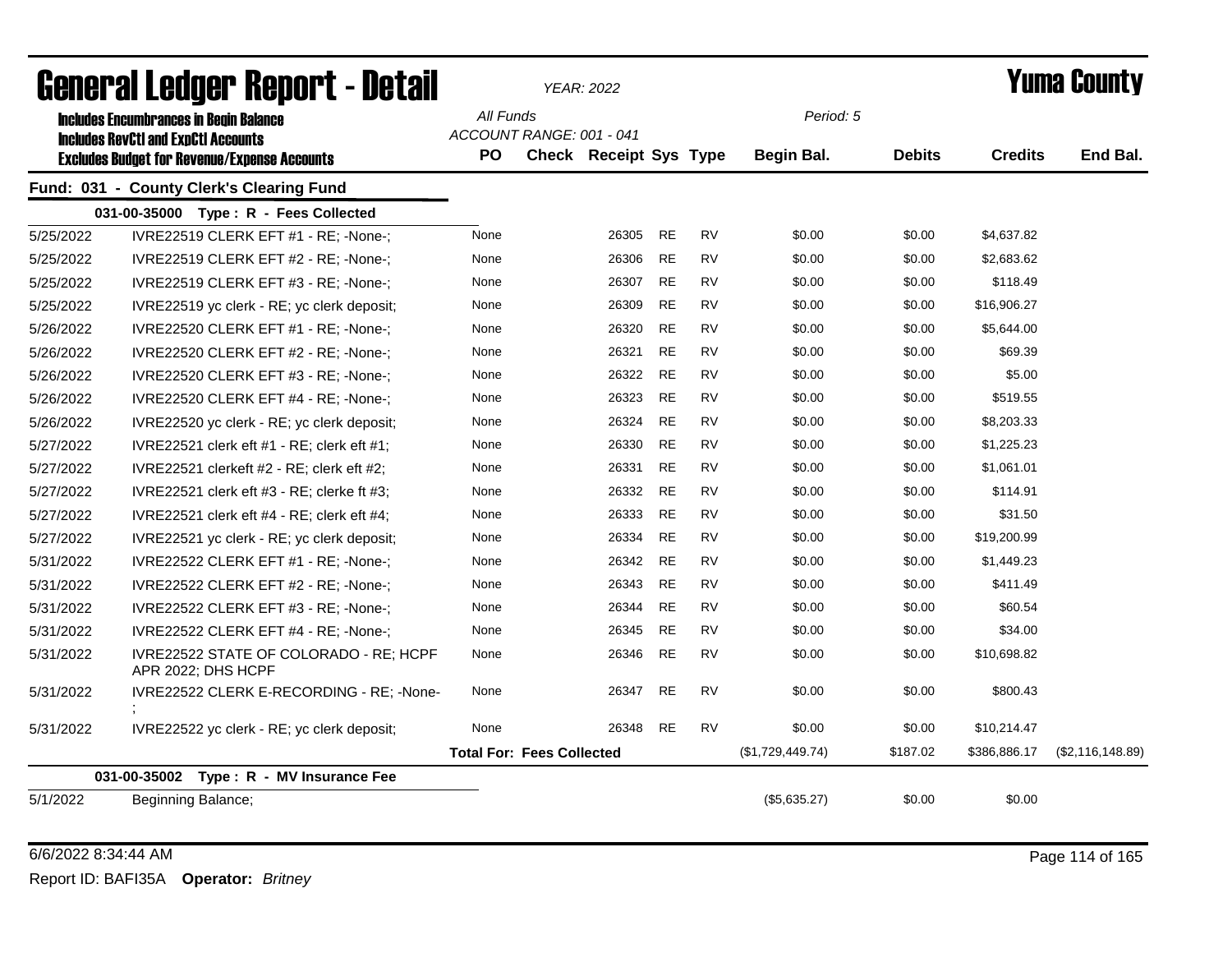|           | <b>General Ledger Report - Detail</b>                                                         |                                               | <b>YEAR: 2022</b>             |           |           |                |               |                | <b>Yuma County</b> |
|-----------|-----------------------------------------------------------------------------------------------|-----------------------------------------------|-------------------------------|-----------|-----------|----------------|---------------|----------------|--------------------|
|           | <b>Includes Encumbrances in Begin Balance</b><br><b>Includes RevCtI and ExpCtI Accounts</b>   | All Funds<br>ACCOUNT RANGE: 001 - 041         |                               |           |           | Period: 5      |               |                |                    |
|           | <b>Excludes Budget for Revenue/Expense Accounts</b>                                           | PO.                                           | <b>Check Receipt Sys Type</b> |           |           | Begin Bal.     | <b>Debits</b> | <b>Credits</b> | End Bal.           |
|           | Fund: 031 - County Clerk's Clearing Fund                                                      |                                               |                               |           |           |                |               |                |                    |
|           | 031-00-35002 Type: R - MV Insurance Fee                                                       |                                               |                               |           |           |                |               |                |                    |
| 5/6/2022  | IVRE2256 13TH JUDICIAL DISTRICT - RE; MV<br>INSURANCE FEES; CLERK MV INSURANCE<br><b>FEES</b> | None                                          | 26137 RE                      |           | <b>RV</b> | \$0.00         | \$0.00        | \$175.00       |                    |
|           |                                                                                               | <b>Total For: MV Insurance Fee</b>            |                               |           |           | (\$5,635.27)   | \$0.00        | \$175.00       | (\$5,810.27)       |
|           | 031-00-35108 Type: R - CoClerk Election Reimbursement                                         |                                               |                               |           |           |                |               |                |                    |
| 5/1/2022  | Beginning Balance;                                                                            |                                               |                               |           |           | \$0.00         | \$0.00        | \$0.00         |                    |
|           |                                                                                               | <b>Total For: CoClerk Election Reimbursem</b> |                               |           |           | \$0.00         | \$0.00        | \$0.00         | \$0.00             |
|           | 031-00-49000 Type: X - Warrants Paid                                                          |                                               |                               |           |           |                |               |                |                    |
| 5/1/2022  | Beginning Balance;                                                                            |                                               |                               |           |           | \$1,641,018.02 | \$0.00        | \$0.00         |                    |
| 5/3/2022  | IVMD205003 - MD:MARRIAGE LICENSE FOR<br><b>APRIL 2022;</b>                                    |                                               |                               | <b>BA</b> | MD        | \$0.00         | \$15.00       | \$0.00         |                    |
| 5/3/2022  | IVMD205003 - MD:MARRIAGE LICENSE FOR<br><b>APRIL 2022:</b>                                    |                                               |                               | <b>BA</b> | <b>MD</b> | \$0.00         | \$100.00      | \$0.00         |                    |
| 5/3/2022  | IVMD205003 - MD:O.TAX AND FEES FOR<br><b>APRIL 2022:</b>                                      |                                               |                               | BA        | <b>MD</b> | \$0.00         | \$174,613.20  | \$0.00         |                    |
| 5/3/2022  | IVMD205003 - MD:SALES TAX FOR APRIL<br>2022;                                                  |                                               |                               | BA        | <b>MD</b> | \$0.00         | \$7,677.69    | \$0.00         |                    |
| 5/3/2022  | IVMD205003 - MD:SALES TAX FOR APRIL<br>2022:                                                  |                                               |                               | <b>BA</b> | <b>MD</b> | \$0.00         | \$17,400.28   | \$0.00         |                    |
| 5/3/2022  | IVMD205003 - MD:SALES TAX FOR APRIL<br>2022;                                                  |                                               |                               | BA        | <b>MD</b> | \$0.00         | \$2,322.63    | \$0.00         |                    |
| 5/3/2022  | IVMD205003 - MD:TITLES , FEES, SALES TAX<br>AND DRIVERS LICENSE FOR APRIL 2022 #02-<br>23206; |                                               |                               | <b>BA</b> | <b>MD</b> | \$0.00         | \$185,619.66  | \$0.00         |                    |
| 5/19/2022 | IVMD205011 - MD:CLERK ERTB BOARD<br>PAYMENT;                                                  |                                               |                               | <b>BA</b> | <b>MD</b> | \$0.00         | \$766.00      | \$0.00         |                    |
|           |                                                                                               | <b>Total For: Warrants Paid</b>               |                               |           |           | \$1,641,018.02 | \$388,514.46  | \$0.00         | \$2,029,532.48     |
|           | 031-00-49401 Type: X - Transfer Out                                                           |                                               |                               |           |           |                |               |                |                    |
| 5/1/2022  | Beginning Balance;                                                                            |                                               |                               |           |           | \$0.00         | \$0.00        | \$0.00         |                    |
|           |                                                                                               | <b>Total For: Transfer Out</b>                |                               |           |           | \$0.00         | \$0.00        | \$0.00         | \$0.00             |

6/6/2022 8:34:44 AM Page 115 of 165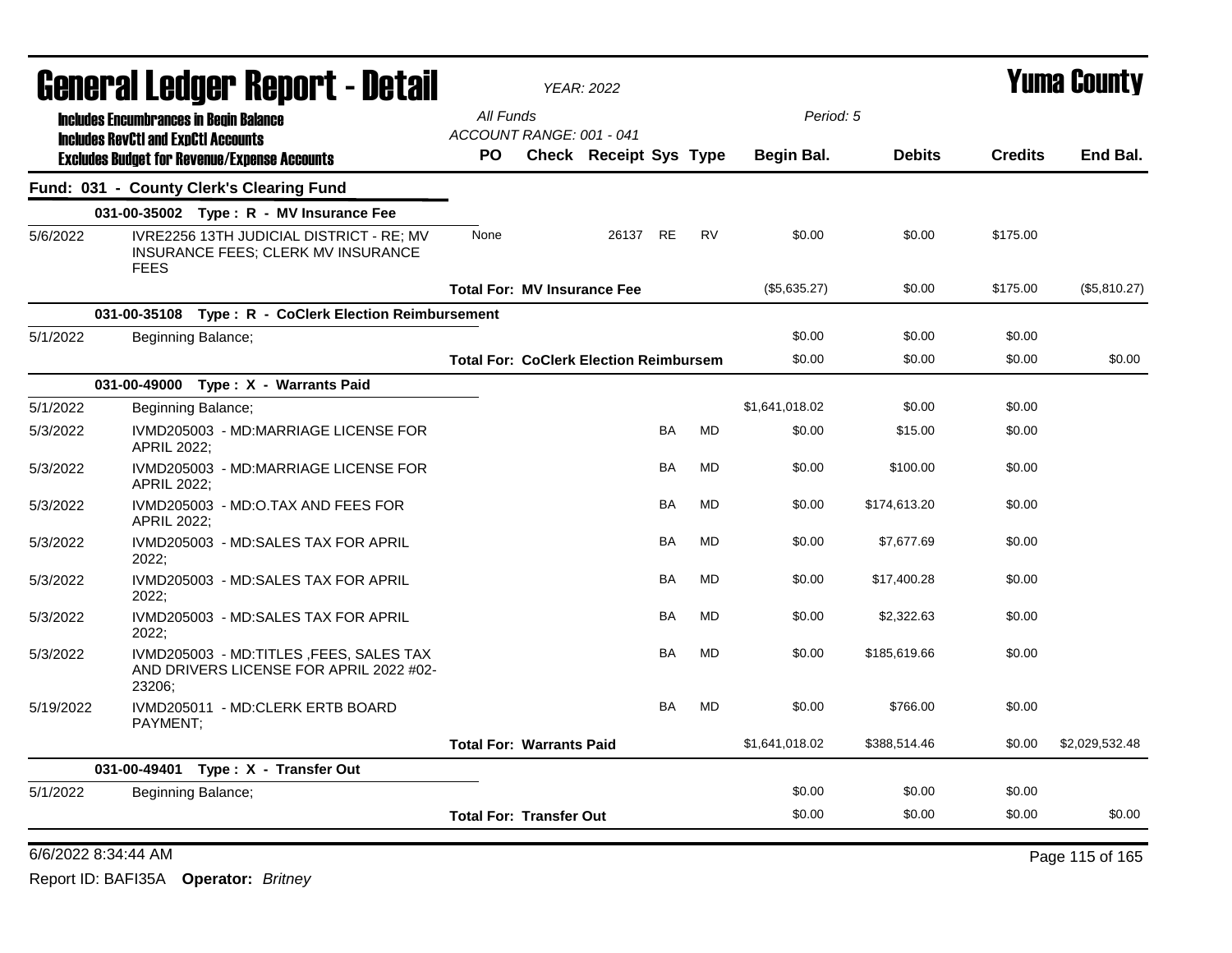|           | <b>General Ledger Report - Detail</b>                                                       | <b>YEAR: 2022</b> |                          |                                                 |           |           |               |                | Yuma County               |               |
|-----------|---------------------------------------------------------------------------------------------|-------------------|--------------------------|-------------------------------------------------|-----------|-----------|---------------|----------------|---------------------------|---------------|
|           | <b>Includes Encumbrances in Begin Balance</b><br><b>Includes RevCtI and ExpCtI Accounts</b> | All Funds         | ACCOUNT RANGE: 001 - 041 |                                                 |           |           | Period: 5     |                |                           |               |
|           | <b>Excludes Budget for Revenue/Expense Accounts</b>                                         | PO.               |                          | Check Receipt Sys Type                          |           |           | Begin Bal.    | <b>Debits</b>  | <b>Credits</b>            | End Bal.      |
|           | Fund: 031 - County Clerk's Clearing Fund                                                    |                   |                          |                                                 |           |           |               |                |                           |               |
|           | Type: X - Checks Written / ACH Transfer<br>031-00-49500                                     |                   |                          |                                                 |           |           |               |                |                           |               |
| 5/1/2022  | Beginning Balance;                                                                          |                   |                          |                                                 |           |           | \$16,444.21   | \$0.00         | \$0.00                    |               |
| 5/2/2022  | IVMD205001 - MD:ISSUED PLATES WHEN<br><b>CUSTOMER ONLY WANTED A TITLE:</b>                  |                   |                          |                                                 | <b>BA</b> | <b>MD</b> | \$0.00        | \$2,679.52     | \$0.00                    |               |
| 5/6/2022  | IVMD205006 - MD:COUNTY CLERK CHANGE<br>CHECK;                                               |                   |                          |                                                 | <b>BA</b> | MD        | \$0.00        | \$1,595.00     | \$0.00                    |               |
| 5/23/2022 | IVMD205013 - MD:COUNTY CLERK CHANGE<br>CHECK;                                               |                   |                          |                                                 | <b>BA</b> | <b>MD</b> | \$0.00        | \$15.00        | \$0.00                    |               |
| 5/26/2022 | IVMD205014 - MD:COUNTY CLERK CHANGE<br>CHECK:                                               |                   |                          |                                                 | <b>BA</b> | <b>MD</b> | \$0.00        | \$7.20         | \$0.00                    |               |
| 5/31/2022 | IVMD205016 - MD:LIEN FILING FEES;                                                           |                   |                          |                                                 | <b>BA</b> | MD        | \$0.00        | \$27.20        | \$0.00                    |               |
|           |                                                                                             |                   |                          | <b>Total For: Checks Written / ACH Transfer</b> |           |           | \$16,444.21   | \$4,323.92     | \$0.00                    | \$20,768.13   |
|           | Fund: 031 - County Clerk's Clearing Fund                                                    |                   |                          |                                                 |           | Totals :  | (\$77,622.78) | \$1,173,111.97 | \$1,167,147.74            | (\$71,658.55) |
|           | <b>Total Fund Revenues:</b>                                                                 |                   | \$386,874.15             | <b>Total Fund Expenses:</b>                     |           |           | \$392,838.38  |                | Net Revenue Over Expense: | (\$5,964.23)  |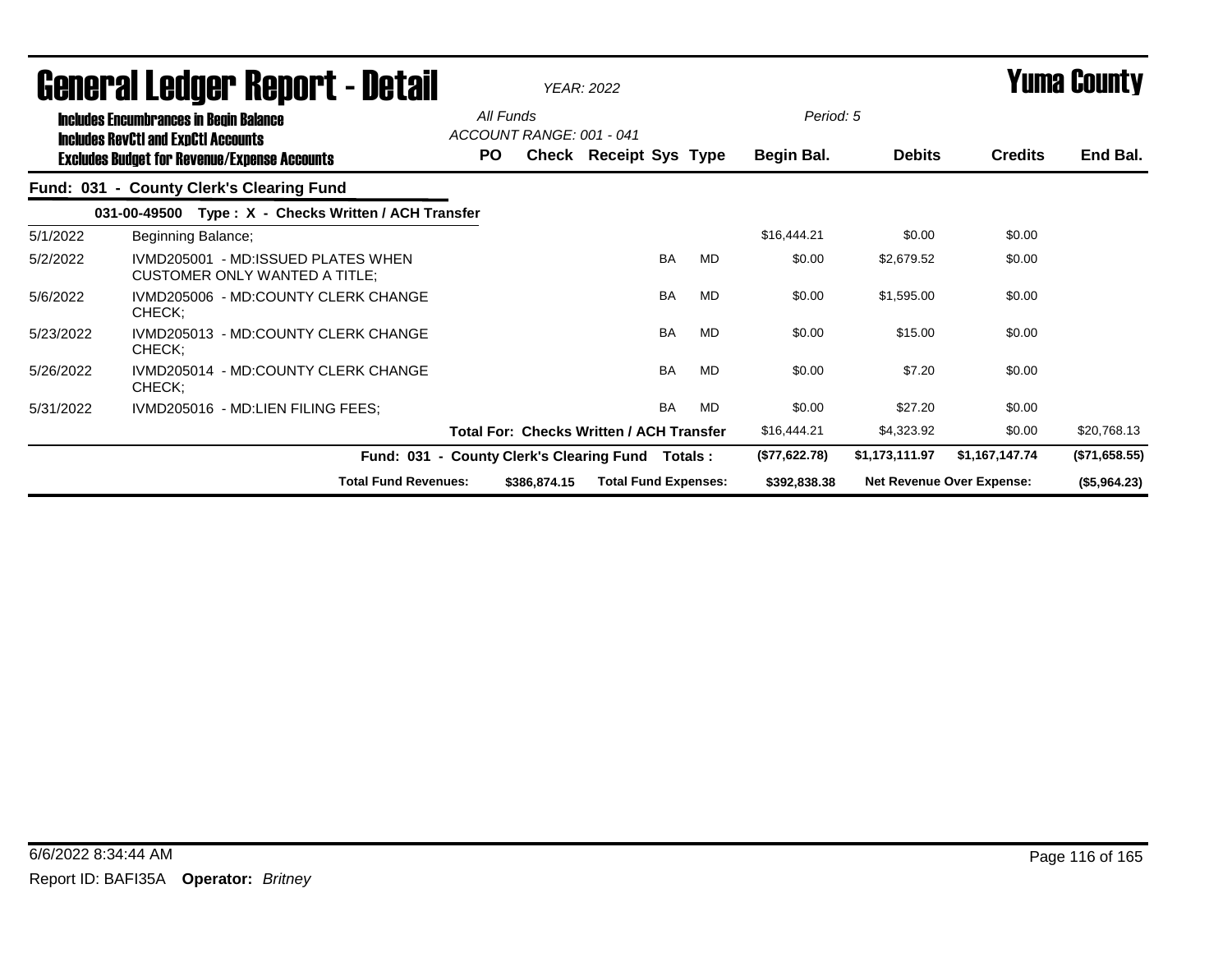| All Funds<br>Period: 5<br><b>Includes Encumbrances in Begin Balance</b><br>ACCOUNT RANGE: 001 - 041<br><b>Includes RevCtI and ExpCtI Accounts</b><br>End Bal.<br><b>PO</b><br><b>Check Receipt Sys Type</b><br>Begin Bal.<br><b>Debits</b><br><b>Credits</b><br><b>Excludes Budget for Revenue/Expense Accounts</b><br>Fund: 032 - Sheriff's Account Fund<br>032-00-10000 Type: A - Cash Account<br>\$2,236.50<br>\$0.00<br>\$0.00<br>5/1/2022<br>Beginning Balance;<br>26124<br><b>RE</b><br><b>RV</b><br>\$0.00<br>\$126.50<br>\$0.00<br>5/5/2022<br>IVRE2255 Estrada, Hunter, Provest, 13 Judi - RE;<br>None<br>Civil Process; 0320035900<br>IVRE22515 Provest, LLC and Tag Process - RE;<br>26251<br><b>RE</b><br><b>RV</b><br>\$0.00<br>\$0.00<br>5/19/2022<br>None<br>\$142.00<br>civil process;<br>\$2,236.50<br>\$2,505.00<br><b>Total For: Cash Account</b><br>\$268.50<br>\$0.00<br>032-00-20000 Type : L - Accounts Payable<br>\$0.00<br>\$0.00<br>\$0.00<br>5/1/2022<br>Beginning Balance;<br>\$0.00<br>\$0.00<br>\$0.00<br>\$0.00<br><b>Total For: Accounts Payable</b><br>032-00-20010 Type: L - Revenue Control<br>5/1/2022<br>(\$2,236.50)<br>\$0.00<br>Beginning Balance;<br>\$0.00<br><b>CP</b><br>\$0.00<br>5/5/2022<br>IVRE2255 - Auto post transaction;<br><b>BA</b><br>\$0.00<br>\$126.50<br><b>CP</b><br>\$0.00<br><b>BA</b><br>\$0.00<br>\$142.00<br>5/19/2022<br>IVRE22515 - Auto post transaction;<br><b>Total For: Revenue Control</b><br>(\$2,236.50)<br>\$0.00<br>\$268.50<br>(\$2,505.00)<br>032-00-20020 Type: L - Expense Control<br>\$0.00<br>\$0.00<br>\$0.00<br>5/1/2022<br>Beginning Balance;<br>\$0.00<br>\$0.00<br>\$0.00<br>\$0.00<br><b>Total For: Expense Control</b><br>032-00-20100 Type: L - Fund Balance<br>\$0.00<br>\$0.00<br>5/1/2022<br>Beginning Balance;<br>\$0.00<br>\$0.00<br><b>Total For: Fund Balance</b><br>\$0.00<br>\$0.00<br>\$0.00<br>032-00-35900 Type: R - Miscellaneous Civil Fees<br>\$0.00<br>(\$2,236.50)<br>\$0.00<br>5/1/2022<br>Beginning Balance;<br><b>RE</b><br><b>RV</b><br>IVRE2255 Estrada, Hunter, Provest, 13 Judi - RE;<br>\$0.00<br>\$0.00<br>\$126.50<br>5/5/2022<br>None<br>26124<br>Civil Process; 0320035900<br><b>RE</b><br>5/19/2022<br>IVRE22515 Provest, LLC and Tag Process - RE;<br>26251<br><b>RV</b><br>\$0.00<br>\$0.00<br>\$142.00<br>None<br>civil process;<br>(\$2,236.50)<br>\$0.00<br>\$268.50<br>(\$2,505.00)<br><b>Total For: Miscellaneous Civil Fees</b> |  | <b>General Ledger Report - Detail</b> |  | <b>YEAR: 2022</b> |  |  | <b>Yuma County</b> |
|----------------------------------------------------------------------------------------------------------------------------------------------------------------------------------------------------------------------------------------------------------------------------------------------------------------------------------------------------------------------------------------------------------------------------------------------------------------------------------------------------------------------------------------------------------------------------------------------------------------------------------------------------------------------------------------------------------------------------------------------------------------------------------------------------------------------------------------------------------------------------------------------------------------------------------------------------------------------------------------------------------------------------------------------------------------------------------------------------------------------------------------------------------------------------------------------------------------------------------------------------------------------------------------------------------------------------------------------------------------------------------------------------------------------------------------------------------------------------------------------------------------------------------------------------------------------------------------------------------------------------------------------------------------------------------------------------------------------------------------------------------------------------------------------------------------------------------------------------------------------------------------------------------------------------------------------------------------------------------------------------------------------------------------------------------------------------------------------------------------------------------------------------------------------------------------------------------------------------------------------------------------------------------------------------------------------------------------------------------------------------------------------------------------------------------------------------------------|--|---------------------------------------|--|-------------------|--|--|--------------------|
|                                                                                                                                                                                                                                                                                                                                                                                                                                                                                                                                                                                                                                                                                                                                                                                                                                                                                                                                                                                                                                                                                                                                                                                                                                                                                                                                                                                                                                                                                                                                                                                                                                                                                                                                                                                                                                                                                                                                                                                                                                                                                                                                                                                                                                                                                                                                                                                                                                                                |  |                                       |  |                   |  |  |                    |
|                                                                                                                                                                                                                                                                                                                                                                                                                                                                                                                                                                                                                                                                                                                                                                                                                                                                                                                                                                                                                                                                                                                                                                                                                                                                                                                                                                                                                                                                                                                                                                                                                                                                                                                                                                                                                                                                                                                                                                                                                                                                                                                                                                                                                                                                                                                                                                                                                                                                |  |                                       |  |                   |  |  |                    |
|                                                                                                                                                                                                                                                                                                                                                                                                                                                                                                                                                                                                                                                                                                                                                                                                                                                                                                                                                                                                                                                                                                                                                                                                                                                                                                                                                                                                                                                                                                                                                                                                                                                                                                                                                                                                                                                                                                                                                                                                                                                                                                                                                                                                                                                                                                                                                                                                                                                                |  |                                       |  |                   |  |  |                    |
|                                                                                                                                                                                                                                                                                                                                                                                                                                                                                                                                                                                                                                                                                                                                                                                                                                                                                                                                                                                                                                                                                                                                                                                                                                                                                                                                                                                                                                                                                                                                                                                                                                                                                                                                                                                                                                                                                                                                                                                                                                                                                                                                                                                                                                                                                                                                                                                                                                                                |  |                                       |  |                   |  |  |                    |
|                                                                                                                                                                                                                                                                                                                                                                                                                                                                                                                                                                                                                                                                                                                                                                                                                                                                                                                                                                                                                                                                                                                                                                                                                                                                                                                                                                                                                                                                                                                                                                                                                                                                                                                                                                                                                                                                                                                                                                                                                                                                                                                                                                                                                                                                                                                                                                                                                                                                |  |                                       |  |                   |  |  |                    |
|                                                                                                                                                                                                                                                                                                                                                                                                                                                                                                                                                                                                                                                                                                                                                                                                                                                                                                                                                                                                                                                                                                                                                                                                                                                                                                                                                                                                                                                                                                                                                                                                                                                                                                                                                                                                                                                                                                                                                                                                                                                                                                                                                                                                                                                                                                                                                                                                                                                                |  |                                       |  |                   |  |  |                    |
|                                                                                                                                                                                                                                                                                                                                                                                                                                                                                                                                                                                                                                                                                                                                                                                                                                                                                                                                                                                                                                                                                                                                                                                                                                                                                                                                                                                                                                                                                                                                                                                                                                                                                                                                                                                                                                                                                                                                                                                                                                                                                                                                                                                                                                                                                                                                                                                                                                                                |  |                                       |  |                   |  |  |                    |
|                                                                                                                                                                                                                                                                                                                                                                                                                                                                                                                                                                                                                                                                                                                                                                                                                                                                                                                                                                                                                                                                                                                                                                                                                                                                                                                                                                                                                                                                                                                                                                                                                                                                                                                                                                                                                                                                                                                                                                                                                                                                                                                                                                                                                                                                                                                                                                                                                                                                |  |                                       |  |                   |  |  |                    |
|                                                                                                                                                                                                                                                                                                                                                                                                                                                                                                                                                                                                                                                                                                                                                                                                                                                                                                                                                                                                                                                                                                                                                                                                                                                                                                                                                                                                                                                                                                                                                                                                                                                                                                                                                                                                                                                                                                                                                                                                                                                                                                                                                                                                                                                                                                                                                                                                                                                                |  |                                       |  |                   |  |  |                    |
|                                                                                                                                                                                                                                                                                                                                                                                                                                                                                                                                                                                                                                                                                                                                                                                                                                                                                                                                                                                                                                                                                                                                                                                                                                                                                                                                                                                                                                                                                                                                                                                                                                                                                                                                                                                                                                                                                                                                                                                                                                                                                                                                                                                                                                                                                                                                                                                                                                                                |  |                                       |  |                   |  |  |                    |
|                                                                                                                                                                                                                                                                                                                                                                                                                                                                                                                                                                                                                                                                                                                                                                                                                                                                                                                                                                                                                                                                                                                                                                                                                                                                                                                                                                                                                                                                                                                                                                                                                                                                                                                                                                                                                                                                                                                                                                                                                                                                                                                                                                                                                                                                                                                                                                                                                                                                |  |                                       |  |                   |  |  |                    |
|                                                                                                                                                                                                                                                                                                                                                                                                                                                                                                                                                                                                                                                                                                                                                                                                                                                                                                                                                                                                                                                                                                                                                                                                                                                                                                                                                                                                                                                                                                                                                                                                                                                                                                                                                                                                                                                                                                                                                                                                                                                                                                                                                                                                                                                                                                                                                                                                                                                                |  |                                       |  |                   |  |  |                    |
|                                                                                                                                                                                                                                                                                                                                                                                                                                                                                                                                                                                                                                                                                                                                                                                                                                                                                                                                                                                                                                                                                                                                                                                                                                                                                                                                                                                                                                                                                                                                                                                                                                                                                                                                                                                                                                                                                                                                                                                                                                                                                                                                                                                                                                                                                                                                                                                                                                                                |  |                                       |  |                   |  |  |                    |
|                                                                                                                                                                                                                                                                                                                                                                                                                                                                                                                                                                                                                                                                                                                                                                                                                                                                                                                                                                                                                                                                                                                                                                                                                                                                                                                                                                                                                                                                                                                                                                                                                                                                                                                                                                                                                                                                                                                                                                                                                                                                                                                                                                                                                                                                                                                                                                                                                                                                |  |                                       |  |                   |  |  |                    |
|                                                                                                                                                                                                                                                                                                                                                                                                                                                                                                                                                                                                                                                                                                                                                                                                                                                                                                                                                                                                                                                                                                                                                                                                                                                                                                                                                                                                                                                                                                                                                                                                                                                                                                                                                                                                                                                                                                                                                                                                                                                                                                                                                                                                                                                                                                                                                                                                                                                                |  |                                       |  |                   |  |  |                    |
|                                                                                                                                                                                                                                                                                                                                                                                                                                                                                                                                                                                                                                                                                                                                                                                                                                                                                                                                                                                                                                                                                                                                                                                                                                                                                                                                                                                                                                                                                                                                                                                                                                                                                                                                                                                                                                                                                                                                                                                                                                                                                                                                                                                                                                                                                                                                                                                                                                                                |  |                                       |  |                   |  |  |                    |
|                                                                                                                                                                                                                                                                                                                                                                                                                                                                                                                                                                                                                                                                                                                                                                                                                                                                                                                                                                                                                                                                                                                                                                                                                                                                                                                                                                                                                                                                                                                                                                                                                                                                                                                                                                                                                                                                                                                                                                                                                                                                                                                                                                                                                                                                                                                                                                                                                                                                |  |                                       |  |                   |  |  |                    |
|                                                                                                                                                                                                                                                                                                                                                                                                                                                                                                                                                                                                                                                                                                                                                                                                                                                                                                                                                                                                                                                                                                                                                                                                                                                                                                                                                                                                                                                                                                                                                                                                                                                                                                                                                                                                                                                                                                                                                                                                                                                                                                                                                                                                                                                                                                                                                                                                                                                                |  |                                       |  |                   |  |  |                    |
|                                                                                                                                                                                                                                                                                                                                                                                                                                                                                                                                                                                                                                                                                                                                                                                                                                                                                                                                                                                                                                                                                                                                                                                                                                                                                                                                                                                                                                                                                                                                                                                                                                                                                                                                                                                                                                                                                                                                                                                                                                                                                                                                                                                                                                                                                                                                                                                                                                                                |  |                                       |  |                   |  |  |                    |
|                                                                                                                                                                                                                                                                                                                                                                                                                                                                                                                                                                                                                                                                                                                                                                                                                                                                                                                                                                                                                                                                                                                                                                                                                                                                                                                                                                                                                                                                                                                                                                                                                                                                                                                                                                                                                                                                                                                                                                                                                                                                                                                                                                                                                                                                                                                                                                                                                                                                |  |                                       |  |                   |  |  |                    |
|                                                                                                                                                                                                                                                                                                                                                                                                                                                                                                                                                                                                                                                                                                                                                                                                                                                                                                                                                                                                                                                                                                                                                                                                                                                                                                                                                                                                                                                                                                                                                                                                                                                                                                                                                                                                                                                                                                                                                                                                                                                                                                                                                                                                                                                                                                                                                                                                                                                                |  |                                       |  |                   |  |  |                    |
|                                                                                                                                                                                                                                                                                                                                                                                                                                                                                                                                                                                                                                                                                                                                                                                                                                                                                                                                                                                                                                                                                                                                                                                                                                                                                                                                                                                                                                                                                                                                                                                                                                                                                                                                                                                                                                                                                                                                                                                                                                                                                                                                                                                                                                                                                                                                                                                                                                                                |  |                                       |  |                   |  |  |                    |
|                                                                                                                                                                                                                                                                                                                                                                                                                                                                                                                                                                                                                                                                                                                                                                                                                                                                                                                                                                                                                                                                                                                                                                                                                                                                                                                                                                                                                                                                                                                                                                                                                                                                                                                                                                                                                                                                                                                                                                                                                                                                                                                                                                                                                                                                                                                                                                                                                                                                |  |                                       |  |                   |  |  |                    |
|                                                                                                                                                                                                                                                                                                                                                                                                                                                                                                                                                                                                                                                                                                                                                                                                                                                                                                                                                                                                                                                                                                                                                                                                                                                                                                                                                                                                                                                                                                                                                                                                                                                                                                                                                                                                                                                                                                                                                                                                                                                                                                                                                                                                                                                                                                                                                                                                                                                                |  |                                       |  |                   |  |  |                    |
|                                                                                                                                                                                                                                                                                                                                                                                                                                                                                                                                                                                                                                                                                                                                                                                                                                                                                                                                                                                                                                                                                                                                                                                                                                                                                                                                                                                                                                                                                                                                                                                                                                                                                                                                                                                                                                                                                                                                                                                                                                                                                                                                                                                                                                                                                                                                                                                                                                                                |  |                                       |  |                   |  |  |                    |
|                                                                                                                                                                                                                                                                                                                                                                                                                                                                                                                                                                                                                                                                                                                                                                                                                                                                                                                                                                                                                                                                                                                                                                                                                                                                                                                                                                                                                                                                                                                                                                                                                                                                                                                                                                                                                                                                                                                                                                                                                                                                                                                                                                                                                                                                                                                                                                                                                                                                |  |                                       |  |                   |  |  |                    |
|                                                                                                                                                                                                                                                                                                                                                                                                                                                                                                                                                                                                                                                                                                                                                                                                                                                                                                                                                                                                                                                                                                                                                                                                                                                                                                                                                                                                                                                                                                                                                                                                                                                                                                                                                                                                                                                                                                                                                                                                                                                                                                                                                                                                                                                                                                                                                                                                                                                                |  |                                       |  |                   |  |  |                    |
|                                                                                                                                                                                                                                                                                                                                                                                                                                                                                                                                                                                                                                                                                                                                                                                                                                                                                                                                                                                                                                                                                                                                                                                                                                                                                                                                                                                                                                                                                                                                                                                                                                                                                                                                                                                                                                                                                                                                                                                                                                                                                                                                                                                                                                                                                                                                                                                                                                                                |  |                                       |  |                   |  |  |                    |

6/6/2022 8:34:44 AM Page 117 of 165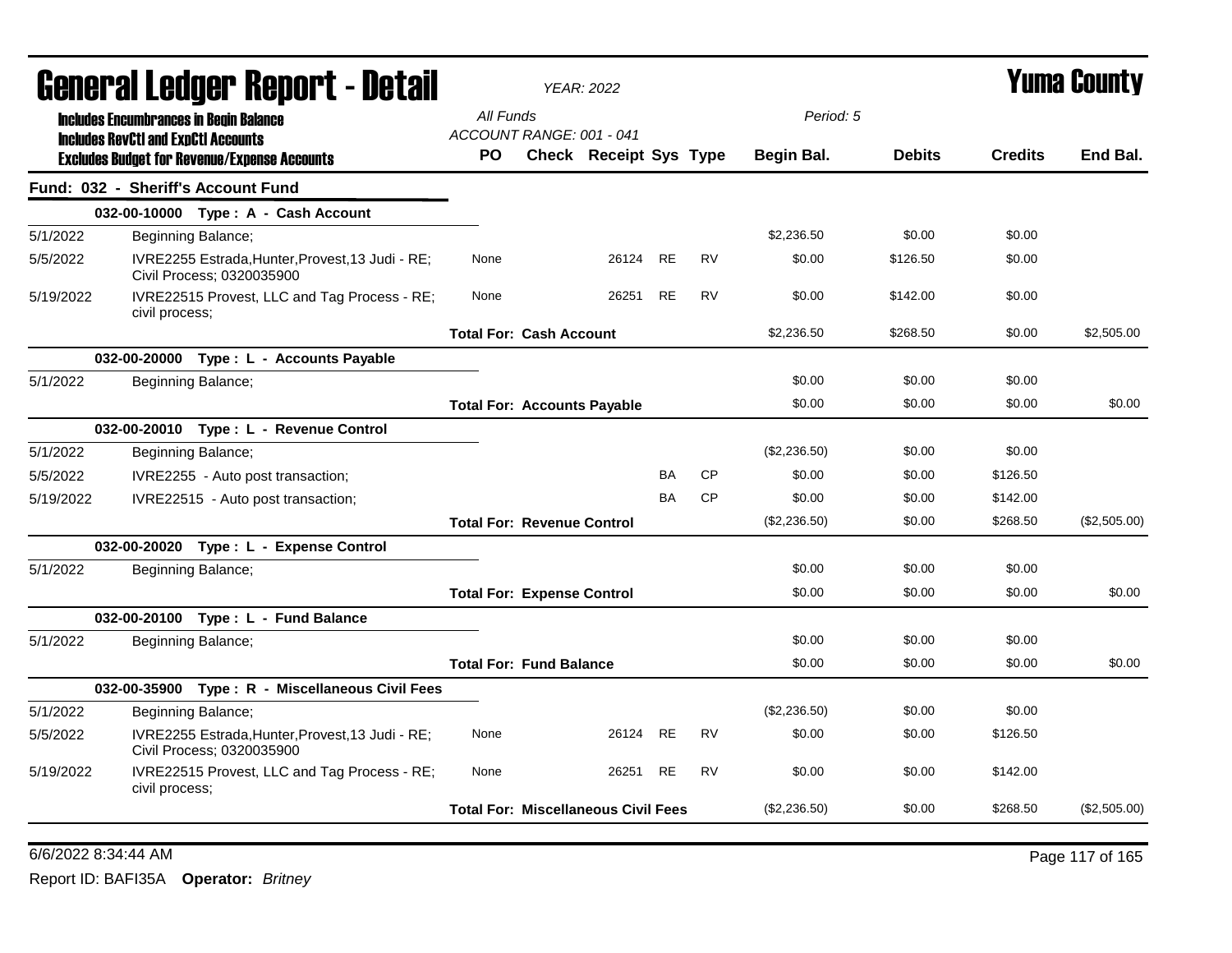|          | <b>General Ledger Report - Detail</b>                                                       |                                    |                                       | YFAR: 2022                    |              |                                  |                | Yuma County  |
|----------|---------------------------------------------------------------------------------------------|------------------------------------|---------------------------------------|-------------------------------|--------------|----------------------------------|----------------|--------------|
|          | <b>Includes Encumbrances in Begin Balance</b><br><b>Includes RevCtI and ExpCtI Accounts</b> |                                    | All Funds<br>ACCOUNT RANGE: 001 - 041 |                               | Period: 5    |                                  |                |              |
|          | <b>Excludes Budget for Revenue/Expense Accounts</b>                                         |                                    | <b>PO</b>                             | <b>Check Receipt Sys Type</b> | Begin Bal.   | <b>Debits</b>                    | <b>Credits</b> | End Bal.     |
|          | Fund: 032 - Sheriff's Account Fund                                                          |                                    |                                       |                               |              |                                  |                |              |
|          | 032-00-49401<br>Type: X - Transfer Out                                                      |                                    |                                       |                               |              |                                  |                |              |
| 5/1/2022 | Beginning Balance;                                                                          |                                    |                                       |                               | \$0.00       | \$0.00                           | \$0.00         |              |
|          |                                                                                             |                                    | <b>Total For: Transfer Out</b>        |                               | \$0.00       | \$0.00                           | \$0.00         | \$0.00       |
|          |                                                                                             | Fund: 032 - Sheriff's Account Fund |                                       | Totals:                       | (\$2,236.50) | \$268.50                         | \$537.00       | (\$2,505.00) |
|          |                                                                                             | <b>Total Fund Revenues:</b>        | \$268.50                              | <b>Total Fund Expenses:</b>   | \$0.00       | <b>Net Revenue Over Expense:</b> |                | \$268.50     |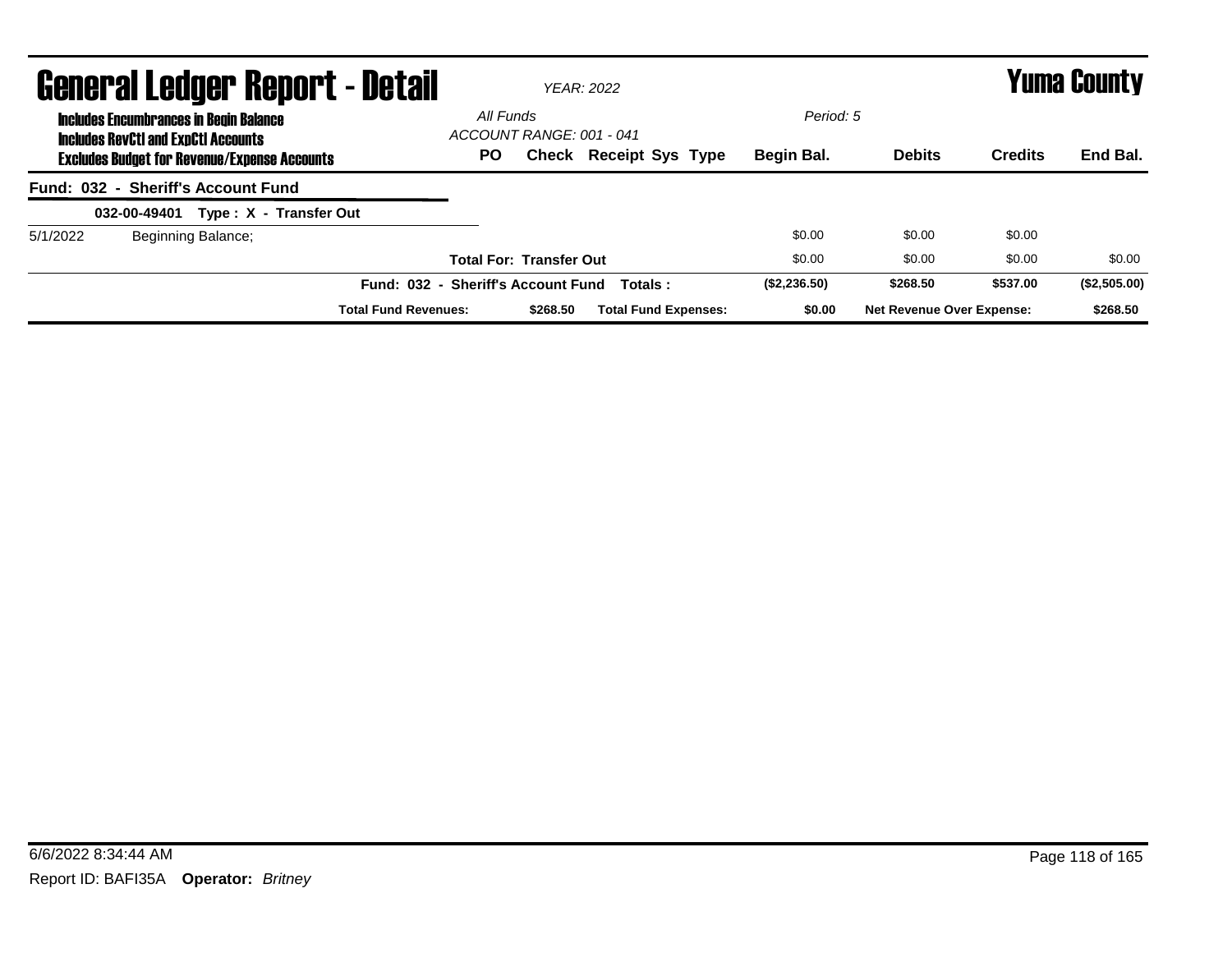|          | <u>ggiigi.si fanñal. Kenni. ( - nafsh</u>                                                                       |           |                          | YEAR: 2022                    |           |           |                   |               |                | Tunia Gounty |
|----------|-----------------------------------------------------------------------------------------------------------------|-----------|--------------------------|-------------------------------|-----------|-----------|-------------------|---------------|----------------|--------------|
|          | <b>Includes Encumbrances in Begin Balance</b><br><b>Includes RevCtI and ExpCtI Accounts</b>                     | All Funds | ACCOUNT RANGE: 001 - 041 |                               |           |           | Period: 5         |               |                |              |
|          | <b>Excludes Budget for Revenue/Expense Accounts</b>                                                             | <b>PO</b> |                          | <b>Check Receipt Sys Type</b> |           |           | <b>Begin Bal.</b> | <b>Debits</b> | <b>Credits</b> | End Bal.     |
|          | Fund: 033 - Clearing Fund                                                                                       |           |                          |                               |           |           |                   |               |                |              |
|          | 033-00-10000 Type: A - Cash Account                                                                             |           |                          |                               |           |           |                   |               |                |              |
| 5/1/2022 | Beginning Balance;                                                                                              |           |                          |                               |           |           | \$5,164.50        | \$0.00        | \$0.00         |              |
| 5/2/2022 | IVMD205002 Cash Transaction - MD: (Tax Year:<br>2021) (Statement: 833045);                                      |           |                          |                               | BA        | <b>CD</b> | \$0.00            | \$0.00        | \$538.48       |              |
| 5/2/2022 | IVMD205002 Cash Transaction - MD: (Tax Year:<br>2021) (Statement: 846827);                                      |           |                          |                               | BA        | CD        | \$0.00            | \$0.00        | \$609.98       |              |
| 5/2/2022 | IVRE2251 REFUND - RE; OVER PAYMENT;                                                                             | None      |                          | 26082                         | RE        | <b>RV</b> | \$0.00            | \$609.98      | \$0.00         |              |
| 5/2/2022 | IVRE2251 chrismer, donald lee trust - RE; tax<br>overpayment;                                                   | None      |                          | 26083                         | <b>RE</b> | <b>RV</b> | \$0.00            | \$538.48      | \$0.00         |              |
| 5/2/2022 | IVRE2251 TCDS Interface Receipt - Tax - RE;<br>TCDS Interface Process; Tax Administration<br>Interface R        | None      |                          | 26087                         | <b>RE</b> | <b>RV</b> | \$0.00            | \$588,624.71  | \$0.00         |              |
| 5/2/2022 | IVRE2251 TCDS Interface Receipt - Dept - RE;<br>TCDS Interface Process; Tax Administration<br>Interface R       | None      |                          | 26088                         | <b>RE</b> | <b>RV</b> | \$0.00            | \$0.01        | \$0.00         |              |
| 5/3/2022 | IVRE2252 TCDS Interface Receipt - Tax - RE;<br><b>TCDS Interface Process; Tax Administration</b><br>Interface R | None      |                          | 26095                         | RE        | <b>RV</b> | \$0.00            | \$140.288.96  | \$0.00         |              |
| 5/3/2022 | IVRE2252 TCDS Interface Receipt - Dept - RE;<br>TCDS Interface Process; Tax Administration<br>Interface R       | None      |                          | 26096                         | <b>RE</b> | <b>RV</b> | \$0.00            | \$41.91       | \$0.00         |              |
| 5/3/2022 | IVRE2253 correct - RE; -None-;                                                                                  | None      |                          | 26104                         | RE        | <b>RV</b> | \$0.00            | \$0.01        | \$0.00         |              |
| 5/3/2022 | X-IVRE2253 correct - RE; -None-;                                                                                | None      |                          | 26104                         | <b>RE</b> | <b>RV</b> | \$0.00            | (\$0.01)      | \$0.00         |              |
| 5/4/2022 | IVTR205001 TCDS/CTAS Interface Processing -<br>Cash Transaction;                                                |           |                          |                               | BA        | CD        | \$0.00            | \$0.00        | \$64,267.37    |              |
| 5/4/2022 | IVRE2254 STATE OF COLORADO - RE; 2021<br>PP BACKFILL;                                                           | None      |                          | 26106                         | RE        | <b>RV</b> | \$0.00            | \$64,266.18   | \$0.00         |              |
| 5/4/2022 | IVRE2254 TCDS Interface Receipt - Tax - RE;<br><b>TCDS Interface Process; Tax Administration</b><br>Interface R | None      |                          | 26109                         | RE        | <b>RV</b> | \$0.00            | \$272,430.55  | \$0.00         |              |
| 5/4/2022 | IVRE2254 TCDS Interface Receipt - Dept - RE;<br>TCDS Interface Process; Tax Administration<br>Interface R       | None      |                          | 26110                         | RE        | <b>RV</b> | \$0.00            | \$111.22      | \$0.00         |              |

6/6/2022 8:34:44 AM Page 119 of 165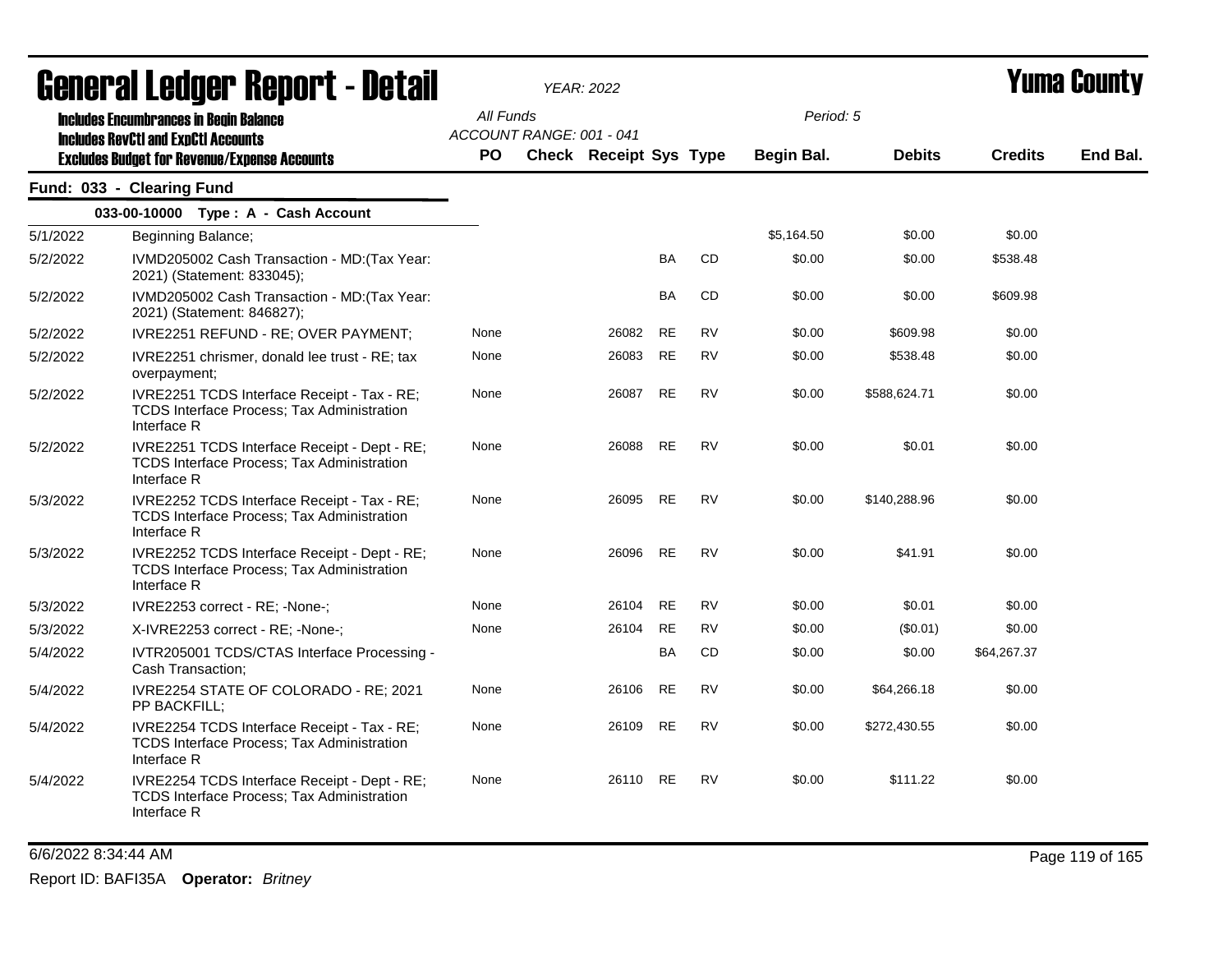|           | General Ledger Report - Detail                                                                                   |           |                          | <b>YEAR: 2022</b>             |           |           |            |               |                | Yuma Countv |
|-----------|------------------------------------------------------------------------------------------------------------------|-----------|--------------------------|-------------------------------|-----------|-----------|------------|---------------|----------------|-------------|
|           | <b>Includes Encumbrances in Begin Balance</b><br><b>Includes RevCtI and ExpCtI Accounts</b>                      | All Funds | ACCOUNT RANGE: 001 - 041 |                               |           |           | Period: 5  |               |                |             |
|           | <b>Excludes Budget for Revenue/Expense Accounts</b>                                                              | <b>PO</b> |                          | <b>Check Receipt Sys Type</b> |           |           | Begin Bal. | <b>Debits</b> | <b>Credits</b> | End Bal.    |
|           | Fund: 033 - Clearing Fund                                                                                        |           |                          |                               |           |           |            |               |                |             |
|           | 033-00-10000 Type: A - Cash Account                                                                              |           |                          |                               |           |           |            |               |                |             |
| 5/4/2022  | IVRE2254 correct - RE; correct;                                                                                  | None      |                          | 26111                         | RE        | <b>RV</b> | \$0.00     | \$0.01        | \$0.00         |             |
| 5/5/2022  | IVMD205004 Cash Transaction - MD: (Tax Year:<br>2021) (Statement: 836376);                                       |           |                          |                               | BA        | <b>CD</b> | \$0.00     | \$0.00        | \$533.96       |             |
| 5/5/2022  | IVRE2255 six mile farms - RE; refund<br>overpayment;                                                             | None      |                          | 26128                         | RE        | <b>RV</b> | \$0.00     | \$533.96      | \$0.00         |             |
| 5/5/2022  | IVRE2255 TCDS Interface Receipt - Tax - RE;<br><b>TCDS Interface Process: Tax Administration</b><br>Interface R  | None      |                          | 26129                         | <b>RE</b> | <b>RV</b> | \$0.00     | \$110,575.08  | \$0.00         |             |
| 5/5/2022  | IVRE2255 TCDS Interface Receipt - Dept - RE;<br>TCDS Interface Process; Tax Administration<br>Interface R        | None      |                          | 26130                         | <b>RE</b> | <b>RV</b> | \$0.00     | \$1,954.61    | \$0.00         |             |
| 5/6/2022  | IVMD205007 Cash Transaction - MD: (Tax Year:<br>2021) (Statement: 840840);                                       |           |                          |                               | <b>BA</b> | CD.       | \$0.00     | \$0.00        | \$563.93       |             |
| 5/6/2022  | IVRE2256 Patty Jean Spellman Estate - RE;<br>overpayment;                                                        | None      |                          | 26138                         | <b>RE</b> | <b>RV</b> | \$0.00     | \$563.93      | \$0.00         |             |
| 5/6/2022  | IVRE2256 TCDS Interface Receipt - Tax - RE;<br>TCDS Interface Process; Tax Administration<br>Interface R         | None      |                          | 26139                         | <b>RE</b> | <b>RV</b> | \$0.00     | \$82,679.36   | \$0.00         |             |
| 5/6/2022  | IVRE2256 TCDS Interface Receipt - Dept - RE;<br>TCDS Interface Process; Tax Administration<br>Interface R        | None      |                          | 26140                         | <b>RE</b> | <b>RV</b> | \$0.00     | \$12.43       | \$0.00         |             |
| 5/9/2022  | IVRE2257 TCDS Interface Receipt - Tax - RE;<br>TCDS Interface Process; Tax Administration<br>Interface R         | None      |                          | 26155                         | <b>RE</b> | <b>RV</b> | \$0.00     | \$114,912.77  | \$0.00         |             |
| 5/9/2022  | IVRE2257 TCDS Interface Receipt - Dept - RE;<br><b>TCDS Interface Process; Tax Administration</b><br>Interface R | None      |                          | 26156                         | RE        | <b>RV</b> | \$0.00     | \$214.45      | \$0.00         |             |
| 5/10/2022 | IVRE2258 TCDS Interface Receipt - Tax - RE;<br>TCDS Interface Process; Tax Administration<br>Interface R         | None      |                          | 26168                         | <b>RE</b> | <b>RV</b> | \$0.00     | \$4,218.44    | \$0.00         |             |
| 5/10/2022 | IVRE2258 TCDS Interface Receipt - Dept - RE;<br><b>TCDS Interface Process; Tax Administration</b><br>Interface R | None      |                          | 26169                         | <b>RE</b> | <b>RV</b> | \$0.00     | \$43.42       | \$0.00         |             |

6/6/2022 8:34:44 AM Page 120 of 165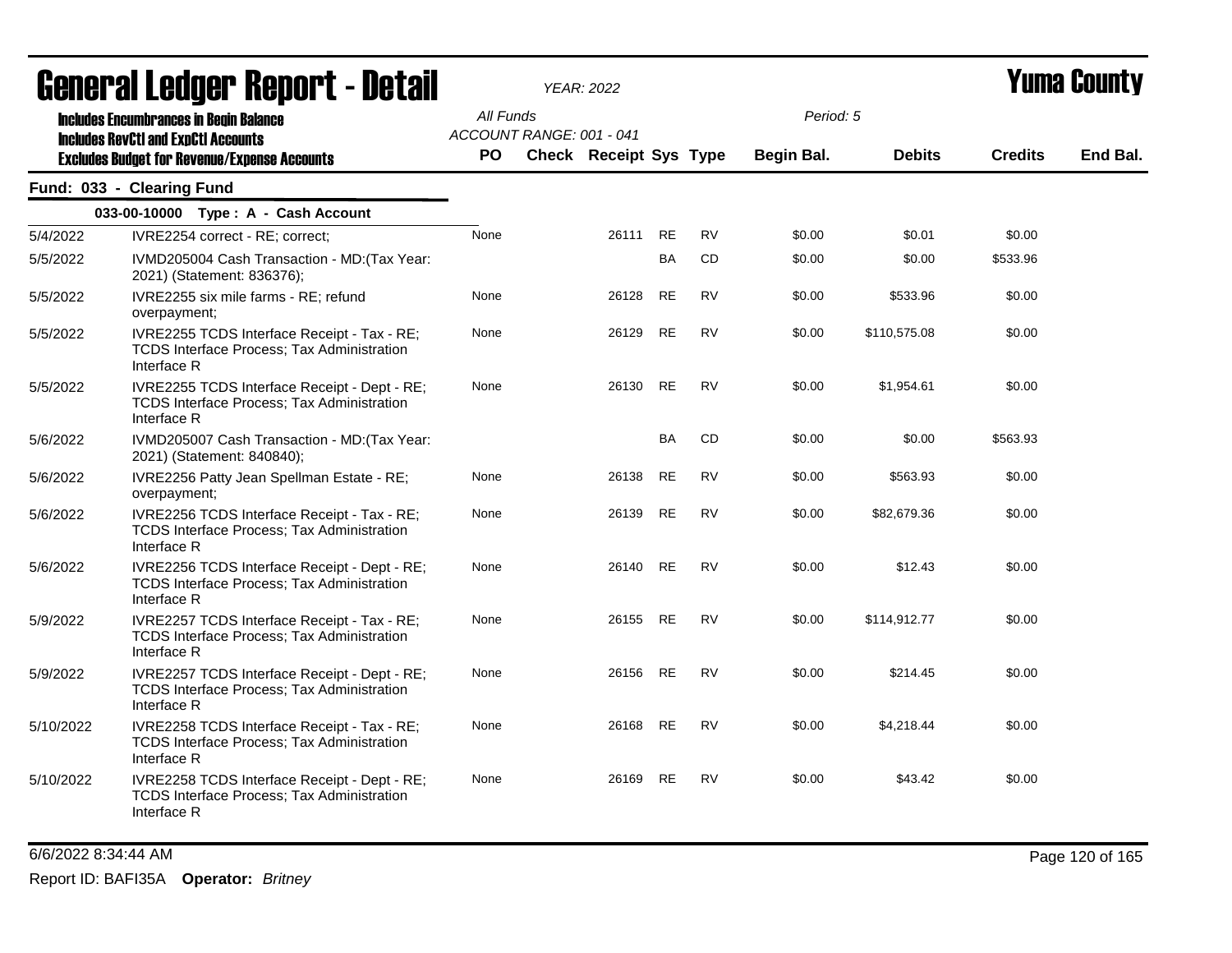|           | General Ledger Report - Detail                                                                                                                     |                        |                          | <b>YEAR: 2022</b>             |           |           |                         |               |                | <b>Yuma County</b> |
|-----------|----------------------------------------------------------------------------------------------------------------------------------------------------|------------------------|--------------------------|-------------------------------|-----------|-----------|-------------------------|---------------|----------------|--------------------|
|           | <b>Includes Encumbrances in Begin Balance</b><br><b>Includes RevCtI and ExpCtI Accounts</b><br><b>Excludes Budget for Revenue/Expense Accounts</b> | All Funds<br><b>PO</b> | ACCOUNT RANGE: 001 - 041 | <b>Check Receipt Sys Type</b> |           |           | Period: 5<br>Begin Bal. | <b>Debits</b> | <b>Credits</b> | End Bal.           |
|           | Fund: 033 - Clearing Fund                                                                                                                          |                        |                          |                               |           |           |                         |               |                |                    |
|           | 033-00-10000 Type: A - Cash Account                                                                                                                |                        |                          |                               |           |           |                         |               |                |                    |
| 5/11/2022 | IVTR205009 NSF CORR - CORR MUIRHEID<br>NSF; CLERK NSF DEBIT TO TREAS<br>CLEARING;                                                                  |                        |                          |                               | <b>BA</b> | <b>TR</b> | \$0.00                  | \$30.40       | \$0.00         |                    |
| 5/11/2022 | IVRE2259 TCDS Interface Receipt - Tax - RE;<br><b>TCDS Interface Process; Tax Administration</b><br>Interface R                                    | None                   |                          | 26175                         | <b>RE</b> | <b>RV</b> | \$0.00                  | \$137,531.87  | \$0.00         |                    |
| 5/11/2022 | IVRE2259 TCDS Interface Receipt - Dept - RE;<br>TCDS Interface Process; Tax Administration<br>Interface R                                          | None                   |                          | 26176                         | <b>RE</b> | <b>RV</b> | \$0.00                  | \$432.32      | \$0.00         |                    |
| 5/12/2022 | IVRE22510 AUTO A DISTRIBUTION - RE; APRIL<br>2022;                                                                                                 | None                   |                          | 26181                         | RE        | <b>RV</b> | \$0.00                  | \$81,476.42   | \$0.00         |                    |
| 5/12/2022 | IVRE22510 TCDS Interface Receipt - Tax - RE;<br>TCDS Interface Process; Tax Administration<br>Interface R                                          | None                   |                          | 26186                         | <b>RE</b> | <b>RV</b> | \$0.00                  | \$8,648.43    | \$0.00         |                    |
| 5/12/2022 | IVRE22510 TCDS Interface Receipt - Dept - RE;<br>TCDS Interface Process; Tax Administration<br>Interface R                                         | None                   |                          | 26187                         | <b>RE</b> | <b>RV</b> | \$0.00                  | \$21.42       | \$0.00         |                    |
| 5/13/2022 | IVRE22511 TCDS Interface Receipt - Tax - RE;<br>TCDS Interface Process; Tax Administration<br>Interface R                                          | None                   |                          | 26195 RE                      |           | <b>RV</b> | \$0.00                  | \$5,848.77    | \$0.00         |                    |
| 5/13/2022 | IVRE22511 TCDS Interface Receipt - Dept - RE;<br><b>TCDS Interface Process; Tax Administration</b><br>Interface R                                  | None                   |                          | 26196                         | RE        | <b>RV</b> | \$0.00                  | \$21.17       | \$0.00         |                    |
| 5/16/2022 | IVMD205009 Cash Transaction - MD: (Tax Year:<br>2021) (Statement: 842938);                                                                         |                        |                          |                               | <b>BA</b> | CD        | \$0.00                  | \$0.00        | \$226.50       |                    |
| 5/16/2022 | IVRE22512 benton, niklas dale - RE; refund over<br>paid taxes;                                                                                     | None                   |                          | 26212                         | <b>RE</b> | <b>RV</b> | \$0.00                  | \$226.50      | \$0.00         |                    |
| 5/16/2022 | IVRE22512 TCDS Interface Receipt - Tax - RE;<br>TCDS Interface Process; Tax Administration<br>Interface R                                          | None                   |                          | 26214 RE                      |           | <b>RV</b> | \$0.00                  | \$24,859.37   | \$0.00         |                    |
| 5/16/2022 | IVRE22512 TCDS Interface Receipt - Dept - RE;<br>TCDS Interface Process; Tax Administration<br>Interface R                                         | None                   |                          | 26215                         | <b>RE</b> | <b>RV</b> | \$0.00                  | \$256.46      | \$0.00         |                    |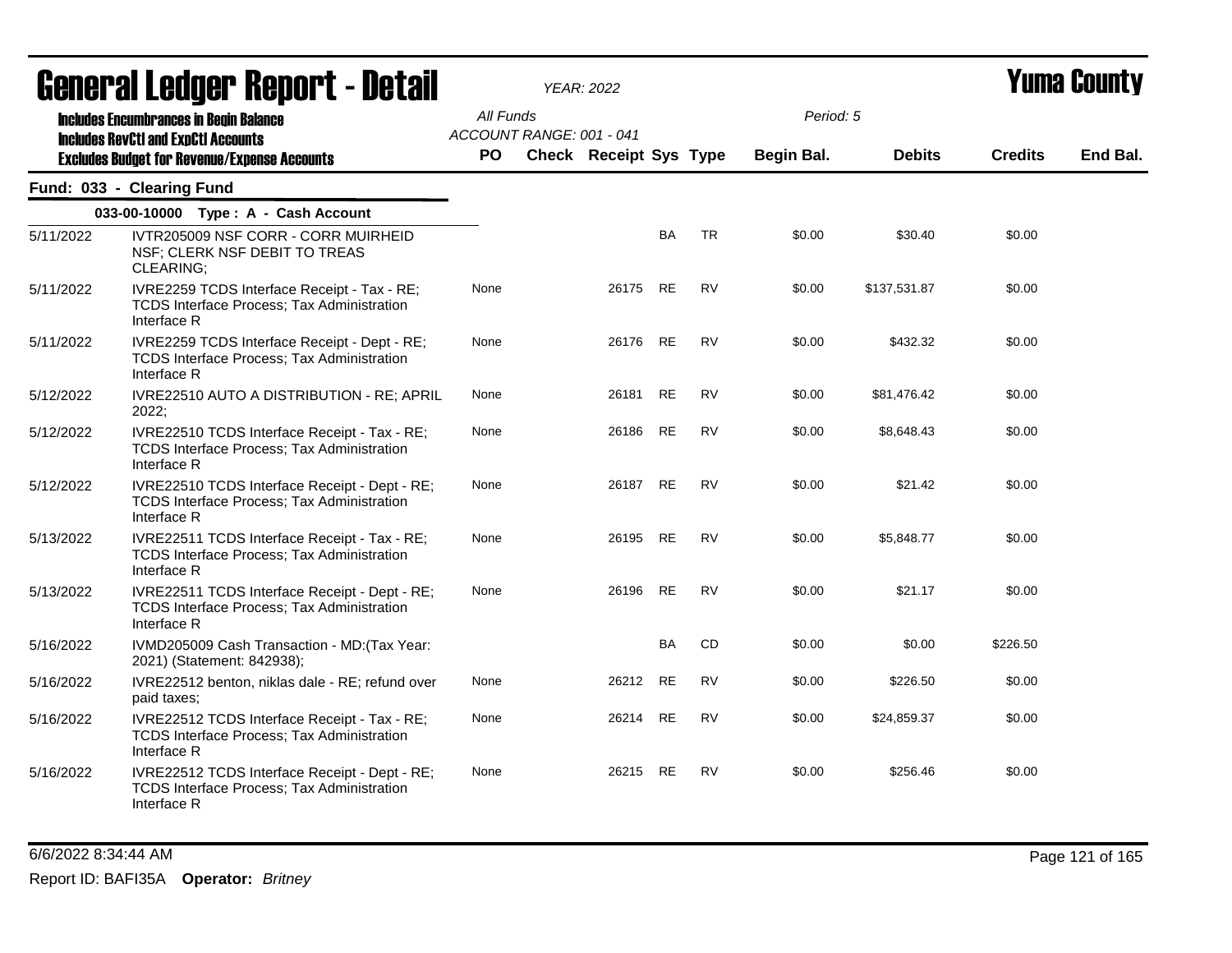|           | General Ledger Report - Detail                                                                                   |           |                          | <b>YEAR: 2022</b>             |           |           |            |               | Yuma Countv    |          |
|-----------|------------------------------------------------------------------------------------------------------------------|-----------|--------------------------|-------------------------------|-----------|-----------|------------|---------------|----------------|----------|
|           | <b>Includes Encumbrances in Begin Balance</b><br><b>Includes RevCtI and ExpCtI Accounts</b>                      | All Funds | ACCOUNT RANGE: 001 - 041 |                               |           |           | Period: 5  |               |                |          |
|           | <b>Excludes Budget for Revenue/Expense Accounts</b>                                                              | <b>PO</b> |                          | <b>Check Receipt Sys Type</b> |           |           | Begin Bal. | <b>Debits</b> | <b>Credits</b> | End Bal. |
|           | Fund: 033 - Clearing Fund                                                                                        |           |                          |                               |           |           |            |               |                |          |
|           | 033-00-10000 Type: A - Cash Account                                                                              |           |                          |                               |           |           |            |               |                |          |
| 5/17/2022 | IVTR205015 O/S CHECK CORRECTION - O/S<br>CORR CHANGE CHECK; 5/2/22 CTAS FROM<br>CHECK REFUNDS 5.17.22;           |           |                          |                               | <b>BA</b> | TR        | \$0.00     | \$0.00        | \$538.48       |          |
| 5/17/2022 | IVTR205015 O/S CHECK CORRECTION - O/S<br>CORR CHANGE CHECK; 5/2/22 CTAS FROM<br>CHECK REFUNDS 5.17.22;           |           |                          |                               | BA        | <b>TR</b> | \$0.00     | \$538.48      | \$0.00         |          |
| 5/17/2022 | IVTR205016 PP EXEMP TF CORR - CORR TF<br>FOR PP DISTRIBUTI; CORR TF PP DISTR. ON<br>5.4.22;                      |           |                          |                               | <b>BA</b> | <b>TR</b> | \$0.00     | \$1.19        | \$0.00         |          |
| 5/17/2022 | IVRE22513 TCDS Interface Receipt - Tax - RE;<br><b>TCDS Interface Process; Tax Administration</b><br>Interface R | None      |                          | 26224                         | <b>RE</b> | <b>RV</b> | \$0.00     | \$3,428.75    | \$0.00         |          |
| 5/17/2022 | IVRE22513 TCDS Interface Receipt - Dept - RE;<br>TCDS Interface Process; Tax Administration<br>Interface R       | None      |                          | 26225                         | <b>RE</b> | <b>RV</b> | \$0.00     | \$15.62       | \$0.00         |          |
| 5/18/2022 | IVRE22514 TCDS Interface Receipt - Tax - RE;<br><b>TCDS Interface Process; Tax Administration</b><br>Interface R | None      |                          | 26240                         | <b>RE</b> | <b>RV</b> | \$0.00     | \$16,404.02   | \$0.00         |          |
| 5/18/2022 | IVRE22514 TCDS Interface Receipt - Dept - RE;<br>TCDS Interface Process; Tax Administration<br>Interface R       | None      |                          | 26241                         | <b>RE</b> | <b>RV</b> | \$0.00     | \$46.63       | \$0.00         |          |
| 5/19/2022 | IVTR205019 TCDS/CTAS Interface Processing -<br>Cash Transaction;                                                 |           |                          |                               | BA        | CD        | \$0.00     | \$0.00        | \$3,235.38     |          |
| 5/19/2022 | IVTR205020 TCDS/CTAS Interface Processing -<br>Cash Transaction;                                                 |           |                          |                               | BA        | CD        | \$0.00     | \$0.00        | \$2,994.22     |          |
| 5/19/2022 | IVTR205021 TCDS/CTAS Interface Processing -<br>Cash Transaction;                                                 |           |                          |                               | BA        | CD        | \$0.00     | \$0.00        | \$9,666.76     |          |
| 5/19/2022 | IVTR205022 TCDS/CTAS Interface Processing -<br>Cash Transaction;                                                 |           |                          |                               | BA        | CD        | \$0.00     | \$0.00        | \$41,374.08    |          |
| 5/19/2022 | IVTR205023 TCDS/CTAS Interface Processing -<br>Cash Transaction;                                                 |           |                          |                               | BA        | CD        | \$0.00     | \$0.00        | \$3,593.70     |          |
| 5/19/2022 | IVTR205024 TCDS/CTAS Interface Processing -<br>Cash Transaction;                                                 |           |                          |                               | BA        | CD        | \$0.00     | \$0.00        | \$127,122.05   |          |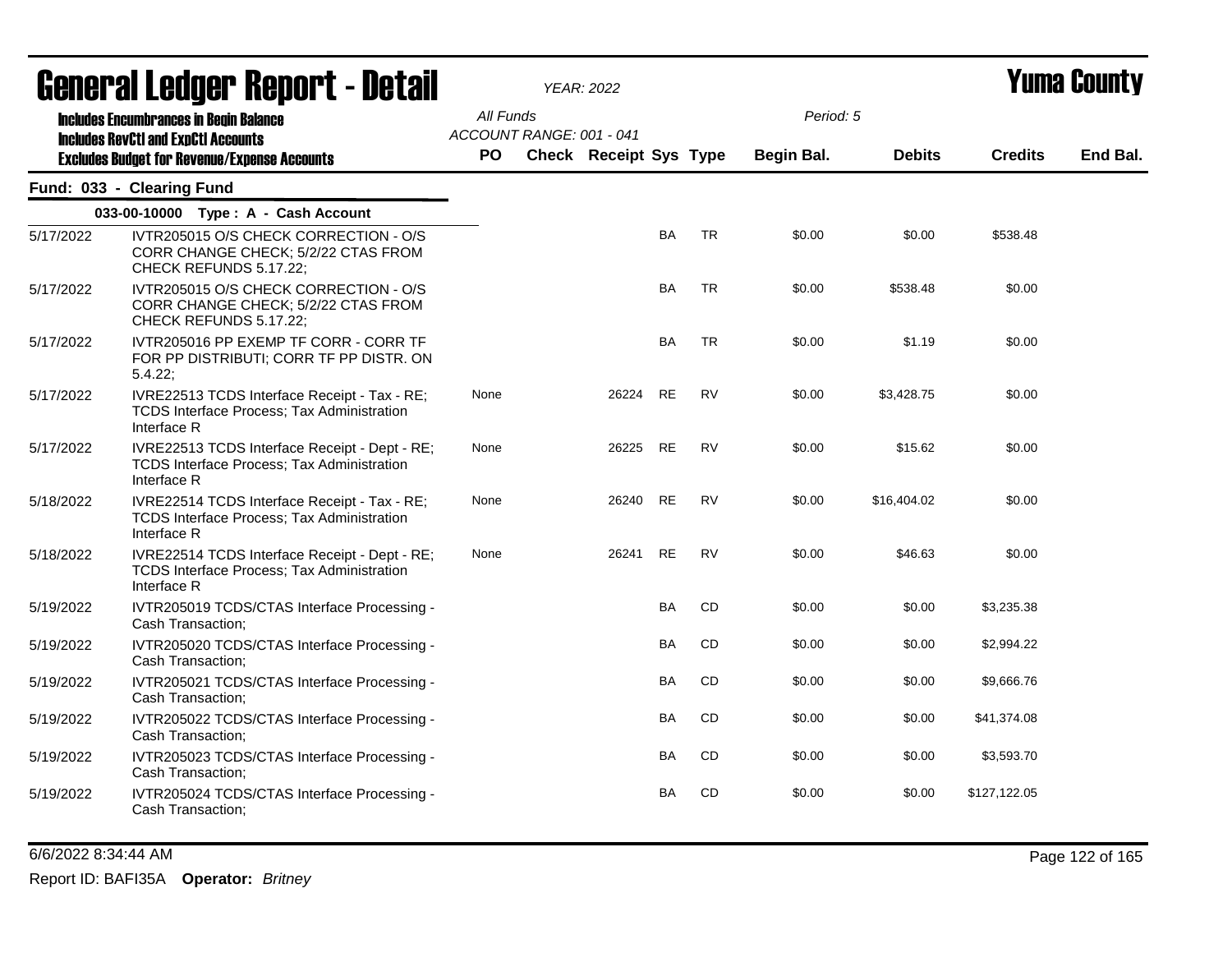|           | ugligi ai Lguygi "Ngµui"l - Dglaii                                                                                                                 |                 |                          | YEAR: 2022             |           |           |                                |               |                | I UIIIU VVUIIL\ |
|-----------|----------------------------------------------------------------------------------------------------------------------------------------------------|-----------------|--------------------------|------------------------|-----------|-----------|--------------------------------|---------------|----------------|-----------------|
|           | <b>Includes Encumbrances in Begin Balance</b><br><b>Includes RevCtI and ExpCtI Accounts</b><br><b>Excludes Budget for Revenue/Expense Accounts</b> | All Funds<br>PO | ACCOUNT RANGE: 001 - 041 | Check Receipt Sys Type |           |           | Period: 5<br><b>Begin Bal.</b> | <b>Debits</b> | <b>Credits</b> | End Bal.        |
|           | Fund: 033 - Clearing Fund                                                                                                                          |                 |                          |                        |           |           |                                |               |                |                 |
|           | 033-00-10000 Type: A - Cash Account                                                                                                                |                 |                          |                        |           |           |                                |               |                |                 |
| 5/19/2022 | IVTR205025 TCDS/CTAS Interface Processing -<br>Cash Transaction;                                                                                   |                 |                          |                        | <b>BA</b> | CD        | \$0.00                         | \$0.00        | \$0.00         |                 |
| 5/19/2022 | IVTR205026 TCDS/CTAS Interface Processing -<br>Cash Transaction;                                                                                   |                 |                          |                        | <b>BA</b> | <b>CD</b> | \$0.00                         | \$0.00        | \$1,302,986.14 |                 |
| 5/19/2022 | IVTR205027 TCDS/CTAS Interface Processing -<br>Cash Transaction;                                                                                   |                 |                          |                        | BA        | CD        | \$0.00                         | \$0.00        | \$37,427.56    |                 |
| 5/19/2022 | IVRE22515 AUTO F DISTRIBUTION - RE; APRIL<br>2022;                                                                                                 | None            |                          | 26249                  | <b>RE</b> | <b>RV</b> | \$0.00                         | \$1,140.37    | \$0.00         |                 |
| 5/19/2022 | IVRE22515 TCDS Interface Receipt - Tax - RE;<br>TCDS Interface Process; Tax Administration<br>Interface R                                          | None            |                          | 26260                  | <b>RE</b> | <b>RV</b> | \$0.00                         | \$14,713.43   | \$0.00         |                 |
| 5/19/2022 | IVRE22515 TCDS Interface Receipt - Dept - RE;<br>TCDS Interface Process; Tax Administration<br>Interface R                                         | None            |                          | 26261                  | <b>RE</b> | <b>RV</b> | \$0.00                         | \$58.90       | \$0.00         |                 |
| 5/20/2022 | IVRE22516 TCDS Interface Receipt - Tax - RE;<br>TCDS Interface Process; Tax Administration<br>Interface R                                          | None            |                          | 26273                  | <b>RE</b> | <b>RV</b> | \$0.00                         | \$35,915.01   | \$0.00         |                 |
| 5/20/2022 | IVRE22516 TCDS Interface Receipt - Dept - RE;<br>TCDS Interface Process; Tax Administration<br>Interface R                                         | None            |                          | 26274                  | <b>RE</b> | <b>RV</b> | \$0.00                         | \$18.80       | \$0.00         |                 |
| 5/23/2022 | IVRE22517 TCDS Interface Receipt - Tax - RE;<br>TCDS Interface Process; Tax Administration<br>Interface R                                          | None            |                          | 26288                  | RE        | <b>RV</b> | \$0.00                         | \$7,916.04    | \$0.00         |                 |
| 5/23/2022 | IVRE22517 TCDS Interface Receipt - Dept - RE;<br><b>TCDS Interface Process; Tax Administration</b><br>Interface R                                  | None            |                          | 26289                  | <b>RE</b> | <b>RV</b> | \$0.00                         | \$56.17       | \$0.00         |                 |
| 5/24/2022 | IVRE22518 TCDS Interface Receipt - Tax - RE;<br><b>TCDS Interface Process; Tax Administration</b><br>Interface R                                   | None            |                          | 26300                  | <b>RE</b> | <b>RV</b> | \$0.00                         | \$4,292.31    | \$0.00         |                 |
| 5/24/2022 | IVRE22518 TCDS Interface Receipt - Dept - RE;<br>TCDS Interface Process; Tax Administration<br>Interface R                                         | None            |                          | 26301                  | <b>RE</b> | <b>RV</b> | \$0.00                         | \$37.82       | \$0.00         |                 |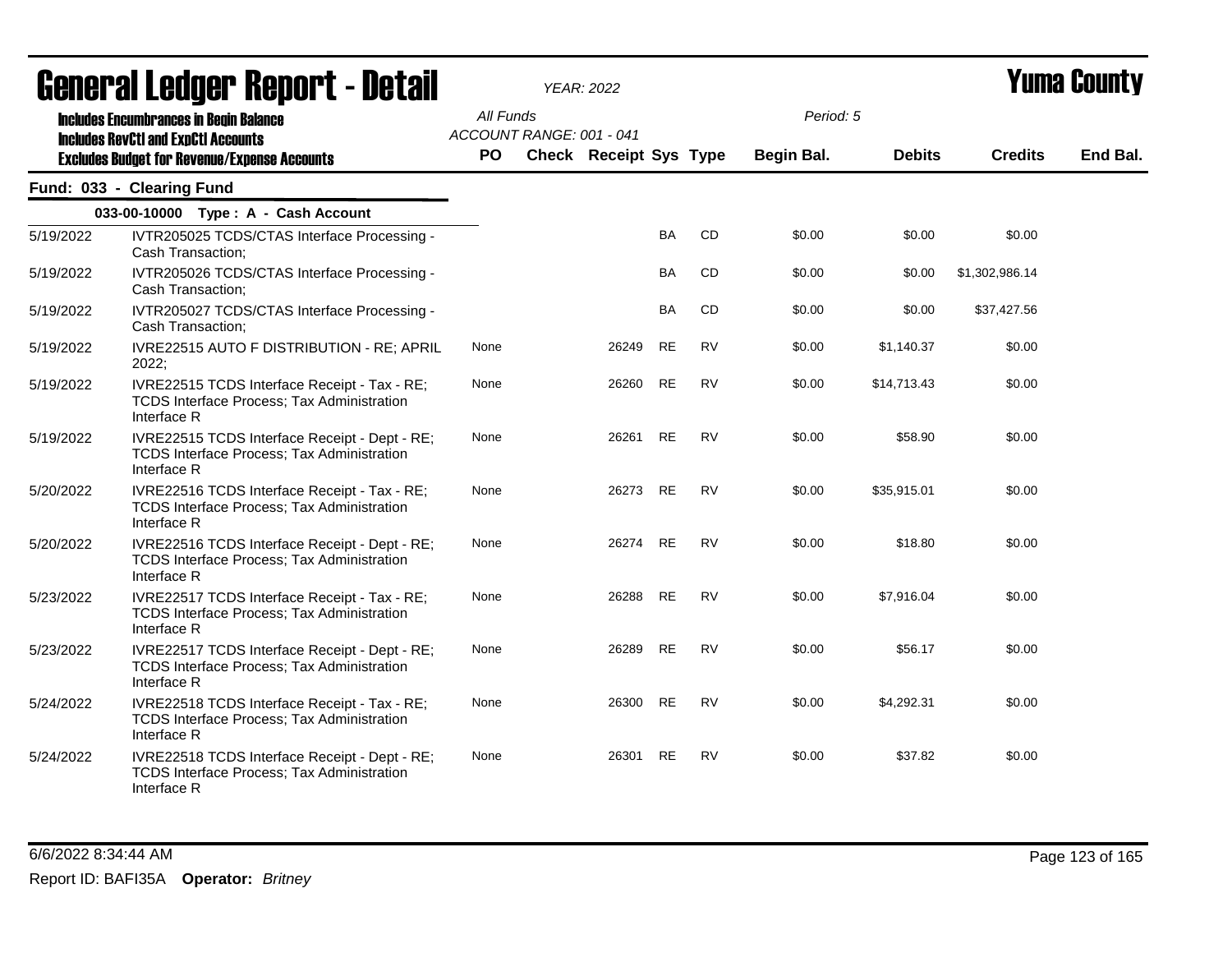|           | agligi ai fanñal. Ughni f - neful                                                                                                                  |                        |                          | YEAR: 2022                    |           |           |                         |               |                | I UIIIU VUUIILY |
|-----------|----------------------------------------------------------------------------------------------------------------------------------------------------|------------------------|--------------------------|-------------------------------|-----------|-----------|-------------------------|---------------|----------------|-----------------|
|           | <b>Includes Encumbrances in Begin Balance</b><br><b>Includes RevCtI and ExpCtI Accounts</b><br><b>Excludes Budget for Revenue/Expense Accounts</b> | All Funds<br><b>PO</b> | ACCOUNT RANGE: 001 - 041 | <b>Check Receipt Sys Type</b> |           |           | Period: 5<br>Begin Bal. | <b>Debits</b> | <b>Credits</b> | End Bal.        |
|           |                                                                                                                                                    |                        |                          |                               |           |           |                         |               |                |                 |
|           | Fund: 033 - Clearing Fund                                                                                                                          |                        |                          |                               |           |           |                         |               |                |                 |
|           | 033-00-10000 Type: A - Cash Account                                                                                                                |                        |                          |                               |           |           |                         |               |                |                 |
| 5/25/2022 | IVRE22519 TCDS Interface Receipt - Tax - RE;<br><b>TCDS Interface Process; Tax Administration</b><br>Interface R                                   | None                   |                          | 26314                         | <b>RE</b> | <b>RV</b> | \$0.00                  | \$17,882.90   | \$0.00         |                 |
| 5/25/2022 | IVRE22519 TCDS Interface Receipt - Dept - RE;<br>TCDS Interface Process; Tax Administration<br>Interface R                                         | None                   |                          | 26315                         | <b>RE</b> | <b>RV</b> | \$0.00                  | \$248.39      | \$0.00         |                 |
| 5/26/2022 | IVTR205037 TCDS/CTAS Interface Processing -<br>Cash Transaction;                                                                                   |                        |                          |                               | <b>BA</b> | CD        | \$0.00                  | \$0.00        | \$131,629.88   |                 |
| 5/26/2022 | IVTR205038 TCDS/CTAS Interface Processing -<br>Cash Transaction;                                                                                   |                        |                          |                               | <b>BA</b> | CD        | \$0.00                  | \$0.00        | \$82,616.79    |                 |
| 5/26/2022 | IVRE22520 auto b - RE; auto b april 22;                                                                                                            | None                   |                          | 26325                         | <b>RE</b> | RV        | \$0.00                  | \$131,629.88  | \$0.00         |                 |
| 5/26/2022 | IVRE22520 TCDS Interface Receipt - Tax - RE;<br><b>TCDS Interface Process; Tax Administration</b><br>Interface R                                   | None                   |                          | 26326                         | <b>RE</b> | <b>RV</b> | \$0.00                  | \$18,967.37   | \$0.00         |                 |
| 5/27/2022 | IVRE22521 TCDS Interface Receipt - Tax - RE;<br>TCDS Interface Process; Tax Administration<br>Interface R                                          | None                   |                          | 26336                         | <b>RE</b> | <b>RV</b> | \$0.00                  | \$51,810.34   | \$0.00         |                 |
| 5/27/2022 | IVRE22521 TCDS Interface Receipt - Dept - RE;<br>TCDS Interface Process; Tax Administration<br>Interface R                                         | None                   |                          | 26337                         | <b>RE</b> | <b>RV</b> | \$0.00                  | \$71.82       | \$0.00         |                 |
| 5/31/2022 | IVTR205042 TCDS/CTAS Interface Processing -<br>Cash Transaction;                                                                                   |                        |                          |                               | <b>BA</b> | CD        | \$0.00                  | \$0.00        | \$617.10       |                 |
| 5/31/2022 | IVTR205043 TCDS/CTAS Interface Processing -<br>Cash Transaction;                                                                                   |                        |                          |                               | BA        | CD        | \$0.00                  | \$0.00        | \$400.94       |                 |
| 5/31/2022 | IVTR205044 TCDS/CTAS Interface Processing -<br>Cash Transaction;                                                                                   |                        |                          |                               | BA        | CD        | \$0.00                  | \$0.00        | \$1,143.84     |                 |
| 5/31/2022 | IVTR205045 TCDS/CTAS Interface Processing -<br>Cash Transaction;                                                                                   |                        |                          |                               | BA        | CD        | \$0.00                  | \$0.00        | \$163.58       |                 |
| 5/31/2022 | IVTR205046 TCDS/CTAS Interface Processing -<br>Cash Transaction;                                                                                   |                        |                          |                               | BA        | CD        | \$0.00                  | \$0.00        | \$0.00         |                 |
| 5/31/2022 | IVTR205047 TCDS/CTAS Interface Processing -<br>Cash Transaction;                                                                                   |                        |                          |                               | <b>BA</b> | CD        | \$0.00                  | \$0.00        | \$95,513.14    |                 |

6/6/2022 8:34:44 AM Page 124 of 165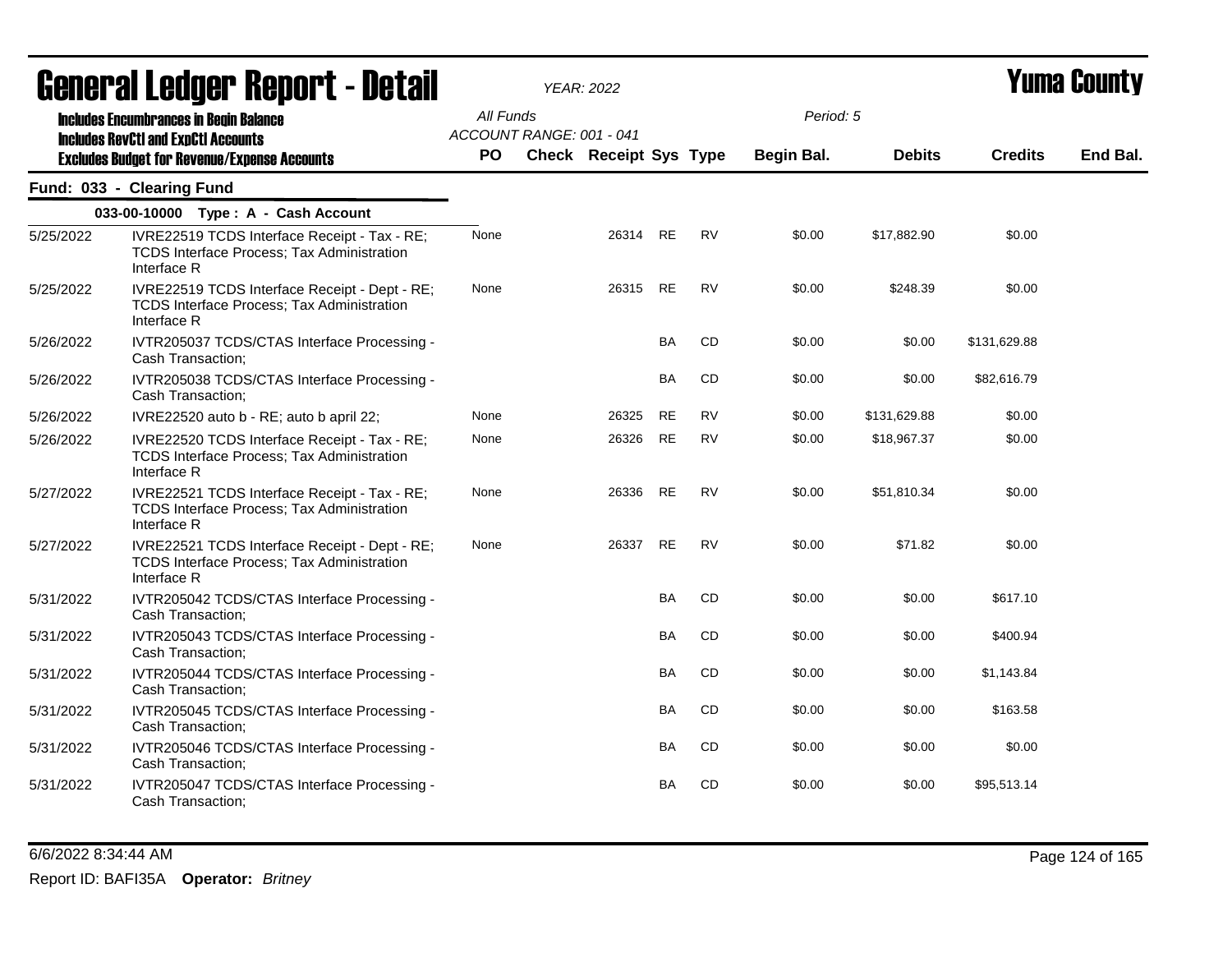|                     | <b>General Ledger Report - Detail</b>                                                                             |                                       | <b>YEAR: 2022</b>             |           |           |              |                |                | <b>Yuma County</b> |
|---------------------|-------------------------------------------------------------------------------------------------------------------|---------------------------------------|-------------------------------|-----------|-----------|--------------|----------------|----------------|--------------------|
|                     | <b>Includes Encumbrances in Begin Balance</b>                                                                     | All Funds                             |                               |           |           | Period: 5    |                |                |                    |
|                     | <b>Includes RevCtI and ExpCtI Accounts</b><br><b>Excludes Budget for Revenue/Expense Accounts</b>                 | ACCOUNT RANGE: 001 - 041<br><b>PO</b> | <b>Check Receipt Sys Type</b> |           |           | Begin Bal.   | <b>Debits</b>  | <b>Credits</b> | End Bal.           |
|                     | Fund: 033 - Clearing Fund                                                                                         |                                       |                               |           |           |              |                |                |                    |
|                     | 033-00-10000 Type: A - Cash Account                                                                               |                                       |                               |           |           |              |                |                |                    |
| 5/31/2022           | IVTR205048 TCDS/CTAS Interface Processing -<br>Cash Transaction;                                                  |                                       |                               | BA        | CD        | \$0.00       | \$0.00         | \$82,446.05    |                    |
| 5/31/2022           | IVRE22522 TCDS Interface Receipt - Tax - RE;<br><b>TCDS Interface Process; Tax Administration</b><br>Interface R  | None                                  | 26350                         | <b>RE</b> | <b>RV</b> | \$0.00       | \$42,883.58    | \$0.00         |                    |
| 5/31/2022           | IVRE22522 TCDS Interface Receipt - Dept - RE;<br><b>TCDS Interface Process; Tax Administration</b><br>Interface R | None                                  | 26351                         | <b>RE</b> | <b>RV</b> | \$0.00       | \$182.80       | \$0.00         |                    |
|                     |                                                                                                                   | <b>Total For: Cash Account</b>        |                               |           |           | \$5,164.50   | \$1,990,234.21 | \$1,990,209.91 | \$5,188.80         |
|                     | 033-00-20000<br>Type : L - Accounts Payable                                                                       |                                       |                               |           |           |              |                |                |                    |
| 5/1/2022            | Beginning Balance;                                                                                                |                                       |                               |           |           | \$0.00       | \$0.00         | \$0.00         |                    |
|                     |                                                                                                                   | <b>Total For: Accounts Payable</b>    |                               |           |           | \$0.00       | \$0.00         | \$0.00         | \$0.00             |
|                     | 033-00-20010 Type: L - Revenue Control                                                                            |                                       |                               |           |           |              |                |                |                    |
| 5/1/2022            | Beginning Balance;                                                                                                |                                       |                               |           |           | (\$8,849.76) | \$0.00         | \$0.00         |                    |
| 5/2/2022            | IVMD205002 - Auto post transaction;                                                                               |                                       |                               | <b>BA</b> | CP        | \$0.00       | \$609.98       | \$0.00         |                    |
| 5/2/2022            | IVRE2251 - Auto post transaction;                                                                                 |                                       |                               | <b>BA</b> | <b>CP</b> | \$0.00       | \$0.00         | \$589,773.18   |                    |
| 5/3/2022            | IVRE2252 - Auto post transaction;                                                                                 |                                       |                               | <b>BA</b> | <b>CP</b> | \$0.00       | \$0.00         | \$140,330.87   |                    |
| 5/3/2022            | IVRE2253 - Auto post transaction;                                                                                 |                                       |                               | <b>BA</b> | CP        | \$0.00       | \$0.00         | \$0.01         |                    |
| 5/3/2022            | X-IVRE2253 - Auto post transaction;                                                                               |                                       |                               | BA        | <b>CP</b> | \$0.00       | \$0.00         | $(\$0.01)$     |                    |
| 5/4/2022            | IVRE2254 - Auto post transaction;                                                                                 |                                       |                               | <b>BA</b> | CP        | \$0.00       | \$0.00         | \$336,807.96   |                    |
| 5/4/2022            | IVTR205001 - Auto post transaction;                                                                               |                                       |                               | <b>BA</b> | CP        | \$0.00       | \$64,267.37    | \$0.00         |                    |
| 5/5/2022            | IVMD205004 - Auto post transaction;                                                                               |                                       |                               | BA        | <b>CP</b> | \$0.00       | \$533.96       | \$0.00         |                    |
| 5/5/2022            | IVRE2255 - Auto post transaction;                                                                                 |                                       |                               | <b>BA</b> | <b>CP</b> | \$0.00       | \$0.00         | \$113,063.65   |                    |
| 5/6/2022            | IVMD205007 - Auto post transaction;                                                                               |                                       |                               | <b>BA</b> | <b>CP</b> | \$0.00       | \$563.93       | \$0.00         |                    |
| 5/6/2022            | IVRE2256 - Auto post transaction;                                                                                 |                                       |                               | BA        | <b>CP</b> | \$0.00       | \$0.00         | \$83,255.72    |                    |
| 5/9/2022            | IVRE2257 - Auto post transaction;                                                                                 |                                       |                               | <b>BA</b> | CP        | \$0.00       | \$0.00         | \$115,127.22   |                    |
| 5/10/2022           | IVRE2258 - Auto post transaction;                                                                                 |                                       |                               | <b>BA</b> | CP        | \$0.00       | \$0.00         | \$4,261.86     |                    |
| 5/11/2022           | IVRE2259 - Auto post transaction;                                                                                 |                                       |                               | BA        | <b>CP</b> | \$0.00       | \$0.00         | \$137,964.19   |                    |
| 6/6/2022 8:34:44 AM |                                                                                                                   |                                       |                               |           |           |              |                |                | Page 125 of 165    |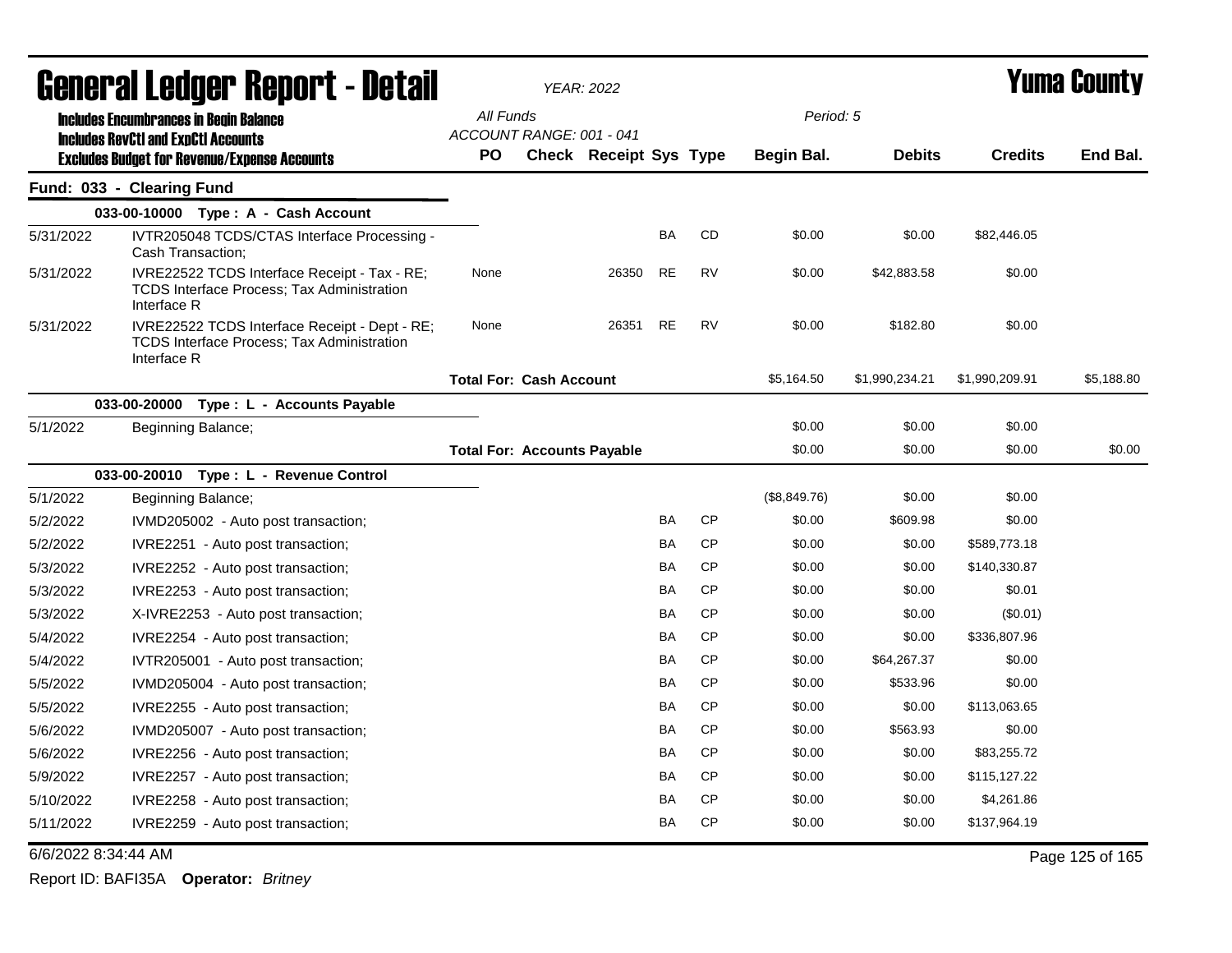| General Ledger Report - Detail |                                                                                             |           |                          | YEAR: 2022                    |           | <b>Yuma County</b> |                |                |          |
|--------------------------------|---------------------------------------------------------------------------------------------|-----------|--------------------------|-------------------------------|-----------|--------------------|----------------|----------------|----------|
|                                | <b>Includes Encumbrances in Begin Balance</b><br><b>Includes RevCtI and ExpCtI Accounts</b> | All Funds | ACCOUNT RANGE: 001 - 041 |                               |           | Period: 5          |                |                |          |
|                                | <b>Excludes Budget for Revenue/Expense Accounts</b>                                         | <b>PO</b> |                          | <b>Check Receipt Sys Type</b> |           | Begin Bal.         | <b>Debits</b>  | <b>Credits</b> | End Bal. |
|                                | Fund: 033 - Clearing Fund                                                                   |           |                          |                               |           |                    |                |                |          |
|                                | 033-00-20010 Type: L - Revenue Control                                                      |           |                          |                               |           |                    |                |                |          |
| 5/11/2022                      | IVTR205009 - Auto post transaction;                                                         |           |                          | BA                            | <b>CP</b> | \$0.00             | \$0.00         | \$30.40        |          |
| 5/12/2022                      | IVRE22510 - Auto post transaction;                                                          |           |                          | <b>BA</b>                     | <b>CP</b> | \$0.00             | \$0.00         | \$90,146.27    |          |
| 5/13/2022                      | IVRE22511 - Auto post transaction;                                                          |           |                          | BA                            | СP        | \$0.00             | \$0.00         | \$5,869.94     |          |
| 5/16/2022                      | IVMD205009 - Auto post transaction;                                                         |           |                          | BA                            | <b>CP</b> | \$0.00             | \$226.50       | \$0.00         |          |
| 5/16/2022                      | IVRE22512 - Auto post transaction;                                                          |           |                          | BA                            | СP        | \$0.00             | \$0.00         | \$25,342.33    |          |
| 5/17/2022                      | IVRE22513 - Auto post transaction;                                                          |           |                          | BA                            | <b>CP</b> | \$0.00             | \$0.00         | \$3,444.37     |          |
| 5/17/2022                      | IVTR205015 - Auto post transaction;                                                         |           |                          | BA                            | <b>CP</b> | \$0.00             | \$538.48       | \$0.00         |          |
| 5/17/2022                      | IVTR205016 - Auto post transaction;                                                         |           |                          | BA                            | <b>CP</b> | \$0.00             | \$0.00         | \$1.19         |          |
| 5/18/2022                      | IVRE22514 - Auto post transaction;                                                          |           |                          | BA                            | <b>CP</b> | \$0.00             | \$0.00         | \$16,450.65    |          |
| 5/19/2022                      | IVRE22515 - Auto post transaction;                                                          |           |                          | BA                            | <b>CP</b> | \$0.00             | \$0.00         | \$15,912.70    |          |
| 5/19/2022                      | IVTR205019 - Auto post transaction;                                                         |           |                          | BA                            | <b>CP</b> | \$0.00             | \$3,235.38     | \$0.00         |          |
| 5/19/2022                      | IVTR205020 - Auto post transaction;                                                         |           |                          | BA                            | <b>CP</b> | \$0.00             | \$2,994.22     | \$0.00         |          |
| 5/19/2022                      | IVTR205021 - Auto post transaction;                                                         |           |                          | BA                            | <b>CP</b> | \$0.00             | \$9,666.76     | \$0.00         |          |
| 5/19/2022                      | IVTR205022 - Auto post transaction;                                                         |           |                          | BA                            | <b>CP</b> | \$0.00             | \$41,374.08    | \$0.00         |          |
| 5/19/2022                      | IVTR205023 - Auto post transaction;                                                         |           |                          | BA                            | CP        | \$0.00             | \$3,593.70     | \$0.00         |          |
| 5/19/2022                      | IVTR205024 - Auto post transaction;                                                         |           |                          | BA                            | CP        | \$0.00             | \$127,122.05   | \$0.00         |          |
| 5/19/2022                      | IVTR205026 - Auto post transaction;                                                         |           |                          | BA                            | CP        | \$0.00             | \$1,302,986.14 | \$0.00         |          |
| 5/19/2022                      | IVTR205027 - Auto post transaction;                                                         |           |                          | BA                            | CP        | \$0.00             | \$37,427.56    | \$0.00         |          |
| 5/20/2022                      | IVRE22516 - Auto post transaction;                                                          |           |                          | BA                            | CP        | \$0.00             | \$0.00         | \$35,933.81    |          |
| 5/23/2022                      | IVRE22517 - Auto post transaction;                                                          |           |                          | BA                            | <b>CP</b> | \$0.00             | \$0.00         | \$7,972.21     |          |
| 5/24/2022                      | IVRE22518 - Auto post transaction;                                                          |           |                          | BA                            | CP        | \$0.00             | \$0.00         | \$4,330.13     |          |
| 5/25/2022                      | IVRE22519 - Auto post transaction;                                                          |           |                          | <b>BA</b>                     | <b>CP</b> | \$0.00             | \$0.00         | \$18,131.29    |          |
| 5/26/2022                      | IVRE22520 - Auto post transaction;                                                          |           |                          | BA                            | <b>CP</b> | \$0.00             | \$0.00         | \$150,597.25   |          |
| 5/26/2022                      | IVTR205037 - Auto post transaction;                                                         |           |                          | BA                            | <b>CP</b> | \$0.00             | \$131,629.88   | \$0.00         |          |
| 5/26/2022                      | IVTR205038 - Auto post transaction;                                                         |           |                          | BA                            | CP        | \$0.00             | \$82,616.79    | \$0.00         |          |
| 5/27/2022                      | IVRE22521 - Auto post transaction;                                                          |           |                          | <b>BA</b>                     | <b>CP</b> | \$0.00             | \$0.00         | \$51,882.16    |          |

6/6/2022 8:34:44 AM Page 126 of 165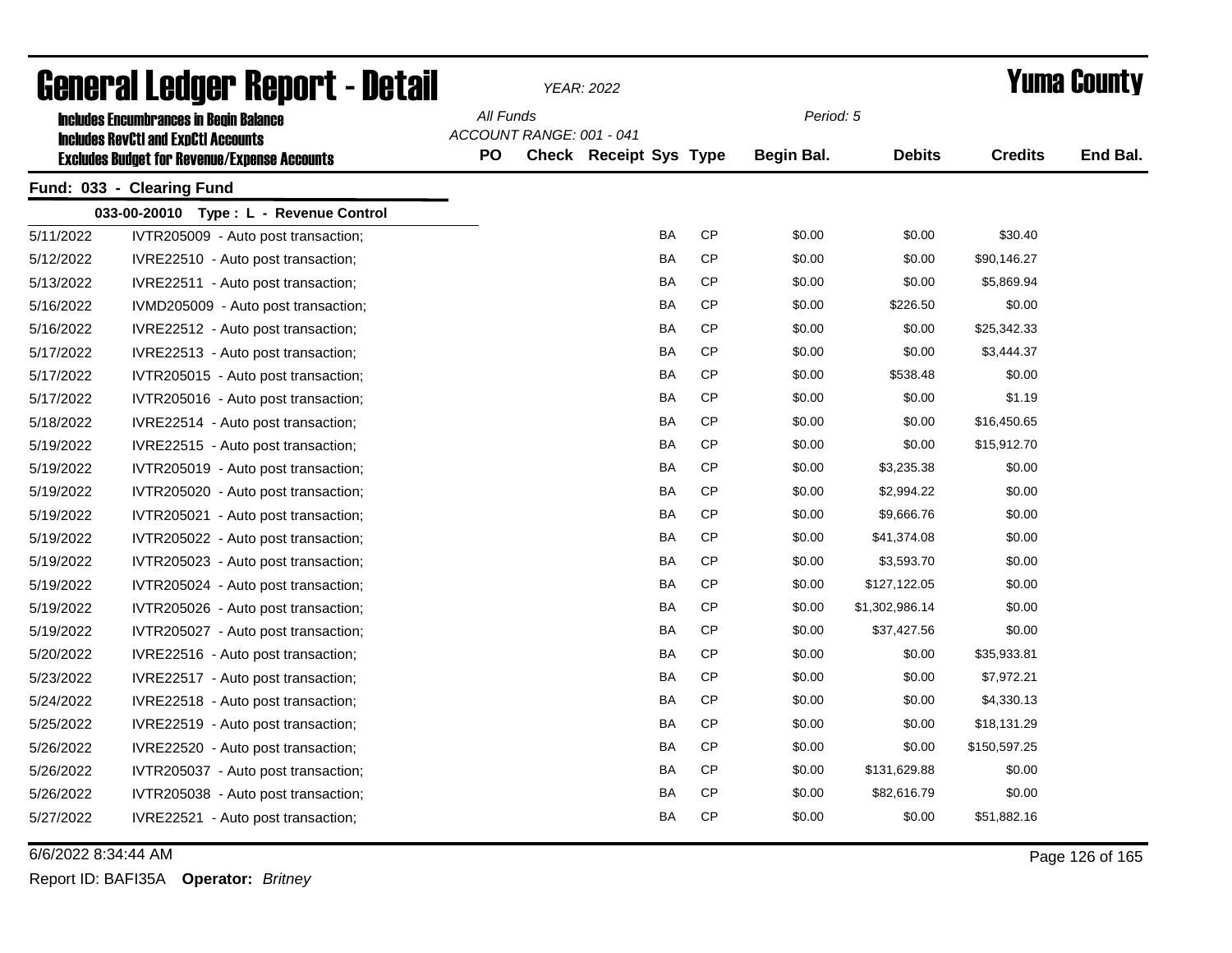| General Ledger Report - Detail |                                                                                                                 | <b>YEAR: 2022</b>                     |  |                               |           |           |               |                |                | Yuma County   |  |
|--------------------------------|-----------------------------------------------------------------------------------------------------------------|---------------------------------------|--|-------------------------------|-----------|-----------|---------------|----------------|----------------|---------------|--|
|                                | <b>Includes Encumbrances in Begin Balance</b>                                                                   | All Funds<br>ACCOUNT RANGE: 001 - 041 |  |                               |           |           | Period: 5     |                |                |               |  |
|                                | <b>Includes RevCtI and ExpCtI Accounts</b><br><b>Excludes Budget for Revenue/Expense Accounts</b>               | <b>PO</b>                             |  | <b>Check Receipt Sys Type</b> |           |           | Begin Bal.    | <b>Debits</b>  | <b>Credits</b> | End Bal.      |  |
|                                | Fund: 033 - Clearing Fund                                                                                       |                                       |  |                               |           |           |               |                |                |               |  |
|                                | 033-00-20010 Type: L - Revenue Control                                                                          |                                       |  |                               |           |           |               |                |                |               |  |
| 5/31/2022                      | IVRE22522 - Auto post transaction;                                                                              |                                       |  |                               | BA        | <b>CP</b> | \$0.00        | \$0.00         | \$43,066.38    |               |  |
| 5/31/2022                      | IVTR205042 - Auto post transaction;                                                                             |                                       |  |                               | BA        | <b>CP</b> | \$0.00        | \$617.10       | \$0.00         |               |  |
| 5/31/2022                      | IVTR205043 - Auto post transaction;                                                                             |                                       |  |                               | BA        | <b>CP</b> | \$0.00        | \$400.94       | \$0.00         |               |  |
| 5/31/2022                      | IVTR205044 - Auto post transaction;                                                                             |                                       |  |                               | BA        | <b>CP</b> | \$0.00        | \$1,143.84     | \$0.00         |               |  |
| 5/31/2022                      | IVTR205045 - Auto post transaction;                                                                             |                                       |  |                               | BA        | <b>CP</b> | \$0.00        | \$163.58       | \$0.00         |               |  |
| 5/31/2022                      | IVTR205047 - Auto post transaction;                                                                             |                                       |  |                               | BA        | <b>CP</b> | \$0.00        | \$95,513.14    | \$0.00         |               |  |
| 5/31/2022                      | IVTR205048 - Auto post transaction;                                                                             |                                       |  |                               | <b>BA</b> | CP        | \$0.00        | \$82,446.05    | \$0.00         |               |  |
|                                |                                                                                                                 | <b>Total For: Revenue Control</b>     |  |                               |           |           | (\$8,849.76)  | \$1,989,671.43 | \$1,989,695.73 | (\$8,874.06)  |  |
|                                | 033-00-20020 Type: L - Expense Control                                                                          |                                       |  |                               |           |           |               |                |                |               |  |
| 5/1/2022                       | Beginning Balance;                                                                                              |                                       |  |                               |           |           | \$35,635.00   | \$0.00         | \$0.00         |               |  |
| 5/2/2022                       | IVMD205002 - Auto post transaction;                                                                             |                                       |  |                               | BA        | <b>CP</b> | \$0.00        | \$538.48       | \$0.00         |               |  |
| 5/17/2022                      | IVTR205015 - Auto post transaction;                                                                             |                                       |  |                               | <b>BA</b> | <b>CP</b> | \$0.00        | \$0.00         | \$538.48       |               |  |
|                                |                                                                                                                 | <b>Total For: Expense Control</b>     |  |                               |           |           | \$35,635.00   | \$538.48       | \$538.48       | \$35,635.00   |  |
|                                | 033-00-20100 Type: L - Fund Balance                                                                             |                                       |  |                               |           |           |               |                |                |               |  |
| 5/1/2022                       | Beginning Balance;                                                                                              |                                       |  |                               |           |           | (\$31,949.74) | \$0.00         | \$0.00         |               |  |
|                                |                                                                                                                 | <b>Total For: Fund Balance</b>        |  |                               |           |           | (\$31,949.74) | \$0.00         | \$0.00         | (\$31,949.74) |  |
|                                | 033-00-30105 Type: R - Current Tax Real                                                                         |                                       |  |                               |           |           |               |                |                |               |  |
| 5/1/2022                       | Beginning Balance;                                                                                              |                                       |  |                               |           |           | \$0.02        | \$0.00         | \$0.00         |               |  |
| 5/2/2022                       | IVRE2251 TCDS Interface Receipt - Tax - RE;<br><b>TCDS Interface Process; Tax Administration</b><br>Interface R | None                                  |  | 26087                         | <b>RE</b> | RV        | \$0.00        | \$0.00         | \$513,527.09   |               |  |
| 5/3/2022                       | IVRE2252 TCDS Interface Receipt - Tax - RE;<br>TCDS Interface Process; Tax Administration<br>Interface R        | None                                  |  | 26095                         | RE        | <b>RV</b> | \$0.00        | \$0.00         | \$131,027.68   |               |  |
| 5/4/2022                       | IVRE2254 TCDS Interface Receipt - Tax - RE;<br>TCDS Interface Process; Tax Administration<br>Interface R        | None                                  |  | 26109                         | RE        | <b>RV</b> | \$0.00        | \$0.00         | \$245,528.37   |               |  |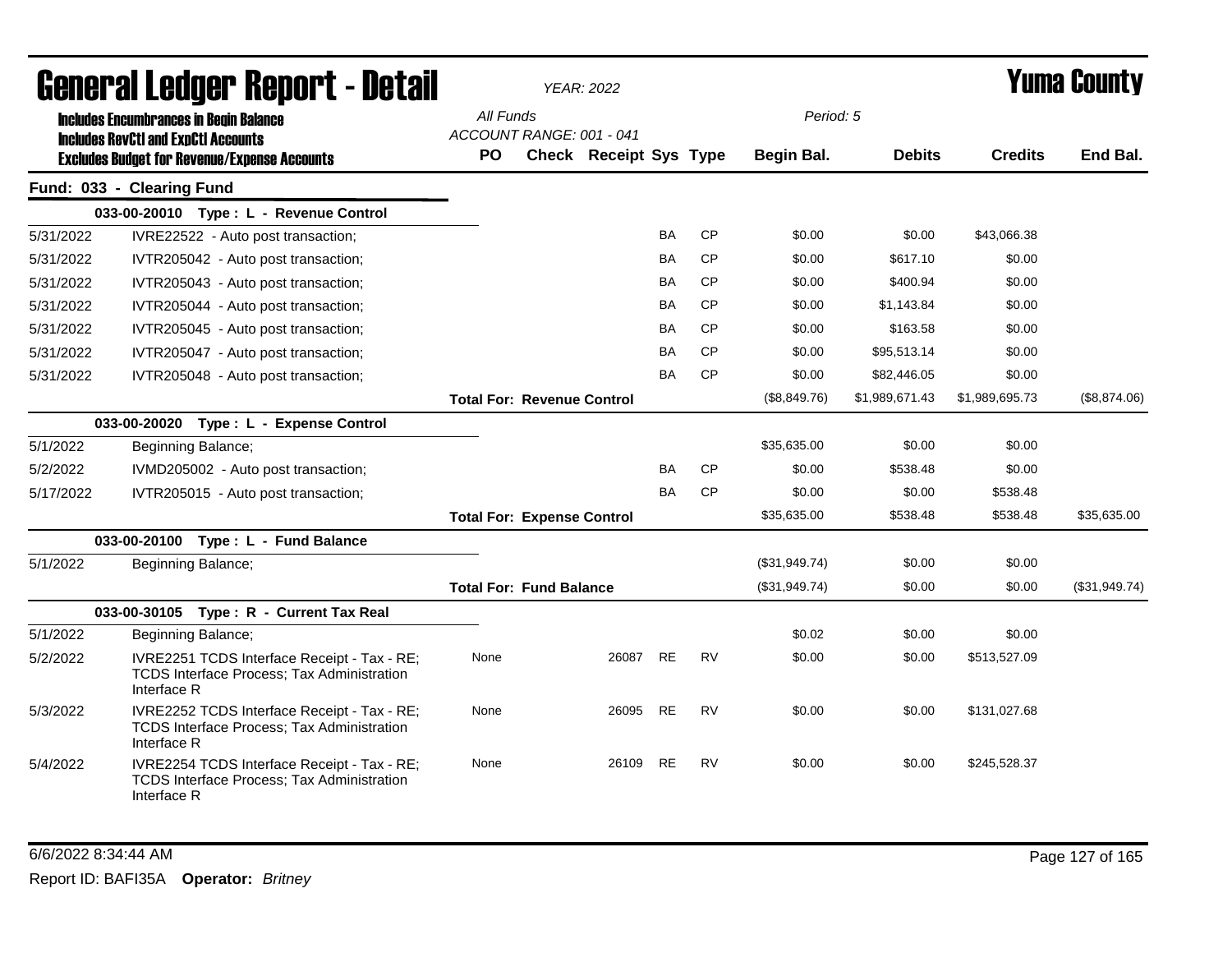| General Ledger Report - Detail |                                                                                                                                                    |                        | <b>YEAR: 2022</b>                                         |           |           | Yuma County             |                |                |          |
|--------------------------------|----------------------------------------------------------------------------------------------------------------------------------------------------|------------------------|-----------------------------------------------------------|-----------|-----------|-------------------------|----------------|----------------|----------|
|                                | <b>Includes Encumbrances in Begin Balance</b><br><b>Includes RevCtI and ExpCtI Accounts</b><br><b>Excludes Budget for Revenue/Expense Accounts</b> | All Funds<br><b>PO</b> | ACCOUNT RANGE: 001 - 041<br><b>Check Receipt Sys Type</b> |           |           | Period: 5<br>Begin Bal. | <b>Debits</b>  | <b>Credits</b> | End Bal. |
|                                | Fund: 033 - Clearing Fund                                                                                                                          |                        |                                                           |           |           |                         |                |                |          |
|                                | 033-00-30105 Type: R - Current Tax Real                                                                                                            |                        |                                                           |           |           |                         |                |                |          |
| 5/5/2022                       | IVRE2255 TCDS Interface Receipt - Tax - RE;<br><b>TCDS Interface Process; Tax Administration</b><br>Interface R                                    | None                   | 26129 RE                                                  |           | <b>RV</b> | \$0.00                  | \$0.00         | \$106,456.30   |          |
| 5/6/2022                       | IVRE2256 TCDS Interface Receipt - Tax - RE;<br><b>TCDS Interface Process; Tax Administration</b><br>Interface R                                    | None                   | 26139                                                     | <b>RE</b> | <b>RV</b> | \$0.00                  | \$0.00         | \$74,837.06    |          |
| 5/9/2022                       | IVRE2257 TCDS Interface Receipt - Tax - RE;<br>TCDS Interface Process; Tax Administration<br>Interface R                                           | None                   | 26155                                                     | RE        | <b>RV</b> | \$0.00                  | \$0.00         | \$51,405.79    |          |
| 5/10/2022                      | IVRE2258 TCDS Interface Receipt - Tax - RE;<br><b>TCDS Interface Process; Tax Administration</b><br>Interface R                                    | None                   | 26168 RE                                                  |           | <b>RV</b> | \$0.00                  | \$0.00         | \$3,832.66     |          |
| 5/11/2022                      | IVRE2259 TCDS Interface Receipt - Tax - RE;<br><b>TCDS Interface Process; Tax Administration</b><br>Interface R                                    | None                   | 26175 RE                                                  |           | <b>RV</b> | \$0.00                  | \$0.00         | \$110,758.54   |          |
| 5/12/2022                      | IVRE22510 TCDS Interface Receipt - Tax - RE;<br>TCDS Interface Process; Tax Administration<br>Interface R                                          | None                   | 26186                                                     | RE        | <b>RV</b> | \$0.00                  | \$0.00         | \$8,393.25     |          |
| 5/13/2022                      | IVRE22511 TCDS Interface Receipt - Tax - RE;<br><b>TCDS Interface Process; Tax Administration</b><br>Interface R                                   | None                   | 26195 RE                                                  |           | <b>RV</b> | \$0.00                  | \$0.00         | \$5,779.33     |          |
| 5/16/2022                      | IVRE22512 TCDS Interface Receipt - Tax - RE;<br>TCDS Interface Process; Tax Administration<br>Interface R                                          | None                   | 26214                                                     | <b>RE</b> | <b>RV</b> | \$0.00                  | \$0.00         | \$23,394.69    |          |
| 5/17/2022                      | IVRE22513 TCDS Interface Receipt - Tax - RE;<br>TCDS Interface Process; Tax Administration<br>Interface R                                          | None                   | 26224                                                     | <b>RE</b> | <b>RV</b> | \$0.00                  | \$0.00         | \$1,941.42     |          |
| 5/18/2022                      | IVRE22514 TCDS Interface Receipt - Tax - RE;<br>TCDS Interface Process; Tax Administration<br>Interface R                                          | None                   | 26240                                                     | <b>RE</b> | <b>RV</b> | \$0.00                  | \$0.00         | \$16,344.84    |          |
| 5/19/2022                      | IVTR205025 - Tax Apportionment Transfers;                                                                                                          |                        |                                                           | BA        | TR        | \$0.00                  | \$0.00         | \$0.00         |          |
| 5/19/2022                      | IVTR205026 - Tax Apportionment Transfers;                                                                                                          |                        |                                                           | BA        | <b>TR</b> | \$0.00                  | \$1,302,986.14 | \$0.00         |          |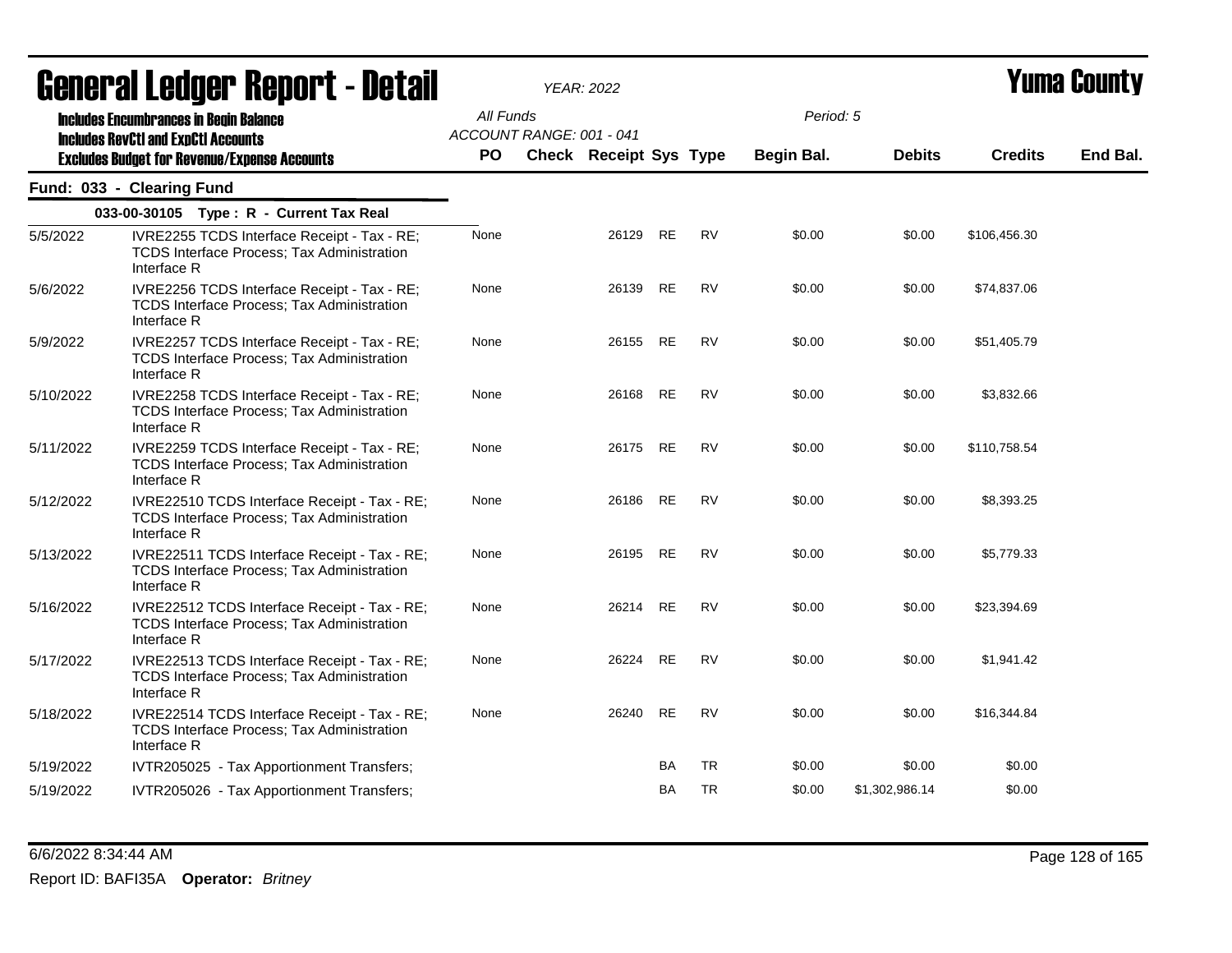|           | Generai Leuger Keport - Detail                                                                                                                     |                  |                                    | <b>YEAR: 2022</b>             |           |           |                         |                |                | <b>Tunia Gounty</b> |
|-----------|----------------------------------------------------------------------------------------------------------------------------------------------------|------------------|------------------------------------|-------------------------------|-----------|-----------|-------------------------|----------------|----------------|---------------------|
|           | <b>Includes Encumbrances in Begin Balance</b><br><b>Includes RevCtI and ExpCtI Accounts</b><br><b>Excludes Budget for Revenue/Expense Accounts</b> | All Funds<br>PO. | ACCOUNT RANGE: 001 - 041           | <b>Check Receipt Sys Type</b> |           |           | Period: 5<br>Begin Bal. | <b>Debits</b>  | <b>Credits</b> | End Bal.            |
|           | Fund: 033 - Clearing Fund                                                                                                                          |                  |                                    |                               |           |           |                         |                |                |                     |
|           | 033-00-30105 Type: R - Current Tax Real                                                                                                            |                  |                                    |                               |           |           |                         |                |                |                     |
| 5/19/2022 | IVRE22515 TCDS Interface Receipt - Tax - RE;<br>TCDS Interface Process; Tax Administration<br>Interface R                                          | None             |                                    | 26260                         | <b>RE</b> | <b>RV</b> | \$0.00                  | \$0.00         | \$9,759.12     |                     |
| 5/20/2022 | IVRE22516 TCDS Interface Receipt - Tax - RE;<br>TCDS Interface Process; Tax Administration<br>Interface R                                          | None             |                                    | 26273                         | <b>RE</b> | <b>RV</b> | \$0.00                  | \$0.00         | \$4,172.04     |                     |
| 5/23/2022 | IVRE22517 TCDS Interface Receipt - Tax - RE;<br>TCDS Interface Process; Tax Administration<br>Interface R                                          | None             |                                    | 26288                         | <b>RE</b> | <b>RV</b> | \$0.00                  | \$0.00         | \$7,597.88     |                     |
| 5/24/2022 | IVRE22518 TCDS Interface Receipt - Tax - RE;<br><b>TCDS Interface Process; Tax Administration</b><br>Interface R                                   | None             |                                    | 26300                         | RE        | <b>RV</b> | \$0.00                  | \$0.00         | \$4,244.57     |                     |
| 5/25/2022 | IVRE22519 TCDS Interface Receipt - Tax - RE;<br>TCDS Interface Process; Tax Administration<br>Interface R                                          | None             |                                    | 26314                         | <b>RE</b> | <b>RV</b> | \$0.00                  | \$0.00         | \$17,147.10    |                     |
| 5/26/2022 | IVRE22520 TCDS Interface Receipt - Tax - RE;<br><b>TCDS Interface Process; Tax Administration</b><br>Interface R                                   | None             |                                    | 26326                         | <b>RE</b> | <b>RV</b> | \$0.00                  | \$0.00         | \$18,967.37    |                     |
| 5/27/2022 | IVRE22521 TCDS Interface Receipt - Tax - RE;<br>TCDS Interface Process; Tax Administration<br>Interface R                                          | None             |                                    | 26336                         | <b>RE</b> | <b>RV</b> | \$0.00                  | \$0.00         | \$8,278.02     |                     |
| 5/31/2022 | IVTR205046 - Tax Apportionment Transfers;                                                                                                          |                  |                                    |                               | BA        | <b>TR</b> | \$0.00                  | \$0.00         | \$0.00         |                     |
| 5/31/2022 | IVTR205047 - Tax Apportionment Transfers;                                                                                                          |                  |                                    |                               | BA        | <b>TR</b> | \$0.00                  | \$95,513.14    | \$0.00         |                     |
| 5/31/2022 | IVRE22522 TCDS Interface Receipt - Tax - RE;<br><b>TCDS Interface Process; Tax Administration</b><br>Interface R                                   | None             |                                    | 26350                         | <b>RE</b> | <b>RV</b> | \$0.00                  | \$0.00         | \$35,106.16    |                     |
|           |                                                                                                                                                    |                  | <b>Total For: Current Tax Real</b> |                               |           |           | \$0.02                  | \$1,398,499.28 | \$1,398,499.28 | \$0.02              |
|           | 033-00-30110 Type: R - Current Tax Oil and Gas                                                                                                     |                  |                                    |                               |           |           |                         |                |                |                     |
| 5/1/2022  | Beginning Balance;                                                                                                                                 |                  |                                    |                               |           |           | \$0.01                  | \$0.00         | \$0.00         |                     |
| 5/9/2022  | IVRE2257 TCDS Interface Receipt - Tax - RE;<br><b>TCDS Interface Process; Tax Administration</b><br>Interface R                                    | None             |                                    | 26155                         | RE        | <b>RV</b> | \$0.00                  | \$0.00         | \$41,374.08    |                     |

6/6/2022 8:34:44 AM Page 129 of 165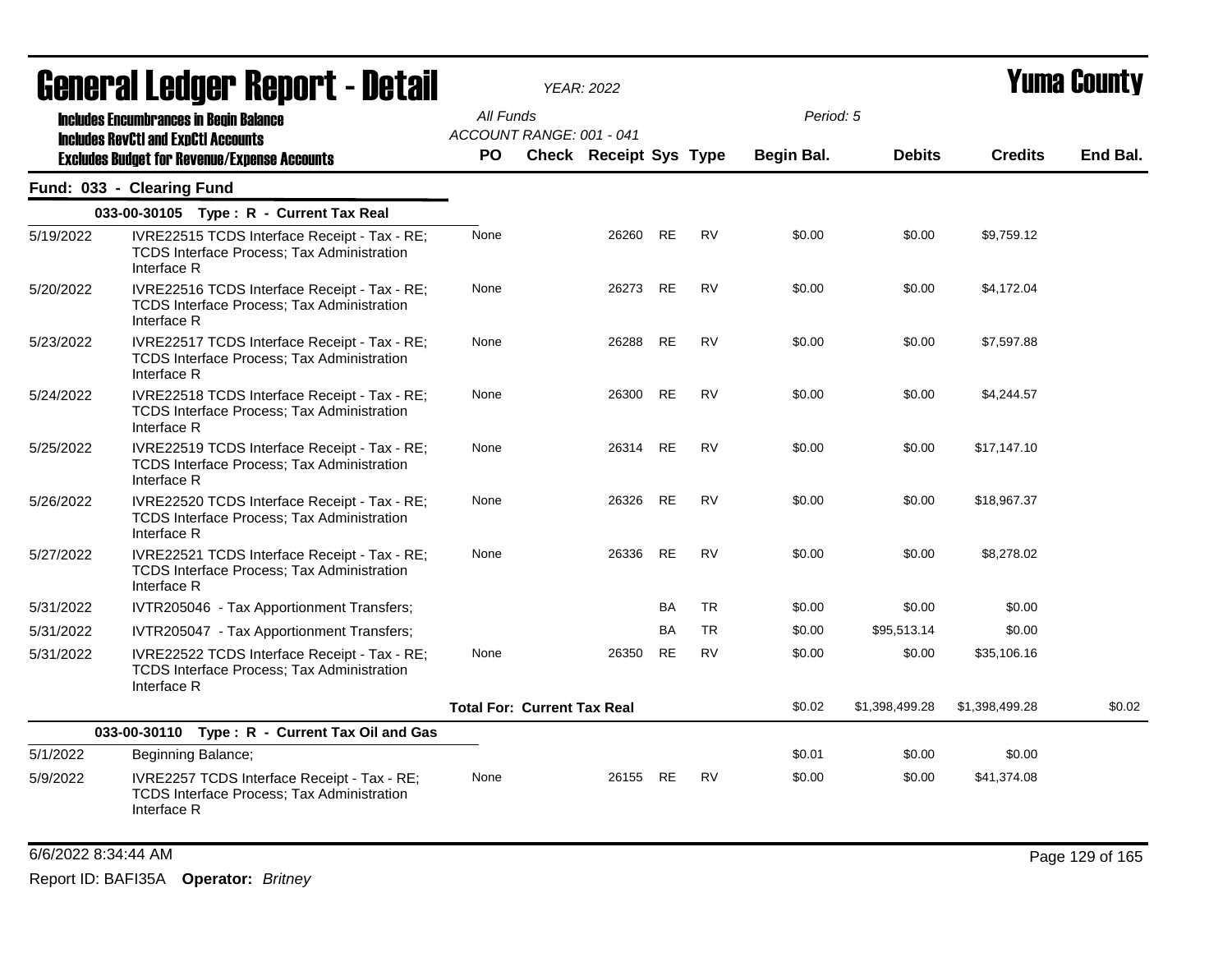|           | General Ledger Report - Detail                                                                                   |           | <b>YEAR: 2022</b>                         |                               |           |           | Yuma Countv      |                            |                       |          |
|-----------|------------------------------------------------------------------------------------------------------------------|-----------|-------------------------------------------|-------------------------------|-----------|-----------|------------------|----------------------------|-----------------------|----------|
|           | <b>Includes Encumbrances in Begin Balance</b><br><b>Includes RevCtI and ExpCtI Accounts</b>                      | All Funds | ACCOUNT RANGE: 001 - 041                  |                               |           |           | Period: 5        |                            |                       |          |
|           | <b>Excludes Budget for Revenue/Expense Accounts</b>                                                              | PO.       |                                           | <b>Check Receipt Sys Type</b> |           |           | Begin Bal.       | <b>Debits</b>              | <b>Credits</b>        | End Bal. |
|           | Fund: 033 - Clearing Fund                                                                                        |           |                                           |                               |           |           |                  |                            |                       |          |
|           | 033-00-30110 Type: R - Current Tax Oil and Gas                                                                   |           |                                           |                               |           |           |                  |                            |                       |          |
| 5/19/2022 | IVTR205022 - Tax Apportionment Transfers;                                                                        |           | <b>Total For: Current Tax Oil and Gas</b> |                               | <b>BA</b> | <b>TR</b> | \$0.00<br>\$0.01 | \$41,374.08<br>\$41,374.08 | \$0.00<br>\$41,374.08 | \$0.01   |
|           | 033-00-30115 Type: R - Current Tax Personal Property                                                             |           |                                           |                               |           |           |                  |                            |                       |          |
| 5/1/2022  | Beginning Balance;                                                                                               |           |                                           |                               |           |           | \$0.00           | \$0.00                     | \$0.00                |          |
| 5/2/2022  | IVRE2251 TCDS Interface Receipt - Tax - RE;<br>TCDS Interface Process; Tax Administration<br>Interface R         | None      |                                           | 26087                         | <b>RE</b> | <b>RV</b> | \$0.00           | \$0.00                     | \$38,054.32           |          |
| 5/3/2022  | IVRE2252 TCDS Interface Receipt - Tax - RE;<br><b>TCDS Interface Process; Tax Administration</b><br>Interface R  | None      |                                           | 26095                         | <b>RE</b> | <b>RV</b> | \$0.00           | \$0.00                     | \$5,470.82            |          |
| 5/4/2022  | IVTR205001 - Tax Apportionment Transfers;                                                                        |           |                                           |                               | <b>BA</b> | <b>TR</b> | \$0.00           | \$64,267.37                | \$0.00                |          |
| 5/4/2022  | IVRE2254 STATE OF COLORADO - RE; 2021<br>PP BACKFILL;                                                            | None      |                                           | 26106                         | RE        | RV        | \$0.00           | \$0.00                     | \$64,266.18           |          |
| 5/4/2022  | IVRE2254 TCDS Interface Receipt - Tax - RE;<br>TCDS Interface Process; Tax Administration<br>Interface R         | None      |                                           | 26109                         | RE        | RV        | \$0.00           | \$0.00                     | \$26,054.80           |          |
| 5/6/2022  | IVRE2256 TCDS Interface Receipt - Tax - RE;<br><b>TCDS Interface Process; Tax Administration</b><br>Interface R  | None      |                                           | 26139                         | <b>RE</b> | <b>RV</b> | \$0.00           | \$0.00                     | \$2,123.44            |          |
| 5/9/2022  | IVRE2257 TCDS Interface Receipt - Tax - RE;<br>TCDS Interface Process; Tax Administration<br>Interface R         | None      |                                           | 26155                         | RE        | <b>RV</b> | \$0.00           | \$0.00                     | \$21,589.14           |          |
| 5/11/2022 | IVRE2259 TCDS Interface Receipt - Tax - RE;<br>TCDS Interface Process; Tax Administration<br>Interface R         | None      |                                           | 26175                         | RE        | RV        | \$0.00           | \$0.00                     | \$26,716.23           |          |
| 5/16/2022 | IVRE22512 TCDS Interface Receipt - Tax - RE;<br><b>TCDS Interface Process; Tax Administration</b><br>Interface R | None      |                                           | 26214                         | <b>RE</b> | <b>RV</b> | \$0.00           | \$0.00                     | \$1.139.70            |          |
| 5/17/2022 | IVTR205016 PP EXEMP TF CORR - CORR TF<br>FOR PP DISTRIBUTI; CORR TF PP DISTR. ON<br>5.4.22;                      |           |                                           |                               | BA        | <b>TR</b> | \$0.00           | \$0.00                     | \$1.19                |          |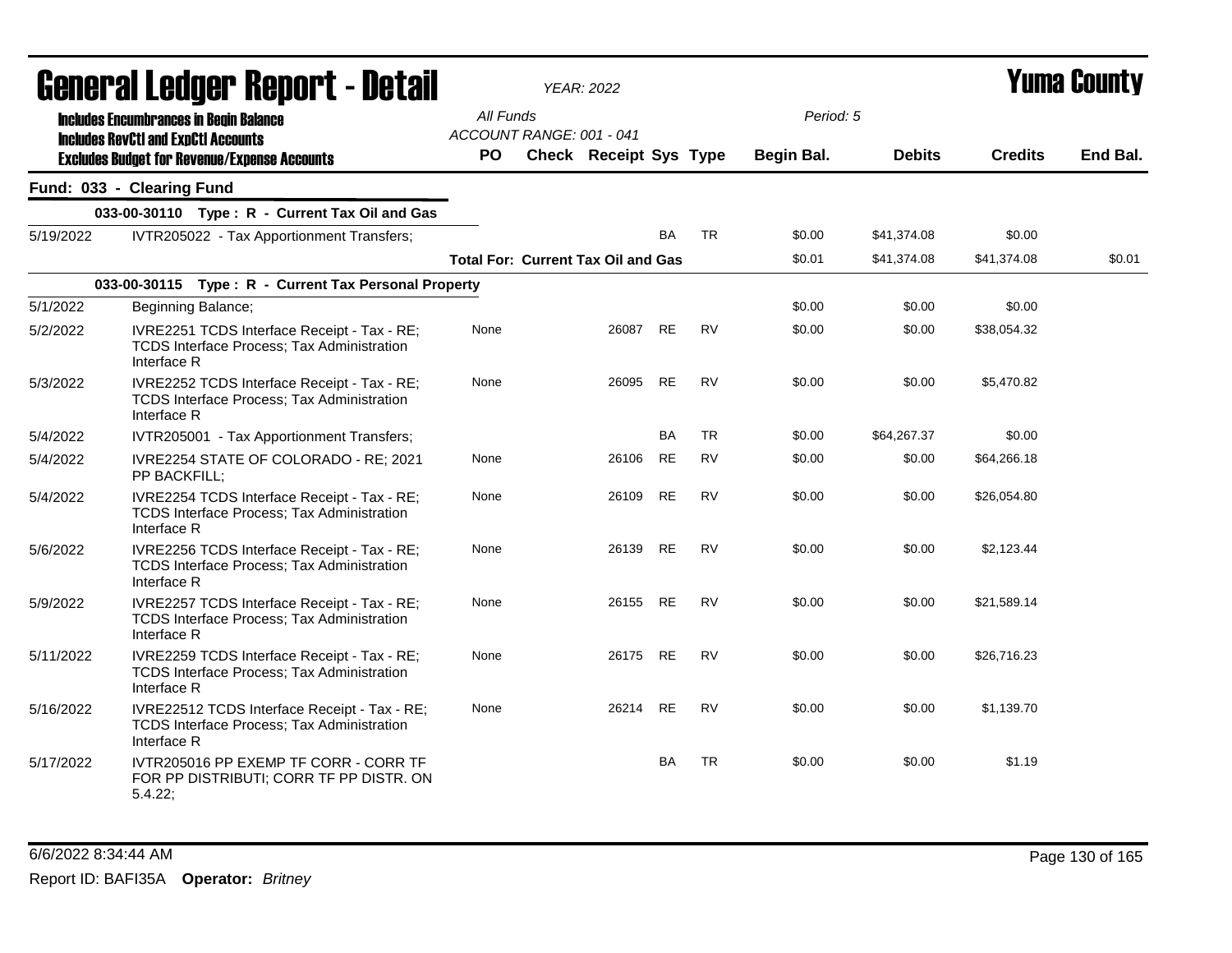|           | <b>General Ledger Report - Detail</b>                                                                            |                                                 | <b>YEAR: 2022</b> |                               |           | Yuma County |            |               |                |          |
|-----------|------------------------------------------------------------------------------------------------------------------|-------------------------------------------------|-------------------|-------------------------------|-----------|-------------|------------|---------------|----------------|----------|
|           | <b>Includes Encumbrances in Begin Balance</b>                                                                    | All Funds<br>ACCOUNT RANGE: 001 - 041           |                   |                               |           |             | Period: 5  |               |                |          |
|           | <b>Includes RevCtI and ExpCtI Accounts</b><br><b>Excludes Budget for Revenue/Expense Accounts</b>                | PO.                                             |                   | <b>Check Receipt Sys Type</b> |           |             | Begin Bal. | <b>Debits</b> | <b>Credits</b> | End Bal. |
|           | Fund: 033 - Clearing Fund                                                                                        |                                                 |                   |                               |           |             |            |               |                |          |
|           | 033-00-30115 Type: R - Current Tax Personal Property                                                             |                                                 |                   |                               |           |             |            |               |                |          |
| 5/17/2022 | IVRE22513 TCDS Interface Receipt - Tax - RE;<br><b>TCDS Interface Process; Tax Administration</b><br>Interface R | None                                            |                   | 26224                         | <b>RE</b> | <b>RV</b>   | \$0.00     | \$0.00        | \$1,315.21     |          |
| 5/19/2022 | IVTR205024 - Tax Apportionment Transfers;                                                                        |                                                 |                   |                               | <b>BA</b> | <b>TR</b>   | \$0.00     | \$127,122.05  | \$0.00         |          |
| 5/19/2022 | IVRE22515 TCDS Interface Receipt - Tax - RE;<br>TCDS Interface Process; Tax Administration<br>Interface R        | None                                            |                   | 26260                         | <b>RE</b> | <b>RV</b>   | \$0.00     | \$0.00        | \$4,658.39     |          |
|           |                                                                                                                  | <b>Total For: Current Tax Personal Property</b> |                   |                               |           |             | \$0.00     | \$191,389.42  | \$191,389.42   | \$0.00   |
|           | 033-00-30120 Type: R - Current Tax Mineral                                                                       |                                                 |                   |                               |           |             |            |               |                |          |
| 5/1/2022  | Beginning Balance;                                                                                               |                                                 |                   |                               |           |             | \$0.00     | \$0.00        | \$0.00         |          |
| 5/2/2022  | IVRE2251 TCDS Interface Receipt - Tax - RE;<br><b>TCDS Interface Process; Tax Administration</b><br>Interface R  | None                                            |                   | 26087                         | <b>RE</b> | <b>RV</b>   | \$0.00     | \$0.00        | \$4,237.12     |          |
| 5/3/2022  | IVRE2252 TCDS Interface Receipt - Tax - RE;<br>TCDS Interface Process; Tax Administration<br>Interface R         | None                                            |                   | 26095                         | <b>RE</b> | <b>RV</b>   | \$0.00     | \$0.00        | \$579.98       |          |
| 5/4/2022  | IVRE2254 TCDS Interface Receipt - Tax - RE;<br>TCDS Interface Process; Tax Administration<br>Interface R         | None                                            |                   | 26109                         | <b>RE</b> | <b>RV</b>   | \$0.00     | \$0.00        | \$558.86       |          |
| 5/5/2022  | IVRE2255 TCDS Interface Receipt - Tax - RE;<br>TCDS Interface Process; Tax Administration<br>Interface R         | None                                            |                   | 26129                         | RE        | RV          | \$0.00     | \$0.00        | \$3,256.66     |          |
| 5/6/2022  | IVRE2256 TCDS Interface Receipt - Tax - RE;<br>TCDS Interface Process; Tax Administration<br>Interface R         | None                                            |                   | 26139                         | RE        | RV          | \$0.00     | \$0.00        | \$350.66       |          |
| 5/9/2022  | IVRE2257 TCDS Interface Receipt - Tax - RE;<br>TCDS Interface Process; Tax Administration<br>Interface R         | None                                            |                   | 26155                         | <b>RE</b> | <b>RV</b>   | \$0.00     | \$0.00        | \$197.30       |          |
| 5/10/2022 | IVRE2258 TCDS Interface Receipt - Tax - RE;<br><b>TCDS Interface Process; Tax Administration</b><br>Interface R  | None                                            |                   | 26168                         | <b>RE</b> | <b>RV</b>   | \$0.00     | \$0.00        | \$38.18        |          |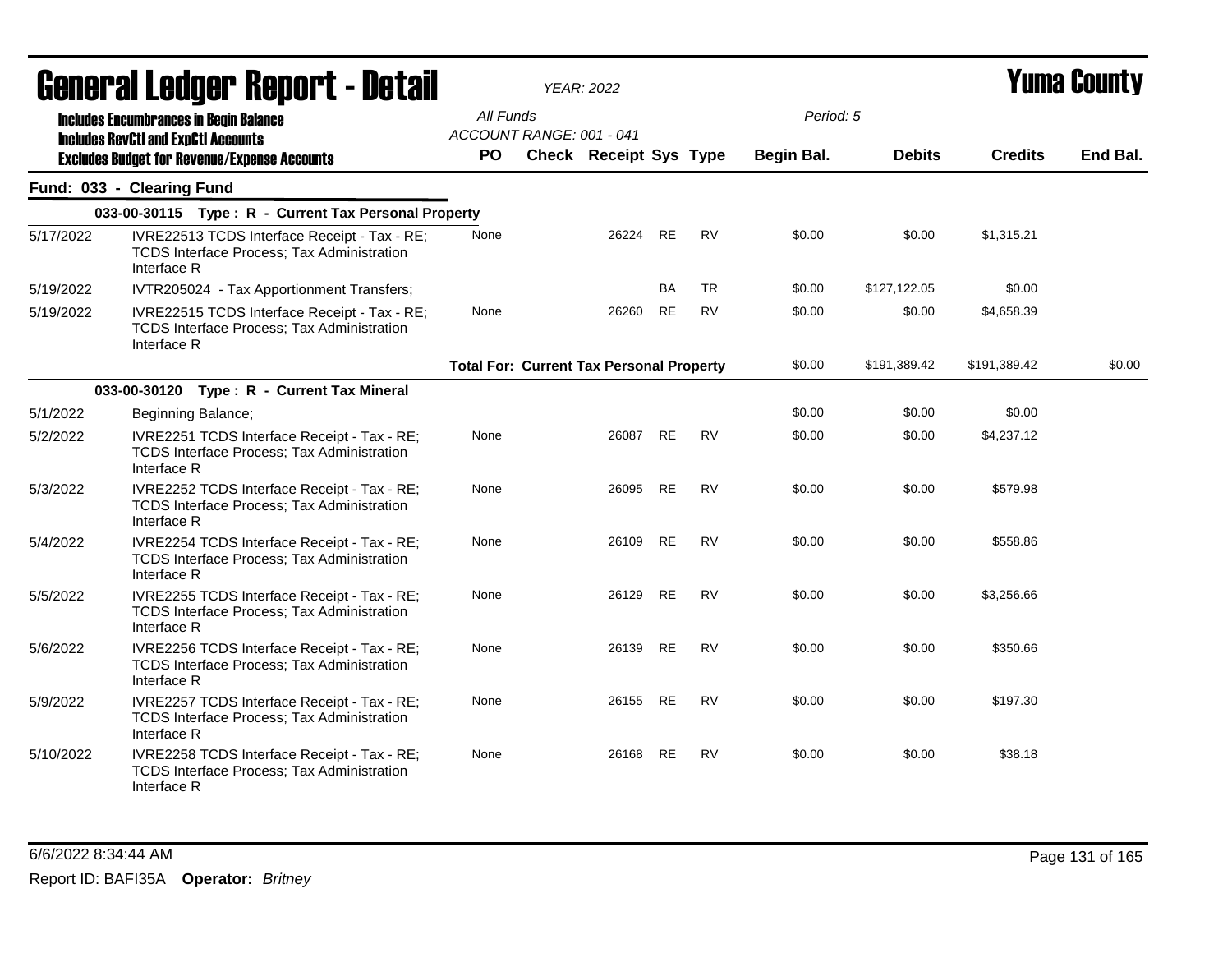|                     | <b>General Ledger Report - Detail</b>                                                                            |           |                          | <b>YEAR: 2022</b>             |           |           | <b>Yuma County</b> |               |                |                 |
|---------------------|------------------------------------------------------------------------------------------------------------------|-----------|--------------------------|-------------------------------|-----------|-----------|--------------------|---------------|----------------|-----------------|
|                     | <b>Includes Encumbrances in Begin Balance</b>                                                                    | All Funds |                          |                               |           |           | Period: 5          |               |                |                 |
|                     | <b>Includes RevCtI and ExpCtI Accounts</b><br><b>Excludes Budget for Revenue/Expense Accounts</b>                | PO.       | ACCOUNT RANGE: 001 - 041 | <b>Check Receipt Sys Type</b> |           |           | Begin Bal.         | <b>Debits</b> | <b>Credits</b> | End Bal.        |
|                     | Fund: 033 - Clearing Fund                                                                                        |           |                          |                               |           |           |                    |               |                |                 |
|                     | 033-00-30120 Type: R - Current Tax Mineral                                                                       |           |                          |                               |           |           |                    |               |                |                 |
| 5/12/2022           | IVRE22510 TCDS Interface Receipt - Tax - RE;<br><b>TCDS Interface Process; Tax Administration</b><br>Interface R | None      |                          | 26186                         | <b>RE</b> | <b>RV</b> | \$0.00             | \$0.00        | \$139.24       |                 |
| 5/13/2022           | IVRE22511 TCDS Interface Receipt - Tax - RE;<br><b>TCDS Interface Process: Tax Administration</b><br>Interface R | None      |                          | 26195                         | <b>RE</b> | <b>RV</b> | \$0.00             | \$0.00        | \$26.22        |                 |
| 5/16/2022           | IVRE22512 TCDS Interface Receipt - Tax - RE;<br><b>TCDS Interface Process; Tax Administration</b><br>Interface R | None      |                          | 26214                         | <b>RE</b> | RV        | \$0.00             | \$0.00        | \$179.84       |                 |
| 5/17/2022           | IVRE22513 TCDS Interface Receipt - Tax - RE;<br><b>TCDS Interface Process; Tax Administration</b><br>Interface R | None      |                          | 26224                         | <b>RE</b> | <b>RV</b> | \$0.00             | \$0.00        | \$7.72         |                 |
| 5/18/2022           | IVRE22514 TCDS Interface Receipt - Tax - RE;<br><b>TCDS Interface Process: Tax Administration</b><br>Interface R | None      |                          | 26240                         | <b>RE</b> | <b>RV</b> | \$0.00             | \$0.00        | \$59.18        |                 |
| 5/19/2022           | IVTR205021 - Tax Apportionment Transfers;                                                                        |           |                          |                               | BA        | <b>TR</b> | \$0.00             | \$9,666.76    | \$0.00         |                 |
| 5/19/2022           | IVRE22515 TCDS Interface Receipt - Tax - RE;<br><b>TCDS Interface Process: Tax Administration</b><br>Interface R | None      |                          | 26260                         | <b>RE</b> | <b>RV</b> | \$0.00             | \$0.00        | \$35.80        |                 |
| 5/20/2022           | IVRE22516 TCDS Interface Receipt - Tax - RE;<br><b>TCDS Interface Process: Tax Administration</b><br>Interface R | None      |                          | 26273                         | <b>RE</b> | RV        | \$0.00             | \$0.00        | \$2.32         |                 |
| 5/23/2022           | IVRE22517 TCDS Interface Receipt - Tax - RE;<br><b>TCDS Interface Process; Tax Administration</b><br>Interface R | None      |                          | 26288                         | <b>RE</b> | <b>RV</b> | \$0.00             | \$0.00        | \$92.82        |                 |
| 5/24/2022           | IVRE22518 TCDS Interface Receipt - Tax - RE;<br>TCDS Interface Process; Tax Administration<br>Interface R        | None      |                          | 26300                         | <b>RE</b> | <b>RV</b> | \$0.00             | \$0.00        | \$14.66        |                 |
| 5/25/2022           | IVRE22519 TCDS Interface Receipt - Tax - RE;<br><b>TCDS Interface Process; Tax Administration</b><br>Interface R | None      |                          | 26314                         | RE        | RV        | \$0.00             | \$0.00        | \$575.14       |                 |
| 5/27/2022           | IVRE22521 TCDS Interface Receipt - Tax - RE;<br><b>TCDS Interface Process; Tax Administration</b><br>Interface R | None      |                          | 26336                         | <b>RE</b> | RV        | \$0.00             | \$0.00        | \$3.86         |                 |
| 6/6/2022 8:34:44 AM |                                                                                                                  |           |                          |                               |           |           |                    |               |                | Page 132 of 165 |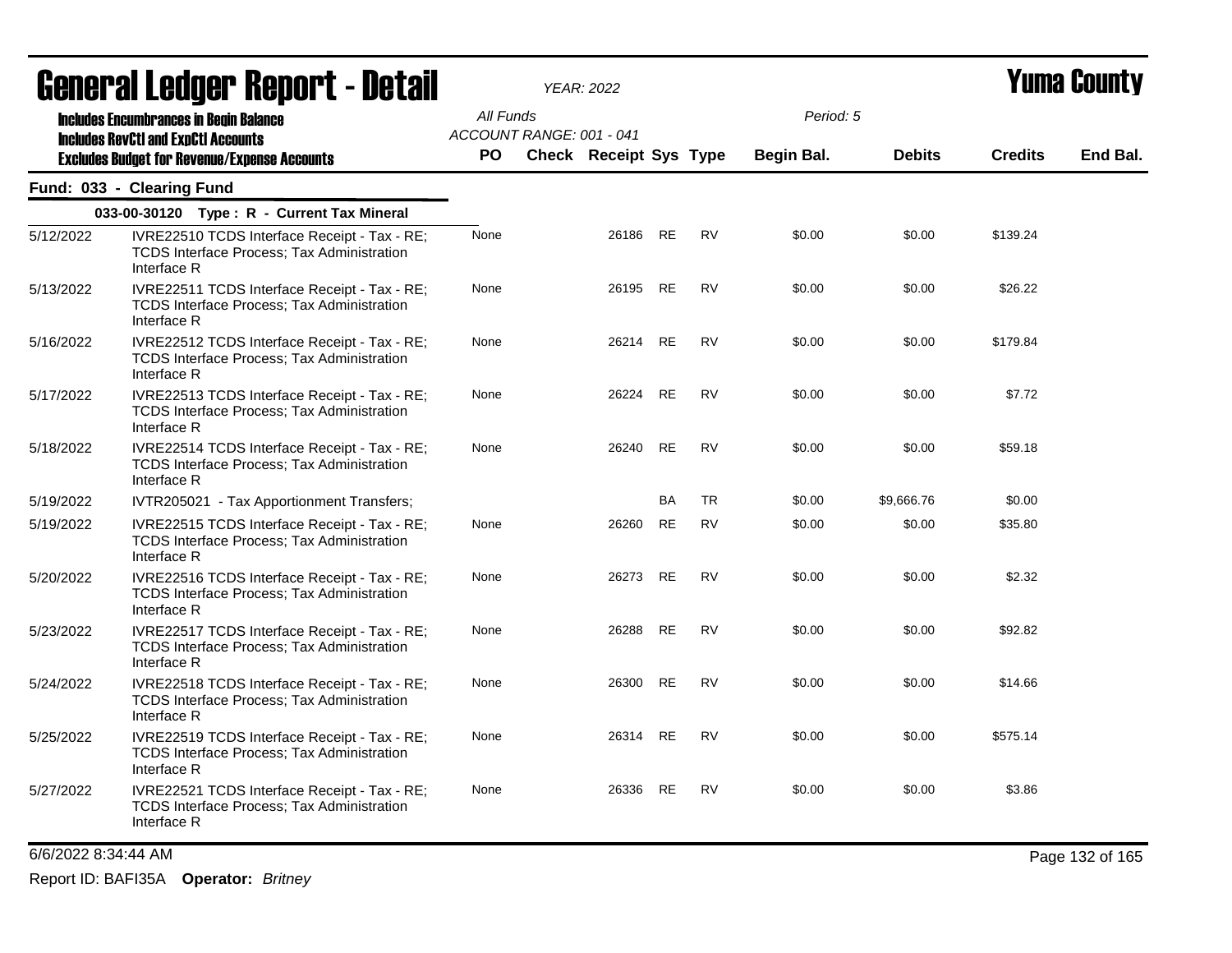| <b>General Ledger Report - Detail</b> |                                                                                                                  | <b>YEAR: 2022</b>                     |                                                 |           |           |            | <b>Yuma County</b> |                |          |
|---------------------------------------|------------------------------------------------------------------------------------------------------------------|---------------------------------------|-------------------------------------------------|-----------|-----------|------------|--------------------|----------------|----------|
|                                       | <b>Includes Encumbrances in Begin Balance</b>                                                                    | All Funds<br>ACCOUNT RANGE: 001 - 041 |                                                 |           |           | Period: 5  |                    |                |          |
|                                       | <b>Includes RevCtI and ExpCtI Accounts</b><br><b>Excludes Budget for Revenue/Expense Accounts</b>                | <b>PO</b>                             | <b>Check Receipt Sys Type</b>                   |           |           | Begin Bal. | <b>Debits</b>      | <b>Credits</b> | End Bal. |
|                                       | Fund: 033 - Clearing Fund                                                                                        |                                       |                                                 |           |           |            |                    |                |          |
|                                       | 033-00-30120 Type: R - Current Tax Mineral                                                                       |                                       |                                                 |           |           |            |                    |                |          |
| 5/31/2022                             | IVTR205044 - Tax Apportionment Transfers;                                                                        |                                       |                                                 | <b>BA</b> | <b>TR</b> | \$0.00     | \$1,143.84         | \$0.00         |          |
| 5/31/2022                             | IVRE22522 TCDS Interface Receipt - Tax - RE;<br><b>TCDS Interface Process: Tax Administration</b><br>Interface R | None                                  | 26350                                           | <b>RE</b> | <b>RV</b> | \$0.00     | \$0.00             | \$455.04       |          |
|                                       |                                                                                                                  |                                       | <b>Total For: Current Tax Mineral</b>           |           |           | \$0.00     | \$10,810.60        | \$10,810.60    | \$0.00   |
|                                       | 033-00-30125 Type: R - Current Tax Possessory Interes                                                            |                                       |                                                 |           |           |            |                    |                |          |
| 5/1/2022                              | Beginning Balance;                                                                                               |                                       |                                                 |           |           | \$0.00     | \$0.00             | \$0.00         |          |
| 5/2/2022                              | IVRE2251 TCDS Interface Receipt - Tax - RE;<br>TCDS Interface Process; Tax Administration<br>Interface R         | None                                  | 26087                                           | <b>RE</b> | <b>RV</b> | \$0.00     | \$0.00             | \$1,102.80     |          |
| 5/3/2022                              | IVRE2252 TCDS Interface Receipt - Tax - RE;<br><b>TCDS Interface Process: Tax Administration</b><br>Interface R  | None                                  | 26095                                           | <b>RE</b> | <b>RV</b> | \$0.00     | \$0.00             | \$1,380.14     |          |
| 5/4/2022                              | IVRE2254 TCDS Interface Receipt - Tax - RE;<br><b>TCDS Interface Process: Tax Administration</b><br>Interface R  | None                                  | 26109                                           | <b>RE</b> | <b>RV</b> | \$0.00     | \$0.00             | \$127.32       |          |
| 5/5/2022                              | IVRE2255 TCDS Interface Receipt - Tax - RE;<br><b>TCDS Interface Process: Tax Administration</b><br>Interface R  | None                                  | 26129                                           | <b>RE</b> | <b>RV</b> | \$0.00     | \$0.00             | \$737.14       |          |
| 5/9/2022                              | IVRE2257 TCDS Interface Receipt - Tax - RE;<br>TCDS Interface Process; Tax Administration<br>Interface R         | None                                  | 26155                                           | <b>RE</b> | <b>RV</b> | \$0.00     | \$0.00             | \$246.30       |          |
| 5/19/2022                             | IVTR205023 - Tax Apportionment Transfers;                                                                        |                                       |                                                 | BA        | <b>TR</b> | \$0.00     | \$3,593.70         | \$0.00         |          |
| 5/25/2022                             | IVRE22519 TCDS Interface Receipt - Tax - RE;<br><b>TCDS Interface Process: Tax Administration</b><br>Interface R | None                                  | 26314                                           | <b>RE</b> | <b>RV</b> | \$0.00     | \$0.00             | \$77.16        |          |
| 5/31/2022                             | IVTR205045 - Tax Apportionment Transfers;                                                                        |                                       |                                                 | BA        | <b>TR</b> | \$0.00     | \$163.58           | \$0.00         |          |
| 5/31/2022                             | IVRE22522 TCDS Interface Receipt - Tax - RE;<br><b>TCDS Interface Process: Tax Administration</b><br>Interface R | None                                  | 26350                                           | <b>RE</b> | <b>RV</b> | \$0.00     | \$0.00             | \$86.42        |          |
|                                       |                                                                                                                  |                                       | <b>Total For: Current Tax Possessory Intere</b> |           |           | \$0.00     | \$3,757.28         | \$3,757.28     | \$0.00   |

6/6/2022 8:34:44 AM Page 133 of 165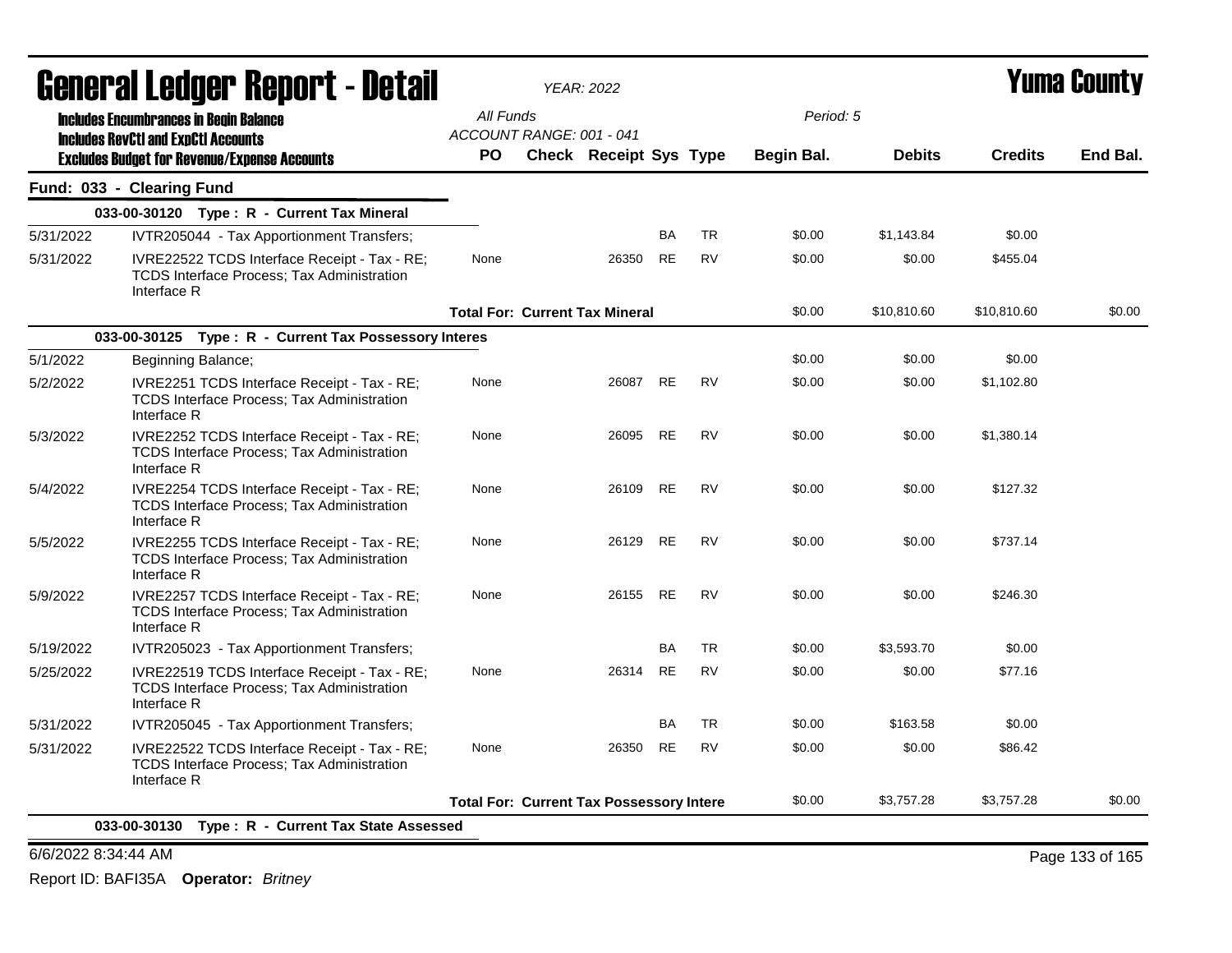| <b>General Ledger Report - Detail</b> |                                                                                                                  |           | <b>YEAR: 2022</b>                            |           |           |                   | <b>Yuma County</b> |                |          |
|---------------------------------------|------------------------------------------------------------------------------------------------------------------|-----------|----------------------------------------------|-----------|-----------|-------------------|--------------------|----------------|----------|
|                                       | <b>Includes Encumbrances in Begin Balance</b><br><b>Includes RevCtI and ExpCtI Accounts</b>                      | All Funds | ACCOUNT RANGE: 001 - 041                     |           |           | Period: 5         |                    |                |          |
|                                       | <b>Excludes Budget for Revenue/Expense Accounts</b>                                                              | <b>PO</b> | <b>Check Receipt Sys Type</b>                |           |           | <b>Begin Bal.</b> | <b>Debits</b>      | <b>Credits</b> | End Bal. |
|                                       | Fund: 033 - Clearing Fund                                                                                        |           |                                              |           |           |                   |                    |                |          |
|                                       | 033-00-30130 Type: R - Current Tax State Assessed                                                                |           |                                              |           |           |                   |                    |                |          |
| 5/1/2022                              | Beginning Balance;                                                                                               |           |                                              |           |           | \$0.00            | \$0.00             | \$0.00         |          |
| 5/2/2022                              | IVRE2251 TCDS Interface Receipt - Tax - RE;<br>TCDS Interface Process; Tax Administration<br>Interface R         | None      | 26087                                        | <b>RE</b> | <b>RV</b> | \$0.00            | \$0.00             | \$30,450.24    |          |
| 5/3/2022                              | IVRE2252 TCDS Interface Receipt - Tax - RE;<br><b>TCDS Interface Process; Tax Administration</b><br>Interface R  | None      | 26095                                        | <b>RE</b> | <b>RV</b> | \$0.00            | \$0.00             | \$1,672.84     |          |
| 5/6/2022                              | IVRE2256 TCDS Interface Receipt - Tax - RE;<br><b>TCDS Interface Process; Tax Administration</b><br>Interface R  | None      | 26139                                        | <b>RE</b> | <b>RV</b> | \$0.00            | \$0.00             | \$5,304.48     |          |
| 5/19/2022                             | IVTR205027 - Tax Apportionment Transfers;                                                                        |           |                                              | BA        | <b>TR</b> | \$0.00            | \$37,427.56        | \$0.00         |          |
| 5/20/2022                             | IVRE22516 TCDS Interface Receipt - Tax - RE;<br><b>TCDS Interface Process; Tax Administration</b><br>Interface R | None      | 26273                                        | RE        | <b>RV</b> | \$0.00            | \$0.00             | \$31,681.63    |          |
| 5/27/2022                             | IVRE22521 TCDS Interface Receipt - Tax - RE;<br><b>TCDS Interface Process; Tax Administration</b><br>Interface R | None      | 26336                                        | <b>RE</b> | <b>RV</b> | \$0.00            | \$0.00             | \$43,528.46    |          |
| 5/31/2022                             | IVTR205048 - Tax Apportionment Transfers;                                                                        |           |                                              | BA        | <b>TR</b> | \$0.00            | \$82,446.05        | \$0.00         |          |
| 5/31/2022                             | IVRE22522 TCDS Interface Receipt - Tax - RE;<br>TCDS Interface Process; Tax Administration<br>Interface R        | None      | 26350                                        | <b>RE</b> | <b>RV</b> | \$0.00            | \$0.00             | \$7,235.96     |          |
|                                       |                                                                                                                  |           | <b>Total For: Current Tax State Assessed</b> |           |           | \$0.00            | \$119,873.61       | \$119,873.61   | \$0.00   |
|                                       | 033-00-30135 Type: R - Current Tax Mobile Home                                                                   |           |                                              |           |           |                   |                    |                |          |
| 5/1/2022                              | Beginning Balance;                                                                                               |           |                                              |           |           | \$0.01            | \$0.00             | \$0.00         |          |
| 5/2/2022                              | IVRE2251 TCDS Interface Receipt - Tax - RE;<br>TCDS Interface Process; Tax Administration<br>Interface R         | None      | 26087                                        | <b>RE</b> | <b>RV</b> | \$0.00            | \$0.00             | \$1,253.14     |          |
| 5/3/2022                              | IVRE2252 TCDS Interface Receipt - Tax - RE;<br><b>TCDS Interface Process: Tax Administration</b><br>Interface R  | None      | 26095                                        | <b>RE</b> | <b>RV</b> | \$0.00            | \$0.00             | \$157.50       |          |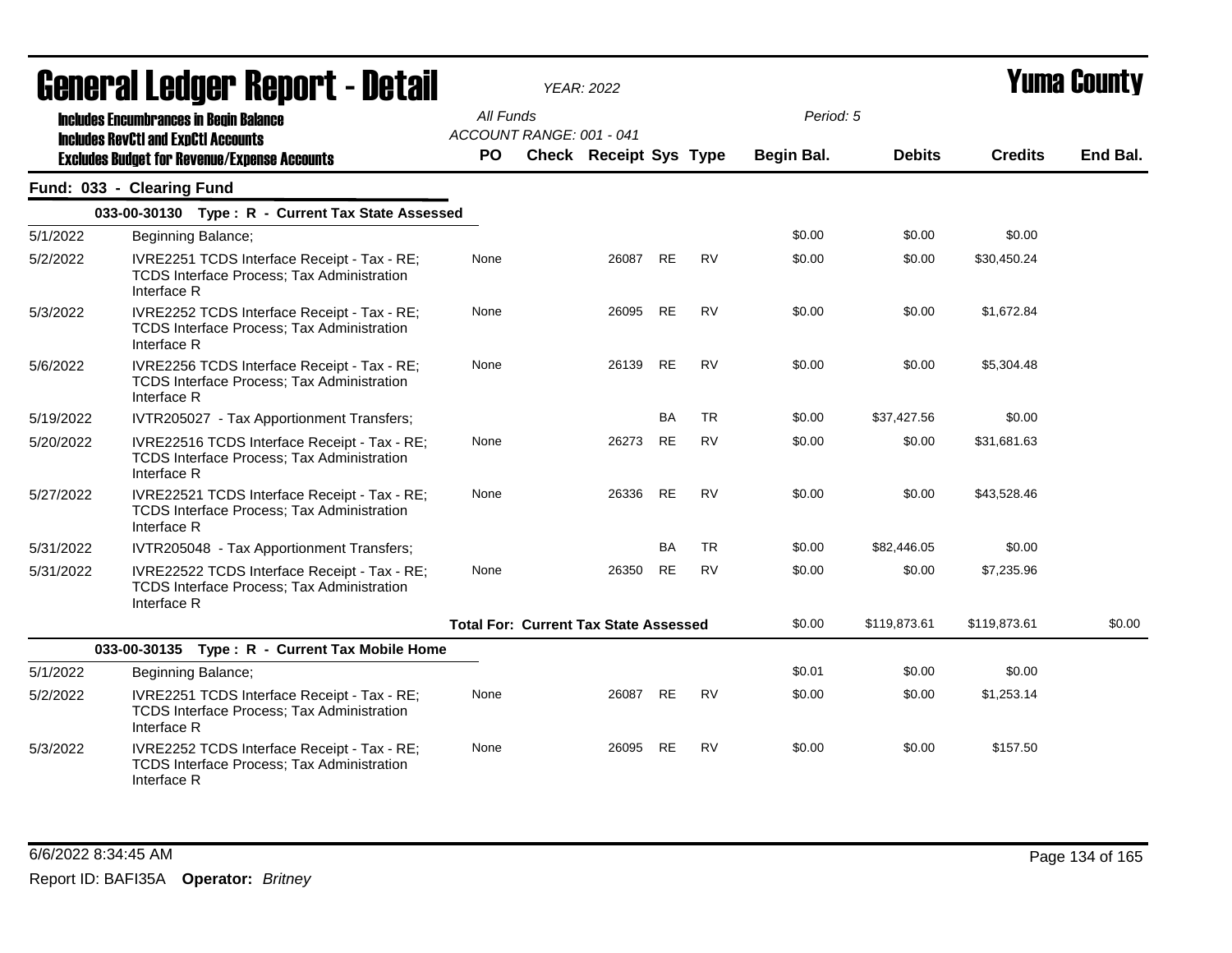| <b>General Ledger Report - Detail</b> |                                                                                                                  | YEAR: 2022 |                          |                               |           |           |                   | <b>Yuma County</b> |                |          |
|---------------------------------------|------------------------------------------------------------------------------------------------------------------|------------|--------------------------|-------------------------------|-----------|-----------|-------------------|--------------------|----------------|----------|
|                                       | <b>Includes Encumbrances in Begin Balance</b><br><b>Includes RevCtI and ExpCtI Accounts</b>                      | All Funds  | ACCOUNT RANGE: 001 - 041 |                               |           |           | Period: 5         |                    |                |          |
|                                       | <b>Excludes Budget for Revenue/Expense Accounts</b>                                                              | PO.        |                          | <b>Check Receipt Sys Type</b> |           |           | <b>Begin Bal.</b> | <b>Debits</b>      | <b>Credits</b> | End Bal. |
|                                       | Fund: 033 - Clearing Fund                                                                                        |            |                          |                               |           |           |                   |                    |                |          |
|                                       | 033-00-30135 Type: R - Current Tax Mobile Home                                                                   |            |                          |                               |           |           |                   |                    |                |          |
| 5/4/2022                              | IVRE2254 TCDS Interface Receipt - Tax - RE;<br><b>TCDS Interface Process: Tax Administration</b><br>Interface R  | None       |                          | 26109                         | RE        | RV        | \$0.00            | \$0.00             | \$161.20       |          |
| 5/5/2022                              | IVRE2255 TCDS Interface Receipt - Tax - RE;<br><b>TCDS Interface Process; Tax Administration</b><br>Interface R  | None       |                          | 26129                         | <b>RE</b> | <b>RV</b> | \$0.00            | \$0.00             | \$124.98       |          |
| 5/6/2022                              | IVRE2256 TCDS Interface Receipt - Tax - RE;<br>TCDS Interface Process; Tax Administration<br>Interface R         | None       |                          | 26139                         | RE        | RV        | \$0.00            | \$0.00             | \$63.72        |          |
| 5/9/2022                              | IVRE2257 TCDS Interface Receipt - Tax - RE;<br>TCDS Interface Process; Tax Administration<br>Interface R         | None       |                          | 26155                         | <b>RE</b> | <b>RV</b> | \$0.00            | \$0.00             | \$100.16       |          |
| 5/10/2022                             | IVRE2258 TCDS Interface Receipt - Tax - RE;<br><b>TCDS Interface Process: Tax Administration</b><br>Interface R  | None       |                          | 26168                         | RE        | <b>RV</b> | \$0.00            | \$0.00             | \$347.60       |          |
| 5/11/2022                             | IVRE2259 TCDS Interface Receipt - Tax - RE;<br><b>TCDS Interface Process: Tax Administration</b><br>Interface R  | None       |                          | 26175                         | RE        | <b>RV</b> | \$0.00            | \$0.00             | \$57.10        |          |
| 5/12/2022                             | IVRE22510 TCDS Interface Receipt - Tax - RE;<br><b>TCDS Interface Process; Tax Administration</b><br>Interface R | None       |                          | 26186                         | <b>RE</b> | <b>RV</b> | \$0.00            | \$0.00             | \$115.94       |          |
| 5/13/2022                             | IVRE22511 TCDS Interface Receipt - Tax - RE;<br>TCDS Interface Process; Tax Administration<br>Interface R        | None       |                          | 26195                         | RE        | RV        | \$0.00            | \$0.00             | \$43.22        |          |
| 5/16/2022                             | IVRE22512 TCDS Interface Receipt - Tax - RE;<br>TCDS Interface Process; Tax Administration<br>Interface R        | None       |                          | 26214                         | RE        | RV        | \$0.00            | \$0.00             | \$145.14       |          |
| 5/17/2022                             | IVRE22513 TCDS Interface Receipt - Tax - RE;<br>TCDS Interface Process; Tax Administration<br>Interface R        | None       |                          | 26224                         | <b>RE</b> | <b>RV</b> | \$0.00            | \$0.00             | \$164.40       |          |
| 5/19/2022                             | IVTR205020 - Tax Apportionment Transfers;                                                                        |            |                          |                               | <b>BA</b> | TR        | \$0.00            | \$2,994.22         | \$0.00         |          |
| 5/19/2022                             | IVRE22515 TCDS Interface Receipt - Tax - RE;<br><b>TCDS Interface Process: Tax Administration</b><br>Interface R | None       |                          | 26260                         | RE        | <b>RV</b> | \$0.00            | \$0.00             | \$260.12       |          |

6/6/2022 8:34:45 AM Page 135 of 165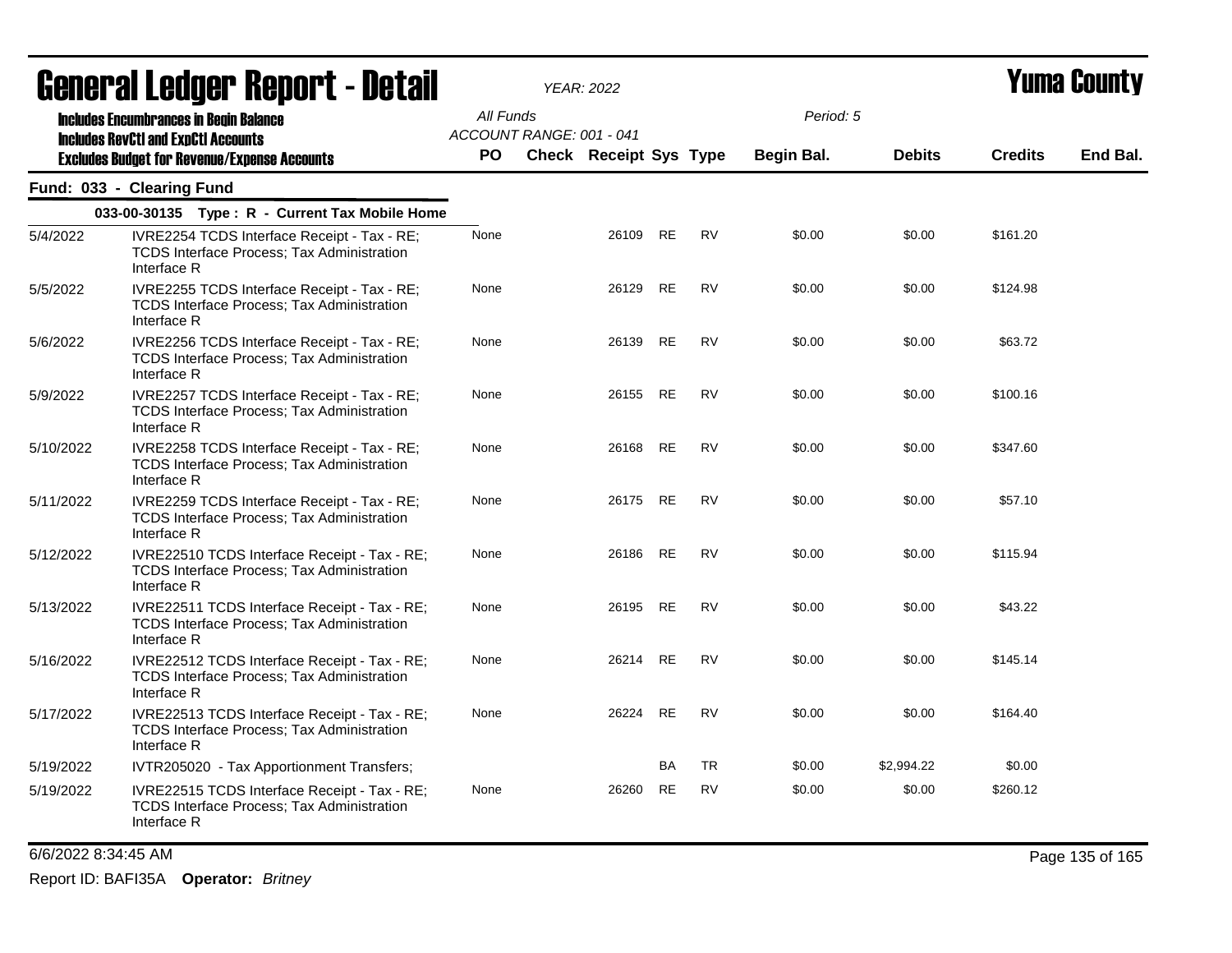| General Ledger Report - Detail |                                               |                                                                                                   |                                                | <b>YEAR: 2022</b>             |           |           |            | <b>Yuma County</b> |                |                 |  |
|--------------------------------|-----------------------------------------------|---------------------------------------------------------------------------------------------------|------------------------------------------------|-------------------------------|-----------|-----------|------------|--------------------|----------------|-----------------|--|
|                                | <b>Includes Encumbrances in Begin Balance</b> |                                                                                                   | All Funds                                      |                               |           |           | Period: 5  |                    |                |                 |  |
|                                | <b>Includes RevCtI and ExpCtI Accounts</b>    |                                                                                                   | ACCOUNT RANGE: 001 - 041                       |                               |           |           |            |                    |                |                 |  |
|                                |                                               | <b>Excludes Budget for Revenue/Expense Accounts</b>                                               | <b>PO</b>                                      | <b>Check Receipt Sys Type</b> |           |           | Begin Bal. | <b>Debits</b>      | <b>Credits</b> | End Bal.        |  |
|                                | Fund: 033 - Clearing Fund                     |                                                                                                   |                                                |                               |           |           |            |                    |                |                 |  |
|                                |                                               | 033-00-30135 Type: R - Current Tax Mobile Home                                                    |                                                |                               |           |           |            |                    |                |                 |  |
| 5/20/2022                      | Interface R                                   | IVRE22516 TCDS Interface Receipt - Tax - RE;<br><b>TCDS Interface Process: Tax Administration</b> | None                                           | 26273 RE                      |           | RV        | \$0.00     | \$0.00             | \$59.02        |                 |  |
| 5/23/2022                      | Interface R                                   | IVRE22517 TCDS Interface Receipt - Tax - RE;<br><b>TCDS Interface Process: Tax Administration</b> | None                                           | 26288                         | <b>RE</b> | <b>RV</b> | \$0.00     | \$0.00             | \$225.34       |                 |  |
| 5/24/2022                      | Interface R                                   | IVRE22518 TCDS Interface Receipt - Tax - RE;<br><b>TCDS Interface Process; Tax Administration</b> | None                                           | 26300                         | RE        | <b>RV</b> | \$0.00     | \$0.00             | \$33.08        |                 |  |
| 5/25/2022                      | Interface R                                   | IVRE22519 TCDS Interface Receipt - Tax - RE;<br><b>TCDS Interface Process: Tax Administration</b> | None                                           | 26314                         | <b>RE</b> | <b>RV</b> | \$0.00     | \$0.00             | \$83.50        |                 |  |
| 5/31/2022                      |                                               | IVTR205043 - Tax Apportionment Transfers;                                                         |                                                |                               | <b>BA</b> | <b>TR</b> | \$0.00     | \$400.94           | \$0.00         |                 |  |
|                                |                                               |                                                                                                   | <b>Total For: Current Tax Mobile Home</b>      |                               |           |           | \$0.01     | \$3,395.16         | \$3,395.16     | \$0.01          |  |
|                                |                                               | 033-00-30140 Type: R - Current Special Assessment                                                 |                                                |                               |           |           |            |                    |                |                 |  |
| 5/1/2022                       |                                               | Beginning Balance;                                                                                |                                                |                               |           |           | \$0.00     | \$0.00             | \$0.00         |                 |  |
|                                |                                               |                                                                                                   | <b>Total For: Current Special Assessment</b>   |                               |           |           | \$0.00     | \$0.00             | \$0.00         | \$0.00          |  |
|                                |                                               | 033-00-30205 Type: R - Delinquent Tax Real                                                        |                                                |                               |           |           |            |                    |                |                 |  |
| 5/1/2022                       |                                               | Beginning Balance;                                                                                |                                                |                               |           |           | (\$0.02)   | \$0.00             | \$0.00         |                 |  |
|                                |                                               |                                                                                                   | <b>Total For: Delinquent Tax Real</b>          |                               |           |           | (\$0.02)   | \$0.00             | \$0.00         | $(\$0.02)$      |  |
|                                |                                               | 033-00-30210 Type: R - Delinquent Tax Oil and Gas                                                 |                                                |                               |           |           |            |                    |                |                 |  |
| 5/1/2022                       |                                               | Beginning Balance;                                                                                |                                                |                               |           |           | (\$0.01)   | \$0.00             | \$0.00         |                 |  |
|                                |                                               |                                                                                                   | <b>Total For: Delinquent Tax Oil and Gas</b>   |                               |           |           | $(\$0.01)$ | \$0.00             | \$0.00         | (\$0.01)        |  |
|                                |                                               | 033-00-30215 Type: R - Delinguent Tax Mineral                                                     |                                                |                               |           |           |            |                    |                |                 |  |
| 5/1/2022                       |                                               | Beginning Balance;                                                                                |                                                |                               |           |           | \$0.00     | \$0.00             | \$0.00         |                 |  |
|                                |                                               |                                                                                                   | <b>Total For: Delinguent Tax Mineral</b>       |                               |           |           | \$0.00     | \$0.00             | \$0.00         | \$0.00          |  |
|                                |                                               | 033-00-30220 Type: R - Delinquent Tax Personal Proper                                             |                                                |                               |           |           |            |                    |                |                 |  |
| 5/1/2022                       |                                               | Beginning Balance;                                                                                |                                                |                               |           |           | \$0.00     | \$0.00             | \$0.00         |                 |  |
|                                |                                               |                                                                                                   | <b>Total For: Delinquent Tax Personal Prop</b> |                               |           |           | \$0.00     | \$0.00             | \$0.00         | \$0.00          |  |
|                                | 6/6/2022 8:34:45 AM                           |                                                                                                   |                                                |                               |           |           |            |                    |                | Page 136 of 165 |  |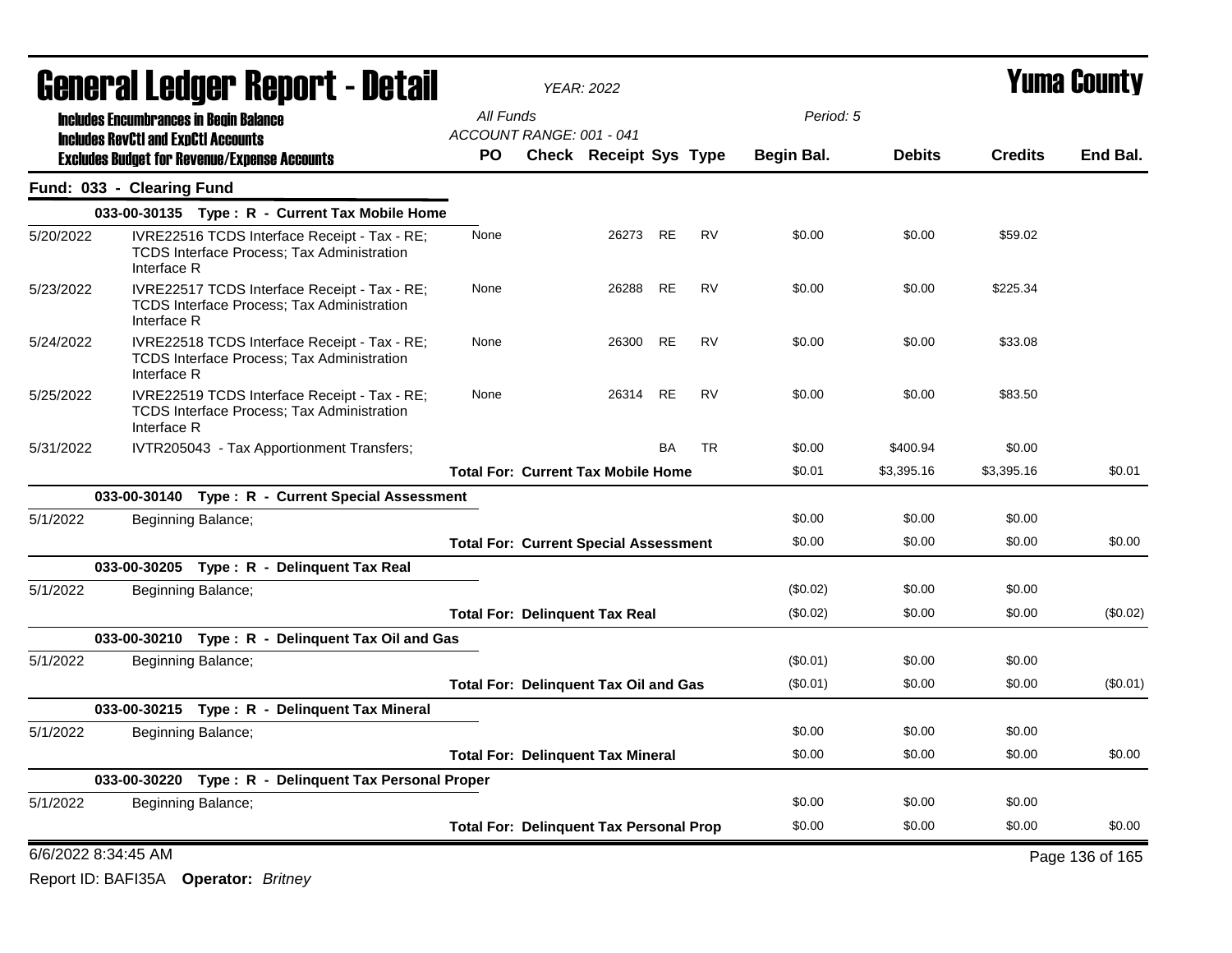|          | <b>General Ledger Report - Detail</b>                                                                     |                                                 | <b>YEAR: 2022</b> |                               |           |           |              |               | Yuma County    |          |
|----------|-----------------------------------------------------------------------------------------------------------|-------------------------------------------------|-------------------|-------------------------------|-----------|-----------|--------------|---------------|----------------|----------|
|          | <b>Includes Encumbrances in Begin Balance</b><br><b>Includes RevCtI and ExpCtI Accounts</b>               | All Funds<br>ACCOUNT RANGE: 001 - 041           |                   |                               |           |           | Period: 5    |               |                |          |
|          | <b>Excludes Budget for Revenue/Expense Accounts</b>                                                       | <b>PO</b>                                       |                   | <b>Check Receipt Sys Type</b> |           |           | Begin Bal.   | <b>Debits</b> | <b>Credits</b> | End Bal. |
|          | Fund: 033 - Clearing Fund                                                                                 |                                                 |                   |                               |           |           |              |               |                |          |
|          | 033-00-30225 Type: R - Delinquent Possessory Interest                                                     |                                                 |                   |                               |           |           |              |               |                |          |
| 5/1/2022 | Beginning Balance;                                                                                        |                                                 |                   |                               |           |           | \$0.00       | \$0.00        | \$0.00         |          |
|          |                                                                                                           | <b>Total For: Delinquent Possessory Interes</b> |                   |                               |           |           | \$0.00       | \$0.00        | \$0.00         | \$0.00   |
|          | 033-00-30230<br>Type: R - Delinguent Tax State Assesed                                                    |                                                 |                   |                               |           |           |              |               |                |          |
| 5/1/2022 | Beginning Balance;                                                                                        |                                                 |                   |                               |           |           | \$0.00       | \$0.00        | \$0.00         |          |
|          |                                                                                                           | <b>Total For: Delinquent Tax State Assesed</b>  |                   |                               |           |           | \$0.00       | \$0.00        | \$0.00         | \$0.00   |
|          | 033-00-30235 Type: R - Delinquent Tax Mobile Home                                                         |                                                 |                   |                               |           |           |              |               |                |          |
| 5/1/2022 | Beginning Balance;                                                                                        |                                                 |                   |                               |           |           | (\$0.01)     | \$0.00        | \$0.00         |          |
|          |                                                                                                           | <b>Total For: Delinquent Tax Mobile Home</b>    |                   |                               |           |           | $(\$0.01)$   | \$0.00        | \$0.00         | (\$0.01) |
|          | 033-00-30240 Type: R - Delinquent Special Assessment                                                      |                                                 |                   |                               |           |           |              |               |                |          |
| 5/1/2022 | Beginning Balance;                                                                                        |                                                 |                   |                               |           |           | \$0.00       | \$0.00        | \$0.00         |          |
|          |                                                                                                           | <b>Total For: Delinquent Special Assessme</b>   |                   |                               |           |           | \$0.00       | \$0.00        | \$0.00         | \$0.00   |
|          | 033-00-30300 Type: R - Current Interest                                                                   |                                                 |                   |                               |           |           |              |               |                |          |
| 5/1/2022 | Beginning Balance;                                                                                        |                                                 |                   |                               |           |           | (\$3,223.08) | \$0.00        | \$0.00         |          |
| 5/3/2022 | IVRE2252 TCDS Interface Receipt - Dept - RE;<br>TCDS Interface Process; Tax Administration<br>Interface R | None                                            |                   | 26096                         | <b>RE</b> | <b>RV</b> | \$0.00       | \$0.00        | \$42.31        |          |
| 5/4/2022 | IVRE2254 TCDS Interface Receipt - Dept - RE;<br>TCDS Interface Process; Tax Administration<br>Interface R | None                                            |                   | 26110 RE                      |           | <b>RV</b> | \$0.00       | \$0.00        | \$108.32       |          |
| 5/5/2022 | IVRE2255 TCDS Interface Receipt - Dept - RE;<br>TCDS Interface Process; Tax Administration<br>Interface R | None                                            |                   | 26130 RE                      |           | <b>RV</b> | \$0.00       | \$0.00        | \$1,954.61     |          |
| 5/6/2022 | IVRE2256 TCDS Interface Receipt - Dept - RE;<br>TCDS Interface Process; Tax Administration<br>Interface R | None                                            |                   | 26140                         | RE        | <b>RV</b> | \$0.00       | \$0.00        | \$18.12        |          |
| 5/9/2022 | IVRE2257 TCDS Interface Receipt - Dept - RE;<br>TCDS Interface Process; Tax Administration<br>Interface R | None                                            |                   | 26156 RE                      |           | <b>RV</b> | \$0.00       | \$0.00        | \$215.10       |          |

### 6/6/2022 8:34:45 AM Page 137 of 165 Report ID: BAFI35A **Operator:** *Britney*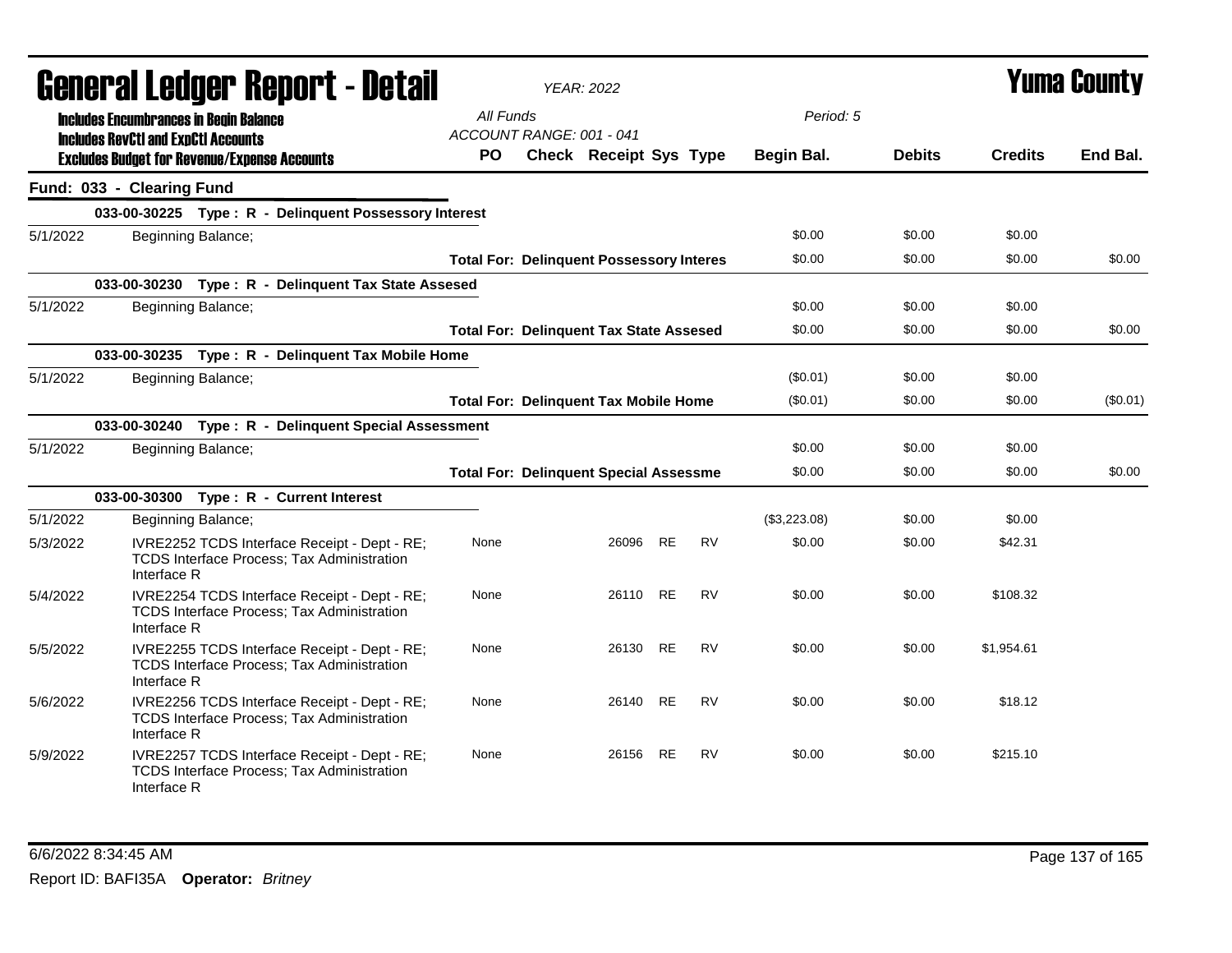| <b>Griigi.ai Fanñai. ughni. 1 - Datsii</b> |                                                                                                                   | <b>YEAR: 2022</b> |                          |                               |           |           |            |               | I UIIIA VUUIILY |          |
|--------------------------------------------|-------------------------------------------------------------------------------------------------------------------|-------------------|--------------------------|-------------------------------|-----------|-----------|------------|---------------|-----------------|----------|
|                                            | <b>Includes Encumbrances in Begin Balance</b><br><b>Includes RevCtI and ExpCtI Accounts</b>                       | All Funds         | ACCOUNT RANGE: 001 - 041 |                               |           |           | Period: 5  |               |                 |          |
|                                            | <b>Excludes Budget for Revenue/Expense Accounts</b>                                                               | PO.               |                          | <b>Check Receipt Sys Type</b> |           |           | Begin Bal. | <b>Debits</b> | <b>Credits</b>  | End Bal. |
|                                            | Fund: 033 - Clearing Fund                                                                                         |                   |                          |                               |           |           |            |               |                 |          |
|                                            | 033-00-30300 Type: R - Current Interest                                                                           |                   |                          |                               |           |           |            |               |                 |          |
| 5/10/2022                                  | IVRE2258 TCDS Interface Receipt - Dept - RE;<br>TCDS Interface Process; Tax Administration<br>Interface R         | None              |                          | 26169                         | RE        | <b>RV</b> | \$0.00     | \$0.00        | \$43.42         |          |
| 5/11/2022                                  | IVRE2259 TCDS Interface Receipt - Dept - RE;<br><b>TCDS Interface Process; Tax Administration</b><br>Interface R  | None              |                          | 26176                         | RE        | <b>RV</b> | \$0.00     | \$0.00        | \$432.32        |          |
| 5/12/2022                                  | IVRE22510 TCDS Interface Receipt - Dept - RE;<br><b>TCDS Interface Process; Tax Administration</b><br>Interface R | None              |                          | 26187                         | <b>RE</b> | RV        | \$0.00     | \$0.00        | \$21.42         |          |
| 5/13/2022                                  | IVRE22511 TCDS Interface Receipt - Dept - RE;<br>TCDS Interface Process; Tax Administration<br>Interface R        | None              |                          | 26196                         | RE        | <b>RV</b> | \$0.00     | \$0.00        | \$21.43         |          |
| 5/16/2022                                  | IVRE22512 TCDS Interface Receipt - Dept - RE;<br>TCDS Interface Process; Tax Administration<br>Interface R        | None              |                          | 26215                         | RE        | RV        | \$0.00     | \$0.00        | \$257.18        |          |
| 5/17/2022                                  | IVRE22513 TCDS Interface Receipt - Dept - RE;<br>TCDS Interface Process; Tax Administration<br>Interface R        | None              |                          | 26225                         | RE        | <b>RV</b> | \$0.00     | \$0.00        | \$15.62         |          |
| 5/18/2022                                  | IVRE22514 TCDS Interface Receipt - Dept - RE;<br>TCDS Interface Process; Tax Administration<br>Interface R        | None              |                          | 26241                         | <b>RE</b> | <b>RV</b> | \$0.00     | \$0.00        | \$46.63         |          |
| 5/19/2022                                  | IVTR205019 - Tax Apportionment Transfers;                                                                         |                   |                          |                               | <b>BA</b> | <b>TR</b> | \$0.00     | \$3,235.38    | \$0.00          |          |
| 5/19/2022                                  | IVRE22515 TCDS Interface Receipt - Dept - RE;<br><b>TCDS Interface Process: Tax Administration</b><br>Interface R | None              |                          | 26261                         | <b>RE</b> | <b>RV</b> | \$0.00     | \$0.00        | \$58.90         |          |
| 5/20/2022                                  | IVRE22516 TCDS Interface Receipt - Dept - RE;<br>TCDS Interface Process; Tax Administration<br>Interface R        | None              |                          | 26274                         | RE        | <b>RV</b> | \$0.00     | \$0.00        | \$18.80         |          |
| 5/23/2022                                  | IVRE22517 TCDS Interface Receipt - Dept - RE;<br>TCDS Interface Process; Tax Administration<br>Interface R        | None              |                          | 26289                         | RE        | <b>RV</b> | \$0.00     | \$0.00        | \$57.47         |          |
| 5/24/2022                                  | IVRE22518 TCDS Interface Receipt - Dept - RE;<br><b>TCDS Interface Process; Tax Administration</b><br>Interface R | None              |                          | 26301                         | RE        | RV        | \$0.00     | \$0.00        | \$37.82         |          |

6/6/2022 8:34:45 AM Page 138 of 165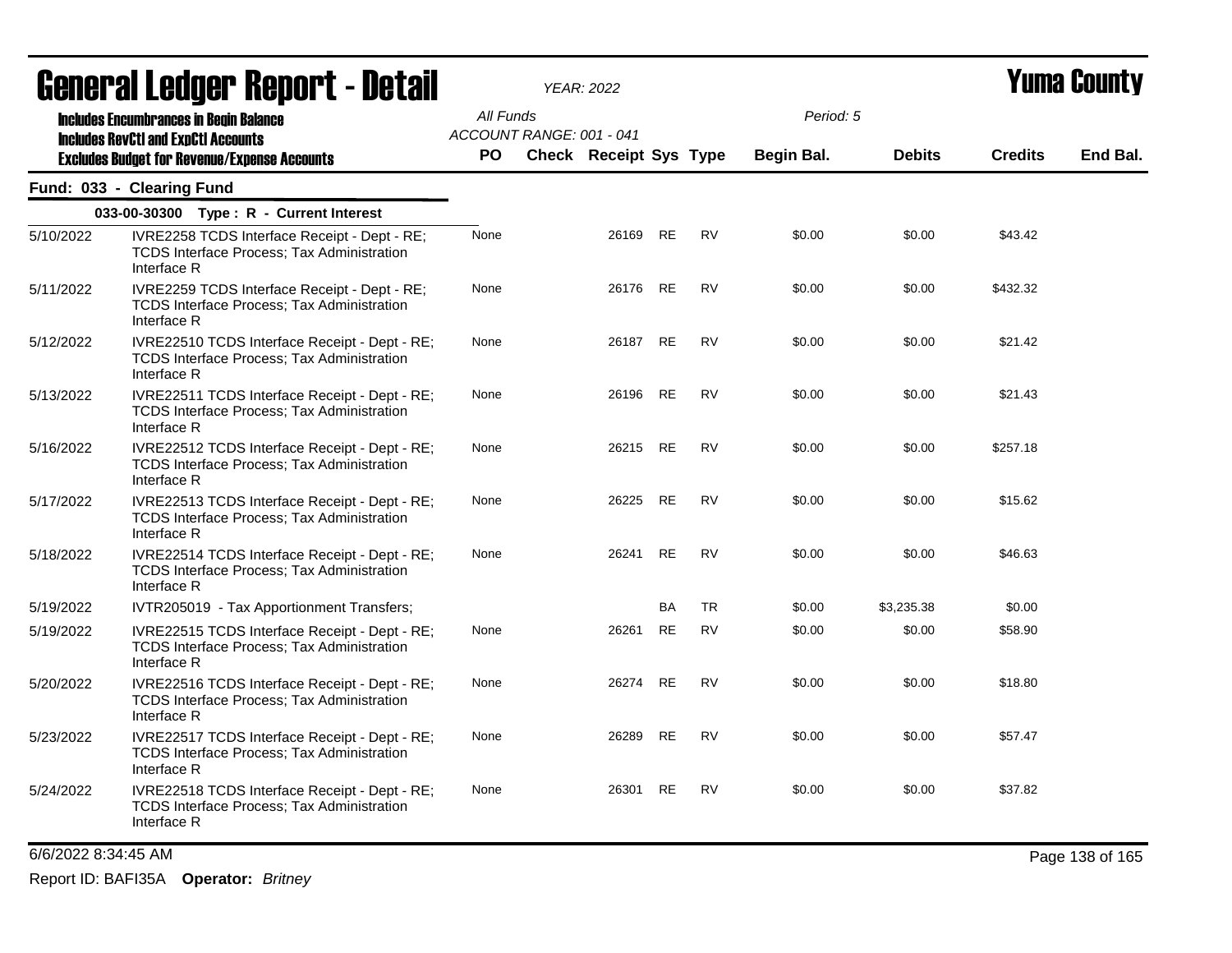| General Ledger Report - Detail |                                            |                                                                                                    |                                       | <b>YEAR: 2022</b>                                |           |           | Yuma Countv  |               |                |              |
|--------------------------------|--------------------------------------------|----------------------------------------------------------------------------------------------------|---------------------------------------|--------------------------------------------------|-----------|-----------|--------------|---------------|----------------|--------------|
|                                |                                            | <b>Includes Encumbrances in Begin Balance</b>                                                      | All Funds<br>ACCOUNT RANGE: 001 - 041 |                                                  |           |           | Period: 5    |               |                |              |
|                                | <b>Includes RevCtI and ExpCtI Accounts</b> | <b>Excludes Budget for Revenue/Expense Accounts</b>                                                | PO.                                   | Check Receipt Sys Type                           |           |           | Begin Bal.   | <b>Debits</b> | <b>Credits</b> | End Bal.     |
|                                | Fund: 033 - Clearing Fund                  |                                                                                                    |                                       |                                                  |           |           |              |               |                |              |
|                                |                                            | 033-00-30300 Type: R - Current Interest                                                            |                                       |                                                  |           |           |              |               |                |              |
| 5/25/2022                      | Interface R                                | IVRE22519 TCDS Interface Receipt - Dept - RE;<br><b>TCDS Interface Process: Tax Administration</b> | None                                  | 26315 RE                                         |           | <b>RV</b> | \$0.00       | \$0.00        | \$248.39       |              |
| 5/27/2022                      | Interface R                                | IVRE22521 TCDS Interface Receipt - Dept - RE;<br><b>TCDS Interface Process; Tax Administration</b> | None                                  | 26337                                            | <b>RE</b> | <b>RV</b> | \$0.00       | \$0.00        | \$71.82        |              |
| 5/31/2022                      |                                            | IVTR205042 - Tax Apportionment Transfers;                                                          |                                       |                                                  | <b>BA</b> | <b>TR</b> | \$0.00       | \$617.10      | \$0.00         |              |
| 5/31/2022                      | Interface R                                | IVRE22522 TCDS Interface Receipt - Dept - RE;<br><b>TCDS Interface Process; Tax Administration</b> | None                                  | 26351                                            | RE        | RV        | \$0.00       | \$0.00        | \$182.80       |              |
|                                |                                            |                                                                                                    | <b>Total For: Current Interest</b>    |                                                  |           |           | (\$3,223.08) | \$3,852.48    | \$3,852.48     | (\$3,223.08) |
|                                |                                            | 033-00-30375 Type: R - Refund Interest                                                             |                                       |                                                  |           |           |              |               |                |              |
| 5/1/2022                       |                                            | Beginning Balance;                                                                                 |                                       |                                                  |           |           | \$0.00       | \$0.00        | \$0.00         |              |
|                                |                                            |                                                                                                    | <b>Total For: Refund Interest</b>     |                                                  |           |           | \$0.00       | \$0.00        | \$0.00         | \$0.00       |
|                                |                                            | 033-00-30400 Type: R - Delinquent Interest Collection                                              |                                       |                                                  |           |           |              |               |                |              |
| 5/1/2022                       |                                            | Beginning Balance;                                                                                 |                                       |                                                  |           |           | \$3,223.08   | \$0.00        | \$0.00         |              |
|                                |                                            |                                                                                                    |                                       | <b>Total For: Delinquent Interest Collection</b> |           |           | \$3,223.08   | \$0.00        | \$0.00         | \$3,223.08   |
|                                |                                            | 033-00-32100 Type: R - Transfers In                                                                |                                       |                                                  |           |           |              |               |                |              |
| 5/1/2022                       |                                            | Beginning Balance;                                                                                 |                                       |                                                  |           |           | (\$8,908.75) | \$0.00        | \$0.00         |              |
|                                |                                            |                                                                                                    | <b>Total For: Transfers In</b>        |                                                  |           |           | (\$8,908.75) | \$0.00        | \$0.00         | (\$8,908.75) |
|                                |                                            | 033-00-32400 Type: R - SO - B Clearing                                                             |                                       |                                                  |           |           |              |               |                |              |
| 5/1/2022                       |                                            | Beginning Balance;                                                                                 |                                       |                                                  |           |           | \$0.00       | \$0.00        | \$0.00         |              |
| 5/26/2022                      |                                            | IVTR205037 - Tax Apportionment Transfers;                                                          |                                       |                                                  | BA        | TR        | \$0.00       | \$131,629.88  | \$0.00         |              |
| 5/26/2022                      |                                            | IVRE22520 auto b - RE; auto b april 22;                                                            | None                                  | 26325                                            | <b>RE</b> | <b>RV</b> | \$0.00       | \$0.00        | \$131,629.88   |              |
|                                |                                            |                                                                                                    | <b>Total For: SO - B Clearing</b>     |                                                  |           |           | \$0.00       | \$131,629.88  | \$131,629.88   | \$0.00       |
|                                |                                            | 033-00-32401 Type: R - SO - A&F Clearing                                                           |                                       |                                                  |           |           |              |               |                |              |
| 5/1/2022                       |                                            | Beginning Balance;                                                                                 |                                       |                                                  |           |           | \$0.00       | \$0.00        | \$0.00         |              |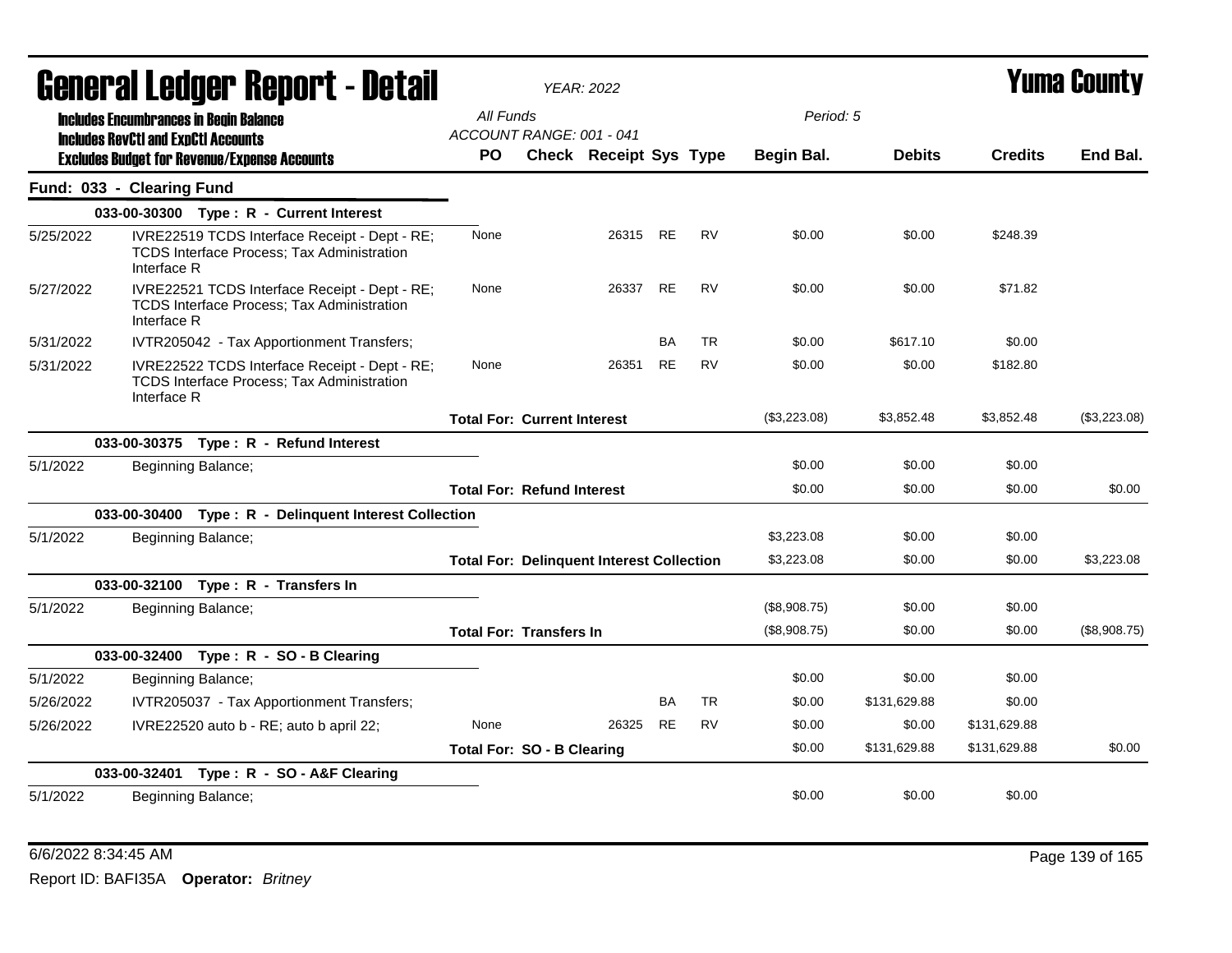|           | General Ledger Report - Detail                                                                                   |           | <b>YEAR: 2022</b>                       |           |           |            |               | <b>Yuma County</b> |          |
|-----------|------------------------------------------------------------------------------------------------------------------|-----------|-----------------------------------------|-----------|-----------|------------|---------------|--------------------|----------|
|           | <b>Includes Encumbrances in Begin Balance</b><br><b>Includes RevCtI and ExpCtI Accounts</b>                      | All Funds | ACCOUNT RANGE: 001 - 041                |           |           | Period: 5  |               |                    |          |
|           | <b>Excludes Budget for Revenue/Expense Accounts</b>                                                              | <b>PO</b> | Check Receipt Sys Type                  |           |           | Begin Bal. | <b>Debits</b> | <b>Credits</b>     | End Bal. |
|           | Fund: 033 - Clearing Fund                                                                                        |           |                                         |           |           |            |               |                    |          |
|           | 033-00-32401 Type: R - SO - A&F Clearing                                                                         |           |                                         |           |           |            |               |                    |          |
| 5/12/2022 | IVRE22510 AUTO A DISTRIBUTION - RE; APRIL<br>2022;                                                               | None      | 26181                                   | <b>RE</b> | <b>RV</b> | \$0.00     | \$0.00        | \$81,476.42        |          |
| 5/19/2022 | IVRE22515 AUTO F DISTRIBUTION - RE; APRIL<br>2022;                                                               | None      | 26249                                   | <b>RE</b> | <b>RV</b> | \$0.00     | \$0.00        | \$1,140.37         |          |
| 5/26/2022 | IVTR205038 - Tax Apportionment Transfers;                                                                        |           |                                         | <b>BA</b> | <b>TR</b> | \$0.00     | \$82,616.79   | \$0.00             |          |
|           |                                                                                                                  |           | <b>Total For: SO - A&amp;F Clearing</b> |           |           | \$0.00     | \$82.616.79   | \$82,616.79        | \$0.00   |
|           | 033-00-35000 Type: R - Fees Collected                                                                            |           |                                         |           |           |            |               |                    |          |
| 5/1/2022  | Beginning Balance;                                                                                               |           |                                         |           |           | \$30.40    | \$0.00        | \$0.00             |          |
| 5/11/2022 | IVTR205009 NSF CORR - CORR MUIRHEID<br>NSF; CLERK NSF DEBIT TO TREAS<br><b>CLEARING:</b>                         |           |                                         | <b>BA</b> | <b>TR</b> | \$0.00     | \$0.00        | \$30.40            |          |
|           |                                                                                                                  |           | <b>Total For: Fees Collected</b>        |           |           | \$30.40    | \$0.00        | \$30.40            | \$0.00   |
|           | 033-00-37900 Type: R - Over / Short Collections                                                                  |           |                                         |           |           |            |               |                    |          |
| 5/1/2022  | Beginning Balance;                                                                                               |           |                                         |           |           | \$28.59    | \$0.00        | \$0.00             |          |
| 5/2/2022  | IVMD205002 - MD: (Tax Year: 2021) (Statement:<br>846827);                                                        |           |                                         | <b>BA</b> | <b>MD</b> | \$0.00     | \$609.98      | \$0.00             |          |
| 5/2/2022  | IVRE2251 REFUND - RE; OVER PAYMENT;                                                                              | None      | 26082                                   | <b>RE</b> | <b>RV</b> | \$0.00     | \$0.00        | \$609.98           |          |
| 5/2/2022  | IVRE2251 chrismer, donald lee trust - RE; tax<br>overpayment;                                                    | None      | 26083                                   | <b>RE</b> | <b>RV</b> | \$0.00     | \$0.00        | \$538.48           |          |
| 5/2/2022  | IVRE2251 TCDS Interface Receipt - Dept - RE;<br><b>TCDS Interface Process; Tax Administration</b><br>Interface R | None      | 26088                                   | <b>RE</b> | <b>RV</b> | \$0.00     | \$0.00        | \$0.01             |          |
| 5/3/2022  | IVRE2252 TCDS Interface Receipt - Dept - RE;<br>TCDS Interface Process; Tax Administration<br>Interface R        | None      | 26096                                   | <b>RE</b> | <b>RV</b> | \$0.00     | \$0.00        | (\$0.40)           |          |
| 5/3/2022  | IVRE2253 correct - RE; -None-;                                                                                   | None      | 26104                                   | <b>RE</b> | <b>RV</b> | \$0.00     | \$0.00        | \$0.01             |          |
| 5/3/2022  | X-IVRE2253 correct - RE; -None-;                                                                                 | None      | 26104                                   | <b>RE</b> | <b>RV</b> | \$0.00     | \$0.00        | $(\$0.01)$         |          |
| 5/4/2022  | IVRE2254 TCDS Interface Receipt - Dept - RE;<br>TCDS Interface Process; Tax Administration<br>Interface R        | None      | 26110                                   | <b>RE</b> | <b>RV</b> | \$0.00     | \$0.00        | \$2.90             |          |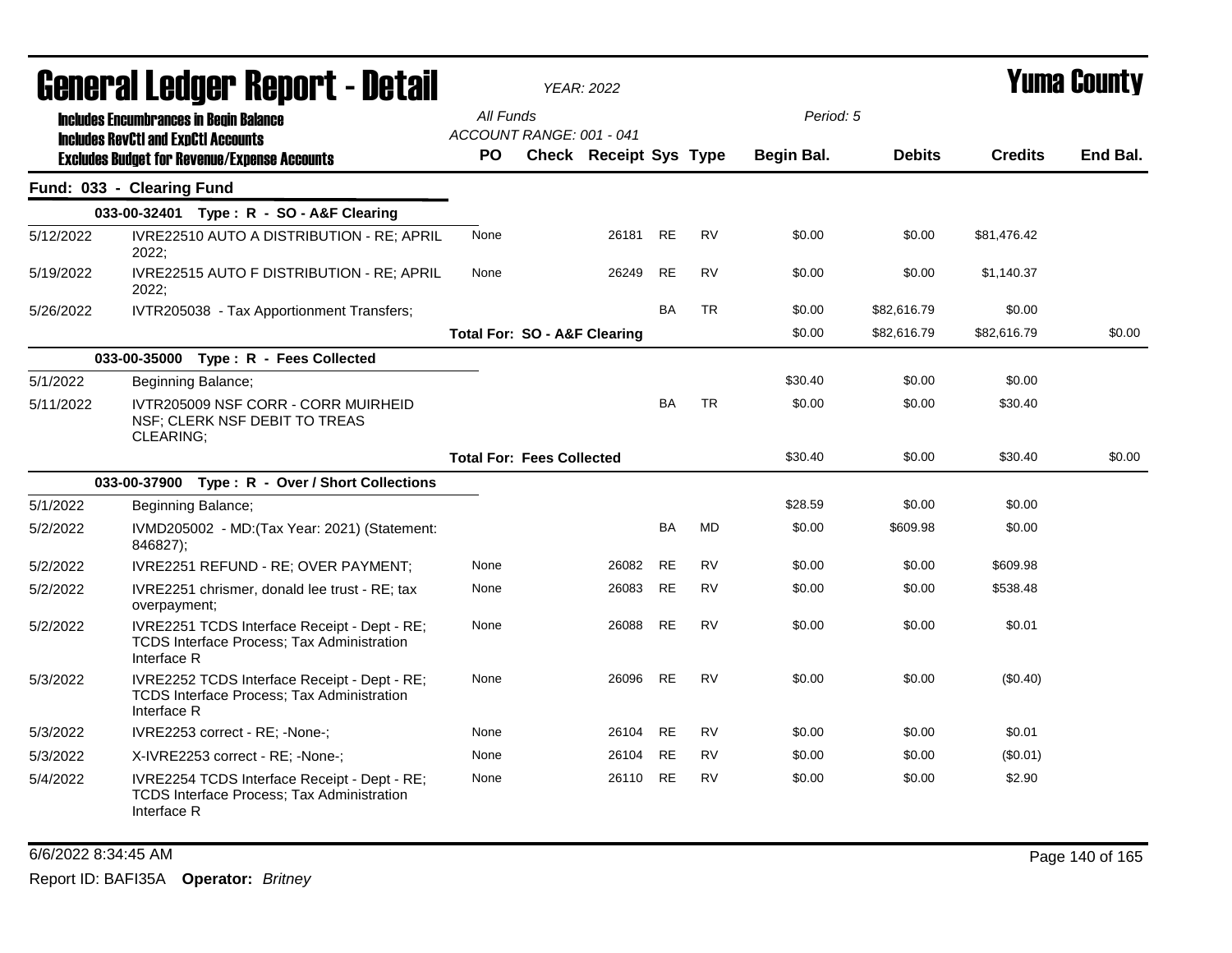| acıici ai leuyei" nepol"l - Detail |                                                                                                                   |           | <i><b>YEAR: 2022</b></i>                   |           |           |            |               |                | I UMA VUUNLY |
|------------------------------------|-------------------------------------------------------------------------------------------------------------------|-----------|--------------------------------------------|-----------|-----------|------------|---------------|----------------|--------------|
|                                    | <b>Includes Encumbrances in Begin Balance</b><br><b>Includes RevCtI and ExpCtI Accounts</b>                       | All Funds | ACCOUNT RANGE: 001 - 041                   |           |           | Period: 5  |               |                |              |
|                                    | <b>Excludes Budget for Revenue/Expense Accounts</b>                                                               | PO.       | <b>Check Receipt Sys Type</b>              |           |           | Begin Bal. | <b>Debits</b> | <b>Credits</b> | End Bal.     |
|                                    | Fund: 033 - Clearing Fund                                                                                         |           |                                            |           |           |            |               |                |              |
|                                    | 033-00-37900 Type: R - Over / Short Collections                                                                   |           |                                            |           |           |            |               |                |              |
| 5/4/2022                           | IVRE2254 correct - RE; correct;                                                                                   | None      | 26111                                      | <b>RE</b> | <b>RV</b> | \$0.00     | \$0.00        | \$0.01         |              |
| 5/5/2022                           | IVMD205004 - MD: (Tax Year: 2021) (Statement:<br>836376);                                                         |           |                                            | BA        | <b>MD</b> | \$0.00     | \$533.96      | \$0.00         |              |
| 5/5/2022                           | IVRE2255 six mile farms - RE; refund<br>overpayment;                                                              | None      | 26128                                      | <b>RE</b> | <b>RV</b> | \$0.00     | \$0.00        | \$533.96       |              |
| 5/6/2022                           | IVMD205007 - MD: (Tax Year: 2021) (Statement:<br>840840);                                                         |           |                                            | BA        | MD        | \$0.00     | \$563.93      | \$0.00         |              |
| 5/6/2022                           | IVRE2256 Patty Jean Spellman Estate - RE;<br>overpayment;                                                         | None      | 26138                                      | RE        | RV        | \$0.00     | \$0.00        | \$563.93       |              |
| 5/6/2022                           | IVRE2256 TCDS Interface Receipt - Dept - RE;<br>TCDS Interface Process; Tax Administration<br>Interface R         | None      | 26140                                      | RE        | <b>RV</b> | \$0.00     | \$0.00        | (\$5.69)       |              |
| 5/9/2022                           | IVRE2257 TCDS Interface Receipt - Dept - RE;<br><b>TCDS Interface Process; Tax Administration</b><br>Interface R  | None      | 26156                                      | <b>RE</b> | <b>RV</b> | \$0.00     | \$0.00        | (\$0.65)       |              |
| 5/13/2022                          | IVRE22511 TCDS Interface Receipt - Dept - RE;<br><b>TCDS Interface Process; Tax Administration</b><br>Interface R | None      | 26196                                      | <b>RE</b> | <b>RV</b> | \$0.00     | \$0.00        | (\$0.26)       |              |
| 5/16/2022                          | IVMD205009 - MD: (Tax Year: 2021) (Statement:<br>842938);                                                         |           |                                            | BA        | MD        | \$0.00     | \$226.50      | \$0.00         |              |
| 5/16/2022                          | IVRE22512 benton, niklas dale - RE; refund over<br>paid taxes;                                                    | None      | 26212                                      | RE        | RV        | \$0.00     | \$0.00        | \$226.50       |              |
| 5/16/2022                          | IVRE22512 TCDS Interface Receipt - Dept - RE;<br><b>TCDS Interface Process; Tax Administration</b><br>Interface R | None      | 26215                                      | <b>RE</b> | <b>RV</b> | \$0.00     | \$0.00        | (\$0.72)       |              |
| 5/17/2022                          | IVTR205015 O/S CHECK CORRECTION - O/S<br>CORR CHANGE CHECK; 5/2/22 CTAS FROM<br>CHECK REFUNDS 5.17.22;            |           |                                            | BA        | <b>TR</b> | \$0.00     | \$538.48      | \$0.00         |              |
| 5/23/2022                          | IVRE22517 TCDS Interface Receipt - Dept - RE;<br>TCDS Interface Process; Tax Administration<br>Interface R        | None      | 26289                                      | RE        | <b>RV</b> | \$0.00     | \$0.00        | (\$1.30)       |              |
|                                    |                                                                                                                   |           | <b>Total For: Over / Short Collections</b> |           |           | \$28.59    | \$2,472.85    | \$2,466.75     | \$34.69      |

6/6/2022 8:34:45 AM Page 141 of 165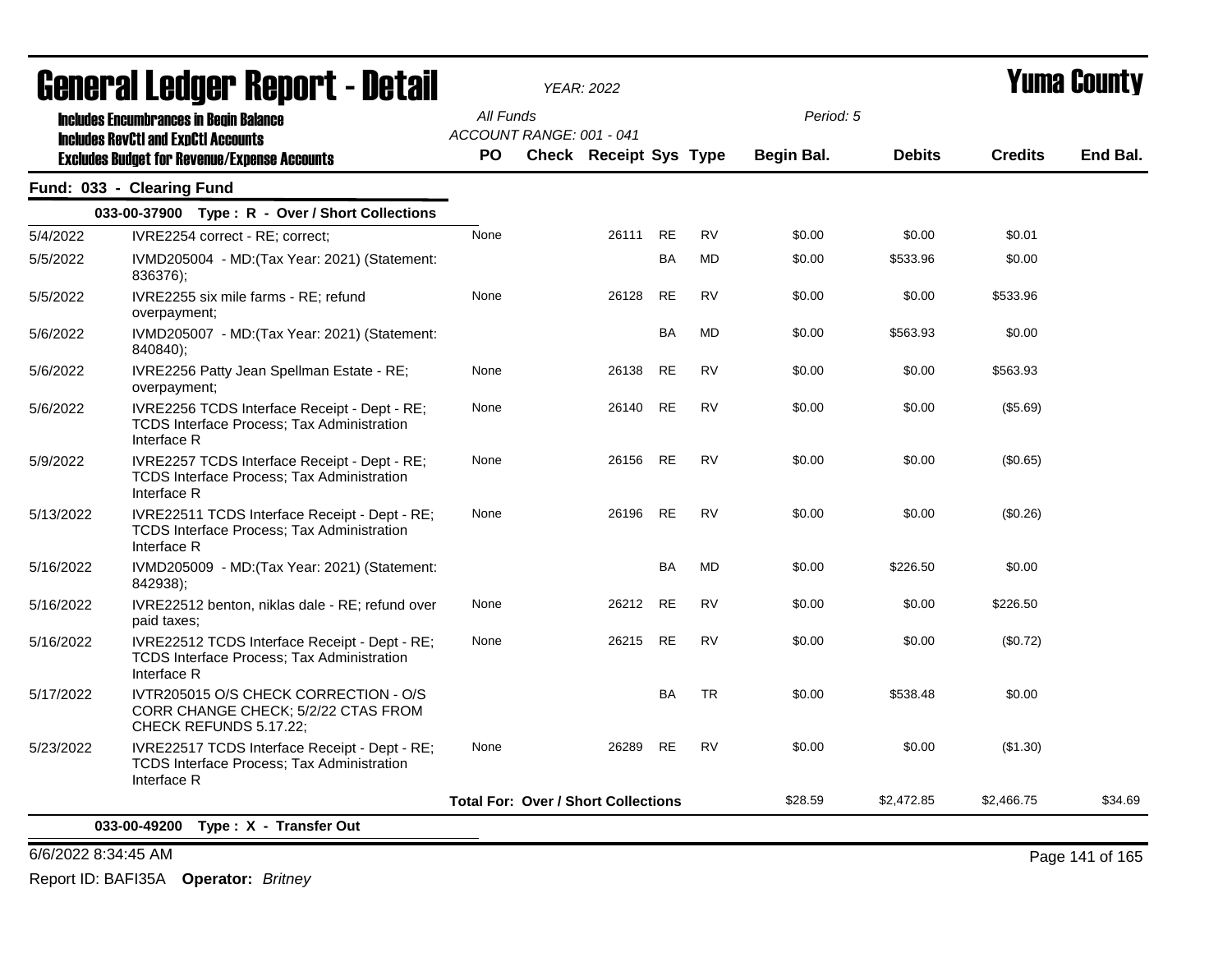|           | Generai Leuger Keport - Detail                                                                         |                                       |         | <b>YEAR: 2022</b>                      |           |             |                | Tunia Gounty                     |             |
|-----------|--------------------------------------------------------------------------------------------------------|---------------------------------------|---------|----------------------------------------|-----------|-------------|----------------|----------------------------------|-------------|
|           | <b>Includes Encumbrances in Begin Balance</b><br><b>Includes RevCtI and ExpCtI Accounts</b>            | All Funds<br>ACCOUNT RANGE: 001 - 041 |         |                                        |           | Period: 5   |                |                                  |             |
|           | <b>Excludes Budget for Revenue/Expense Accounts</b>                                                    | PO.                                   |         | Check Receipt Sys Type                 |           | Begin Bal.  | <b>Debits</b>  | <b>Credits</b>                   | End Bal.    |
|           | Fund: 033 - Clearing Fund                                                                              |                                       |         |                                        |           |             |                |                                  |             |
|           | 033-00-49200 Type: X - Transfer Out                                                                    |                                       |         |                                        |           |             |                |                                  |             |
| 5/1/2022  | Beginning Balance;                                                                                     |                                       |         |                                        |           | \$35,635.00 | \$0.00         | \$0.00                           |             |
|           |                                                                                                        | <b>Total For: Transfer Out</b>        |         |                                        |           | \$35,635.00 | \$0.00         | \$0.00                           | \$35,635.00 |
|           | Type: X - Refund Interest Paid<br>033-00-49375                                                         |                                       |         |                                        |           |             |                |                                  |             |
| 5/1/2022  | Beginning Balance;                                                                                     |                                       |         |                                        |           | \$0.00      | \$0.00         | \$0.00                           |             |
|           |                                                                                                        |                                       |         | <b>Total For: Refund Interest Paid</b> |           | \$0.00      | \$0.00         | \$0.00                           | \$0.00      |
|           | 033-00-49550<br>Type: X - Check refunds                                                                |                                       |         |                                        |           |             |                |                                  |             |
| 5/1/2022  | Beginning Balance;                                                                                     |                                       |         |                                        |           | \$0.00      | \$0.00         | \$0.00                           |             |
| 5/2/2022  | IVMD205002 - MD: (Tax Year: 2021) (Statement:<br>833045);                                              |                                       |         | <b>BA</b>                              | MD        | \$0.00      | \$538.48       | \$0.00                           |             |
| 5/17/2022 | IVTR205015 O/S CHECK CORRECTION - O/S<br>CORR CHANGE CHECK; 5/2/22 CTAS FROM<br>CHECK REFUNDS 5.17.22; |                                       |         | <b>BA</b>                              | <b>TR</b> | \$0.00      | \$0.00         | \$538.48                         |             |
|           |                                                                                                        | <b>Total For: Check refunds</b>       |         |                                        |           | \$0.00      | \$538.48       | \$538.48                         | \$0.00      |
|           |                                                                                                        | Fund: 033 - Clearing Fund Totals:     |         |                                        |           | \$26,785.24 | \$5,970,654.03 | \$5,970,678.33                   | \$26,760.94 |
|           | <b>Total Fund Revenues:</b>                                                                            |                                       | \$24.30 | <b>Total Fund Expenses:</b>            |           | \$0.00      |                | <b>Net Revenue Over Expense:</b> | \$24.30     |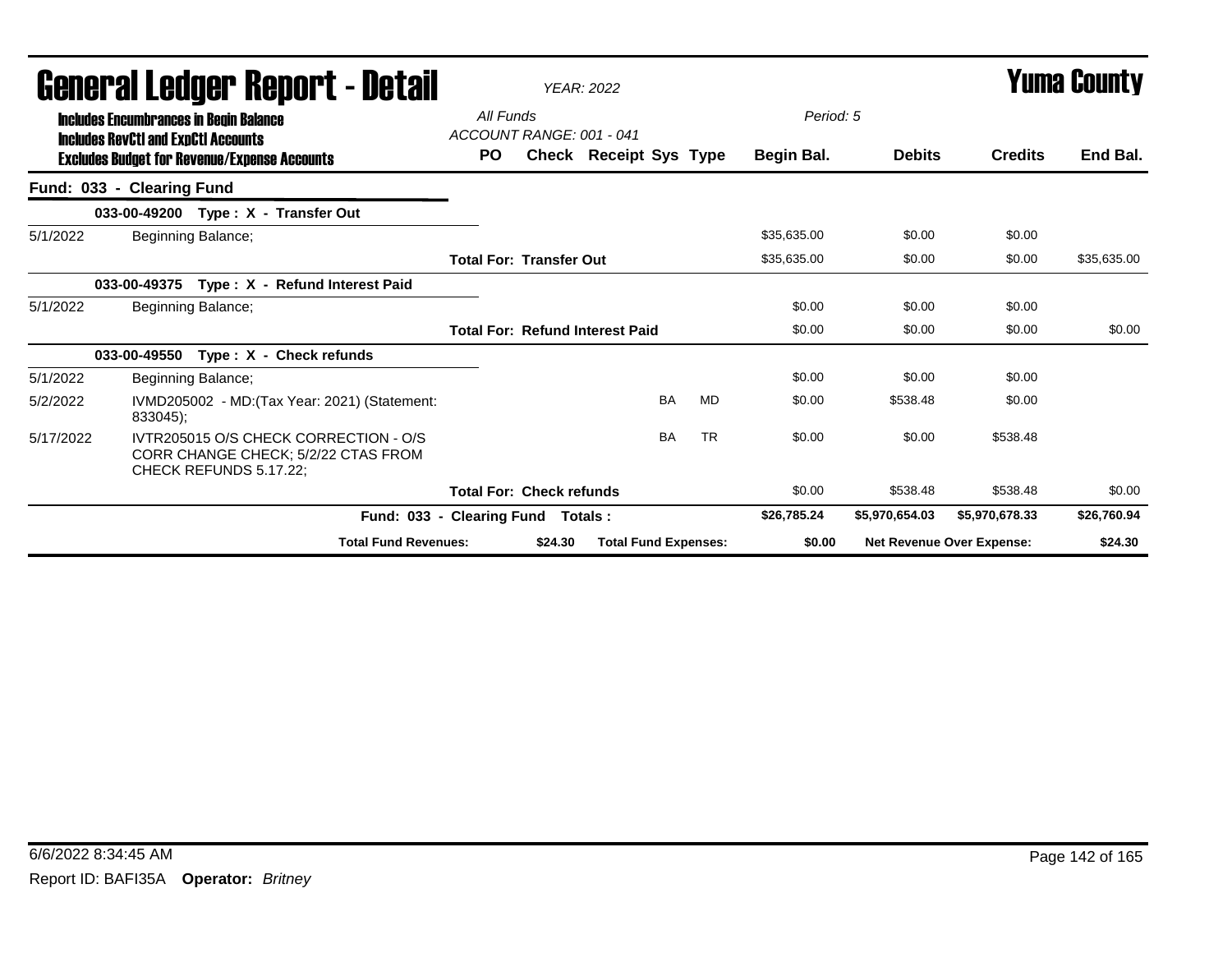|           | General Ledger Report - Detail                                                                                   |                                       | <b>YEAR: 2022</b>      |           |           | <b>Yuma County</b> |               |                |          |
|-----------|------------------------------------------------------------------------------------------------------------------|---------------------------------------|------------------------|-----------|-----------|--------------------|---------------|----------------|----------|
|           | <b>Includes Encumbrances in Begin Balance</b><br><b>Includes RevCtI and ExpCtI Accounts</b>                      | All Funds<br>ACCOUNT RANGE: 001 - 041 |                        |           |           | Period: 5          |               |                |          |
|           | <b>Excludes Budget for Revenue/Expense Accounts</b>                                                              | PO                                    | Check Receipt Sys Type |           |           | Begin Bal.         | <b>Debits</b> | <b>Credits</b> | End Bal. |
|           | Fund: 034 - Redemption Fund                                                                                      |                                       |                        |           |           |                    |               |                |          |
|           | 034-00-10000 Type: A - Cash Account                                                                              |                                       |                        |           |           |                    |               |                |          |
| 5/1/2022  | Beginning Balance;                                                                                               |                                       |                        |           |           | \$0.00             | \$0.00        | \$0.00         |          |
| 5/3/2022  | IVIP205001 Interest Amount - IP: 20180022;                                                                       |                                       |                        | IP        | CD        | \$0.00             | \$0.00        | \$75.52        |          |
| 5/3/2022  | IVIP205001 Interest Amount - IP: 20180022;                                                                       |                                       |                        | IP        | CD        | \$0.00             | \$0.00        | \$21.46        |          |
| 5/3/2022  | IVIP205001 Interest Amount - IP: 20180022;                                                                       |                                       |                        | IP        | CD        | \$0.00             | \$0.00        | \$49.27        |          |
| 5/3/2022  | IVIP205001 Principal Amount - IP: 20180022;                                                                      |                                       |                        | IP        | <b>CD</b> | \$0.00             | \$0.00        | \$243.62       |          |
| 5/3/2022  | IVIP205001 Principal Amount - IP: 20180022;                                                                      |                                       |                        | IP        | <b>CD</b> | \$0.00             | \$0.00        | \$234.60       |          |
| 5/3/2022  | IVIP205001 Principal Amount - IP: 20180022;                                                                      |                                       |                        | IP        | CD.       | \$0.00             | \$0.00        | \$238.46       |          |
| 5/3/2022  | IVRE2252 TCDS Interface Receipt - Dept - RE;<br><b>TCDS Interface Process; Tax Administration</b><br>Interface R | None                                  | 26094                  | <b>RE</b> | <b>RV</b> | \$0.00             | \$862.93      | \$0.00         |          |
| 5/16/2022 | IVIP205002 INTEREST AMOUNT - IPVOID:<br>20190065-11;                                                             |                                       |                        | IP        | <b>CD</b> | \$0.00             | \$1.50        | \$0.00         |          |
| 5/16/2022 | IVIP205002 PRINCIPAL AMOUNT - IPVOID:<br>20190065-P1;                                                            |                                       |                        | IP        | CD        | \$0.00             | \$66.60       | \$0.00         |          |
| 5/16/2022 | IVIP205003 Interest Amount - IPVOID:<br>20190064;                                                                |                                       |                        | IP        | CD        | \$0.00             | \$2.36        | \$0.00         |          |
| 5/16/2022 | IVIP205003 Principal Amount - IPVOID:<br>20190064;                                                               |                                       |                        | IP        | CD        | \$0.00             | \$78.64       | \$0.00         |          |
| 5/16/2022 | IVIP205004 Interest Amount - IP: 20190064;                                                                       |                                       |                        | IP        | CD.       | \$0.00             | \$0.00        | \$2.36         |          |
| 5/16/2022 | IVIP205004 INTEREST AMOUNT - IP: 20190065-<br>11;                                                                |                                       |                        | IP        | CD        | \$0.00             | \$0.00        | \$1.50         |          |
| 5/16/2022 | IVIP205004 Principal Amount - IP: 20190064;                                                                      |                                       |                        | IP        | <b>CD</b> | \$0.00             | \$0.00        | \$78.64        |          |
| 5/16/2022 | IVIP205004 PRINCIPAL AMOUNT - IP:<br>20190065-P1;                                                                |                                       |                        | IP        | CD        | \$0.00             | \$0.00        | \$66.60        |          |
| 5/19/2022 | IVIP205005 Interest Amount - IP: 20180081;                                                                       |                                       |                        | IP        | CD        | \$0.00             | \$0.00        | \$113.27       |          |
| 5/19/2022 | IVIP205005 Interest Amount - IP: 20190043;                                                                       |                                       |                        | IP        | CD        | \$0.00             | \$0.00        | \$55.24        |          |
| 5/19/2022 | IVIP205005 Principal Amount - IP: 20180081;                                                                      |                                       |                        | IP        | CD        | \$0.00             | \$0.00        | \$365.40       |          |
| 5/19/2022 | IVIP205005 Principal Amount - IP: 20190043;                                                                      |                                       |                        | IP        | CD        | \$0.00             | \$0.00        | \$387.64       |          |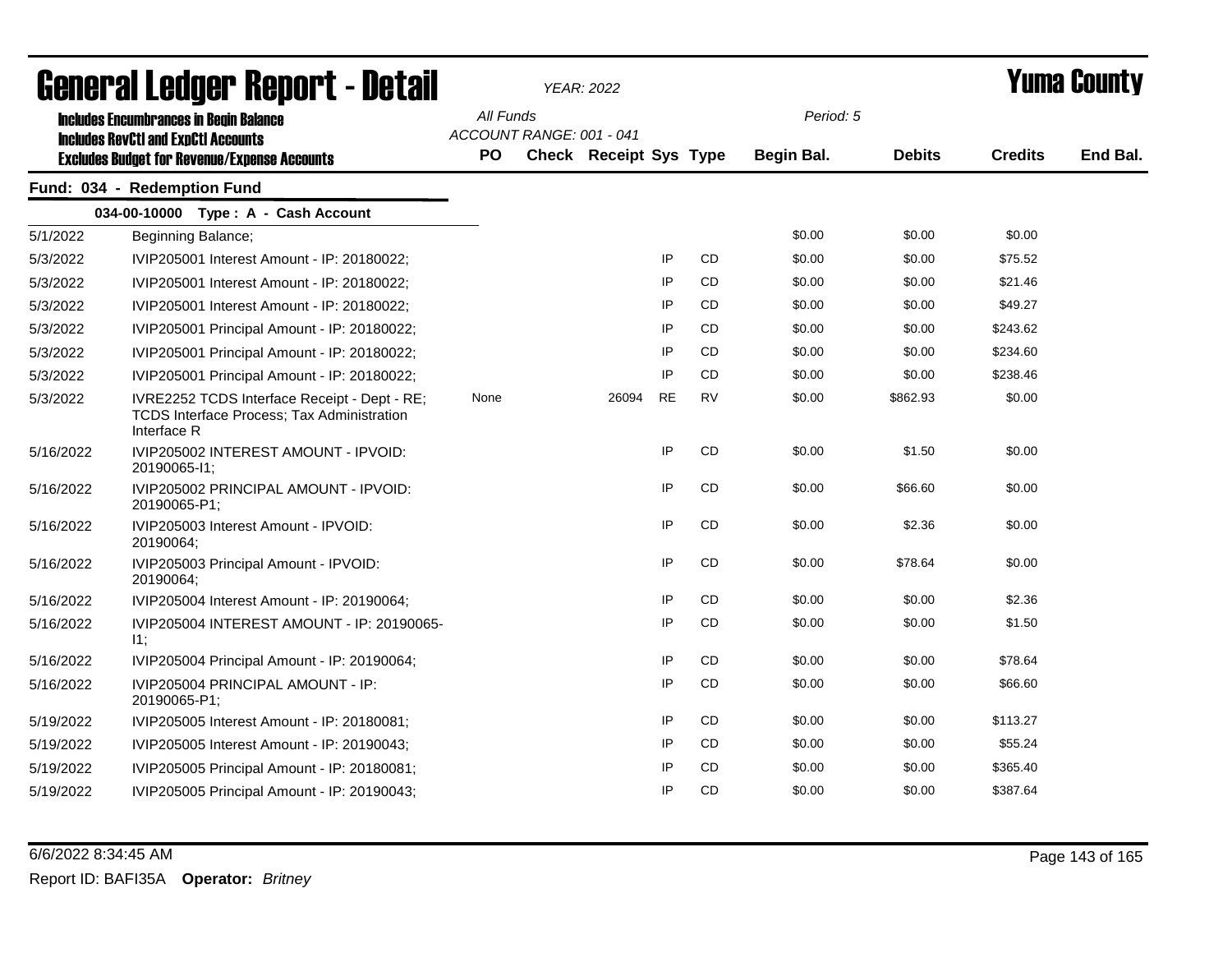| General Ledger Report - Detail |                                                                                                                   |                                       | <b>YEAR: 2022</b>             |           |           | <b>Yuma County</b> |               |                |               |
|--------------------------------|-------------------------------------------------------------------------------------------------------------------|---------------------------------------|-------------------------------|-----------|-----------|--------------------|---------------|----------------|---------------|
|                                | <b>Includes Encumbrances in Begin Balance</b>                                                                     | All Funds                             |                               |           |           | Period: 5          |               |                |               |
|                                | <b>Includes RevCtI and ExpCtI Accounts</b><br><b>Excludes Budget for Revenue/Expense Accounts</b>                 | ACCOUNT RANGE: 001 - 041<br><b>PO</b> | <b>Check Receipt Sys Type</b> |           |           | Begin Bal.         | <b>Debits</b> | <b>Credits</b> | End Bal.      |
|                                | Fund: 034 - Redemption Fund                                                                                       |                                       |                               |           |           |                    |               |                |               |
|                                | 034-00-10000 Type: A - Cash Account                                                                               |                                       |                               |           |           |                    |               |                |               |
| 5/19/2022                      | IVRE22515 TCDS Interface Receipt - Dept - RE;<br><b>TCDS Interface Process: Tax Administration</b><br>Interface R | None                                  | 26259                         | <b>RE</b> | <b>RV</b> | \$0.00             | \$921.55      | \$0.00         |               |
| 5/25/2022                      | IVIP205006 Interest Amount - IP: 20190058;                                                                        |                                       |                               | IP        | <b>CD</b> | \$0.00             | \$0.00        | \$13.74        |               |
| 5/25/2022                      | IVIP205006 Interest Amount - IP: 20190058;                                                                        |                                       |                               | IP        | <b>CD</b> | \$0.00             | \$0.00        | \$31.48        |               |
| 5/25/2022                      | IVIP205006 Principal Amount - IP: 20190058;                                                                       |                                       |                               | IP        | <b>CD</b> | \$0.00             | \$0.00        | \$183.24       |               |
| 5/25/2022                      | IVIP205006 Principal Amount - IP: 20190058;                                                                       |                                       |                               | IP        | <b>CD</b> | \$0.00             | \$0.00        | \$220.92       |               |
| 5/25/2022                      | IVRE22519 TCDS Interface Receipt - Dept - RE;<br>TCDS Interface Process; Tax Administration<br>Interface R        | None                                  | 26313                         | <b>RE</b> | <b>RV</b> | \$0.00             | \$449.38      | \$0.00         |               |
|                                |                                                                                                                   | <b>Total For: Cash Account</b>        |                               |           |           | \$0.00             | \$2,382.96    | \$2,382.96     | \$0.00        |
|                                | 034-00-20000<br>Type : L - Accounts Payable                                                                       |                                       |                               |           |           |                    |               |                |               |
| 5/1/2022                       | Beginning Balance;                                                                                                |                                       |                               |           |           | \$0.00             | \$0.00        | \$0.00         |               |
|                                |                                                                                                                   | <b>Total For: Accounts Payable</b>    |                               |           |           | \$0.00             | \$0.00        | \$0.00         | \$0.00        |
|                                | 034-00-20010 Type: L - Revenue Control                                                                            |                                       |                               |           |           |                    |               |                |               |
| 5/1/2022                       | Beginning Balance;                                                                                                |                                       |                               |           |           | (\$8,544.58)       | \$0.00        | \$0.00         |               |
| 5/3/2022                       | IVRE2252 - Auto post transaction;                                                                                 |                                       |                               | <b>BA</b> | <b>CP</b> | \$0.00             | \$0.00        | \$862.93       |               |
| 5/19/2022                      | IVRE22515 - Auto post transaction;                                                                                |                                       |                               | BA        | <b>CP</b> | \$0.00             | \$0.00        | \$921.55       |               |
| 5/25/2022                      | IVRE22519 - Auto post transaction;                                                                                |                                       |                               | BA        | <b>CP</b> | \$0.00             | \$0.00        | \$449.38       |               |
|                                |                                                                                                                   | <b>Total For: Revenue Control</b>     |                               |           |           | (\$8,544.58)       | \$0.00        | \$2,233.86     | (\$10,778.44) |
|                                | 034-00-20020 Type: L - Expense Control                                                                            |                                       |                               |           |           |                    |               |                |               |
| 5/1/2022                       | Beginning Balance;                                                                                                |                                       |                               |           |           | \$8,544.58         | \$0.00        | \$0.00         |               |
| 5/3/2022                       | IVIP205001 - Auto post transaction;                                                                               |                                       |                               | <b>BA</b> | <b>CP</b> | \$0.00             | \$862.93      | \$0.00         |               |
| 5/16/2022                      | IVIP205004 - Auto post transaction;                                                                               |                                       |                               | BA        | <b>CP</b> | \$0.00             | \$149.10      | \$0.00         |               |
| 5/19/2022                      | IVIP205005 - Auto post transaction;                                                                               |                                       |                               | BA        | <b>CP</b> | \$0.00             | \$921.55      | \$0.00         |               |
| 5/25/2022                      | IVIP205006 - Auto post transaction;                                                                               |                                       |                               | BA        | <b>CP</b> | \$0.00             | \$449.38      | \$0.00         |               |
|                                |                                                                                                                   | <b>Total For: Expense Control</b>     |                               |           |           | \$8.544.58         | \$2,382.96    | \$0.00         | \$10.927.54   |

6/6/2022 8:34:45 AM Page 144 of 165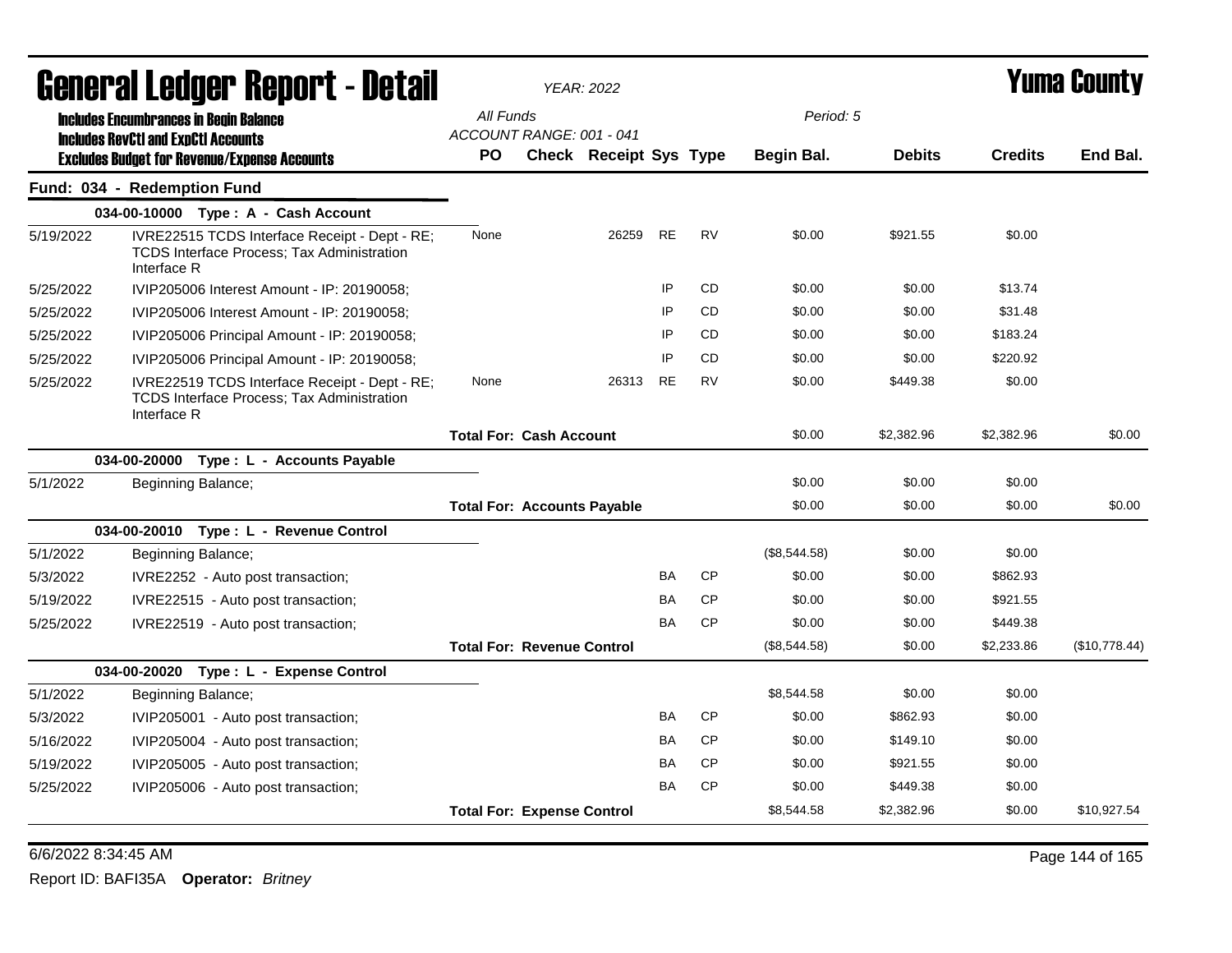|           | General Ledger Report - Detail                                                                                    |                                       | <b>YEAR: 2022</b>             |           |           |              |               | <b>Yuma County</b> |                 |
|-----------|-------------------------------------------------------------------------------------------------------------------|---------------------------------------|-------------------------------|-----------|-----------|--------------|---------------|--------------------|-----------------|
|           | <b>Includes Encumbrances in Begin Balance</b>                                                                     | All Funds                             |                               |           |           | Period: 5    |               |                    |                 |
|           | <b>Includes RevCtI and ExpCtI Accounts</b><br><b>Excludes Budget for Revenue/Expense Accounts</b>                 | ACCOUNT RANGE: 001 - 041<br><b>PO</b> | <b>Check Receipt Sys Type</b> |           |           | Begin Bal.   | <b>Debits</b> | <b>Credits</b>     | End Bal.        |
|           | Fund: 034 - Redemption Fund                                                                                       |                                       |                               |           |           |              |               |                    |                 |
|           | 034-00-20100 Type: L - Fund Balance                                                                               |                                       |                               |           |           |              |               |                    |                 |
| 5/1/2022  | Beginning Balance;                                                                                                |                                       |                               |           |           | \$0.00       | \$0.00        | \$0.00             |                 |
| 5/16/2022 | IVIP205002 INTEREST AMOUNT - IPVOID:<br>20190065-11;                                                              |                                       |                               | IP        | <b>CD</b> | \$0.00       | \$0.00        | \$1.50             |                 |
| 5/16/2022 | IVIP205002 PRINCIPAL AMOUNT - IPVOID:<br>20190065-P1;                                                             |                                       |                               | IP        | <b>CD</b> | \$0.00       | \$0.00        | \$66.60            |                 |
| 5/16/2022 | IVIP205003 Interest Amount - IPVOID:<br>20190064:                                                                 |                                       |                               | ΙP        | CD        | \$0.00       | \$0.00        | \$2.36             |                 |
| 5/16/2022 | IVIP205003 Principal Amount - IPVOID:<br>20190064;                                                                |                                       |                               | IP        | <b>CD</b> | \$0.00       | \$0.00        | \$78.64            |                 |
|           |                                                                                                                   | <b>Total For: Fund Balance</b>        |                               |           |           | \$0.00       | \$0.00        | \$149.10           | (\$149.10)      |
|           | 034-00-32100 Type: R - Transfers In                                                                               |                                       |                               |           |           |              |               |                    |                 |
| 5/1/2022  | Beginning Balance;                                                                                                |                                       |                               |           |           | \$0.00       | \$0.00        | \$0.00             |                 |
|           |                                                                                                                   | <b>Total For: Transfers In</b>        |                               |           |           | \$0.00       | \$0.00        | \$0.00             | \$0.00          |
|           | 034-00-35000 Type: R - Fees Collected                                                                             |                                       |                               |           |           |              |               |                    |                 |
| 5/1/2022  | Beginning Balance;                                                                                                |                                       |                               |           |           | (\$8,544.58) | \$0.00        | \$0.00             |                 |
| 5/3/2022  | IVRE2252 TCDS Interface Receipt - Dept - RE;<br><b>TCDS Interface Process; Tax Administration</b><br>Interface R  | None                                  | 26094                         | <b>RE</b> | <b>RV</b> | \$0.00       | \$0.00        | \$862.93           |                 |
| 5/19/2022 | IVRE22515 TCDS Interface Receipt - Dept - RE;<br><b>TCDS Interface Process; Tax Administration</b><br>Interface R | None                                  | 26259                         | <b>RE</b> | <b>RV</b> | \$0.00       | \$0.00        | \$921.55           |                 |
| 5/25/2022 | IVRE22519 TCDS Interface Receipt - Dept - RE;<br><b>TCDS Interface Process: Tax Administration</b><br>Interface R | None                                  | 26313                         | <b>RE</b> | <b>RV</b> | \$0.00       | \$0.00        | \$449.38           |                 |
|           |                                                                                                                   | <b>Total For: Fees Collected</b>      |                               |           |           | (\$8,544.58) | \$0.00        | \$2,233.86         | (\$10,778.44)   |
|           | 034-00-49401 Type: X - Transfer Out                                                                               |                                       |                               |           |           |              |               |                    |                 |
| 5/1/2022  | Beginning Balance;                                                                                                |                                       |                               |           |           | \$0.00       | \$0.00        | \$0.00             |                 |
|           |                                                                                                                   | <b>Total For: Transfer Out</b>        |                               |           |           | \$0.00       | \$0.00        | \$0.00             | \$0.00          |
|           | 034-00-49500 Type: X - Checks Written / ACH Transfer                                                              |                                       |                               |           |           |              |               |                    |                 |
| 5/1/2022  | Beginning Balance;                                                                                                |                                       |                               |           |           | \$8.544.58   | \$0.00        | \$0.00             |                 |
|           | 6/6/2022 8:34:45 AM                                                                                               |                                       |                               |           |           |              |               |                    | Page 145 of 165 |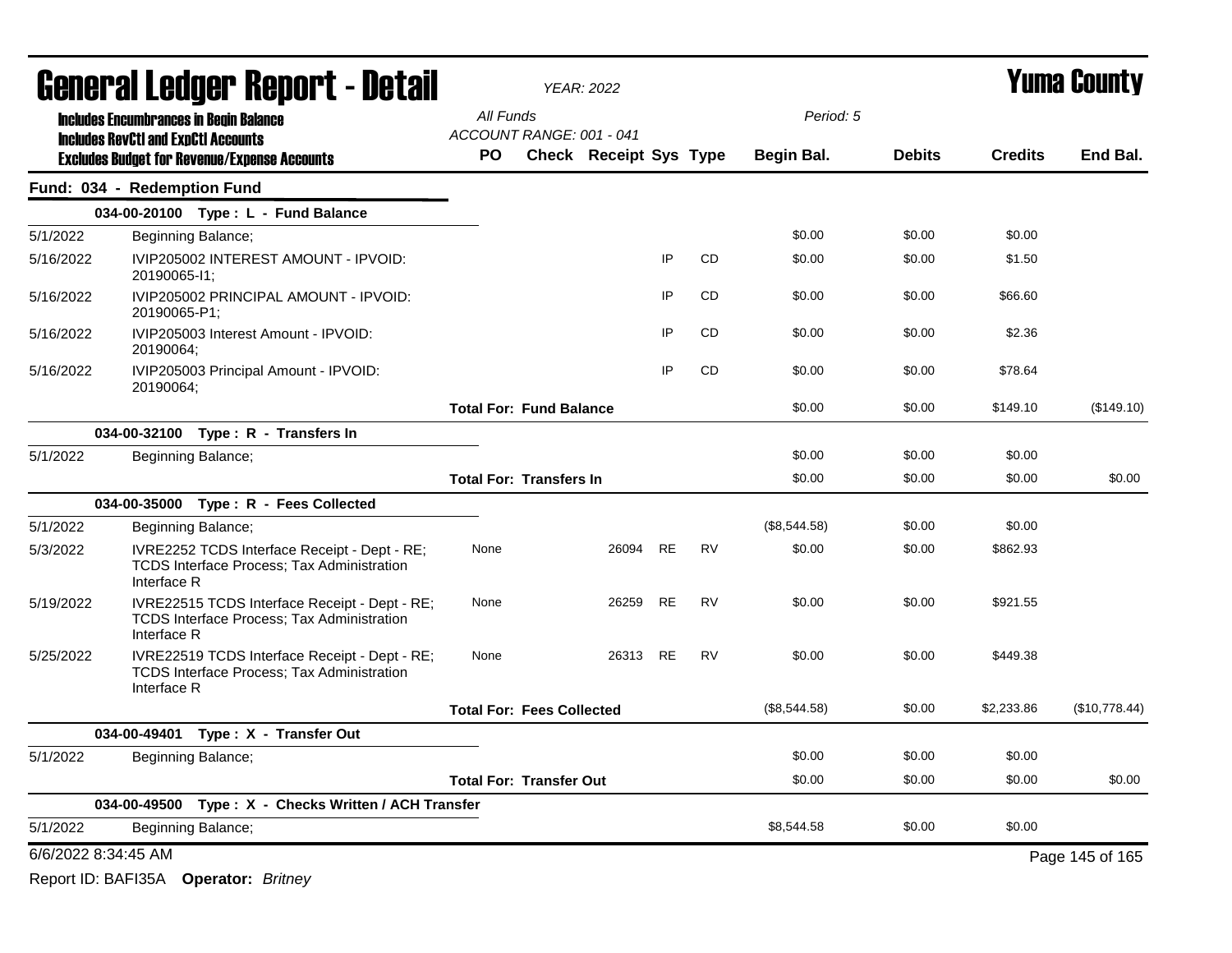|           | <b>General Ledger Report - Detail</b>                                                                                                              |                        |                          | <b>YEAR: 2022</b>                               |           |                         |                           |                | Yuma County |
|-----------|----------------------------------------------------------------------------------------------------------------------------------------------------|------------------------|--------------------------|-------------------------------------------------|-----------|-------------------------|---------------------------|----------------|-------------|
|           | <b>Includes Encumbrances in Begin Balance</b><br><b>Includes RevCtI and ExpCtI Accounts</b><br><b>Excludes Budget for Revenue/Expense Accounts</b> | All Funds<br><b>PO</b> | ACCOUNT RANGE: 001 - 041 | <b>Check Receipt Sys Type</b>                   |           | Period: 5<br>Begin Bal. | <b>Debits</b>             | <b>Credits</b> | End Bal.    |
|           | Fund: 034 - Redemption Fund                                                                                                                        |                        |                          |                                                 |           |                         |                           |                |             |
|           | 034-00-49500 Type: X - Checks Written / ACH Transfer                                                                                               |                        |                          |                                                 |           |                         |                           |                |             |
| 5/3/2022  | IVIP205001 Interest Amount - IP: 20180022;                                                                                                         |                        |                          | IP                                              | <b>CD</b> | \$0.00                  | \$75.52                   | \$0.00         |             |
| 5/3/2022  | IVIP205001 Interest Amount - IP: 20180022:                                                                                                         |                        |                          | IP                                              | <b>CD</b> | \$0.00                  | \$49.27                   | \$0.00         |             |
| 5/3/2022  | IVIP205001 Interest Amount - IP: 20180022;                                                                                                         |                        |                          | IP                                              | <b>CD</b> | \$0.00                  | \$21.46                   | \$0.00         |             |
| 5/3/2022  | IVIP205001 Principal Amount - IP: 20180022;                                                                                                        |                        |                          | IP                                              | CD        | \$0.00                  | \$243.62                  | \$0.00         |             |
| 5/3/2022  | IVIP205001 Principal Amount - IP: 20180022;                                                                                                        |                        |                          | IP                                              | <b>CD</b> | \$0.00                  | \$234.60                  | \$0.00         |             |
| 5/3/2022  | IVIP205001 Principal Amount - IP: 20180022;                                                                                                        |                        |                          | IP                                              | <b>CD</b> | \$0.00                  | \$238.46                  | \$0.00         |             |
| 5/16/2022 | IVIP205004 Interest Amount - IP: 20190064;                                                                                                         |                        |                          | IP                                              | <b>CD</b> | \$0.00                  | \$2.36                    | \$0.00         |             |
| 5/16/2022 | IVIP205004 INTEREST AMOUNT - IP: 20190065-<br>11;                                                                                                  |                        |                          | IP                                              | <b>CD</b> | \$0.00                  | \$1.50                    | \$0.00         |             |
| 5/16/2022 | IVIP205004 Principal Amount - IP: 20190064;                                                                                                        |                        |                          | IP                                              | <b>CD</b> | \$0.00                  | \$78.64                   | \$0.00         |             |
| 5/16/2022 | IVIP205004 PRINCIPAL AMOUNT - IP:<br>20190065-P1;                                                                                                  |                        |                          | IP                                              | <b>CD</b> | \$0.00                  | \$66.60                   | \$0.00         |             |
| 5/19/2022 | IVIP205005 Interest Amount - IP: 20180081;                                                                                                         |                        |                          | IP                                              | <b>CD</b> | \$0.00                  | \$113.27                  | \$0.00         |             |
| 5/19/2022 | IVIP205005 Interest Amount - IP: 20190043;                                                                                                         |                        |                          | IP                                              | <b>CD</b> | \$0.00                  | \$55.24                   | \$0.00         |             |
| 5/19/2022 | IVIP205005 Principal Amount - IP: 20180081;                                                                                                        |                        |                          | IP                                              | CD        | \$0.00                  | \$365.40                  | \$0.00         |             |
| 5/19/2022 | IVIP205005 Principal Amount - IP: 20190043;                                                                                                        |                        |                          | IP                                              | <b>CD</b> | \$0.00                  | \$387.64                  | \$0.00         |             |
| 5/25/2022 | IVIP205006 Interest Amount - IP: 20190058;                                                                                                         |                        |                          | IP                                              | <b>CD</b> | \$0.00                  | \$31.48                   | \$0.00         |             |
| 5/25/2022 | IVIP205006 Interest Amount - IP: 20190058;                                                                                                         |                        |                          | IP                                              | <b>CD</b> | \$0.00                  | \$13.74                   | \$0.00         |             |
| 5/25/2022 | IVIP205006 Principal Amount - IP: 20190058;                                                                                                        |                        |                          | IP                                              | <b>CD</b> | \$0.00                  | \$220.92                  | \$0.00         |             |
| 5/25/2022 | IVIP205006 Principal Amount - IP: 20190058;                                                                                                        |                        |                          | IP                                              | <b>CD</b> | \$0.00                  | \$183.24                  | \$0.00         |             |
|           |                                                                                                                                                    |                        |                          | <b>Total For: Checks Written / ACH Transfer</b> |           | \$8,544.58              | \$2,382.96                | \$0.00         | \$10,927.54 |
|           | Fund: 034 - Redemption Fund Totals:                                                                                                                |                        |                          |                                                 |           | \$0.00                  | \$7,148.88                | \$6,999.78     | \$149.10    |
|           | <b>Total Fund Revenues:</b>                                                                                                                        |                        | \$2,233.86               | <b>Total Fund Expenses:</b>                     |           | \$2,382.96              | Net Revenue Over Expense: |                | (\$149.10)  |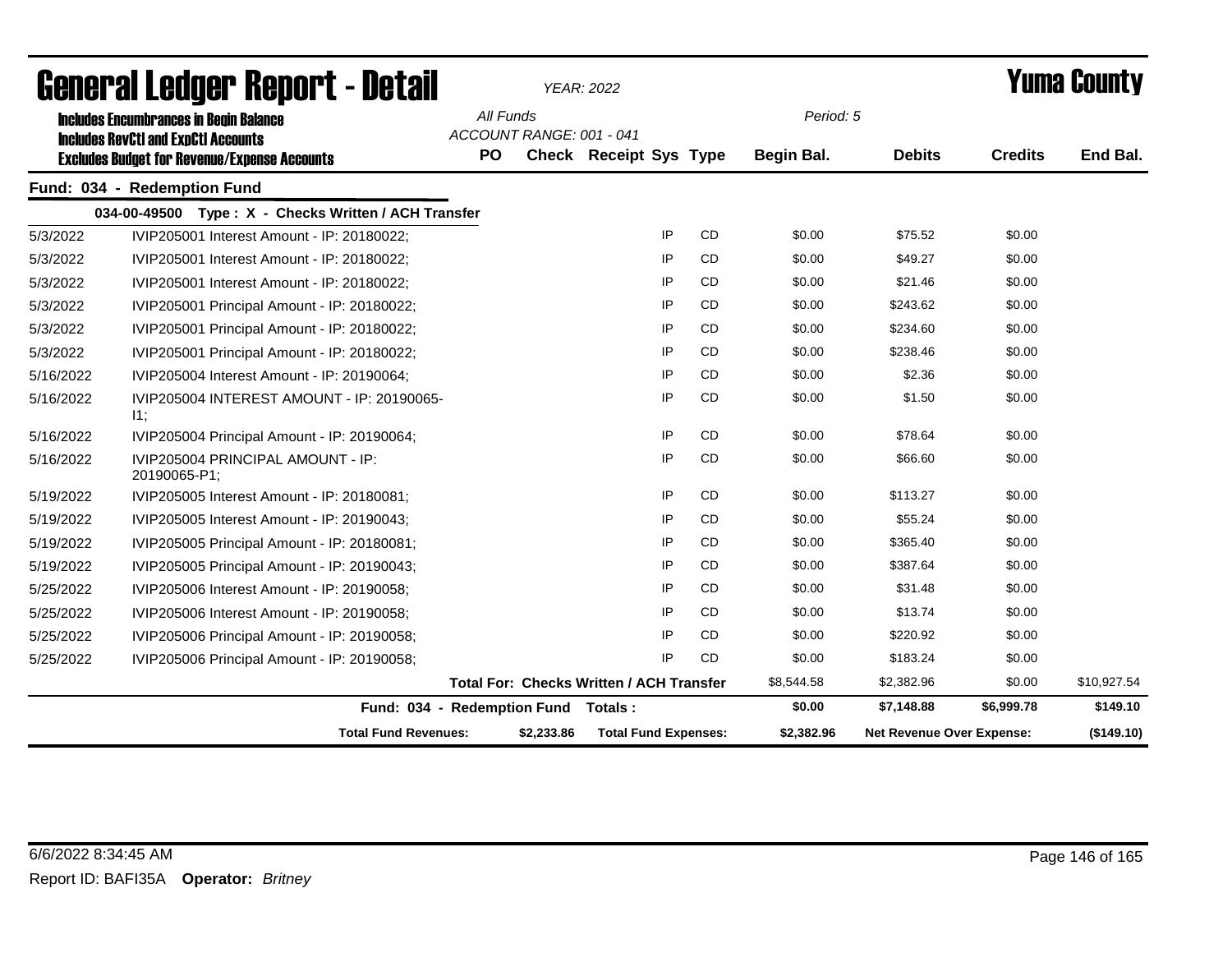| Generai Leuger Keport - Detail |                                                                                                                                                    | YEAR: 2022             |                          |                        |           |           |                         | Y UIII'd GUUIILY |                |          |
|--------------------------------|----------------------------------------------------------------------------------------------------------------------------------------------------|------------------------|--------------------------|------------------------|-----------|-----------|-------------------------|------------------|----------------|----------|
|                                | <b>Includes Encumbrances in Begin Balance</b><br><b>Includes RevCtI and ExpCtI Accounts</b><br><b>Excludes Budget for Revenue/Expense Accounts</b> | All Funds<br><b>PO</b> | ACCOUNT RANGE: 001 - 041 | Check Receipt Sys Type |           |           | Period: 5<br>Begin Bal. | <b>Debits</b>    | <b>Credits</b> | End Bal. |
|                                | Fund: 036 - Treasurer's Fee Fund                                                                                                                   |                        |                          |                        |           |           |                         |                  |                |          |
|                                | 036-00-10000 Type: A - Cash Account                                                                                                                |                        |                          |                        |           |           |                         |                  |                |          |
| 5/1/2022                       | Beginning Balance;                                                                                                                                 |                        |                          |                        |           |           | \$368,041.32            | \$0.00           | \$0.00         |          |
| 5/2/2022                       | IVRE2251 TCDS Interface Receipt - Tax - RE;<br>TCDS Interface Process; Tax Administration<br>Interface R                                           | None                   |                          | 26087                  | <b>RE</b> | <b>RV</b> | \$0.00                  | \$215.00         | \$0.00         |          |
| 5/3/2022                       | IVRE2252 yca - RE; drawdown deposit;                                                                                                               | None                   |                          | 26084                  | <b>RE</b> | <b>RV</b> | \$0.00                  | \$1,000.00       | \$0.00         |          |
| 5/3/2022                       | IVRE2252 TCDS Interface Receipt - Dept - RE;<br><b>TCDS Interface Process; Tax Administration</b><br>Interface R                                   | None                   |                          | 26094                  | <b>RE</b> | <b>RV</b> | \$0.00                  | \$7.00           | \$0.00         |          |
| 5/3/2022                       | IVRE2252 TCDS Interface Receipt - Tax - RE;<br>TCDS Interface Process; Tax Administration<br>Interface R                                           | None                   |                          | 26095                  | <b>RE</b> | <b>RV</b> | \$0.00                  | \$65.00          | \$0.00         |          |
| 5/4/2022                       | IVRE2254 STATE OF COLORADO - RE; 2021<br>PP BACKFILL:                                                                                              | None                   |                          | 26106                  | <b>RE</b> | <b>RV</b> | \$0.00                  | \$983.82         | \$0.00         |          |
| 5/4/2022                       | IVRE2254 TCDS Interface Receipt - Tax - RE;<br>TCDS Interface Process; Tax Administration<br>Interface R                                           | None                   |                          | 26109                  | RE        | <b>RV</b> | \$0.00                  | \$80.00          | \$0.00         |          |
| 5/4/2022                       | <b>IVRE2254 Treasurer Fee - RE: Treasurer Fee</b><br>Receipt; Treasurer Fee Processing                                                             | None                   |                          | 26113 RE               |           | <b>RV</b> | \$0.00                  | \$0.70           | \$0.00         |          |
| 5/5/2022                       | IVTR205004 REDCOPY - YCA; REDEMPTION<br>CERT#20180022;                                                                                             |                        |                          |                        | <b>BA</b> | <b>TR</b> | \$0.00                  | \$0.00           | \$0.25         |          |
| 5/5/2022                       | IVRE2255 TCDS Interface Receipt - Tax - RE;<br>TCDS Interface Process; Tax Administration<br>Interface R                                           | None                   |                          | 26129                  | RE        | <b>RV</b> | \$0.00                  | \$55.00          | \$0.00         |          |
| 5/5/2022                       | IVRE2255 Treasurer Fee - RE; Treasurer Fee<br>Receipt; Treasurer Fee Processing                                                                    | None                   |                          | 26132 RE               |           | <b>RV</b> | \$0.00                  | \$21.14          | \$0.00         |          |
| 5/6/2022                       | IVRE2256 TCDS Interface Receipt - Tax - RE;<br><b>TCDS Interface Process: Tax Administration</b><br>Interface R                                    | None                   |                          | 26139                  | RE        | <b>RV</b> | \$0.00                  | \$135.00         | \$0.00         |          |
| 5/9/2022                       | IVRE2257 TCDS Interface Receipt - Tax - RE;<br>TCDS Interface Process; Tax Administration<br>Interface R                                           | None                   |                          | 26155                  | <b>RE</b> | <b>RV</b> | \$0.00                  | \$25.00          | \$0.00         |          |
| 5/9/2022                       | IVRE2257 Treasurer Fee - RE; Treasurer Fee<br>Receipt; Treasurer Fee Processing                                                                    | None                   |                          | 26157 RE               |           | <b>RV</b> | \$0.00                  | \$167.79         | \$0.00         |          |

6/6/2022 8:34:45 AM Page 147 of 165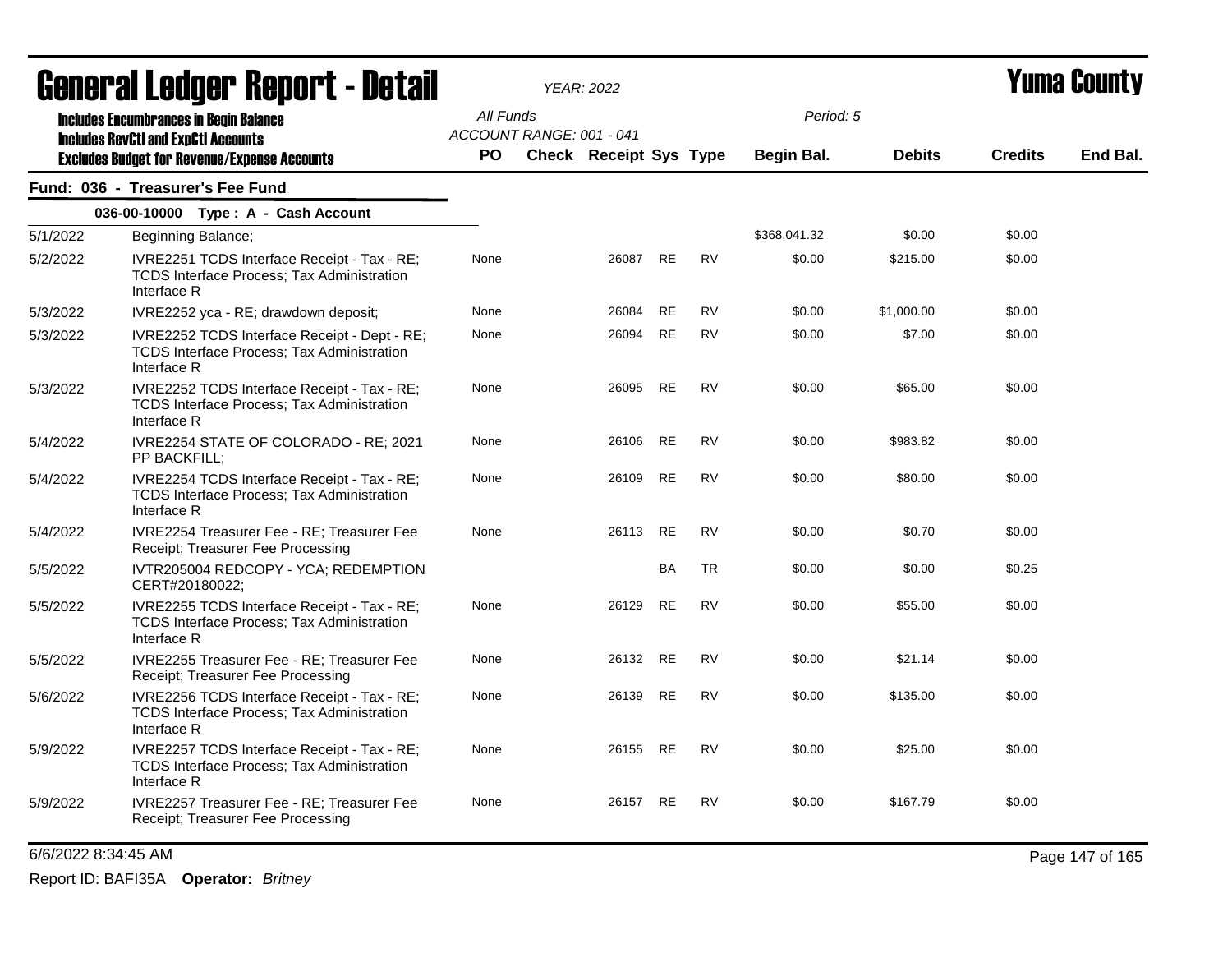| agual ai fanñal. Ughal 1 - Defail |                                                                                                                  |           |                          | YEAR: 2022             |           |           |            |               |                | I UIIIU VUUILLY |
|-----------------------------------|------------------------------------------------------------------------------------------------------------------|-----------|--------------------------|------------------------|-----------|-----------|------------|---------------|----------------|-----------------|
|                                   | <b>Includes Encumbrances in Begin Balance</b><br><b>Includes RevCtI and ExpCtI Accounts</b>                      | All Funds | ACCOUNT RANGE: 001 - 041 |                        |           |           | Period: 5  |               |                |                 |
|                                   | <b>Excludes Budget for Revenue/Expense Accounts</b>                                                              | PO.       |                          | Check Receipt Sys Type |           |           | Begin Bal. | <b>Debits</b> | <b>Credits</b> | End Bal.        |
|                                   | Fund: 036 - Treasurer's Fee Fund                                                                                 |           |                          |                        |           |           |            |               |                |                 |
|                                   | 036-00-10000 Type: A - Cash Account                                                                              |           |                          |                        |           |           |            |               |                |                 |
| 5/10/2022                         | IVTR205010 TCDS/CTAS Interface Processing -<br>Cash Transaction;                                                 |           |                          |                        | <b>BA</b> | CD        | \$0.00     | \$6,202.17    | \$0.00         |                 |
| 5/10/2022                         | IVTR205010 TCDS/CTAS Interface Processing -<br>Cash Transaction;                                                 |           |                          |                        | BA        | CD        | \$0.00     | \$0.00        | \$0.00         |                 |
| 5/10/2022                         | IVRE2258 TCDS Interface Receipt - Tax - RE;<br>TCDS Interface Process; Tax Administration<br>Interface R         | None      |                          | 26168                  | $\sf RE$  | <b>RV</b> | \$0.00     | \$5.00        | \$0.00         |                 |
| 5/10/2022                         | IVRE2258 Treasurer Fee - RE; Treasurer Fee<br>Receipt; Treasurer Fee Processing                                  | None      |                          | 26170                  | <b>RE</b> | <b>RV</b> | \$0.00     | \$89.82       | \$0.00         |                 |
| 5/12/2022                         | IVRE22510 Mile High Title Research - RE; ctd<br>request;                                                         | None      |                          | 26185                  | <b>RE</b> | <b>RV</b> | \$0.00     | \$10.00       | \$0.00         |                 |
| 5/12/2022                         | IVRE22510 Treasurer Fee - RE; Treasurer Fee<br>Receipt; Treasurer Fee Processing                                 | None      |                          | 26188                  | <b>RE</b> | <b>RV</b> | \$0.00     | \$0.22        | \$0.00         |                 |
| 5/12/2022                         | IVRE22510 Treasurer Fee - RE; Treasurer Fee<br>Receipt; Treasurer Fee Processing                                 | None      |                          | 26189                  | <b>RE</b> | <b>RV</b> | \$0.00     | \$6.50        | \$0.00         |                 |
| 5/13/2022                         | IVRE22511 TCDS Interface Receipt - Tax - RE;<br><b>TCDS Interface Process: Tax Administration</b><br>Interface R | None      |                          | 26195                  | <b>RE</b> | <b>RV</b> | \$0.00     | \$15.00       | \$0.00         |                 |
| 5/16/2022                         | IVRE22512 DANNY SEASE - RE; COA-<br>R517074; MH ASSESSED W/ LAND                                                 | None      |                          | 26209                  | <b>RE</b> | <b>RV</b> | \$0.00     | \$10.00       | \$0.00         |                 |
| 5/16/2022                         | IVRE22512 TCDS Interface Receipt - Tax - RE;<br>TCDS Interface Process; Tax Administration<br>Interface R        | None      |                          | 26214                  | <b>RE</b> | <b>RV</b> | \$0.00     | \$20.00       | \$0.00         |                 |
| 5/16/2022                         | IVRE22512 Treasurer Fee - RE; Treasurer Fee<br>Receipt; Treasurer Fee Processing                                 | None      |                          | 26218                  | <b>RE</b> | RV        | \$0.00     | \$339.47      | \$0.00         |                 |
| 5/17/2022                         | IVTR205016 PP EXEMP TF CORR - CORR TF<br>FOR PP DISTRIBUTI; CORR TF PP DISTR. ON<br>5.4.22;                      |           |                          |                        | BA        | <b>TR</b> | \$0.00     | \$0.00        | \$1.19         |                 |
| 5/17/2022                         | IVRE22513 TCDS Interface Receipt - Tax - RE;<br>TCDS Interface Process; Tax Administration<br>Interface R        | None      |                          | 26224                  | <b>RE</b> | <b>RV</b> | \$0.00     | \$5.00        | \$0.00         |                 |
| 5/17/2022                         | IVRE22513 Treasurer Fee - RE; Treasurer Fee<br>Receipt; Treasurer Fee Processing                                 | None      |                          | 26226                  | RE        | RV        | \$0.00     | \$165.59      | \$0.00         |                 |
|                                   |                                                                                                                  |           |                          |                        |           |           |            |               |                |                 |

6/6/2022 8:34:45 AM Page 148 of 165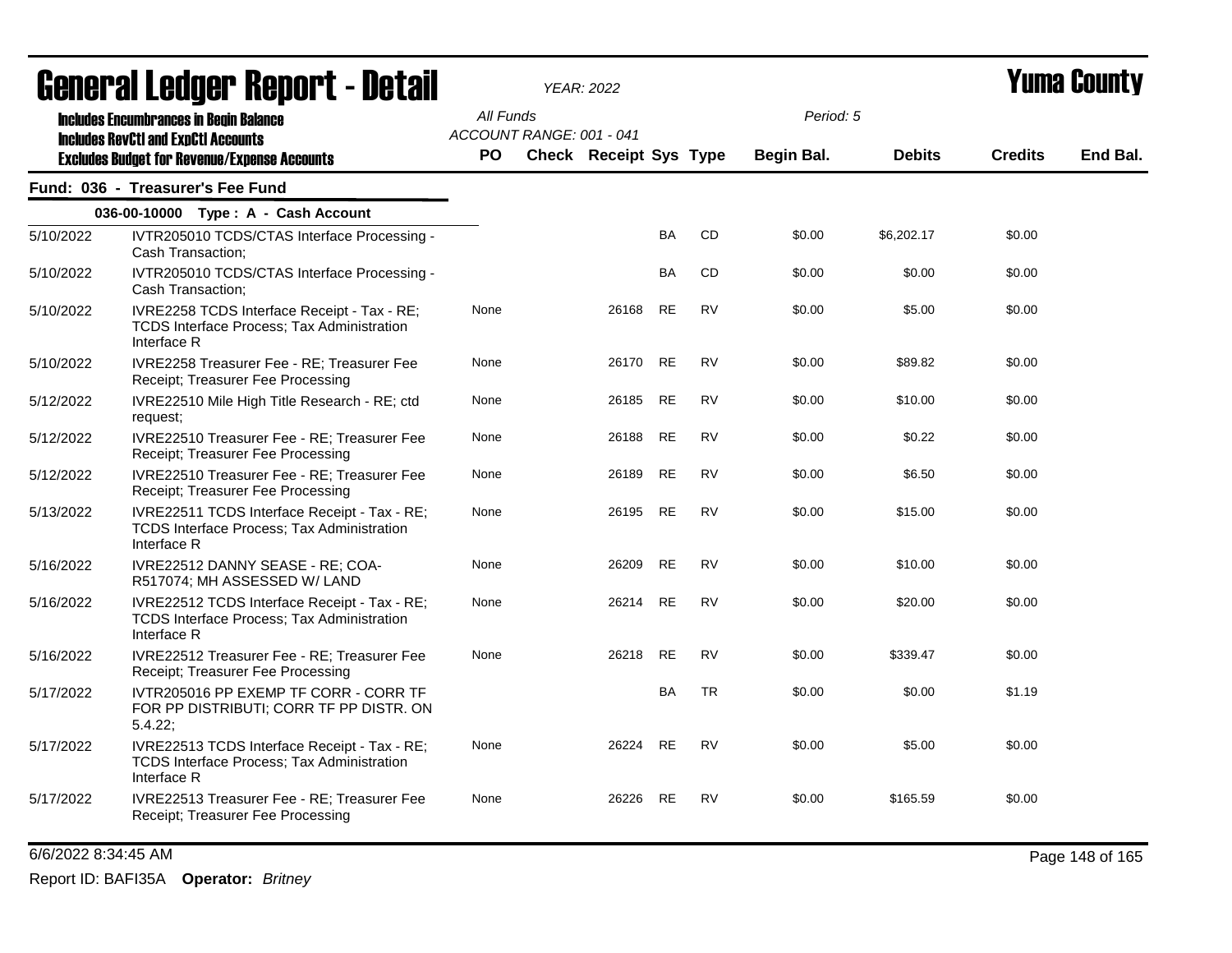|           | <u>ugligi ai lguygi "Ilghni" ( " nglali</u>                                                                       |           |                          | YEAR: 2022                    |           |           |            |               |                | I UMU VVUNT |
|-----------|-------------------------------------------------------------------------------------------------------------------|-----------|--------------------------|-------------------------------|-----------|-----------|------------|---------------|----------------|-------------|
|           | <b>Includes Encumbrances in Begin Balance</b><br><b>Includes RevCtI and ExpCtI Accounts</b>                       | All Funds | ACCOUNT RANGE: 001 - 041 |                               |           |           | Period: 5  |               |                |             |
|           | <b>Excludes Budget for Revenue/Expense Accounts</b>                                                               | PO.       |                          | <b>Check Receipt Sys Type</b> |           |           | Begin Bal. | <b>Debits</b> | <b>Credits</b> | End Bal.    |
|           | Fund: 036 - Treasurer's Fee Fund                                                                                  |           |                          |                               |           |           |            |               |                |             |
|           | 036-00-10000 Type: A - Cash Account                                                                               |           |                          |                               |           |           |            |               |                |             |
| 5/18/2022 | IVRE22514 TCDS Interface Receipt - Tax - RE;<br>TCDS Interface Process; Tax Administration<br>Interface R         | None      |                          | 26240                         | RE        | <b>RV</b> | \$0.00     | \$15.00       | \$0.00         |             |
| 5/18/2022 | IVRE22514 Treasurer Fee - RE; Treasurer Fee<br>Receipt; Treasurer Fee Processing                                  | None      |                          | 26242                         | RE        | <b>RV</b> | \$0.00     | \$2,325.27    | \$0.00         |             |
| 5/18/2022 | IVRE22514 Treasurer Fee - RE; Treasurer Fee<br>Receipt; Treasurer Fee Processing                                  | None      |                          | 26243                         | <b>RE</b> | <b>RV</b> | \$0.00     | \$124.54      | \$0.00         |             |
| 5/18/2022 | IVRE22514 Treasurer Fee - RE; Treasurer Fee<br>Receipt; Treasurer Fee Processing                                  | None      |                          | 26244                         | <b>RE</b> | <b>RV</b> | \$0.00     | \$0.05        | \$0.00         |             |
| 5/19/2022 | IVTR205017 redcopy - yca; redemption cert<br>20180081 / 20190043;                                                 |           |                          |                               | <b>BA</b> | <b>TR</b> | \$0.00     | \$0.00        | \$0.50         |             |
| 5/19/2022 | IVTR205028 TCDS/CTAS Interface Processing -<br>Cash Transaction;                                                  |           |                          |                               | BA        | CD        | \$0.00     | \$29,739.14   | \$0.00         |             |
| 5/19/2022 | IVTR205028 TCDS/CTAS Interface Processing -<br>Cash Transaction;                                                  |           |                          |                               | BA        | CD        | \$0.00     | \$0.00        | \$0.00         |             |
| 5/19/2022 | IVRE22515 TCDS Interface Receipt - Dept - RE;<br><b>TCDS Interface Process; Tax Administration</b><br>Interface R | None      |                          | 26259                         | <b>RE</b> | <b>RV</b> | \$0.00     | \$14.00       | \$0.00         |             |
| 5/19/2022 | IVRE22515 Treasurer Fee - RE; Treasurer Fee<br>Receipt; Treasurer Fee Processing                                  | None      |                          | 26262                         | RE        | <b>RV</b> | \$0.00     | \$82.91       | \$0.00         |             |
| 5/20/2022 | IVRE22516 TCDS Interface Receipt - Tax - RE;<br>TCDS Interface Process; Tax Administration<br>Interface R         | None      |                          | 26273                         | <b>RE</b> | <b>RV</b> | \$0.00     | \$5.00        | \$0.00         |             |
| 5/20/2022 | IVRE22516 Treasurer Fee - RE; Treasurer Fee<br>Receipt; Treasurer Fee Processing                                  | None      |                          | 26275                         | RE        | <b>RV</b> | \$0.00     | \$15.35       | \$0.00         |             |
| 5/23/2022 | IVRE22517 TCDS Interface Receipt - Tax - RE;<br><b>TCDS Interface Process; Tax Administration</b><br>Interface R  | None      |                          | 26288                         | RE        | <b>RV</b> | \$0.00     | \$10.00       | \$0.00         |             |
| 5/23/2022 | IVRE22517 Treasurer Fee - RE; Treasurer Fee<br>Receipt; Treasurer Fee Processing                                  | None      |                          | 26290                         | <b>RE</b> | <b>RV</b> | \$0.00     | \$1.07        | \$0.00         |             |
| 5/23/2022 | IVRE22517 Treasurer Fee - RE; Treasurer Fee<br>Receipt; Treasurer Fee Processing                                  | None      |                          | 26291                         | <b>RE</b> | <b>RV</b> | \$0.00     | \$0.02        | \$0.00         |             |

6/6/2022 8:34:45 AM Page 149 of 165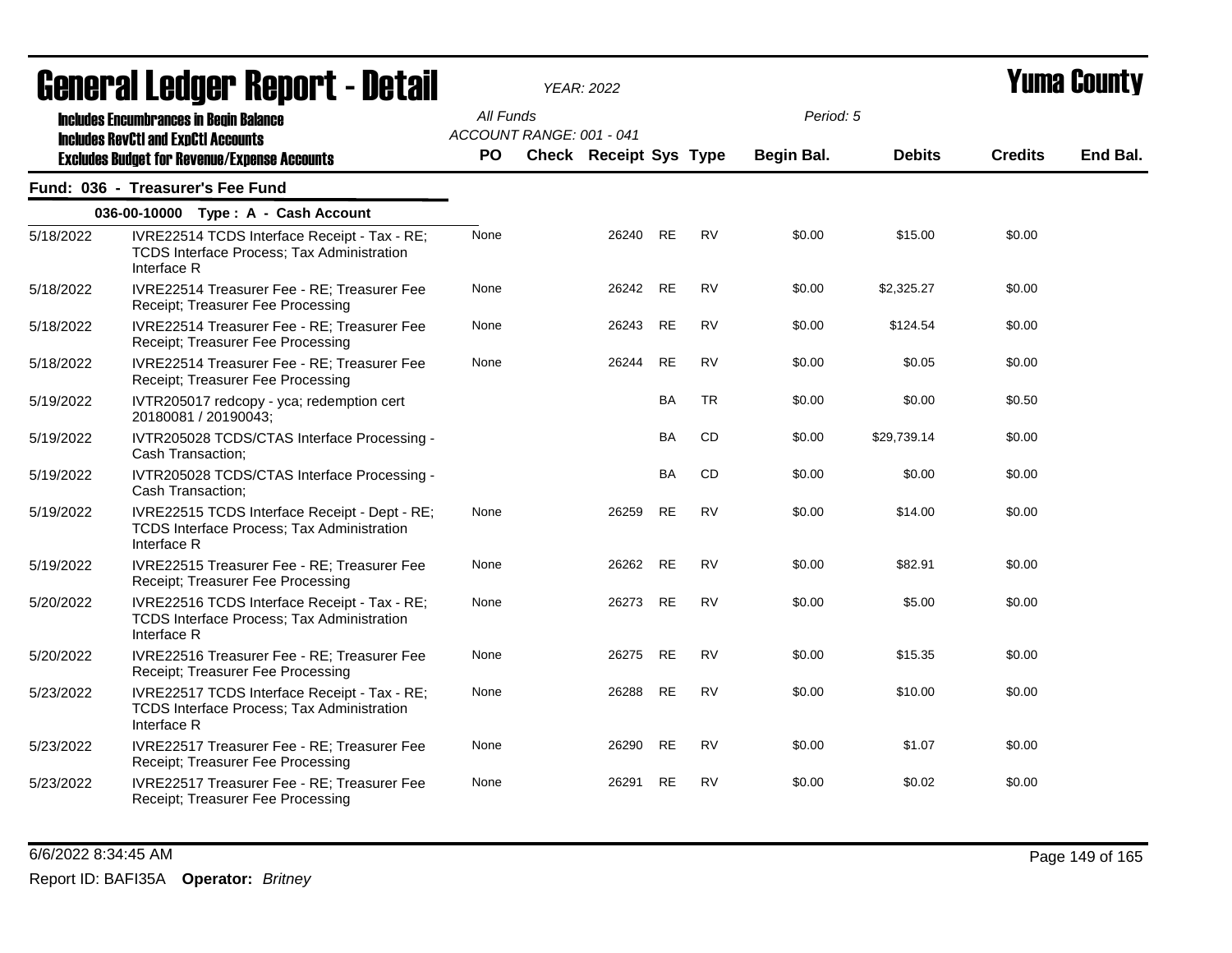|                     | <b>agiigi.gi fanñai. ughni.c. nacqii</b>                                                                          |           |                          | YEAR: 2022                    |           |           |            |               |                | I UIIIA VUUIILY |
|---------------------|-------------------------------------------------------------------------------------------------------------------|-----------|--------------------------|-------------------------------|-----------|-----------|------------|---------------|----------------|-----------------|
|                     | <b>Includes Encumbrances in Begin Balance</b><br><b>Includes RevCtI and ExpCtI Accounts</b>                       | All Funds | ACCOUNT RANGE: 001 - 041 |                               |           |           | Period: 5  |               |                |                 |
|                     | <b>Excludes Budget for Revenue/Expense Accounts</b>                                                               | PO.       |                          | <b>Check Receipt Sys Type</b> |           |           | Begin Bal. | <b>Debits</b> | <b>Credits</b> | End Bal.        |
|                     | Fund: 036 - Treasurer's Fee Fund                                                                                  |           |                          |                               |           |           |            |               |                |                 |
|                     | 036-00-10000 Type: A - Cash Account                                                                               |           |                          |                               |           |           |            |               |                |                 |
| 5/24/2022           | <b>IVRE22518 Treasurer Fee - RE: Treasurer Fee</b><br>Receipt; Treasurer Fee Processing                           | None      |                          | 26303                         | RE        | <b>RV</b> | \$0.00     | \$39.21       | \$0.00         |                 |
| 5/25/2022           | IVTR205035 redcopy - yca; red cert 20190058;                                                                      |           |                          |                               | BA        | <b>TR</b> | \$0.00     | \$0.00        | \$0.25         |                 |
| 5/25/2022           | IVTR205035 redcopy - yca; red cert 20190058;                                                                      |           |                          |                               | <b>BA</b> | <b>TR</b> | \$0.00     | \$0.25        | \$0.00         |                 |
| 5/25/2022           | IVRE22519 YC ABSTRACT - RE; DRAWDOWN<br>ACCT;                                                                     | None      |                          | 26308                         | <b>RE</b> | <b>RV</b> | \$0.00     | \$1,000.00    | \$0.00         |                 |
| 5/25/2022           | IVRE22519 TCDS Interface Receipt - Dept - RE;<br><b>TCDS Interface Process: Tax Administration</b><br>Interface R | None      |                          | 26313 RE                      |           | <b>RV</b> | \$0.00     | \$7.00        | \$0.00         |                 |
| 5/25/2022           | IVRE22519 Treasurer Fee - RE; Treasurer Fee<br>Receipt; Treasurer Fee Processing                                  | None      |                          | 26316 RE                      |           | <b>RV</b> | \$0.00     | \$17.40       | \$0.00         |                 |
| 5/25/2022           | IVRE22519 Treasurer Fee - RE; Treasurer Fee<br>Receipt; Treasurer Fee Processing                                  | None      |                          | 26317 RE                      |           | <b>RV</b> | \$0.00     | \$3.00        | \$0.00         |                 |
| 5/26/2022           | IVRE22520 Treasurer Fee - RE; Treasurer Fee<br>Receipt; Treasurer Fee Processing                                  | None      |                          | 26327                         | <b>RE</b> | <b>RV</b> | \$0.00     | \$37.01       | \$0.00         |                 |
| 5/26/2022           | IVRE22520 Treasurer Fee - RE; Treasurer Fee<br>Receipt; Treasurer Fee Processing                                  | None      |                          | 26328                         | RE        | <b>RV</b> | \$0.00     | \$16.28       | \$0.00         |                 |
| 5/27/2022           | IVRE22521 TCDS Interface Receipt - Tax - RE;<br>TCDS Interface Process; Tax Administration<br>Interface R         | None      |                          | 26336                         | RE        | <b>RV</b> | \$0.00     | \$5.00        | \$0.00         |                 |
| 5/27/2022           | IVRE22521 Treasurer Fee - RE; Treasurer Fee<br>Receipt; Treasurer Fee Processing                                  | None      |                          | 26338                         | <b>RE</b> | <b>RV</b> | \$0.00     | \$0.14        | \$0.00         |                 |
| 5/31/2022           | IVTR205049 TCDS/CTAS Interface Processing -<br>Cash Transaction;                                                  |           |                          |                               | <b>BA</b> | CD        | \$0.00     | \$3,303.55    | \$0.00         |                 |
| 5/31/2022           | IVTR205049 TCDS/CTAS Interface Processing -<br>Cash Transaction;                                                  |           |                          |                               | <b>BA</b> | CD        | \$0.00     | \$0.00        | \$0.00         |                 |
| 5/31/2022           | IVRE22522 Mile High Title Research - RE; ctd<br>request;                                                          | None      |                          | 26349                         | <b>RE</b> | <b>RV</b> | \$0.00     | \$10.00       | \$0.00         |                 |
| 5/31/2022           | IVRE22522 TCDS Interface Receipt - Tax - RE;<br><b>TCDS Interface Process: Tax Administration</b><br>Interface R  | None      |                          | 26350                         | RE        | <b>RV</b> | \$0.00     | \$5.00        | \$0.00         |                 |
| 5/31/2022           | IVRE22522 Treasurer Fee - RE; Treasurer Fee<br>Receipt; Treasurer Fee Processing                                  | None      |                          | 26352                         | RE        | RV        | \$0.00     | \$6.25        | \$0.00         |                 |
| 6/6/2022 8:34:45 AM |                                                                                                                   |           |                          |                               |           |           |            |               |                | Page 150 of 165 |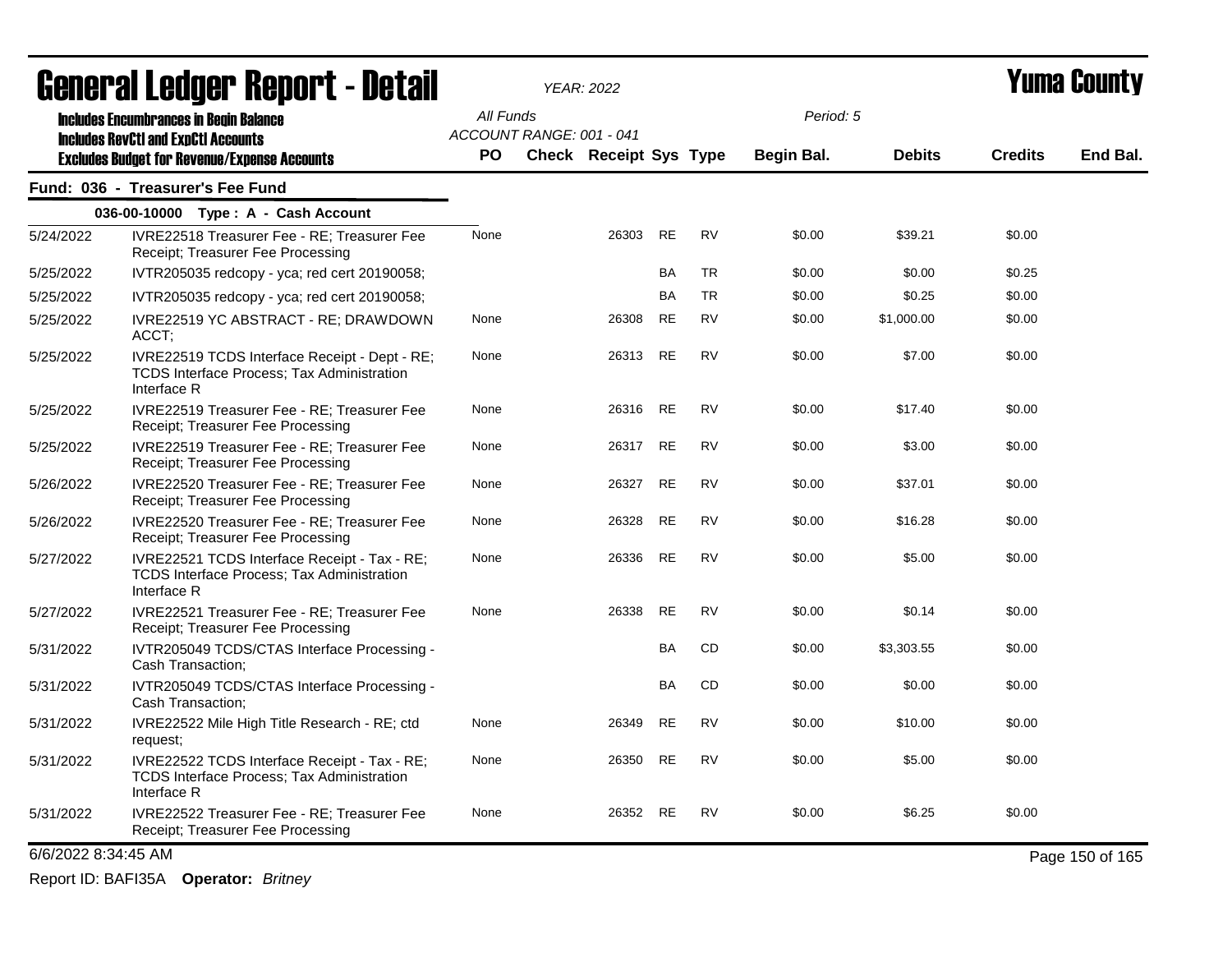| <b>General Ledger Report - Detail</b> |                                                                                             |                                                     |                                       | YEAR: 2022                    |           | <b>Yuma County</b> |               |                |              |
|---------------------------------------|---------------------------------------------------------------------------------------------|-----------------------------------------------------|---------------------------------------|-------------------------------|-----------|--------------------|---------------|----------------|--------------|
|                                       | <b>Includes Encumbrances in Begin Balance</b><br><b>Includes RevCtI and ExpCtI Accounts</b> |                                                     | All Funds<br>ACCOUNT RANGE: 001 - 041 |                               |           | Period: 5          |               |                |              |
|                                       |                                                                                             | <b>Excludes Budget for Revenue/Expense Accounts</b> | PO                                    | <b>Check Receipt Sys Type</b> |           | <b>Begin Bal.</b>  | <b>Debits</b> | <b>Credits</b> | End Bal.     |
|                                       | Fund: 036 - Treasurer's Fee Fund                                                            |                                                     |                                       |                               |           |                    |               |                |              |
|                                       |                                                                                             | 036-00-10000 Type: A - Cash Account                 |                                       |                               |           |                    |               |                |              |
|                                       |                                                                                             |                                                     | <b>Total For: Cash Account</b>        |                               |           | \$368,041.32       | \$46,406.66   | \$2.19         | \$414,445.79 |
|                                       | 036-00-20000                                                                                | Type : L - Accounts Payable                         |                                       |                               |           |                    |               |                |              |
| 5/1/2022                              |                                                                                             | Beginning Balance;                                  |                                       |                               |           | \$0.00             | \$0.00        | \$0.00         |              |
|                                       |                                                                                             |                                                     | <b>Total For: Accounts Payable</b>    |                               |           | \$0.00             | \$0.00        | \$0.00         | \$0.00       |
|                                       |                                                                                             | 036-00-20010 Type: L - Revenue Control              |                                       |                               |           |                    |               |                |              |
| 5/1/2022                              |                                                                                             | Beginning Balance;                                  |                                       |                               |           | (\$29,252.10)      | \$0.00        | \$0.00         |              |
| 5/2/2022                              |                                                                                             | IVRE2251 - Auto post transaction;                   |                                       | BA                            | CP        | \$0.00             | \$0.00        | \$215.00       |              |
| 5/3/2022                              |                                                                                             | IVRE2252 - Auto post transaction;                   |                                       | BA                            | <b>CP</b> | \$0.00             | \$0.00        | \$1,072.00     |              |
| 5/3/2022                              |                                                                                             | IVTR205002 - Auto post transaction;                 |                                       | BA                            | <b>CP</b> | \$0.00             | \$30.00       | \$0.00         |              |
| 5/3/2022                              |                                                                                             | IVTR205002 - Auto post transaction;                 |                                       | BA                            | <b>CP</b> | \$0.00             | \$0.00        | \$30.00        |              |
| 5/4/2022                              |                                                                                             | IVRE2254 - Auto post transaction;                   |                                       | BA                            | <b>CP</b> | \$0.00             | \$0.00        | \$80.70        |              |
| 5/5/2022                              |                                                                                             | IVRE2255 - Auto post transaction;                   |                                       | BA                            | <b>CP</b> | \$0.00             | \$0.00        | \$76.14        |              |
| 5/5/2022                              |                                                                                             | IVTR205004 - Auto post transaction;                 |                                       | BA                            | CP        | \$0.00             | \$0.25        | \$0.00         |              |
| 5/5/2022                              |                                                                                             | IVTR205005 - Auto post transaction;                 |                                       | <b>BA</b>                     | CP        | \$0.00             | \$0.00        | \$140.00       |              |
| 5/5/2022                              |                                                                                             | IVTR205005 - Auto post transaction;                 |                                       | <b>BA</b>                     | <b>CP</b> | \$0.00             | \$140.00      | \$0.00         |              |
| 5/6/2022                              |                                                                                             | IVRE2256 - Auto post transaction;                   |                                       | <b>BA</b>                     | <b>CP</b> | \$0.00             | \$0.00        | \$135.00       |              |
| 5/9/2022                              |                                                                                             | IVRE2257 - Auto post transaction;                   |                                       | BA                            | CP        | \$0.00             | \$0.00        | \$192.79       |              |
| 5/9/2022                              |                                                                                             | IVTR205007 - Auto post transaction;                 |                                       | BA                            | <b>CP</b> | \$0.00             | \$0.00        | \$70.00        |              |
| 5/9/2022                              |                                                                                             | IVTR205007 - Auto post transaction;                 |                                       | BA                            | <b>CP</b> | \$0.00             | \$70.00       | \$0.00         |              |
| 5/10/2022                             |                                                                                             | IVRE2258 - Auto post transaction;                   |                                       | BA                            | <b>CP</b> | \$0.00             | \$0.00        | \$94.82        |              |
| 5/11/2022                             |                                                                                             | IVTR205011 - Auto post transaction;                 |                                       | BA                            | <b>CP</b> | \$0.00             | \$0.00        | \$70.00        |              |
| 5/11/2022                             |                                                                                             | IVTR205011 - Auto post transaction;                 |                                       | BA                            | <b>CP</b> | \$0.00             | \$70.00       | \$0.00         |              |
| 5/12/2022                             |                                                                                             | IVRE22510 - Auto post transaction;                  |                                       | BA                            | <b>CP</b> | \$0.00             | \$0.00        | \$16.72        |              |
| 5/13/2022                             |                                                                                             | IVRE22511 - Auto post transaction;                  |                                       | BA                            | <b>CP</b> | \$0.00             | \$0.00        | \$15.00        |              |
| 5/16/2022                             |                                                                                             | IVRE22512 - Auto post transaction;                  |                                       | BA                            | <b>CP</b> | \$0.00             | \$0.00        | \$369.47       |              |
| 5/16/2022                             |                                                                                             | IVTR205013 - Auto post transaction;                 |                                       | BA                            | <b>CP</b> | \$0.00             | \$0.00        | \$280.00       |              |

6/6/2022 8:34:45 AM Page 151 of 165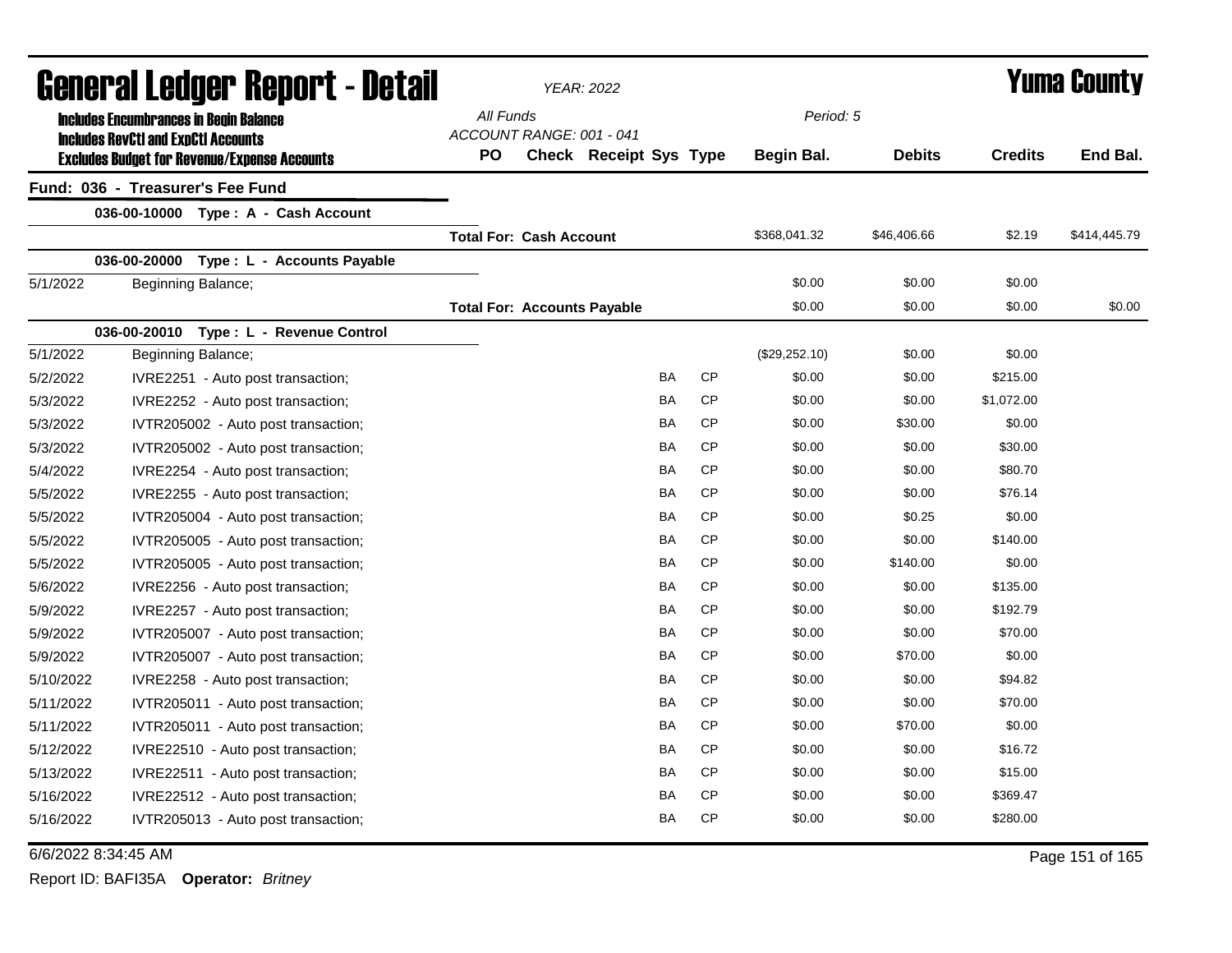| General Ledger Report - Detail |                                                                                             |           |                          | YEAR: 2022                    |           | <b>Yuma County</b> |               |                |          |
|--------------------------------|---------------------------------------------------------------------------------------------|-----------|--------------------------|-------------------------------|-----------|--------------------|---------------|----------------|----------|
|                                | <b>Includes Encumbrances in Begin Balance</b><br><b>Includes RevCtI and ExpCtI Accounts</b> | All Funds | ACCOUNT RANGE: 001 - 041 |                               |           | Period: 5          |               |                |          |
|                                | <b>Excludes Budget for Revenue/Expense Accounts</b>                                         | <b>PO</b> |                          | <b>Check Receipt Sys Type</b> |           | <b>Begin Bal.</b>  | <b>Debits</b> | <b>Credits</b> | End Bal. |
|                                | Fund: 036 - Treasurer's Fee Fund                                                            |           |                          |                               |           |                    |               |                |          |
|                                | 036-00-20010 Type: L - Revenue Control                                                      |           |                          |                               |           |                    |               |                |          |
| 5/16/2022                      | IVTR205013 - Auto post transaction;                                                         |           |                          | BA                            | <b>CP</b> | \$0.00             | \$280.00      | \$0.00         |          |
| 5/16/2022                      | IVTR205014 - Auto post transaction;                                                         |           |                          | BA                            | CP        | \$0.00             | \$10.00       | \$0.00         |          |
| 5/16/2022                      | IVTR205014 - Auto post transaction;                                                         |           |                          | BA                            | СP        | \$0.00             | \$0.00        | \$10.00        |          |
| 5/17/2022                      | IVRE22513 - Auto post transaction;                                                          |           |                          | <b>BA</b>                     | <b>CP</b> | \$0.00             | \$0.00        | \$170.59       |          |
| 5/18/2022                      | IVRE22514 - Auto post transaction;                                                          |           |                          | BA                            | <b>CP</b> | \$0.00             | \$0.00        | \$2,464.86     |          |
| 5/19/2022                      | IVRE22515 - Auto post transaction;                                                          |           |                          | BA                            | <b>CP</b> | \$0.00             | \$0.00        | \$96.91        |          |
| 5/19/2022                      | IVTR205017 - Auto post transaction;                                                         |           |                          | BA                            | <b>CP</b> | \$0.00             | \$0.50        | \$0.00         |          |
| 5/20/2022                      | IVRE22516 - Auto post transaction;                                                          |           |                          | BA                            | <b>CP</b> | \$0.00             | \$0.00        | \$20.35        |          |
| 5/23/2022                      | IVRE22517 - Auto post transaction;                                                          |           |                          | BA                            | <b>CP</b> | \$0.00             | \$0.00        | \$11.09        |          |
| 5/23/2022                      | IVTR205031 - Auto post transaction;                                                         |           |                          | BA                            | <b>CP</b> | \$0.00             | \$0.00        | \$150.00       |          |
| 5/23/2022                      | IVTR205031 - Auto post transaction;                                                         |           |                          | BA                            | <b>CP</b> | \$0.00             | \$150.00      | \$0.00         |          |
| 5/23/2022                      | IVTR205032 - Auto post transaction;                                                         |           |                          | BA                            | <b>CP</b> | \$0.00             | \$10.00       | \$0.00         |          |
| 5/23/2022                      | IVTR205032 - Auto post transaction;                                                         |           |                          | BA                            | <b>CP</b> | \$0.00             | \$0.00        | \$10.00        |          |
| 5/24/2022                      | IVRE22518 - Auto post transaction;                                                          |           |                          | BA                            | <b>CP</b> | \$0.00             | \$0.00        | \$39.21        |          |
| 5/24/2022                      | IVTR205030 - Auto post transaction;                                                         |           |                          | BA                            | <b>CP</b> | \$0.00             | \$10.00       | \$0.00         |          |
| 5/24/2022                      | IVTR205030 - Auto post transaction;                                                         |           |                          | BA                            | <b>CP</b> | \$0.00             | \$0.00        | \$10.00        |          |
| 5/24/2022                      | IVTR205033 - Auto post transaction;                                                         |           |                          | BA                            | <b>CP</b> | \$0.00             | \$0.00        | \$30.00        |          |
| 5/24/2022                      | IVTR205033 - Auto post transaction;                                                         |           |                          | BA                            | <b>CP</b> | \$0.00             | \$30.00       | \$0.00         |          |
| 5/25/2022                      | IVRE22519 - Auto post transaction;                                                          |           |                          | BA                            | <b>CP</b> | \$0.00             | \$0.00        | \$1,027.40     |          |
| 5/25/2022                      | IVTR205034 - Auto post transaction;                                                         |           |                          | BA                            | CP        | \$0.00             | \$0.00        | \$60.00        |          |
| 5/25/2022                      | IVTR205034 - Auto post transaction;                                                         |           |                          | BA                            | <b>CP</b> | \$0.00             | \$60.00       | \$0.00         |          |
| 5/25/2022                      | IVTR205035 - Auto post transaction;                                                         |           |                          | BA                            | <b>CP</b> | \$0.00             | \$0.00        | \$0.25         |          |
| 5/25/2022                      | IVTR205035 - Auto post transaction;                                                         |           |                          | BA                            | CP        | \$0.00             | \$0.25        | \$0.00         |          |
| 5/26/2022                      | IVRE22520 - Auto post transaction;                                                          |           |                          | BA                            | CP        | \$0.00             | \$0.00        | \$53.29        |          |
| 5/26/2022                      | IVTR205039 - Auto post transaction;                                                         |           |                          | BA                            | CP        | \$0.00             | \$70.00       | \$0.00         |          |
| 5/26/2022                      | IVTR205039 - Auto post transaction;                                                         |           |                          | <b>BA</b>                     | <b>CP</b> | \$0.00             | \$0.00        | \$70.00        |          |

6/6/2022 8:34:45 AM Page 152 of 165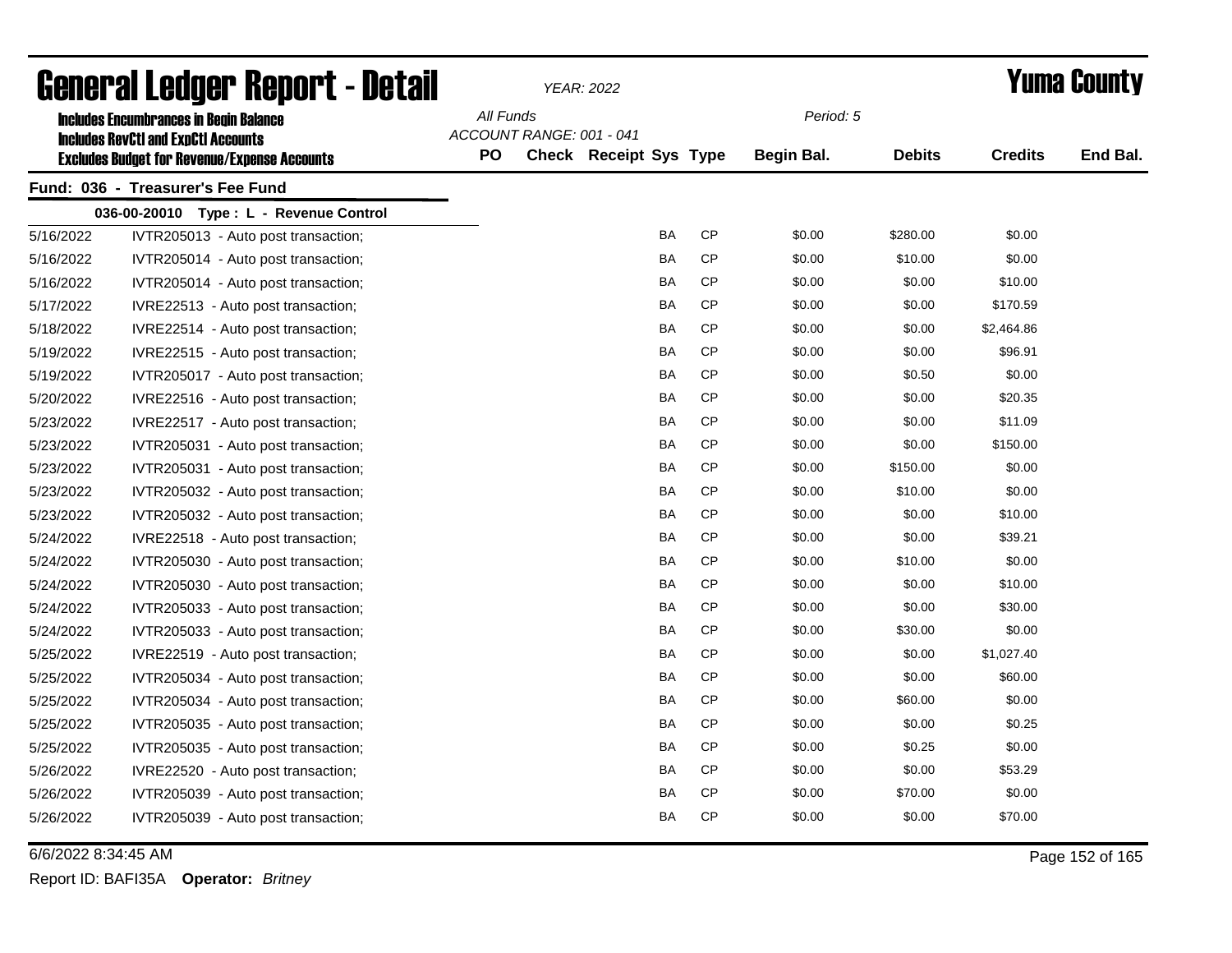| <b>General Ledger Report - Detail</b><br><b>Includes Encumbrances in Begin Balance</b> |                     |                                                                                                   |                                        | <b>YEAR: 2022</b>             |           |           | Yuma County    |               |                |                 |
|----------------------------------------------------------------------------------------|---------------------|---------------------------------------------------------------------------------------------------|----------------------------------------|-------------------------------|-----------|-----------|----------------|---------------|----------------|-----------------|
|                                                                                        |                     |                                                                                                   | All Funds                              |                               |           |           | Period: 5      |               |                |                 |
|                                                                                        |                     | <b>Includes RevCtI and ExpCtI Accounts</b><br><b>Excludes Budget for Revenue/Expense Accounts</b> | ACCOUNT RANGE: 001 - 041<br><b>PO</b>  | <b>Check Receipt Sys Type</b> |           |           | Begin Bal.     | <b>Debits</b> | <b>Credits</b> | End Bal.        |
|                                                                                        |                     | Fund: 036 - Treasurer's Fee Fund                                                                  |                                        |                               |           |           |                |               |                |                 |
|                                                                                        |                     | 036-00-20010 Type: L - Revenue Control                                                            |                                        |                               |           |           |                |               |                |                 |
| 5/27/2022                                                                              |                     | IVRE22521 - Auto post transaction;                                                                |                                        |                               | BA        | <b>CP</b> | \$0.00         | \$0.00        | \$5.14         |                 |
| 5/31/2022                                                                              |                     | IVRE22522 - Auto post transaction;                                                                |                                        |                               | BA        | <b>CP</b> | \$0.00         | \$0.00        | \$21.25        |                 |
| 5/31/2022                                                                              |                     | IVTR205040 - Auto post transaction;                                                               |                                        |                               | BA        | <b>CP</b> | \$0.00         | \$0.00        | \$20.00        |                 |
| 5/31/2022                                                                              |                     | IVTR205040 - Auto post transaction;                                                               |                                        |                               | BA        | <b>CP</b> | \$0.00         | \$20.00       | \$0.00         |                 |
|                                                                                        |                     |                                                                                                   | <b>Total For: Revenue Control</b>      |                               |           |           | (\$29,252.10)  | \$951.00      | \$7,127.98     | (\$35,429.08)   |
|                                                                                        |                     | 036-00-20020 Type: L - Expense Control                                                            |                                        |                               |           |           |                |               |                |                 |
| 5/1/2022                                                                               |                     | Beginning Balance;                                                                                |                                        |                               |           |           | (\$338,789.22) | \$0.00        | \$0.00         |                 |
| 5/4/2022                                                                               |                     | IVRE2254 - Auto post transaction;                                                                 |                                        |                               | <b>BA</b> | <b>CP</b> | \$0.00         | \$0.00        | \$983.82       |                 |
| 5/10/2022                                                                              |                     | IVTR205010 - Auto post transaction;                                                               |                                        |                               | BA        | <b>CP</b> | \$0.00         | \$0.00        | \$6,202.17     |                 |
| 5/17/2022                                                                              |                     | IVTR205016 - Auto post transaction;                                                               |                                        |                               | BA        | <b>CP</b> | \$0.00         | \$1.19        | \$0.00         |                 |
| 5/19/2022                                                                              |                     | IVTR205028 - Auto post transaction;                                                               |                                        |                               | BA        | <b>CP</b> | \$0.00         | \$0.00        | \$29,739.14    |                 |
| 5/31/2022                                                                              |                     | IVTR205049 - Auto post transaction;                                                               |                                        |                               | BA        | <b>CP</b> | \$0.00         | \$0.00        | \$3,303.55     |                 |
|                                                                                        |                     |                                                                                                   | <b>Total For: Expense Control</b>      |                               |           |           | (\$338,789.22) | \$1.19        | \$40,228.68    | (\$379,016.71)  |
|                                                                                        |                     | 036-00-20100 Type: L - Fund Balance                                                               |                                        |                               |           |           |                |               |                |                 |
| 5/1/2022                                                                               |                     | Beginning Balance;                                                                                |                                        |                               |           |           | \$0.00         | \$0.00        | \$0.00         |                 |
|                                                                                        |                     |                                                                                                   | <b>Total For: Fund Balance</b>         |                               |           |           | \$0.00         | \$0.00        | \$0.00         | \$0.00          |
|                                                                                        |                     | 036-00-20101 Type: L - YUMA COUNTY ABSTRACT                                                       |                                        |                               |           |           |                |               |                |                 |
| 5/1/2022                                                                               |                     | Beginning Balance;                                                                                |                                        |                               |           |           | \$0.00         | \$0.00        | \$0.00         |                 |
|                                                                                        |                     |                                                                                                   | <b>Total For: YUMA COUNTY ABSTRACT</b> |                               |           |           | \$0.00         | \$0.00        | \$0.00         | \$0.00          |
|                                                                                        |                     | 036-00-20102 Type: L - EQUITY SERVICES                                                            |                                        |                               |           |           |                |               |                |                 |
| 5/1/2022                                                                               |                     | Beginning Balance;                                                                                |                                        |                               |           |           | \$0.00         | \$0.00        | \$0.00         |                 |
|                                                                                        |                     |                                                                                                   | <b>Total For: EQUITY SERVICES</b>      |                               |           |           | \$0.00         | \$0.00        | \$0.00         | \$0.00          |
|                                                                                        |                     | 036-00-20103 Type: L - COCRS                                                                      |                                        |                               |           |           |                |               |                |                 |
| 5/1/2022                                                                               |                     | Beginning Balance;                                                                                |                                        |                               |           |           | \$0.00         | \$0.00        | \$0.00         |                 |
|                                                                                        |                     |                                                                                                   | <b>Total For: COCRS</b>                |                               |           |           | \$0.00         | \$0.00        | \$0.00         | \$0.00          |
|                                                                                        |                     | 036-00-20104 Type: L - Black Knight, Inc.                                                         |                                        |                               |           |           |                |               |                |                 |
|                                                                                        | 6/6/2022 8:34:45 AM |                                                                                                   |                                        |                               |           |           |                |               |                | Page 153 of 165 |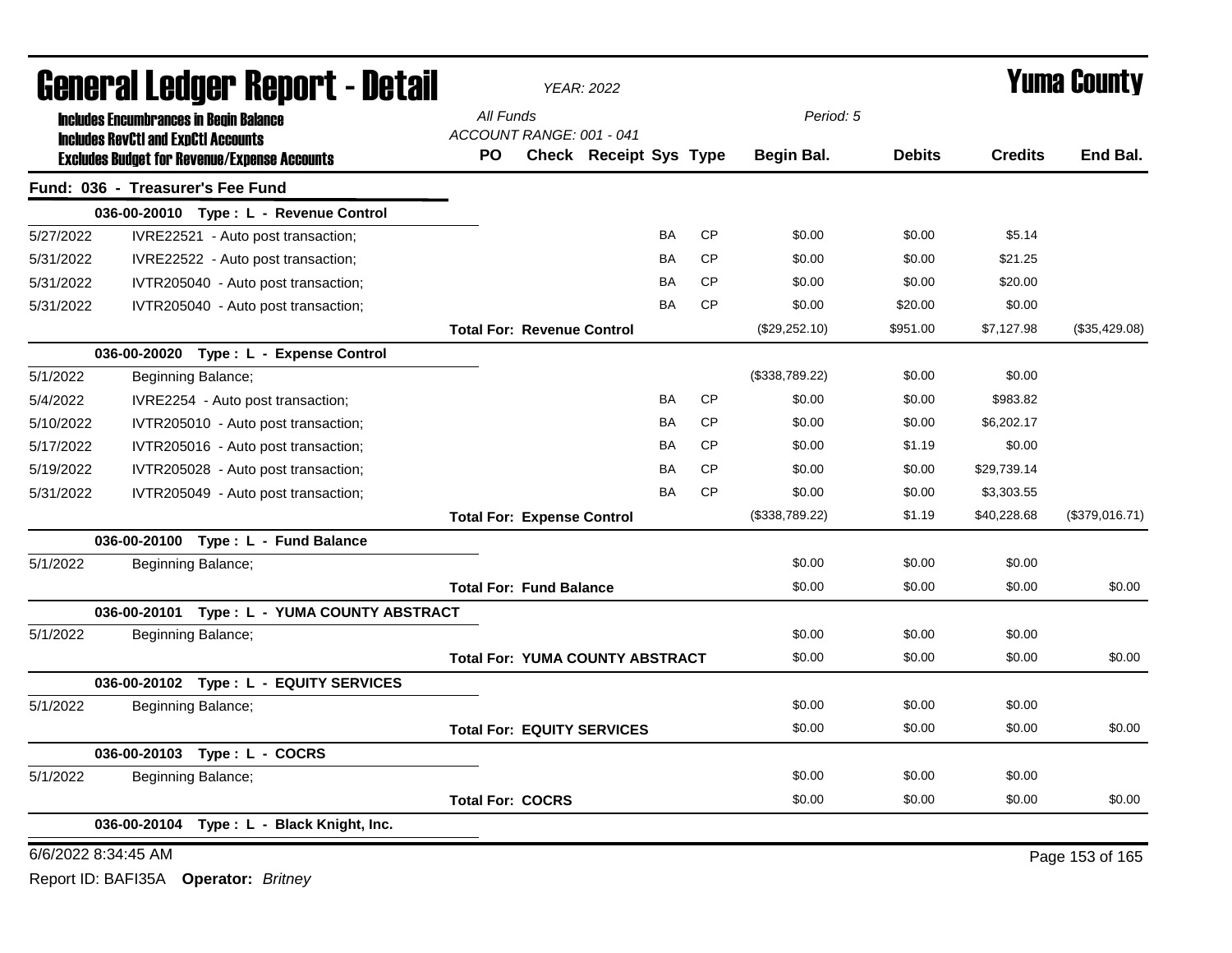|           | General Ledger Report - Detail                                                                    |           | <b>YEAR: 2022</b>                                         |          |           |           |               |               | Yuma Countv    |          |
|-----------|---------------------------------------------------------------------------------------------------|-----------|-----------------------------------------------------------|----------|-----------|-----------|---------------|---------------|----------------|----------|
|           | <b>Includes Encumbrances in Begin Balance</b>                                                     | All Funds |                                                           |          |           |           | Period: 5     |               |                |          |
|           | <b>Includes RevCtI and ExpCtI Accounts</b><br><b>Excludes Budget for Revenue/Expense Accounts</b> | <b>PO</b> | ACCOUNT RANGE: 001 - 041<br><b>Check Receipt Sys Type</b> |          |           |           | Begin Bal.    | <b>Debits</b> | <b>Credits</b> | End Bal. |
|           | Fund: 036 - Treasurer's Fee Fund                                                                  |           |                                                           |          |           |           |               |               |                |          |
|           | 036-00-20104 Type: L - Black Knight, Inc.                                                         |           |                                                           |          |           |           |               |               |                |          |
| 5/1/2022  | Beginning Balance;                                                                                |           |                                                           |          |           |           | \$0.00        | \$0.00        | \$0.00         |          |
|           |                                                                                                   |           | Total For: Black Knight, Inc.                             |          |           |           | \$0.00        | \$0.00        | \$0.00         | \$0.00   |
|           | 036-00-20105 Type: L - DATA TRACE                                                                 |           |                                                           |          |           |           |               |               |                |          |
| 5/1/2022  | Beginning Balance;                                                                                |           |                                                           |          |           |           | \$0.00        | \$0.00        | \$0.00         |          |
|           |                                                                                                   |           | <b>Total For: DATA TRACE</b>                              |          |           |           | \$0.00        | \$0.00        | \$0.00         | \$0.00   |
|           | 036-00-30140 Type: R - Current Tax Special Assessment                                             |           |                                                           |          |           |           |               |               |                |          |
| 5/1/2022  | Beginning Balance;                                                                                |           |                                                           |          |           |           | \$0.00        | \$0.00        | \$0.00         |          |
|           |                                                                                                   |           | <b>Total For: Current Tax Special Assessm</b>             |          |           |           | \$0.00        | \$0.00        | \$0.00         | \$0.00   |
|           | 036-00-30240 Type: R - Deling Tax Special Assessment                                              |           |                                                           |          |           |           |               |               |                |          |
| 5/1/2022  | Beginning Balance;                                                                                |           |                                                           |          |           |           | \$0.00        | \$0.00        | \$0.00         |          |
|           |                                                                                                   |           | <b>Total For: Deling Tax Special Assessme</b>             |          |           |           | \$0.00        | \$0.00        | \$0.00         | \$0.00   |
|           | 036-00-30500 Type: R - Miscellaneous Collections                                                  |           |                                                           |          |           |           |               |               |                |          |
| 5/1/2022  | Beginning Balance;                                                                                |           |                                                           |          |           |           | (\$14,979.10) | \$0.00        | \$0.00         |          |
| 5/4/2022  | IVRE2254 Treasurer Fee - RE; Treasurer Fee<br>Receipt; Treasurer Fee Processing                   | None      |                                                           | 26113 RE |           | <b>RV</b> | \$0.00        | \$0.00        | \$0.70         |          |
| 5/5/2022  | IVRE2255 Treasurer Fee - RE; Treasurer Fee<br>Receipt; Treasurer Fee Processing                   | None      |                                                           | 26132 RE |           | <b>RV</b> | \$0.00        | \$0.00        | \$21.14        |          |
| 5/9/2022  | <b>IVRE2257 Treasurer Fee - RE: Treasurer Fee</b><br>Receipt; Treasurer Fee Processing            | None      |                                                           | 26157    | <b>RE</b> | <b>RV</b> | \$0.00        | \$0.00        | \$167.79       |          |
| 5/10/2022 | IVRE2258 Treasurer Fee - RE; Treasurer Fee<br>Receipt; Treasurer Fee Processing                   | None      |                                                           | 26170    | <b>RE</b> | <b>RV</b> | \$0.00        | \$0.00        | \$89.82        |          |
| 5/12/2022 | IVRE22510 Treasurer Fee - RE; Treasurer Fee<br>Receipt; Treasurer Fee Processing                  | None      |                                                           | 26188    | <b>RE</b> | <b>RV</b> | \$0.00        | \$0.00        | \$0.22         |          |
| 5/12/2022 | IVRE22510 Treasurer Fee - RE; Treasurer Fee<br>Receipt; Treasurer Fee Processing                  | None      |                                                           | 26189    | <b>RE</b> | <b>RV</b> | \$0.00        | \$0.00        | \$6.50         |          |
| 5/16/2022 | IVRE22512 Treasurer Fee - RE; Treasurer Fee<br>Receipt; Treasurer Fee Processing                  | None      |                                                           | 26218    | RE        | <b>RV</b> | \$0.00        | \$0.00        | \$339.47       |          |
| 5/17/2022 | IVRE22513 Treasurer Fee - RE; Treasurer Fee<br>Receipt; Treasurer Fee Processing                  | None      |                                                           | 26226    | <b>RE</b> | <b>RV</b> | \$0.00        | \$0.00        | \$165.59       |          |

### 6/6/2022 8:34:45 AM Page 154 of 165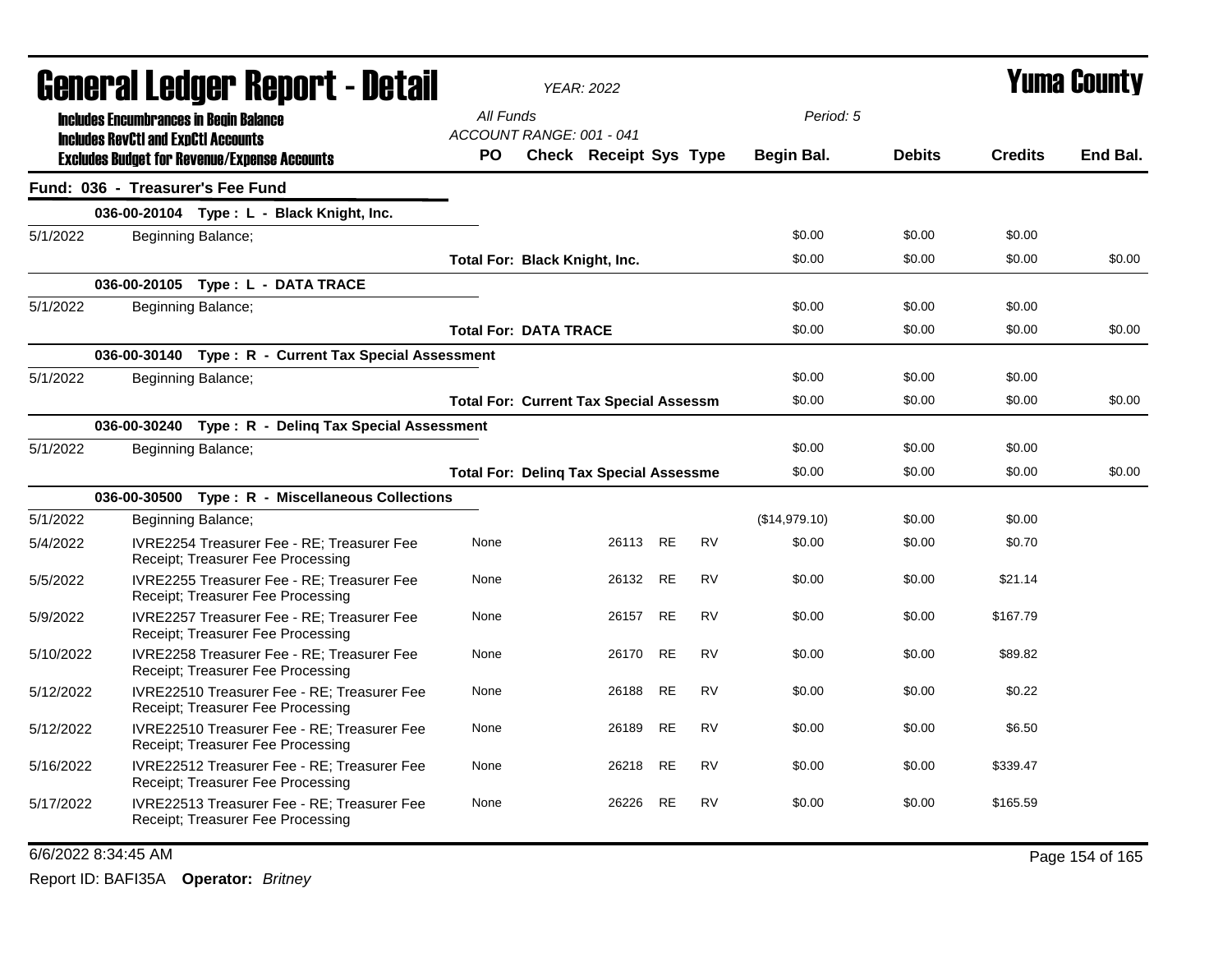|                     | <b>General Ledger Report - Detail</b>                                                             |           |                          | <b>YEAR: 2022</b>                           |           |           |               | Yuma Countv   |                |                 |  |
|---------------------|---------------------------------------------------------------------------------------------------|-----------|--------------------------|---------------------------------------------|-----------|-----------|---------------|---------------|----------------|-----------------|--|
|                     | <b>Includes Encumbrances in Begin Balance</b>                                                     | All Funds |                          |                                             |           |           | Period: 5     |               |                |                 |  |
|                     | <b>Includes RevCtI and ExpCtI Accounts</b><br><b>Excludes Budget for Revenue/Expense Accounts</b> | <b>PO</b> | ACCOUNT RANGE: 001 - 041 | Check Receipt Sys Type                      |           |           | Begin Bal.    | <b>Debits</b> | <b>Credits</b> | End Bal.        |  |
|                     | Fund: 036 - Treasurer's Fee Fund                                                                  |           |                          |                                             |           |           |               |               |                |                 |  |
|                     | 036-00-30500 Type: R - Miscellaneous Collections                                                  |           |                          |                                             |           |           |               |               |                |                 |  |
| 5/18/2022           | <b>IVRE22514 Treasurer Fee - RE: Treasurer Fee</b><br>Receipt; Treasurer Fee Processing           | None      |                          | 26242 RE                                    |           | <b>RV</b> | \$0.00        | \$0.00        | \$2,325.27     |                 |  |
| 5/18/2022           | IVRE22514 Treasurer Fee - RE; Treasurer Fee<br>Receipt; Treasurer Fee Processing                  | None      |                          | 26243                                       | <b>RE</b> | <b>RV</b> | \$0.00        | \$0.00        | \$124.54       |                 |  |
| 5/18/2022           | IVRE22514 Treasurer Fee - RE; Treasurer Fee<br>Receipt; Treasurer Fee Processing                  | None      |                          | 26244                                       | <b>RE</b> | <b>RV</b> | \$0.00        | \$0.00        | \$0.05         |                 |  |
| 5/19/2022           | IVRE22515 Treasurer Fee - RE; Treasurer Fee<br>Receipt; Treasurer Fee Processing                  | None      |                          | 26262                                       | <b>RE</b> | <b>RV</b> | \$0.00        | \$0.00        | \$82.91        |                 |  |
| 5/20/2022           | IVRE22516 Treasurer Fee - RE: Treasurer Fee<br>Receipt; Treasurer Fee Processing                  | None      |                          | 26275                                       | <b>RE</b> | <b>RV</b> | \$0.00        | \$0.00        | \$15.35        |                 |  |
| 5/23/2022           | IVRE22517 Treasurer Fee - RE; Treasurer Fee<br>Receipt; Treasurer Fee Processing                  | None      |                          | 26290                                       | RE        | <b>RV</b> | \$0.00        | \$0.00        | \$1.07         |                 |  |
| 5/23/2022           | <b>IVRE22517 Treasurer Fee - RE: Treasurer Fee</b><br>Receipt; Treasurer Fee Processing           | None      |                          | 26291                                       | <b>RE</b> | <b>RV</b> | \$0.00        | \$0.00        | \$0.02         |                 |  |
| 5/24/2022           | <b>IVRE22518 Treasurer Fee - RE: Treasurer Fee</b><br>Receipt; Treasurer Fee Processing           | None      |                          | 26303                                       | <b>RE</b> | <b>RV</b> | \$0.00        | \$0.00        | \$39.21        |                 |  |
| 5/25/2022           | IVTR205035 redcopy - yca; red cert 20190058;                                                      |           |                          |                                             | <b>BA</b> | <b>TR</b> | \$0.00        | \$0.00        | \$0.25         |                 |  |
| 5/25/2022           | IVRE22519 Treasurer Fee - RE; Treasurer Fee<br>Receipt; Treasurer Fee Processing                  | None      |                          | 26316                                       | <b>RE</b> | <b>RV</b> | \$0.00        | \$0.00        | \$17.40        |                 |  |
| 5/25/2022           | IVRE22519 Treasurer Fee - RE; Treasurer Fee<br>Receipt; Treasurer Fee Processing                  | None      |                          | 26317                                       | RE        | <b>RV</b> | \$0.00        | \$0.00        | \$3.00         |                 |  |
| 5/26/2022           | IVRE22520 Treasurer Fee - RE; Treasurer Fee<br>Receipt; Treasurer Fee Processing                  | None      |                          | 26327                                       | <b>RE</b> | <b>RV</b> | \$0.00        | \$0.00        | \$37.01        |                 |  |
| 5/26/2022           | IVRE22520 Treasurer Fee - RE: Treasurer Fee<br>Receipt; Treasurer Fee Processing                  | None      |                          | 26328                                       | <b>RE</b> | <b>RV</b> | \$0.00        | \$0.00        | \$16.28        |                 |  |
| 5/27/2022           | IVRE22521 Treasurer Fee - RE; Treasurer Fee<br>Receipt; Treasurer Fee Processing                  | None      |                          | 26338                                       | <b>RE</b> | <b>RV</b> | \$0.00        | \$0.00        | \$0.14         |                 |  |
| 5/31/2022           | <b>IVRE22522 Treasurer Fee - RE: Treasurer Fee</b><br>Receipt; Treasurer Fee Processing           | None      |                          | 26352 RE                                    |           | <b>RV</b> | \$0.00        | \$0.00        | \$6.25         |                 |  |
|                     |                                                                                                   |           |                          | <b>Total For: Miscellaneous Collections</b> |           |           | (\$14,979.10) | \$0.00        | \$3,459.98     | (\$18,439.08)   |  |
|                     | 036-00-32600 Type: R - Fees On Taxes                                                              |           |                          |                                             |           |           |               |               |                |                 |  |
| 5/1/2022            | Beginning Balance;                                                                                |           |                          |                                             |           |           | \$0.00        | \$0.00        | \$0.00         |                 |  |
| 6/6/2022 8:34:45 AM |                                                                                                   |           |                          |                                             |           |           |               |               |                | Page 155 of 165 |  |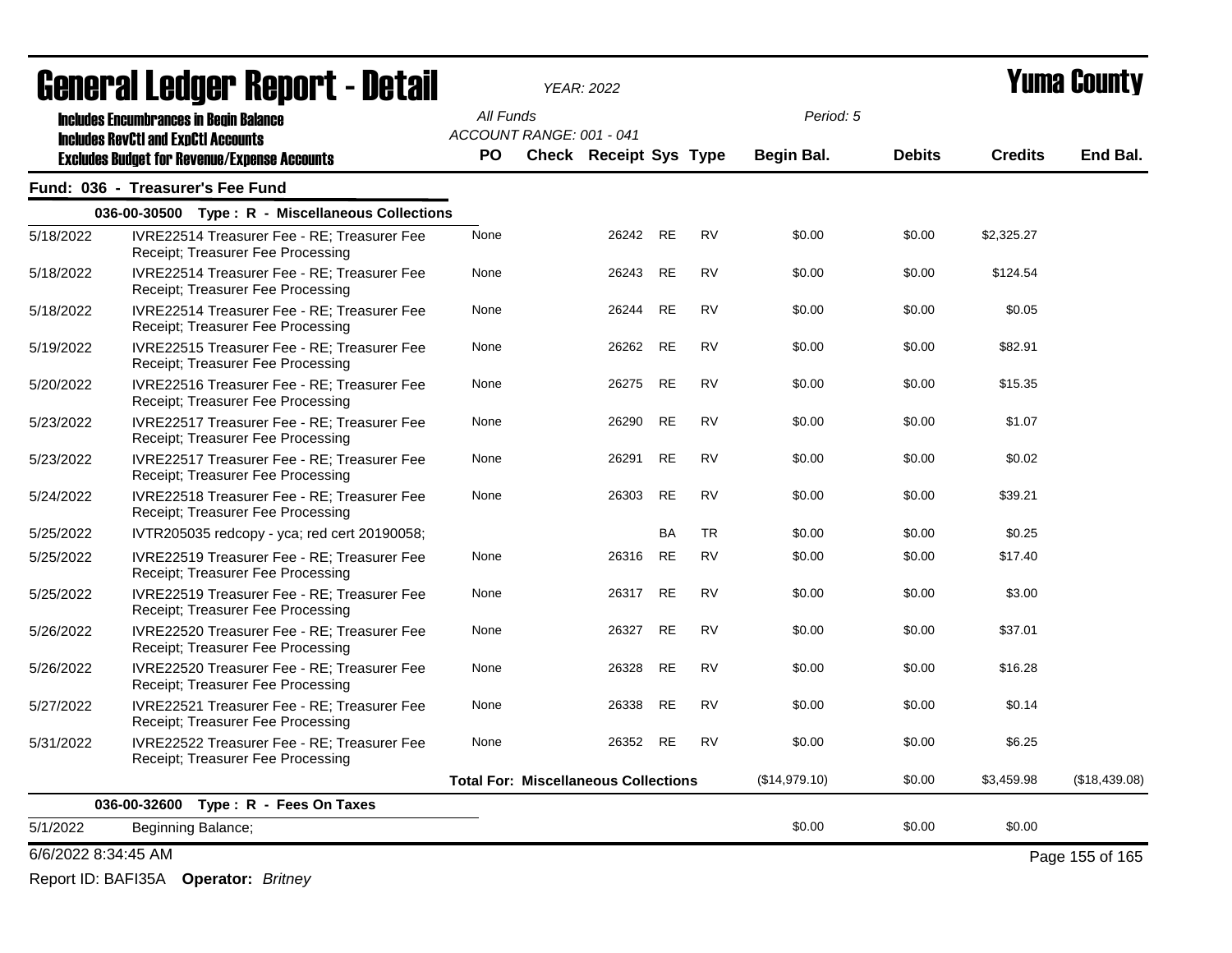| General Ledger Report - Detail |                                                                                                   |           |                                      | <b>YEAR: 2022</b>             |           |           | Yuma Countv  |               |                |              |
|--------------------------------|---------------------------------------------------------------------------------------------------|-----------|--------------------------------------|-------------------------------|-----------|-----------|--------------|---------------|----------------|--------------|
|                                | <b>Includes Encumbrances in Begin Balance</b>                                                     | All Funds |                                      |                               |           |           | Period: 5    |               |                |              |
|                                | <b>Includes RevCtI and ExpCtI Accounts</b><br><b>Excludes Budget for Revenue/Expense Accounts</b> | <b>PO</b> | ACCOUNT RANGE: 001 - 041             | <b>Check Receipt Sys Type</b> |           |           | Begin Bal.   | <b>Debits</b> | <b>Credits</b> | End Bal.     |
|                                | Fund: 036 - Treasurer's Fee Fund                                                                  |           |                                      |                               |           |           |              |               |                |              |
|                                | 036-00-32600 Type: R - Fees On Taxes                                                              |           |                                      |                               |           |           |              |               |                |              |
| 5/10/2022                      | IVTR205010 - Tax Apportionment Transfers;                                                         |           |                                      |                               | <b>BA</b> | <b>TR</b> | \$0.00       | \$0.00        | \$0.00         |              |
| 5/19/2022                      | IVTR205028 - Tax Apportionment Transfers;                                                         |           |                                      |                               | <b>BA</b> | <b>TR</b> | \$0.00       | \$0.00        | \$0.00         |              |
| 5/31/2022                      | IVTR205049 - Tax Apportionment Transfers:                                                         |           |                                      |                               | <b>BA</b> | <b>TR</b> | \$0.00       | \$0.00        | \$0.00         |              |
|                                |                                                                                                   |           | <b>Total For: Fees On Taxes</b>      |                               |           |           | \$0.00       | \$0.00        | \$0.00         | \$0.00       |
|                                | 036-00-32700 Type: R - Certification Fees                                                         |           |                                      |                               |           |           |              |               |                |              |
| 5/1/2022                       | Beginning Balance;                                                                                |           |                                      |                               |           |           | (\$2,640.00) | \$0.00        | \$0.00         |              |
| 5/3/2022                       | IVTR205002 263-265 - YCA CTD REQUEST:                                                             |           |                                      |                               | <b>BA</b> | <b>TR</b> | \$0.00       | \$0.00        | \$30.00        |              |
| 5/5/2022                       | IVTR205005 266-279 - yca ctd request;                                                             |           |                                      |                               | <b>BA</b> | <b>TR</b> | \$0.00       | \$0.00        | \$140.00       |              |
| 5/9/2022                       | IVTR205007 280-286 - YCA CTD REQUEST;                                                             |           |                                      |                               | <b>BA</b> | <b>TR</b> | \$0.00       | \$0.00        | \$70.00        |              |
| 5/11/2022                      | IVTR205011 287-293 - yca ctd request;                                                             |           |                                      |                               | <b>BA</b> | <b>TR</b> | \$0.00       | \$0.00        | \$70.00        |              |
| 5/12/2022                      | IVRE22510 Mile High Title Research - RE; ctd<br>request;                                          | None      |                                      | 26185                         | <b>RE</b> | <b>RV</b> | \$0.00       | \$0.00        | \$10.00        |              |
| 5/16/2022                      | IVTR205013 295-321 - cya ctd request;                                                             |           |                                      |                               | <b>BA</b> | <b>TR</b> | \$0.00       | \$0.00        | \$280.00       |              |
| 5/16/2022                      | $IVTR205014322 - yca$ ctd request;                                                                |           |                                      |                               | <b>BA</b> | <b>TR</b> | \$0.00       | \$0.00        | \$10.00        |              |
| 5/16/2022                      | IVRE22512 DANNY SEASE - RE: COA-<br>R517074; MH ASSESSED W/ LAND                                  | None      |                                      | 26209                         | <b>RE</b> | <b>RV</b> | \$0.00       | \$0.00        | \$10.00        |              |
| 5/23/2022                      | IVTR205031 323-337 - ctd request;                                                                 |           |                                      |                               | <b>BA</b> | <b>TR</b> | \$0.00       | \$0.00        | \$150.00       |              |
| 5/23/2022                      | IVTR205032 338 - ctd request:                                                                     |           |                                      |                               | <b>BA</b> | <b>TR</b> | \$0.00       | \$0.00        | \$10.00        |              |
| 5/24/2022                      | IVTR205030 339 - DATATRACE; CTD<br>REQUEST 5.24.2022;                                             |           |                                      |                               | <b>BA</b> | <b>TR</b> | \$0.00       | \$0.00        | \$10.00        |              |
| 5/24/2022                      | IVTR205033 241-243 - DATA TRACE 4/18/22;<br>CTD REQUEST 4/18/22;                                  |           |                                      |                               | <b>BA</b> | <b>TR</b> | \$0.00       | \$0.00        | \$30.00        |              |
| 5/25/2022                      | IVTR205034 339-344 - yca ctd request;                                                             |           |                                      |                               | <b>BA</b> | <b>TR</b> | \$0.00       | \$0.00        | \$60.00        |              |
| 5/26/2022                      | IVTR205039 345-351 - yca ctd request;                                                             |           |                                      |                               | <b>BA</b> | <b>TR</b> | \$0.00       | \$0.00        | \$70.00        |              |
| 5/31/2022                      | IVTR205040 352-353 - yca ctd request;                                                             |           |                                      |                               | <b>BA</b> | <b>TR</b> | \$0.00       | \$0.00        | \$20.00        |              |
| 5/31/2022                      | IVRE22522 Mile High Title Research - RE; ctd<br>request;                                          | None      |                                      | 26349                         | RE        | <b>RV</b> | \$0.00       | \$0.00        | \$10.00        |              |
|                                |                                                                                                   |           | <b>Total For: Certification Fees</b> |                               |           |           | (\$2,640.00) | \$0.00        | \$980.00       | (\$3,620.00) |

6/6/2022 8:34:45 AM Page 156 of 165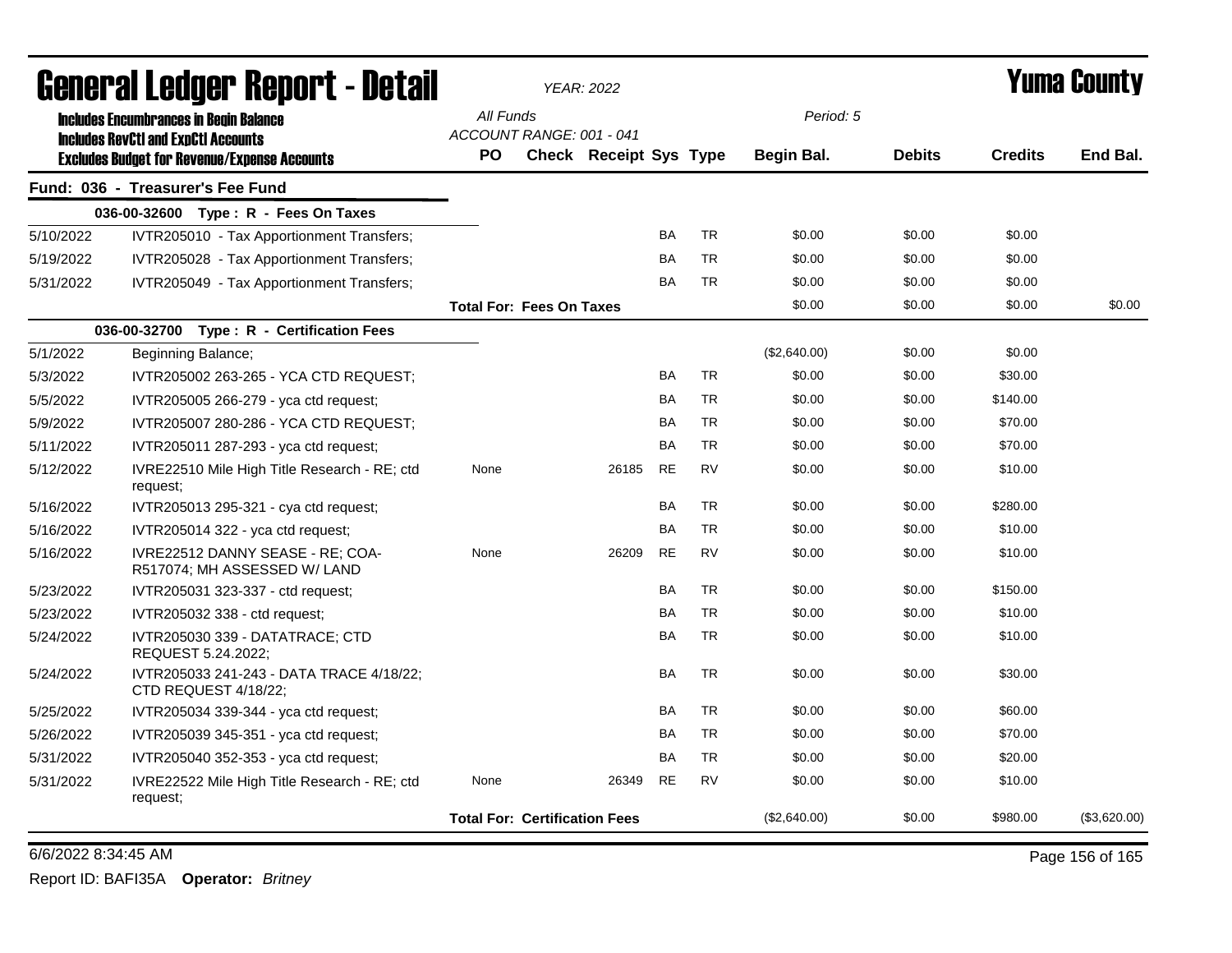| <u>agiigi.si fanñai. Kanni. ( - nafsh</u>                                                                                                          |                                                                                                                 | <b>YEAR: 2022</b>                                                            |  |          |           |           |                                |               | T UIIIA VUUIILY |          |
|----------------------------------------------------------------------------------------------------------------------------------------------------|-----------------------------------------------------------------------------------------------------------------|------------------------------------------------------------------------------|--|----------|-----------|-----------|--------------------------------|---------------|-----------------|----------|
| <b>Includes Encumbrances in Begin Balance</b><br><b>Includes RevCtI and ExpCtI Accounts</b><br><b>Excludes Budget for Revenue/Expense Accounts</b> |                                                                                                                 | All Funds<br>ACCOUNT RANGE: 001 - 041<br><b>PO</b><br>Check Receipt Sys Type |  |          |           |           | Period: 5<br><b>Begin Bal.</b> | <b>Debits</b> | <b>Credits</b>  | End Bal. |
|                                                                                                                                                    | Fund: 036 - Treasurer's Fee Fund                                                                                |                                                                              |  |          |           |           |                                |               |                 |          |
|                                                                                                                                                    | 036-00-32701 Type: R - Administrative Fee                                                                       |                                                                              |  |          |           |           |                                |               |                 |          |
| 5/1/2022                                                                                                                                           | Beginning Balance;                                                                                              |                                                                              |  |          |           |           | (\$10,270.00)                  | \$0.00        | \$0.00          |          |
| 5/2/2022                                                                                                                                           | IVRE2251 TCDS Interface Receipt - Tax - RE;<br>TCDS Interface Process; Tax Administration<br>Interface R        | None                                                                         |  | 26087    | RE        | <b>RV</b> | \$0.00                         | \$0.00        | \$215.00        |          |
| 5/3/2022                                                                                                                                           | IVRE2252 TCDS Interface Receipt - Tax - RE;<br>TCDS Interface Process; Tax Administration<br>Interface R        | None                                                                         |  | 26095    | RE        | RV        | \$0.00                         | \$0.00        | \$65.00         |          |
| 5/4/2022                                                                                                                                           | IVRE2254 TCDS Interface Receipt - Tax - RE;<br>TCDS Interface Process; Tax Administration<br>Interface R        | None                                                                         |  | 26109    | <b>RE</b> | <b>RV</b> | \$0.00                         | \$0.00        | \$80.00         |          |
| 5/5/2022                                                                                                                                           | IVRE2255 TCDS Interface Receipt - Tax - RE;<br>TCDS Interface Process; Tax Administration<br>Interface R        | None                                                                         |  | 26129    | RE        | <b>RV</b> | \$0.00                         | \$0.00        | \$55.00         |          |
| 5/6/2022                                                                                                                                           | IVRE2256 TCDS Interface Receipt - Tax - RE;<br>TCDS Interface Process; Tax Administration<br>Interface R        | None                                                                         |  | 26139    | RE        | <b>RV</b> | \$0.00                         | \$0.00        | \$135.00        |          |
| 5/9/2022                                                                                                                                           | IVRE2257 TCDS Interface Receipt - Tax - RE;<br>TCDS Interface Process; Tax Administration<br>Interface R        | None                                                                         |  | 26155 RE |           | <b>RV</b> | \$0.00                         | \$0.00        | \$25.00         |          |
| 5/10/2022                                                                                                                                          | IVRE2258 TCDS Interface Receipt - Tax - RE;<br><b>TCDS Interface Process; Tax Administration</b><br>Interface R | None                                                                         |  | 26168    | RE        | <b>RV</b> | \$0.00                         | \$0.00        | \$5.00          |          |
| 5/13/2022                                                                                                                                          | IVRE22511 TCDS Interface Receipt - Tax - RE;<br>TCDS Interface Process; Tax Administration<br>Interface R       | None                                                                         |  | 26195    | RE        | <b>RV</b> | \$0.00                         | \$0.00        | \$15.00         |          |
| 5/16/2022                                                                                                                                          | IVRE22512 TCDS Interface Receipt - Tax - RE;<br>TCDS Interface Process; Tax Administration<br>Interface R       | None                                                                         |  | 26214    | RE        | <b>RV</b> | \$0.00                         | \$0.00        | \$20.00         |          |
| 5/17/2022                                                                                                                                          | IVRE22513 TCDS Interface Receipt - Tax - RE;<br>TCDS Interface Process; Tax Administration<br>Interface R       | None                                                                         |  | 26224    | RE        | <b>RV</b> | \$0.00                         | \$0.00        | \$5.00          |          |
| 5/18/2022                                                                                                                                          | IVRE22514 TCDS Interface Receipt - Tax - RE;<br>TCDS Interface Process; Tax Administration<br>Interface R       | None                                                                         |  | 26240    | RE        | <b>RV</b> | \$0.00                         | \$0.00        | \$15.00         |          |

6/6/2022 8:34:45 AM Page 157 of 165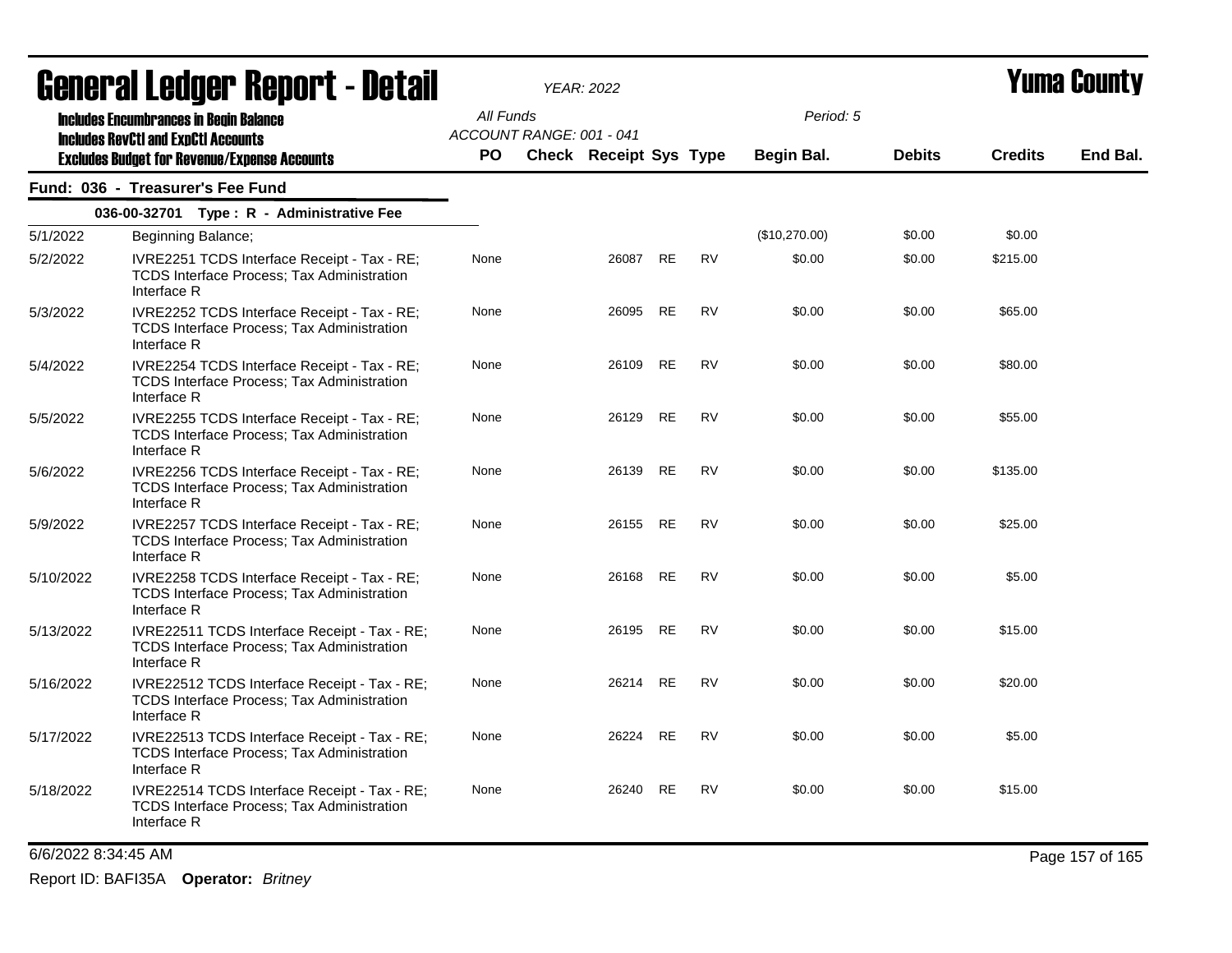|                     | <b>General Ledger Report - Detail</b>                                                                            |                                            | <b>YEAR: 2022</b>             |           | <b>Yuma County</b> |               |               |                |                 |
|---------------------|------------------------------------------------------------------------------------------------------------------|--------------------------------------------|-------------------------------|-----------|--------------------|---------------|---------------|----------------|-----------------|
|                     | <b>Includes Encumbrances in Begin Balance</b>                                                                    | All Funds                                  |                               |           |                    | Period: 5     |               |                |                 |
|                     | <b>Includes RevCtI and ExpCtI Accounts</b>                                                                       | ACCOUNT RANGE: 001 - 041                   |                               |           |                    |               |               |                |                 |
|                     | <b>Excludes Budget for Revenue/Expense Accounts</b>                                                              | <b>PO</b>                                  | <b>Check Receipt Sys Type</b> |           |                    | Begin Bal.    | <b>Debits</b> | <b>Credits</b> | End Bal.        |
|                     | Fund: 036 - Treasurer's Fee Fund                                                                                 |                                            |                               |           |                    |               |               |                |                 |
|                     | 036-00-32701 Type: R - Administrative Fee                                                                        |                                            |                               |           |                    |               |               |                |                 |
| 5/20/2022           | IVRE22516 TCDS Interface Receipt - Tax - RE;<br><b>TCDS Interface Process; Tax Administration</b><br>Interface R | None                                       | 26273                         | <b>RE</b> | <b>RV</b>          | \$0.00        | \$0.00        | \$5.00         |                 |
| 5/23/2022           | IVRE22517 TCDS Interface Receipt - Tax - RE;<br><b>TCDS Interface Process: Tax Administration</b><br>Interface R | None                                       | 26288                         | <b>RE</b> | <b>RV</b>          | \$0.00        | \$0.00        | \$10.00        |                 |
| 5/27/2022           | IVRE22521 TCDS Interface Receipt - Tax - RE;<br>TCDS Interface Process; Tax Administration<br>Interface R        | None                                       | 26336                         | <b>RE</b> | <b>RV</b>          | \$0.00        | \$0.00        | \$5.00         |                 |
| 5/31/2022           | IVRE22522 TCDS Interface Receipt - Tax - RE;<br><b>TCDS Interface Process; Tax Administration</b><br>Interface R | None                                       | 26350                         | <b>RE</b> | <b>RV</b>          | \$0.00        | \$0.00        | \$5.00         |                 |
|                     |                                                                                                                  | <b>Total For: Administrative Fee</b>       |                               |           |                    | (\$10,270.00) | \$0.00        | \$660.00       | (\$10,930.00)   |
|                     | 036-00-32702 Type: R - Treasurers Distraint Fee                                                                  |                                            |                               |           |                    |               |               |                |                 |
| 5/1/2022            | Beginning Balance;                                                                                               |                                            |                               |           |                    | (\$15.00)     | \$0.00        | \$0.00         |                 |
|                     |                                                                                                                  | <b>Total For: Treasurers Distraint Fee</b> |                               |           |                    | (\$15.00)     | \$0.00        | \$0.00         | (\$15.00)       |
|                     | 036-00-32704 Type: R - Yuma County Abstract                                                                      |                                            |                               |           |                    |               |               |                |                 |
| 5/1/2022            | Beginning Balance;                                                                                               |                                            |                               |           |                    | \$207.25      | \$0.00        | \$0.00         |                 |
| 5/3/2022            | IVTR205002 263-265 - YCA CTD REQUEST:                                                                            |                                            |                               | BA        | <b>TR</b>          | \$0.00        | \$30.00       | \$0.00         |                 |
| 5/3/2022            | IVRE2252 yca - RE; drawdown deposit;                                                                             | None                                       | 26084                         | <b>RE</b> | <b>RV</b>          | \$0.00        | \$0.00        | \$1,000.00     |                 |
| 5/5/2022            | IVTR205004 REDCOPY - YCA; REDEMPTION<br>CERT#20180022;                                                           |                                            |                               | <b>BA</b> | <b>TR</b>          | \$0.00        | \$0.25        | \$0.00         |                 |
| 5/5/2022            | IVTR205005 266-279 - yca ctd request;                                                                            |                                            |                               | BA        | <b>TR</b>          | \$0.00        | \$140.00      | \$0.00         |                 |
| 5/9/2022            | IVTR205007 280-286 - YCA CTD REQUEST:                                                                            |                                            |                               | BA        | <b>TR</b>          | \$0.00        | \$70.00       | \$0.00         |                 |
| 5/11/2022           | IVTR205011 287-293 - yca ctd request;                                                                            |                                            |                               | BA        | <b>TR</b>          | \$0.00        | \$70.00       | \$0.00         |                 |
| 5/16/2022           | IVTR205013 295-321 - cya ctd request;                                                                            |                                            |                               | BA        | <b>TR</b>          | \$0.00        | \$280.00      | \$0.00         |                 |
| 5/16/2022           | IVTR205014 322 - yca ctd request;                                                                                |                                            |                               | BA        | <b>TR</b>          | \$0.00        | \$10.00       | \$0.00         |                 |
| 5/19/2022           | IVTR205017 redcopy - yca; redemption cert<br>20180081 / 20190043;                                                |                                            |                               | <b>BA</b> | <b>TR</b>          | \$0.00        | \$0.50        | \$0.00         |                 |
| 5/23/2022           | IVTR205031 323-337 - ctd request;                                                                                |                                            |                               | <b>BA</b> | <b>TR</b>          | \$0.00        | \$150.00      | \$0.00         |                 |
| 6/6/2022 8:34:45 AM |                                                                                                                  |                                            |                               |           |                    |               |               |                | Page 158 of 165 |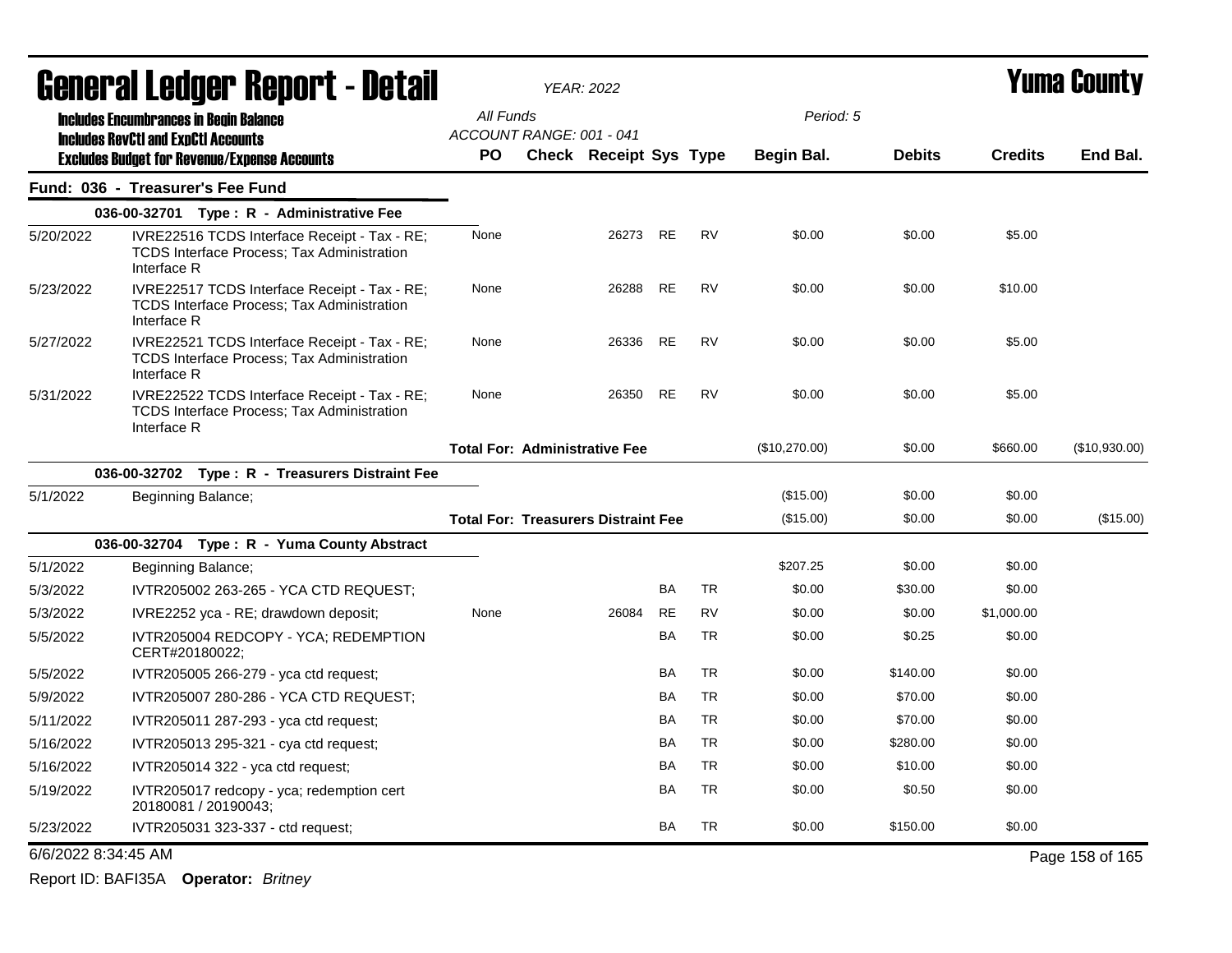|           |       | Generai Leuger Keport - Detail                                                              | <b>YEAR: 2022</b>       |                              |                                         |           |           |                         |               |                | Yuma Gounty |
|-----------|-------|---------------------------------------------------------------------------------------------|-------------------------|------------------------------|-----------------------------------------|-----------|-----------|-------------------------|---------------|----------------|-------------|
|           |       | <b>Includes Encumbrances in Begin Balance</b><br><b>Includes RevCtI and ExpCtI Accounts</b> | All Funds<br><b>PO</b>  | ACCOUNT RANGE: 001 - 041     | <b>Check Receipt Sys Type</b>           |           |           | Period: 5<br>Begin Bal. | <b>Debits</b> | <b>Credits</b> | End Bal.    |
|           |       | <b>Excludes Budget for Revenue/Expense Accounts</b>                                         |                         |                              |                                         |           |           |                         |               |                |             |
|           |       | Fund: 036 - Treasurer's Fee Fund                                                            |                         |                              |                                         |           |           |                         |               |                |             |
|           |       | 036-00-32704 Type: R - Yuma County Abstract                                                 |                         |                              |                                         |           |           |                         |               |                |             |
| 5/23/2022 |       | IVTR205032 338 - ctd request;                                                               |                         |                              |                                         | <b>BA</b> | <b>TR</b> | \$0.00                  | \$10.00       | \$0.00         |             |
| 5/25/2022 |       | IVTR205034 339-344 - yca ctd request;                                                       |                         |                              |                                         | BA        | <b>TR</b> | \$0.00                  | \$60.00       | \$0.00         |             |
| 5/25/2022 |       | IVTR205035 redcopy - yca; red cert 20190058;                                                |                         |                              |                                         | <b>BA</b> | <b>TR</b> | \$0.00                  | \$0.25        | \$0.00         |             |
| 5/25/2022 | ACCT; | IVRE22519 YC ABSTRACT - RE; DRAWDOWN                                                        | None                    |                              | 26308                                   | <b>RE</b> | <b>RV</b> | \$0.00                  | \$0.00        | \$1,000.00     |             |
| 5/26/2022 |       | IVTR205039 345-351 - yca ctd request;                                                       |                         |                              |                                         | BA        | <b>TR</b> | \$0.00                  | \$70.00       | \$0.00         |             |
| 5/31/2022 |       | IVTR205040 352-353 - yca ctd request;                                                       |                         |                              |                                         | <b>BA</b> | <b>TR</b> | \$0.00                  | \$20.00       | \$0.00         |             |
|           |       |                                                                                             |                         |                              | <b>Total For: Yuma County Abstract</b>  |           |           | \$207.25                | \$911.00      | \$2,000.00     | (\$881.75)  |
|           |       | 036-00-32710 Type: R - Equity Services, Inc.                                                |                         |                              |                                         |           |           |                         |               |                |             |
| 5/1/2022  |       | Beginning Balance;                                                                          |                         |                              |                                         |           |           | \$0.00                  | \$0.00        | \$0.00         |             |
|           |       |                                                                                             |                         |                              | <b>Total For: Equity Services, Inc.</b> |           |           | \$0.00                  | \$0.00        | \$0.00         | \$0.00      |
|           |       | 036-00-32715 Type: R - COCRS                                                                |                         |                              |                                         |           |           |                         |               |                |             |
| 5/1/2022  |       | Beginning Balance;                                                                          |                         |                              |                                         |           |           | (\$50.00)               | \$0.00        | \$0.00         |             |
|           |       |                                                                                             | <b>Total For: COCRS</b> |                              |                                         |           |           | (\$50.00)               | \$0.00        | \$0.00         | (\$50.00)   |
|           |       | 036-00-32720 Type: R - Black Knight, LLC.                                                   |                         |                              |                                         |           |           |                         |               |                |             |
| 5/1/2022  |       | Beginning Balance;                                                                          |                         |                              |                                         |           |           | $(\$870.00)$            | \$0.00        | \$0.00         |             |
|           |       |                                                                                             |                         |                              | Total For: Black Knight, LLC.           |           |           | (\$870.00)              | \$0.00        | \$0.00         | (\$870.00)  |
|           |       | 036-00-32721 Type: R - DATA TRACE                                                           |                         |                              |                                         |           |           |                         |               |                |             |
| 5/1/2022  |       | Beginning Balance;                                                                          |                         |                              |                                         |           |           | (\$430.00)              | \$0.00        | \$0.00         |             |
| 5/24/2022 |       | IVTR205030 339 - DATATRACE; CTD<br>REQUEST 5.24.2022;                                       |                         |                              |                                         | <b>BA</b> | <b>TR</b> | \$0.00                  | \$10.00       | \$0.00         |             |
| 5/24/2022 |       | IVTR205033 241-243 - DATA TRACE 4/18/22;<br>CTD REQUEST 4/18/22;                            |                         |                              |                                         | <b>BA</b> | <b>TR</b> | \$0.00                  | \$30.00       | \$0.00         |             |
|           |       |                                                                                             |                         | <b>Total For: DATA TRACE</b> |                                         |           |           | (\$430.00)              | \$40.00       | \$0.00         | (\$390.00)  |
|           |       | 036-00-32800 Type: R - Redemption Fees                                                      |                         |                              |                                         |           |           |                         |               |                |             |
| 5/1/2022  |       | Beginning Balance;                                                                          |                         |                              |                                         |           |           | (\$189.00)              | \$0.00        | \$0.00         |             |

6/6/2022 8:34:45 AM Page 159 of 165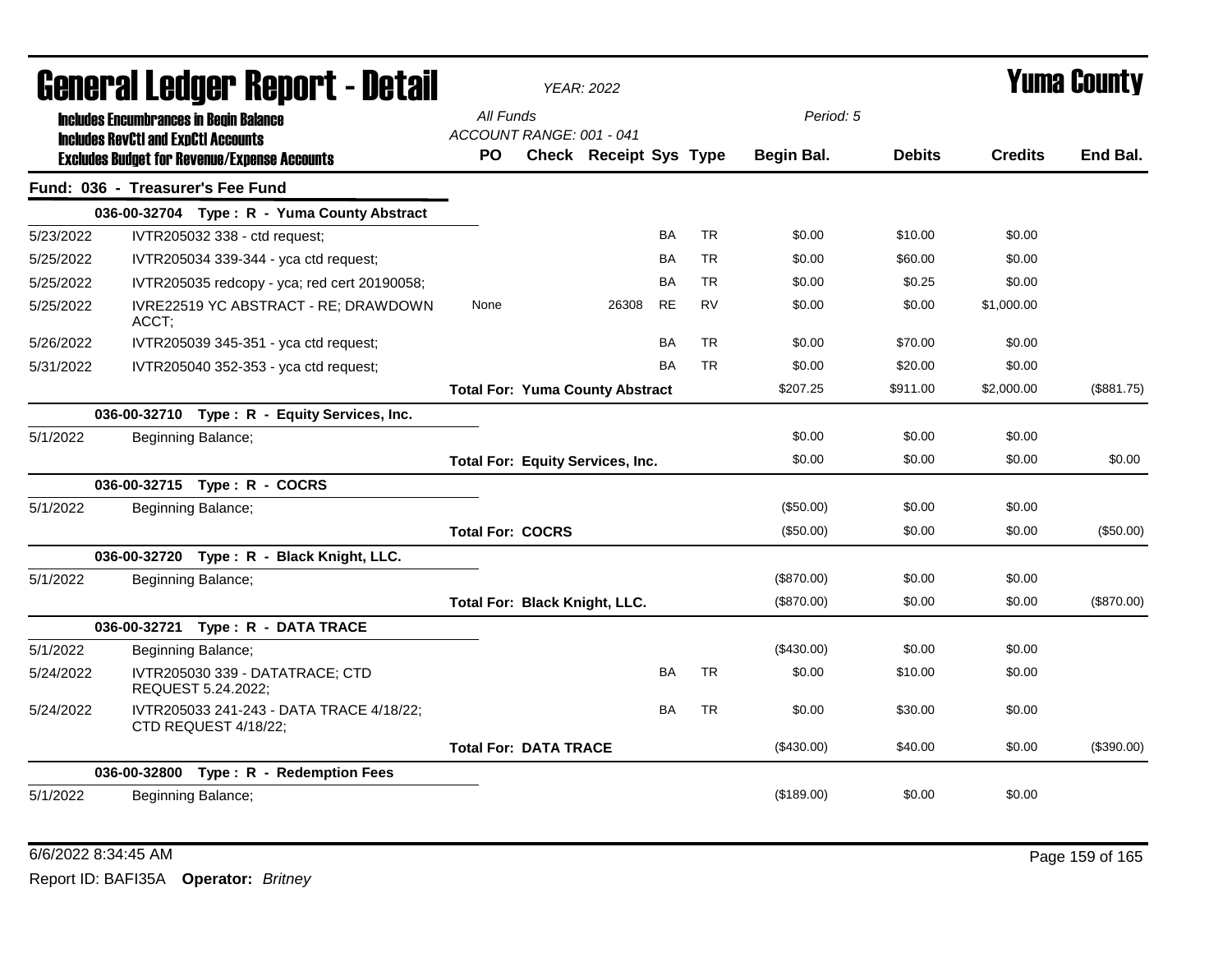|           | General Ledger Report - Detail                                                                    |                              | <b>YEAR: 2022</b>                                                                                  |                                        | Yuma Countv            |           |           |                |               |                |            |
|-----------|---------------------------------------------------------------------------------------------------|------------------------------|----------------------------------------------------------------------------------------------------|----------------------------------------|------------------------|-----------|-----------|----------------|---------------|----------------|------------|
|           | <b>Includes Encumbrances in Begin Balance</b>                                                     |                              |                                                                                                    | All Funds                              |                        |           |           | Period: 5      |               |                |            |
|           | <b>Includes RevCtI and ExpCtI Accounts</b><br><b>Excludes Budget for Revenue/Expense Accounts</b> |                              |                                                                                                    | ACCOUNT RANGE: 001 - 041<br><b>PO</b>  | Check Receipt Sys Type |           |           | Begin Bal.     | <b>Debits</b> | <b>Credits</b> | End Bal.   |
|           | Fund: 036 - Treasurer's Fee Fund                                                                  |                              |                                                                                                    |                                        |                        |           |           |                |               |                |            |
|           |                                                                                                   |                              | 036-00-32800 Type: R - Redemption Fees                                                             |                                        |                        |           |           |                |               |                |            |
| 5/3/2022  | Interface R                                                                                       |                              | IVRE2252 TCDS Interface Receipt - Dept - RE;<br>TCDS Interface Process; Tax Administration         | None                                   | 26094 RE               |           | <b>RV</b> | \$0.00         | \$0.00        | \$7.00         |            |
| 5/19/2022 | Interface R                                                                                       |                              | IVRE22515 TCDS Interface Receipt - Dept - RE;<br><b>TCDS Interface Process; Tax Administration</b> | None                                   | 26259                  | <b>RE</b> | <b>RV</b> | \$0.00         | \$0.00        | \$14.00        |            |
| 5/25/2022 | Interface R                                                                                       |                              | IVRE22519 TCDS Interface Receipt - Dept - RE;<br>TCDS Interface Process; Tax Administration        | None                                   | 26313 RE               |           | <b>RV</b> | \$0.00         | \$0.00        | \$7.00         |            |
|           |                                                                                                   |                              |                                                                                                    | <b>Total For: Redemption Fees</b>      |                        |           |           | (\$189.00)     | \$0.00        | \$28.00        | (\$217.00) |
|           |                                                                                                   |                              | 036-00-32802 Type: R - \$4.00TAX LIEN CERTIFICATE FEE                                              |                                        |                        |           |           |                |               |                |            |
| 5/1/2022  |                                                                                                   | Beginning Balance;           |                                                                                                    |                                        |                        |           |           | (\$14.00)      | \$0.00        | \$0.00         |            |
|           |                                                                                                   |                              |                                                                                                    | Total For: \$4.00TAX LIEN CERTIFICATE  |                        |           |           | (\$14.00)      | \$0.00        | \$0.00         | (\$14.00)  |
|           |                                                                                                   |                              | 036-00-32805 Type: R - Endorsment Fees                                                             |                                        |                        |           |           |                |               |                |            |
| 5/1/2022  |                                                                                                   | Beginning Balance;           |                                                                                                    |                                        |                        |           |           | (\$30.00)      | \$0.00        | \$0.00         |            |
|           |                                                                                                   |                              |                                                                                                    | <b>Total For: Endorsment Fees</b>      |                        |           |           | (\$30.00)      | \$0.00        | \$0.00         | (\$30.00)  |
|           |                                                                                                   |                              | 036-00-32810 Type: R - Assignment Fees                                                             |                                        |                        |           |           |                |               |                |            |
| 5/1/2022  |                                                                                                   | Beginning Balance;           |                                                                                                    |                                        |                        |           |           | \$0.00         | \$0.00        | \$0.00         |            |
|           |                                                                                                   |                              |                                                                                                    | <b>Total For: Assignment Fees</b>      |                        |           |           | \$0.00         | \$0.00        | \$0.00         | \$0.00     |
|           |                                                                                                   |                              | 036-00-32815 Type: R - Treasurers Deed Fees                                                        |                                        |                        |           |           |                |               |                |            |
| 5/1/2022  |                                                                                                   | Beginning Balance;           |                                                                                                    |                                        |                        |           |           | \$27.75        | \$0.00        | \$0.00         |            |
|           |                                                                                                   |                              |                                                                                                    | <b>Total For: Treasurers Deed Fees</b> |                        |           |           | \$27.75        | \$0.00        | \$0.00         | \$27.75    |
|           |                                                                                                   |                              | 036-00-49100 Type: X - Treasurer Fees                                                              |                                        |                        |           |           |                |               |                |            |
| 5/1/2022  |                                                                                                   | Beginning Balance;           |                                                                                                    |                                        |                        |           |           | (\$338,789.22) | \$0.00        | \$0.00         |            |
| 5/4/2022  | PP BACKFILL:                                                                                      |                              | IVRE2254 STATE OF COLORADO - RE; 2021                                                              | None                                   | 26106                  | <b>RE</b> | <b>RV</b> | \$0.00         | \$0.00        | \$983.82       |            |
| 5/10/2022 |                                                                                                   | Tax Apportionment Transfers; | IVTR205010 TCDS/CTAS Interface Processing -                                                        |                                        |                        | BA        | <b>TR</b> | \$0.00         | \$0.00        | \$6,202.17     |            |

6/6/2022 8:34:45 AM Page 160 of 165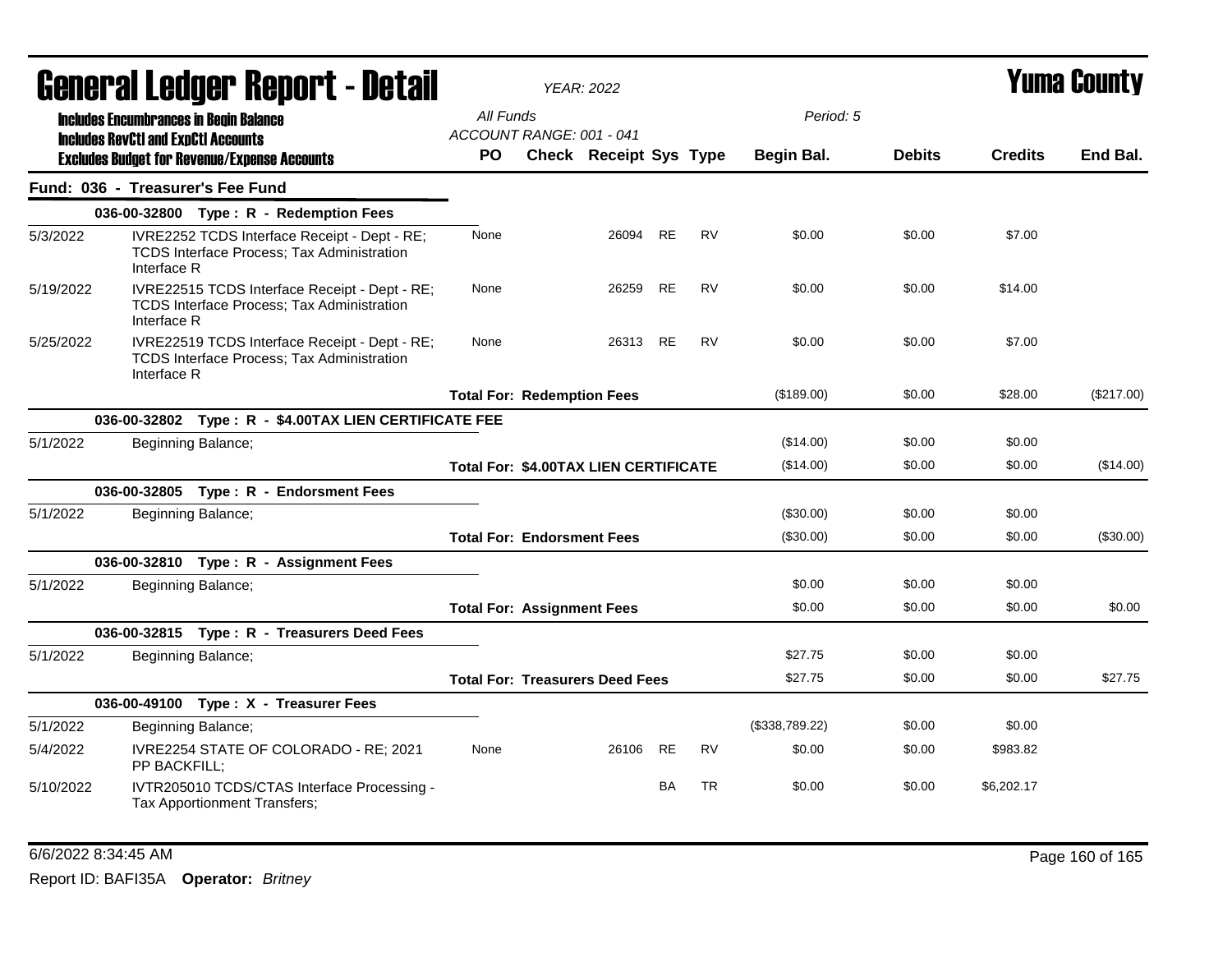|           | <b>General Ledger Report - Detail</b>                                                       | <b>YEAR: 2022</b>                     |                                  |                             |           |           |                |                                  |                | <b>Yuma County</b> |  |
|-----------|---------------------------------------------------------------------------------------------|---------------------------------------|----------------------------------|-----------------------------|-----------|-----------|----------------|----------------------------------|----------------|--------------------|--|
|           | <b>Includes Encumbrances in Begin Balance</b><br><b>Includes RevCtI and ExpCtI Accounts</b> | All Funds<br>ACCOUNT RANGE: 001 - 041 |                                  |                             |           |           | Period: 5      |                                  |                |                    |  |
|           | <b>Excludes Budget for Revenue/Expense Accounts</b>                                         | PO.                                   |                                  | Check Receipt Sys Type      |           |           | Begin Bal.     | <b>Debits</b>                    | <b>Credits</b> | End Bal.           |  |
|           | Fund: 036 - Treasurer's Fee Fund                                                            |                                       |                                  |                             |           |           |                |                                  |                |                    |  |
|           | 036-00-49100 Type: X - Treasurer Fees                                                       |                                       |                                  |                             |           |           |                |                                  |                |                    |  |
| 5/17/2022 | IVTR205016 PP EXEMP TF CORR - CORR TF<br>FOR PP DISTRIBUTI: CORR TF PP DISTR. ON<br>5.4.22; |                                       |                                  |                             | <b>BA</b> | <b>TR</b> | \$0.00         | \$1.19                           | \$0.00         |                    |  |
| 5/19/2022 | IVTR205028 TCDS/CTAS Interface Processing -<br>Tax Apportionment Transfers;                 |                                       |                                  |                             | <b>BA</b> | <b>TR</b> | \$0.00         | \$0.00                           | \$29,739.14    |                    |  |
| 5/31/2022 | IVTR205049 TCDS/CTAS Interface Processing -<br>Tax Apportionment Transfers;                 |                                       |                                  |                             | <b>BA</b> | <b>TR</b> | \$0.00         | \$0.00                           | \$3,303.55     |                    |  |
|           |                                                                                             |                                       | <b>Total For: Treasurer Fees</b> |                             |           |           | (\$338,789.22) | \$1.19                           | \$40,228.68    | (\$379,016.71)     |  |
|           | Type: X - Transfer Out<br>036-00-49401                                                      |                                       |                                  |                             |           |           |                |                                  |                |                    |  |
| 5/1/2022  | Beginning Balance;                                                                          |                                       |                                  |                             |           |           | \$0.00         | \$0.00                           | \$0.00         |                    |  |
|           |                                                                                             |                                       | <b>Total For: Transfer Out</b>   |                             |           |           | \$0.00         | \$0.00                           | \$0.00         | \$0.00             |  |
|           | Fund: 036 - Treasurer's Fee Fund                                                            |                                       |                                  | Totals :                    |           |           | (\$368,041.32) | \$48,311.04                      | \$94,715.51    | (\$414,445.79)     |  |
|           | <b>Total Fund Revenues:</b>                                                                 |                                       | \$6,176.98                       | <b>Total Fund Expenses:</b> |           |           | (\$40,227.49)  | <b>Net Revenue Over Expense:</b> |                | \$46,404.47        |  |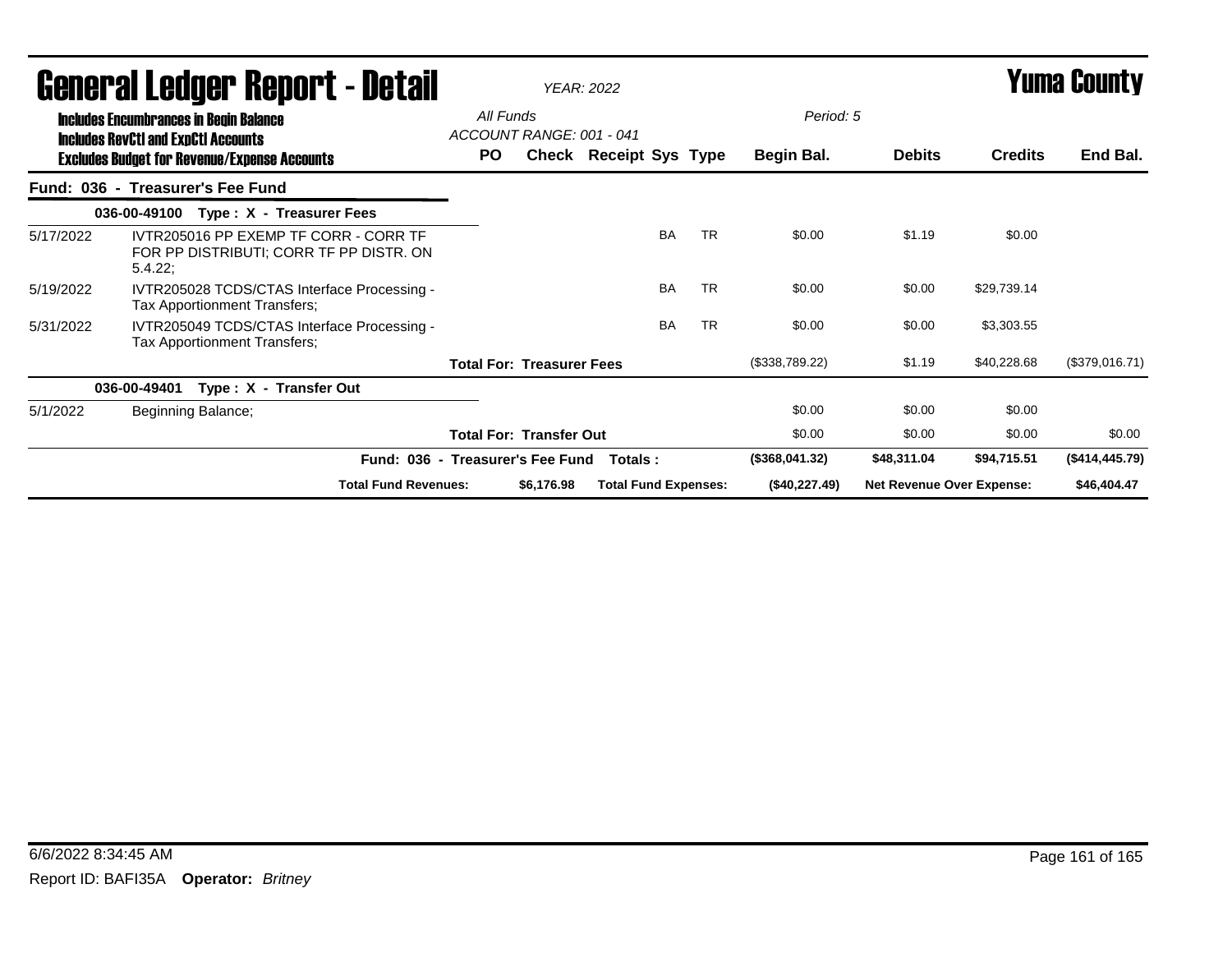|          |                                                                                                                                                    |                                          | General Ledger Report - Detail                  |                                       |        | <b>YEAR: 2022</b>                          |              |                           |                | <b>Yuma County</b> |
|----------|----------------------------------------------------------------------------------------------------------------------------------------------------|------------------------------------------|-------------------------------------------------|---------------------------------------|--------|--------------------------------------------|--------------|---------------------------|----------------|--------------------|
|          | <b>Includes Encumbrances in Begin Balance</b><br><b>Includes RevCtI and ExpCtI Accounts</b><br><b>Excludes Budget for Revenue/Expense Accounts</b> |                                          |                                                 | All Funds<br>ACCOUNT RANGE: 001 - 041 |        |                                            | Period: 5    |                           |                |                    |
|          |                                                                                                                                                    |                                          |                                                 | PO.                                   |        | <b>Check Receipt Sys Type</b>              | Begin Bal.   | <b>Debits</b>             | <b>Credits</b> | End Bal.           |
|          |                                                                                                                                                    | Fund: 038 - Treasurer's Deed Fund        |                                                 |                                       |        |                                            |              |                           |                |                    |
|          |                                                                                                                                                    | 038-00-10000 Type: A - Cash Account      |                                                 |                                       |        |                                            |              |                           |                |                    |
| 5/1/2022 |                                                                                                                                                    | Beginning Balance;                       |                                                 |                                       |        |                                            | \$0.00       | \$0.00                    | \$0.00         |                    |
|          |                                                                                                                                                    |                                          |                                                 | <b>Total For: Cash Account</b>        |        |                                            | \$0.00       | \$0.00                    | \$0.00         | \$0.00             |
|          |                                                                                                                                                    | 038-00-20000 Type : L - Accounts Payable |                                                 |                                       |        |                                            |              |                           |                |                    |
| 5/1/2022 |                                                                                                                                                    | Beginning Balance;                       |                                                 |                                       |        |                                            | \$0.00       | \$0.00                    | \$0.00         |                    |
|          |                                                                                                                                                    |                                          |                                                 | <b>Total For: Accounts Payable</b>    |        |                                            | \$0.00       | \$0.00                    | \$0.00         | \$0.00             |
|          |                                                                                                                                                    | 038-00-20010 Type: L - Revenue Control   |                                                 |                                       |        |                                            |              |                           |                |                    |
| 5/1/2022 |                                                                                                                                                    | Beginning Balance;                       |                                                 |                                       |        |                                            | (\$495.49)   | \$0.00                    | \$0.00         |                    |
|          |                                                                                                                                                    |                                          |                                                 | <b>Total For: Revenue Control</b>     |        |                                            | (\$495.49)   | \$0.00                    | \$0.00         | $(\$495.49)$       |
|          |                                                                                                                                                    |                                          | 038-00-20020 Type: L - Expenditure Control      |                                       |        |                                            |              |                           |                |                    |
| 5/1/2022 |                                                                                                                                                    | Beginning Balance;                       |                                                 |                                       |        |                                            | \$2,524.38   | \$0.00                    | \$0.00         |                    |
|          |                                                                                                                                                    |                                          |                                                 |                                       |        | <b>Total For: Expenditure Control</b>      | \$2,524.38   | \$0.00                    | \$0.00         | \$2,524.38         |
|          |                                                                                                                                                    | 038-00-20100 Type: L - Fund Balance      |                                                 |                                       |        |                                            |              |                           |                |                    |
| 5/1/2022 |                                                                                                                                                    | Beginning Balance;                       |                                                 |                                       |        |                                            | (\$2,028.89) | \$0.00                    | \$0.00         |                    |
|          |                                                                                                                                                    |                                          |                                                 | <b>Total For: Fund Balance</b>        |        |                                            | (\$2,028.89) | \$0.00                    | \$0.00         | (\$2,028.89)       |
|          |                                                                                                                                                    |                                          | 038-00-30750 Type: R - Treas Deed Deposits      |                                       |        |                                            |              |                           |                |                    |
| 5/1/2022 |                                                                                                                                                    | Beginning Balance;                       |                                                 |                                       |        |                                            | (\$495.49)   | \$0.00                    | \$0.00         |                    |
|          |                                                                                                                                                    |                                          |                                                 |                                       |        | <b>Total For: Treas Deed Deposits</b>      | $(\$495.49)$ | \$0.00                    | \$0.00         | (\$495.49)         |
|          |                                                                                                                                                    |                                          | 038-00-49450 Type: X - Treasurers Deed Expenses |                                       |        |                                            |              |                           |                |                    |
| 5/1/2022 |                                                                                                                                                    | Beginning Balance;                       |                                                 |                                       |        |                                            | \$2,524.38   | \$0.00                    | \$0.00         |                    |
|          |                                                                                                                                                    |                                          |                                                 |                                       |        | <b>Total For: Treasurers Deed Expenses</b> | \$2,524.38   | \$0.00                    | \$0.00         | \$2,524.38         |
|          |                                                                                                                                                    |                                          |                                                 |                                       |        | Fund: 038 - Treasurer's Deed Fund Totals:  | \$2,028.89   | \$0.00                    | \$0.00         | \$2,028.89         |
|          |                                                                                                                                                    |                                          | <b>Total Fund Revenues:</b>                     |                                       | \$0.00 | <b>Total Fund Expenses:</b>                | \$0.00       | Net Revenue Over Expense: |                | \$0.00             |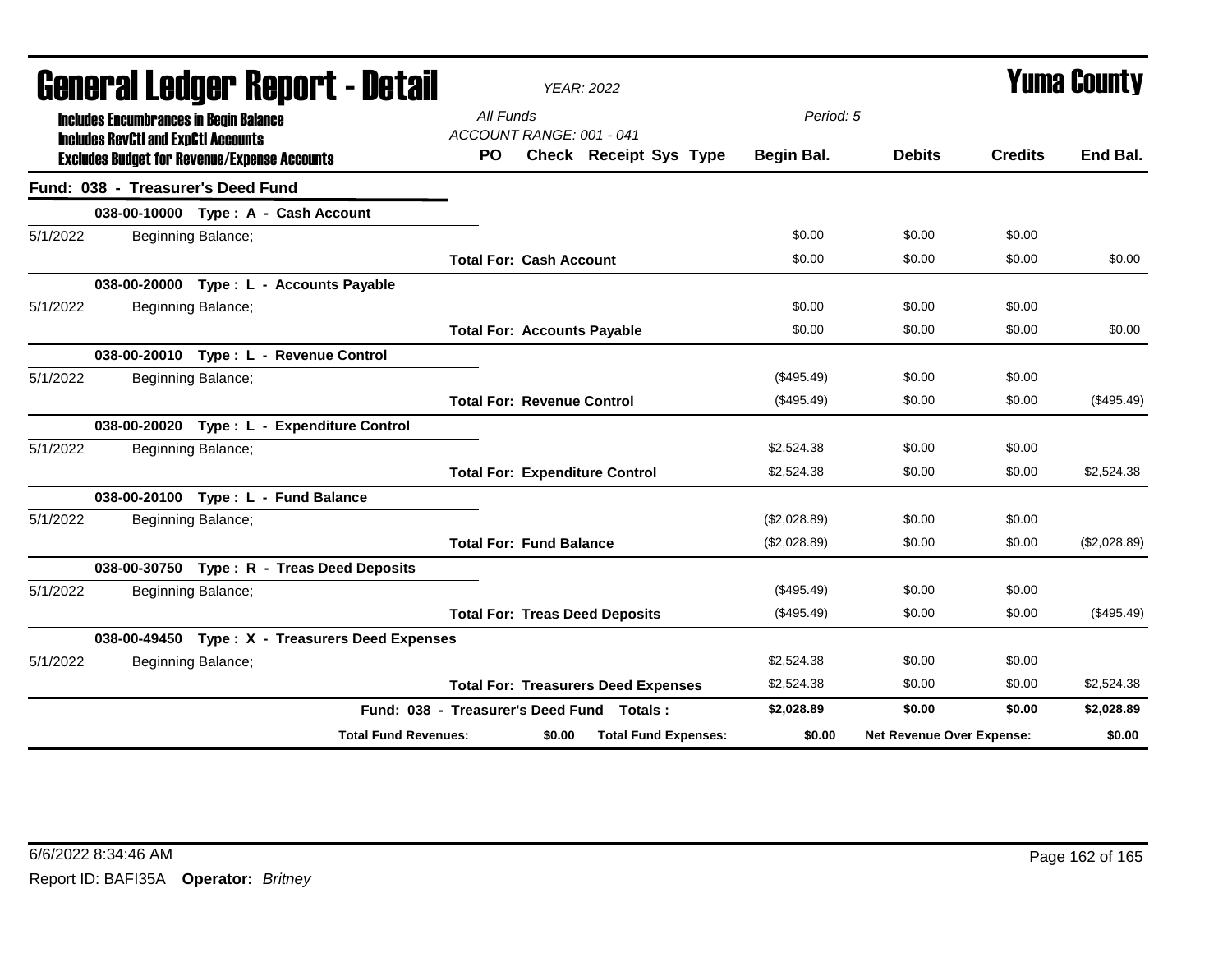|                                                                                             | General Ledger Report - Detail                      |           | <b>YEAR: 2022</b>                     |                |                           |                | <b>Yuma County</b> |
|---------------------------------------------------------------------------------------------|-----------------------------------------------------|-----------|---------------------------------------|----------------|---------------------------|----------------|--------------------|
| <b>Includes Encumbrances in Benin Balance</b><br><b>Includes RevCtI and ExpCtI Accounts</b> |                                                     | All Funds | ACCOUNT RANGE: 001 - 041              | Period: 5      |                           |                |                    |
|                                                                                             | <b>Excludes Budget for Revenue/Expense Accounts</b> | <b>PO</b> | <b>Check Receipt Sys Type</b>         | Begin Bal.     | <b>Debits</b>             | <b>Credits</b> | End Bal.           |
| Fund: 039 - Prepaid Taxes                                                                   |                                                     |           |                                       |                |                           |                |                    |
|                                                                                             | 039-00-10000 Type: A - Cash Account                 |           |                                       |                |                           |                |                    |
| 5/1/2022                                                                                    | Beginning Balance;                                  |           |                                       | \$89.08        | \$0.00                    | \$0.00         |                    |
|                                                                                             |                                                     |           | <b>Total For: Cash Account</b>        | \$89.08        | \$0.00                    | \$0.00         | \$89.08            |
|                                                                                             | 039-00-20000 Type: L - Accounts Payable             |           |                                       |                |                           |                |                    |
| 5/1/2022                                                                                    | Beginning Balance;                                  |           |                                       | \$0.00         | \$0.00                    | \$0.00         |                    |
|                                                                                             |                                                     |           | <b>Total For: Accounts Payable</b>    | \$0.00         | \$0.00                    | \$0.00         | \$0.00             |
|                                                                                             | 039-00-20010 Type: L - Revenue Control              |           |                                       |                |                           |                |                    |
| 5/1/2022                                                                                    | Beginning Balance;                                  |           |                                       | \$411,408.60   | \$0.00                    | \$0.00         |                    |
|                                                                                             |                                                     |           | <b>Total For: Revenue Control</b>     | \$411,408.60   | \$0.00                    | \$0.00         | \$411,408.60       |
|                                                                                             | 039-00-20020 Type: L - Expense Control              |           |                                       |                |                           |                |                    |
| 5/1/2022                                                                                    | Beginning Balance;                                  |           |                                       | \$0.00         | \$0.00                    | \$0.00         |                    |
|                                                                                             |                                                     |           | <b>Total For: Expense Control</b>     | \$0.00         | \$0.00                    | \$0.00         | \$0.00             |
|                                                                                             | 039-00-20100 Type: L - Fund Balance                 |           |                                       |                |                           |                |                    |
| 5/1/2022                                                                                    | Beginning Balance;                                  |           |                                       | (\$411,497.68) | \$0.00                    | \$0.00         |                    |
|                                                                                             |                                                     |           | <b>Total For: Fund Balance</b>        | (\$411,497.68) | \$0.00                    | \$0.00         | (\$411,497.68)     |
| 039-00-32300                                                                                | Type: R - Prepaids Collected                        |           |                                       |                |                           |                |                    |
| 5/1/2022                                                                                    | Beginning Balance;                                  |           |                                       | \$411,408.60   | \$0.00                    | \$0.00         |                    |
|                                                                                             |                                                     |           | <b>Total For: Prepaids Collected</b>  | \$411,408.60   | \$0.00                    | \$0.00         | \$411,408.60       |
|                                                                                             |                                                     |           | Fund: 039 - Prepaid Taxes Totals:     | \$411,408.60   | \$0.00                    | \$0.00         | \$411,408.60       |
|                                                                                             | <b>Total Fund Revenues:</b>                         |           | <b>Total Fund Expenses:</b><br>\$0.00 | \$0.00         | Net Revenue Over Expense: |                | \$0.00             |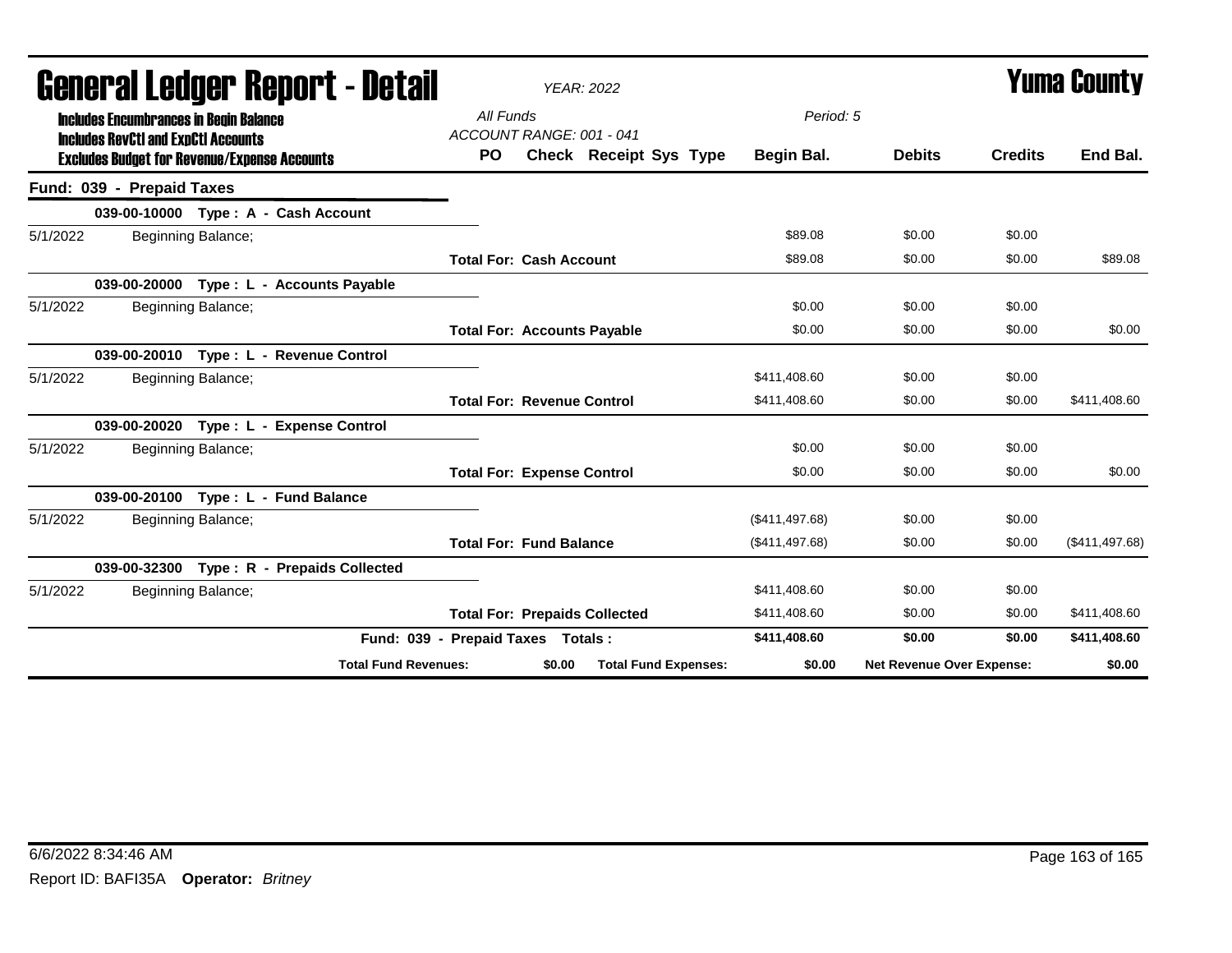|          |                                                                                             |                    | agiigi.,qi fanyai. Kahni. ( - natsii    |                                       |        | <b>YEAR: 2022</b>           |              |                                  | I UIIIA VUUIILY |              |  |
|----------|---------------------------------------------------------------------------------------------|--------------------|-----------------------------------------|---------------------------------------|--------|-----------------------------|--------------|----------------------------------|-----------------|--------------|--|
|          | <b>Includes Encumbrances in Begin Balance</b><br><b>Includes RevCtI and ExpCtI Accounts</b> |                    |                                         | All Funds<br>ACCOUNT RANGE: 001 - 041 |        |                             | Period: 5    |                                  |                 |              |  |
|          | <b>Excludes Budget for Revenue/Expense Accounts</b>                                         |                    |                                         | <b>PO</b>                             |        | Check Receipt Sys Type      | Begin Bal.   | <b>Debits</b>                    | <b>Credits</b>  | End Bal.     |  |
|          | Fund: 040 - Land Title Assurance                                                            |                    |                                         |                                       |        |                             |              |                                  |                 |              |  |
|          |                                                                                             |                    | 040-00-10000 Type: A - Cash Account     |                                       |        |                             |              |                                  |                 |              |  |
| 5/1/2022 |                                                                                             | Beginning Balance; |                                         |                                       |        |                             | \$264.53     | \$0.00                           | \$0.00          |              |  |
|          |                                                                                             |                    |                                         | <b>Total For: Cash Account</b>        |        |                             | \$264.53     | \$0.00                           | \$0.00          | \$264.53     |  |
|          |                                                                                             |                    | 040-00-20000 Type: L - Accounts Payable |                                       |        |                             |              |                                  |                 |              |  |
| 5/1/2022 |                                                                                             | Beginning Balance; |                                         |                                       |        |                             | \$0.00       | \$0.00                           | \$0.00          |              |  |
|          |                                                                                             |                    |                                         | <b>Total For: Accounts Payable</b>    |        |                             | \$0.00       | \$0.00                           | \$0.00          | \$0.00       |  |
|          | 040-00-20010                                                                                |                    | Type: L - Revenue Control               |                                       |        |                             |              |                                  |                 |              |  |
| 5/1/2022 |                                                                                             | Beginning Balance; |                                         |                                       |        |                             | \$0.00       | \$0.00                           | \$0.00          |              |  |
|          |                                                                                             |                    |                                         | <b>Total For: Revenue Control</b>     |        |                             | \$0.00       | \$0.00                           | \$0.00          | \$0.00       |  |
|          |                                                                                             |                    | 040-00-20020 Type: L - Expense Control  |                                       |        |                             |              |                                  |                 |              |  |
| 5/1/2022 |                                                                                             | Beginning Balance; |                                         |                                       |        |                             | \$0.00       | \$0.00                           | \$0.00          |              |  |
|          |                                                                                             |                    |                                         | <b>Total For: Expense Control</b>     |        |                             | \$0.00       | \$0.00                           | \$0.00          | \$0.00       |  |
|          |                                                                                             |                    | 040-00-20100 Type: L - Fund Balance     |                                       |        |                             |              |                                  |                 |              |  |
| 5/1/2022 |                                                                                             | Beginning Balance; |                                         |                                       |        |                             | $(\$264.53)$ | \$0.00                           | \$0.00          |              |  |
|          |                                                                                             |                    |                                         | <b>Total For: Fund Balance</b>        |        |                             | (\$264.53)   | \$0.00                           | \$0.00          | $(\$264.53)$ |  |
|          |                                                                                             |                    | Fund: 040 - Land Title Assurance        |                                       |        | Totals :                    | \$0.00       | \$0.00                           | \$0.00          | \$0.00       |  |
|          |                                                                                             |                    | <b>Total Fund Revenues:</b>             |                                       | \$0.00 | <b>Total Fund Expenses:</b> | \$0.00       | <b>Net Revenue Over Expense:</b> |                 | \$0.00       |  |